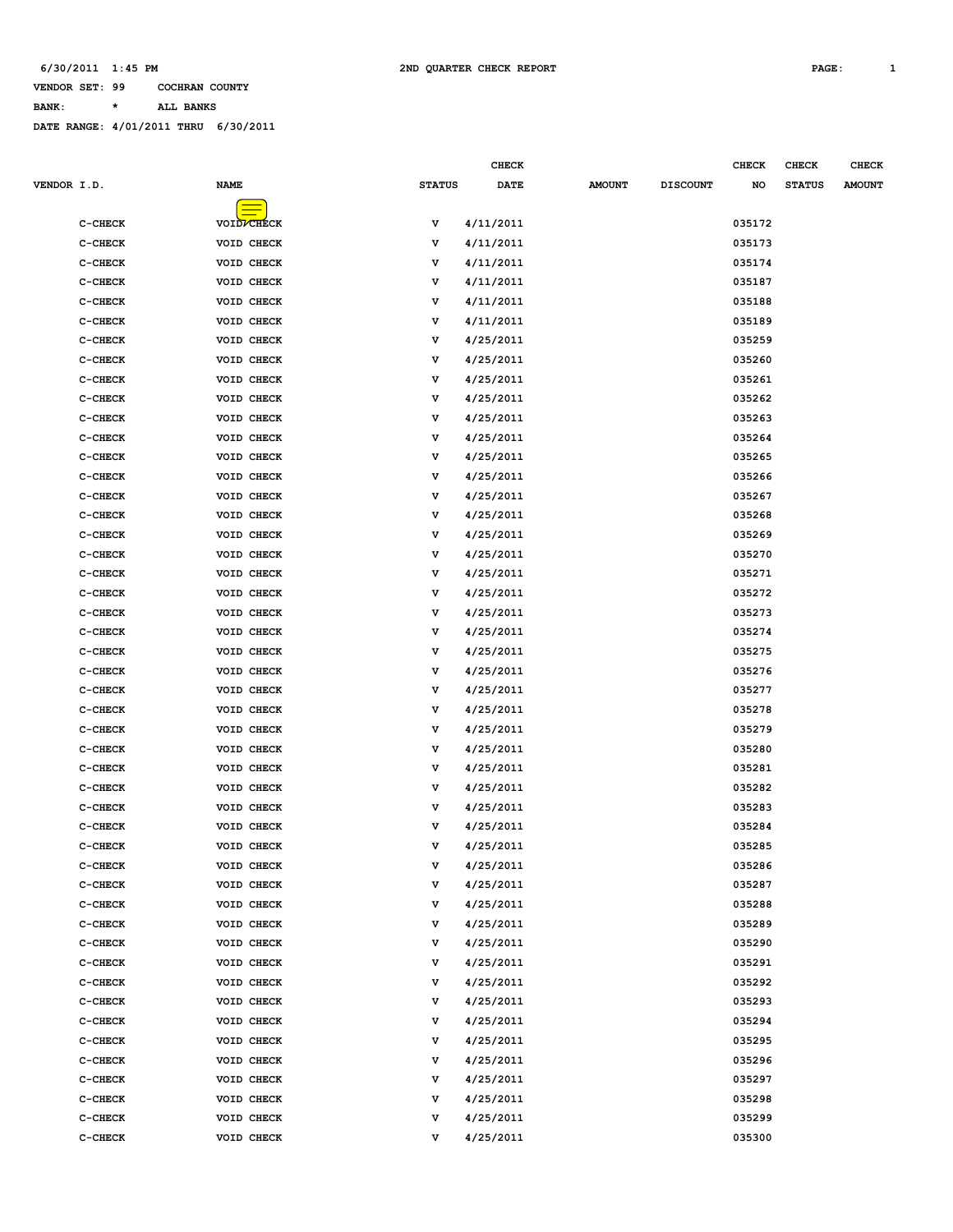**CHECK CHECK CHECK CHECK** 

### **VENDOR SET: 99 COCHRAN COUNTY**

**BANK: \* ALL BANKS**

| <b>VENDOR I.D.</b> |           | <b>NAME</b> | <b>STATUS</b> | <b>DATE</b> | <b>AMOUNT</b> | <b>DISCOUNT</b> | NO     | <b>STATUS</b> | <b>AMOUNT</b> |
|--------------------|-----------|-------------|---------------|-------------|---------------|-----------------|--------|---------------|---------------|
|                    | $C-CHECK$ | VOID CHECK  | v             | 4/25/2011   |               |                 | 035301 |               |               |
|                    | $C-CHECK$ | VOID CHECK  | v             | 4/25/2011   |               |                 | 035302 |               |               |
|                    | $C-CHECK$ | VOID CHECK  | v             | 4/25/2011   |               |                 | 035303 |               |               |
|                    | $C-CHECK$ | VOID CHECK  | v             | 4/25/2011   |               |                 | 035304 |               |               |
|                    | $C-CHECK$ | VOID CHECK  | v             | 4/25/2011   |               |                 | 035305 |               |               |
|                    | $C-CHECK$ | VOID CHECK  | v             | 4/25/2011   |               |                 | 035306 |               |               |
|                    | $C-CHECK$ | VOID CHECK  | v             | 4/25/2011   |               |                 | 035307 |               |               |
|                    | $C-CHECK$ | VOID CHECK  | v             | 4/25/2011   |               |                 | 035308 |               |               |
|                    | C-CHECK   | VOID CHECK  | v             | 4/25/2011   |               |                 | 035309 |               |               |
|                    | $C-CHECK$ | VOID CHECK  | v             | 4/25/2011   |               |                 | 035310 |               |               |
|                    | $C-CHECK$ | VOID CHECK  | v             | 4/25/2011   |               |                 | 035311 |               |               |
|                    | $C-CHECK$ | VOID CHECK  | v             | 4/25/2011   |               |                 | 035312 |               |               |
|                    | $C-CHECK$ | VOID CHECK  | v             | 4/25/2011   |               |                 | 035313 |               |               |
|                    | $C-CHECK$ | VOID CHECK  | v             | 4/25/2011   |               |                 | 035314 |               |               |
|                    | $C-CHECK$ | VOID CHECK  | v             | 4/25/2011   |               |                 | 035315 |               |               |
|                    | $C-CHECK$ | VOID CHECK  | v             | 4/25/2011   |               |                 | 035316 |               |               |
|                    | $C-CHECK$ | VOID CHECK  | v             | 4/25/2011   |               |                 | 035317 |               |               |
|                    | $C-CHECK$ | VOID CHECK  | v             | 4/25/2011   |               |                 | 035318 |               |               |
|                    | $C-CHECK$ | VOID CHECK  | v             | 4/25/2011   |               |                 | 035319 |               |               |
|                    | $C-CHECK$ | VOID CHECK  | v             | 4/25/2011   |               |                 | 035320 |               |               |
|                    | $C-CHECK$ | VOID CHECK  | v             | 4/25/2011   |               |                 | 035321 |               |               |
|                    | $C-CHECK$ | VOID CHECK  | v             | 4/25/2011   |               |                 | 035322 |               |               |
|                    | $C-CHECK$ | VOID CHECK  | v             | 4/25/2011   |               |                 | 035323 |               |               |
|                    | $C-CHECK$ | VOID CHECK  | v             | 4/25/2011   |               |                 | 035324 |               |               |
|                    | $C-CHECK$ | VOID CHECK  | v             | 4/25/2011   |               |                 | 035325 |               |               |
|                    | $C-CHECK$ | VOID CHECK  | v             | 4/25/2011   |               |                 | 035326 |               |               |
|                    | $C-CHECK$ | VOID CHECK  | v             | 4/25/2011   |               |                 | 035327 |               |               |
|                    | $C-CHECK$ | VOID CHECK  | v             | 4/25/2011   |               |                 | 035328 |               |               |
|                    | $C-CHECK$ | VOID CHECK  | v             | 4/25/2011   |               |                 | 035329 |               |               |
|                    | $C-CHECK$ | VOID CHECK  | v             | 4/25/2011   |               |                 | 035330 |               |               |
|                    | $C-CHECK$ | VOID CHECK  | v             | 4/25/2011   |               |                 | 035331 |               |               |
|                    | $C-CHECK$ | VOID CHECK  | v             | 4/25/2011   |               |                 | 035332 |               |               |
|                    | C-CHECK   | VOID CHECK  | v             | 4/25/2011   |               |                 | 035333 |               |               |
|                    | C-CHECK   | VOID CHECK  | v             | 4/25/2011   |               |                 | 035334 |               |               |
|                    | C-CHECK   | VOID CHECK  | v             | 4/25/2011   |               |                 | 035335 |               |               |
|                    | $C-CHECK$ | VOID CHECK  | v             | 4/25/2011   |               |                 | 035336 |               |               |
|                    | $C-CHECK$ | VOID CHECK  | $\mathbf v$   | 4/25/2011   |               |                 | 035337 |               |               |
|                    | $C-CHECK$ | VOID CHECK  | v             | 4/25/2011   |               |                 | 035338 |               |               |
|                    | $C-CHECK$ | VOID CHECK  | v             | 4/25/2011   |               |                 | 035339 |               |               |
|                    | $C-CHECK$ | VOID CHECK  | v             | 4/25/2011   |               |                 | 035340 |               |               |
|                    | $C-CHECK$ | VOID CHECK  | v             | 4/25/2011   |               |                 | 035341 |               |               |
|                    | $C-CHECK$ | VOID CHECK  | v             | 4/25/2011   |               |                 | 035342 |               |               |
|                    | $C-CHECK$ | VOID CHECK  | v             | 4/25/2011   |               |                 | 035343 |               |               |
|                    | C-CHECK   | VOID CHECK  | v             | 4/25/2011   |               |                 | 035344 |               |               |
|                    | $C-CHECK$ | VOID CHECK  | v             | 4/25/2011   |               |                 | 035345 |               |               |
|                    | $C-CHECK$ | VOID CHECK  | v             | 4/25/2011   |               |                 | 035346 |               |               |
|                    | $C-CHECK$ | VOID CHECK  | v             | 4/25/2011   |               |                 | 035347 |               |               |
|                    | $C-CHECK$ | VOID CHECK  | v             | 4/25/2011   |               |                 | 035348 |               |               |
|                    |           |             |               |             |               |                 |        |               |               |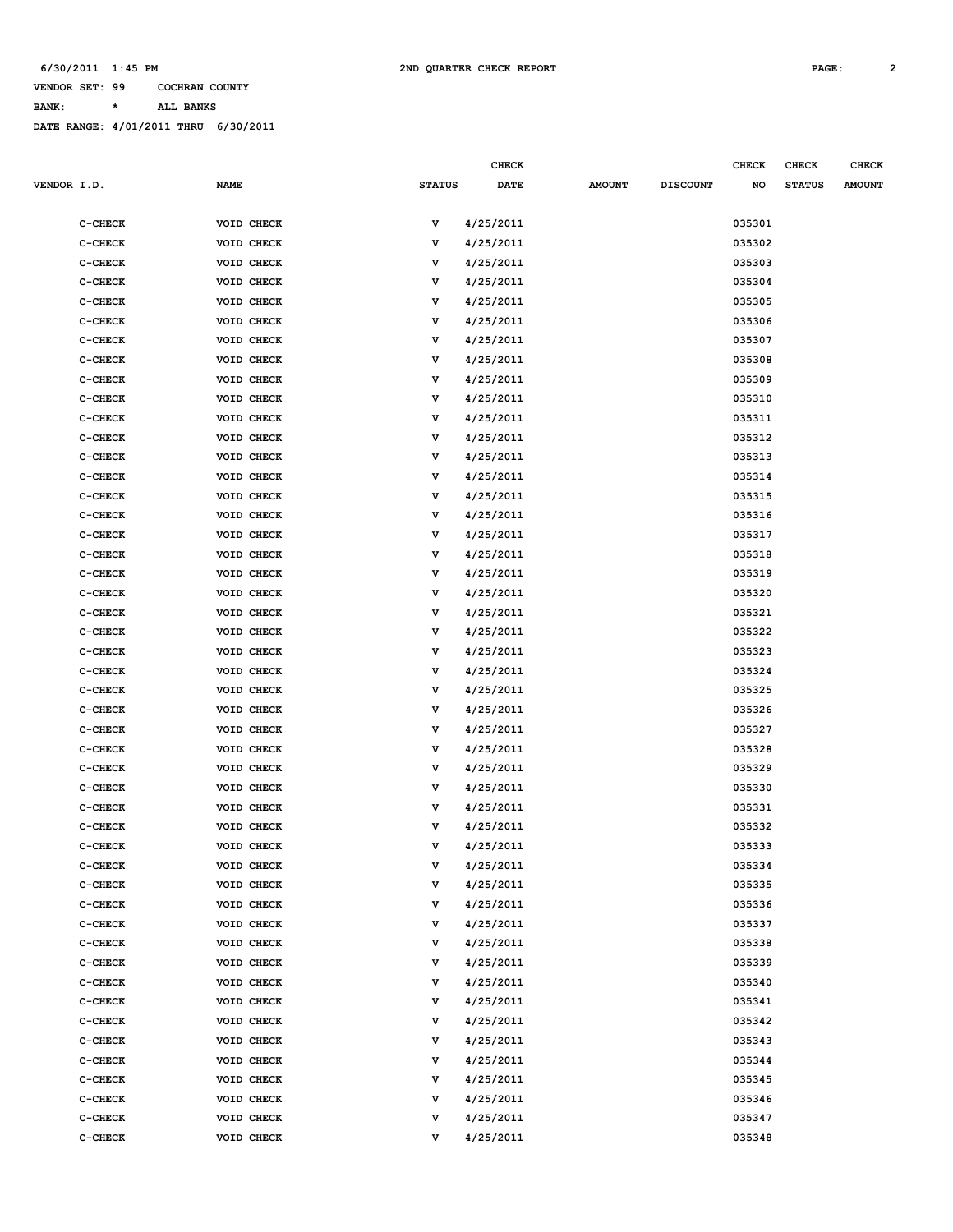**BANK: \* ALL BANKS**

|             |           |             |               | <b>CHECK</b> |               |                 | <b>CHECK</b> | <b>CHECK</b>  | <b>CHECK</b>  |
|-------------|-----------|-------------|---------------|--------------|---------------|-----------------|--------------|---------------|---------------|
| VENDOR I.D. |           | <b>NAME</b> | <b>STATUS</b> | <b>DATE</b>  | <b>AMOUNT</b> | <b>DISCOUNT</b> | NO           | <b>STATUS</b> | <b>AMOUNT</b> |
|             |           |             |               |              |               |                 |              |               |               |
|             | C-CHECK   | VOID CHECK  | v             | 4/25/2011    |               |                 | 035349       |               |               |
|             | C-CHECK   | VOID CHECK  | v             | 4/25/2011    |               |                 | 035350       |               |               |
|             | C-CHECK   | VOID CHECK  | v             | 4/25/2011    |               |                 | 035351       |               |               |
|             | C-CHECK   | VOID CHECK  | v             | 4/25/2011    |               |                 | 035352       |               |               |
|             | C-CHECK   | VOID CHECK  | v             | 4/25/2011    |               |                 | 035353       |               |               |
|             | $C-CHECK$ | VOID CHECK  | v             | 4/25/2011    |               |                 | 035354       |               |               |
|             | C-CHECK   | VOID CHECK  | v             | 4/25/2011    |               |                 | 035355       |               |               |
|             | $C-CHECK$ | VOID CHECK  | v             | 4/25/2011    |               |                 | 035356       |               |               |
|             | C-CHECK   | VOID CHECK  | v             | 5/09/2011    |               |                 | 035419       |               |               |
|             | C-CHECK   | VOID CHECK  | v             | 5/09/2011    |               |                 | 035420       |               |               |
|             | C-CHECK   | VOID CHECK  | $\mathbf v$   | 5/09/2011    |               |                 | 035421       |               |               |
|             | C-CHECK   | VOID CHECK  | v             | 5/09/2011    |               |                 | 035422       |               |               |
|             | C-CHECK   | VOID CHECK  | v             | 5/09/2011    |               |                 | 035435       |               |               |
|             | C-CHECK   | VOID CHECK  | v             | 5/09/2011    |               |                 | 035436       |               |               |
|             | C-CHECK   | VOID CHECK  | v             | 5/09/2011    |               |                 | 035437       |               |               |
|             | C-CHECK   | VOID CHECK  | v             | 5/09/2011    |               |                 | 035476       |               |               |
|             | C-CHECK   | VOID CHECK  | v             | 6/06/2011    |               |                 | 035586       |               |               |
|             | C-CHECK   | VOID CHECK  | v             | 6/06/2011    |               |                 | 035587       |               |               |
|             | C-CHECK   | VOID CHECK  | v             | 6/06/2011    |               |                 | 035588       |               |               |
|             | $C-CHECK$ | VOID CHECK  | v             | 6/06/2011    |               |                 | 035600       |               |               |
|             | C-CHECK   | VOID CHECK  | v             | 6/06/2011    |               |                 | 035605       |               |               |
|             | C-CHECK   | VOID CHECK  | v             | 6/06/2011    |               |                 | 035627       |               |               |

| $* * TOTALS$ * *             | NO              | CHECK AMOUNT | <b>DISCOUNTS</b> | <b>TOTAL APPLIED</b> |
|------------------------------|-----------------|--------------|------------------|----------------------|
| REGULAR CHECKS:              | $\mathbf 0$     | 0.00         | 0.00             | 0.00                 |
| HAND CHECKS:                 | $\mathbf 0$     | 0.00         | 0.00             | 0.00                 |
| DRAFTS:                      | $\mathbf 0$     | 0.00         | 0.00             | 0.00                 |
| EFT:                         | $\mathbf 0$     | 0.00         | 0.00             | 0.00                 |
| NON CHECKS:                  | $\mathbf 0$     | 0.00         | 0.00             | 0.00                 |
|                              |                 |              |                  |                      |
| VOID CHECKS:                 | 118 VOID DEBITS | 0.00         |                  |                      |
|                              | VOID CREDITS    | 0.00<br>0.00 | 0.00             | 0.00                 |
|                              |                 |              |                  |                      |
| $\mathbf 0$<br>TOTAL ERRORS: |                 |              |                  |                      |
|                              |                 |              |                  |                      |
| VENDOR SET: 99<br>BANK: *    | 118<br>TOTALS:  | 0.00         | 0.00             | 0.00                 |
|                              |                 |              |                  |                      |
| BANK: *<br>TOTALS:           | 118             | 0.00         | 0.00             | 0.00                 |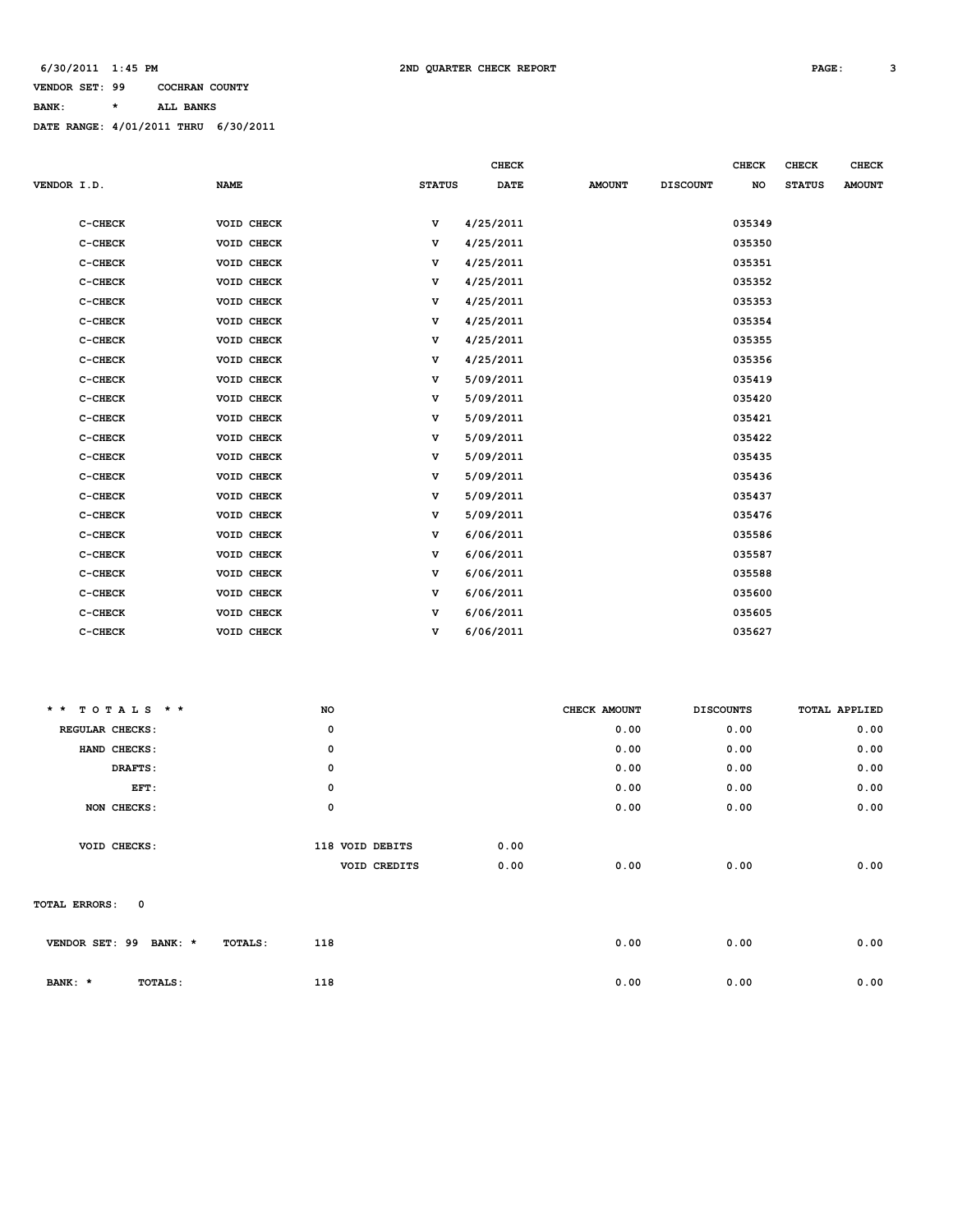**BANK: CC REGULAR NON-P/R PAYABLES**

|             |           |                            |                                         | <b>CHECK</b>                     |                      |                |                 | <b>CHECK</b> | <b>CHECK</b>  | <b>CHECK</b>  |
|-------------|-----------|----------------------------|-----------------------------------------|----------------------------------|----------------------|----------------|-----------------|--------------|---------------|---------------|
| VENDOR I.D. |           |                            | <b>NAME</b>                             | <b>STATUS</b>                    | <b>DATE</b>          | <b>AMOUNT</b>  | <b>DISCOUNT</b> | NO           | <b>STATUS</b> | <b>AMOUNT</b> |
|             |           |                            |                                         |                                  |                      |                |                 |              |               |               |
| A109        |           |                            | ALBUS FARM EQUIPMENT                    |                                  |                      |                |                 |              |               |               |
|             | I-34990   |                            | PREC <sub>3</sub>                       | $\mathbb{R}$                     | 4/11/2011            |                |                 | 035165       |               |               |
|             |           | 15 623-5451                | <b>REPAIRS</b>                          |                                  | 3FT 1/4X1-1/2 FLAT M | 9.75           |                 |              |               |               |
|             |           | 15 623-5451                | <b>REPAIRS</b>                          |                                  | 3FT 1/2X2 FLAT METAL | 10.50          |                 |              |               | 20.25         |
| A224        |           |                            |                                         |                                  |                      |                |                 |              |               |               |
|             | $I-13051$ |                            | ARMOR ASPHALT, INC<br>PREC <sub>2</sub> | $\mathbb{R}$                     | 4/11/2011            |                |                 | 035166       |               |               |
|             |           | 15 622-5356                | ROAD MATERIALS & SUPPLIES               | 12.6TN HOT MIX                   |                      | 1,260.00       |                 |              |               | 1,260.00      |
|             |           |                            |                                         |                                  |                      |                |                 |              |               |               |
| <b>B001</b> |           |                            | BAILEY CO. ELECTRIC COOP                |                                  |                      |                |                 |              |               |               |
|             |           | I-233270                   | PREC 4                                  | $\mathbf R$                      | 4/11/2011            |                |                 | 035167       |               |               |
|             |           | 15 624-5440                | UTILITIES                               | 500 KWH/SHOP                     |                      | 66.45          |                 |              |               |               |
|             |           | 15 624-5440                | UTILITIES                               | AREA LIGHT                       |                      | 10.46          |                 |              |               |               |
|             |           | I-233271                   | PREC <sub>3</sub>                       | $\mathbb{R}$                     | 4/11/2011            |                |                 | 035167       |               |               |
|             |           | 15 623-5440                | UTILITIES                               | 91 KWH/SHOP                      |                      | 22.08          |                 |              |               |               |
|             |           | 15 623-5440                | UTILITIES                               | 2 AREA LIGHTS                    |                      | 21.86          |                 |              |               |               |
|             |           | I-233272                   | NON-DEPT'L/SHERIFF POSSE                | R                                | 4/11/2011            |                |                 | 035167       |               |               |
|             |           | 10 409-5440                | UTILITIES                               |                                  | 165 KWH 02/08/11-03/ | 46.38          |                 |              |               | 167.23        |
|             |           |                            |                                         |                                  |                      |                |                 |              |               |               |
| B026        |           |                            | BLEDSOE WATER SUPPLY CORP               |                                  |                      |                |                 |              |               |               |
|             |           | I-3004 0411                | PREC <sub>3</sub>                       | $\mathbf R$                      | 4/11/2011            |                |                 | 035168       |               |               |
|             |           | 15 623-5440                | UTILITIES                               |                                  | WATER BILL DATED 4/5 | 20.10          |                 |              |               | 20.10         |
|             |           |                            |                                         |                                  |                      |                |                 |              |               |               |
| C007        |           |                            | CITY OF MORTON                          |                                  |                      |                |                 |              |               |               |
|             |           | I-033111                   | LIB/MUS/ACT BLDG/CRTHS/PREC 1           | $\mathbb{R}$                     | 4/11/2011            |                |                 | 035169       |               |               |
|             |           | 10 650-5440                | UTILITIES                               | <b>LIBRARY GAS</b>               |                      | 54.50          |                 |              |               |               |
|             | 10        | 650-5440                   | UTILITIES                               | <b>LIBRARY WATER</b>             |                      | 13.00          |                 |              |               |               |
|             |           | 10 650-5440<br>10 650-5440 | UTILITIES<br>UTILITIES                  | LIBRARY GARBAGE<br>LIBRARY SEWER |                      | 43.50<br>14.00 |                 |              |               |               |
|             |           | 10 652-5440                | UTILITIES                               | <b>MUSEUM GAS</b>                |                      | 127.00         |                 |              |               |               |
|             | 10        | 652-5440                   | UTILITIES                               | <b>MUSEUM WATER</b>              |                      | 13.00          |                 |              |               |               |
|             | 10        | 652-5440                   | UTILITIES                               | <b>MUSEUM GARBAGE</b>            |                      | 20.25          |                 |              |               |               |
|             | 10        | 652-5440                   | UTILITIES                               | <b>MUSEUM SEWER</b>              |                      | 12.00          |                 |              |               |               |
|             |           | 10 662-5440                | UTILITIES                               | ACTIVITY BLDG GAS                |                      | 554.75         |                 |              |               |               |
|             |           | 10 662-5440                | UTILITIES                               | ACT. BLDG WATER                  |                      | 13.00          |                 |              |               |               |
|             | 10        | 662-5440                   | UTILITIES                               | ACT. BLDG GARBAGE                |                      | 69.00          |                 |              |               |               |
|             | 10        | 662-5440                   | UTILITIES                               | ACT. BLDG SEWER                  |                      | 36.00          |                 |              |               |               |
|             | 10        | 510-5440                   | UTILITIES                               | <b>COURTHOUSE GAS</b>            |                      | 730.71         |                 |              |               |               |
|             | 10        | 510-5440                   | UTILITIES                               | <b>COURTHOUSE WATER</b>          |                      | 68.25          |                 |              |               |               |
|             | 10        | 510-5440                   | UTILITIES                               | CRTHSE GARBAGE                   |                      | 243.00         |                 |              |               |               |
|             | 10        | 510-5440                   | UTILITIES                               | <b>COURTHOUSE SEWER</b>          |                      | 42.00          |                 |              |               |               |
|             | 15        | 621-5440                   | UTILITIES                               | PREC 1 GAS                       |                      | 61.75          |                 |              |               |               |
|             | 15        | 621-5440                   | UTILITIES                               | PREC 1 WATER                     |                      | 35.00          |                 |              |               |               |
|             |           | 15 621-5440                | UTILITIES                               | PREC 1 GARBAGE                   |                      | 43.50          |                 |              |               | 2,194.21      |
|             |           |                            |                                         |                                  |                      |                |                 |              |               |               |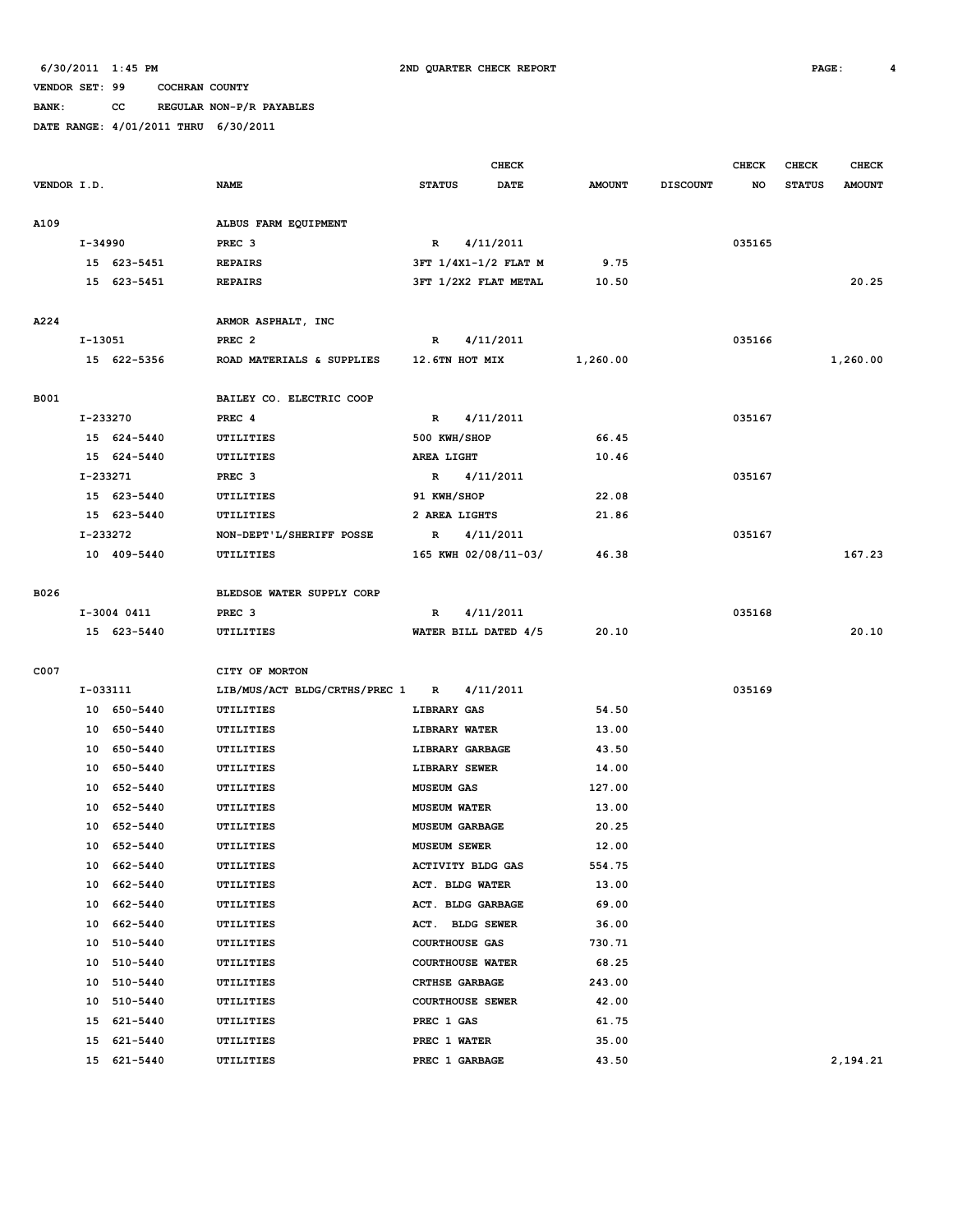**BANK: CC REGULAR NON-P/R PAYABLES**

|             |               |                                        |                         | <b>CHECK</b>           |               |                 | <b>CHECK</b> | CHECK         | <b>CHECK</b>  |
|-------------|---------------|----------------------------------------|-------------------------|------------------------|---------------|-----------------|--------------|---------------|---------------|
| VENDOR I.D. |               | <b>NAME</b>                            | <b>STATUS</b>           | <b>DATE</b>            | <b>AMOUNT</b> | <b>DISCOUNT</b> | NO.          | <b>STATUS</b> | <b>AMOUNT</b> |
| C015        |               | COCHRAN COUNTY SENIOR                  |                         |                        |               |                 |              |               |               |
|             | I-APR 11 MEAT | SENIOR CITIZENS                        | $\mathbf{R}$            | 4/11/2011              |               |                 | 035170       |               |               |
|             | 10 663-5333   | <b>FOOD</b>                            | GR BEEF/P CHOPS         |                        | 150.00        |                 |              |               | 150.00        |
|             |               |                                        |                         |                        |               |                 |              |               |               |
| C035        |               | COX AUTO SUPPLY CO                     |                         |                        |               |                 |              |               |               |
|             | I-146799      | PREC <sub>3</sub>                      | $\mathbb{R}$            | 4/11/2011              |               |                 | 035171       |               |               |
|             | 15 623-5451   | <b>REPAIRS</b>                         | <b>ROPE</b>             |                        | 0.75          |                 |              |               |               |
|             | 15 623-5451   | <b>REPAIRS</b>                         |                         | LABOR/INSTALL ROPE O   | 3.50          |                 |              |               |               |
|             | 15 623-5451   | <b>REPAIRS</b>                         | 2 FLAPS                 |                        | 25.98         |                 |              |               |               |
|             | I-146842      | <b>CEMETERY</b>                        |                         | R 4/11/2011            |               |                 | 035171       |               |               |
|             | 10 516-5451   | <b>REPAIR</b>                          | DEAD-BOLT               |                        | 13.99         |                 |              |               |               |
|             | I-146984      | PARK                                   |                         | R 4/11/2011            |               |                 | 035171       |               |               |
|             | 10 660-5451   | <b>REPAIR</b>                          | SUPPLY LINE             |                        | 3.29          |                 |              |               |               |
|             | 10 660-5451   | <b>REPAIR</b>                          | SUPPLY LINE             |                        | 4.99          |                 |              |               |               |
|             | 10 660-5451   | <b>REPAIR</b>                          | 1/2" CLOSE NIPPLE       |                        | 0.35          |                 |              |               |               |
|             | I-147177      | PREC <sub>2</sub>                      | $\mathbb{R}$            | 4/11/2011              |               |                 | 035171       |               |               |
|             | 15 622-5356   | ROAD MATERIALS & SUPPLIES              | PITTMAN FORK            |                        | 13.99         |                 |              |               |               |
|             | I-147285      | <b>COURTHOUSE</b>                      |                         | R 4/11/2011            |               |                 | 035171       |               |               |
|             | 10 510-5451   | <b>REPAIR</b>                          | <b>BATTERY</b>          |                        | 4.59          |                 |              |               |               |
|             | 10 510-5451   | <b>REPAIR</b>                          | <b>BATTERY</b>          |                        | 4.69          |                 |              |               |               |
|             | I-147324      | PREC <sub>3</sub>                      | $\mathbb{R}$            | 4/11/2011              |               |                 | 035171       |               |               |
|             | 15 623-5356   | ROAD MATERIALS & SUPPLIES              | <b>PYLE-STEREO</b>      |                        | 57.99         |                 |              |               |               |
|             | 15 623-5356   | ROAD MATERIALS & SUPPLIES              | <b>STEREO-XXX</b>       |                        | 19.99         |                 |              |               |               |
|             | 15 623-5356   | ROAD MATERIALS & SUPPLIES              | SAW                     |                        | 12.19         |                 |              |               |               |
|             | 15 623-5356   | ROAD MATERIALS & SUPPLIES              | <b>SPEAKER</b>          |                        | 23.99         |                 |              |               |               |
|             | I-147780      | PREC 4                                 | R 4/11/2011             |                        |               |                 | 035171       |               |               |
|             | 15 624-5451   | <b>REPAIRS</b>                         | 3/8" GAL PLUG           |                        | 0.69          |                 |              |               |               |
|             | I-147898      | PREC 1                                 | R                       | 4/11/2011              |               |                 | 035171       |               |               |
|             | 15 621-5451   | <b>REPAIRS</b>                         | 2 OIL FILTERS           |                        | 30.76         |                 |              |               |               |
|             | 15 621-5451   | <b>REPAIRS</b>                         | OIL FILTER              |                        | 64.34         |                 |              |               |               |
|             | 15 621-5451   | <b>REPAIRS</b>                         | 5 3-1 GAL ROTELLA       |                        | 224.90        |                 |              |               |               |
|             | 15 621-5451   | <b>REPAIRS</b>                         | 10 OT 15/40 ROTELLA     |                        | 39.40         |                 |              |               |               |
|             | I-147929      | PREC 1                                 | $\mathbb{R}$            | 4/11/2011              |               |                 | 035171       |               |               |
|             | 15 621-5356   | ROAD MATERIALS & SUPPLIES              | SWVL GRIP               |                        | 13.25         |                 |              |               |               |
|             | I-147939      | <b>SHERIFF</b>                         |                         | R 4/11/2011            |               |                 | 035171       |               |               |
|             | 10 560-5310   | OFFICE SUPPLIES                        | <b>BATTERY</b>          |                        | 2.99          |                 |              |               |               |
|             | I-148055      | PREC <sub>2</sub>                      |                         | R 4/11/2011            |               |                 | 035171       |               |               |
|             | 15 622-5356   | ROAD MATERIALS & SUPPLIES              | 3 BLUE SHOP TOWELS      |                        | 8.37          |                 |              |               |               |
|             | 15 622-5356   | ROAD MATERIALS & SUPPLIES 2 TISSUE     |                         |                        | 3.98          |                 |              |               |               |
|             | 15 622-5356   | ROAD MATERIALS & SUPPLIES              | <b>GRES ZERK COUPLR</b> |                        | 3.29          |                 |              |               |               |
|             | I-148160      | PREC 4                                 | R 4/11/2011             |                        |               |                 | 035171       |               |               |
|             | 15 624-5451   | <b>REPAIRS</b>                         |                         | 12 3/8" FLAT WASHERS   | 0.72          |                 |              |               |               |
|             | 15 624-5451   | <b>REPAIRS</b>                         | 6 3/8" HEX NUTS         |                        | 0.42          |                 |              |               |               |
|             | 15 624-5451   | <b>REPAIRS</b>                         |                         | 6 $3/8$ "X1-3/4" BOLTS | 1.32          |                 |              |               |               |
|             | I-148175      | <b>SHERIFF</b>                         |                         | R 4/11/2011            |               |                 | 035171       |               |               |
|             | 10 560-5451   | MACHINERY-NON-OFFICE REPAIR CHAIN LUBE |                         |                        | 5.99          |                 |              |               |               |
|             | I-148192      | PREC 1                                 |                         | R 4/11/2011            |               |                 | 035171       |               |               |
|             | 15 621-5451   | <b>REPAIRS</b>                         | COUPLING                |                        | 0.37          |                 |              |               |               |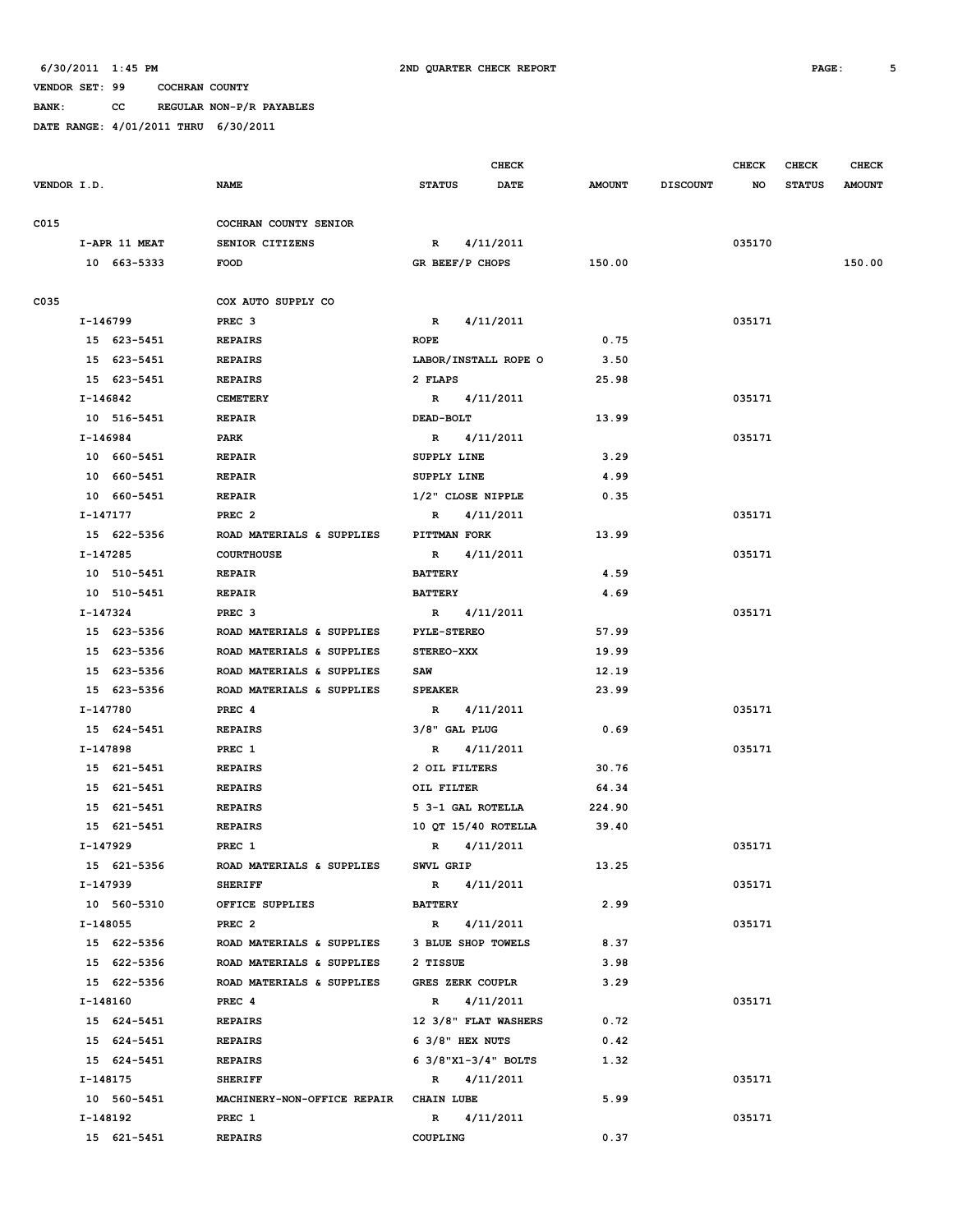**BANK: CC REGULAR NON-P/R PAYABLES**

|             |             |                                   |                  | <b>CHECK</b>           |               |                 | <b>CHECK</b> | <b>CHECK</b>  | <b>CHECK</b>  |
|-------------|-------------|-----------------------------------|------------------|------------------------|---------------|-----------------|--------------|---------------|---------------|
| VENDOR I.D. |             | <b>NAME</b>                       | <b>STATUS</b>    | <b>DATE</b>            | <b>AMOUNT</b> | <b>DISCOUNT</b> | NO           | <b>STATUS</b> | <b>AMOUNT</b> |
| C035        |             | COX AUTO SUPPLY CO<br><b>CONT</b> |                  |                        |               |                 |              |               |               |
|             | I-148192    | PREC 1                            | $\mathbb{R}$     | 4/11/2011              |               |                 | 035171       |               |               |
|             | 15 621-5451 | <b>REPAIRS</b>                    | <b>BUSHING</b>   |                        | 0.78          |                 |              |               |               |
|             | I-148198    | PREC 4                            | R                | 4/11/2011              |               |                 | 035171       |               |               |
|             | 15 624-5451 | <b>REPAIRS</b>                    |                  | 3/8" BOLTS, NUTS, WSHR | 2.54          |                 |              |               |               |
|             | I-148716    | PREC 1                            | R                | 4/11/2011              |               |                 | 035171       |               |               |
|             | 15 621-5451 | <b>REPAIRS</b>                    |                  | AIR FILTER/BELLY DUM   | 130.34        |                 |              |               |               |
|             | I-148776    | PREC 1                            | R                | 4/11/2011              |               |                 | 035171       |               |               |
|             | 15 621-5356 | ROAD MATERIALS & SUPPLIES         | PAINT SUIT       |                        | 7.99          |                 |              |               |               |
|             | 15 621-5451 | <b>REPAIRS</b>                    |                  | AIR FILTER/DUMP TRK    | 130.34        |                 |              |               |               |
|             | 15 621-5451 | <b>REPAIRS</b>                    |                  | 2 FILTERS/DUMP, BELLY  | 188.58        |                 |              |               |               |
|             | I-148820    | PREC 4                            | $\mathbb{R}$     | 4/11/2011              |               |                 | 035171       |               |               |
|             | 15 624-5451 | <b>REPAIRS</b>                    |                  | 1/2" BOLTS, NUTS, WSHR | 2.46          |                 |              |               |               |
|             | I-148855    | PARK                              | R                | 4/11/2011              |               |                 | 035171       |               |               |
|             | 10 660-5332 | <b>CUSTODIAL SUPPLIES</b>         | 2 KEYS MADE      |                        | 1.50          |                 |              |               |               |
|             | I-148924    | <b>SHERIFF</b>                    | $\mathbb{R}$     | 4/11/2011              |               |                 | 035171       |               |               |
|             | 10 560-5334 | OTHER SUPPLIES                    | <b>FLOAT</b>     |                        | 5.79          |                 |              |               |               |
|             | 10 560-5334 | OTHER SUPPLIES                    | 2 SPONGES        |                        | 9.98          |                 |              |               |               |
|             | I-148952    | PREC 4                            | R                | 4/11/2011              |               |                 | 035171       |               |               |
|             | 15 624-5451 | <b>REPAIRS</b>                    | OIL FILTER       |                        | 7.85          |                 |              |               |               |
|             | 15 624-5451 | <b>REPAIRS</b>                    | AIR FILTER       |                        | 24.18         |                 |              |               |               |
|             | I-148955    | PREC 1                            | $\mathbb{R}$     | 4/11/2011              |               |                 | 035171       |               |               |
|             | 15 621-5451 | <b>REPAIRS</b>                    | 2 TIRE REPAIR    |                        | 5.98          |                 |              |               |               |
|             | I-149002    | <b>SHERIFF</b>                    | R                | 4/11/2011              |               |                 | 035171       |               |               |
|             | 10 560-5334 | OTHER SUPPLIES                    | <b>ARMOR-ALL</b> |                        | 4.29          |                 |              |               |               |
|             | 10 560-5334 | OTHER SUPPLIES                    | MURIATIC ACID    |                        | 4.99          |                 |              |               |               |
|             | I-149327    | PREC 1                            | $\mathbb{R}$     | 4/11/2011              |               |                 | 035171       |               |               |
|             | 15 621-5451 | <b>REPAIRS</b>                    | 6 BOLTS          |                        | 0.66          |                 |              |               |               |
|             | I-149342    | PARK                              | R                | 4/11/2011              |               |                 | 035171       |               |               |
|             | 10 660-5451 | <b>REPAIR</b>                     | 4 BARBS          |                        | 4.16          |                 |              |               |               |
|             | I-149380    | PREC 1                            | R                | 4/11/2011              |               |                 | 035171       |               |               |
|             | 15 621-5451 | <b>REPAIRS</b>                    | BOLTS, NUTS      |                        | 0.90          |                 |              |               |               |
|             | I-149386    | PREC 1                            | R                | 4/11/2011              |               |                 | 035171       |               |               |
|             | 15 621-5356 | ROAD MATERIALS & SUPPLIES         | <b>BLADE</b>     |                        | 0.99          |                 |              |               |               |
|             | I-149493    | PREC <sub>2</sub>                 |                  | R 4/11/2011            |               |                 | 035171       |               |               |
|             | 15 622-5451 | <b>REPAIRS</b>                    | SVC CAP          |                        | 0.48          |                 |              |               |               |
|             | 15 622-5451 | <b>REPAIRS</b>                    | 3 134A FREON     |                        | 38.97         |                 |              |               |               |
|             | I-149498    | <b>PARK</b>                       |                  | R 4/11/2011            |               |                 | 035171       |               |               |
|             | 10 660-5451 | <b>REPAIR</b>                     | SMART STRAW CAN  |                        | 4.79          |                 |              |               |               |
|             | 10 660-5451 | <b>REPAIR</b>                     | FEMALE ADPT      |                        | 0.54          |                 |              |               |               |
|             | I-149628    | PREC 4                            | R 4/11/2011      |                        |               |                 | 035171       |               |               |
|             | 15 624-5451 | <b>REPAIRS</b>                    | UNV JOINT ST     |                        | 10.99         |                 |              |               |               |
|             | I-149688    | <b>SHERIFF</b>                    | R 4/11/2011      |                        |               |                 | 035171       |               |               |
|             | 10 560-5451 | MACHINERY-NON-OFFICE REPAIR       | HDLMP BULB       |                        | 21.95         |                 |              |               |               |
|             | 10 560-5451 | MACHINERY-NON-OFFICE REPAIR LABOR |                  |                        | 5.00          |                 |              |               |               |
|             | I-150183    | <b>COURTHOUSE</b>                 |                  | R 4/11/2011            |               |                 | 035171       |               |               |
|             | 10 510-5451 | <b>REPAIR</b>                     |                  | 5 FUSES-SPRKLR SYSTE   | 3.25          |                 |              |               | 1,211.34      |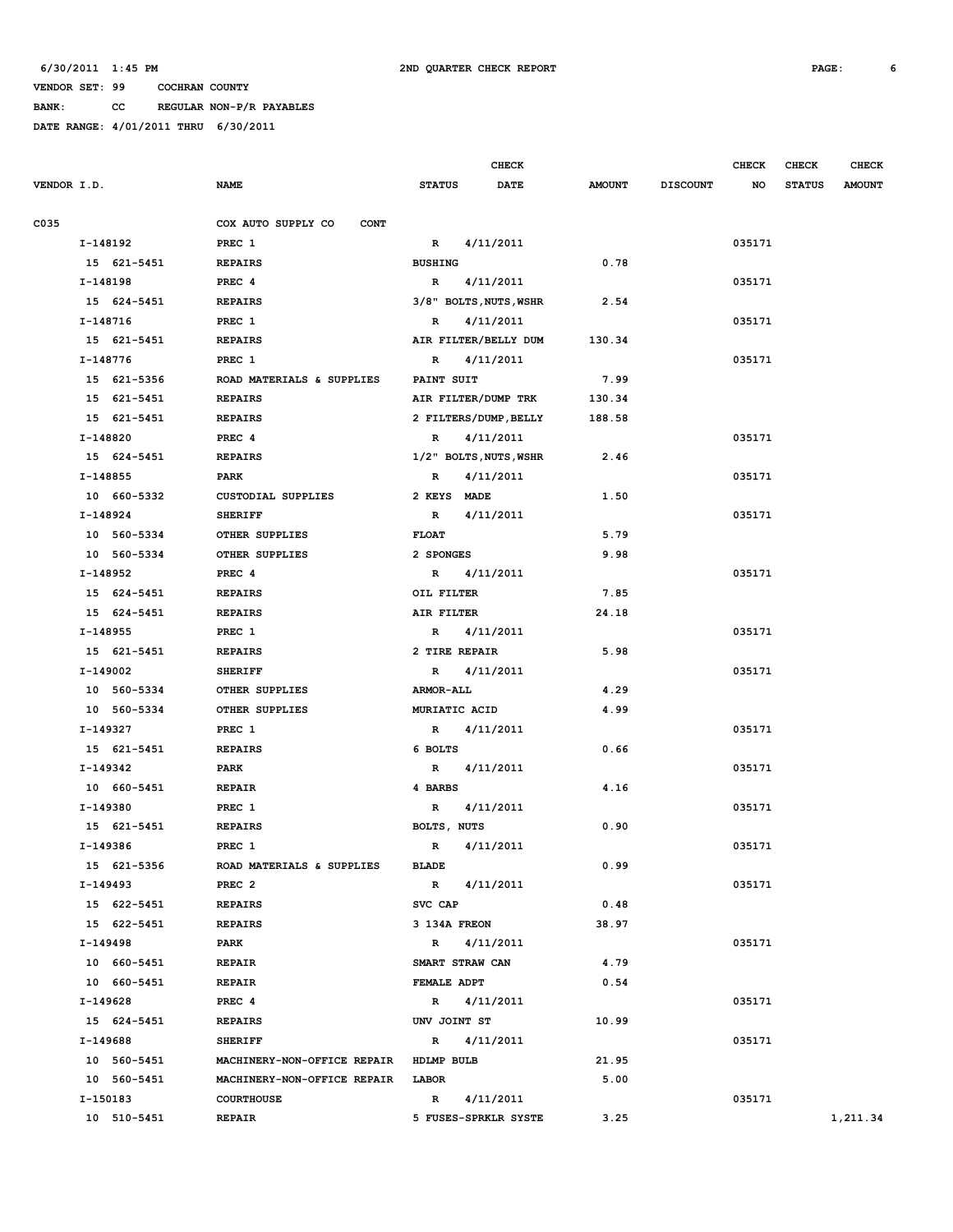# **BANK: CC REGULAR NON-P/R PAYABLES**

|             |            |                   |                                                    |                    | <b>CHECK</b>          |               |                 | <b>CHECK</b> | <b>CHECK</b>  | <b>CHECK</b>  |
|-------------|------------|-------------------|----------------------------------------------------|--------------------|-----------------------|---------------|-----------------|--------------|---------------|---------------|
| VENDOR I.D. |            |                   | <b>NAME</b>                                        | <b>STATUS</b>      | <b>DATE</b>           | <b>AMOUNT</b> | <b>DISCOUNT</b> | NO           | <b>STATUS</b> | <b>AMOUNT</b> |
|             |            |                   |                                                    |                    |                       |               |                 |              |               |               |
| C037        |            |                   | CRAFTON'S GLASS CO                                 |                    |                       |               |                 |              |               |               |
|             |            | I-4071991         | <b>ACTIVITY BLDG</b>                               | R                  | 4/11/2011             |               |                 | 035175       |               |               |
|             |            | 10 662-5451       | <b>REPAIR</b>                                      |                    | REM OLD FRMS; INSTL 3 | 8,246.51      |                 |              |               |               |
|             | 10         | 662-5451          | <b>REPAIR</b>                                      |                    | W/CLOSERS CLR TMPRD   |               |                 |              |               |               |
|             | 10         | 662-5451          | <b>REPAIR</b>                                      |                    | 42" W/SIDELITES       |               |                 |              |               | 8,246.51      |
|             |            |                   |                                                    |                    |                       |               |                 |              |               |               |
| C084        |            |                   | CLERK, SEVENTH COURT OF APPEAL                     |                    |                       |               |                 |              |               |               |
|             | $I-MAR$ 11 |                   | STATE FEES                                         | R                  | 4/11/2011             |               |                 | 035176       |               |               |
|             |            | 90 000-4379.002   | 7th Crt of Appeal Gov't22.2081MAR COLLECTIONS/COUN |                    |                       | 5.00          |                 |              |               |               |
|             |            | 90 000-4379.002   | 7th Crt of Appeal Gov't22.2081MAR COLLECTIONS/DIST |                    |                       | 5.00          |                 |              |               | 10.00         |
| C138        |            |                   | COUNTY JUDGES EDUCATION F                          |                    |                       |               |                 |              |               |               |
|             |            | I-REGIS '11 SPRNG | COUNTY COURT                                       | R                  | 4/11/2011             |               |                 | 035177       |               |               |
|             |            | 10 426-5481       | DUES AND REGISTRATION                              |                    | 2011 SPRING JUD SESS  | 125.00        |                 |              |               | 125.00        |
|             |            |                   |                                                    |                    |                       |               |                 |              |               |               |
| C336        |            |                   | CULTURAL & ARCHITECTURAL RESOU                     |                    |                       |               |                 |              |               |               |
|             |            | I-031011 PARTIAL  | WEB PROJECT/THC GRANT                              | R                  | 4/11/2011             |               |                 | 035178       |               |               |
|             |            | 31 652-5499       | <b>MISCELLANEOUS</b>                               |                    | WORK ON WEB PROJECT/  | 3,100.00      |                 |              |               | 3,100.00      |
|             |            |                   |                                                    |                    |                       |               |                 |              |               |               |
| D048        |            |                   | DATA-LINE OFFICE SYSTEMS                           |                    |                       |               |                 |              |               |               |
|             | I-053690   |                   | LIBRARY                                            | R                  | 4/11/2011             |               |                 | 035179       |               |               |
|             |            | 10 650-5411       | MAINTENANCE CONTRACTS                              |                    | COPIER MAINTENANCE    | 37.50         |                 |              |               |               |
|             |            | 10 650-5411       | MAINTENANCE CONTRACTS                              | <b>FUEL SURCHG</b> |                       | 1.50          |                 |              |               |               |
|             | I-054080   |                   | LIBRARY                                            | R                  | 4/11/2011             |               |                 | 035179       |               |               |
|             |            | 10 650-5310       | OFFICE SUPPLIES                                    |                    | 19 COLOR COPIES       | 1.90          |                 |              |               | 40.90         |
|             |            |                   |                                                    |                    |                       |               |                 |              |               |               |
| F010        |            |                   | FIVE-AREA TELEPHONE CO-OP                          |                    |                       |               |                 |              |               |               |
|             |            | I-927-5510 APR 11 | PREC 4                                             | R                  | 4/11/2011             |               |                 | 035180       |               |               |
|             |            | 15 624-5420       | <b>TELECOMMUNICATIONS</b>                          |                    | APR PHONE SVC         | 40.22         |                 |              |               | 40.22         |
|             |            |                   |                                                    |                    |                       |               |                 |              |               |               |
| J082        |            |                   | JOHN DEERE FINANCIAL                               |                    |                       |               |                 |              |               |               |
|             |            | I-6024937         | <b>CEMETERY</b>                                    | R                  | 4/11/2011             |               |                 | 035181       |               |               |
|             |            | 10 516-5451       | <b>REPAIR</b>                                      | DRY CHARGED        |                       | 118.49        |                 |              |               |               |
|             |            | 10 516-5451       | REPAIR                                             |                    | BATT DISP FEE         | 3.00          |                 |              |               |               |
|             |            | I-6025170         | PREC 1                                             | $\mathbb{R}$       | 4/11/2011             |               |                 | 035181       |               |               |
|             |            | 15 621-5356       | ROAD MATERIALS & SUPPLIES                          | PLIERS             |                       | 8.37          |                 |              |               |               |
|             |            | 15 621-5451       | REPAIRS                                            |                    | FILTER ELEM           | 39.38         |                 |              |               |               |
|             |            | I-6025216         | PREC 1                                             | $\mathbb{R}$       | 4/11/2011             |               |                 | 035181       |               |               |
|             |            | 15 621-5451       | <b>REPAIRS</b>                                     | KNOB               |                       | 12.09         |                 |              |               | 181.33        |
|             |            |                   |                                                    |                    |                       |               |                 |              |               |               |
| G005        |            |                   | <b>GENERAL FUND</b>                                |                    |                       |               |                 |              |               |               |
|             |            |                   | I-1ST QTR CIVIL 2011 STATE CIVIL FEES              | $\mathbf{R}$       | 4/11/2011             |               |                 | 035182       |               |               |
|             |            | 90 000-4363.004   | CO FILING FEE IND LGL SERV. 1ST QTR CIVIL FEES     |                    |                       | 3.25          |                 |              |               |               |
|             |            | 90 000-4363.001   | DIVORCE&FAMILY GOV.133.151                         |                    | 1ST QTR CIVIL FEES    | 6.75          |                 |              |               |               |
|             |            | 90 000-4363.002   | OTHER THAN DIVORCE/FAMILY 10B 1ST QTR CIVIL FEES   |                    |                       | 12.00         |                 |              |               |               |
|             |            | 90 000-4363.004   | CO FILING FEE IND LGL SERV.                        |                    | 1ST QTR CIVIL FEES    | 2.75          |                 |              |               |               |
|             |            |                   | I-1ST QTR CRIM 2011 STATE CRIM FEES                | $\mathbb{R}$       | 4/11/2011             |               |                 | 035182       |               |               |
|             |            | 90 000-4358.001   | STATE CCC DATE 01-01-04FORWORD1ST QTR CRIM FEE     |                    |                       | 548.65        |                 |              |               |               |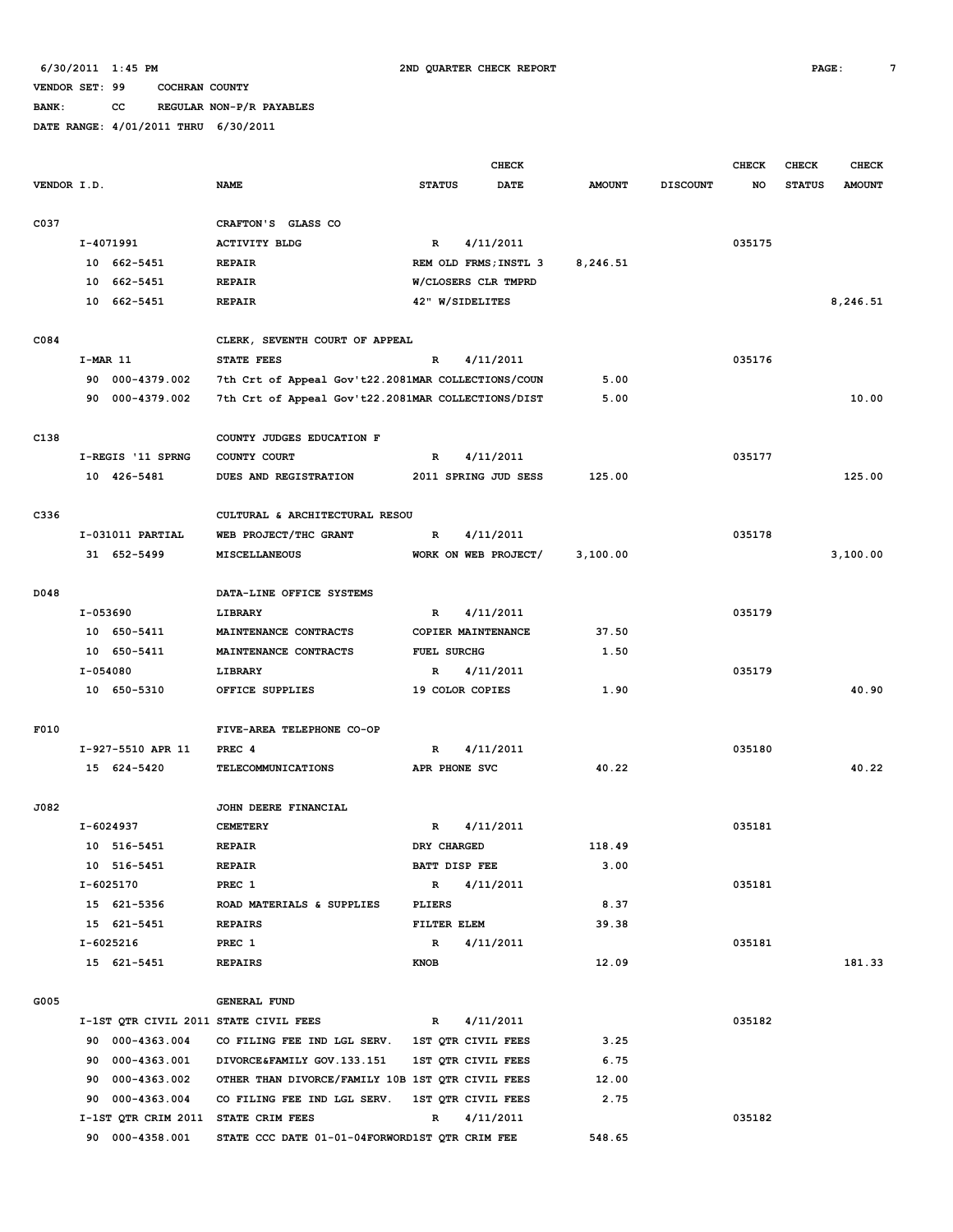**BANK: CC REGULAR NON-P/R PAYABLES**

|             |           |                     |                                                |                   |             | <b>CHECK</b>          |               |                 | <b>CHECK</b> | <b>CHECK</b>  | <b>CHECK</b>  |
|-------------|-----------|---------------------|------------------------------------------------|-------------------|-------------|-----------------------|---------------|-----------------|--------------|---------------|---------------|
| VENDOR I.D. |           |                     | <b>NAME</b>                                    | <b>STATUS</b>     |             | DATE                  | <b>AMOUNT</b> | <b>DISCOUNT</b> | NO           | <b>STATUS</b> | <b>AMOUNT</b> |
|             |           |                     |                                                |                   |             |                       |               |                 |              |               |               |
| G005        |           |                     | <b>GENERAL FUND</b><br><b>CONT</b>             |                   |             |                       |               |                 |              |               |               |
|             |           | I-1ST QTR CRIM 2011 | STATE CRIM FEES                                | R                 |             | 4/11/2011             |               |                 | 035182       |               |               |
|             | 90        | 000-4368            | BB BOND FEE (GVMT CD 41.258)                   | 1ST QTR CRIM FEE  |             |                       | 3.00          |                 |              |               |               |
|             | 90        | 000-4369            | EMS TRAUMA SEC49.02 SB1131                     | 1ST QTR CRIM FEE  |             |                       | 49.09         |                 |              |               |               |
|             | 90        | 000-4378            | JRF JURY REIMB FEE/CCP102.00451ST QTR CRIM FEE |                   |             |                       | 48.49         |                 |              |               |               |
|             | 90        | 000-4363.003        | INDIGENT DEFENSE FEE                           | 1ST QTR CRIM FEE  |             |                       | 23.05         |                 |              |               |               |
|             | 90        | $000 - 4355$        | MVF CCP 102.022                                | 1ST QTR CRIM FEE  |             |                       | 0.59          |                 |              |               |               |
|             | 90        | 000-4367            | STF-SUB 95% C(TRANS CD542.40 1ST QTR CRIM FEE  |                   |             |                       | 105.00        |                 |              |               |               |
|             |           |                     | I-1ST QTR DRUG 2011 DRUG COURT COSTS           | R                 |             | 4/11/2011             |               |                 | 035182       |               |               |
|             | 90        | 000-4379.001        | DRUG COURT FEE CCP102.0178                     |                   |             | 1ST QTR DRUG REMITTA  | 15.80         |                 |              |               | 818.42        |
| H026        |           |                     | RICHARD L. HUSEN, ATTY.                        |                   |             |                       |               |                 |              |               |               |
|             |           | I-11-01-1397        | DISTRICT COURT                                 | R                 |             | 4/11/2011             |               |                 | 035183       |               |               |
|             |           | 10 435-5400         | ATTORNEY AD LITEM                              |                   |             | FEL PLEA HRNG/J CIPO  | 350.00        |                 |              |               | 350.00        |
| H049        |           |                     | HURST FARM SUPPLY                              |                   |             |                       |               |                 |              |               |               |
|             |           | I-1203515           | PREC 1                                         | R                 |             | 4/11/2011             |               |                 | 035184       |               |               |
|             |           | 15 621-5451         | <b>REPAIRS</b>                                 | CROSS B           |             |                       | 38.73         |                 |              |               |               |
|             |           | 15 621-5451         | <b>REPAIRS</b>                                 | MON STA           |             |                       | 20.29         |                 |              |               |               |
|             |           | 15 621-5451         | <b>REPAIRS</b>                                 | <b>FREIGHT</b>    |             |                       | 13.66         |                 |              |               | 72.68         |
|             |           |                     |                                                |                   |             |                       |               |                 |              |               |               |
| H091        |           |                     | HIGGINBOTHAM-BARTLETT CO                       |                   |             |                       |               |                 |              |               |               |
|             | I-80547   |                     | PREC 4                                         | R                 |             | 4/11/2011             |               |                 | 035185       |               |               |
|             |           | 15 624-5451         | <b>REPAIRS</b>                                 | $2 - 2X12X20$     |             |                       | 58.00         |                 |              |               |               |
|             |           | 15 624-5451         | <b>REPAIRS</b>                                 | $1 - 2X12X8$      |             |                       | 14.99         |                 |              |               | 72.99         |
|             |           |                     |                                                |                   |             |                       |               |                 |              |               |               |
| L010        |           |                     | LEWIS FARM & RANCH STORE INC                   |                   |             |                       |               |                 |              |               |               |
|             | C-11772   |                     | ALL PRECINCTS                                  | R                 |             | 4/11/2011             |               |                 | 035186       |               |               |
|             |           | 15 621-5451         | <b>REPAIRS</b>                                 |                   |             | RET COLLAR, BUSHING/W | 5.71CR        |                 |              |               |               |
|             |           | 15 622-5451         | <b>REPAIRS</b>                                 |                   |             | RET COLLAR, BUSHING/W | 5.71CR        |                 |              |               |               |
|             |           | 15 623-5451         | <b>REPAIRS</b>                                 |                   |             | RET COLLAR, BUSHING/W | 5.71CR        |                 |              |               |               |
|             |           | 15 624-5451         | <b>REPAIRS</b>                                 |                   |             | RET COLLAR, BUSHING/W | 5.71CR        |                 |              |               |               |
|             | $C-12101$ |                     | PREC 1                                         | $\mathbf R$       |             | 4/11/2011             |               |                 | 035186       |               |               |
|             |           | 15 621-5451         | <b>REPAIRS</b>                                 | RET 6 TEES        |             |                       | 46.62CR       |                 |              |               |               |
|             |           | I-11432             | <b>JAIL</b>                                    |                   | R 4/11/2011 |                       |               |                 | 035186       |               |               |
|             |           | 10 512-5451         | <b>REPAIR</b>                                  | LIGHT BULB        |             |                       | 17.99         |                 |              |               |               |
|             |           | 10 512-5392         | MISCELLANEOUS SUPPLIES                         | <b>BLEACH</b>     |             |                       | 14.94         |                 |              |               |               |
|             | I-11534   |                     | <b>JAIL</b>                                    | R 4/11/2011       |             |                       |               |                 | 035186       |               |               |
|             |           | 10 512-5451         | <b>REPAIR</b>                                  | 2 CAULK           |             |                       | 7.90          |                 |              |               |               |
|             |           | 10 512-5451         | REPAIR                                         | LESS DISC         |             |                       | 0.79CR        |                 |              |               |               |
|             | I-11609   |                     | <b>ACTIVITY BLDG</b>                           | R 4/11/2011       |             |                       |               |                 | 035186       |               |               |
|             |           | 10 662-5332         | CUSTODIAL SUPPLIES                             | 12 TOWELS         |             |                       | 15.48         |                 |              |               |               |
|             |           | 10 662-5332         | CUSTODIAL SUPPLIES                             | <b>TRASH BAGS</b> |             |                       | 17.49         |                 |              |               |               |
|             |           | 10 662-5332         | CUSTODIAL SUPPLIES                             | SPRAY HOSE        |             |                       | 16.99         |                 |              |               |               |
|             |           | 10 662-5332         | CUSTODIAL SUPPLIES                             | LESS DISC         |             |                       | 5.00CR        |                 |              |               |               |
|             | I-11642   |                     | ALL PRECINCTS                                  | R 4/11/2011       |             |                       |               |                 | 035186       |               |               |
|             |           | 15 621-5451         | <b>REPAIRS</b>                                 | $1/4$ OF 3X2 BELL |             |                       | 2.74          |                 |              |               |               |
|             |           | 15 622-5451         | <b>REPAIRS</b>                                 | $1/4$ OF 3X2 BELL |             |                       | 2.75          |                 |              |               |               |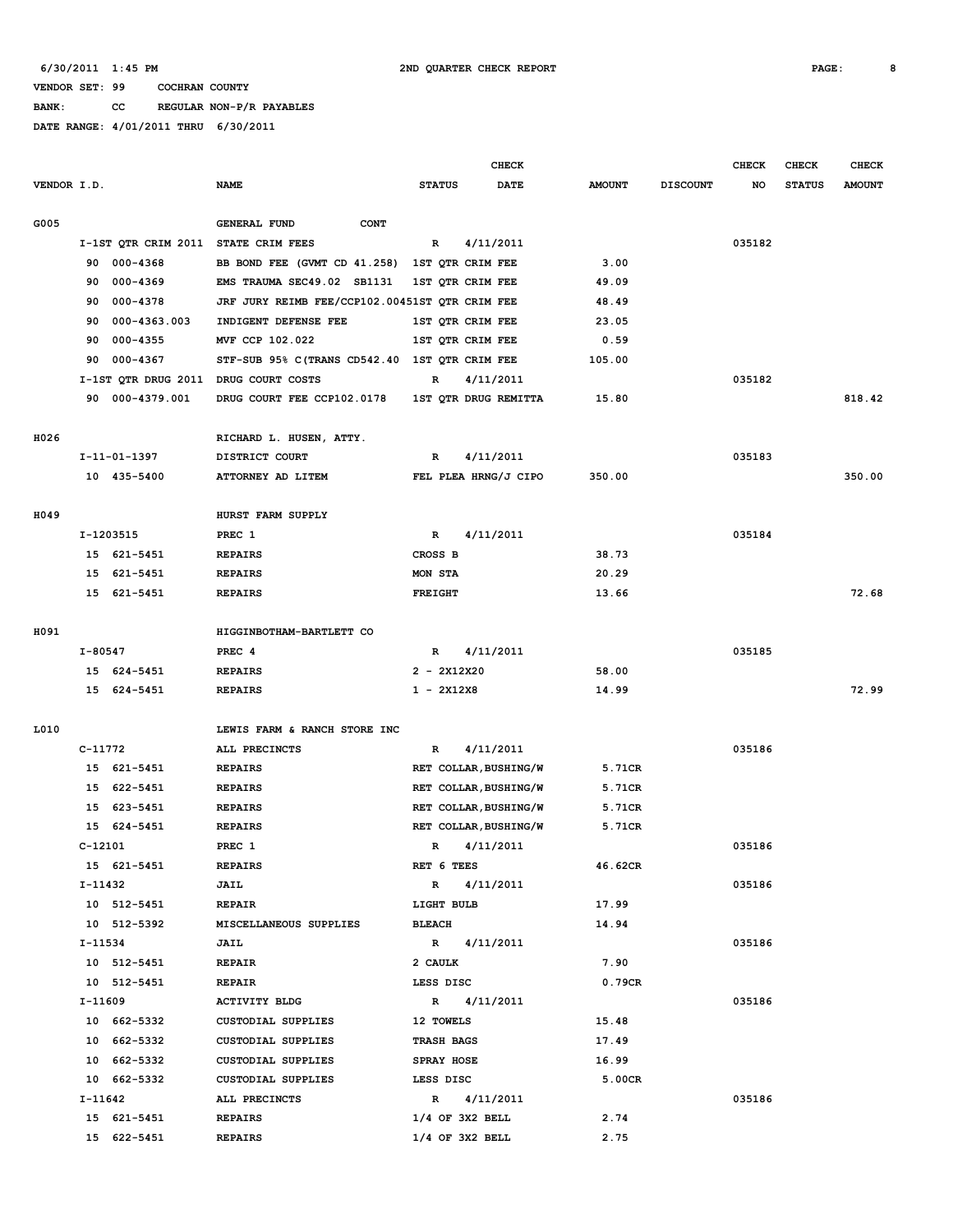**BANK: CC REGULAR NON-P/R PAYABLES**

| <b>NAME</b><br><b>STATUS</b><br>DATE<br><b>AMOUNT</b><br><b>DISCOUNT</b><br><b>STATUS</b><br><b>AMOUNT</b><br>NO<br>LEWIS FARM & RANCH STOCONT<br>4/11/2011<br>I-11642<br>ALL PRECINCTS<br>$\mathbf R$<br>035186<br>$1/4$ OF 3X2 BELL<br>2.75<br>15 623-5451<br><b>REPAIRS</b><br>$1/4$ OF 3X2 BELL<br>15 624-5451<br><b>REPAIRS</b><br>2.75<br>I-11843<br>JAIL<br>$\mathbb{R}$<br>4/11/2011<br>035186<br>10 512-5392<br>MISCELLANEOUS SUPPLIES<br>4 DAWN<br>15.16<br>10 512-5392<br>MISCELLANEOUS SUPPLIES<br>LESS DISC<br>1.52CR<br>I-11861<br>PREC <sub>3</sub><br>4/11/2011<br>035186<br>R<br>15 623-5356<br>ROAD MATERIALS & SUPPLIES<br>2 BOLT CUTTERS<br>37.98<br>15 623-5356<br>ROAD MATERIALS & SUPPLIES<br>LESS DISC<br>3.80CR<br>I-11893<br><b>CEMETERY</b><br>4/11/2011<br>035186<br>$\mathbf R$<br>17.99<br>10 516-5451<br>LOCK SET<br><b>REPAIR</b><br>10 516-5451<br><b>REPAIR</b><br>FILE<br>7.79<br>10 516-5451<br><b>REPAIR</b><br>HOLE SAW<br>14.49<br>10 516-5451<br><b>REPAIR</b><br>MANDRELL<br>12.49<br>10 516-5451<br><b>REPAIR</b><br>DOOR LOCK<br>17.99<br>RAT TAIL FILE<br>7.79<br>10 516-5451<br><b>REPAIR</b><br>4 3/8"X2-1/2" CARRIA<br>1.28<br>10 516-5451<br><b>REPAIR</b><br>10 516-5451<br><b>REPAIR</b><br>4 3/8"X1-1/2" CARRIA<br>0.84<br>10 516-5451<br><b>REPAIR</b><br>8 LOKS, FLNTS, NUTS<br>0.96<br>10 516-5451<br>8.16CR<br><b>REPAIR</b><br>LESS DISC<br>I-12002<br>4/11/2011<br>035186<br><b>CEMETERY</b><br>$\mathbb{R}$<br>10 516-5451<br><b>REPAIR</b><br>DRILL BIT 3/8"<br>5.49<br>10 516-5451<br>DEWALT DRILL BIT 3/8<br>9.99<br><b>REPAIR</b><br>10 516-5451<br>$1/8"$ DRILL BIT<br>4.99<br><b>REPAIR</b><br>I-12025<br>PARK<br>4/11/2011<br>035186<br>$\mathbb{R}$<br>10 660-5451<br><b>BATHROOM FAUCET</b><br>39.99<br><b>REPAIR</b><br>10 660-5451<br><b>REPAIR</b><br>$3/8$ "X $1/2$ " COMPR<br>5.79<br>0.29<br>10 660-5451<br><b>REPAIR</b><br>$1/2$ " CAP<br>4.61CR<br>10 660-5451<br><b>REPAIR</b><br>LESS DISC<br>I-12079<br>PARK<br>4/11/2011<br>035186<br>R<br>5.16<br>10 660-5451<br><b>REPAIR</b><br>3 REDUCERS<br>10 660-5451<br><b>REPAIR</b><br>LESS DISC<br>0.52CR<br>4/11/2011<br>I-12094<br>PREC 1<br>035186<br>R<br>15 621-5451<br>6 TEES<br>46.62<br><b>REPAIRS</b><br>15 621-5451<br>2 ELLS<br>5.58<br><b>REPAIRS</b><br>15 621-5451<br>0.69<br><b>REPAIRS</b><br>1 TEE<br>15 621-5451<br>17 NOZZLES<br>92.14<br><b>REPAIRS</b><br>17 SCREENS<br>16.49<br>15 621-5451<br><b>REPAIRS</b><br>$3/8"$ HOSE/60'<br>15 621-5451<br><b>REPAIRS</b><br>35.40<br>$3/4"$ HOSE/6'<br>15 621-5451<br><b>REPAIRS</b><br>7.14<br>I-12102<br>035186<br>PREC 1<br>R 4/11/2011<br>9.48<br>15 621-5451<br><b>REPAIRS</b><br>12 TEES<br>I-12111<br>PARK<br>$\mathbb{R}$<br>4/11/2011<br>035186<br>10 660-5451<br><b>FAUCET</b><br>10.99<br><b>REPAIR</b><br>10 660-5451<br><b>REPAIR</b><br>$3/4$ "X $1/2$ " BELL<br>2.49<br>10 660-5451<br><b>REPAIR</b><br>LESS DISC<br>1.35CR<br>035186<br>I-12131<br>PARK<br>4/11/2011<br>$\mathbb{R}$ |             |  | <b>CHECK</b> |  | <b>CHECK</b> | <b>CHECK</b> | <b>CHECK</b> |
|------------------------------------------------------------------------------------------------------------------------------------------------------------------------------------------------------------------------------------------------------------------------------------------------------------------------------------------------------------------------------------------------------------------------------------------------------------------------------------------------------------------------------------------------------------------------------------------------------------------------------------------------------------------------------------------------------------------------------------------------------------------------------------------------------------------------------------------------------------------------------------------------------------------------------------------------------------------------------------------------------------------------------------------------------------------------------------------------------------------------------------------------------------------------------------------------------------------------------------------------------------------------------------------------------------------------------------------------------------------------------------------------------------------------------------------------------------------------------------------------------------------------------------------------------------------------------------------------------------------------------------------------------------------------------------------------------------------------------------------------------------------------------------------------------------------------------------------------------------------------------------------------------------------------------------------------------------------------------------------------------------------------------------------------------------------------------------------------------------------------------------------------------------------------------------------------------------------------------------------------------------------------------------------------------------------------------------------------------------------------------------------------------------------------------------------------------------------------------------------------------------------------------------------------------------------------------------------------------------------------------------------------------------------------------------------------------------------------------------------------------------------------------------------------------------------------------------------------------------------------------------------------------------------------------------------------------------------------------------------------|-------------|--|--------------|--|--------------|--------------|--------------|
|                                                                                                                                                                                                                                                                                                                                                                                                                                                                                                                                                                                                                                                                                                                                                                                                                                                                                                                                                                                                                                                                                                                                                                                                                                                                                                                                                                                                                                                                                                                                                                                                                                                                                                                                                                                                                                                                                                                                                                                                                                                                                                                                                                                                                                                                                                                                                                                                                                                                                                                                                                                                                                                                                                                                                                                                                                                                                                                                                                                                | VENDOR I.D. |  |              |  |              |              |              |
|                                                                                                                                                                                                                                                                                                                                                                                                                                                                                                                                                                                                                                                                                                                                                                                                                                                                                                                                                                                                                                                                                                                                                                                                                                                                                                                                                                                                                                                                                                                                                                                                                                                                                                                                                                                                                                                                                                                                                                                                                                                                                                                                                                                                                                                                                                                                                                                                                                                                                                                                                                                                                                                                                                                                                                                                                                                                                                                                                                                                | L010        |  |              |  |              |              |              |
|                                                                                                                                                                                                                                                                                                                                                                                                                                                                                                                                                                                                                                                                                                                                                                                                                                                                                                                                                                                                                                                                                                                                                                                                                                                                                                                                                                                                                                                                                                                                                                                                                                                                                                                                                                                                                                                                                                                                                                                                                                                                                                                                                                                                                                                                                                                                                                                                                                                                                                                                                                                                                                                                                                                                                                                                                                                                                                                                                                                                |             |  |              |  |              |              |              |
|                                                                                                                                                                                                                                                                                                                                                                                                                                                                                                                                                                                                                                                                                                                                                                                                                                                                                                                                                                                                                                                                                                                                                                                                                                                                                                                                                                                                                                                                                                                                                                                                                                                                                                                                                                                                                                                                                                                                                                                                                                                                                                                                                                                                                                                                                                                                                                                                                                                                                                                                                                                                                                                                                                                                                                                                                                                                                                                                                                                                |             |  |              |  |              |              |              |
|                                                                                                                                                                                                                                                                                                                                                                                                                                                                                                                                                                                                                                                                                                                                                                                                                                                                                                                                                                                                                                                                                                                                                                                                                                                                                                                                                                                                                                                                                                                                                                                                                                                                                                                                                                                                                                                                                                                                                                                                                                                                                                                                                                                                                                                                                                                                                                                                                                                                                                                                                                                                                                                                                                                                                                                                                                                                                                                                                                                                |             |  |              |  |              |              |              |
|                                                                                                                                                                                                                                                                                                                                                                                                                                                                                                                                                                                                                                                                                                                                                                                                                                                                                                                                                                                                                                                                                                                                                                                                                                                                                                                                                                                                                                                                                                                                                                                                                                                                                                                                                                                                                                                                                                                                                                                                                                                                                                                                                                                                                                                                                                                                                                                                                                                                                                                                                                                                                                                                                                                                                                                                                                                                                                                                                                                                |             |  |              |  |              |              |              |
|                                                                                                                                                                                                                                                                                                                                                                                                                                                                                                                                                                                                                                                                                                                                                                                                                                                                                                                                                                                                                                                                                                                                                                                                                                                                                                                                                                                                                                                                                                                                                                                                                                                                                                                                                                                                                                                                                                                                                                                                                                                                                                                                                                                                                                                                                                                                                                                                                                                                                                                                                                                                                                                                                                                                                                                                                                                                                                                                                                                                |             |  |              |  |              |              |              |
|                                                                                                                                                                                                                                                                                                                                                                                                                                                                                                                                                                                                                                                                                                                                                                                                                                                                                                                                                                                                                                                                                                                                                                                                                                                                                                                                                                                                                                                                                                                                                                                                                                                                                                                                                                                                                                                                                                                                                                                                                                                                                                                                                                                                                                                                                                                                                                                                                                                                                                                                                                                                                                                                                                                                                                                                                                                                                                                                                                                                |             |  |              |  |              |              |              |
|                                                                                                                                                                                                                                                                                                                                                                                                                                                                                                                                                                                                                                                                                                                                                                                                                                                                                                                                                                                                                                                                                                                                                                                                                                                                                                                                                                                                                                                                                                                                                                                                                                                                                                                                                                                                                                                                                                                                                                                                                                                                                                                                                                                                                                                                                                                                                                                                                                                                                                                                                                                                                                                                                                                                                                                                                                                                                                                                                                                                |             |  |              |  |              |              |              |
|                                                                                                                                                                                                                                                                                                                                                                                                                                                                                                                                                                                                                                                                                                                                                                                                                                                                                                                                                                                                                                                                                                                                                                                                                                                                                                                                                                                                                                                                                                                                                                                                                                                                                                                                                                                                                                                                                                                                                                                                                                                                                                                                                                                                                                                                                                                                                                                                                                                                                                                                                                                                                                                                                                                                                                                                                                                                                                                                                                                                |             |  |              |  |              |              |              |
|                                                                                                                                                                                                                                                                                                                                                                                                                                                                                                                                                                                                                                                                                                                                                                                                                                                                                                                                                                                                                                                                                                                                                                                                                                                                                                                                                                                                                                                                                                                                                                                                                                                                                                                                                                                                                                                                                                                                                                                                                                                                                                                                                                                                                                                                                                                                                                                                                                                                                                                                                                                                                                                                                                                                                                                                                                                                                                                                                                                                |             |  |              |  |              |              |              |
|                                                                                                                                                                                                                                                                                                                                                                                                                                                                                                                                                                                                                                                                                                                                                                                                                                                                                                                                                                                                                                                                                                                                                                                                                                                                                                                                                                                                                                                                                                                                                                                                                                                                                                                                                                                                                                                                                                                                                                                                                                                                                                                                                                                                                                                                                                                                                                                                                                                                                                                                                                                                                                                                                                                                                                                                                                                                                                                                                                                                |             |  |              |  |              |              |              |
|                                                                                                                                                                                                                                                                                                                                                                                                                                                                                                                                                                                                                                                                                                                                                                                                                                                                                                                                                                                                                                                                                                                                                                                                                                                                                                                                                                                                                                                                                                                                                                                                                                                                                                                                                                                                                                                                                                                                                                                                                                                                                                                                                                                                                                                                                                                                                                                                                                                                                                                                                                                                                                                                                                                                                                                                                                                                                                                                                                                                |             |  |              |  |              |              |              |
|                                                                                                                                                                                                                                                                                                                                                                                                                                                                                                                                                                                                                                                                                                                                                                                                                                                                                                                                                                                                                                                                                                                                                                                                                                                                                                                                                                                                                                                                                                                                                                                                                                                                                                                                                                                                                                                                                                                                                                                                                                                                                                                                                                                                                                                                                                                                                                                                                                                                                                                                                                                                                                                                                                                                                                                                                                                                                                                                                                                                |             |  |              |  |              |              |              |
|                                                                                                                                                                                                                                                                                                                                                                                                                                                                                                                                                                                                                                                                                                                                                                                                                                                                                                                                                                                                                                                                                                                                                                                                                                                                                                                                                                                                                                                                                                                                                                                                                                                                                                                                                                                                                                                                                                                                                                                                                                                                                                                                                                                                                                                                                                                                                                                                                                                                                                                                                                                                                                                                                                                                                                                                                                                                                                                                                                                                |             |  |              |  |              |              |              |
|                                                                                                                                                                                                                                                                                                                                                                                                                                                                                                                                                                                                                                                                                                                                                                                                                                                                                                                                                                                                                                                                                                                                                                                                                                                                                                                                                                                                                                                                                                                                                                                                                                                                                                                                                                                                                                                                                                                                                                                                                                                                                                                                                                                                                                                                                                                                                                                                                                                                                                                                                                                                                                                                                                                                                                                                                                                                                                                                                                                                |             |  |              |  |              |              |              |
|                                                                                                                                                                                                                                                                                                                                                                                                                                                                                                                                                                                                                                                                                                                                                                                                                                                                                                                                                                                                                                                                                                                                                                                                                                                                                                                                                                                                                                                                                                                                                                                                                                                                                                                                                                                                                                                                                                                                                                                                                                                                                                                                                                                                                                                                                                                                                                                                                                                                                                                                                                                                                                                                                                                                                                                                                                                                                                                                                                                                |             |  |              |  |              |              |              |
|                                                                                                                                                                                                                                                                                                                                                                                                                                                                                                                                                                                                                                                                                                                                                                                                                                                                                                                                                                                                                                                                                                                                                                                                                                                                                                                                                                                                                                                                                                                                                                                                                                                                                                                                                                                                                                                                                                                                                                                                                                                                                                                                                                                                                                                                                                                                                                                                                                                                                                                                                                                                                                                                                                                                                                                                                                                                                                                                                                                                |             |  |              |  |              |              |              |
|                                                                                                                                                                                                                                                                                                                                                                                                                                                                                                                                                                                                                                                                                                                                                                                                                                                                                                                                                                                                                                                                                                                                                                                                                                                                                                                                                                                                                                                                                                                                                                                                                                                                                                                                                                                                                                                                                                                                                                                                                                                                                                                                                                                                                                                                                                                                                                                                                                                                                                                                                                                                                                                                                                                                                                                                                                                                                                                                                                                                |             |  |              |  |              |              |              |
|                                                                                                                                                                                                                                                                                                                                                                                                                                                                                                                                                                                                                                                                                                                                                                                                                                                                                                                                                                                                                                                                                                                                                                                                                                                                                                                                                                                                                                                                                                                                                                                                                                                                                                                                                                                                                                                                                                                                                                                                                                                                                                                                                                                                                                                                                                                                                                                                                                                                                                                                                                                                                                                                                                                                                                                                                                                                                                                                                                                                |             |  |              |  |              |              |              |
|                                                                                                                                                                                                                                                                                                                                                                                                                                                                                                                                                                                                                                                                                                                                                                                                                                                                                                                                                                                                                                                                                                                                                                                                                                                                                                                                                                                                                                                                                                                                                                                                                                                                                                                                                                                                                                                                                                                                                                                                                                                                                                                                                                                                                                                                                                                                                                                                                                                                                                                                                                                                                                                                                                                                                                                                                                                                                                                                                                                                |             |  |              |  |              |              |              |
|                                                                                                                                                                                                                                                                                                                                                                                                                                                                                                                                                                                                                                                                                                                                                                                                                                                                                                                                                                                                                                                                                                                                                                                                                                                                                                                                                                                                                                                                                                                                                                                                                                                                                                                                                                                                                                                                                                                                                                                                                                                                                                                                                                                                                                                                                                                                                                                                                                                                                                                                                                                                                                                                                                                                                                                                                                                                                                                                                                                                |             |  |              |  |              |              |              |
|                                                                                                                                                                                                                                                                                                                                                                                                                                                                                                                                                                                                                                                                                                                                                                                                                                                                                                                                                                                                                                                                                                                                                                                                                                                                                                                                                                                                                                                                                                                                                                                                                                                                                                                                                                                                                                                                                                                                                                                                                                                                                                                                                                                                                                                                                                                                                                                                                                                                                                                                                                                                                                                                                                                                                                                                                                                                                                                                                                                                |             |  |              |  |              |              |              |
|                                                                                                                                                                                                                                                                                                                                                                                                                                                                                                                                                                                                                                                                                                                                                                                                                                                                                                                                                                                                                                                                                                                                                                                                                                                                                                                                                                                                                                                                                                                                                                                                                                                                                                                                                                                                                                                                                                                                                                                                                                                                                                                                                                                                                                                                                                                                                                                                                                                                                                                                                                                                                                                                                                                                                                                                                                                                                                                                                                                                |             |  |              |  |              |              |              |
|                                                                                                                                                                                                                                                                                                                                                                                                                                                                                                                                                                                                                                                                                                                                                                                                                                                                                                                                                                                                                                                                                                                                                                                                                                                                                                                                                                                                                                                                                                                                                                                                                                                                                                                                                                                                                                                                                                                                                                                                                                                                                                                                                                                                                                                                                                                                                                                                                                                                                                                                                                                                                                                                                                                                                                                                                                                                                                                                                                                                |             |  |              |  |              |              |              |
|                                                                                                                                                                                                                                                                                                                                                                                                                                                                                                                                                                                                                                                                                                                                                                                                                                                                                                                                                                                                                                                                                                                                                                                                                                                                                                                                                                                                                                                                                                                                                                                                                                                                                                                                                                                                                                                                                                                                                                                                                                                                                                                                                                                                                                                                                                                                                                                                                                                                                                                                                                                                                                                                                                                                                                                                                                                                                                                                                                                                |             |  |              |  |              |              |              |
|                                                                                                                                                                                                                                                                                                                                                                                                                                                                                                                                                                                                                                                                                                                                                                                                                                                                                                                                                                                                                                                                                                                                                                                                                                                                                                                                                                                                                                                                                                                                                                                                                                                                                                                                                                                                                                                                                                                                                                                                                                                                                                                                                                                                                                                                                                                                                                                                                                                                                                                                                                                                                                                                                                                                                                                                                                                                                                                                                                                                |             |  |              |  |              |              |              |
|                                                                                                                                                                                                                                                                                                                                                                                                                                                                                                                                                                                                                                                                                                                                                                                                                                                                                                                                                                                                                                                                                                                                                                                                                                                                                                                                                                                                                                                                                                                                                                                                                                                                                                                                                                                                                                                                                                                                                                                                                                                                                                                                                                                                                                                                                                                                                                                                                                                                                                                                                                                                                                                                                                                                                                                                                                                                                                                                                                                                |             |  |              |  |              |              |              |
|                                                                                                                                                                                                                                                                                                                                                                                                                                                                                                                                                                                                                                                                                                                                                                                                                                                                                                                                                                                                                                                                                                                                                                                                                                                                                                                                                                                                                                                                                                                                                                                                                                                                                                                                                                                                                                                                                                                                                                                                                                                                                                                                                                                                                                                                                                                                                                                                                                                                                                                                                                                                                                                                                                                                                                                                                                                                                                                                                                                                |             |  |              |  |              |              |              |
|                                                                                                                                                                                                                                                                                                                                                                                                                                                                                                                                                                                                                                                                                                                                                                                                                                                                                                                                                                                                                                                                                                                                                                                                                                                                                                                                                                                                                                                                                                                                                                                                                                                                                                                                                                                                                                                                                                                                                                                                                                                                                                                                                                                                                                                                                                                                                                                                                                                                                                                                                                                                                                                                                                                                                                                                                                                                                                                                                                                                |             |  |              |  |              |              |              |
|                                                                                                                                                                                                                                                                                                                                                                                                                                                                                                                                                                                                                                                                                                                                                                                                                                                                                                                                                                                                                                                                                                                                                                                                                                                                                                                                                                                                                                                                                                                                                                                                                                                                                                                                                                                                                                                                                                                                                                                                                                                                                                                                                                                                                                                                                                                                                                                                                                                                                                                                                                                                                                                                                                                                                                                                                                                                                                                                                                                                |             |  |              |  |              |              |              |
|                                                                                                                                                                                                                                                                                                                                                                                                                                                                                                                                                                                                                                                                                                                                                                                                                                                                                                                                                                                                                                                                                                                                                                                                                                                                                                                                                                                                                                                                                                                                                                                                                                                                                                                                                                                                                                                                                                                                                                                                                                                                                                                                                                                                                                                                                                                                                                                                                                                                                                                                                                                                                                                                                                                                                                                                                                                                                                                                                                                                |             |  |              |  |              |              |              |
|                                                                                                                                                                                                                                                                                                                                                                                                                                                                                                                                                                                                                                                                                                                                                                                                                                                                                                                                                                                                                                                                                                                                                                                                                                                                                                                                                                                                                                                                                                                                                                                                                                                                                                                                                                                                                                                                                                                                                                                                                                                                                                                                                                                                                                                                                                                                                                                                                                                                                                                                                                                                                                                                                                                                                                                                                                                                                                                                                                                                |             |  |              |  |              |              |              |
|                                                                                                                                                                                                                                                                                                                                                                                                                                                                                                                                                                                                                                                                                                                                                                                                                                                                                                                                                                                                                                                                                                                                                                                                                                                                                                                                                                                                                                                                                                                                                                                                                                                                                                                                                                                                                                                                                                                                                                                                                                                                                                                                                                                                                                                                                                                                                                                                                                                                                                                                                                                                                                                                                                                                                                                                                                                                                                                                                                                                |             |  |              |  |              |              |              |
|                                                                                                                                                                                                                                                                                                                                                                                                                                                                                                                                                                                                                                                                                                                                                                                                                                                                                                                                                                                                                                                                                                                                                                                                                                                                                                                                                                                                                                                                                                                                                                                                                                                                                                                                                                                                                                                                                                                                                                                                                                                                                                                                                                                                                                                                                                                                                                                                                                                                                                                                                                                                                                                                                                                                                                                                                                                                                                                                                                                                |             |  |              |  |              |              |              |
|                                                                                                                                                                                                                                                                                                                                                                                                                                                                                                                                                                                                                                                                                                                                                                                                                                                                                                                                                                                                                                                                                                                                                                                                                                                                                                                                                                                                                                                                                                                                                                                                                                                                                                                                                                                                                                                                                                                                                                                                                                                                                                                                                                                                                                                                                                                                                                                                                                                                                                                                                                                                                                                                                                                                                                                                                                                                                                                                                                                                |             |  |              |  |              |              |              |
|                                                                                                                                                                                                                                                                                                                                                                                                                                                                                                                                                                                                                                                                                                                                                                                                                                                                                                                                                                                                                                                                                                                                                                                                                                                                                                                                                                                                                                                                                                                                                                                                                                                                                                                                                                                                                                                                                                                                                                                                                                                                                                                                                                                                                                                                                                                                                                                                                                                                                                                                                                                                                                                                                                                                                                                                                                                                                                                                                                                                |             |  |              |  |              |              |              |
|                                                                                                                                                                                                                                                                                                                                                                                                                                                                                                                                                                                                                                                                                                                                                                                                                                                                                                                                                                                                                                                                                                                                                                                                                                                                                                                                                                                                                                                                                                                                                                                                                                                                                                                                                                                                                                                                                                                                                                                                                                                                                                                                                                                                                                                                                                                                                                                                                                                                                                                                                                                                                                                                                                                                                                                                                                                                                                                                                                                                |             |  |              |  |              |              |              |
|                                                                                                                                                                                                                                                                                                                                                                                                                                                                                                                                                                                                                                                                                                                                                                                                                                                                                                                                                                                                                                                                                                                                                                                                                                                                                                                                                                                                                                                                                                                                                                                                                                                                                                                                                                                                                                                                                                                                                                                                                                                                                                                                                                                                                                                                                                                                                                                                                                                                                                                                                                                                                                                                                                                                                                                                                                                                                                                                                                                                |             |  |              |  |              |              |              |
|                                                                                                                                                                                                                                                                                                                                                                                                                                                                                                                                                                                                                                                                                                                                                                                                                                                                                                                                                                                                                                                                                                                                                                                                                                                                                                                                                                                                                                                                                                                                                                                                                                                                                                                                                                                                                                                                                                                                                                                                                                                                                                                                                                                                                                                                                                                                                                                                                                                                                                                                                                                                                                                                                                                                                                                                                                                                                                                                                                                                |             |  |              |  |              |              |              |
|                                                                                                                                                                                                                                                                                                                                                                                                                                                                                                                                                                                                                                                                                                                                                                                                                                                                                                                                                                                                                                                                                                                                                                                                                                                                                                                                                                                                                                                                                                                                                                                                                                                                                                                                                                                                                                                                                                                                                                                                                                                                                                                                                                                                                                                                                                                                                                                                                                                                                                                                                                                                                                                                                                                                                                                                                                                                                                                                                                                                |             |  |              |  |              |              |              |
|                                                                                                                                                                                                                                                                                                                                                                                                                                                                                                                                                                                                                                                                                                                                                                                                                                                                                                                                                                                                                                                                                                                                                                                                                                                                                                                                                                                                                                                                                                                                                                                                                                                                                                                                                                                                                                                                                                                                                                                                                                                                                                                                                                                                                                                                                                                                                                                                                                                                                                                                                                                                                                                                                                                                                                                                                                                                                                                                                                                                |             |  |              |  |              |              |              |
|                                                                                                                                                                                                                                                                                                                                                                                                                                                                                                                                                                                                                                                                                                                                                                                                                                                                                                                                                                                                                                                                                                                                                                                                                                                                                                                                                                                                                                                                                                                                                                                                                                                                                                                                                                                                                                                                                                                                                                                                                                                                                                                                                                                                                                                                                                                                                                                                                                                                                                                                                                                                                                                                                                                                                                                                                                                                                                                                                                                                |             |  |              |  |              |              |              |
|                                                                                                                                                                                                                                                                                                                                                                                                                                                                                                                                                                                                                                                                                                                                                                                                                                                                                                                                                                                                                                                                                                                                                                                                                                                                                                                                                                                                                                                                                                                                                                                                                                                                                                                                                                                                                                                                                                                                                                                                                                                                                                                                                                                                                                                                                                                                                                                                                                                                                                                                                                                                                                                                                                                                                                                                                                                                                                                                                                                                |             |  |              |  |              |              |              |
|                                                                                                                                                                                                                                                                                                                                                                                                                                                                                                                                                                                                                                                                                                                                                                                                                                                                                                                                                                                                                                                                                                                                                                                                                                                                                                                                                                                                                                                                                                                                                                                                                                                                                                                                                                                                                                                                                                                                                                                                                                                                                                                                                                                                                                                                                                                                                                                                                                                                                                                                                                                                                                                                                                                                                                                                                                                                                                                                                                                                |             |  |              |  |              |              |              |
|                                                                                                                                                                                                                                                                                                                                                                                                                                                                                                                                                                                                                                                                                                                                                                                                                                                                                                                                                                                                                                                                                                                                                                                                                                                                                                                                                                                                                                                                                                                                                                                                                                                                                                                                                                                                                                                                                                                                                                                                                                                                                                                                                                                                                                                                                                                                                                                                                                                                                                                                                                                                                                                                                                                                                                                                                                                                                                                                                                                                |             |  |              |  |              |              |              |
|                                                                                                                                                                                                                                                                                                                                                                                                                                                                                                                                                                                                                                                                                                                                                                                                                                                                                                                                                                                                                                                                                                                                                                                                                                                                                                                                                                                                                                                                                                                                                                                                                                                                                                                                                                                                                                                                                                                                                                                                                                                                                                                                                                                                                                                                                                                                                                                                                                                                                                                                                                                                                                                                                                                                                                                                                                                                                                                                                                                                |             |  |              |  |              |              |              |
|                                                                                                                                                                                                                                                                                                                                                                                                                                                                                                                                                                                                                                                                                                                                                                                                                                                                                                                                                                                                                                                                                                                                                                                                                                                                                                                                                                                                                                                                                                                                                                                                                                                                                                                                                                                                                                                                                                                                                                                                                                                                                                                                                                                                                                                                                                                                                                                                                                                                                                                                                                                                                                                                                                                                                                                                                                                                                                                                                                                                |             |  |              |  |              |              |              |
|                                                                                                                                                                                                                                                                                                                                                                                                                                                                                                                                                                                                                                                                                                                                                                                                                                                                                                                                                                                                                                                                                                                                                                                                                                                                                                                                                                                                                                                                                                                                                                                                                                                                                                                                                                                                                                                                                                                                                                                                                                                                                                                                                                                                                                                                                                                                                                                                                                                                                                                                                                                                                                                                                                                                                                                                                                                                                                                                                                                                |             |  |              |  |              |              |              |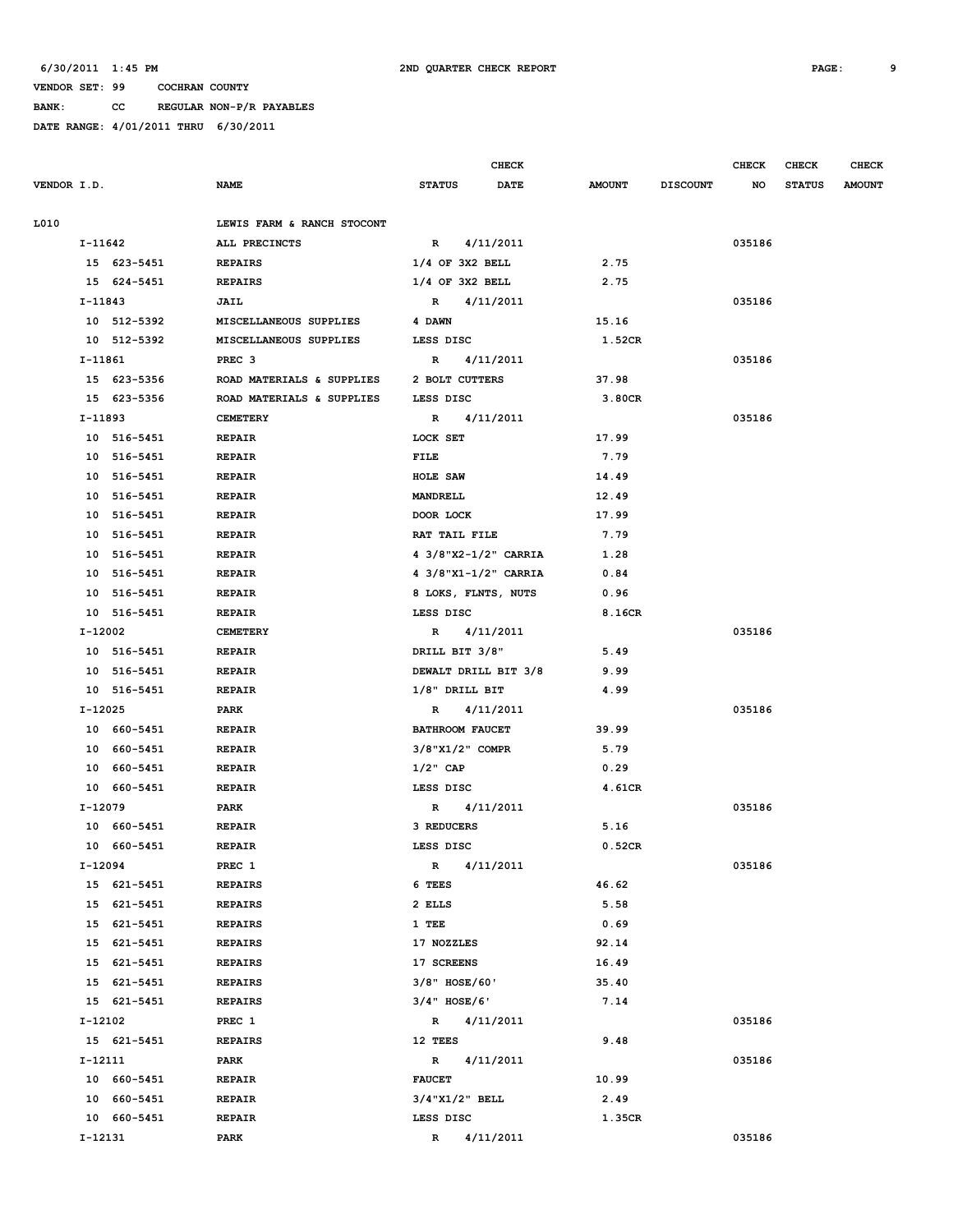**BANK: CC REGULAR NON-P/R PAYABLES**

|             |                |                            |                      | CHECK       |               |                 | <b>CHECK</b> | CHECK         | <b>CHECK</b>  |
|-------------|----------------|----------------------------|----------------------|-------------|---------------|-----------------|--------------|---------------|---------------|
| VENDOR I.D. |                | <b>NAME</b>                | <b>STATUS</b>        | <b>DATE</b> | <b>AMOUNT</b> | <b>DISCOUNT</b> | NO           | <b>STATUS</b> | <b>AMOUNT</b> |
| L010        |                | LEWIS FARM & RANCH STOCONT |                      |             |               |                 |              |               |               |
|             | I-12131        | PARK                       | $\mathbf{R}$         | 4/11/2011   |               |                 | 035186       |               |               |
|             | 10 660-5451    | <b>REPAIR</b>              | CAP                  |             | 2.29          |                 |              |               |               |
|             | 10 660-5451    | <b>REPAIR</b>              | LESS DISC            |             | 0.23CR        |                 |              |               |               |
|             | I-12149        | PREC 1                     | R                    | 4/11/2011   |               |                 | 035186       |               |               |
|             | 15 621-5451    | <b>REPAIRS</b>             | $3/8"$ HOSE/50'      |             | 29.50         |                 |              |               |               |
|             | I-12152        | PREC <sub>4</sub>          | R 4/11/2011          |             |               |                 | 035186       |               |               |
|             | 15 624-5356    | ROAD MATERIALS & SUPPLIES  | 4 SUGAR              |             | 7.80          |                 |              |               |               |
|             | 15 624-5356    | ROAD MATERIALS & SUPPLIES  | <b>COFFEE</b>        |             | 14.95         |                 |              |               |               |
|             | 15 624-5356    | ROAD MATERIALS & SUPPLIES  | TOWELS               |             | 3.99          |                 |              |               |               |
|             | 15 624-5356    | ROAD MATERIALS & SUPPLIES  | <b>TOILET TISSUE</b> |             | 7.49          |                 |              |               |               |
|             | I-12163        | PARK                       | R                    | 4/11/2011   |               |                 | 035186       |               |               |
|             | 10 660-5451    | <b>REPAIR</b>              | TEE                  |             | 3.95          |                 |              |               |               |
|             | 10 660-5451    | <b>REPAIR</b>              | 2 FLEX LINES         |             | 13.98         |                 |              |               |               |
|             | 10 660-5451    | <b>REPAIR</b>              | <b>REDUCER</b>       |             | 1.72          |                 |              |               |               |
|             | 10 660-5451    | <b>REPAIR</b>              | LESS DISC            |             | 1.97CR        |                 |              |               |               |
|             | I-12168        | PREC 1                     | R 4/11/2011          |             |               |                 | 035186       |               |               |
|             | 15 621-5451    | <b>REPAIRS</b>             | 2 CLAMPS             |             | 1.58          |                 |              |               |               |
|             | 15 621-5451    | <b>REPAIRS</b>             | LESS DISC            |             | 0.16CR        |                 |              |               |               |
|             | I-12255        | <b>CEMETERY</b>            | R 4/11/2011          |             |               |                 | 035186       |               |               |
|             | 10 516-5451    | <b>REPAIR</b>              | <b>SPRINKLER</b>     |             | 18.95         |                 |              |               |               |
|             | 10 516-5451    | <b>REPAIR</b>              | LESS DISC            |             | 1.90CR        |                 |              |               |               |
|             | I-12256 032311 | PREC 1                     | R 4/11/2011          |             |               |                 | 035186       |               |               |
|             | 15 621-5451    | <b>REPAIRS</b>             | $1"$ PVC PIPE/10'    |             | 3.70          |                 |              |               |               |
|             | 15 621-5451    | <b>REPAIRS</b>             | 1 COUPLERS/2         |             | 0.98          |                 |              |               |               |
|             | 15 621-5451    | <b>REPAIRS</b>             | LESS DISC            |             | 0.47CR        |                 |              |               |               |
|             | I-12348        | <b>ACTIVITY BLDG</b>       | $\mathbb{R}$         | 4/11/2011   |               |                 | 035186       |               |               |
|             | 10 662-5451    | <b>REPAIR</b>              | GRNDG ARMORED PLUG   |             | 5.21          |                 |              |               |               |
|             | I-12518        | PARK                       | R                    | 4/11/2011   |               |                 | 035186       |               |               |
|             | 10 660-5451    | <b>REPAIR</b>              | QUICK COUPLER        |             | 3.99          |                 |              |               |               |
|             | I-12548        | PARK                       | $\mathbf{R}$         | 4/11/2011   |               |                 | 035186       |               |               |
|             | 10 660-5332    | CUSTODIAL SUPPLIES         | 40 16-4-8 FERT       |             | 660.00        |                 |              |               |               |
|             | I-12560        | <b>ACTIVITY BLDG</b>       | $\mathbb{R}$         | 4/11/2011   |               |                 | 035186       |               |               |
|             | 10 662-5332    | <b>CUSTODIAL SUPPLIES</b>  | 25-GAL SPRAYER       |             | 159.99        |                 |              |               |               |
|             | 10 662-5332    | CUSTODIAL SUPPLIES         | DOOR STOP            |             | 6.49          |                 |              |               |               |
|             | 10 662-5332    | CUSTODIAL SUPPLIES         | LESS DISC            |             | 16.65CR       |                 |              |               |               |
|             | I-12596 032511 | PARK                       | $\mathbb{R}$         | 4/11/2011   |               |                 | 035186       |               |               |
|             | 10 660-5451    | REPAIR                     | 24" SUPPLY LINE      |             | 6.99          |                 |              |               |               |
|             | 10 660-5451    | <b>REPAIR</b>              | $1/2$ "X3" NIPPLE    |             | 0.65          |                 |              |               |               |
|             | 10 660-5451    | REPAIR                     | 2 UNIONS             |             | 7.98          |                 |              |               |               |
|             | 660-5451<br>10 | REPAIR                     | 36" SUPPLY LINE      |             | 7.99          |                 |              |               |               |
|             | 10 660-5451    | REPAIR                     | 2 BUSHINGS           |             | 3.44          |                 |              |               |               |
|             | 10 660-5451    | REPAIR                     | GALV LOCK NUT        |             | 4.89          |                 |              |               |               |
|             | 10 660-5451    | REPAIR                     | $1/4$ " TANK NIPPLE  |             | 14.95         |                 |              |               |               |
|             | 10 660-5451    | <b>REPAIR</b>              | $1/2$ " NIPPLE       |             | 0.59          |                 |              |               |               |
|             | 10 660-5451    | REPAIR                     | 12" SUPPLY LINE      |             | 4.99          |                 |              |               |               |
|             | 10 660-5451    | REPAIR                     | <b>SCREWS</b>        |             | 2.51          |                 |              |               |               |
|             | 10 660-5451    | REPAIR                     | LESS DISC            |             | 5.50CR        |                 |              |               |               |
|             | I-12608        | <b>COUTHOUSE</b>           | R                    | 4/11/2011   |               |                 | 035186       |               |               |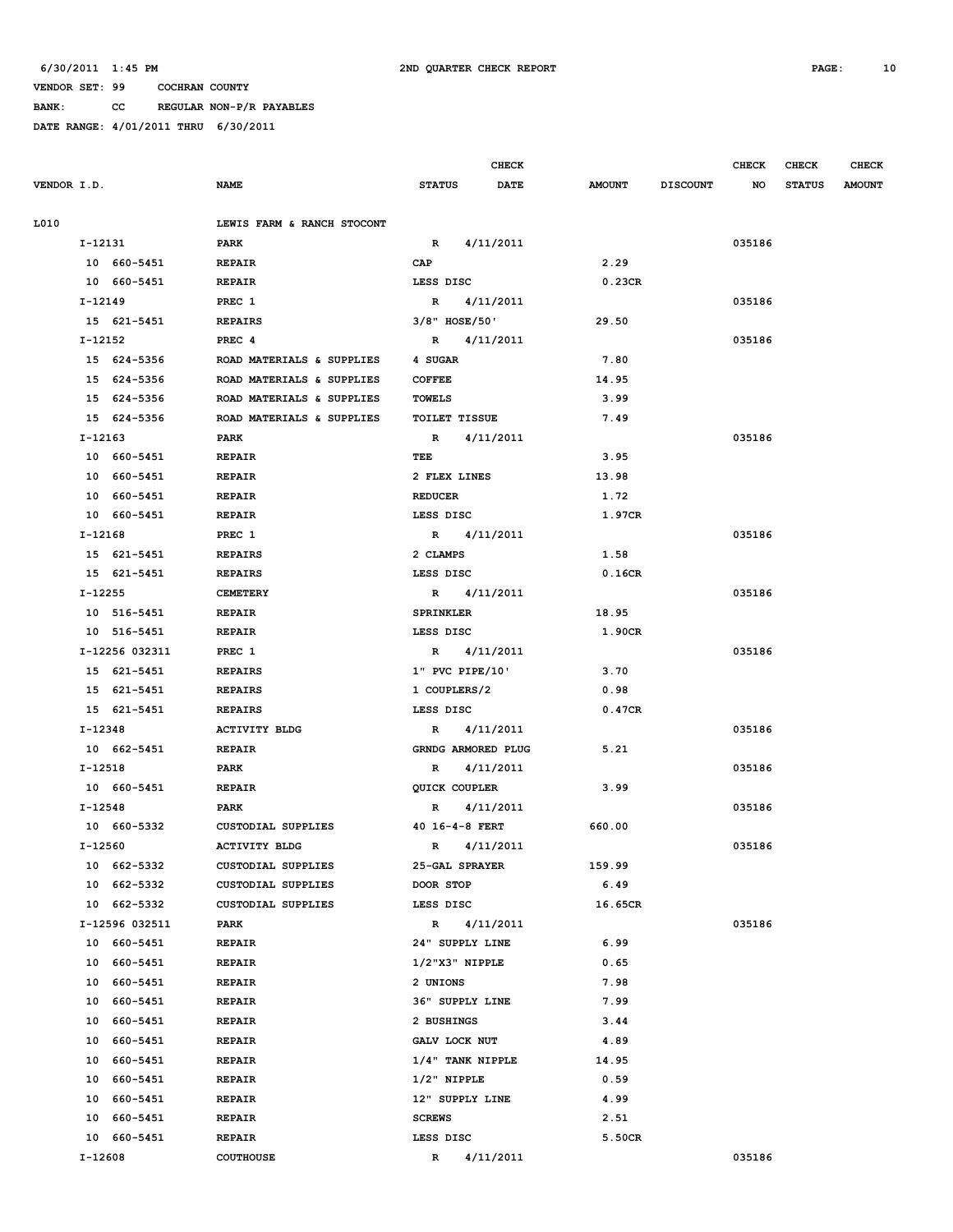**BANK: CC REGULAR NON-P/R PAYABLES**

|               |                            |                             | <b>CHECK</b> |               |                 | <b>CHECK</b> | <b>CHECK</b>  | <b>CHECK</b>  |
|---------------|----------------------------|-----------------------------|--------------|---------------|-----------------|--------------|---------------|---------------|
| VENDOR I.D.   | <b>NAME</b>                | <b>STATUS</b>               | DATE         | <b>AMOUNT</b> | <b>DISCOUNT</b> | NO           | <b>STATUS</b> | <b>AMOUNT</b> |
|               |                            |                             |              |               |                 |              |               |               |
| L010          | LEWIS FARM & RANCH STOCONT |                             |              |               |                 |              |               |               |
| $I-12608$     | <b>COUTHOUSE</b>           | R                           | 4/11/2011    |               |                 | 035186       |               |               |
| 10 510-5451   | <b>REPAIR</b>              | 2 BATTERY PKS               |              | 24.98         |                 |              |               |               |
| 10 510-5332   | <b>CUSTODIAL SUPPLIES</b>  | 60 TOWELS                   |              | 77.40         |                 |              |               |               |
| 10 510-5332   | <b>CUSTODIAL SUPPLIES</b>  | 3 LYSOL                     |              | 17.37         |                 |              |               |               |
| 10 510-5332   | <b>CUSTODIAL SUPPLIES</b>  | LESS DISC                   |              | 11.98CR       |                 |              |               |               |
| I-12660/10906 | PREC <sub>3</sub>          | R 4/11/2011                 |              |               |                 | 035186       |               |               |
| 15 623-5451   | <b>REPAIRS</b>             | 2 FAUCETS                   |              | 16.98         |                 |              |               |               |
| 15 623-5451   | <b>REPAIRS</b>             | 2 VALVES                    |              | 9.98          |                 |              |               |               |
| I-12715       | PREC 1                     | R 4/11/2011                 |              |               |                 | 035186       |               |               |
| 15 621-5451   | <b>REPAIRS</b>             | 1" JOINT                    |              | 7.49          |                 |              |               |               |
| 15 621-5451   | <b>REPAIRS</b>             | 1" COLLAR                   |              | 0.49          |                 |              |               |               |
| I-12816       | <b>CEMETERY</b>            | R 4/11/2011                 |              |               |                 | 035186       |               |               |
| 10 516-5451   | <b>REPAIR</b>              | <b>STAKES</b>               |              | 17.25         |                 |              |               |               |
| 10 516-5451   | <b>REPAIR</b>              | LESS DISC                   |              | 1.73CR        |                 |              |               |               |
| I-12817       | PARK                       | $\mathbb{R}$                | 4/11/2011    |               |                 | 035186       |               |               |
| 10 660-5451   | <b>REPAIR</b>              | 4 BUBBLERS/WTR FNTN         |              | 299.80        |                 |              |               |               |
| I-12874       | <b>COURTHOUSE</b>          | R 4/11/2011                 |              |               |                 | 035186       |               |               |
| 10 510-5451   | <b>REPAIR</b>              | $3/4$ " COLLAR              |              | 1.08          |                 |              |               |               |
| 10 510-5451   | <b>REPAIR</b>              | $3/4$ " X 6                 |              | 1.36          |                 |              |               |               |
| 10 510-5332   | <b>CUSTODIAL SUPPLIES</b>  | 2 WEED-B-GONE               |              | 25.98         |                 |              |               |               |
| 10 510-5332   | CUSTODIAL SUPPLIES         | LESS DISC                   |              | 2.82CR        |                 |              |               |               |
| I-12935       | <b>COURTHOUSE</b>          | R 4/11/2011                 |              |               |                 | 035186       |               |               |
| 10 510-5451   | <b>REPAIR</b>              | <b>SCRAPER</b>              |              | 23.99         |                 |              |               |               |
| 10 510-5451   | <b>REPAIR</b>              | LESS DISC                   |              | 2.40CR        |                 |              |               |               |
| I-12993       | JAIL                       | R 4/11/2011                 |              |               |                 | 035186       |               |               |
| 10 512-5451   | <b>REPAIR</b>              | <b>TROWL</b>                |              | 3.99          |                 |              |               |               |
| I-13023       | <b>COURTHOUSE</b>          | R 4/11/2011                 |              |               |                 | 035186       |               |               |
| 10 510-5332   | <b>CUSTODIAL SUPPLIES</b>  | 8 16-8-8 FERT               |              | 135.60        |                 |              |               |               |
| 10 510-5332   | <b>CUSTODIAL SUPPLIES</b>  | LESS DISC                   |              | 13.56CR       |                 |              |               |               |
| I-13071       | PARK                       | R                           | 4/11/2011    |               |                 | 035186       |               |               |
| 10 660-5451   | <b>REPAIR</b>              | $1-1/2$ "X $1/2$ " PIPE EXT |              | 6.79          |                 |              |               | 2,052.75      |
|               |                            |                             |              |               |                 |              |               |               |
| L015          | LUBBOCK COUNTY, TEXAS      |                             |              |               |                 |              |               |               |
| I-032211      | JUVENILE PROBATION         | R                           | 4/11/2011    |               |                 | 035190       |               |               |
| 10 571-5413   | RESIDENTIAL SERVICES       | 5 DAS/FEB 11/JUV #78        |              | 475.00        |                 |              |               | 475.00        |
|               |                            |                             |              |               |                 |              |               |               |
| L015          | LUBBOCK COUNTY, TEXAS      |                             |              |               |                 |              |               |               |
| I-MAR'11 ADR  | DISTRICT COURT             | $\mathbb{R}$                | 4/11/2011    |               |                 | 035191       |               |               |
| 19 435-5409   | A.D.R. CONTRACT            | COUNTY ADR/MAR              |              | 10.00         |                 |              |               | 10.00         |
|               |                            |                             |              |               |                 |              |               |               |
| M018          | MORTON INSURANCE AGENCY    |                             |              |               |                 |              |               |               |
| I-114649      | <b>SHERIFF</b>             | R                           | 4/11/2011    |               |                 | 035192       |               |               |
| 10 560-5480   | BONDS & NOTARY FEES        | RES DEP BOND/PAT HEN        |              | 50.00         |                 |              |               | 50.00         |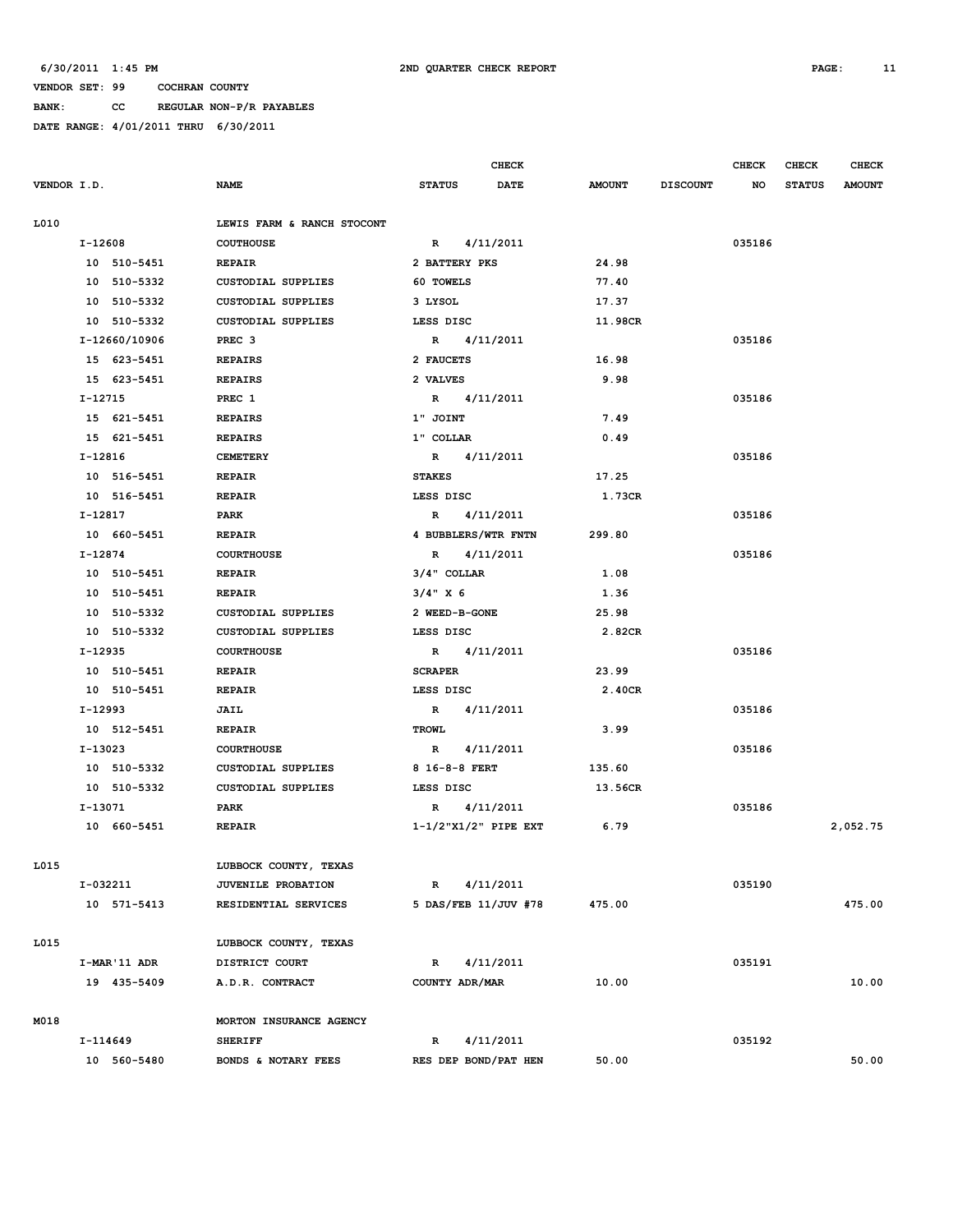**BANK: CC REGULAR NON-P/R PAYABLES**

|             |            |                            |                                                    |                                      | <b>CHECK</b>          |                 |                 | <b>CHECK</b> | <b>CHECK</b>  | <b>CHECK</b>  |
|-------------|------------|----------------------------|----------------------------------------------------|--------------------------------------|-----------------------|-----------------|-----------------|--------------|---------------|---------------|
| VENDOR I.D. |            |                            | <b>NAME</b>                                        | <b>STATUS</b>                        | <b>DATE</b>           | <b>AMOUNT</b>   | <b>DISCOUNT</b> | NO.          | <b>STATUS</b> | <b>AMOUNT</b> |
|             |            |                            |                                                    |                                      |                       |                 |                 |              |               |               |
| M092        |            |                            | SYLVIA MARTINEZ                                    |                                      |                       |                 |                 |              |               |               |
|             | $I-040811$ |                            | COMM'R CT/CO JUDGE                                 | R                                    | 4/11/2011             |                 |                 | 035193       |               |               |
|             |            | 15 610-5428                | CO. JUDGE-CONTINUING EDUCATIONLODGING/SAN MARCOS/S |                                      |                       | 315.00          |                 |              |               |               |
|             | 15         | 610-5428                   | CO. JUDGE-CONTINUING EDUCATIONLODGING TAX          |                                      |                       | 47.25           |                 |              |               |               |
|             | 15         | 610-5428                   | CO. JUDGE-CONTINUING EDUCATIONLODGING PD BY TX ASS |                                      |                       | 293.25CR        |                 |              |               |               |
|             |            | 15 610-5428                | CO. JUDGE-CONTINUING EDUCATIONMEALS                |                                      |                       | 14.58           |                 |              |               | 83.58         |
|             |            |                            |                                                    |                                      |                       |                 |                 |              |               |               |
| N066        |            |                            | NTS COMMUNICATIONS                                 |                                      |                       |                 |                 |              |               |               |
|             |            | $I-266-0032$ 04/11         | COMM'R CT/CO JUDGE                                 | R                                    | 4/11/2011             |                 |                 | 035194       |               |               |
|             |            | 15 610-5420                | <b>TELECOMMUNICATIONS</b>                          |                                      | MONTHLY FEE/WATTS LI  | 1.00            |                 |              |               |               |
|             |            | 15 610-5420                | <b>TELECOMMUNICATIONS</b>                          | <b>FEES</b>                          |                       | 3.99            |                 |              |               | 4.99          |
| N082        |            |                            | <b>NETDATA</b>                                     |                                      |                       |                 |                 |              |               |               |
|             | I-12864    |                            | <b>CLERK</b>                                       | R                                    | 4/11/2011             |                 |                 | 035195       |               |               |
|             |            | 10 403-5411                | MAINTENANCE CONTRACTS                              |                                      | ANNUAL MAINT, CC/DC 5 | 3,425.00        |                 |              |               | 3,425.00      |
|             |            |                            |                                                    |                                      |                       |                 |                 |              |               |               |
| P238        |            |                            | PUMPKIN BOOKS                                      |                                      |                       |                 |                 |              |               |               |
|             |            | I-PB01-5977                | LIBRARY                                            | R                                    | 4/11/2011             |                 |                 | 035196       |               |               |
|             |            | 10 650-5590                | <b>BOOKS</b>                                       |                                      | BISCUIT MY 1ST SER 1  | 139.90          |                 |              |               |               |
|             |            | 10 650-5590                | <b>BOOKS</b>                                       |                                      | MORGANVILLE VAMP SER  | 135.92          |                 |              |               |               |
|             | 10         | 650-5590                   | <b>BOOKS</b>                                       |                                      | WHEEL OF TIME SER 11  | 197.89          |                 |              |               |               |
|             | 10         | 650-5590                   | <b>BOOKS</b>                                       |                                      | BELLA SARA 10 VOL     |                 |                 |              |               |               |
|             |            | 10 650-5590                | <b>BOOKS</b>                                       | <b>SHIPPING</b>                      |                       |                 |                 |              |               | 473.71        |
|             |            |                            |                                                    |                                      |                       |                 |                 |              |               |               |
| R043        |            |                            | RAY RAMON                                          |                                      |                       |                 |                 |              |               |               |
|             | I-122663   |                            | <b>COURTHOUSE</b>                                  | R                                    | 4/11/2011             |                 |                 | 035197       |               |               |
|             |            | 10 510-5411                | MAINTENANCE CONTRACTS                              | YARD CUT                             |                       | 150.00          |                 |              |               | 150.00        |
|             |            |                            |                                                    |                                      |                       |                 |                 |              |               |               |
| S010        |            |                            | SILVERS COMPANY                                    |                                      |                       |                 |                 |              |               |               |
|             |            | I-CEMETERY 0311            | <b>CEMETERY</b>                                    | R                                    | 4/11/2011             |                 |                 | 035198       |               |               |
|             |            | 10 516-5330                | FUEL & OIL                                         |                                      | CR FED TAX ON 34.92G  | 6.43CR          |                 |              |               |               |
|             |            | 10 516-5330                | FUEL & OIL                                         |                                      | CORR FED TAX FEB 11   | 0.74            |                 |              |               |               |
|             |            | 10 516-5330                | FUEL & OIL                                         | 34.92 GAL UNL                        |                       | 122.19          |                 |              |               |               |
|             |            | I-CONSTABLE 0311           | <b>CONSTABLE</b>                                   | R                                    | 4/11/2011             |                 |                 | 035198       |               |               |
|             |            | 10 550-5330                | FUEL & OIL                                         |                                      | 24.09 GAL PREM UNL    | 89.11           |                 |              |               |               |
|             |            | 10 550-5330                | FUEL & OIL                                         |                                      | CR FED TAX ON 24.09G  | 4.43CR          |                 |              |               |               |
|             |            | I-EXT SVC 0311             | <b>EXTENSION SERVICE</b>                           |                                      | R 4/11/2011           |                 |                 | 035198       |               |               |
|             |            | 10 665-5330                | FUEL AND OIL                                       |                                      | CR FED TAX ON 132.15  | 24.32CR         |                 |              |               |               |
|             |            | 10 665-5330                | FUEL AND OIL                                       |                                      | CORR FED TAX FEB 11   | 1.11            |                 |              |               |               |
|             |            | 10 665-5330                | FUEL AND OIL                                       | 132.15 GAL UNL                       |                       | 458.75          |                 |              |               |               |
|             |            | I-JUV PROB 0311            | JUVENILE PROBATION                                 |                                      | R 4/11/2011           |                 |                 | 035198       |               |               |
|             |            | 10 571-5330                | <b>FUEL</b>                                        |                                      | CR FED TAX ON 56.29G  | 10.36CR         |                 |              |               |               |
|             |            | 10 571-5330                | FUEL                                               | 56.29 GAL UNL                        |                       | 196.21          |                 |              |               |               |
|             |            | I-PREC 1 0311              | PREC 1                                             |                                      | R 4/11/2011           |                 |                 | 035198       |               |               |
|             |            | 15 621-5330                | FUEL & OIL                                         | 36 GAL HS DIESEL                     |                       | 117.00          |                 |              |               |               |
|             |            | 15 621-5330<br>15 621-5330 | FUEL & OIL<br>FUEL & OIL                           | 12 GAL HS DIESEL<br>37 GAL HS DIESEL |                       | 39.00<br>125.80 |                 |              |               |               |
|             |            | 15 621-5330                | FUEL & OIL                                         |                                      | 56.7 GAL HS DIESEL    | 192.78          |                 |              |               |               |
|             |            |                            |                                                    |                                      |                       |                 |                 |              |               |               |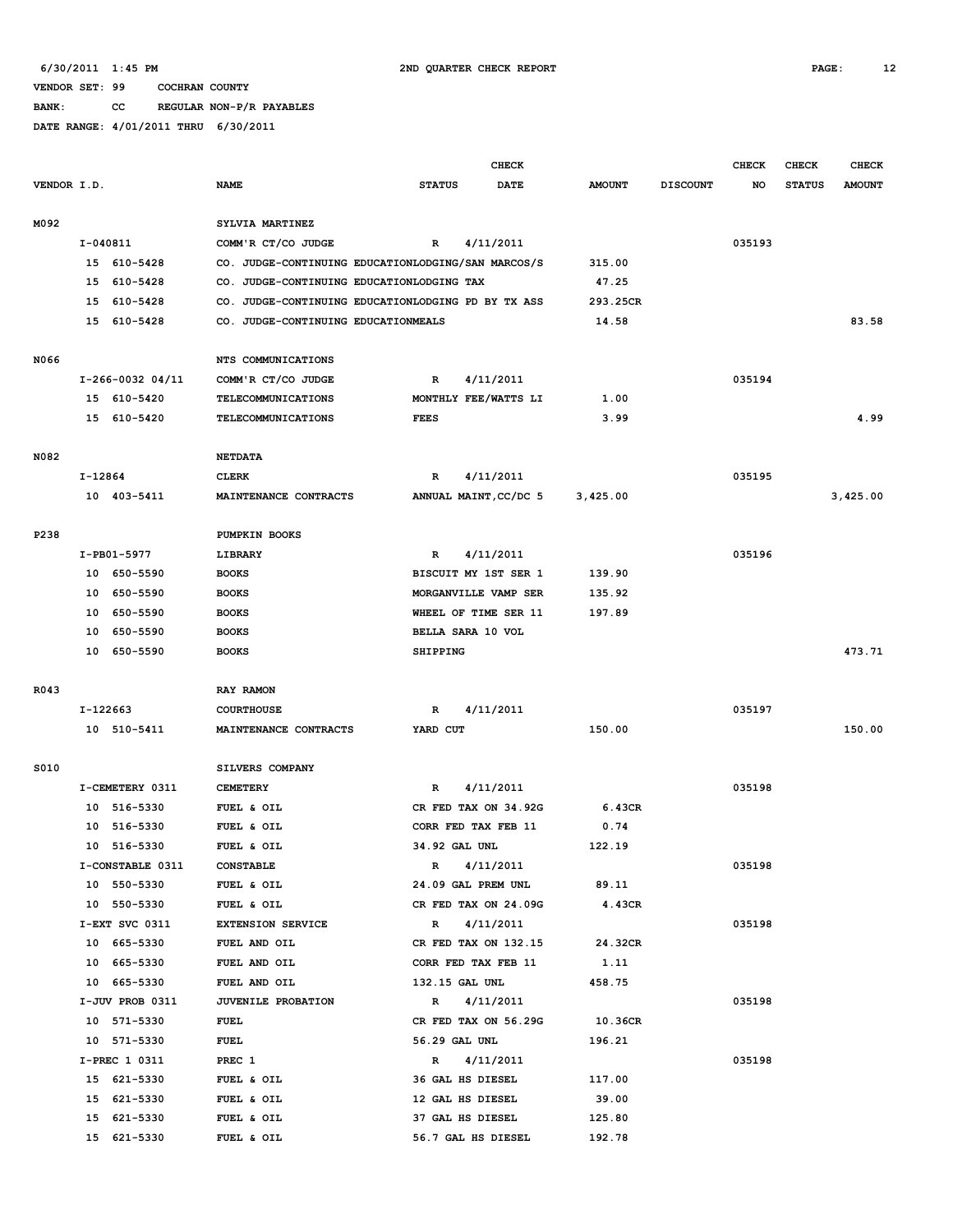**BANK: CC REGULAR NON-P/R PAYABLES**

|             |    |                |                                |                  | <b>CHECK</b>         |               |                 | <b>CHECK</b> | <b>CHECK</b>  | <b>CHECK</b>  |
|-------------|----|----------------|--------------------------------|------------------|----------------------|---------------|-----------------|--------------|---------------|---------------|
| VENDOR I.D. |    |                | <b>NAME</b>                    | <b>STATUS</b>    | <b>DATE</b>          | <b>AMOUNT</b> | <b>DISCOUNT</b> | NO           | <b>STATUS</b> | <b>AMOUNT</b> |
| S010        |    |                | SILVERS COMPANY<br><b>CONT</b> |                  |                      |               |                 |              |               |               |
|             |    | I-PREC 1 0311  | PREC 1                         | R                | 4/11/2011            |               |                 | 035198       |               |               |
|             |    | 15 621-5330    | FUEL & OIL                     | 6 GAL ROTELLA    |                      | 97.28         |                 |              |               |               |
|             |    | 15 621-5330    | FUEL & OIL                     | 56 GAL HS DIESEL |                      | 184.80        |                 |              |               |               |
|             | 15 | 621-5330       | FUEL & OIL                     | 90 GAL HS DIESEL |                      | 306.00        |                 |              |               |               |
|             | 15 | 621-5330       | FUEL & OIL                     | 30 GAL HS DIESEL |                      | 102.00        |                 |              |               |               |
|             | 15 | 621-5330       | FUEL & OIL                     | 72 GAL HS DIESEL |                      | 244.80        |                 |              |               |               |
|             | 15 | 621-5330       | FUEL & OIL                     | 29 GAL HS DIESEL |                      | 98.60         |                 |              |               |               |
|             | 15 | 621-5330       | FUEL & OIL                     | 78 GAL LS DIESEL |                      | 265.98        |                 |              |               |               |
|             | 15 | 621-5330       | FUEL & OIL                     | STATE TAX        |                      | 15.60         |                 |              |               |               |
|             | 15 | 621-5330       | FUEL & OIL                     | 24 GAL HS DIESEL |                      | 81.60         |                 |              |               |               |
|             | 15 | 621-5330       | FUEL & OIL                     | 97 GAL LS DIESEL |                      | 329.80        |                 |              |               |               |
|             | 15 | 621-5330       | FUEL & OIL                     | STATE TAX        |                      | 19.40         |                 |              |               |               |
|             | 15 | 621-5330       | FUEL & OIL                     | 40 GAL HS DIESEL |                      | 138.00        |                 |              |               |               |
|             | 15 | 621-5330       | FUEL & OIL                     | 28 GAL HS DIESEL |                      | 95.76         |                 |              |               |               |
|             |    | I-PREC 2 0311  | PREC <sub>2</sub>              | R                | 4/11/2011            |               |                 | 035198       |               |               |
|             |    | 15 622-5330    | FUEL AND OIL                   |                  | CREDIT FED TAX ON 26 | 4.91CR        |                 |              |               |               |
|             |    | 15 622-5330    | FUEL AND OIL                   |                  | ADJ FED TAX FEB 11   | 2.77          |                 |              |               |               |
|             | 15 | 622-5330       | FUEL AND OIL                   |                  | CR FED TAX 115G UNL/ | 21.16CR       |                 |              |               |               |
|             | 15 | 622-5330       | FUEL AND OIL                   |                  | 190 GAL LS DIESEL    | 655.50        |                 |              |               |               |
|             | 15 | 622-5330       | FUEL AND OIL                   | STATE TAX        |                      | 38.00         |                 |              |               |               |
|             | 15 | 622-5330       | FUEL AND OIL                   |                  | 330 GAL HS DIESEL    | 1,138.50      |                 |              |               |               |
|             | 15 | 622-5330       | FUEL AND OIL                   |                  | 26.67 GAL UNL 3/25/1 | 93.32         |                 |              |               |               |
|             |    | I-PREC 4 0311  | PREC 4                         | R                | 4/11/2011            |               |                 | 035198       |               |               |
|             |    | 15 624-5330    | FUEL AND OIL                   | 46 GAL LS DIESEL |                      | 157.09        |                 |              |               |               |
|             |    | 15 624-5330    | FUEL AND OIL                   | STATE TAX        |                      | 9.20          |                 |              |               |               |
|             |    | I-SHERIFF 0311 | <b>SHERIFF</b>                 | R                | 4/11/2011            |               |                 | 035198       |               |               |
|             |    | 10 560-5330    | FUEL AND OIL                   |                  | CR FED TAX ON 398.23 | 73.27CR       |                 |              |               |               |
|             | 10 | 560-5330       | FUEL AND OIL                   |                  | CORR FED TAX FEB 11  | 2.30          |                 |              |               |               |
|             | 10 | 560-5330       | FUEL AND OIL                   |                  | CARD #0760/49.51 GAL | 173.24        |                 |              |               |               |
|             | 10 | 560-5330       | FUEL AND OIL                   |                  | CARD #0759/25.01 GAL | 87.51         |                 |              |               |               |
|             | 10 | 560-5330       | FUEL AND OIL                   |                  | CARD #0640/41.55 GAL | 145.38        |                 |              |               |               |
|             |    | 10 560-5330    | FUEL AND OIL                   |                  | CARD #0662/69.14 GAL | 239.27        |                 |              |               |               |
|             | 10 | 560-5330       | FUEL AND OIL                   |                  | CARD #0697/47.45 GAL | 166.03        |                 |              |               |               |
|             | 10 | 560-5330       | FUEL AND OIL                   |                  | CARD #0720/102.04 GA | 355.45        |                 |              |               |               |
|             | 10 | 560-5330       | FUEL AND OIL                   |                  | CARD #0726/13 GAL UN | 45.49         |                 |              |               |               |
|             | 10 | 560-5330       | FUEL AND OIL                   |                  | CARD #0692/50.53 GAL | 176.80        |                 |              |               | 6,663.28      |
| S047        |    |                | SHELL FLEET PLUS               |                  |                      |               |                 |              |               |               |
|             |    | I-065177891103 | <b>EXTENSION SVC</b>           | R                | 4/11/2011            |               |                 | 035199       |               |               |
|             |    | 10 665-5330    | FUEL AND OIL                   |                  | 23.816GL UNL/STRLNG  | 79.50         |                 |              |               |               |
|             | 10 | 665-5330       | FUEL AND OIL                   |                  | 17.913GL UNL/STRLNG  | 58.38         |                 |              |               |               |
|             | 10 | 665-5330       | FUEL AND OIL                   |                  | 16.372GL UNL/SWTWTR  | 55.65         |                 |              |               |               |
|             | 10 | 665-5330       | FUEL AND OIL                   |                  | 17.334GL UNL/HOCKLEY | 60.67         |                 |              |               |               |
|             | 10 | 665-5330       | FUEL AND OIL                   |                  | 17.661GL UNL/CHPL HI | 61.11         |                 |              |               |               |
|             | 10 | 665-5330       | FUEL AND OIL                   |                  | CR FED TAX 93 GAL    | 17.04CR       |                 |              |               | 298.27        |
|             |    |                |                                |                  |                      |               |                 |              |               |               |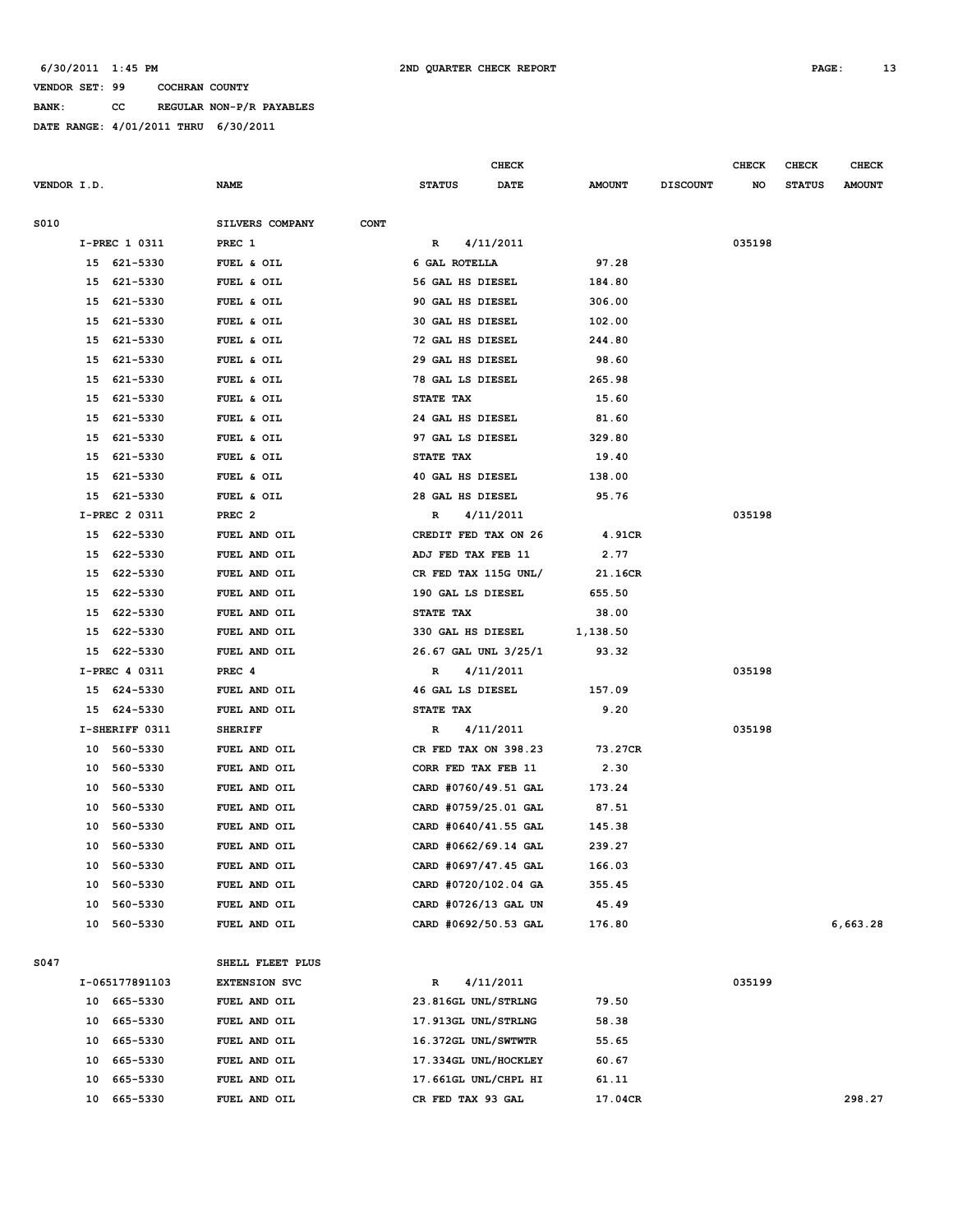**BANK: CC REGULAR NON-P/R PAYABLES**

|             |           |              |                                                    |   |               | CHECK                |               |                 | <b>CHECK</b> | <b>CHECK</b>  | <b>CHECK</b>  |
|-------------|-----------|--------------|----------------------------------------------------|---|---------------|----------------------|---------------|-----------------|--------------|---------------|---------------|
| VENDOR I.D. |           |              | <b>NAME</b>                                        |   | <b>STATUS</b> | <b>DATE</b>          | <b>AMOUNT</b> | <b>DISCOUNT</b> | NO           | <b>STATUS</b> | <b>AMOUNT</b> |
| S071        |           |              | SCRIPT OFFICE PRODUCTS, INC.                       |   |               |                      |               |                 |              |               |               |
|             | I-35509   |              | <b>CLERK</b>                                       |   | R             | 4/11/2011            |               |                 | 035200       |               |               |
|             |           | 10 403-5310  | OFFICE SUPPLIES                                    |   |               | 1TB LEAD REFILL .7   | 1.10          |                 |              |               |               |
|             |           | 10 403-5310  | OFFICE SUPPLIES                                    |   | 1DZ G-2 PENS  |                      | 21.80         |                 |              |               |               |
|             |           | 10 403-5310  | OFFICE SUPPLIES                                    |   |               | 4PK G-2 REFILL .5    | 9.84          |                 |              |               |               |
|             | I-35683   |              | <b>CLERK</b>                                       | R |               | 4/11/2011            |               |                 | 035200       |               |               |
|             |           | 10 403-5310  | OFFICE SUPPLIES                                    |   |               | 1DZ HI LIGHTERS      | 10.95         |                 |              |               |               |
|             | $I-35701$ |              | <b>AUDITOR</b>                                     | R |               | 4/11/2011            |               |                 | 035200       |               |               |
|             |           | 10 495-5310  | OFFICE SUPPLIES                                    |   |               | 1BX SMD FOLDERS/LTR  | 30.87         |                 |              |               |               |
|             | $I-35739$ |              | SHERIFF/JAIL                                       | R |               | 4/11/2011            |               |                 | 035200       |               |               |
|             |           | 10 512-5310  | OFFICE SUPPLIES                                    |   |               | 1CS COPY PAPER 8.5X1 | 39.50         |                 |              |               |               |
|             |           | 10 560-5310  | OFFICE SUPPLIES                                    |   |               | 1CS COPY PAPER 8.5X1 | 39.50         |                 |              |               |               |
|             |           | 10 560-5310  | OFFICE SUPPLIES                                    |   |               | 1BX RUBBER BANDS, AS | 2.50          |                 |              |               |               |
|             | $I-35772$ |              | <b>SHERIFF</b>                                     | R |               | 4/11/2011            |               |                 | 035200       |               |               |
|             |           | 10 560-5310  | OFFICE SUPPLIES                                    |   |               | 10BX PAPER CLIPS     | 2.95          |                 |              |               | 159.01        |
|             |           |              |                                                    |   |               |                      |               |                 |              |               |               |
| S210        |           |              | SHAMBURGER AUTO & FARM SUPPLY                      |   |               |                      |               |                 |              |               |               |
|             | I-280740  |              | PREC 4                                             | R |               | 4/11/2011            |               |                 | 035201       |               |               |
|             |           | 15 624-5451  | <b>REPAIRS</b>                                     |   | BATTERIES/3   |                      | 327.00        |                 |              |               |               |
|             |           | 15 624-5451  | <b>REPAIRS</b>                                     |   |               | CORE DEPOSIT/3       | 45.00         |                 |              |               |               |
|             | 15        | 624-5451     | <b>REPAIRS</b>                                     |   | ENV FEE/3     |                      | 9.00          |                 |              |               |               |
|             |           | 15 624-5451  | <b>REPAIRS</b>                                     |   | CORE DEP CR/3 |                      | 45.00CR       |                 |              |               | 336.00        |
|             |           |              |                                                    |   |               |                      |               |                 |              |               |               |
| S212        |           |              | WALLACE STALCUP                                    |   |               |                      |               |                 |              |               |               |
|             | I-033011  |              | <b>SHERIFF</b>                                     |   | R             | 4/11/2011            |               |                 | 035202       |               |               |
|             |           | 10 560-5427  | CONTINUING EDUCATION                               |   |               | MOTEL/3NI/SAN ANG/T  | 255.00        |                 |              |               |               |
|             |           | 10 560-5427  | CONTINUING EDUCATION                               |   | MEALS/SCHOOL  |                      | 131.04        |                 |              |               | 386.04        |
|             |           |              |                                                    |   |               |                      |               |                 |              |               |               |
| S217        |           |              | STATE COMPTROLLER                                  |   |               |                      |               |                 |              |               |               |
|             |           |              | I-1ST QTR CIVIL 2011 STATE CIVIL COSTS             | R |               | 4/11/2011            |               |                 | 035203       |               |               |
|             |           | 90 000-4372  | BIRTH CERT. GOV118.015                             |   |               | 1ST QTR REMITTANCE F | 46.80         |                 |              |               |               |
|             | 90        | 000-4373     | MARRIAGE LICENSE GOV 118.011 1ST QTR REMITTANCE F  |   |               |                      | 210.00        |                 |              |               |               |
|             | 90        | 000-4364     | JUROR DONATIONS                                    |   |               | 1ST OTR REMITTANCE F | 15.00         |                 |              |               |               |
|             | 90        | 000-4363.004 | CO FILING FEE IND LGL SERV.                        |   |               | 1ST QTR REMITTANCE F | 61.75         |                 |              |               |               |
|             | 90        | 000-4363.001 | DIVORCE&FAMILY GOV.133.151                         |   |               | 1ST QTR REMITTANCE F | 128.25        |                 |              |               |               |
|             | 90        | 000-4363.002 | OTHER THAN DIVORCE/FAMILY 10B 1ST QTR REMITTANCE F |   |               |                      | 228.00        |                 |              |               |               |
|             | 90        | 000-4363.004 | CO FILING FEE IND LGL SERV.                        |   |               | 1ST QTR REMITTANCE F | 52.25         |                 |              |               |               |
|             | 90        | 000-4379     | JUDICIAL SUPPORT FEE/L133.105 1ST QTR REMITTANCE F |   |               |                      | 499.00        |                 |              |               | 1,241.05      |
|             |           |              |                                                    |   |               |                      |               |                 |              |               |               |
| S217        |           |              | STATE COMPTROLLER                                  |   |               |                      |               |                 |              |               |               |
|             |           |              | I-1ST QTR CRIM 2011 STATE CRIMINAL COSTS           |   | R             | 4/11/2011            |               |                 | 035204       |               |               |
|             | 90        | 000-4358.001 | STATE CCC DATE 01-01-04FORWORD1ST QTR REMITTANCE F |   |               |                      | 4,937.84      |                 |              |               |               |
|             | 90        | 000-4368     | BB BOND FEE (GVMT CD 41.258) 1ST QTR REMITTANCE F  |   |               |                      | 27.00         |                 |              |               |               |
|             | 90        | 000-4369     | EMS TRAUMA SEC49.02 SB1131                         |   |               | 1ST QTR REMITTANCE F | 441.81        |                 |              |               |               |
|             | 90        | 000-4378     | JRF JURY REIMB FEE/CCP102.00451ST QTR REMITTANCE F |   |               |                      | 436.43        |                 |              |               |               |
|             | 90        | 000-4363.003 | INDIGENT DEFENSE FEE                               |   |               | 1ST QTR REMITTANCE F | 207.41        |                 |              |               |               |
|             | 90        | $000 - 4355$ | MVF CCP 102.022                                    |   |               | 1ST QTR REMITTANCE F | 5.31          |                 |              |               |               |
|             | 90        | 000-4367     | STF-SUB 95% C(TRANS CD542.40 1ST QTR REMITTANCE F  |   |               |                      | 1,995.00      |                 |              |               |               |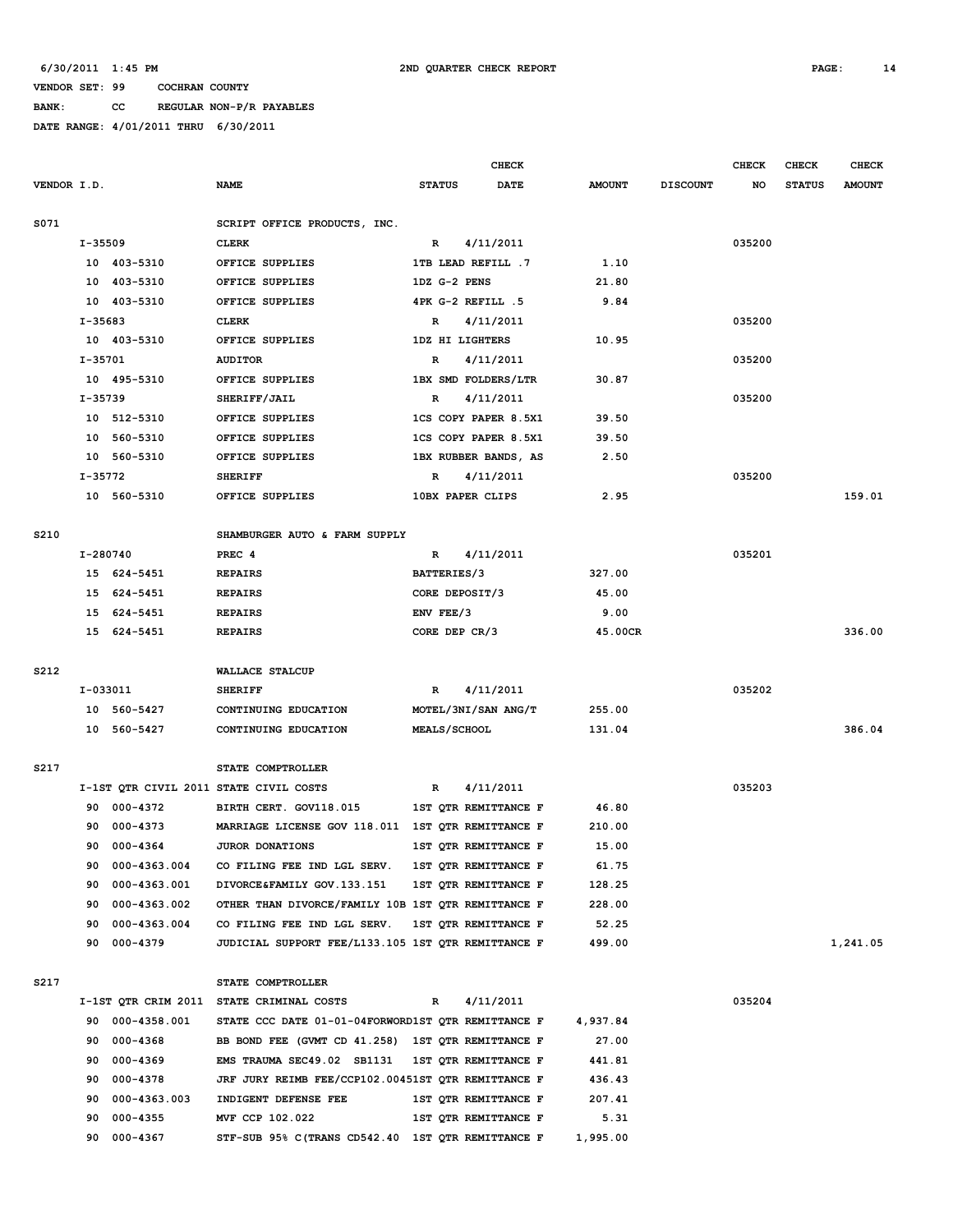**BANK: CC REGULAR NON-P/R PAYABLES DATE RANGE: 4/01/2011 THRU 6/30/2011**

| VENDOR I.D. |              |                 | <b>NAME</b>                                        | <b>STATUS</b> | <b>CHECK</b><br><b>DATE</b> | <b>AMOUNT</b> | <b>DISCOUNT</b> | <b>CHECK</b><br>NO | <b>CHECK</b><br><b>STATUS</b> | <b>CHECK</b><br><b>AMOUNT</b> |
|-------------|--------------|-----------------|----------------------------------------------------|---------------|-----------------------------|---------------|-----------------|--------------------|-------------------------------|-------------------------------|
| S217        |              |                 | STATE COMPTROLLER<br><b>CONT</b>                   |               |                             |               |                 |                    |                               |                               |
|             |              |                 | I-1ST QTR CRIM 2011 STATE CRIMINAL COSTS           | $\mathbb{R}$  | 4/11/2011                   |               |                 | 035204             |                               |                               |
|             |              | 90 000-4342     | ARREST FEES - STATE OFFICERS 1ST QTR REMITTANCE F  |               |                             | 49.00         |                 |                    |                               |                               |
|             |              | 90 000-4376     | CO. CRTCRIMINAL JUDICIAL FUND 1ST QTR REMITTANCE F |               |                             | 200.00        |                 |                    |                               |                               |
|             | 90           | 000-4363.004    | CO FILING FEE IND LGL SERV.                        |               | 1ST OTR REMITTANCE F        | 15.00         |                 |                    |                               |                               |
|             |              | 90 000-4361     | 50% OF TIME PAYMENT TO STATE 1ST QTR REMITTANCE F  |               |                             | 237.50        |                 |                    |                               |                               |
|             |              | 90 000-4379     | JUDICIAL SUPPORT FEE/L133.105 1ST QTR REMITTANCE F |               |                             | 633.39        |                 |                    |                               | 9,185.69                      |
| S217        |              |                 | STATE COMPTROLLER                                  |               |                             |               |                 |                    |                               |                               |
|             |              |                 | I-1ST QTR DRUG 2011 DRUG COURT COSTS               | R             | 4/11/2011                   |               |                 | 035205             |                               |                               |
|             |              | 90 000-4379.001 | DRUG COURT FEE CCP102.0178                         |               | 1ST QTR REMITTANCE          | 142.20        |                 |                    |                               | 142.20                        |
| S222        |              |                 | SOUTH PLAINS COMMUNICATIONS                        |               |                             |               |                 |                    |                               |                               |
|             | I-641178     |                 | PREC <sub>3</sub>                                  | R             | 4/11/2011                   |               |                 | 035206             |                               |                               |
|             |              | 15 623-5356     | ROAD MATERIALS & SUPPLIES                          |               | TK3360 UHF MOBILE           | 401.50        |                 |                    |                               |                               |
|             | $I - 641324$ |                 | PREC 1                                             | R             | 4/11/2011                   |               |                 | 035206             |                               |                               |
|             |              | 15 621-5356     | ROAD MATERIALS & SUPPLIES                          |               | CM200 FOR DUMP TRK          | 525.00        |                 |                    |                               |                               |
|             |              | 15 621-5356     | ROAD MATERIALS & SUPPLIES                          | UHF           |                             | 35.00         |                 |                    |                               |                               |
|             |              | 15 621-5356     | ROAD MATERIALS & SUPPLIES                          | COAX, CONN    |                             | 35.00         |                 |                    |                               | 996.50                        |
| S242        |              |                 | SAM'S CLUB                                         |               |                             |               |                 |                    |                               |                               |
|             |              | I-89 590 032511 | <b>SHERIFF</b>                                     | R             | 4/11/2011                   |               |                 | 035207             |                               |                               |
|             |              | 10 512-5392     | MISCELLANEOUS SUPPLIES                             | PAPER TOWELS  |                             | 29.36         |                 |                    |                               | 29.36                         |
| S315        |              |                 | DARLON JAMES SOJAK                                 |               |                             |               |                 |                    |                               |                               |
|             | I-040711     |                 | COUNTY COURT                                       | R             | 4/11/2011                   |               |                 | 035208             |                               |                               |
|             |              | 10 426-5400     | ATTORNEY AD LITEM                                  | JUV #603      |                             | 300.00        |                 |                    |                               |                               |
|             |              | 10 426-5400     | ATTORNEY AD LITEM                                  | JUV #611      |                             | 300.00        |                 |                    |                               | 600.00                        |
| S331        |              |                 | STANDARD COFFEE SERVICE                            |               |                             |               |                 |                    |                               |                               |
|             |              | I-8311-70642    | NON-DEPT'L                                         | R             | 4/11/2011                   |               |                 | 035209             |                               |                               |
|             |              | 10 409-5300     | COUNTY-WIDE SUPPLIES                               | 2 TEA/LUZ     |                             | 11.98         |                 |                    |                               |                               |
|             |              | 10 409-5300     | COUNTY-WIDE SUPPLIES                               |               | 2 CREAMER/FR VAN            | 14.66         |                 |                    |                               |                               |
|             |              | 10 409-5300     | COUNTY-WIDE SUPPLIES                               | 1 HOT CHOC    |                             | 13.44         |                 |                    |                               |                               |
|             |              | 10 409-5300     | COUNTY-WIDE SUPPLIES                               | 4 AAA EXC     |                             | 159.60        |                 |                    |                               |                               |
|             |              | 10 409-5300     | COUNTY-WIDE SUPPLIES                               | FUEL ADJ      |                             | 3.50          |                 |                    |                               | 203.18                        |
| T081        |              |                 | TAC RISK MANAGEMENT POOL                           |               |                             |               |                 |                    |                               |                               |
|             |              | I-121373        | LAW ENF/PUB OFF. LIAB. 2011                        | R             | 4/11/2011                   |               |                 | 035210             |                               |                               |
|             |              | 10 409-5497     | LIABILITY INSURANCE                                |               | PUBLIC OFF'LS LIABIL        | 12,130.00     |                 |                    |                               |                               |
|             |              | 10 403-5483     | ERRORS/OMISSIONS INSURANCE                         |               | CLERK'S E & O INS           | 200.00        |                 |                    |                               |                               |
|             |              | 10 409-5497     | LIABILITY INSURANCE                                |               | RENEWAL CREDIT EARNE        | 9,864.00CR    |                 |                    |                               |                               |
|             |              | 10 560-5497     | OFFICERS' LIABILITY INSURANCE LAW ENF LIABILITY '1 |               |                             | 14,941.00     |                 |                    |                               |                               |
|             |              | 10 560-5497     | OFFICERS' LIABILITY INSURANCE LAW ENF RENEWAL CRED |               |                             | 11,021.00CR   |                 |                    |                               | 6,386.00                      |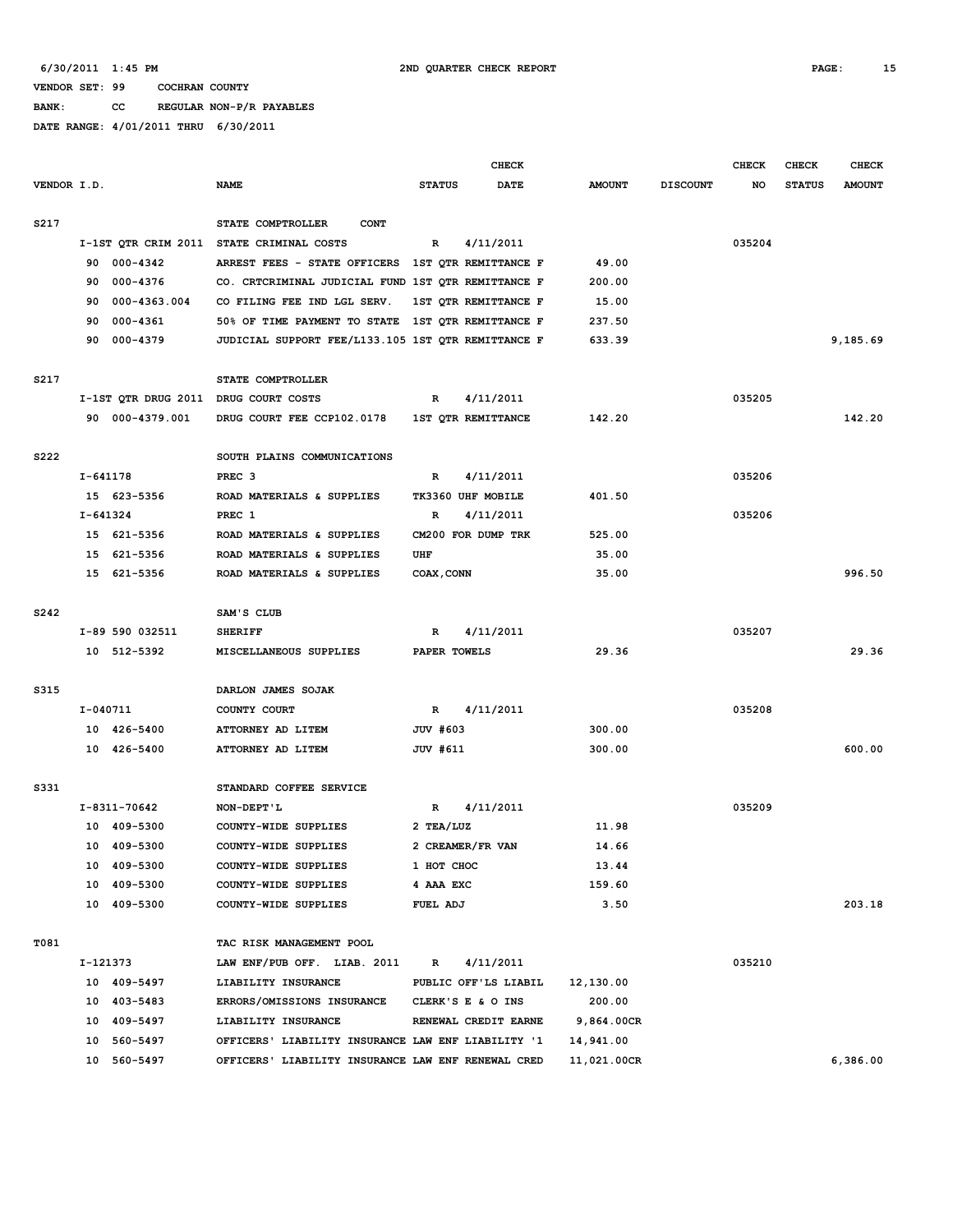**BANK: CC REGULAR NON-P/R PAYABLES**

|             |            |                   |                              |                 | <b>CHECK</b>            |               |                 | <b>CHECK</b> | CHECK         | <b>CHECK</b>  |
|-------------|------------|-------------------|------------------------------|-----------------|-------------------------|---------------|-----------------|--------------|---------------|---------------|
| VENDOR I.D. |            |                   | <b>NAME</b>                  | <b>STATUS</b>   | <b>DATE</b>             | <b>AMOUNT</b> | <b>DISCOUNT</b> | NO           | <b>STATUS</b> | <b>AMOUNT</b> |
|             |            |                   |                              |                 |                         |               |                 |              |               |               |
| T087        |            |                   | TEXAS DEPARTMENT OF HEALTH   |                 |                         |               |                 |              |               |               |
|             | I-13508    |                   | <b>CLERK</b>                 | R               | 4/11/2011               |               |                 | 035211       |               |               |
|             |            | 10 403-5310       | OFFICE SUPPLIES              |                 | 16 REMOTE BIRTH ACCE    | 29.28         |                 |              |               | 29.28         |
|             |            |                   |                              |                 |                         |               |                 |              |               |               |
| T148        |            |                   | TASCOSA OFFICE MACHINES INC  |                 |                         |               |                 |              |               |               |
|             | $I-9AS379$ |                   | <b>SHERIFF</b>               | R               | 4/11/2011               |               |                 | 035212       |               |               |
|             |            | 10 560-5310       | OFFICE SUPPLIES              |                 | COPIER MAINTENANCE 3    | 69.00         |                 |              |               | 69.00         |
| T184        |            |                   | THYSSENKRUPP ELEVATOR COR    |                 |                         |               |                 |              |               |               |
|             |            | I-832894          | <b>COURTHOUSE</b>            | R               | 4/11/2011               |               |                 | 035213       |               |               |
|             |            | 10 510-5411       | MAINTENANCE CONTRACTS        |                 | ELEVATOR MAINTENANCE    | 540.67        |                 |              |               | 540.67        |
|             |            |                   |                              |                 |                         |               |                 |              |               |               |
| U003        |            |                   | UNIVERSITY OF TEXAS          |                 |                         |               |                 |              |               |               |
|             |            | I-INST REGIS 2011 | <b>AUDITOR</b>               | $\mathbb{R}$    | 4/11/2011               |               |                 | 035214       |               |               |
|             |            | 10 495-5481       | DUES AND REGISTRATION        |                 | CO AUDITOR'S INSTITU    | 280.00        |                 |              |               | 280.00        |
|             |            |                   |                              |                 |                         |               |                 |              |               |               |
| U019        |            |                   | UNITED SUPERMARKETS, INC     |                 |                         |               |                 |              |               |               |
|             |            | I-4295 040111     | JAIL                         | R               | 4/11/2011               |               |                 | 035215       |               |               |
|             |            | 10 512-5333       | <b>FOOD-PRISONERS</b>        | <b>GAL MILK</b> |                         | 3.79          |                 |              |               |               |
|             |            | 10 512-5333       | <b>FOOD-PRISONERS</b>        |                 | 132 HNG MAN DINNER      | 440.00        |                 |              |               |               |
|             |            | 10 512-5333       | FOOD-PRISONERS               | 32 PANC/SAUS    |                         | 59.20         |                 |              |               |               |
|             |            | 10 512-5333       | <b>FOOD-PRISONERS</b>        |                 | 25 BNQT CHKN ENCH       | 31.25         |                 |              |               |               |
|             |            | 10 512-5333       | <b>FOOD-PRISONERS</b>        |                 | 6 JD BRKFST BOWL        | 15.00         |                 |              |               |               |
|             |            | 10 512-5333       | <b>FOOD-PRISONERS</b>        |                 | 7 AJ BRKFST ENTR        | 12.95         |                 |              |               |               |
|             |            | 10 512-5333       | <b>FOOD-PRISONERS</b>        |                 | 5 JD BRKFAST BOWL       | 12.50         |                 |              |               |               |
|             |            | 10 512-5333       | <b>FOOD-PRISONERS</b>        |                 | 5 JD BRKFST BOWL        | 12.50         |                 |              |               |               |
|             |            | 10 512-5333       | FOOD-PRISONERS               |                 | 7 BNQ HOMESTYLE PO      | 11.66         |                 |              |               |               |
|             | 10         | 512-5333          | <b>FOOD-PRISONERS</b>        |                 | 6 BANQUET DINNER        | 10.00         |                 |              |               |               |
|             | 10         | 512-5333          | <b>FOOD-PRISONERS</b>        |                 | 4 JD BRKFST BOWL        | 10.00         |                 |              |               |               |
|             | 10         | 512-5333          | <b>FOOD-PRISONERS</b>        |                 | 5 AJ PANCK/SAUS         | 9.25          |                 |              |               |               |
|             | 10         | 512-5333          | <b>FOOD-PRISONERS</b>        |                 | 5 BNQ HOMESTYLE PO      | 8.34          |                 |              |               |               |
|             |            | 10 512-5333       | <b>FOOD-PRISONERS</b>        |                 | 2 BRKFAST BOWL          | 5.00          |                 |              |               |               |
|             |            | 10 512-5333       | FOOD-PRISONERS               |                 | 2 BRKFAST BOWL          | 5.00          |                 |              |               |               |
|             |            | 10 512-5333       | <b>FOOD-PRISONERS</b>        |                 | 7 HM ANGUS CHS BG       | 17.50         |                 |              |               |               |
|             |            | 10 512-5333       | <b>FOOD-PRISONERS</b>        |                 | 2 AJ BREAKFAST ENTR     | 3.70          |                 |              |               |               |
|             |            | 10 512-5333       | <b>FOOD-PRISONERS</b>        |                 | 3 AJ EGG/BACON/FRI      | 5.55          |                 |              |               |               |
|             |            | 10 512-5333       | <b>FOOD-PRISONERS</b>        |                 | 5 BANQUET DINNER        | 8.34          |                 |              |               |               |
|             |            | 10 512-5333       | <b>FOOD-PRISONERS</b>        |                 | 5# BAG RED DEL          | 4.99          |                 |              |               |               |
|             |            | 10 512-5333       | <b>FOOD-PRISONERS</b>        |                 | NAVEL ORANGES           | 4.99          |                 |              |               |               |
|             |            | 10 512-5333       | <b>FOOD-PRISONERS</b>        |                 | <b>DOLE GREENER SEL</b> | 1.99          |                 |              |               |               |
|             |            | 10 512-5333       | <b>FOOD-PRISONERS</b>        |                 | ICEBERG LETTUCE         | 1.29          |                 |              |               | 694.79        |
|             |            |                   |                              |                 |                         |               |                 |              |               |               |
| <b>W055</b> |            |                   | WINDSTREAM COMMUNICATIONS SW |                 |                         |               |                 |              |               |               |
|             |            | I-266-5700 APR 11 | <b>SHERIFF</b>               | R               | 4/11/2011               |               |                 | 035216       |               |               |
|             |            | 10 560-5420       | <b>TELECOMMUNICATIONS</b>    | PHONE SVC       |                         | 55.08         |                 |              |               |               |

|    | I-266-5700 APR 11 | <b>SHERIFF</b>            | 4/11/2011<br>R |       | 035216 |       |
|----|-------------------|---------------------------|----------------|-------|--------|-------|
| 10 | 560-5420          | TELECOMMUNICATIONS        | PHONE SVC      | 55.08 |        |       |
| 10 | 560-5420          | <b>TELECOMMUNICATIONS</b> | CALL RETURN    | 1.50  |        |       |
| 10 | 560-5420          | <b>TELECOMMUNICATIONS</b> | LONG DISTANCE  | 6.58  |        | 63.16 |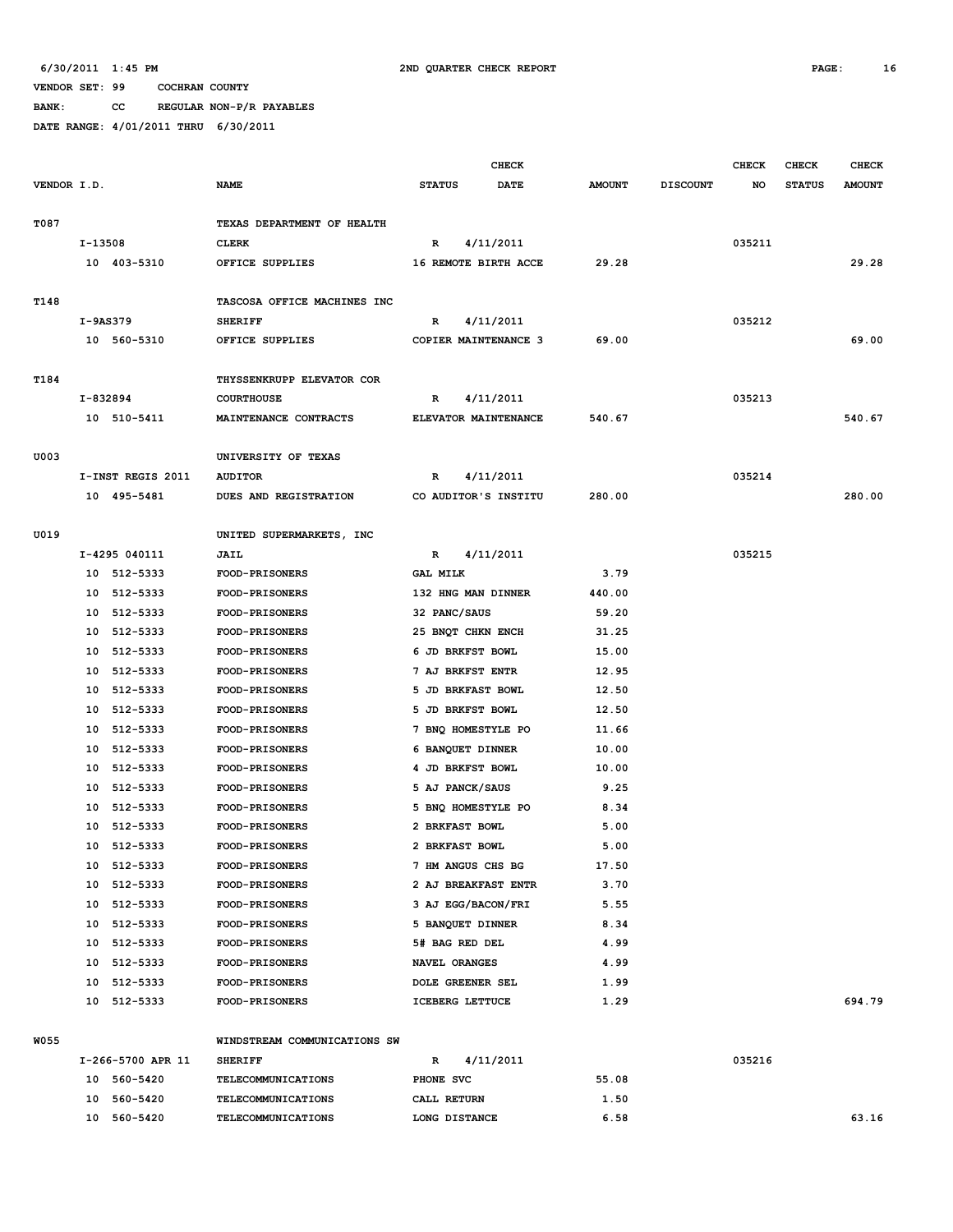**BANK: CC REGULAR NON-P/R PAYABLES**

|             |    |                             |                                        |               | <b>CHECK</b>         |               |                 | <b>CHECK</b> | <b>CHECK</b>  | <b>CHECK</b>  |
|-------------|----|-----------------------------|----------------------------------------|---------------|----------------------|---------------|-----------------|--------------|---------------|---------------|
| VENDOR I.D. |    |                             | <b>NAME</b>                            | <b>STATUS</b> | <b>DATE</b>          | <b>AMOUNT</b> | <b>DISCOUNT</b> | NO           | <b>STATUS</b> | <b>AMOUNT</b> |
| W070        |    |                             | R D WALLACE OIL CO INC                 |               |                      |               |                 |              |               |               |
|             |    | I-1400 03/11                | PREC 4                                 | $\mathbb{R}$  | 4/11/2011            |               |                 | 035217       |               |               |
|             |    | 15 624-5330                 | FUEL AND OIL                           |               | 1CS SYN 5/40 OIL     | 61.80         |                 |              |               |               |
|             |    |                             |                                        |               |                      |               |                 |              |               |               |
|             |    | 15 624-5330                 | FUEL AND OIL                           | 83.1GAL UNL   |                      | 271.69        |                 |              |               |               |
|             |    | I-3440 03/11<br>15 621-5330 | PREC 1                                 | R             | 4/11/2011            |               |                 | 035217       |               |               |
|             |    |                             | FUEL & OIL                             | 53GAL UNL     |                      | 169.00        |                 |              |               |               |
|             |    | I-3540 03/11                | PREC <sub>3</sub>                      | R             | 4/11/2011            |               |                 | 035217       |               |               |
|             |    | 15 623-5330                 | FUEL AND OIL                           |               | 316.35GAL HS DIESEL  | 316.35        |                 |              |               |               |
|             |    | 15 623-5330                 | FUEL AND OIL                           |               | 800Z POWER SVC       | 10.98         |                 |              |               |               |
|             |    | 15 623-5330                 | FUEL AND OIL                           |               | 510GAL HS DIESEL     | 1,764.60      |                 |              |               |               |
|             | 15 | 623-5330                    | FUEL AND OIL                           |               | 2 800Z POWER SVC     | 21.96         |                 |              |               |               |
|             | 15 | 623-5330                    | FUEL AND OIL                           | 65 GAL UNL    |                      | 193.38        |                 |              |               |               |
|             |    | I-3600 03/11                | <b>PARK</b>                            | R             | 4/11/2011            |               |                 | 035217       |               |               |
|             |    | 10 660-5330                 | FUEL AND OIL                           | 51GAL UNL     |                      | 162.12        |                 |              |               |               |
|             |    | I-3620 03/11                | <b>CEMETERY</b>                        | R             | 4/11/2011            |               |                 | 035217       |               |               |
|             |    | 10 516-5330                 | FUEL & OIL                             | 23GAL UNL     |                      | 76.25         |                 |              |               |               |
|             |    | I-3700 03/11                | <b>SHERIFF</b>                         | R             | 4/11/2011            |               |                 | 035217       |               |               |
|             |    | 10 560-5330                 | FUEL AND OIL                           |               | 39.5GAL UNL/#123     | 129.59        |                 |              |               |               |
|             | 10 | 560-5330                    | FUEL AND OIL                           |               | 39.6GAL UNL/#125     | 130.51        |                 |              |               |               |
|             |    | 10 560-5330                 | FUEL AND OIL                           |               | 46GAL UNL/#134       | 151.13        |                 |              |               | 3,459.36      |
|             |    |                             |                                        |               |                      |               |                 |              |               |               |
| W092        |    |                             | WEST TEXAS GAS INC                     |               |                      |               |                 |              |               |               |
|             |    | I-15006-03496 APR11         | <b>SHERIFF</b>                         | R             | 4/11/2011            |               |                 | 035218       |               |               |
|             |    | 10 560-5330                 | FUEL AND OIL                           |               | 54.45GAL UNL/#112    | 178.60        |                 |              |               |               |
|             |    | 10 560-5330                 | FUEL AND OIL                           |               | 33.51GAL UNL/#111    | 109.24        |                 |              |               |               |
|             | 10 | 560-5330                    | FUEL AND OIL                           |               | 18GAL PREM/#111      | 56.99         |                 |              |               |               |
|             | 10 | 560-5330                    | FUEL AND OIL                           |               | 35GAL UNL/#123       | 115.92        |                 |              |               |               |
|             | 10 | 560-5330                    | FUEL AND OIL                           |               | 90.56GAL UNL/#137    | 295.93        |                 |              |               |               |
|             | 10 | 560-5330                    | FUEL AND OIL                           |               | 18GAL UNL/#134       | 59.51         |                 |              |               |               |
|             | 10 | 560-5330                    | FUEL AND OIL                           |               | 6.85GAL UNL/#121     | 22.71         |                 |              |               |               |
|             | 10 | 560-5330                    | FUEL AND OIL                           |               | 132GAL UNL/#135      | 433.26        |                 |              |               |               |
|             | 10 | 560-5330                    | FUEL AND OIL                           |               | 140.01GAL UNL/#136   | 457.00        |                 |              |               |               |
|             | 10 | 560-5499                    | MISCELLANEOUS                          |               | 11.5GAL UNL/#136     | 38.75         |                 |              |               | 1,767.91      |
| W092        |    |                             | WEST TEXAS GAS INC                     |               |                      |               |                 |              |               |               |
|             |    |                             | I-15006-47129 APR11 JUVENILE PROBATION | $\mathbb{R}$  | 4/11/2011            |               |                 | 035219       |               |               |
|             |    | 10 571-5330                 | FUEL                                   |               | 11.43GAL UNL/COLEMAN | 37.79         |                 |              |               | 37.79         |
|             |    |                             |                                        |               |                      |               |                 |              |               |               |
| W164        |    |                             | <b>WARREN CAT</b>                      |               |                      |               |                 |              |               |               |
|             |    | I-S6800501 MTR GRDR PREC 2  |                                        | $\mathbb{R}$  | 4/11/2011            |               |                 | 035220       |               |               |
|             |    | 15 622-5571                 | CAPITAL OUTLAY                         |               | CAT0140MKB9D03000 GR | 224,850.00    |                 |              |               |               |
|             |    | 15 622-5571                 | CAPITAL OUTLAY                         |               | -CAT0140HT2ZK08093/1 | 106,000.00CR  |                 |              |               | 118,850.00    |
|             |    |                             |                                        |               |                      |               |                 |              |               |               |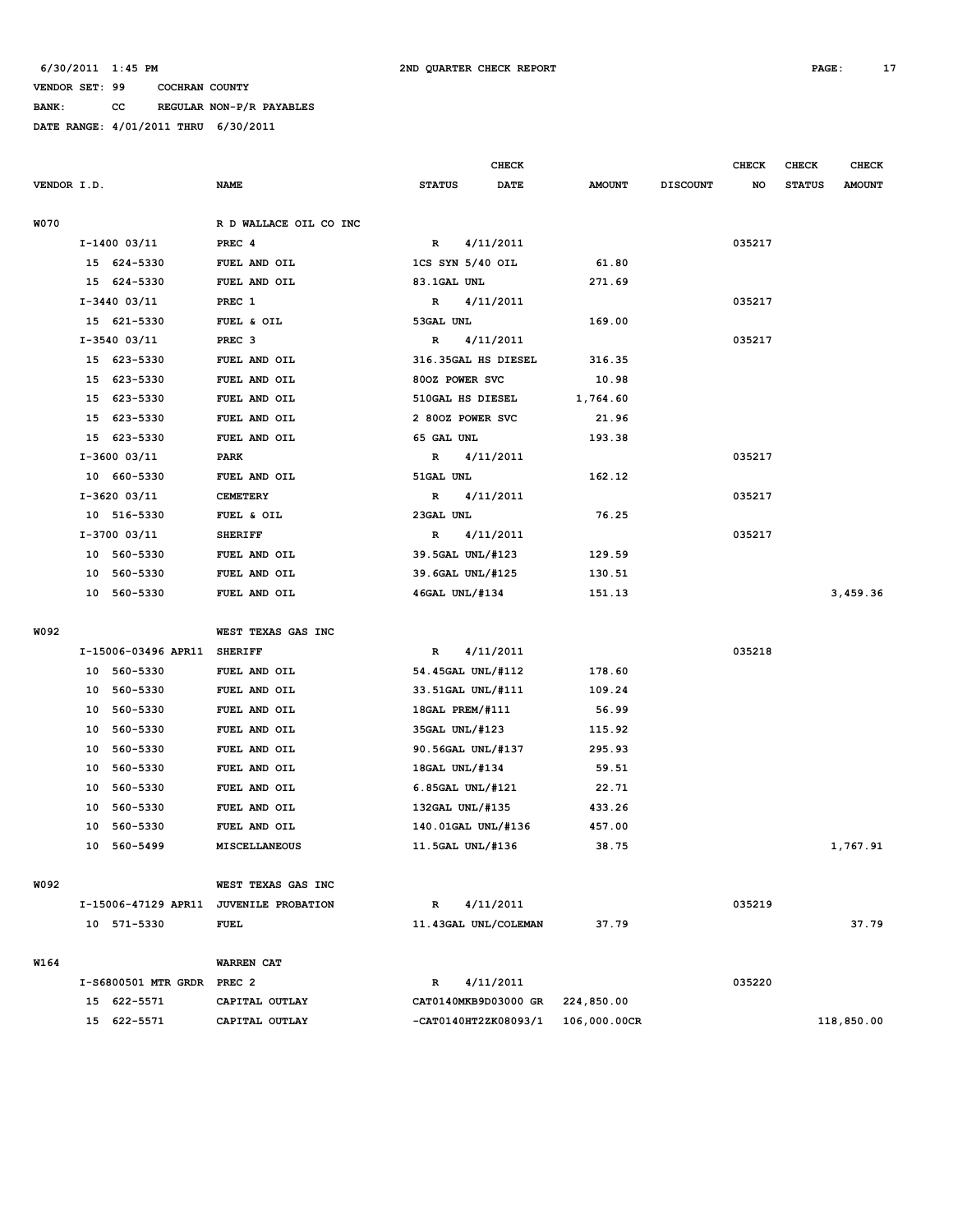**BANK: CC REGULAR NON-P/R PAYABLES**

|             |          |                      |                                |                     | <b>CHECK</b>          |               |                 | <b>CHECK</b> | <b>CHECK</b>  | <b>CHECK</b>  |
|-------------|----------|----------------------|--------------------------------|---------------------|-----------------------|---------------|-----------------|--------------|---------------|---------------|
| VENDOR I.D. |          |                      | <b>NAME</b>                    | <b>STATUS</b>       | DATE                  | <b>AMOUNT</b> | <b>DISCOUNT</b> | NO           | <b>STATUS</b> | <b>AMOUNT</b> |
|             |          |                      |                                |                     |                       |               |                 |              |               |               |
| W193        |          |                      | WESTWARD AUTOMOTIVE REPAIR LLC |                     |                       |               |                 |              |               |               |
|             | I-1988   |                      | <b>SHERIFF</b>                 | R                   | 4/11/2011             |               |                 | 035221       |               |               |
|             |          | 10 560-5451          | MACHINERY-NON-OFFICE REPAIR    | REPL FR BRAKES/UNIT |                       | 60.00         |                 |              |               |               |
|             | 10       | 560-5451             | MACHINERY-NON-OFFICE REPAIR    | REPL RR BRAKES      |                       | 60.00         |                 |              |               |               |
|             | 10       | 560-5451             | MACHINERY-NON-OFFICE REPAIR    | TURN ROTORS/4       |                       | 35.00         |                 |              |               |               |
|             | 10       | 560-5451             | MACHINERY-NON-OFFICE REPAIR    | FRONT BR PADS       |                       | 89.87         |                 |              |               |               |
|             |          | 10 560-5451          | MACHINERY-NON-OFFICE REPAIR    | REAR BR PADS        |                       | 87.99         |                 |              |               |               |
|             | $I-2126$ |                      | <b>SHERIFF</b>                 | R                   | 4/11/2011             |               |                 | 035221       |               |               |
|             |          | 10 560-5451          | MACHINERY-NON-OFFICE REPAIR    |                     | REPR HI-BM WIRES/CAR  | 30.00         |                 |              |               | 362.86        |
|             |          |                      |                                |                     |                       |               |                 |              |               |               |
| Y001        |          |                      | YELLOWHOUSE MACHINERY COM      |                     |                       |               |                 |              |               |               |
|             | I-206363 |                      | PREC 1                         | R                   | 4/11/2011             |               |                 | 035222       |               |               |
|             |          | 15 621-5451          | <b>REPAIRS</b>                 | 2 RETAINERS         |                       | 27.60         |                 |              |               | 27.60         |
|             |          |                      |                                |                     |                       |               |                 |              |               |               |
| Z007        |          |                      | <b>JOANN ZAPATA</b>            |                     |                       |               |                 |              |               |               |
|             |          | I-REF #12876         | LIBRARY                        | R                   | 4/12/2011             |               |                 | 035223       |               |               |
|             |          | 10 000-4380.200      | OTHER [MISCELLANEOUS]          | REFUND FINE #12876  |                       | 10.00         |                 |              |               | 10.00         |
|             |          |                      |                                |                     |                       |               |                 |              |               |               |
| A042        |          |                      | J C ADAMS JR                   |                     |                       |               |                 |              |               |               |
|             |          | I-LOISLAW APR 11     | COUNTY ATTY/LAW LIBRARY        | R                   | 4/25/2011             |               |                 | 035357       |               |               |
|             |          | 10 475-5590          | LAW LIBRARY MTRLS/UPDATES      |                     | LOISLAW APR 11 BILLI  | 202.46        |                 |              |               | 202.46        |
|             |          |                      |                                |                     |                       |               |                 |              |               |               |
| A049        |          |                      | <b>KAY ARMES</b>               |                     |                       |               |                 |              |               |               |
|             | I-9638   |                      | PUBLIC SAFETY*OTHER*           | R                   | 4/25/2011             |               |                 | 035358       |               |               |
|             |          | 10 580-5499          | MISCELLANEOUS                  |                     | 12 CPR & AED @\$25.00 | 300.00        |                 |              |               | 300.00        |
|             |          |                      |                                |                     |                       |               |                 |              |               |               |
| A178        |          |                      | <b>AMAZON</b>                  |                     |                       |               |                 |              |               |               |
|             |          | $I-LOAN$ STAR $4/11$ | LIBRARY/LOAN STAR              | R                   | 4/25/2011             |               |                 | 035359       |               |               |
|             |          | 11 651-5590          | <b>BOOKS</b>                   |                     | ACCIDENTAL INVENTION  | 21.06         |                 |              |               |               |
|             |          | 11 651-5590          | <b>BOOKS</b>                   |                     | WOLF ISLAND (TURTLEBA | 15.33         |                 |              |               |               |
|             |          | 11 651-5590          | <b>BOOKS</b>                   |                     | LORD LOSS (DEMONATA)  | 17.99         |                 |              |               |               |
|             |          | 11 651-5590          | <b>BOOKS</b>                   |                     | WHERE THE WILD THING  | 10.78         |                 |              |               |               |
|             |          | 11 651-5590          | <b>BOOKS</b>                   |                     | WSHNGTN'S CRSSING (P  | 23.10         |                 |              |               |               |
|             |          | 11 651-5590          | <b>BOOKS</b>                   |                     | DEFIANCE OF THE PATR  | 19.80         |                 |              |               |               |
|             |          | 11 651-5590          | <b>BOOKS</b>                   |                     | THOMAS: FAST TRAIN-L  | 8.99          |                 |              |               |               |
|             | 11       | 651-5590             | <b>BOOKS</b>                   |                     | VERY HUNGRY CATERPI   | 6.04          |                 |              |               |               |
|             | 11       | 651-5590             | <b>BOOKS</b>                   |                     | ALLRGY-FREE DESSERTS  | 15.61         |                 |              |               |               |
|             | 11       | 651-5590             | <b>BOOKS</b>                   |                     | I JUST FORGOT (TURTLE | 11.52         |                 |              |               |               |
|             | 11       | 651-5590             | <b>BOOKS</b>                   |                     | JUST ME AND MY MOM -  | 10.84         |                 |              |               |               |
|             | 11       | 651-5590             | <b>BOOKS</b>                   |                     | BLUEBERRIES FOR SAL-  | 11.04         |                 |              |               |               |
|             | 11       | 651-5590             | <b>BOOKS</b>                   |                     | THE SNOWY DAY -LSGRA  | 11.55         |                 |              |               |               |
|             | 11       | 651-5590             | <b>BOOKS</b>                   |                     | CLSSIC TALESOfBRER R  | 9.95          |                 |              |               |               |
|             | 11       | 651-5590             | <b>BOOKS</b>                   |                     | GUESS HOW MUCH I LOV  | 7.99          |                 |              |               |               |
|             | 11       |                      | <b>BOOKS</b>                   |                     | MTTRHORN: NOVEL OF TH | 14.82         |                 |              |               |               |
|             |          | 651-5590             |                                |                     |                       |               |                 |              |               |               |
|             | 11       | 651-5590             | <b>BOOKS</b>                   |                     | BROWN BEAR, BROWN BE  | 7.95          |                 |              |               |               |
|             | 11       | 651-5590             | <b>BOOKS</b>                   |                     | JUST ME AND MY DAD-L  | 10.18         |                 |              |               |               |
|             | 11       | 651-5590             | <b>BOOKS</b>                   |                     | ALL BY MYSELF -L S G  | 11.52         |                 |              |               |               |
|             |          | 11 651-5590          | <b>BOOKS</b>                   |                     | ALEXANDERandTHE TERR  | 12.23         |                 |              |               |               |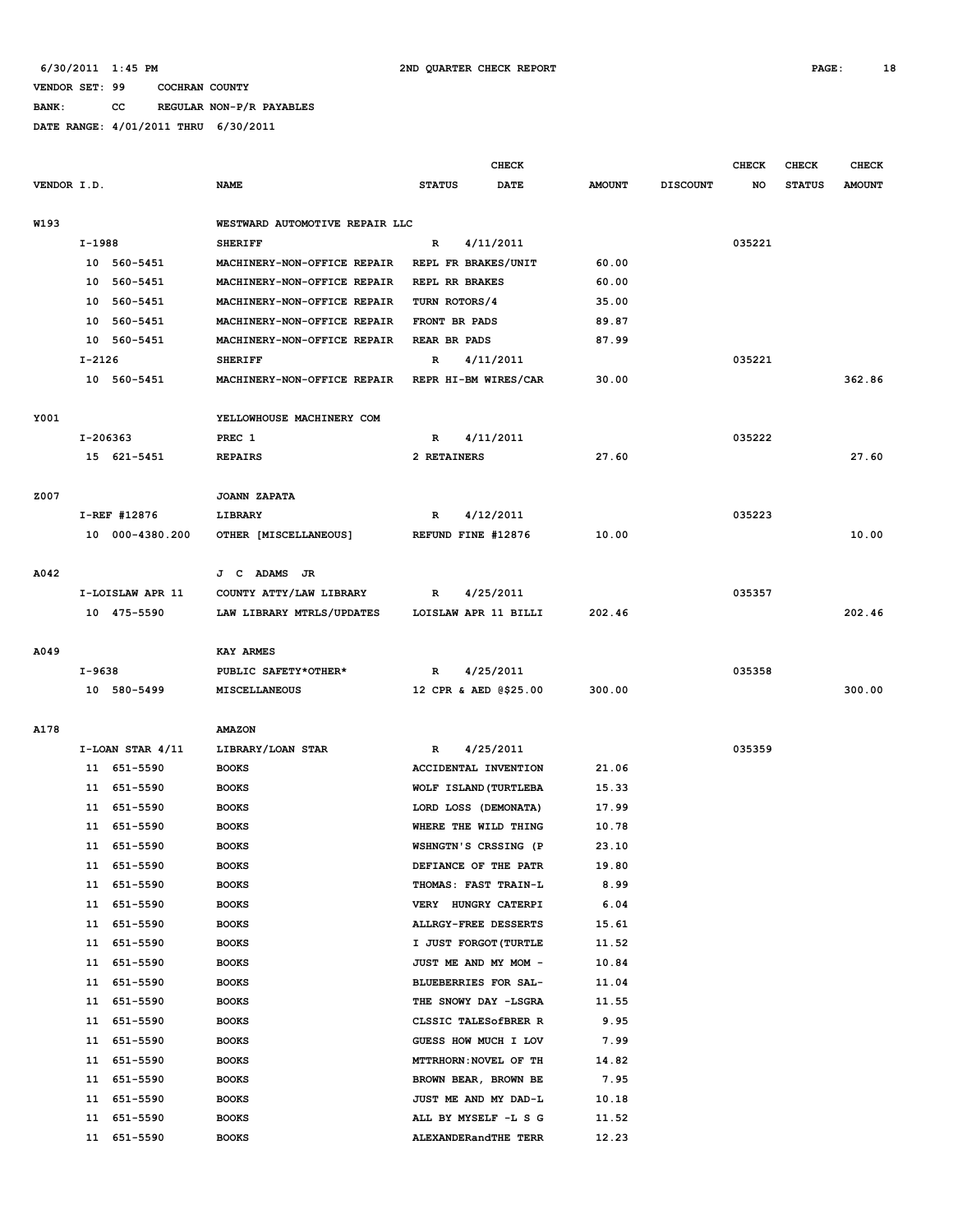#### **6/30/2011 1:45 PM 2ND QUARTER CHECK REPORT PAGE: 19**

#### **VENDOR SET: 99 COCHRAN COUNTY**

**BANK: CC REGULAR NON-P/R PAYABLES**

|             |    |                      |                   |             |                                 | CHECK       |               |                 | <b>CHECK</b> | CHECK         | <b>CHECK</b>  |
|-------------|----|----------------------|-------------------|-------------|---------------------------------|-------------|---------------|-----------------|--------------|---------------|---------------|
| VENDOR I.D. |    |                      | <b>NAME</b>       |             | <b>STATUS</b>                   | <b>DATE</b> | <b>AMOUNT</b> | <b>DISCOUNT</b> | NO           | <b>STATUS</b> | <b>AMOUNT</b> |
|             |    |                      |                   |             |                                 |             |               |                 |              |               |               |
| A178        |    |                      | <b>AMAZON</b>     | <b>CONT</b> |                                 |             |               |                 |              |               |               |
|             |    | $I-LOAN$ STAR $4/11$ | LIBRARY/LOAN STAR |             | R                               | 4/25/2011   |               |                 | 035359       |               |               |
|             |    | 11 651-5590          | <b>BOOKS</b>      |             | OVRCMING ADHD: HELPI            |             | 10.00         |                 |              |               |               |
|             | 11 | 651-5590             | <b>BOOKS</b>      |             | LAND OF PAINTED CAVE            |             | 15.30         |                 |              |               |               |
|             | 11 | 651-5590             | <b>BOOKS</b>      |             | EMPIRE of the SUMMER MO         |             | 16.50         |                 |              |               |               |
|             | 11 | 651-5590             | <b>BOOKS</b>      |             | BARBIE AS ISLAND PRI            |             | 11.52         |                 |              |               |               |
|             | 11 | 651-5590             | <b>BOOKS</b>      |             | SING YOU HOME: A NOV            |             | 14.28         |                 |              |               |               |
|             | 11 | 651-5590             | <b>BOOKS</b>      |             | WATER FOR ELEPHANTS-            |             | 16.08         |                 |              |               |               |
|             | 11 | 651-5590             | <b>BOOKS</b>      |             | A SIMPLE GOVERNMENT:            |             | 14.96         |                 |              |               |               |
|             | 11 | 651-5590             | <b>BOOKS</b>      |             | NIKON EN-EL14 RECHG-            |             | 26.99         |                 |              |               |               |
|             | 11 | 651-5590             | <b>BOOKS</b>      |             | TEXAS COWBOY COOKING            |             | 16.47         |                 |              |               |               |
|             | 11 | 651-5590             | <b>BOOKS</b>      |             | NOAH'S ARK (CALDECOT            |             | 11.55         |                 |              |               |               |
|             | 11 | 651-5590             | <b>BOOKS</b>      |             | <b>BROStoBUFFALO SOLDRS</b>     |             | 32.54         |                 |              |               |               |
|             | 11 | 651-5590             | <b>BOOKS</b>      |             | BARBIE MARIPOSA-LSG             |             | 11.52         |                 |              |               |               |
|             | 11 | 651-5590             | <b>BOOKS</b>      |             | QUEEN OF THE DAMNED             |             | 14.35         |                 |              |               |               |
|             | 11 | 651-5590             | <b>BOOKS</b>      |             | SILVERLICIOUS (PINAL            |             | 10.79         |                 |              |               |               |
|             | 11 | 651-5590             | <b>BOOKS</b>      |             | OIL IN TEXAS: GUSHER            |             | 26.63         |                 |              |               |               |
|             | 11 | 651-5590             | <b>BOOKS</b>      |             | LOOMING TOWER: AL-QA            |             | 23.10         |                 |              |               |               |
|             | 11 | 651-5590             | <b>BOOKS</b>      |             | <b>BARBIE&amp;the3 MUSKETEE</b> |             | 11.52         |                 |              |               |               |
|             | 11 | 651-5590             | <b>BOOKS</b>      |             | WAR AND PEACE -LSG              |             | 17.13         |                 |              |               |               |
|             | 11 | 651-5590             | <b>BOOKS</b>      |             | RIKKI-TIKKI-TAVI -LS            |             | 12.23         |                 |              |               |               |
|             | 11 | 651-5590             | <b>BOOKS</b>      |             | VOICES OF THE WINDS-            |             | 9.99          |                 |              |               |               |
|             | 11 | 651-5590             | <b>BOOKS</b>      |             | 101 FAMOUS POE -LSG             |             | 15.95         |                 |              |               |               |
|             | 11 | 651-5590             | <b>BOOKS</b>      |             | ENCYCLOPEOfNATIVE TR            |             | 33.30         |                 |              |               |               |
|             | 11 | 651-5590             | <b>BOOKS</b>      |             | PURPLICIOUS-LSG                 |             | 11.40         |                 |              |               |               |
|             | 11 | 651-5590             | <b>BOOKS</b>      |             | ALL MY LIFE: A MEMOI            |             | 14.65         |                 |              |               |               |
|             | 11 | 651-5590             | <b>BOOKS</b>      |             | TOYS                            | $-LSG$      | 14.28         |                 |              |               |               |
|             | 11 | 651-5590             | <b>BOOKS</b>      |             | CREATIVE CRAFTS 4 KI            |             | 11.24         |                 |              |               |               |
|             | 11 | 651-5590             | <b>BOOKS</b>      |             | THE UGLY DUCKLING -L            |             | 12.23         |                 |              |               |               |
|             | 11 | 651-5590             | <b>BOOKS</b>      |             | NAME OF THE WIND -LS            |             | 18.97         |                 |              |               |               |
|             | 11 | 651-5590             | <b>BOOKS</b>      |             | THE WISE MAN'S FEAR             |             | 16.55         |                 |              |               |               |
|             | 11 | 651-5590             | <b>BOOKS</b>      |             | EAT WHAT u LOVE: MOR            |             | 17.48         |                 |              |               |               |
|             | 11 | 651-5590             | <b>BOOKS</b>      |             | B CROCKER'S DIAB.CKB            |             | 13.80         |                 |              |               |               |
|             |    | 11 651-5590          | <b>BOOKS</b>      |             | 3 LITTLE KITTENS -LS            |             | 11.55         |                 |              |               |               |
|             |    | 11 651-5590          | <b>BOOKS</b>      |             | CAPS FOR SALE -LSG              |             | 12.23         |                 |              |               |               |
|             | 11 | 651-5590             | <b>BOOKS</b>      |             | CHILD WITH SPECIAL N            |             | 21.75         |                 |              |               |               |
|             | 11 | 651-5590             | <b>BOOKS</b>      |             | DIABETES FOR DUMMIES            |             | 13.19         |                 |              |               |               |
|             | 11 | 651-5590             | <b>BOOKS</b>      |             | SKIPPYJON AND THE BI            |             | 10.85         |                 |              |               |               |
|             | 11 | 651-5590             | <b>BOOKS</b>      |             | AMBERBROWNwantsXTRA             |             | 12.54         |                 |              |               |               |
|             | 11 | 651-5590             | <b>BOOKS</b>      |             | STOP TRAIN, STOP A T            |             | 8.99          |                 |              |               |               |
|             | 11 | 651-5590             | <b>BOOKS</b>      |             | DIABETES COOKBOOK-LS            |             | 19.00         |                 |              |               |               |
|             | 11 | 651-5590             | <b>BOOKS</b>      |             | FOREVER AMBER BROWN-            |             | 11.99         |                 |              |               |               |
|             | 11 | 651-5590             | <b>BOOKS</b>      |             | WHEN I GET BIGGER-LS            |             | 11.14         |                 |              |               |               |
|             | 11 | 651-5590             | <b>BOOKS</b>      |             | AMBER BROWN SEES RED            |             | 11.99         |                 |              |               |               |
|             | 11 | 651-5590             | <b>BOOKS</b>      |             | TIKKI TIKKI TEMBO-LS            |             | 12.21         |                 |              |               |               |
|             | 11 | 651-5590             | <b>BOOKS</b>      |             | I WAS SO MAD-LSG                |             | 11.52         |                 |              |               |               |
|             | 11 | 651-5590             | <b>BOOKS</b>      |             | ME TOO!-LSG                     |             | 10.84         |                 |              |               |               |
|             | 11 | 651-5590             | <b>BOOKS</b>      |             | JUST GO TO BED-LSG              |             | 11.52         |                 |              |               |               |
|             |    |                      |                   |             |                                 |             |               |                 |              |               |               |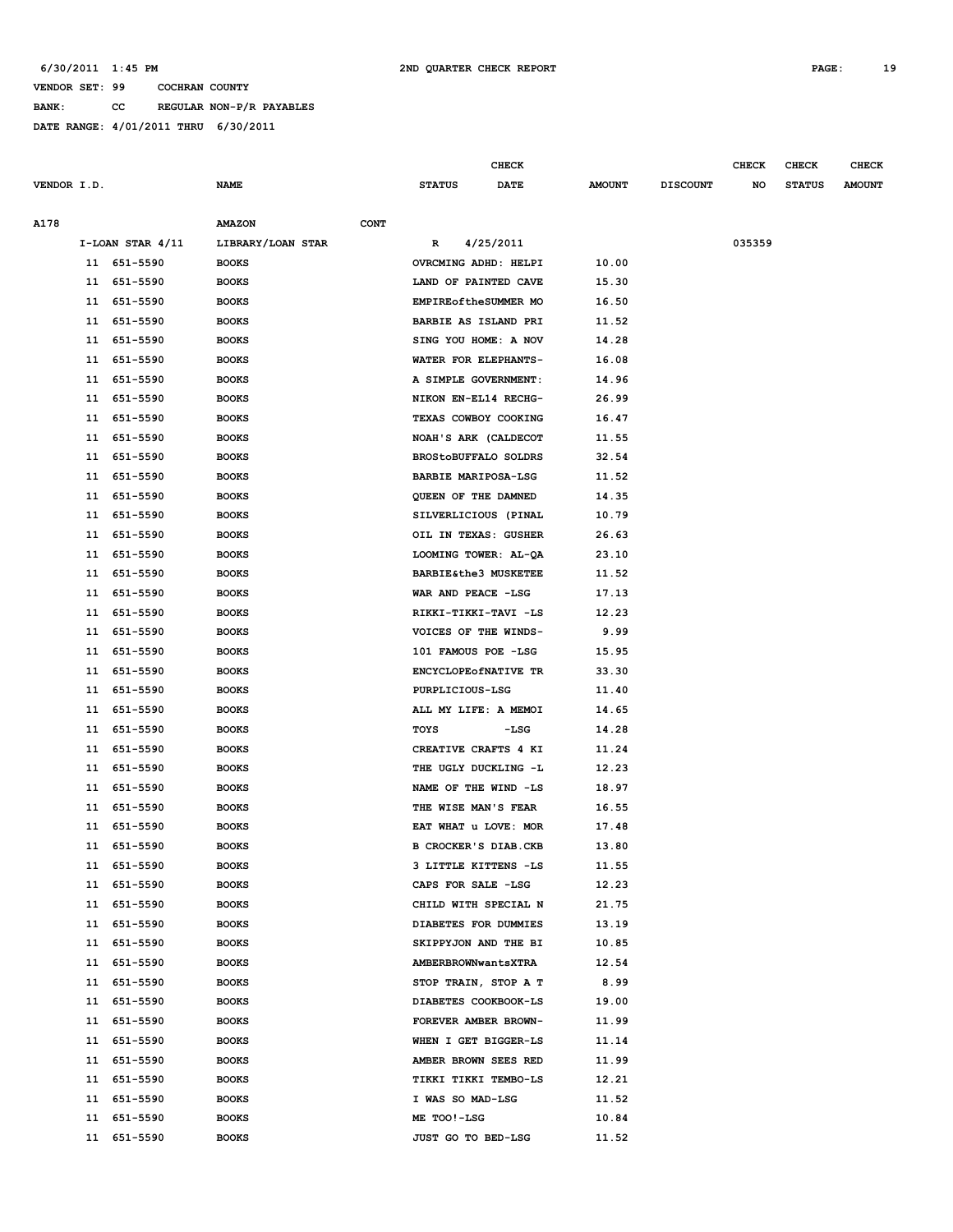# **BANK: CC REGULAR NON-P/R PAYABLES**

|             |            |                      |                              |                             | <b>CHECK</b> |               |                 | <b>CHECK</b> | <b>CHECK</b>  | <b>CHECK</b>  |
|-------------|------------|----------------------|------------------------------|-----------------------------|--------------|---------------|-----------------|--------------|---------------|---------------|
| VENDOR I.D. |            |                      | <b>NAME</b>                  | <b>STATUS</b>               | DATE         | <b>AMOUNT</b> | <b>DISCOUNT</b> | NO           | <b>STATUS</b> | <b>AMOUNT</b> |
| A178        |            |                      | <b>AMAZON</b><br><b>CONT</b> |                             |              |               |                 |              |               |               |
|             |            |                      |                              |                             | 4/25/2011    |               |                 | 035359       |               |               |
|             |            | $I-LOAN$ STAR $4/11$ | LIBRARY/LOAN STAR            | R                           |              |               |                 |              |               |               |
|             |            | 11 651-5590          | <b>BOOKS</b>                 | INTERVIEW W THE VAMP        |              | 14.35         |                 |              |               |               |
|             | 11         | 651-5590             | <b>BOOKS</b>                 | YOUR HEALING DIET-LS        |              | 8.54          |                 |              |               |               |
|             | 11         | 651-5590             | <b>BOOKS</b>                 | UNWRITTEN RULES OF S        |              | 15.14         |                 |              |               |               |
|             | 11         | 651-5590             | <b>BOOKS</b>                 | OUTOfCAPTIVITY: SURVI       |              | 9.03          |                 |              |               |               |
|             | 11         | 651-5590             | <b>BOOKS</b>                 | YOUR HEALING DIET-LS        |              | 8.54          |                 |              |               |               |
|             |            | 11 651-5590          | <b>BOOKS</b>                 | VELVETEEN RABBIT-LSG        |              | 12.23         |                 |              |               | 1,020.73      |
| B029        |            |                      | BRUCKNER'S TRUCK SALES, INC  |                             |              |               |                 |              |               |               |
|             |            | I-291303L            | PREC 4                       | R                           | 4/25/2011    |               |                 | 035360       |               |               |
|             |            | 15 624-5451          | <b>REPAIRS</b>               | 5 TREAD PL                  |              | 43.90         |                 |              |               | 43.90         |
|             |            |                      |                              |                             |              |               |                 |              |               |               |
| C065        |            |                      | CITY OF WHITEFACE F D        |                             |              |               |                 |              |               |               |
|             | $I-MAR$ 11 |                      | PUBLIC SAFETY*OTHER          | R                           | 4/25/2011    |               |                 | 035361       |               |               |
|             | 10         | 580-5414             | FIRE PROTECTION CONTRACTS    | 3/8 2541 W 125/GRASS        |              | 350.00        |                 |              |               |               |
|             | 10         | 580-5414             | FIRE PROTECTION CONTRACTS    | 3/15 114&CR197/GRASS        |              | 350.00        |                 |              |               |               |
|             | 10         | 580-5414             | FIRE PROTECTION CONTRACTS    | 3/16 114&3304&84/GRA        |              | 350.00        |                 |              |               |               |
|             | 10         | 580-5414             | FIRE PROTECTION CONTRACTS    | 3/28 214&1585&CR145/        |              | 350.00        |                 |              |               |               |
|             | 10         | 580-5414             | FIRE PROTECTION CONTRACTS    | 4/4 3 MI E OF PLAINS        |              |               |                 |              |               |               |
|             | 10         | 580-5414             | FIRE PROTECTION CONTRACTS    | $4/6$ 1780 61585, 7W, 2N/   |              | 350.00        |                 |              |               |               |
|             | 10         | 580-5414             | FIRE PROTECTION CONTRACTS    | 4/10 1780, N OF BLPRK       |              | 350.00        |                 |              |               | 2,100.00      |
|             |            |                      |                              |                             |              |               |                 |              |               |               |
| C165        |            |                      | CITY OF MORTON               |                             |              |               |                 |              |               |               |
|             | I-041411   |                      | <b>CEMETERY</b>              | $\mathbb{R}$                | 4/25/2011    |               |                 | 035362       |               |               |
|             |            | 10 516-5486          | CONTRACT LABOR-OPEN CLOSE    | <b>RUBY DAVIS 12/18/10</b>  |              | 300.00        |                 |              |               |               |
|             | 10         | 516-5486             | CONTRACT LABOR-OPEN CLOSE    | MRS POLVADO 1/8/11          |              | 300.00        |                 |              |               |               |
|             | 10         | 516-5486             | CONTRACT LABOR-OPEN CLOSE    | BLACKIE REYNOLDS 2/1        |              | 300.00        |                 |              |               |               |
|             | 10         | 516-5486             | CONTRACT LABOR-OPEN CLOSE    | FABIAN FLORES 4/2/11        |              | 300.00        |                 |              |               |               |
|             | 10         | 516-5486             | CONTRACT LABOR-OPEN CLOSE    | FRANK ALVAREZ 4/16/1        |              | 300.00        |                 |              |               | 1,500.00      |
|             |            |                      |                              |                             |              |               |                 |              |               |               |
| C284        |            |                      | CORNERSTONE PROGRAMS CORP    |                             |              |               |                 |              |               |               |
|             |            | $I-SLS-03764$        | JUVENILE PROBATION           | $\mathbf R$                 | 4/25/2011    |               |                 | 035363       |               |               |
|             |            | 10 571-5413          | RESIDENTIAL SERVICES         | 13 DAS PRE-ADJ/JUV#8        |              | 1,456.00      |                 |              |               | 1,456.00      |
|             |            |                      |                              |                             |              |               |                 |              |               |               |
| C321        |            |                      | CLEAR- VU                    |                             |              |               |                 |              |               |               |
|             | I-12893    |                      | <b>SHERIFF</b>               | $\mathbb{R}$                | 4/25/2011    |               |                 | 035364       |               |               |
|             |            | 10 560-5451          | MACHINERY-NON-OFFICE REPAIR  | SEAL MOLDING/UNIT#13        |              | 50.00         |                 |              |               | 50.00         |
|             |            |                      |                              |                             |              |               |                 |              |               |               |
| D027        |            |                      | <b>DEMCO</b>                 |                             |              |               |                 |              |               |               |
|             |            | I-4155373            | LIBRARY                      | R                           | 4/25/2011    |               |                 | 035365       |               |               |
|             |            | 10 650-5590          | <b>BOOKS</b>                 | 1BX 12"X24" JACKETS         |              | 15.84         |                 |              |               |               |
|             |            | 10 650-5590          | <b>BOOKS</b>                 | <b>1RL LABEL PROTECTORS</b> |              | 10.14         |                 |              |               |               |
|             |            | 10 650-5590          | <b>BOOKS</b>                 | <b>SHIPPING</b>             |              | 10.39         |                 |              |               | 36.37         |
|             |            |                      |                              |                             |              |               |                 |              |               |               |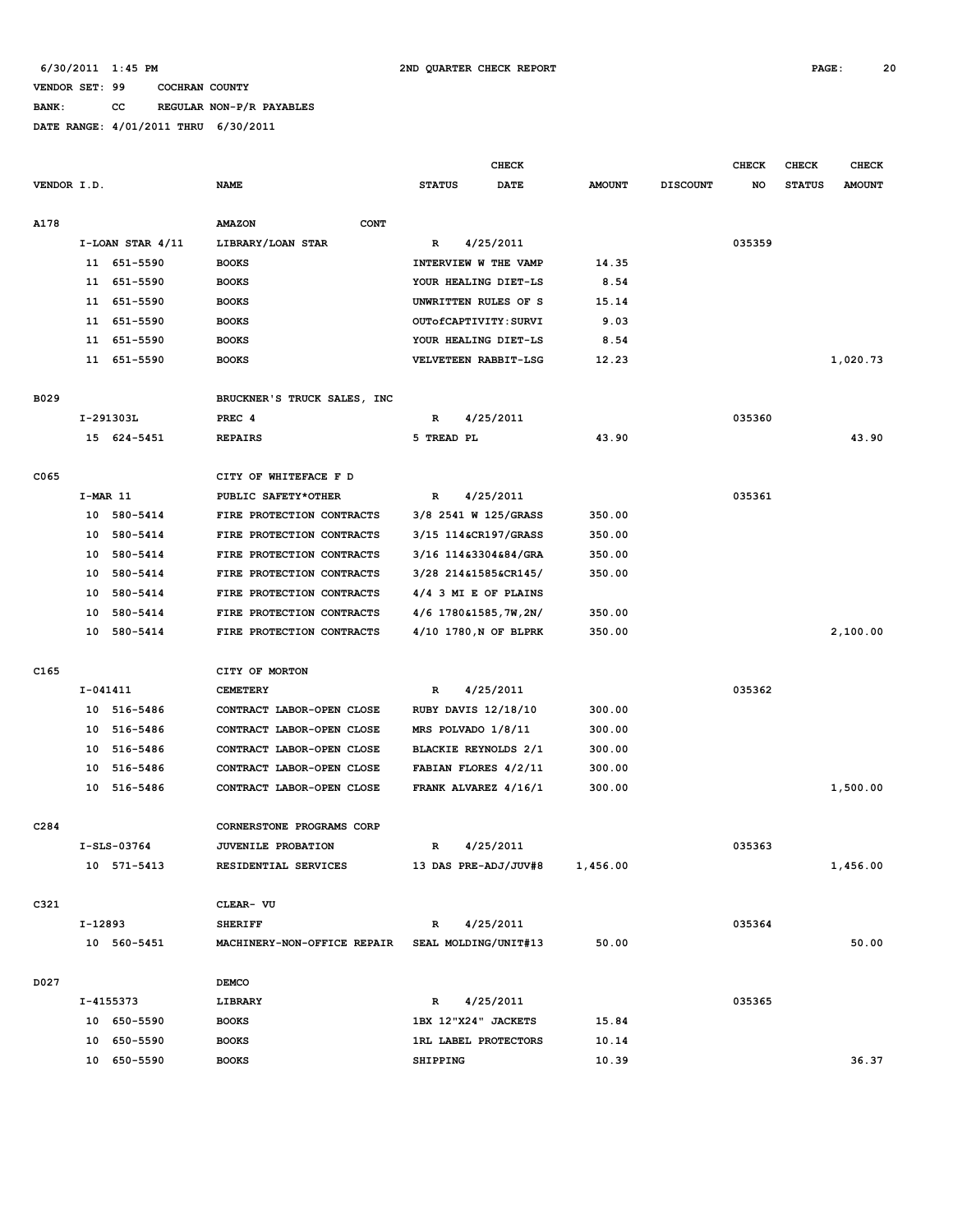### **BANK: CC REGULAR NON-P/R PAYABLES**

|             |    |                    |                                |                 |                    | CHECK                 |               |                 | <b>CHECK</b> | CHECK         | <b>CHECK</b>  |
|-------------|----|--------------------|--------------------------------|-----------------|--------------------|-----------------------|---------------|-----------------|--------------|---------------|---------------|
| VENDOR I.D. |    |                    | <b>NAME</b>                    | <b>STATUS</b>   |                    | <b>DATE</b>           | <b>AMOUNT</b> | <b>DISCOUNT</b> | NO           | <b>STATUS</b> | <b>AMOUNT</b> |
|             |    |                    |                                |                 |                    |                       |               |                 |              |               |               |
| D035        |    |                    | <b>KERBY DEWBRE</b>            |                 |                    |                       |               |                 |              |               |               |
|             |    | I-042511 DATA      | <b>CLERK</b>                   | R               |                    | 4/25/2011             |               |                 | 035366       |               |               |
|             |    | 10 490-5107        | TEMPORARY OR EXTRA WAGES       |                 |                    | DATA INPUT 04/23/11   | 35.00         |                 |              |               | 35.00         |
|             |    |                    |                                |                 |                    |                       |               |                 |              |               |               |
| E011        |    |                    | <b>EXXONMOBIL</b>              |                 |                    |                       |               |                 |              |               |               |
|             |    | I-6626104          | <b>EXTENSION SVC</b>           | $\mathbb{R}$    |                    | 4/25/2011             |               |                 | 035367       |               |               |
|             |    | 10 665-5330        | FUEL AND OIL                   |                 |                    | 17.837GAL UNL, COMANC | 61.54         |                 |              |               |               |
|             |    | 10 665-5330        | FUEL AND OIL                   |                 | CR FED TAX         |                       | 3.26CR        |                 |              |               | 58.28         |
|             |    |                    |                                |                 |                    |                       |               |                 |              |               |               |
| F215        |    |                    | 1ST CLASS PLUMBING HEATING & A |                 |                    |                       |               |                 |              |               |               |
|             |    | I-2039826          | JAIL                           | $\mathbf R$     |                    | 4/25/2011             |               |                 | 035368       |               |               |
|             |    | 10 512-5451        | <b>REPAIR</b>                  |                 | 2 COMP ANGLE       |                       | 16.29         |                 |              |               |               |
|             | 10 | 512-5451           | <b>REPAIR</b>                  |                 | 2 TOGGLE BOLTS     |                       | 7.78          |                 |              |               |               |
|             | 10 | 512-5451           | <b>REPAIR</b>                  |                 | SINK MACHINE       |                       | 10.00         |                 |              |               |               |
|             | 10 | 512-5451           | <b>REPAIR</b>                  |                 |                    | 7 HRS RESTRM REP; LA  | 525.00        |                 |              |               |               |
|             | 10 | 512-5451           | <b>REPAIR</b>                  |                 | FLOOR DRAIN        |                       |               |                 |              |               |               |
|             | 10 | 512-5451           | <b>REPAIR</b>                  |                 | 4 HRS APPR         |                       | 100.00        |                 |              |               | 659.07        |
|             |    |                    |                                |                 |                    |                       |               |                 |              |               |               |
| G092        |    |                    | RICHARD GOMEZ                  |                 |                    |                       |               |                 |              |               |               |
|             |    | I-040411 ACT BLDG  | <b>ACTIVITY BLDG</b>           | R               |                    | 4/25/2011             |               |                 | 035369       |               |               |
|             |    | 10 662-5451        | <b>REPAIR</b>                  |                 |                    | FINISH/TRIM BY NEW D  | 1,050.00      |                 |              |               |               |
|             |    | I-ACT BLDG WINDOWS | ACT BLDG                       | R               |                    | 4/25/2011             |               |                 | 035369       |               |               |
|             |    | 10 662-5451        | <b>REPAIR</b>                  |                 |                    | STUCCO BACK WINDOWS   | 950.00        |                 |              |               | 2,000.00      |
|             |    |                    |                                |                 |                    |                       |               |                 |              |               |               |
| G163        |    | I-17145974         | THE GALE GROUP, INC<br>LIBRARY | R               |                    | 4/25/2011             |               |                 | 035370       |               |               |
|             |    | 10 650-5590        | <b>BOOKS</b>                   |                 | <b>GHOST MOON</b>  |                       | 22.09         |                 |              |               |               |
|             | 10 | 650-5590           | <b>BOOKS</b>                   |                 | <b>GHOST NIGHT</b> |                       | 22.09         |                 |              |               |               |
|             | 10 | 650-5590           | <b>BOOKS</b>                   |                 |                    | 1022 EVERGREEN PLACE  | 23.39         |                 |              |               |               |
|             | 10 | 650-5590           | <b>BOOKS</b>                   |                 |                    | THE 1ST MAN YOU'LL M  | 21.44         |                 |              |               |               |
|             | 10 | 650-5590           | <b>BOOKS</b>                   |                 |                    | WITCHES OF EASTWICK   | 15.98         |                 |              |               |               |
|             | 10 | 650-5590           | <b>BOOKS</b>                   |                 | THE LAST STAND     |                       | 17.48         |                 |              |               |               |
|             | 10 | 650-5590           | <b>BOOKS</b>                   |                 |                    | SHADOW OF YOUR SMILE  | 17.98         |                 |              |               |               |
|             |    | 10 650-5590        | <b>BOOKS</b>                   | WHIPLASH        |                    |                       | 17.99         |                 |              |               |               |
|             |    | 10 650-5590        | <b>BOOKS</b>                   |                 | <b>RAZOR SHARP</b> |                       | 17.48         |                 |              |               |               |
|             |    | 10 650-5590        | <b>BOOKS</b>                   |                 |                    | THE RETURN OF THE KI  | 15.98         |                 |              |               |               |
|             |    | 10 650-5590        | <b>BOOKS</b>                   |                 | THE TWO TOWERS     |                       | 15.98         |                 |              |               |               |
|             |    | 10 650-5590        | <b>BOOKS</b>                   |                 |                    | WIND IN THE WILLOWS   | 10.48         |                 |              |               |               |
|             |    | 10 650-5590        | <b>BOOKS</b>                   |                 | RETURN TO SENDER   |                       | 17.97         |                 |              |               |               |
|             |    | 10 650-5590        | <b>BOOKS</b>                   | <b>SHIPPING</b> |                    |                       | 10.00         |                 |              |               | 246.33        |
|             |    |                    |                                |                 |                    |                       |               |                 |              |               |               |
| H047        |    |                    | <b>MATTHEW HARTLEY</b>         |                 |                    |                       |               |                 |              |               |               |
|             |    | I-07-05-4027 CPS   | DISTRICT COURT                 | R               |                    | 4/25/2011             |               |                 | 035371       |               |               |
|             |    | 10 435-5400        | ATTORNEY AD LITEM              |                 |                    | CPS/PARENT/07-05-402  | 250.00        |                 |              |               | 250.00        |
|             |    |                    |                                |                 |                    |                       |               |                 |              |               |               |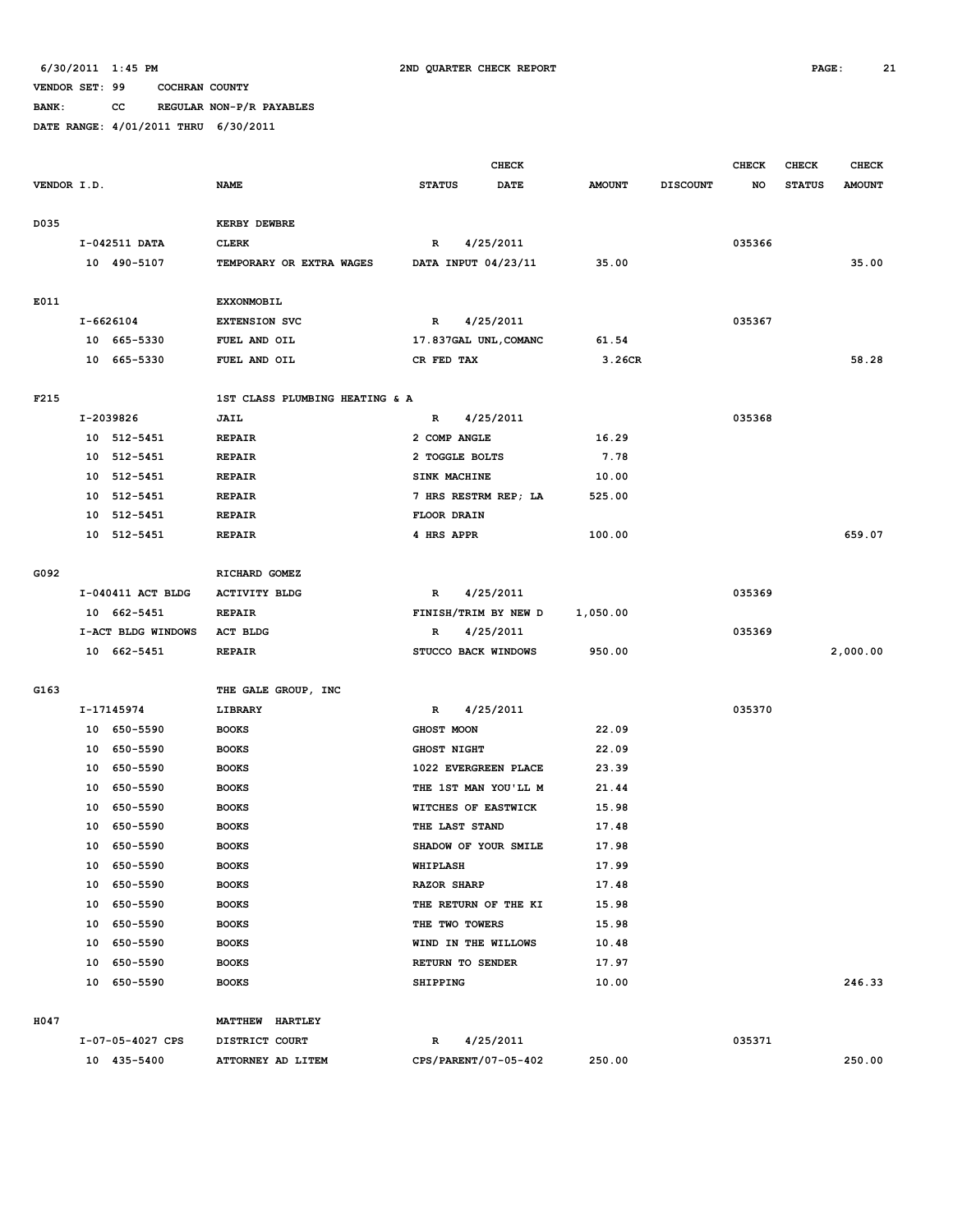**BANK: CC REGULAR NON-P/R PAYABLES**

|             |         |                    |                                               |                  | <b>CHECK</b>          |      |               |                 | <b>CHECK</b> | CHECK         | <b>CHECK</b>  |
|-------------|---------|--------------------|-----------------------------------------------|------------------|-----------------------|------|---------------|-----------------|--------------|---------------|---------------|
| VENDOR I.D. |         |                    | <b>NAME</b>                                   | <b>STATUS</b>    |                       | DATE | <b>AMOUNT</b> | <b>DISCOUNT</b> | NO           | <b>STATUS</b> | <b>AMOUNT</b> |
|             |         |                    |                                               |                  |                       |      |               |                 |              |               |               |
| H126        |         |                    | HOLLAND'S OFFICE TECHNOLOGIES                 |                  |                       |      |               |                 |              |               |               |
|             | I-90740 |                    | TAX A/C                                       | R                | 4/25/2011             |      |               |                 | 035372       |               |               |
|             |         | 10 499-5310        | OFFICE SUPPLIES                               |                  | 1-2PK CORR TAPE       |      | 5.59          |                 |              |               |               |
|             | 10      | 499-5310           | OFFICE SUPPLIES                               |                  | 4"X4" POST-IT         |      | 15.49         |                 |              |               |               |
|             |         | 10 499-5310        | OFFICE SUPPLIES                               |                  | 2"X2" POST-IT         |      | 7.29          |                 |              |               | 28.37         |
|             |         |                    |                                               |                  |                       |      |               |                 |              |               |               |
| H290        |         |                    | CYNTHIA HERNANDEZ                             |                  |                       |      |               |                 |              |               |               |
|             |         | I-DW#14379         | <b>ACTIVITY BLDG</b>                          | R                | 4/25/2011             |      |               |                 | 035373       |               |               |
|             |         | 10 000-4370.101    | RENT-ACTIVITY BUILDING                        |                  | REFUND 1/2 DEP FOR 4  |      | 62.50         |                 |              |               |               |
|             |         | 10 000-4370.101    | RENT-ACTIVITY BUILDING                        |                  | SEE JUDGE'S NOTE      |      |               |                 |              |               | 62.50         |
|             |         |                    |                                               |                  |                       |      |               |                 |              |               |               |
| H301        |         |                    | HAYS COUNTY TREASURER                         |                  |                       |      |               |                 |              |               |               |
|             |         | I-JUV #807/MAR '11 | JUVENILE PROBATION                            | R                | 4/25/2011             |      |               |                 | 035374       |               |               |
|             |         | 17 575-5413        | PURCHASED RESIDENTIAL SERVICE 18 DAS/JUV #807 |                  |                       |      | 1,800.00      |                 |              |               | 1,800.00      |
|             |         |                    |                                               |                  |                       |      |               |                 |              |               |               |
| H302        |         |                    | MARIA HINOJOS                                 |                  |                       |      |               |                 | 035375       |               |               |
|             |         | I-DW#14360         | <b>ACTIVITY BLDG</b>                          | R                | 4/25/2011             |      |               |                 |              |               | 125.00        |
|             |         | 10 000-4370.101    | RENT-ACTIVITY BUILDING                        |                  | REF DEP FOR $4/9/11$  |      | 125.00        |                 |              |               |               |
| I006        |         |                    | INLAND TRUCK PARTS CO                         |                  |                       |      |               |                 |              |               |               |
|             |         | I-32-27370         | PREC <sub>4</sub>                             | $\mathbb{R}$     | 4/25/2011             |      |               |                 | 035376       |               |               |
|             |         | 15 624-5451        | <b>REPAIRS</b>                                |                  | 15.5X2 MACK SPRG      |      | 581.53        |                 |              |               |               |
|             |         | 15 624-5451        | <b>REPAIRS</b>                                | PILOT BRG        |                       |      | 60.49         |                 |              |               |               |
|             | 15      | 624-5451           | <b>REPAIRS</b>                                |                  | HINGED CLUTCH BRAKE   |      | 30.91         |                 |              |               |               |
|             | 15      | 624-5451           | <b>REPAIRS</b>                                |                  | LABOR/FLYWHEEL        |      | 50.00         |                 |              |               |               |
|             | 15      | 624-5451           | <b>REPAIRS</b>                                |                  | SHOP SUPPLIES         |      | 2.50          |                 |              |               |               |
|             | 15      | 624-5451           | <b>REPAIRS</b>                                |                  | OVRHL KIT/FULR TRANS  |      | 845.98        |                 |              |               |               |
|             | 15      | 624-5451           | <b>REPAIRS</b>                                |                  | SYNCRO ASSY W/O HUB   |      | 148.15        |                 |              |               |               |
|             | 15      | 624-5451           | <b>REPAIRS</b>                                | 2" NUT           |                       |      | 11.09         |                 |              |               |               |
|             | 15      | 624-5451           | <b>REPAIRS</b>                                |                  | FRT BRG COVER         |      | 27.36         |                 |              |               |               |
|             | 15      | 624-5451           | <b>REPAIRS</b>                                | CS 2ND GEAR      |                       |      | 149.08        |                 |              |               |               |
|             | 15      | 624-5451           | <b>REPAIRS</b>                                |                  | <b>MAINSHAFT ASSY</b> |      | 124.24        |                 |              |               |               |
|             |         | 15 624-5451        | <b>REPAIRS</b>                                | KEY              |                       |      | 6.10          |                 |              |               |               |
|             |         | 15 624-5451        | <b>REPAIRS</b>                                | MS 2ND GEAR      |                       |      | 96.46         |                 |              |               |               |
|             |         | 15 624-5451        | <b>REPAIRS</b>                                | <b>MS WASHER</b> |                       |      | 7.98          |                 |              |               |               |
|             |         | 15 624-5451        | <b>REPAIRS</b>                                |                  | SLAVE VALVE           |      | 102.11        |                 |              |               |               |
|             |         | 15 624-5451        | <b>REPAIRS</b>                                |                  | 30" AIR HOSE ASSY     |      | 10.53         |                 |              |               |               |
|             |         | 15 624-5451        | <b>REPAIRS</b>                                |                  | 32" AIR HOSE ASSY     |      | 21.28         |                 |              |               |               |
|             |         | 15 624-5451        | <b>REPAIRS</b>                                |                  | AIR FILTER REG        |      | 48.81         |                 |              |               |               |
|             |         | 15 624-5451        | <b>REPAIRS</b>                                | FREIGHT IN       |                       |      | 25.00         |                 |              |               |               |
|             | 15      | 624-5451           | <b>REPAIRS</b>                                |                  | <b>GEARS LABOR</b>    |      | 990.00        |                 |              |               |               |
|             | 15      | 624-5451           | <b>REPAIRS</b>                                |                  | SHOP SUPPLIES         |      | 49.50         |                 |              |               | 3,389.10      |
|             |         |                    |                                               |                  |                       |      |               |                 |              |               |               |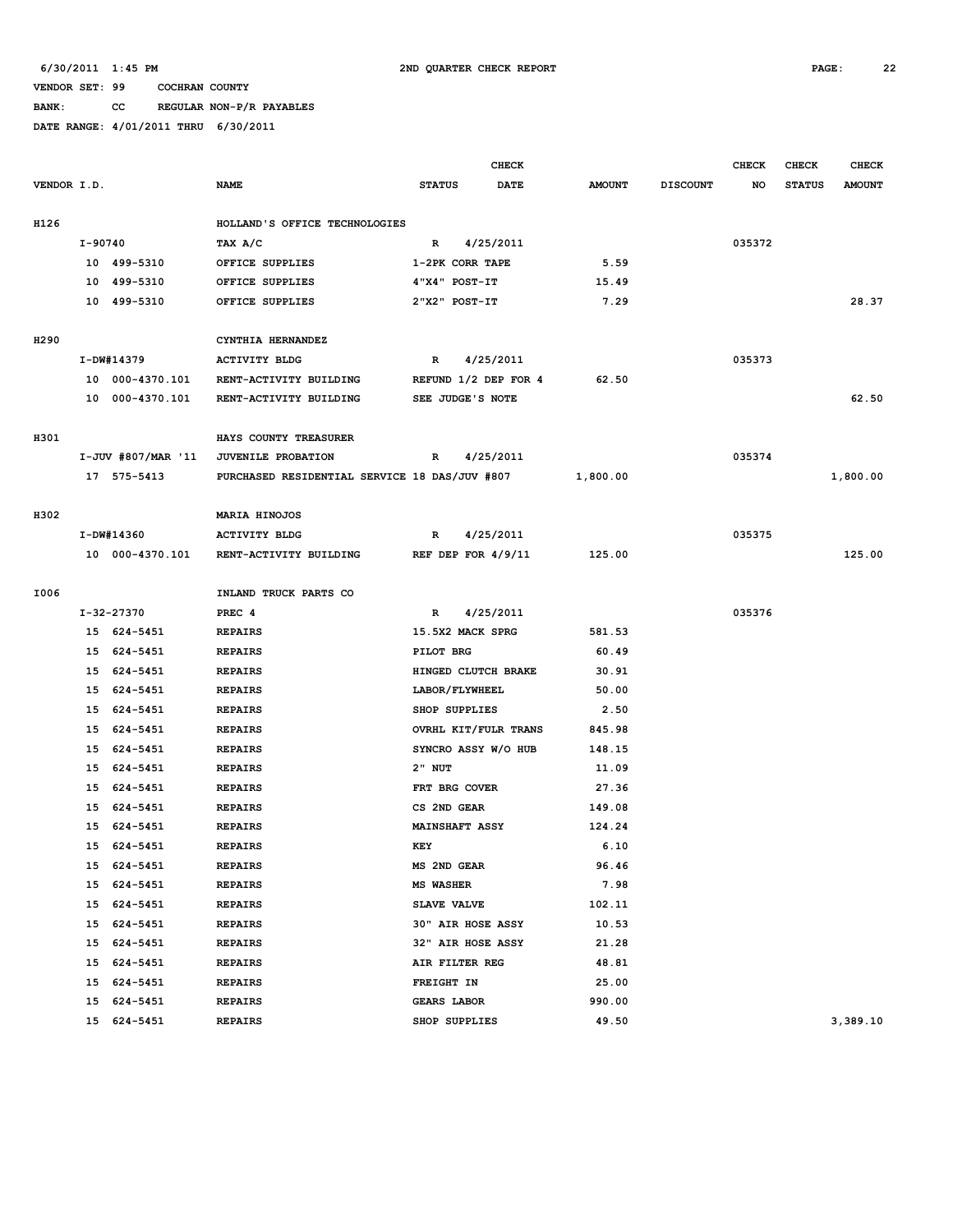# **BANK: CC REGULAR NON-P/R PAYABLES**

|             |            |                 |                           |                       | CHECK       |               |                 | <b>CHECK</b> | <b>CHECK</b>  | <b>CHECK</b>  |
|-------------|------------|-----------------|---------------------------|-----------------------|-------------|---------------|-----------------|--------------|---------------|---------------|
| VENDOR I.D. |            |                 | <b>NAME</b>               | <b>STATUS</b>         | <b>DATE</b> | <b>AMOUNT</b> | <b>DISCOUNT</b> | NO           | <b>STATUS</b> | <b>AMOUNT</b> |
| J005        |            |                 | <b>J &amp; B TRAILERS</b> |                       |             |               |                 |              |               |               |
|             |            | I-IN339482      | PREC <sub>3</sub>         | $\mathbb{R}$          | 4/25/2011   |               |                 | 035377       |               |               |
|             |            | 15 623-5451     | <b>REPAIRS</b>            | 5TH WHL SLIDER HOSE   |             | 13.32         |                 |              |               |               |
|             | 15         | 623-5451        | <b>REPAIRS</b>            | SLICK DISC W/RING/2   |             | 46.20         |                 |              |               |               |
|             | 15         | 623-5451        | <b>REPAIRS</b>            | 4 LED TURN            |             | 60.12         |                 |              |               |               |
|             |            | I-IN339484      | PREC <sub>3</sub>         | R                     | 4/25/2011   |               |                 | 035377       |               |               |
|             |            | 15 623-5356     | ROAD MATERIALS & SUPPLIES | GL HND SEAL W/SCRN B  |             | 12.96         |                 |              |               |               |
|             |            | 15 623-5356     | ROAD MATERIALS & SUPPLIES | GL HND SEAL W/SCRN R  |             | 12.96         |                 |              |               | 145.56        |
| L008        |            |                 | LANCE LONGLEY, DBA        |                       |             |               |                 |              |               |               |
|             | $I - 6499$ |                 | PREC <sub>2</sub>         | R                     | 4/25/2011   |               |                 | 035378       |               |               |
|             |            | 15 622-5451     | <b>REPAIRS</b>            | RESET JAKES; REPL WIR |             | 1,260.00      |                 |              |               |               |
|             | 15         | 622-5451        | <b>REPAIRS</b>            | INSTL FAN RELAY, SWIT |             |               |                 |              |               |               |
|             | 15         | 622-5451        | <b>REPAIRS</b>            | 3 GASKETS             |             | 52.41         |                 |              |               |               |
|             | 15         | 622-5451        | <b>REPAIRS</b>            | <b>TOGGLE SW</b>      |             | 8.93          |                 |              |               |               |
|             | 15         | 622-5451        | <b>REPAIRS</b>            | CARB CLNR             |             | 3.73          |                 |              |               |               |
|             | 15         | 622-5451        | <b>REPAIRS</b>            | <b>BOSCH RELAY</b>    |             | 8.20          |                 |              |               |               |
|             | 15         | 622-5451        | <b>REPAIRS</b>            | RELAY PIGTAIL         |             | 4.85          |                 |              |               |               |
|             | 15         | 622-5451        | <b>REPAIRS</b>            | 4 SM TY WRAP          |             | 0.52          |                 |              |               |               |
|             | 15         | 622-5451        | <b>REPAIRS</b>            | 14 BLUE CONNECTORS    |             | 10.92         |                 |              |               |               |
|             | 15         | 622-5451        | <b>REPAIRS</b>            | <b>BOLT</b>           |             | 0.18          |                 |              |               |               |
|             | 15         | 622-5451        | <b>REPAIRS</b>            | <b>WASHER</b>         |             | 0.14          |                 |              |               | 1,349.88      |
| L015        |            |                 | LUBBOCK COUNTY, TEXAS     |                       |             |               |                 |              |               |               |
|             | I-041311   |                 | <b>JUVENILE PROBATION</b> | $\mathbb{R}$          | 4/25/2011   |               |                 | 035379       |               |               |
|             |            | 10 571-5413     | RESIDENTIAL SERVICES      | 15 DAYS/JUV#802       |             | 1,425.00      |                 |              |               |               |
|             |            | 10 571-5413     | RESIDENTIAL SERVICES      | 9 DAYS/JUV#803        |             | 855.00        |                 |              |               | 2,280.00      |
| M019        |            |                 | MORTON LIONS CLUB         |                       |             |               |                 |              |               |               |
|             | I-042011   |                 | PREC 1                    | R                     | 4/25/2011   |               |                 | 035380       |               |               |
|             |            | 15 621-5356     | ROAD MATERIALS & SUPPLIES | 8 WHISK BROOMS        |             | 30.00         |                 |              |               |               |
|             |            | I-ACT BLDG 2011 | <b>ACTIVITY BLDG</b>      | R                     | 4/25/2011   |               |                 | 035380       |               |               |
|             |            | 10 662-5332     | <b>CUSTODIAL SUPPLIES</b> | 3 FLORA-DORA          |             | 23.25         |                 |              |               |               |
|             |            | 10 662-5332     | CUSTODIAL SUPPLIES        | 2 24" FLOOR BRUSHES   |             | 53.50         |                 |              |               |               |
|             |            | 10 662-5332     | CUSTODIAL SUPPLIES        | 2 WING BRACES         |             | 6.00          |                 |              |               |               |
|             |            | I-CRTHSE 2011   | <b>COURTHOUSE</b>         | $\mathbb{R}$          | 4/25/2011   |               |                 | 035380       |               |               |
|             |            | 10 510-5332     | CUSTODIAL SUPPLIES        | 4 SCRUB SPONGES       |             | 7.00          |                 |              |               |               |
|             |            | 10 510-5332     | CUSTODIAL SUPPLIES        | 2 CONTOUR BRUSHES     |             | 17.50         |                 |              |               |               |
|             |            | 10 510-5332     | CUSTODIAL SUPPLIES        | 2PK SPEEDY SCRUBBERS  |             | 10.50         |                 |              |               |               |
|             |            | 10 510-5332     | CUSTODIAL SUPPLIES        | 3 SSTL SCOURING PADS  |             | 6.75          |                 |              |               |               |
|             |            | 10 510-5332     | CUSTODIAL SUPPLIES        | 2 FLORA DORA          |             | 15.50         |                 |              |               |               |
|             |            | 10 510-5332     | CUSTODIAL SUPPLIES        | 4 POT HOLDERS         |             | 8.00          |                 |              |               |               |
|             |            | 10 510-5332     | CUSTODIAL SUPPLIES        | 3PK DISH CLOTHS       |             | 18.00         |                 |              |               |               |
|             |            | I-JAIL 042011   | JAIL                      | R                     | 4/25/2011   |               |                 | 035380       |               |               |
|             |            | 10 512-5392     | MISCELLANEOUS SUPPLIES    | 4 SPONGES             |             | 7.00          |                 |              |               |               |
|             |            | 10 512-5392     | MISCELLANEOUS SUPPLIES    | 2PK DISH TOWELS       |             | 12.00         |                 |              |               |               |
|             |            | 10 512-5392     | MISCELLANEOUS SUPPLIES    | 2PK DISH CLOTHS       |             | 12.00         |                 |              |               |               |
|             |            | 10 512-5392     | MISCELLANEOUS SUPPLIES    | 2 DISH-N-POT BRUSHES  |             | 7.50          |                 |              |               |               |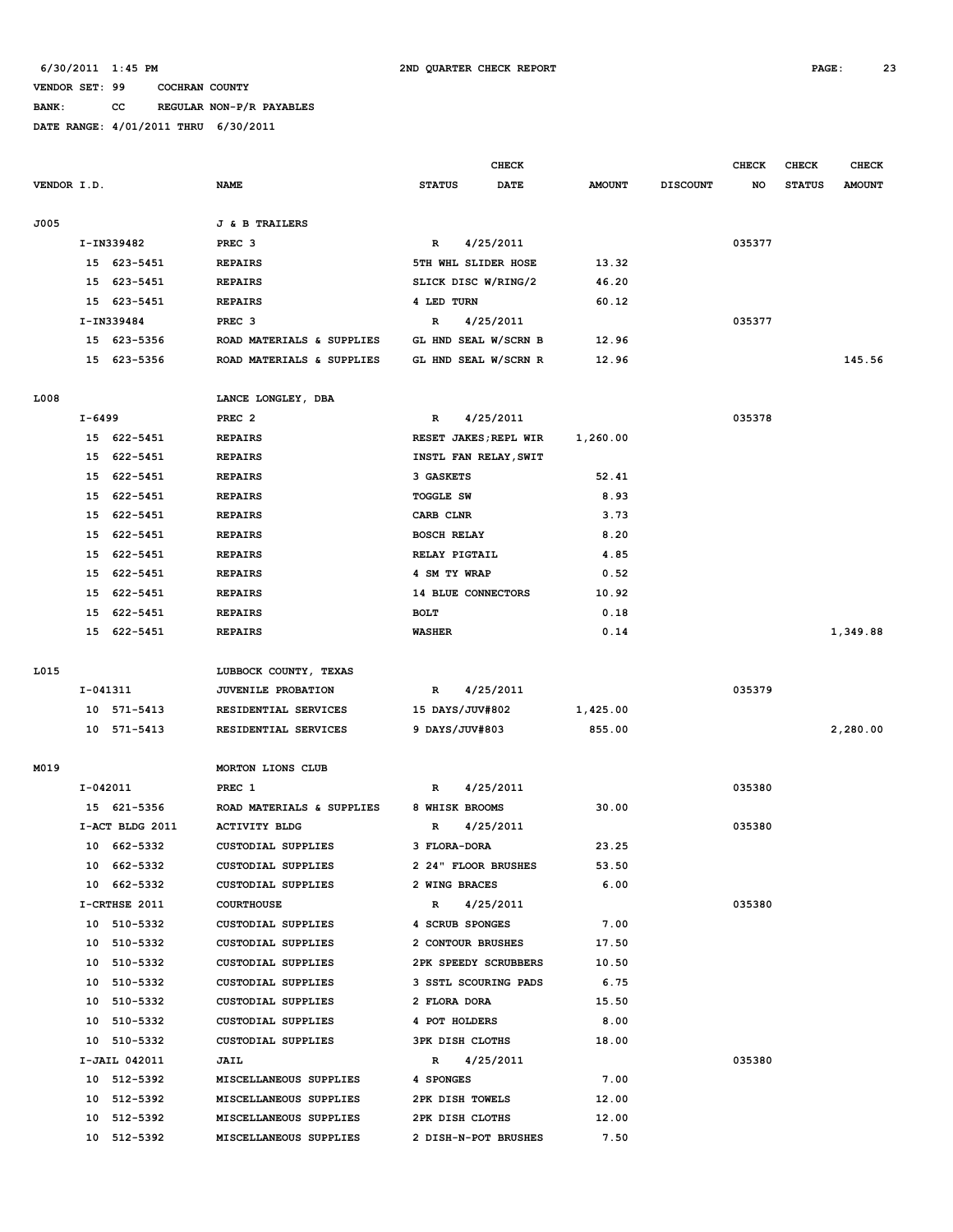**BANK: CC REGULAR NON-P/R PAYABLES**

|             |    |                         |                                          |                                                        | CHECK       |                |                 | <b>CHECK</b> | CHECK         | <b>CHECK</b>  |
|-------------|----|-------------------------|------------------------------------------|--------------------------------------------------------|-------------|----------------|-----------------|--------------|---------------|---------------|
| VENDOR I.D. |    |                         | <b>NAME</b>                              | <b>STATUS</b>                                          | <b>DATE</b> | <b>AMOUNT</b>  | <b>DISCOUNT</b> | NO           | <b>STATUS</b> | <b>AMOUNT</b> |
| M019        |    |                         | MORTON LIONS CLUB<br><b>CONT</b>         |                                                        |             |                |                 |              |               |               |
|             |    | I-JAIL 042011           | JAIL                                     | R                                                      | 4/25/2011   |                |                 | 035380       |               |               |
|             |    | 10 512-5392             | MISCELLANEOUS SUPPLIES                   | 2 SSTL SCOURING PADS                                   |             | 4.50           |                 |              |               |               |
|             |    | 10 512-5392             | MISCELLANEOUS SUPPLIES                   | 2 DUST PANS                                            |             | 7.00           |                 |              |               |               |
|             |    | 10 512-5392             | MISCELLANEOUS SUPPLIES                   | 2 ANGLE BROOMS                                         |             | 15.50          |                 |              |               |               |
|             |    | 10 512-5392             | MISCELLANEOUS SUPPLIES                   | 1 HOUSE BROOM                                          |             | 10.50          |                 |              |               |               |
|             |    | I-PARK 2011             | PARK                                     | R                                                      | 4/25/2011   |                |                 | 035380       |               |               |
|             |    | 10 660-5332             | CUSTODIAL SUPPLIES                       | 1 WHISK BROOM                                          |             | 3.75           |                 |              |               |               |
|             |    | 10 660-5332             | CUSTODIAL SUPPLIES                       | 4 TOILET BRUSHES                                       |             | 10.00          |                 |              |               |               |
|             | 10 | 660-5332                | CUSTODIAL SUPPLIES                       | 2 FLORA-DORA                                           |             | 15.50          |                 |              |               |               |
|             | 10 | 660-5332                | <b>CUSTODIAL SUPPLIES</b>                | 1 DUST PAN                                             |             | 17.75          |                 |              |               |               |
|             | 10 | 660-5332                | <b>CUSTODIAL SUPPLIES</b>                | 1 CAR WASH BRUSH                                       |             | 19.75          |                 |              |               |               |
|             | 10 | 660-5332                | <b>CUSTODIAL SUPPLIES</b>                | 1 FLO-THRU HANDLE                                      |             | 9.00           |                 |              |               |               |
|             | 10 | 660–5332                | CUSTODIAL SUPPLIES                       | 2 LAWN RAKES                                           |             | 20.00          |                 |              |               |               |
|             | 10 | 660-5332                | <b>CUSTODIAL SUPPLIES</b>                | 1 20" GONG BRUSH                                       |             | 7.75           |                 |              |               |               |
|             | 10 | 660-5332                | <b>CUSTODIAL SUPPLIES</b>                | 2 COTTON WAREHOUSE M                                   |             | 19.50          |                 |              |               |               |
|             | 10 | 660-5332                | <b>CUSTODIAL SUPPLIES</b>                | 1 24" PATIO BRUSH                                      |             | 26.75          |                 |              |               |               |
|             | 10 | 660-5332                | CUSTODIAL SUPPLIES                       | 1 WING BRACE                                           |             | 3.00           |                 |              |               |               |
|             | 10 | 660-5332                | CUSTODIAL SUPPLIES                       | 1 DECK BRUSH HEAD                                      |             | 12.50          |                 |              |               |               |
|             |    | 10 660-5332             | CUSTODIAL SUPPLIES                       | 60" METAL HANDLE                                       |             | 5.00           |                 |              |               | 442.25        |
| M031        |    |                         | MILLER PAPER & PACKAGING CO              |                                                        |             |                |                 |              |               |               |
|             |    | C-S1756836.004          | <b>COURTHOUSE</b>                        | $\mathbb{R}$                                           | 4/25/2011   |                |                 | 035381       |               |               |
|             |    | 10 510-5332             | CUSTODIAL SUPPLIES                       | RET 8QT FLR LAMINATO                                   |             | 29.22CR        |                 |              |               |               |
|             |    | I-S1900016.001          | <b>ACTIVITY BLDG</b>                     | R                                                      | 4/25/2011   |                |                 | 035381       |               |               |
|             |    | 10 662-5332             | CUSTODIAL SUPPLIES                       | 1CS HI-DENSITY LINER                                   |             | 38.90          |                 |              |               |               |
|             |    | I-S1913648.001          | <b>COURTHOUSE/PARK</b>                   | R                                                      | 4/25/2011   |                |                 | 035381       |               |               |
|             |    | 10 660-5332             | <b>CUSTODIAL SUPPLIES</b>                | 1CS DISINF BATHRM CL                                   |             | 32.38          |                 |              |               |               |
|             |    |                         |                                          | 2CS DISINF BATHRM CL                                   |             |                |                 |              |               |               |
|             | 10 | 10 510-5332<br>510-5332 | CUSTODIAL SUPPLIES<br>CUSTODIAL SUPPLIES | 2CS NO RINSE FLOOR C                                   |             | 64.75<br>77.92 |                 |              |               |               |
|             | 10 | 510-5332                | <b>CUSTODIAL SUPPLIES</b>                | 1 CS SINGLEFOLD TOWE                                   |             | 43.72          |                 |              |               |               |
|             | 10 | 510-5332                | CUSTODIAL SUPPLIES                       | 1CS CLR DA GLASS CLN                                   |             | 29.10          |                 |              |               |               |
|             |    | 10 510-5332             | <b>CUSTODIAL SUPPLIES</b>                |                                                        |             | 50.15          |                 |              |               |               |
|             |    | 10 510-5332             |                                          | <b>1CS RESTORER, MOP AUT</b><br><b>6EA FANTAIL MOP</b> |             |                |                 |              |               |               |
|             |    | 10 660-5332             | CUSTODIAL SUPPLIES<br>CUSTODIAL SUPPLIES | <b>1CS SCOTT ROLL TOWEL</b>                            |             | 24.66<br>75.60 |                 |              |               |               |
|             |    | 10 660-5332             | CUSTODIAL SUPPLIES                       | <b>1CS AEROBLUE FMNG SO</b>                            |             | 69.58          |                 |              |               |               |
|             |    | 10 510-5332             | CUSTODIAL SUPPLIES                       | <b>1CS AEROBLUE FMNG SO</b>                            |             | 69.89          |                 |              |               |               |
|             |    | 10 660-5332             | CUSTODIAL SUPPLIES                       | 2DZ TOILET RIM HNGR/                                   |             | 24.61          |                 |              |               |               |
|             |    |                         |                                          |                                                        |             |                |                 |              |               | 608.66        |
|             |    | 10 510-5332             | CUSTODIAL SUPPLIES                       | 3DZ TOILET RIM HNGR/                                   |             | 36.62          |                 |              |               |               |
| M275        |    |                         | IRENE MUNSON                             |                                                        |             |                |                 |              |               |               |
|             |    | $I-TLA$ CONF $4/11$     | LIBRARY                                  | R                                                      | 4/25/2011   |                |                 | 035382       |               |               |
|             |    | 10 650-5427             | CONTINUING EDUCATION                     | 2 MEALS                                                |             | 25.93          |                 |              |               |               |
|             |    | 10 650-5427             | CONTINUING EDUCATION                     | 1 DA PARKING/AIRPORT                                   |             | 8.00           |                 |              |               |               |
|             |    | 10 650-5310             | OFFICE SUPPLIES                          | PRIORITY SHIPPING                                      |             | 14.95          |                 |              |               |               |
|             |    | 10 650-5427             | CONTINUING EDUCATION                     | CO PART/LODGING                                        |             | 154.57         |                 |              |               | 203.45        |
|             |    |                         |                                          |                                                        |             |                |                 |              |               |               |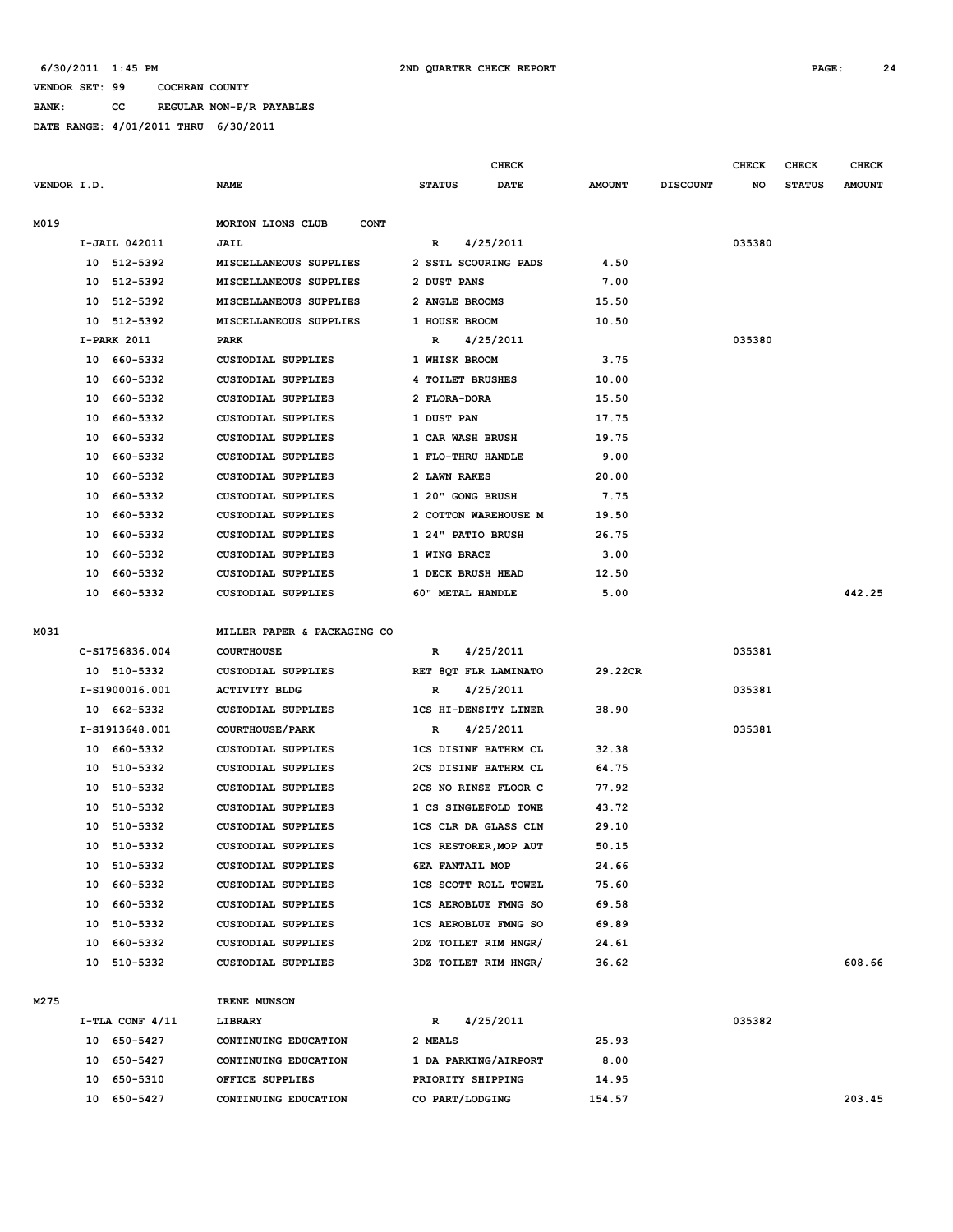| <b>BANK:</b> | CC. |  | REGULAR NON-P/R PAYABLES |
|--------------|-----|--|--------------------------|
|              |     |  |                          |

|             |                                    |                                   | <b>CHECK</b>              |               |                 | <b>CHECK</b> | CHECK         | <b>CHECK</b>  |
|-------------|------------------------------------|-----------------------------------|---------------------------|---------------|-----------------|--------------|---------------|---------------|
| VENDOR I.D. |                                    | <b>NAME</b>                       | <b>STATUS</b><br>DATE     | <b>AMOUNT</b> | <b>DISCOUNT</b> | NO           | <b>STATUS</b> | <b>AMOUNT</b> |
|             |                                    |                                   |                           |               |                 |              |               |               |
| M276        |                                    | <b>BRADLEY MORRIS</b>             |                           |               |                 |              |               |               |
|             | I-CPS HRNG 05/10/11 DISTRICT COURT |                                   | 4/25/2011<br>$\mathbf R$  |               |                 | 035383       |               |               |
|             | 10 435-5499                        | <b>MISCELLANEOUS</b>              | WITNESS FEE, ITIO, C      | 55.00         |                 |              |               | 55.00         |
|             |                                    |                                   |                           |               |                 |              |               |               |
| M277        |                                    | <b>MORTON SUPERMARKET</b>         |                           |               |                 |              |               |               |
|             | I-12 041811                        | <b>JAIL</b>                       | 4/25/2011<br>R            |               |                 | 035384       |               |               |
|             | 10 512-5333                        | FOOD-PRISONERS                    | FRT PNCH MIX              | 2.89          |                 |              |               |               |
|             | 10 512-5333                        | FOOD-PRISONERS                    | <b>GRAPE MIX</b>          | 2.89          |                 |              |               |               |
|             | 512-5333<br>10                     | <b>FOOD-PRISONERS</b>             | CHERRY MIX                | 2.89          |                 |              |               |               |
|             | 512-5333<br>10                     | FOOD-PRISONERS                    | <b>RED APPLES</b>         | 2.59          |                 |              |               |               |
|             | 512-5333<br>10                     | FOOD-PRISONERS                    | NAVEL ORANGES             | 4.61          |                 |              |               | 15.87         |
|             |                                    |                                   |                           |               |                 |              |               |               |
| 0037        |                                    | ANGELA OVERMAN                    |                           |               |                 |              |               |               |
|             | I-07-05-4027CPS                    | DISTRICT COURT                    | 4/25/2011<br>R            |               |                 | 035385       |               |               |
|             | 10 435-5400                        | ATTORNEY AD LITEM                 | 07-05-4027/CPS/PRNT/      | 300.00        |                 |              |               |               |
|             | 10 435-5400                        | ATTORNEY AD LITEM                 | COPIES BY ATTY. (JUDG     | 275.00        |                 |              |               |               |
|             | I-10-05-4178CPS                    | DISTRICT COURT                    | 4/25/2011<br>$\mathbb{R}$ |               |                 | 035385       |               |               |
|             | 10 435-5400                        | ATTORNEY AD LITEM                 | CPS/CHILD/RESET FINA      | 300.00        |                 |              |               | 875.00        |
|             |                                    |                                   |                           |               |                 |              |               |               |
| 0109        |                                    | 110TH JUDICIAL DISTRICT JUVENI    |                           |               |                 |              |               |               |
|             | I-99 041111                        | JUVENILE PROBATION                | 4/25/2011<br>$\mathbf R$  |               |                 | 035386       |               |               |
|             | 10 571-5413                        | RESIDENTIAL SERVICES              | 31 DAS/MAR/JUV#801        | 1,860.00      |                 |              |               | 1,860.00      |
|             |                                    |                                   |                           |               |                 |              |               |               |
| P083        |                                    | PHILPOTT MOTORS LTD               |                           |               |                 |              |               |               |
|             | I-229542                           | NON-DEPT'L/JUV PROB               | 4/25/2011<br>R            |               |                 | 035387       |               |               |
|             | 10 409-5571                        | CAPITAL OUTLAY                    | 2011 FORD F150            | 24,354.21     |                 |              |               |               |
|             | 409-5571<br>10                     | CAPITAL OUTLAY                    | #1FTFW1CF6BKD49718        |               |                 |              |               |               |
|             | 409-5571<br>10                     | CAPITAL OUTLAY                    | <b>HGAC FEE</b>           | 600.00        |                 |              |               | 24,954.21     |
|             |                                    |                                   |                           |               |                 |              |               |               |
| P214        |                                    | TREY POAGE                        |                           |               |                 |              |               |               |
|             | I-10-07-1389                       | DISTRICT COURT                    | R<br>4/25/2011            |               |                 | 035388       |               |               |
|             | 10 435-5400                        | ATTORNEY AD LITEM                 | $PCS/F$ ALVAREZ-8/10/1    | 350.00        |                 |              |               | 350.00        |
|             |                                    |                                   |                           |               |                 |              |               |               |
| P221        |                                    | PERDUE, BRANDON, FIELDER, COLLINS |                           |               |                 |              |               |               |
|             | I-MAR 2011 FEES                    | <b>JUSTICE OF PEACE</b>           | 4/25/2011<br>R            |               |                 | 035389       |               |               |
|             | 10 000-2206.002                    | ATTORNEY COLLECTION FEES          | MAR COLLECTIONS           | 2,110.23      |                 |              |               | 2,110.23      |
| P238        |                                    | PUMPKIN BOOKS                     |                           |               |                 |              |               |               |
|             | I-PB03-6646                        | LIBRARY                           | $\mathbf R$<br>4/25/2011  |               |                 | 035390       |               |               |
|             | 10 650-5590                        | <b>BOOKS</b>                      | FROGGY 10 VOL SET         | 169.90        |                 |              |               |               |
|             | 10 650-5590                        | <b>BOOKS</b>                      | SALE & SPECIAL            | 84.95CR       |                 |              |               |               |
|             | 10 650-5590                        | <b>BOOKS</b>                      | OLIVIA 11 VOL SET         | 153.89        |                 |              |               |               |
|             | 650-5590<br>10                     | <b>BOOKS</b>                      | SHIPPING                  | 11.19         |                 |              |               |               |
|             | 10 650-5590                        | <b>BOOKS</b>                      | FREE SHIPPING             | 11.19CR       |                 |              |               | 238.84        |
|             |                                    |                                   |                           |               |                 |              |               |               |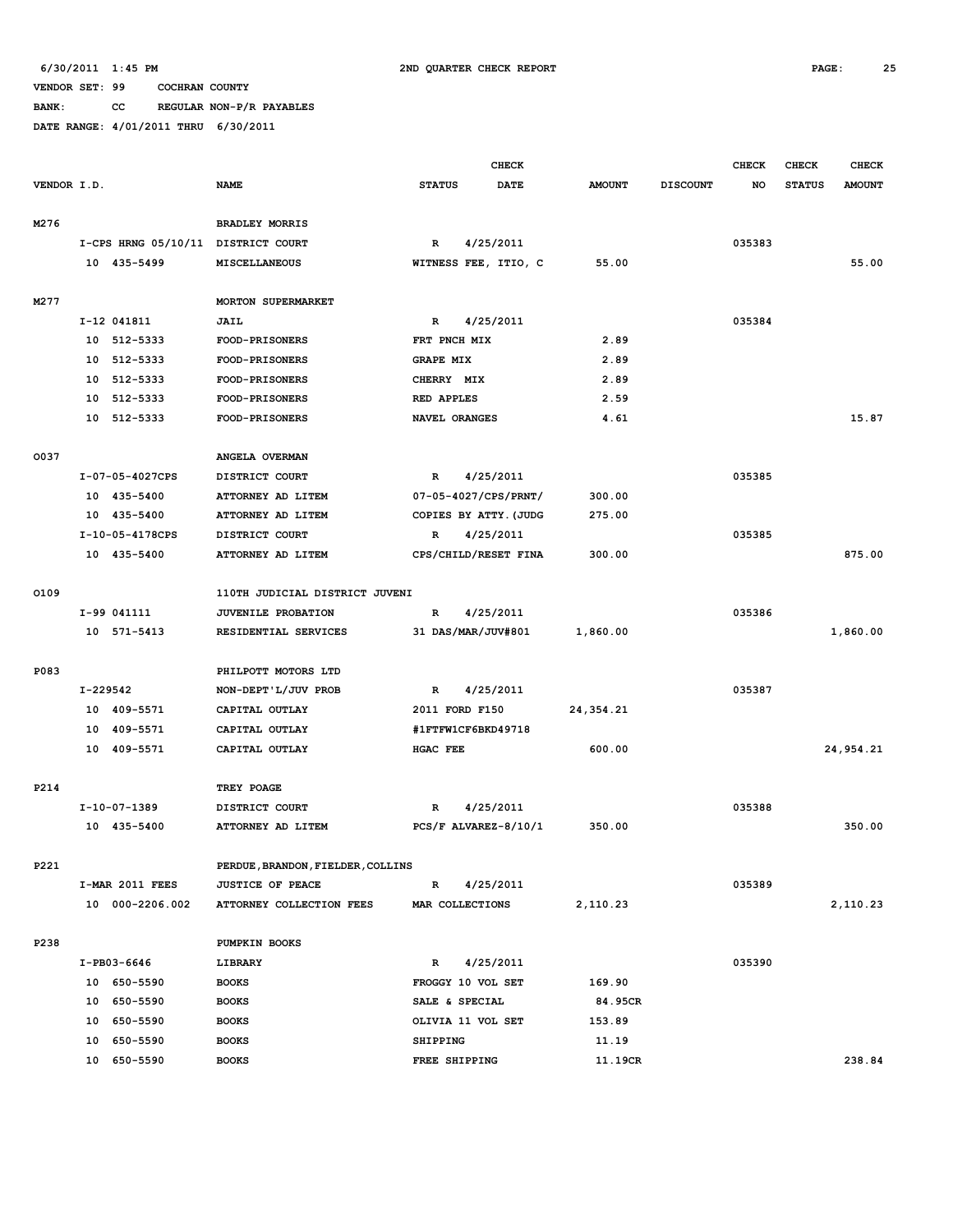**BANK: CC REGULAR NON-P/R PAYABLES**

|                  |           |                            |                              |                      | <b>CHECK</b> |               |                 | <b>CHECK</b> | CHECK         | <b>CHECK</b>  |
|------------------|-----------|----------------------------|------------------------------|----------------------|--------------|---------------|-----------------|--------------|---------------|---------------|
| VENDOR I.D.      |           |                            | <b>NAME</b>                  | <b>STATUS</b>        | <b>DATE</b>  | <b>AMOUNT</b> | <b>DISCOUNT</b> | NO           | <b>STATUS</b> | <b>AMOUNT</b> |
|                  |           |                            |                              |                      |              |               |                 |              |               |               |
| R002             |           |                            | R & R EQUIPMENT CO.          |                      |              |               |                 |              |               |               |
|                  | I-11782   |                            | CRTHSE/ACT BLDG              | R                    | 4/25/2011    |               |                 | 035391       |               |               |
|                  |           | 10 662-5451                | <b>REPAIR</b>                | FIRE EXTINGUISHER SV |              | 40.00         |                 |              |               |               |
|                  | 10        | 510-5451                   | <b>REPAIR</b>                | 2 FIRE EXTING/ANNUAL |              | 30.00         |                 |              |               | 70.00         |
|                  |           |                            |                              |                      |              |               |                 |              |               |               |
| R033             |           |                            | <b>GERALD RAMSEY</b>         |                      |              |               |                 |              |               |               |
|                  |           | I-MAY '11 RENT             | NON-DEPT'L/STORAGE           | R                    | 4/25/2011    |               |                 | 035392       |               |               |
|                  |           | 10 409-5499                | <b>MISCELLANEOUS</b>         | STORAGE BLDG RENT MA |              | 300.00        |                 |              |               | 300.00        |
|                  |           |                            |                              |                      |              |               |                 |              |               |               |
| R043             |           |                            | RAY RAMON                    |                      |              |               |                 |              |               |               |
|                  | I-122664  |                            | <b>COURTHOUSE</b>            | R                    | 4/25/2011    |               |                 | 035393       |               |               |
|                  |           | 10 510-5411                | MAINTENANCE CONTRACTS        | YARD CUT             |              | 150.00        |                 |              |               | 150.00        |
|                  |           |                            |                              |                      |              |               |                 |              |               |               |
| R <sub>207</sub> |           |                            | MARYLENE RODRIQUEZ           |                      |              |               |                 |              |               |               |
|                  | I-042111  |                            | COURTHOUSE/NON-DEPT'L        | R                    | 4/25/2011    |               |                 | 035394       |               |               |
|                  |           | 10 409-5427                | CONTINUING EDUCATION         | 274 MI/MILLER PAPER  |              | 139.74        |                 |              |               | 139.74        |
|                  |           |                            |                              |                      |              |               |                 |              |               |               |
| <b>S005</b>      |           |                            | DORIS SEALY, COUNTY TREAS    |                      |              |               |                 |              |               |               |
|                  |           | I-042511 TRAVEL            | <b>TREASURER</b>             | $\mathbf R$          | 4/25/2011    |               |                 | 035395       |               |               |
|                  |           | 10 497-5427                | CONTINUING EDUCATION         | AIRFARE TO/FRM AUSTI |              | 210.40        |                 |              |               |               |
|                  |           | 10 497-5427                | CONTINUING EDUCATION         | LODGING /4 NITES     |              | 340.00        |                 |              |               |               |
|                  |           | 10 497-5427                | CONTINUING EDUCATION         | LODGING TAX          |              | 51.00         |                 |              |               |               |
|                  | 10        | 497–5427                   | CONTINUING EDUCATION         | 122 MI TO/FRM LBK    |              | 62.22         |                 |              |               |               |
|                  | 10        | 497–5427                   | CONTINUING EDUCATION         | AIRPORT PARKING      |              | 40.00         |                 |              |               |               |
|                  | 10        | 497–5427                   | CONTINUING EDUCATION         | <b>MEALS</b>         |              | 56.96         |                 |              |               |               |
|                  |           | I-HEALTHY CO 4/11          | NON-DEPT'L                   | R                    | 4/25/2011    |               |                 | 035395       |               |               |
|                  | 10        | 409-5300                   | COUNTY-WIDE SUPPLIES         | THERA-BANDS/BLUE     |              | 89.82         |                 |              |               |               |
|                  | 10        | 409-5300                   | COUNTY-WIDE SUPPLIES         | THERA-BANDS/GRN      |              | 80.89         |                 |              |               | 931.29        |
|                  |           |                            |                              |                      |              |               |                 |              |               |               |
| S047             |           |                            | SHELL FLEET PLUS             |                      |              |               |                 |              |               |               |
|                  |           |                            | JUVENILE PROBATION           | R                    | 4/25/2011    |               |                 | 035396       |               |               |
|                  |           | I-065174922104<br>571-5330 | <b>FUEL</b>                  |                      |              | 24.25         |                 |              |               |               |
|                  | 10        |                            |                              | 7.01GAL UNL/SAN MARC |              |               |                 |              |               |               |
|                  | 10        | 571-5330                   | <b>FUEL</b>                  | 10.291GAL UNL/ABILEN |              | 36.00         |                 |              |               |               |
|                  |           | 10 571-5330                | <b>FUEL</b>                  | CR FED TAX           |              | 3.16CR        |                 |              |               | 57.09         |
| S071             |           |                            | SCRIPT OFFICE PRODUCTS, INC. |                      |              |               |                 |              |               |               |
|                  |           |                            |                              |                      |              |               |                 |              |               |               |
|                  | I-35847   |                            | AUDITOR/CO JUDGE             | R 4/25/2011          |              |               |                 | 035397       |               |               |
|                  |           | 10 495-5310                | OFFICE SUPPLIES              | 11 REAMS 8.5X11 PAPE |              | 43.45         |                 |              |               |               |
|                  |           | 15 610-5310                | OFFICE SUPPLIES              | 9 REAMS 8.5X11 PAPER |              | 35.55         |                 |              |               |               |
|                  | $I-35849$ |                            | <b>TREASURER</b>             | $\mathbb{R}$         | 4/25/2011    |               |                 | 035397       |               |               |
|                  |           | 10 497-5310                | OFFICE SUPPLIES              | 10BX PAPER CLIPS     |              | 2.95          |                 |              |               |               |
|                  |           | 10 497-5310                | OFFICE SUPPLIES              | <b>1PK CORR TAPE</b> |              | 12.95         |                 |              |               |               |
|                  |           | 10 497-5310                | OFFICE SUPPLIES              | 1PK RIBBON           |              | 5.89          |                 |              |               |               |
|                  | I-35921   |                            | <b>AUDITOR</b>               | $\mathbb{R}$         | 4/25/2011    |               |                 | 035397       |               |               |
|                  |           | 10 495-5310                | OFFICE SUPPLIES              | 1DZ PENS, CLSC, RED  |              | 4.00          |                 |              |               |               |
|                  | I-35949   |                            | COUNTY JUDGE/COMM'R CT       | $\mathbb{R}$         | 4/25/2011    |               |                 | 035397       |               |               |
|                  |           | 15 610-5310                | OFFICE SUPPLIES              | 2DZ BINDER CLIPS     |              | 3.90          |                 |              |               |               |
|                  |           | 15 610-5310                | OFFICE SUPPLIES              | 1DZ JR/LGL PADS      |              | 6.95          |                 |              |               |               |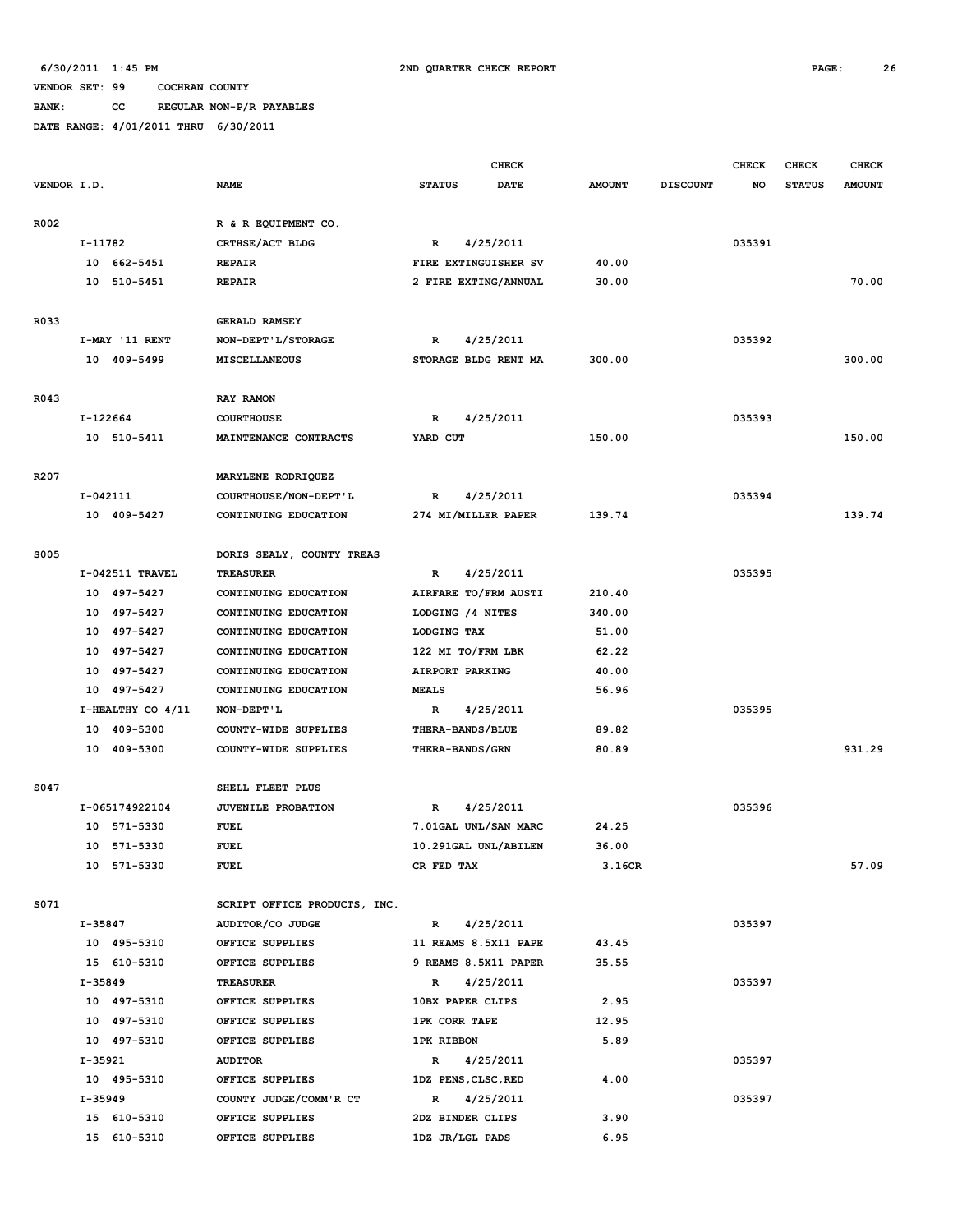**BANK: CC REGULAR NON-P/R PAYABLES**

|             |          |                            |                                                                                                     |                      | CHECK                |                |                 | <b>CHECK</b> | CHECK         | <b>CHECK</b>  |
|-------------|----------|----------------------------|-----------------------------------------------------------------------------------------------------|----------------------|----------------------|----------------|-----------------|--------------|---------------|---------------|
| VENDOR I.D. |          |                            | <b>NAME</b>                                                                                         | <b>STATUS</b>        | DATE                 | <b>AMOUNT</b>  | <b>DISCOUNT</b> | NO           | <b>STATUS</b> | <b>AMOUNT</b> |
| S071        |          |                            | SCRIPT OFFICE PRODUCTSCONT                                                                          |                      |                      |                |                 |              |               |               |
|             | I-35949  |                            | COUNTY JUDGE/COMM'R CT                                                                              | $\mathbb{R}$         | 4/25/2011            |                |                 | 035397       |               |               |
|             |          | 15 610-5310                | OFFICE SUPPLIES                                                                                     | 1DZ LTR/LGL PADS     |                      | 10.95          |                 |              |               |               |
|             |          | 15 610-5310                | OFFICE SUPPLIES                                                                                     | 1PK 3X3 POST-ITS     |                      | 25.27          |                 |              |               | 151.86        |
| S126        |          |                            | SECRETARY OF STATE'S OFFICE                                                                         |                      |                      |                |                 |              |               |               |
|             |          |                            |                                                                                                     |                      |                      |                |                 |              |               |               |
|             |          | I-29TH ANN ELEC            | TAX OFFICE                                                                                          | R                    | 4/25/2011            |                |                 | 035398       |               |               |
|             |          | 10 410-5481                | DUES AND REGISTRATION                                                                               |                      | ANN ELEC SEMINAR/TRE | 150.00         |                 |              |               | 150.00        |
| S212        |          |                            | <b>WALLACE STALCUP</b>                                                                              |                      |                      |                |                 |              |               |               |
|             | I-041211 |                            | <b>JAIL</b>                                                                                         | R                    | 4/25/2011            |                |                 | 035399       |               |               |
|             |          | 10 512-5333                | <b>FOOD-PRISONERS</b>                                                                               | 6 WHITE BREAD        |                      | 4.47           |                 |              |               |               |
|             | 10       | 512-5333                   | FOOD-PRISONERS                                                                                      | 2 GAL MILK           |                      | 4.18           |                 |              |               |               |
|             |          | 10 512-5333                | <b>FOOD-PRISONERS</b>                                                                               | 2 SUGAR              |                      | 4.00           |                 |              |               |               |
|             | 10       | 512-5333                   | <b>FOOD-PRISONERS</b>                                                                               | <b>SUGAR</b>         |                      | 7.59           |                 |              |               |               |
|             | 10       | 512-5333                   | <b>FOOD-PRISONERS</b>                                                                               | 1 GAL MILK           |                      | 3.69           |                 |              |               |               |
|             | 10       | 512-5333                   | <b>FOOD-PRISONERS</b>                                                                               | 10 WHITE BREAD       |                      | 7.45           |                 |              |               |               |
|             | I-042011 |                            | SHERIFF/JAIL                                                                                        | R                    | 4/25/2011            |                |                 | 035399       |               |               |
|             | 10       | 560-5205                   | <b>UNIFORMS</b>                                                                                     | 40 CAPS W/LOGO, NAME |                      | 360.00         |                 |              |               |               |
|             | 10       | 512-5333                   | FOOD-PRISONERS                                                                                      | 6 WHITE BREAD        |                      | 4.47           |                 |              |               |               |
|             |          | 10 512-5333                | FOOD-PRISONERS                                                                                      | <b>GAL MILK</b>      |                      | 3.69           |                 |              |               | 399.54        |
| S294        |          |                            | SHIRLEY SEARS                                                                                       |                      |                      |                |                 |              |               |               |
|             |          | I-MAR '11 TRAVEL           | <b>EXTENSION SVC</b>                                                                                | R                    | 4/25/2011            |                |                 | 035400       |               |               |
|             | 10       | 665–5428                   | FCS AGENT-TRAVEL-OUT OF COUNTYTAE4-HA LAZBUDDIE/11                                                  |                      |                      | 60.18          |                 |              |               |               |
|             | 10       | 665–5334                   | OTHER SUPPLIES                                                                                      | ART SUPPLY/BOARD     |                      | 4.99           |                 |              |               |               |
|             | 10       | 665-5334                   | OTHER SUPPLIES                                                                                      | CRAFT KIFE           |                      | 5.99           |                 |              |               |               |
|             | 10       | 665-5334                   | OTHER SUPPLIES                                                                                      | <b>GLUE</b>          |                      | 7.59           |                 |              |               |               |
|             | 10       | 665-5334                   | OTHER SUPPLIES                                                                                      | 25% DISC             |                      | 1.90CR         |                 |              |               |               |
|             | 10       | 665-5334                   | OTHER SUPPLIES                                                                                      | REIMB SALES TAX      |                      | 1.38           |                 |              |               |               |
|             | 10       | 665-5334                   | OTHER SUPPLIES                                                                                      | X-ACTO SHARPENER     |                      | 17.29          |                 |              |               |               |
|             | 10       | 665-5428                   | FCS AGENT-TRAVEL-OUT OF COUNTYREGIS/DIST 2 TEEA SP                                                  |                      |                      | 15.00          |                 |              |               |               |
|             | 10       | 665-5428                   | FCS AGENT-TRAVEL-OUT OF COUNTYFASN STORY BRD D-2/1                                                  |                      |                      | 64.26          |                 |              |               |               |
|             |          |                            |                                                                                                     |                      |                      |                |                 |              |               |               |
|             |          | 10 665-5428<br>10 665-5428 | FCS AGENT-TRAVEL-OUT OF COUNTYGRO STORE/LTFD 3/23/<br>FCS AGENT-TRAVEL-OUT OF COUNTYTEEA MLSH/71 MI |                      |                      | 38.76<br>36.21 |                 |              |               | 249.75        |
|             |          |                            |                                                                                                     |                      |                      |                |                 |              |               |               |
| S346        |          |                            | SUPERCIRCUITS, INC.                                                                                 |                      |                      |                |                 |              |               |               |
|             |          | I-718097A                  | <b>SHERIFF</b>                                                                                      | R                    | 4/25/2011            |                |                 | 035401       |               |               |
|             |          | 10 560-5310                | OFFICE SUPPLIES                                                                                     |                      | 22" WIDE SCRN MONITO | 399.99         |                 |              |               |               |
|             |          | 10 560-5310                | OFFICE SUPPLIES                                                                                     | <b>SHIPPING</b>      |                      | 18.78          |                 |              |               | 418.77        |
| T011        |          |                            | TAX ASSESSOR/COLL. ASS'N OF TX                                                                      |                      |                      |                |                 |              |               |               |
|             |          | I-57TH CONF REG            | TAX OFFICE                                                                                          | R                    | 4/25/2011            |                |                 | 035402       |               |               |
|             |          | 10 499-5427                | CONTINUING EDUCATION                                                                                |                      | TACA CONF REGIS/LIND | 150.00         |                 |              |               | 150.00        |
|             |          |                            |                                                                                                     |                      |                      |                |                 |              |               |               |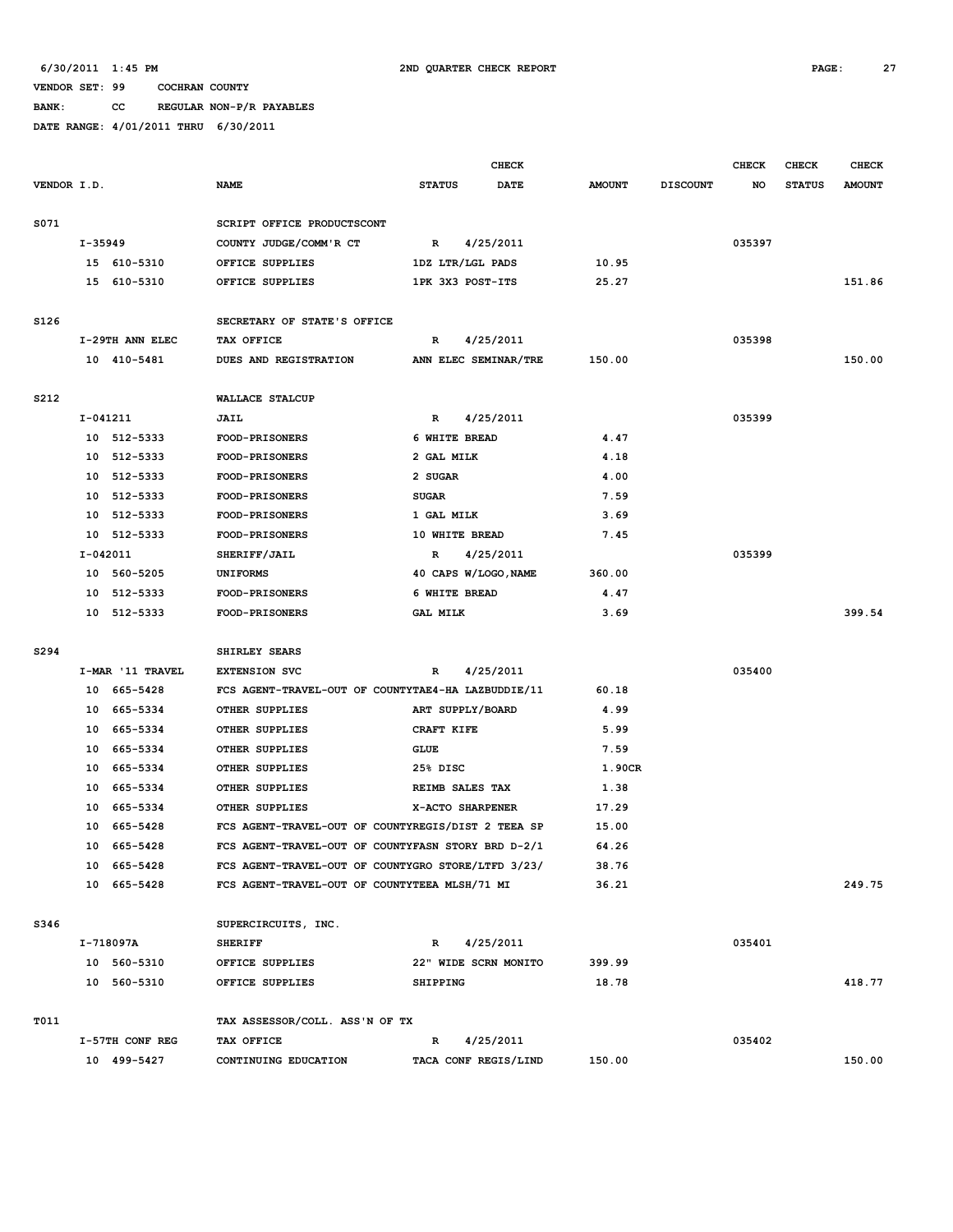**BANK: CC REGULAR NON-P/R PAYABLES**

|             |            |                                   |                                |                   | <b>CHECK</b>         |               |                 | <b>CHECK</b> | CHECK         | <b>CHECK</b>  |
|-------------|------------|-----------------------------------|--------------------------------|-------------------|----------------------|---------------|-----------------|--------------|---------------|---------------|
| VENDOR I.D. |            |                                   | <b>NAME</b>                    | <b>STATUS</b>     | <b>DATE</b>          | <b>AMOUNT</b> | <b>DISCOUNT</b> | NO           | <b>STATUS</b> | <b>AMOUNT</b> |
| T083        |            |                                   | TYLER TECHNOLOGIES, INC        |                   |                      |               |                 |              |               |               |
|             | I-12365    |                                   | NON-DEPT'L                     | $\mathbb{R}$      | 4/25/2011            |               |                 | 035403       |               |               |
|             |            | 10 409-5411                       | MAINTENANCE CONTRACTS          |                   | MONTHLY NETWORK FEE  | 200.00        |                 |              |               | 200.00        |
| W010        |            |                                   | WEST TEXAS GAS<br><b>INC</b>   |                   |                      |               |                 |              |               |               |
|             |            | I-004036001501 0411 PARK/SHOP     |                                | R                 | 4/25/2011            |               |                 | 035404       |               |               |
|             |            | 10 660-5440                       | UTILITIES & IRRIGATION         | 03/02-04/04/11    |                      | 14.05         |                 |              |               |               |
|             |            | I-004036002501 0411 PARK/SHOWBARN |                                | R                 | 4/25/2011            |               |                 | 035404       |               |               |
|             |            | 10 660-5440                       | UTILITIES & IRRIGATION         | 03/02-04/04/11    |                      | 54.47         |                 |              |               |               |
|             |            | I-004049022001 0411 PREC 3        |                                | R                 | 4/25/2011            |               |                 | 035404       |               |               |
|             |            | 15 623-5440                       | UTILITIES                      | 03/03-04/06/11    |                      | 15.31         |                 |              |               | 83.83         |
| W097        |            |                                   | WILDRED L. MATHENY dba         |                   |                      |               |                 |              |               |               |
|             | I-28343    |                                   | CRTHSE/ACT BLDG/LIBRARY        | R                 | 4/25/2011            |               |                 | 035405       |               |               |
|             |            | 10 510-5332                       | <b>CUSTODIAL SUPPLIES</b>      | <b>SPRAY BUGS</b> |                      | 70.00         |                 |              |               |               |
|             | 10         | 662-5332                          | CUSTODIAL SUPPLIES             | <b>SPRAY BUGS</b> |                      | 45.00         |                 |              |               |               |
|             | 10         | 650-5332                          | <b>CUSTODIAL SUPPLIES</b>      | <b>SPRAY BUGS</b> |                      | 35.00         |                 |              |               | 150.00        |
| W193        |            |                                   | WESTWARD AUTOMOTIVE REPAIR LLC |                   |                      |               |                 |              |               |               |
|             | $I - 2153$ |                                   | <b>SHERIFF</b>                 | R                 | 4/25/2011            |               |                 | 035406       |               |               |
|             |            | 10 560-5334                       | OTHER SUPPLIES                 |                   | MATCO UNLOCK KIT     | 90.00         |                 |              |               | 90.00         |
|             |            |                                   |                                |                   |                      |               |                 |              |               |               |
| X001        |            |                                   | XCEL ENERGY                    |                   |                      |               |                 |              |               |               |
|             |            | I-54-1829977-7 04/11 PREC 2       |                                | $\mathbb{R}$      | 4/25/2011            |               |                 | 035407       |               |               |
|             |            | 15 622-5440                       | UTILITIES                      |                   | 7KWH 3/14-4/12/11    | 11.74         |                 |              |               |               |
|             | 15         | 622-5440                          | UTILITIES                      | AREA LIGHT        |                      | 15.60         |                 |              |               | 27.34         |
| X002        |            |                                   | XTREME ACCESSORIES             |                   |                      |               |                 |              |               |               |
|             | $I - 649$  |                                   | <b>CEMETERY</b>                | R                 | 4/25/2011            |               |                 | 035408       |               |               |
|             |            | 10 516-5571                       | CAPITAL OUTLAY                 |                   | SPRAY-IN BED LINER   | 350.00        |                 |              |               |               |
|             | $I - 653$  |                                   | <b>SHERIFF</b>                 | R                 | 4/25/2011            |               |                 | 035408       |               |               |
|             |            | 10 560-5451                       | MACHINERY-NON-OFFICE REPAIR    |                   | BULLY DOG PRG/UNIT 4 | 469.00        |                 |              |               | 819.00        |
| A044        |            |                                   | MARGARET ALLEN                 |                   |                      |               |                 |              |               |               |
|             |            | I-APR CONF 2011                   | COMM'R CT                      | R                 | 5/09/2011            |               |                 | 035409       |               |               |
|             |            | 15 610-5427                       | COMM-CONTINUING EDUCATION      |                   | 376 MI/CJCAT CONF/LB | 191.76        |                 |              |               | 191.76        |
|             |            |                                   |                                |                   |                      |               |                 |              |               |               |
| A109        |            |                                   | ALBUS FARM EQUIPMENT           |                   |                      |               |                 |              |               |               |
|             | I-35279    |                                   | PREC <sub>3</sub>              | $\mathbb{R}$      | 5/09/2011            |               |                 | 035410       |               |               |
|             |            | 15 623-5451                       | <b>REPAIRS</b>                 | 26' 1X1 TUBING    |                      | 37.70         |                 |              |               |               |
|             |            | 15 623-5451                       | <b>REPAIRS</b>                 |                   | 16 SQ FT EXP METAL   | 44.00         |                 |              |               | 81.70         |
| A165        |            |                                   | AFFILIATED COMPUTER SERVICES   |                   |                      |               |                 |              |               |               |
|             | I-657886   |                                   | <b>CLERK</b>                   | R                 | 5/09/2011            |               |                 | 035411       |               |               |
|             |            | 10 403-5416                       | FILMING & INDEXING             |                   | 20/20 PERFECT VISION | 1,000.00      |                 |              |               |               |
|             |            | 10 403-5416                       | FILMING & INDEXING             |                   | 140 ARCHIVAL PRINTS  | 124.60        |                 |              |               |               |
|             |            | 10 403-5416                       | FILMING & INDEXING             | <b>FREIGHT</b>    |                      | 38.85         |                 |              |               |               |
|             | I-658548   |                                   | <b>CLERK</b>                   | $\mathbb{R}$      | 5/09/2011            |               |                 | 035411       |               |               |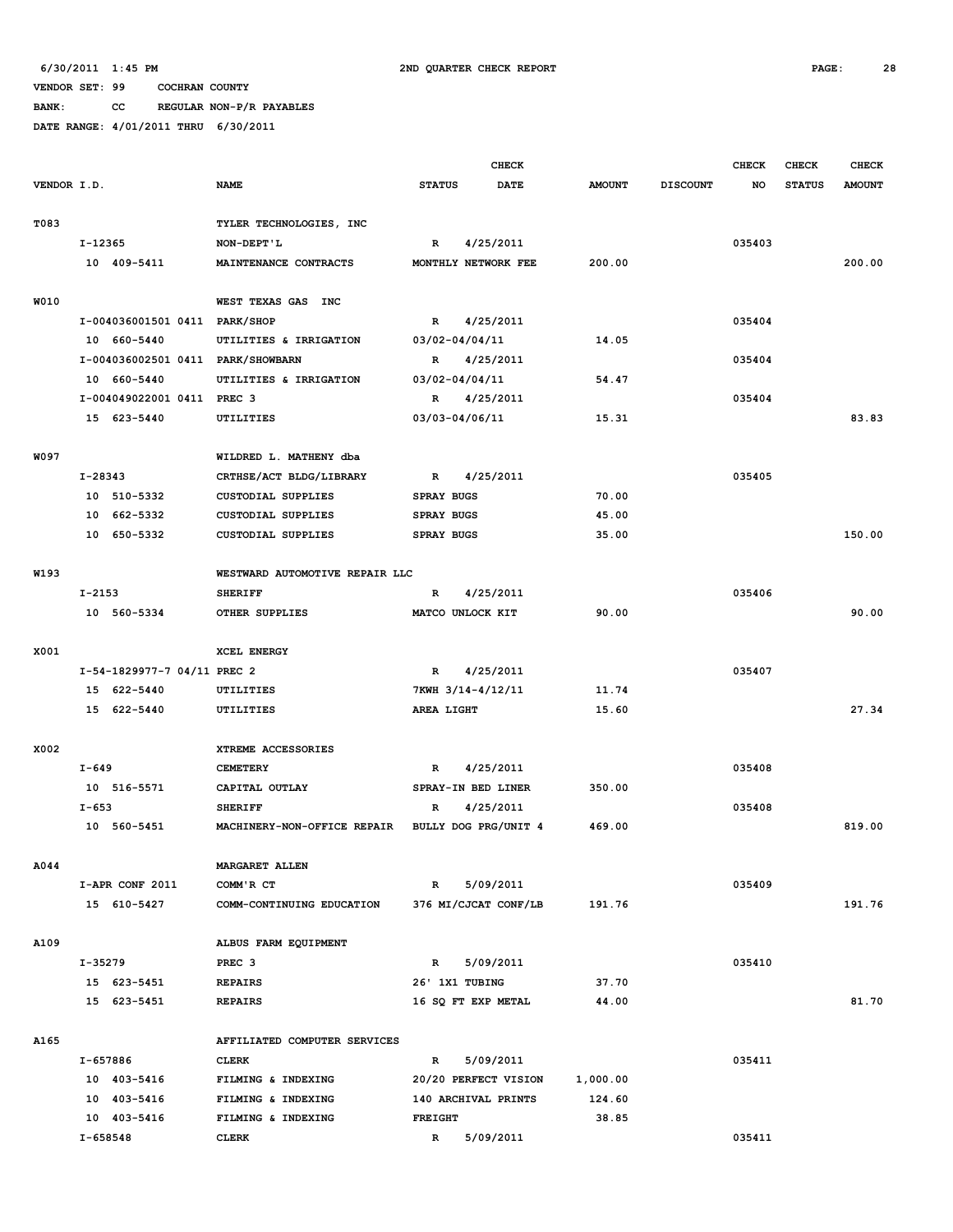**BANK: CC REGULAR NON-P/R PAYABLES**

|             |          |                                     |                                |                                      | <b>CHECK</b> |               |                 | <b>CHECK</b> | CHECK         | <b>CHECK</b>  |
|-------------|----------|-------------------------------------|--------------------------------|--------------------------------------|--------------|---------------|-----------------|--------------|---------------|---------------|
| VENDOR I.D. |          |                                     | <b>NAME</b>                    | <b>STATUS</b>                        | <b>DATE</b>  | <b>AMOUNT</b> | <b>DISCOUNT</b> | NO           | <b>STATUS</b> | <b>AMOUNT</b> |
|             |          |                                     |                                |                                      |              |               |                 |              |               |               |
| A165        |          |                                     | AFFILIATED COMPUTER SECONT     |                                      |              |               |                 |              |               |               |
|             | I-658548 |                                     | <b>CLERK</b>                   | R                                    | 5/09/2011    |               |                 | 035411       |               |               |
|             |          | 10 403-5416                         | FILMING & INDEXING             | 3 ARCHIVAL RECORDING                 |              | 75.00         |                 |              |               | 1,238.45      |
|             |          |                                     |                                |                                      |              |               |                 |              |               |               |
| B001        |          |                                     | BAILEY CO. ELECTRIC COOP       |                                      |              |               |                 |              |               |               |
|             | I-235270 | 15 624-5440                         | PREC <sub>4</sub><br>UTILITIES | $\mathbb{R}$<br>510 KWH 3/22-4/20/11 | 5/09/2011    | 73.92         |                 | 035412       |               |               |
|             |          | 15 624-5440                         | UTILITIES                      | AREA LIGHT                           |              | 10.64         |                 |              |               |               |
|             | I-235271 |                                     | PREC <sub>3</sub>              | $\mathbb{R}$                         | 5/09/2011    |               |                 | 035412       |               |               |
|             |          | 15 623-5440                         | UTILITIES                      | 85 KWH 3/17-4/18/11,                 |              | 22.49         |                 |              |               |               |
|             |          | 15 623-5440                         | UTILITIES                      | AREA LIGHTS                          |              | 22.13         |                 |              |               |               |
|             | I-235272 |                                     | NON-DEPT'L/SHERIFF POSSE       | R                                    | 5/09/2011    |               |                 | 035412       |               |               |
|             |          | 10 409-5440                         | UTILITIES                      | SVC $3/8 - 4/7/11$                   |              | 19.70         |                 |              |               | 148.88        |
|             |          |                                     |                                |                                      |              |               |                 |              |               |               |
| <b>B018</b> |          |                                     | BETTER HOMES & GARDENS         |                                      |              |               |                 |              |               |               |
|             |          | $I - 04/11/11$                      | LIBRARY                        | $\mathbb{R}$                         | 5/09/2011    |               |                 | 035413       |               |               |
|             |          | 10 650-5590                         | <b>BOOKS</b>                   | DLV EVERYDAY COOK VO                 |              | 24.96         |                 |              |               |               |
|             |          | 10 650-5590                         | <b>BOOKS</b>                   | QUICK FIX EATS, TIPS                 |              |               |                 |              |               |               |
|             |          | 10 650-5590                         | <b>BOOKS</b>                   | <b>SHIPPING</b>                      |              | 5.95          |                 |              |               |               |
|             |          | 10 650-5590                         | <b>BOOKS</b>                   | SALES TAX 1.93 NOT P                 |              |               |                 |              |               | 30.91         |
|             |          |                                     |                                |                                      |              |               |                 |              |               |               |
| B029        |          |                                     | BRUCKNER'S TRUCK SALES, INC    |                                      |              |               |                 |              |               |               |
|             |          | I-290048L FREIGHT                   | PREC 1                         | R                                    | 5/09/2011    |               |                 | 035414       |               |               |
|             |          | 15 621-5451                         | <b>REPAIRS</b>                 | FREIGHT CHG NOT PD 3                 |              | 8.95          |                 |              |               |               |
|             |          | I-291693L                           | PREC 1                         | $\mathbb{R}$                         | 5/09/2011    |               |                 | 035414       |               |               |
|             |          | 15 621-5451                         | <b>REPAIRS</b>                 | <b>TENSION</b>                       |              | 175.80        |                 |              |               |               |
|             |          | 15 621-5451                         | <b>REPAIRS</b>                 | <b>BELT</b>                          |              | 43.62         |                 |              |               |               |
|             |          | I-291829L                           | PREC 4                         | $\mathbb{R}$                         | 5/09/2011    |               |                 | 035414       |               |               |
|             |          | 15 624-5451                         | <b>REPAIRS</b>                 | KIT, CL19B6                          |              | 35.15         |                 |              |               |               |
|             |          | 15 624-5451                         | <b>REPAIRS</b>                 | <b>MASTER</b>                        |              | 51.07         |                 |              |               | 314.59        |
|             |          |                                     |                                |                                      |              |               |                 |              |               |               |
| B271        |          | I-04/21/11 GRJUR COM DISTRICT COURT | DENNIS BROWN                   | $\mathbb{R}$                         | 5/09/2011    |               |                 | 035415       |               |               |
|             |          | 10 435-5491                         | GRAND JURY                     |                                      |              | 10.00         |                 |              |               | 10.00         |
|             |          |                                     |                                | COMMISSIONER SVC                     |              |               |                 |              |               |               |
| C007        |          |                                     | CITY OF MORTON                 |                                      |              |               |                 |              |               |               |
|             | I-042911 |                                     | LIB/MUS/ACT BLDG/CRTHSE        | $\mathbb{R}$                         | 5/09/2011    |               |                 | 035416       |               |               |
|             |          | 10 650-5440                         | UTILITIES                      | LIBRARY GAS                          |              | 18.25         |                 |              |               |               |
|             |          | 10 650-5440                         | UTILITIES                      | LIBRARY WATER                        |              | 13.00         |                 |              |               |               |
|             |          | 10 650-5440                         | UTILITIES                      | LIBRARY GARBAGE                      |              | 43.50         |                 |              |               |               |
|             |          | 10 650-5440                         | UTILITIES                      | LIBRARY SEWER                        |              | 14.00         |                 |              |               |               |
|             | 10       | 652-5440                            | UTILITIES                      | <b>MUSEUM GAS</b>                    |              | 48.53         |                 |              |               |               |
|             |          | 10 652-5440                         | UTILITIES                      | <b>MUSEUM WATER</b>                  |              | 13.00         |                 |              |               |               |
|             |          | 10 652-5440                         | UTILITIES                      | MUSEUM GARBAGE                       |              | 20.25         |                 |              |               |               |
|             |          | 10 652-5440                         | UTILITIES                      | <b>MUSEUM SEWER</b>                  |              | 12.00         |                 |              |               |               |
|             |          | 10 662-5440                         | UTILITIES                      | <b>ACTIVITY BLDG GAS</b>             |              | 86.38         |                 |              |               |               |
|             | 10       | 662-5440                            | UTILITIES                      | ACT. BLDG WATER                      |              | 13.00         |                 |              |               |               |
|             | 10       | 662-5440                            | UTILITIES                      | ACT. BLDG GARBAGE                    |              | 69.00         |                 |              |               |               |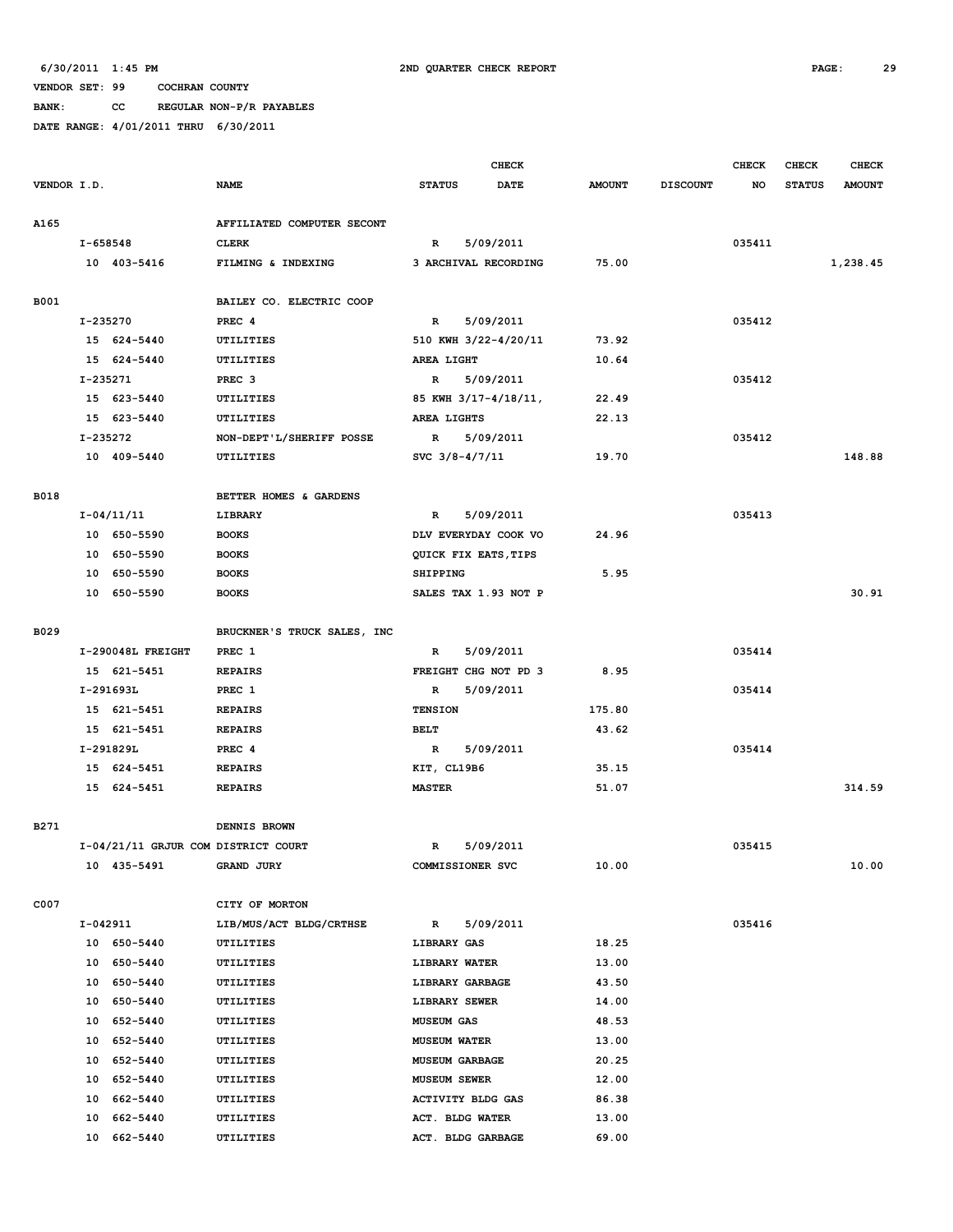# **BANK: CC REGULAR NON-P/R PAYABLES**

|             |                |                               |                             | CHECK       |               |                 | <b>CHECK</b> | <b>CHECK</b>  | <b>CHECK</b>  |
|-------------|----------------|-------------------------------|-----------------------------|-------------|---------------|-----------------|--------------|---------------|---------------|
| VENDOR I.D. |                | <b>NAME</b>                   | <b>STATUS</b>               | <b>DATE</b> | <b>AMOUNT</b> | <b>DISCOUNT</b> | NO           | <b>STATUS</b> | <b>AMOUNT</b> |
| C007        |                | CITY OF MORTON<br><b>CONT</b> |                             |             |               |                 |              |               |               |
|             | I-042911       | LIB/MUS/ACT BLDG/CRTHSE       | R                           | 5/09/2011   |               |                 | 035416       |               |               |
|             | 10 662-5440    | <b>UTILITIES</b>              | ACT. BLDG SEWER             |             | 36.00         |                 |              |               |               |
|             | 10<br>510-5440 | UTILITIES                     | <b>COURTHOUSE GAS</b>       |             | 727.71        |                 |              |               |               |
|             | 510-5440<br>10 | UTILITIES                     | <b>COURTHOUSE WATER</b>     |             | 250.00        |                 |              |               |               |
|             | 510-5440<br>10 | UTILITIES                     | <b>CRTHSE GARBAGE</b>       |             | 243.00        |                 |              |               |               |
|             | 10<br>510-5440 | <b>UTILITIES</b>              | <b>COURTHOUSE SEWER</b>     |             | 42.00         |                 |              |               |               |
|             | 15<br>621-5440 | UTILITIES                     | PREC 1 GAS                  |             | 25.82         |                 |              |               |               |
|             | 621-5440<br>15 | UTILITIES                     | PREC 1 WATER                |             | 13.00         |                 |              |               |               |
|             | 15 621-5440    | UTILITIES                     | PREC 1 GARBAGE              |             | 43.50         |                 |              |               | 1,731.94      |
|             |                |                               |                             |             |               |                 |              |               |               |
| C008        |                | CITY OF WHITEFACE             |                             |             |               |                 |              |               |               |
|             | $I-409$ 04/11  | PREC <sub>2</sub>             | $\mathbb{R}$                | 5/09/2011   |               |                 | 035417       |               |               |
|             | 15 622-5440    | UTILITIES                     | GAS 3/16-4/15/11            |             | 16.25         |                 |              |               |               |
|             | 15 622-5440    | UTILITIES                     | <b>WATER</b>                |             | 9.00          |                 |              |               |               |
|             | 15 622-5440    | UTILITIES                     | <b>GARBAGE</b>              |             | 50.10         |                 |              |               |               |
|             | 15 622-5440    | UTILITIES                     | <b>SEWER</b>                |             | 17.50         |                 |              |               | 92.85         |
| C035        |                | COX AUTO SUPPLY CO            |                             |             |               |                 |              |               |               |
|             | C-151560       | PREC 1                        | R                           | 5/09/2011   |               |                 | 035418       |               |               |
|             | 15 621-5451    | <b>REPAIRS</b>                | RET 1 REPL LENS/INV1        |             | 2.49CR        |                 |              |               |               |
|             | I-150333       | PREC <sub>2</sub>             | R                           | 5/09/2011   |               |                 | 035418       |               |               |
|             | 15 622-5356    | ROAD MATERIALS & SUPPLIES     | <b>WASHER FLUID</b>         |             | 2.49          |                 |              |               |               |
|             | I-150599       | PREC <sub>3</sub>             | R                           | 5/09/2011   |               |                 | 035418       |               |               |
|             | 15 623-5451    | <b>REPAIRS</b>                | START FLUID/3               |             | 7.77          |                 |              |               |               |
|             | I-150662       | <b>COURTHOUSE</b>             | R                           | 5/09/2011   |               |                 | 035418       |               |               |
|             | 10 510-5451    | <b>REPAIR</b>                 | <b>HAMMER</b>               |             | 9.99          |                 |              |               |               |
|             | 10 510-5451    | <b>REPAIR</b>                 | TOOL/BIT                    |             | 39.45         |                 |              |               |               |
|             | I-151058       | <b>EXTENSION SVC</b>          | R                           | 5/09/2011   |               |                 | 035418       |               |               |
|             | 10 665-5499    | <b>MISCELLANEOUS</b>          | 2 BUG WASH                  |             | 6.58          |                 |              |               |               |
|             | I-151067       | PREC 4                        | $\mathbb{R}$                | 5/09/2011   |               |                 | 035418       |               |               |
|             | 15 624-5451    | <b>REPAIRS</b>                | ROTELLA OIL                 |             | 47.99         |                 |              |               |               |
|             | 15 624-5451    | <b>REPAIRS</b>                | 1CS 2GAL HYD OIL            |             | 89.99         |                 |              |               |               |
|             | I-151246       | PREC 1                        | R                           | 5/09/2011   |               |                 | 035418       |               |               |
|             | 15 621-5451    | <b>REPAIRS</b>                | AIR FILTER/LOADER           |             | 64.18         |                 |              |               |               |
|             | I-151458       | PREC 1                        | $\mathbb{R}$                | 5/09/2011   |               |                 | 035418       |               |               |
|             | 15 621-5451    | <b>REPAIRS</b>                | <b>BOLTS, NUTS, WASHERS</b> |             | 1.22          |                 |              |               |               |
|             | I-151519       | <b>SHERIFF</b>                | $\mathbb{R}$                | 5/09/2011   |               |                 | 035418       |               |               |
|             | 10 560-5334    | OTHER SUPPLIES                | <b>KEY MADE</b>             |             | 1.00          |                 |              |               |               |
|             | I-151558       | PREC 1                        | $\mathbb{R}$                | 5/09/2011   |               |                 | 035418       |               |               |
|             | 15 621-5451    | <b>REPAIRS</b>                | CLEAR LT                    |             | 5.44          |                 |              |               |               |
|             | 15 621-5451    | <b>REPAIRS</b>                | 4 REPL LENS                 |             | 9.96          |                 |              |               |               |
|             | I-151572       | PREC 1                        | $\mathbb{R}$                | 5/09/2011   |               |                 | 035418       |               |               |
|             | 15 621-5356    | ROAD MATERIALS & SUPPLIES     | BLUE SHOP TOWEL/3           |             | 8.37          |                 |              |               |               |
|             | 15 621-5356    | ROAD MATERIALS & SUPPLIES     | GLASS CLNR/2                |             | 6.10          |                 |              |               |               |
|             | 15 621-5356    | ROAD MATERIALS & SUPPLIES     | BLACK TAPE/3                |             | 2.37          |                 |              |               |               |
|             | I-151601       | PREC 1                        | R                           | 5/09/2011   |               |                 | 035418       |               |               |
|             | 15 621-5451    | <b>REPAIRS</b>                | REPL LENS                   |             | 2.73          |                 |              |               |               |
|             |                |                               |                             |             |               |                 |              |               |               |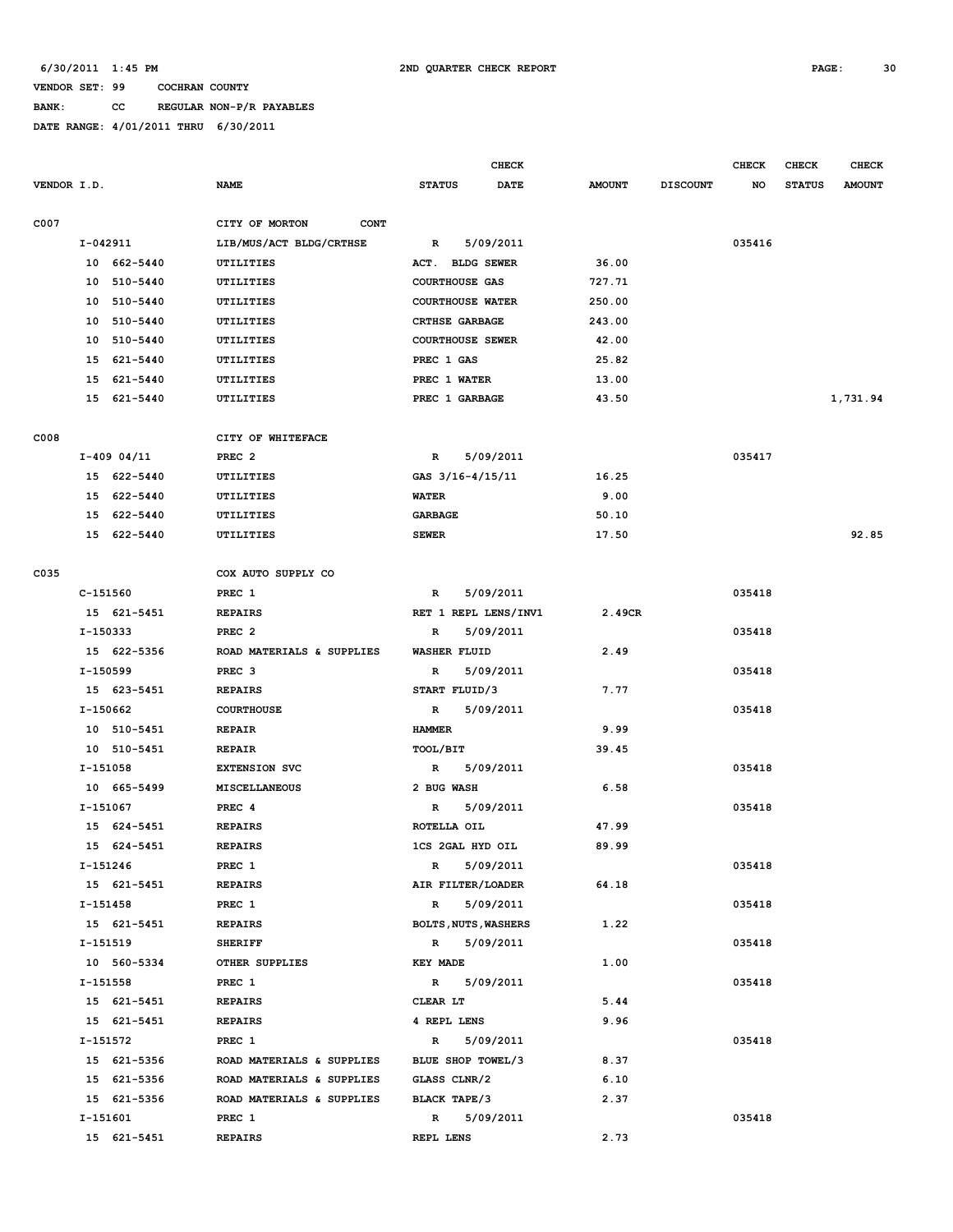**BANK: CC REGULAR NON-P/R PAYABLES**

|             |             |                                   |                    | <b>CHECK</b>         |               |                 | <b>CHECK</b> | <b>CHECK</b>  | <b>CHECK</b>  |
|-------------|-------------|-----------------------------------|--------------------|----------------------|---------------|-----------------|--------------|---------------|---------------|
| VENDOR I.D. |             | <b>NAME</b>                       | <b>STATUS</b>      | DATE                 | <b>AMOUNT</b> | <b>DISCOUNT</b> | NO           | <b>STATUS</b> | <b>AMOUNT</b> |
| C035        |             | COX AUTO SUPPLY CO<br><b>CONT</b> |                    |                      |               |                 |              |               |               |
|             | I-151601    | PREC 1                            |                    | R 5/09/2011          |               |                 | 035418       |               |               |
|             | 15 621-5451 | <b>REPAIRS</b>                    | 2 SCREWS           |                      | 0.10          |                 |              |               |               |
|             | I-151602    | PREC 4                            |                    | R 5/09/2011          |               |                 | 035418       |               |               |
|             | 15 624-5356 | ROAD MATERIALS & SUPPLIES         | CLR/MRK            |                      | 3.28          |                 |              |               |               |
|             | I-151603    | PREC 4                            | $\mathbb{R}$       | 5/09/2011            |               |                 | 035418       |               |               |
|             | 15 624-5451 | <b>REPAIRS</b>                    | 2 REFLECTOR        |                      | 3.40          |                 |              |               |               |
|             | $I-151645$  | PREC 1                            | R                  | 5/09/2011            |               |                 | 035418       |               |               |
|             | 15 621-5451 | <b>REPAIRS</b>                    | 8 MINI LAMPS       |                      | 4.16          |                 |              |               |               |
|             | 15 621-5451 | <b>REPAIRS</b>                    | 4 MINI LAMPS       |                      | 1.92          |                 |              |               |               |
|             | I-151686    | JAIL                              | $\mathbb{R}$       | 5/09/2011            |               |                 | 035418       |               |               |
|             | 10 512-5451 | <b>REPAIR</b>                     | <b>FLOOR PAINT</b> |                      | 18.99         |                 |              |               |               |
|             | 10 512-5451 | <b>REPAIR</b>                     | ROLLER COVERS      |                      | 3.29          |                 |              |               |               |
|             | I-151707    | JAIL                              | R 5/09/2011        |                      |               |                 | 035418       |               |               |
|             | 10 512-5451 | <b>REPAIR</b>                     | <b>SANDPAPER</b>   |                      | 2.29          |                 |              |               |               |
|             | I-151750    | PREC 1                            |                    | R 5/09/2011          |               |                 | 035418       |               |               |
|             | 15 621-5356 | ROAD MATERIALS & SUPPLIES         | 5 KEYS MADE        |                      | 5.00          |                 |              |               |               |
|             | 15 621-5356 | ROAD MATERIALS & SUPPLIES         | <b>KEY RING</b>    |                      | 0.49          |                 |              |               |               |
|             | I-152189    | PREC <sub>3</sub>                 | R 5/09/2011        |                      |               |                 | 035418       |               |               |
|             | 15 623-5451 | <b>REPAIRS</b>                    | CLNT FILTER        |                      | 16.95         |                 |              |               |               |
|             | 15 623-5451 | <b>REPAIRS</b>                    | OIL FILTER/2       |                      | 53.62         |                 |              |               |               |
|             | 15 623-5451 | <b>REPAIRS</b>                    | 5 3GAL ROTELLA     |                      | 234.95        |                 |              |               |               |
|             | 15 623-5356 | ROAD MATERIALS & SUPPLIES         | 30 BLUE SHOP TOWEL |                      | 83.70         |                 |              |               |               |
|             | 15 623-5356 | ROAD MATERIALS & SUPPLIES         | LESS DISC          |                      | 8.40CR        |                 |              |               |               |
|             | I-152262    | PREC <sub>4</sub>                 | $\mathbb{R}$       | 5/09/2011            |               |                 | 035418       |               |               |
|             | 15 624-5451 | <b>REPAIRS</b>                    | 2 FITTINGS         |                      | 5.42          |                 |              |               |               |
|             | I-152359    | PREC <sub>4</sub>                 | $\mathbb{R}$       | 5/09/2011            |               |                 | 035418       |               |               |
|             | 15 624-5356 | ROAD MATERIALS & SUPPLIES         | 2 PAPER TOWELS     |                      | 7.58          |                 |              |               |               |
|             | 15 624-5451 | <b>REPAIRS</b>                    | <b>BOLTS</b>       |                      | 0.70          |                 |              |               |               |
|             | I-152488    | <b>COURTHOUSE</b>                 | R                  | 5/09/2011            |               |                 | 035418       |               |               |
|             | 10 510-5332 | CUSTODIAL SUPPLIES                | HAND SPRAYER       |                      | 12.59         |                 |              |               |               |
|             | I-152544    | PREC <sub>3</sub>                 | $\mathbb{R}$       | 5/09/2011            |               |                 | 035418       |               |               |
|             | 15 623-5451 | <b>REPAIRS</b>                    | 2 PRIMER           |                      | 7.78          |                 |              |               |               |
|             | 15 623-5451 | <b>REPAIRS</b>                    | 7 SPRAY PAINT      |                      | 30.73         |                 |              |               |               |
|             | 15 623-5451 | <b>REPAIRS</b>                    | <b>MASK TAPE</b>   |                      | 7.49          |                 |              |               |               |
|             | I-152640    | PREC <sub>2</sub>                 | $\mathbb{R}$       | 5/09/2011            |               |                 | 035418       |               |               |
|             | 15 622-5451 | <b>REPAIRS</b>                    | OIL FILTER         |                      | 8.47          |                 |              |               |               |
|             | 15 622-5451 | <b>REPAIRS</b>                    | OIL FILTER         |                      | 58.34         |                 |              |               |               |
|             | 15 622-5451 | <b>REPAIRS</b>                    |                    | 3 2GAL 15/50 MYST OI | 226.14        |                 |              |               |               |
|             | 15 622-5356 | ROAD MATERIALS & SUPPLIES         | 4 BLUE SHOP TOWELS |                      | 11.16         |                 |              |               |               |
|             | 15 622-5356 | ROAD MATERIALS & SUPPLIES         | GAS JUG            |                      | 9.53          |                 |              |               |               |
|             | 15 622-5451 | <b>REPAIRS</b>                    | 2 UPPER CYL LUB    |                      | 18.38         |                 |              |               |               |
|             | 15 622-5451 | <b>REPAIRS</b>                    | 2 OIL STABLZR      |                      | 22.80         |                 |              |               |               |
|             | 15 622-5451 | <b>REPAIRS</b>                    | 3 ANTI-FREEZE      |                      | 39.57         |                 |              |               |               |
|             | I-152663    | PREC <sub>3</sub>                 | $\mathbb{R}$       | 5/09/2011            |               |                 | 035418       |               |               |
|             | 15 623-5451 | <b>REPAIRS</b>                    | 2 PRIMER           |                      | 7.78          |                 |              |               |               |
|             | 15 623-5451 | <b>REPAIRS</b>                    | TAPE               |                      | 4.99          |                 |              |               |               |
|             | 15 623-5451 | <b>REPAIRS</b>                    | 4 LACQUER          |                      | 23.16         |                 |              |               |               |
|             |             |                                   |                    |                      |               |                 |              |               |               |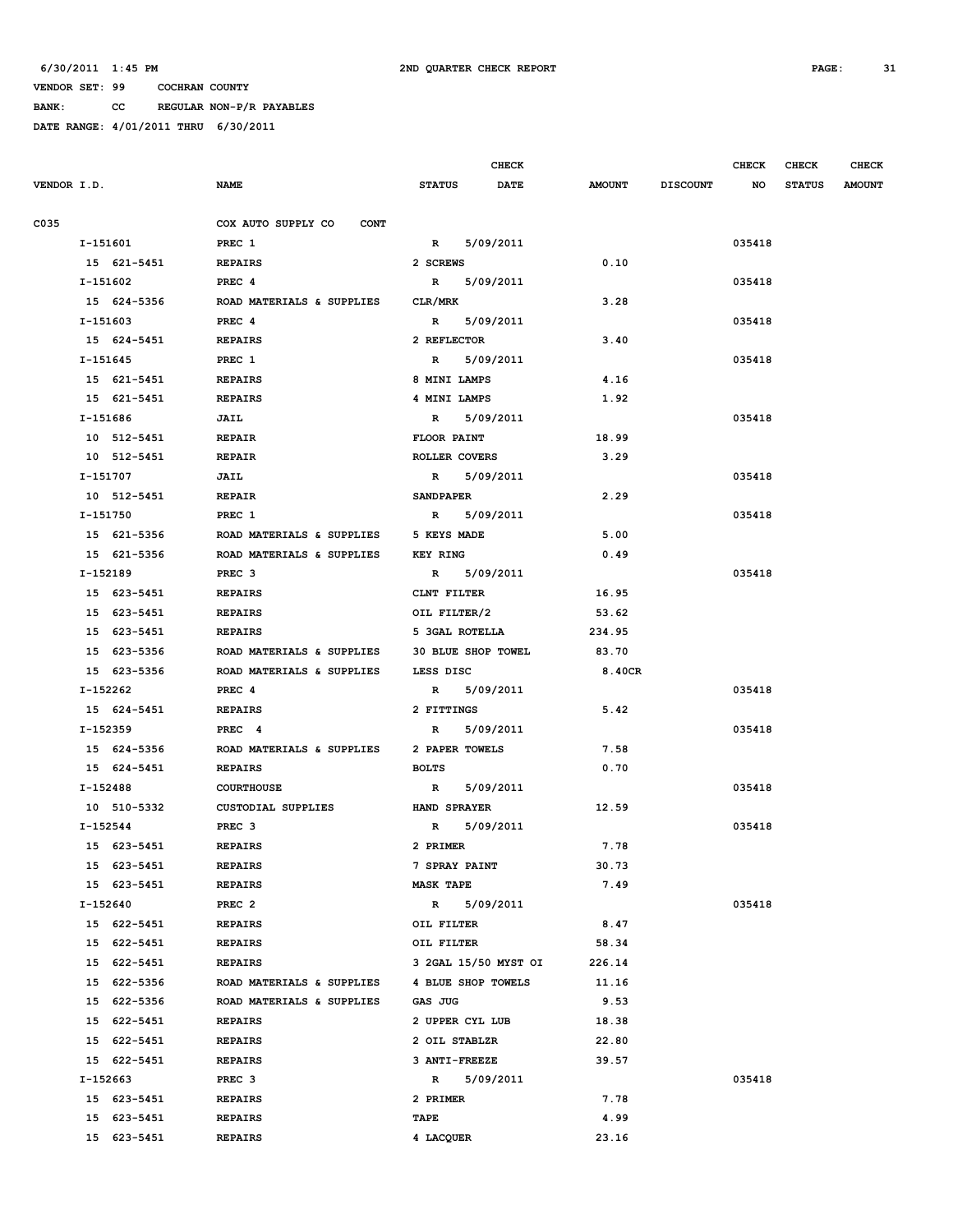**BANK: CC REGULAR NON-P/R PAYABLES**

|             |             |                                   |                         | <b>CHECK</b>         |               |                 | <b>CHECK</b> | <b>CHECK</b>  | <b>CHECK</b>  |
|-------------|-------------|-----------------------------------|-------------------------|----------------------|---------------|-----------------|--------------|---------------|---------------|
| VENDOR I.D. |             | <b>NAME</b>                       | <b>STATUS</b>           | <b>DATE</b>          | <b>AMOUNT</b> | <b>DISCOUNT</b> | NO           | <b>STATUS</b> | <b>AMOUNT</b> |
|             |             |                                   |                         |                      |               |                 |              |               |               |
| C035        |             | COX AUTO SUPPLY CO<br><b>CONT</b> |                         |                      |               |                 |              |               |               |
|             | I-152663    | PREC <sub>3</sub>                 | $\mathbb{R}$            | 5/09/2011            |               |                 | 035418       |               |               |
|             | 15 623-5451 | <b>REPAIRS</b>                    | 2 PAINT                 |                      | 8.78          |                 |              |               |               |
|             | I-152670    | PREC 1                            | $\mathbb{R}$            | 5/09/2011            |               |                 | 035418       |               |               |
|             | 15 621-5451 | <b>REPAIRS</b>                    | <b>TRAILER CO</b>       |                      | 26.59         |                 |              |               |               |
|             | I-152959    | PREC 4                            | $\mathbb{R}$            | 5/09/2011            |               |                 | 035418       |               |               |
|             | 15 624-5451 | <b>REPAIRS</b>                    | TIRE SEALANT            |                      | 11.99         |                 |              |               |               |
|             | I-153107    | PREC 1                            | $\mathbb{R}$            | 5/09/2011            |               |                 | 035418       |               |               |
|             | 15 621-5356 | ROAD MATERIALS & SUPPLIES         | <b>ARMOR-ALL WIPES</b>  |                      | 5.99          |                 |              |               |               |
|             | I-153140    | PREC <sub>3</sub>                 | $\mathbb{R}$            | 5/09/2011            |               |                 | 035418       |               |               |
|             | 15 623-5356 | ROAD MATERIALS & SUPPLIES         | 2 ELC CLNR              |                      | 8.32          |                 |              |               |               |
|             | I-153182    | <b>EXTENSION SVC</b>              | $\mathbb{R}$            | 5/09/2011            |               |                 | 035418       |               |               |
|             | 10 665-5451 | <b>REPAIRS</b>                    | OIL FILTER              |                      | 5.73          |                 |              |               |               |
|             | I-153312    | PREC 1                            | $\mathbf{R}$            | 5/09/2011            |               |                 | 035418       |               |               |
|             | 15 621-5451 | <b>REPAIRS</b>                    | 18 MCRO-CLAMPS          |                      | 10.26         |                 |              |               |               |
|             | 15 621-5451 | <b>REPAIRS</b>                    | LESS DISC               |                      | 1.08CR        |                 |              |               |               |
|             | I-153319    | PREC 1                            | $\mathbb{R}$            | 5/09/2011            |               |                 | 035418       |               |               |
|             | 15 621-5451 | <b>REPAIRS</b>                    | <b>BARB</b>             |                      | 0.88          |                 |              |               |               |
|             | I-153396    | PREC 4                            | $\mathbb{R}$            | 5/09/2011            |               |                 | 035418       |               |               |
|             | 15 624-5451 | <b>REPAIRS</b>                    | <b>NUTS, BOLTS</b>      |                      | 7.46          |                 |              |               |               |
|             | I-153397    | PREC 4                            | $\mathbb{R}$            | 5/09/2011            |               |                 | 035418       |               |               |
|             | 15 624-5451 | <b>REPAIRS</b>                    | LOCTITE                 |                      | 6.79          |                 |              |               |               |
|             | I-153422    | PREC 4                            | R                       | 5/09/2011            |               |                 | 035418       |               |               |
|             | 15 624-5451 | <b>REPAIRS</b>                    | <b>BUSHING/MACK TRK</b> |                      | 2.20          |                 |              |               |               |
|             | 15 624-5451 | <b>REPAIRS</b>                    | 4 STOP NUTS             |                      | 3.00          |                 |              |               |               |
|             | 15 624-5451 | <b>REPAIRS</b>                    | CARB CLNR               |                      | 4.14          |                 |              |               |               |
|             | I-153426    | PREC <sub>3</sub>                 | $\mathbb{R}$            | 5/09/2011            |               |                 | 035418       |               |               |
|             | 15 623-5451 | <b>REPAIRS</b>                    | RET 4 LACQUER           |                      | 23.16CR       |                 |              |               |               |
|             | 15 623-5451 | <b>REPAIRS</b>                    | 2 SPRAY PAINT           |                      | 10.50         |                 |              |               |               |
|             | 15 623-5451 | <b>REPAIRS</b>                    | 2 SPRAY PAINT           |                      | 9.50          |                 |              |               |               |
|             | 15 623-5451 | <b>REPAIRS</b>                    | 2 BLACK TAPE            |                      | 9.38          |                 |              |               |               |
|             | 15 623-5451 | <b>REPAIRS</b>                    | EYE BOLT                |                      | 0.90          |                 |              |               |               |
|             | 15 623-5451 | <b>REPAIRS</b>                    | EYE BOLT                |                      | 1.29          |                 |              |               |               |
|             | 15 623-5451 | <b>REPAIRS</b>                    | <b>EMERY CLOTH</b>      |                      | 7.59          |                 |              |               |               |
|             | I-153463    | PREC <sub>2</sub>                 | $\mathbb{R}$            | 5/09/2011            |               |                 | 035418       |               |               |
|             | 15 622-5356 | ROAD MATERIALS & SUPPLIES         | 5 GUN GREASE            |                      | 12.95         |                 |              |               |               |
|             | 15 622-5451 | <b>REPAIRS</b>                    | HUB OIL                 |                      | 7.49          |                 |              |               |               |
|             | 15 622-5451 | <b>REPAIRS</b>                    | 1QT GEAR OIL            |                      | 7.95          |                 |              |               |               |
|             | I-153502    | PREC 4                            |                         | R 5/09/2011          |               |                 | 035418       |               |               |
|             | 15 624-5451 | <b>REPAIRS</b>                    | <b>FITTINGS</b>         |                      | 2.14          |                 |              |               |               |
|             | I-153544    | <b>SHERIFF</b>                    |                         | R 5/09/2011          |               |                 | 035418       |               |               |
|             | 10 560-5334 | OTHER SUPPLIES                    |                         | 2 DOUBLE-CUT KEYS/UN | 3.00          |                 |              |               |               |
|             | I-153691    | PREC 1                            |                         | R 5/09/2011          |               |                 | 035418       |               |               |
|             | 15 621-5356 | ROAD MATERIALS & SUPPLIES         | <b>GLOVES</b>           |                      | 12.95         |                 |              |               |               |
|             | I-153840    | PREC 4                            | $\mathbf{R}$            | 5/09/2011            |               |                 | 035418       |               |               |
|             | 15 624-5451 | <b>REPAIRS</b>                    | 2 COTTER PINS           |                      | 0.60          |                 |              |               |               |
|             | 15 624-5451 | <b>REPAIRS</b>                    | 2 ENGINE BRITE          |                      | 9.58          |                 |              |               |               |
|             | I-153860    | PREC 4                            | $\mathbb{R}$            | 5/09/2011            |               |                 | 035418       |               |               |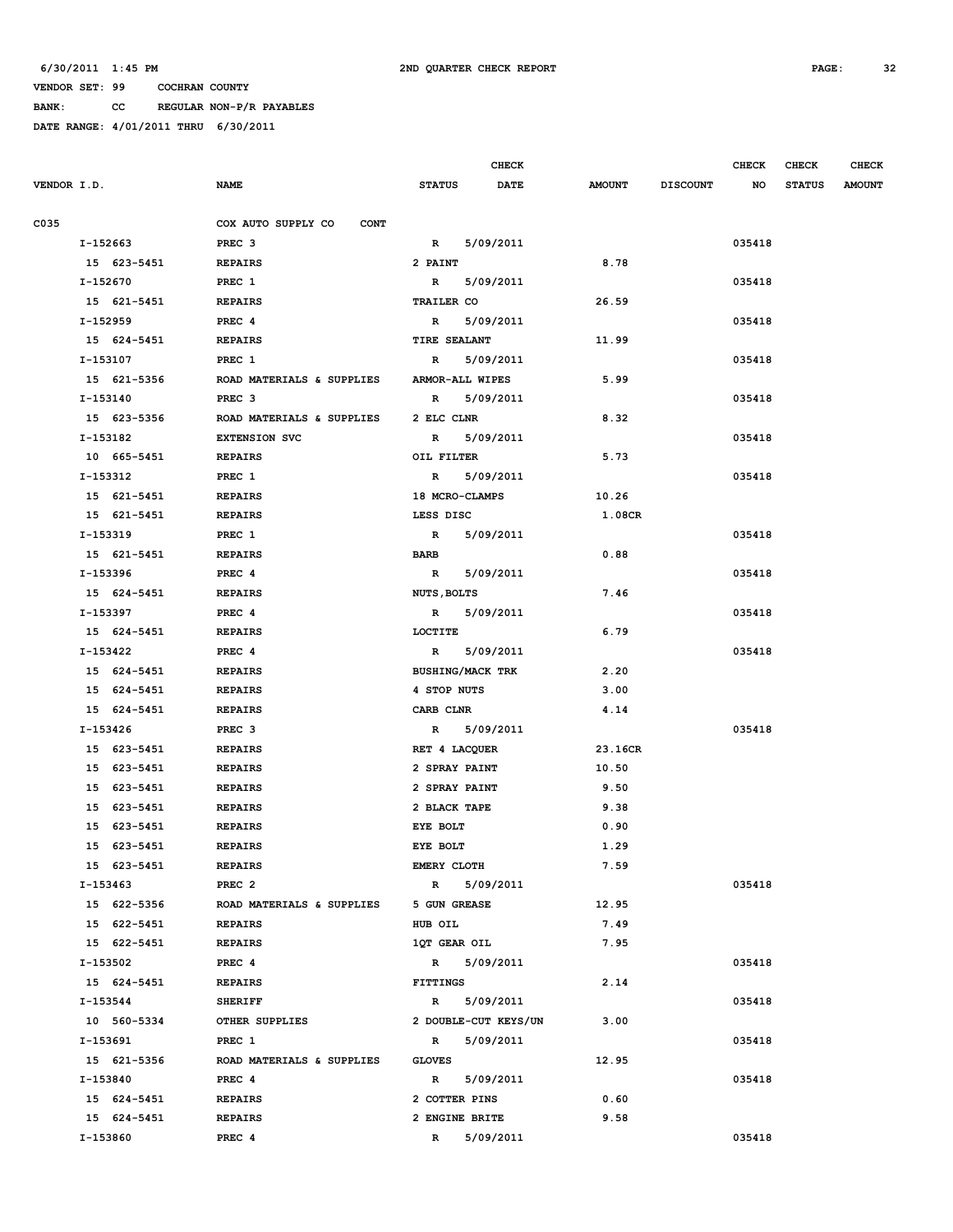**BANK: CC REGULAR NON-P/R PAYABLES**

|             |                  |                                                    |                      | <b>CHECK</b> |               |                 | <b>CHECK</b> | <b>CHECK</b>  | <b>CHECK</b>  |
|-------------|------------------|----------------------------------------------------|----------------------|--------------|---------------|-----------------|--------------|---------------|---------------|
| VENDOR I.D. |                  | <b>NAME</b>                                        | <b>STATUS</b>        | DATE         | <b>AMOUNT</b> | <b>DISCOUNT</b> | NO           | <b>STATUS</b> | <b>AMOUNT</b> |
| C035        |                  | COX AUTO SUPPLY CO<br><b>CONT</b>                  |                      |              |               |                 |              |               |               |
|             | I-153860         | PREC 4                                             | $\mathbb{R}$         | 5/09/2011    |               |                 | 035418       |               |               |
|             | 15 624-5451      | <b>REPAIRS</b>                                     | SPRAY GRAPHITE       |              | 7.59          |                 |              |               |               |
|             | 15 624-5451      | <b>REPAIRS</b>                                     | 2 CARB CLNR          |              | 8.28          |                 |              |               |               |
|             | I-153886         | PREC 4                                             | $\mathbb{R}$         | 5/09/2011    |               |                 | 035418       |               |               |
|             | 15 624-5451      | <b>REPAIRS</b>                                     | HEAD LAMP            |              | 6.99          |                 |              |               |               |
|             | I-154034         | PREC 1                                             | $\mathbf R$          | 5/09/2011    |               |                 | 035418       |               |               |
|             | 15 621-5451      | <b>REPAIRS</b>                                     | 2 LAG BOLTS          |              | 0.84          |                 |              |               |               |
|             | I-154065         | COURTHOUSE SECURITY                                | $\mathbf R$          | 5/09/2011    |               |                 | 035418       |               |               |
|             | 24 510-5499      | COURTHOUSE SECURITY CCP102.0 2 BATT/SMOKE ALARM    |                      |              | 50.38         |                 |              |               |               |
|             | I-154122         | <b>ACTIVITY BLDG</b>                               | R                    | 5/09/2011    |               |                 | 035418       |               |               |
|             | 10 662-5451      | <b>REPAIR</b>                                      | 2 WIRE               |              | 8.78          |                 |              |               |               |
|             | $I-154124$       | <b>ACTIVITY BLDG</b>                               | $\mathbb{R}$         | 5/09/2011    |               |                 | 035418       |               |               |
|             | 10 662-5451      | <b>REPAIR</b>                                      | <b>BLACK TAPE</b>    |              | 0.79          |                 |              |               |               |
|             | I-154125         | <b>ACTIVITY BLDG</b>                               | $\mathbb{R}$         | 5/09/2011    |               |                 | 035418       |               |               |
|             | 10 662-5451      | <b>REPAIR</b>                                      | RET BLACK TAPE/INV15 |              | 0.79CR        |                 |              |               |               |
|             | 10 662-5451      | <b>REPAIR</b>                                      | <b>BLACK TAPE</b>    |              | 4.69          |                 |              |               |               |
|             | I-154211         | PREC 1                                             | $\mathbb{R}$         | 5/09/2011    |               |                 | 035418       |               |               |
|             | 15 621-5451      | <b>REPAIRS</b>                                     | 4 1/4 FUEL LINE      |              | 3.16          |                 |              |               |               |
|             | 15 621-5451      | <b>REPAIRS</b>                                     | COMBO HEX            |              | 1.04          |                 |              |               | 1,494.95      |
|             |                  |                                                    |                      |              |               |                 |              |               |               |
| C069        |                  | COUNTRY DUMPSTERS, INC.                            |                      |              |               |                 |              |               |               |
|             | I-25529          | PREC 3, PREC 4                                     | $\mathbb{R}$         | 5/09/2011    |               |                 | 035423       |               |               |
|             | 15 623-5440      | UTILITIES                                          | MAY DUMPSTER SVC     |              | 47.75         |                 |              |               |               |
|             | 15 624-5440      | UTILITIES                                          | MAY DUMPSTER SVC     |              | 47.75         |                 |              |               | 95.50         |
|             |                  |                                                    |                      |              |               |                 |              |               |               |
| C084        |                  | CLERK, SEVENTH COURT OF APPEAL                     |                      |              |               |                 |              |               |               |
|             | $I-APR$ 11       | STATE FEES                                         | $\mathbb{R}$         | 5/09/2011    |               |                 | 035424       |               |               |
|             | 90 000-4379.002  | 7th Crt of Appeal Gov't22.2081APR COLLECTIONS/DIST |                      |              | 25.00         |                 |              |               | 25.00         |
|             |                  |                                                    |                      |              |               |                 |              |               |               |
| D048        |                  | DATA-LINE OFFICE SYSTEMS                           |                      |              |               |                 |              |               |               |
|             | I-054421         | LIBRARY                                            | R                    | 5/09/2011    |               |                 | 035425       |               |               |
|             | 10 650-5411      | MAINTENANCE CONTRACTS                              | COPIER MAINTENANCE   |              | 37.50         |                 |              |               |               |
|             | 10 650-5411      | MAINTENANCE CONTRACTS                              | FUEL CHG             |              | 1.50          |                 |              |               |               |
|             | I-054845         | LIBRARY                                            | $\mathbb{R}$         | 5/09/2011    |               |                 | 035425       |               |               |
|             | 10 650-5310      | OFFICE SUPPLIES                                    | 11 COLOR COPIES      |              | 1.10          |                 |              |               | 40.10         |
|             |                  |                                                    |                      |              |               |                 |              |               |               |
| D056        |                  | STACEY DUNN                                        |                      |              |               |                 |              |               |               |
|             | $I$ -CONF $4/11$ | COMM'R CT                                          | R                    | 5/09/2011    |               |                 | 035426       |               |               |
|             | 15 610-5427      | COMM-CONTINUING EDUCATION                          | 140 MI/LBK CONF 4/26 |              | 71.40         |                 |              |               | 71.40         |
|             |                  |                                                    |                      |              |               |                 |              |               |               |
| F010        |                  | FIVE-AREA TELEPHONE CO-OP                          |                      |              |               |                 |              |               |               |
|             | I-927-5510 MAY11 | PREC 4                                             | $\mathbb{R}$         | 5/09/2011    |               |                 | 035427       |               |               |
|             | 15 624-5420      | <b>TELECOMMUNICATIONS</b>                          | MAY PHONE SVC        |              | 40.22         |                 |              |               | 40.22         |
|             |                  |                                                    |                      |              |               |                 |              |               |               |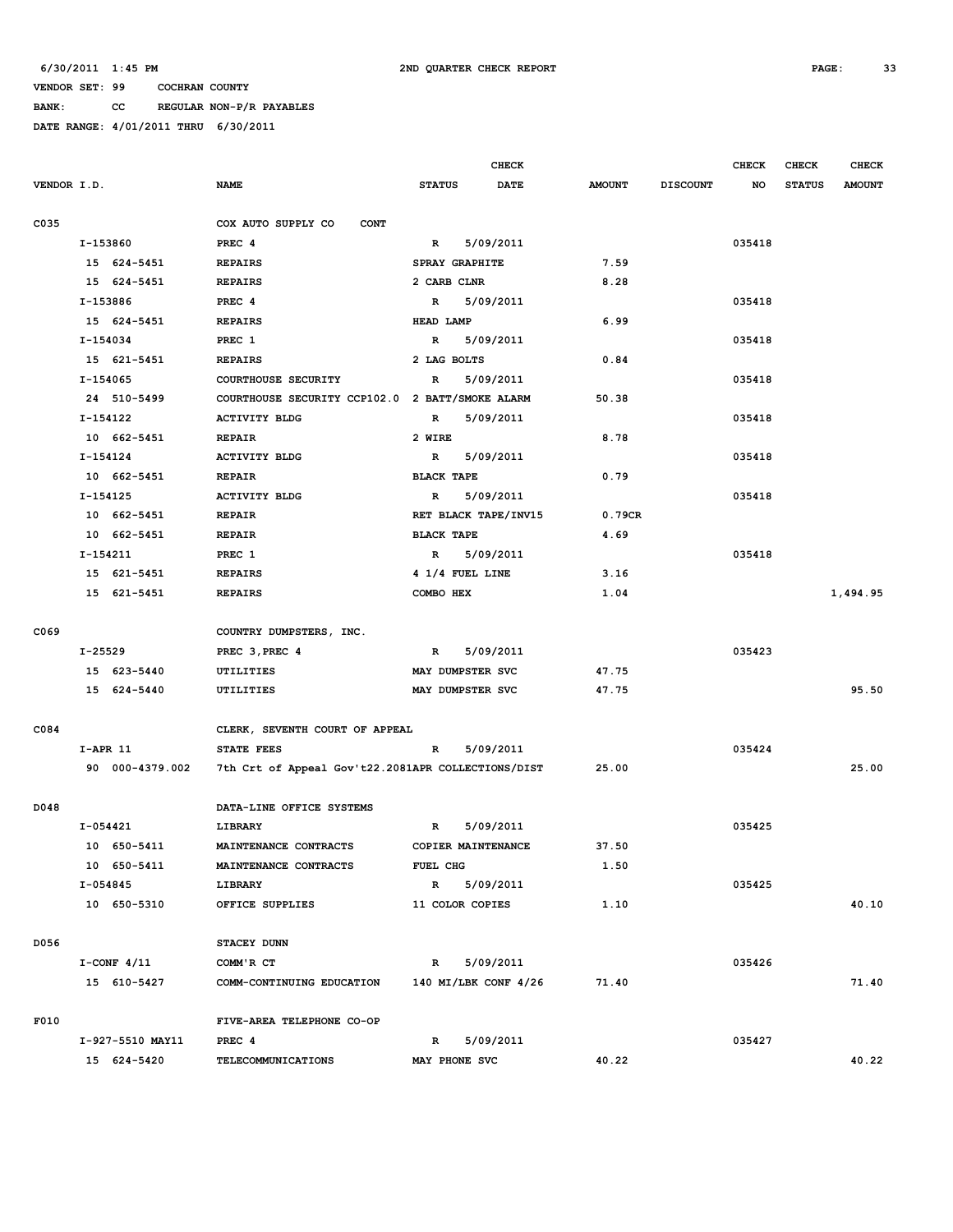**BANK: CC REGULAR NON-P/R PAYABLES**

|             |          |                             |                                 |                          | <b>CHECK</b>          |               |                 | <b>CHECK</b> | <b>CHECK</b>  | <b>CHECK</b>  |
|-------------|----------|-----------------------------|---------------------------------|--------------------------|-----------------------|---------------|-----------------|--------------|---------------|---------------|
| VENDOR I.D. |          |                             | <b>NAME</b>                     | <b>STATUS</b>            | <b>DATE</b>           | <b>AMOUNT</b> | <b>DISCOUNT</b> | NO           | <b>STATUS</b> | <b>AMOUNT</b> |
|             |          |                             |                                 |                          |                       |               |                 |              |               |               |
| F073        |          |                             | FRONTIER VALLEY INC.            |                          |                       |               |                 |              |               |               |
|             | I-351354 |                             | <b>CEMETERY</b>                 | R                        | 5/09/2011             |               |                 | 035428       |               |               |
|             |          | 10 516-5451                 | <b>REPAIR</b>                   |                          | POWER SEAL CLAMP, 4"  | 118.68        |                 |              |               | 118.68        |
|             |          |                             |                                 |                          |                       |               |                 |              |               |               |
| G005        |          |                             | <b>GENERAL FUND</b>             |                          |                       |               |                 |              |               |               |
|             |          | I-LEASE #1                  | JUVENILE PROBATION              | $\mathbb{R}$             | 5/09/2011             |               |                 | 035429       |               |               |
|             |          | 10 571-5464                 | VEHICLE LEASE                   |                          | VEHICLE LEASE 4/25-5  | 833.00        |                 |              |               | 833.00        |
| H049        |          |                             | HURST FARM SUPPLY               |                          |                       |               |                 |              |               |               |
|             |          | I-1204253                   | PREC 1                          | $\mathbb{R}$             | 5/09/2011             |               |                 | 035430       |               |               |
|             |          | 15 621-5451                 | <b>REPAIRS</b>                  |                          | 6 3/8" VALVES/JD SPR  | 52.74         |                 |              |               |               |
|             |          | 15 621-5451                 | <b>REPAIRS</b>                  | $12 \frac{3}{8}$ NIPPLES |                       | 10.68         |                 |              |               |               |
|             |          | 15 621-5451                 | <b>REPAIRS</b>                  | <b>FREIGHT</b>           |                       | 11.89         |                 |              |               | 75.31         |
|             |          |                             |                                 |                          |                       |               |                 |              |               |               |
| H126        |          |                             | HOLLAND'S OFFICE TECHNOLOGIES   |                          |                       |               |                 |              |               |               |
|             | I-90907  |                             | TAX A/C                         | $\mathbb{R}$             | 5/09/2011             |               |                 | 035431       |               |               |
|             |          | 10 499-5310                 | OFFICE SUPPLIES                 | TK50 TONER               |                       | 109.06        |                 |              |               |               |
|             | I-90941  |                             | TAX A/C                         | $\mathbb{R}$             | 5/09/2011             |               |                 | 035431       |               |               |
|             |          | 10 499-5310                 | OFFICE SUPPLIES                 |                          | 500 #14 ENVELOPES     | 156.99        |                 |              |               | 266.05        |
|             |          |                             |                                 |                          |                       |               |                 |              |               |               |
| J056        |          |                             | JIMMY EARL STUDDARD dba         |                          |                       |               |                 |              |               |               |
|             |          | I-033111 07 CRN VIC SHERIFF |                                 | $\mathbb{R}$             | 5/09/2011             |               |                 | 035432       |               |               |
|             |          | 10 560-5451                 | MACHINERY-NON-OFFICE REPAIR     |                          | INSP STKR/07 CRN VIC  | 14.50         |                 |              |               |               |
|             |          | I-033111 08 CRN VIC SHERIFF |                                 | $\mathbb{R}$             | 5/09/2011             |               |                 | 035432       |               |               |
|             |          | 10 560-5451                 | MACHINERY-NON-OFFICE REPAIR     |                          | INSP STKR/08 CRN VIC  | 14.50         |                 |              |               |               |
|             |          | I-040711 82 MACK            | PREC 4                          | $\mathbb{R}$             | 5/09/2011             |               |                 | 035432       |               |               |
|             |          | 15 624-5451                 | <b>REPAIRS</b>                  |                          | INSP STKR/82 MACK     | 14.50         |                 |              |               |               |
|             |          | I-042511 96 MACK            | PREC 4                          | R                        | 5/09/2011             |               |                 | 035432       |               |               |
|             |          | 15 624-5451                 | <b>REPAIRS</b>                  |                          | INSP STKR/96 MACK CH  | 14.50         |                 |              |               |               |
|             |          | I-042811 08 IMPALA          | NON-DEPARTMENTAL                | $\mathbb{R}$             | 5/09/2011             |               |                 | 035432       |               |               |
|             |          | 10 409-5451                 | <b>REPAIRS</b>                  |                          | INSP STKR/07 CHEV IM  | 14.50         |                 |              |               | 72.50         |
| J057        |          |                             |                                 |                          |                       |               |                 |              |               |               |
|             | I-109948 |                             | JUNIOR LIBRARY GUILD<br>LIBRARY | R                        | 5/09/2011             |               |                 | 035433       |               |               |
|             |          | 10 650-5590                 | <b>BOOKS</b>                    | BIRD LAKE MOON           |                       | 5.00          |                 |              |               |               |
|             |          | 10 650-5590                 | <b>BOOKS</b>                    |                          | BRAND NEW DAY W/MOUS  | 5.00          |                 |              |               |               |
|             | 10       | 650-5590                    | <b>BOOKS</b>                    |                          | DEAD AND THE GONE     | 5.00          |                 |              |               |               |
|             | 10       | 650-5590                    | <b>BOOKS</b>                    | DOCTOR TED               |                       | 5.00          |                 |              |               |               |
|             | 10       | 650-5590                    | <b>BOOKS</b>                    | FROZEN FIRE              |                       | 5.00          |                 |              |               |               |
|             | 10       | 650-5590                    | <b>BOOKS</b>                    |                          | I'M JUSTLIKE MOM, DAD | 5.00          |                 |              |               |               |
|             | 10       | 650-5590                    | <b>BOOKS</b>                    |                          | KITTENS 1ST FULL MOO  | 5.00          |                 |              |               |               |
|             | 10       | 650-5590                    | <b>BOOKS</b>                    | KNUFFLE BUNNY            |                       | 5.00          |                 |              |               |               |
|             | 10       | 650-5590                    | <b>BOOKS</b>                    |                          | LITTLE BLUE TRUCK     | 5.00          |                 |              |               |               |
|             | 10       | 650-5590                    | <b>BOOKS</b>                    |                          | MARTINA THE BEAUT CK  | 5.00          |                 |              |               |               |
|             | 10       | 650-5590                    | <b>BOOKS</b>                    |                          | SHADOWED SUMMER       | 5.00          |                 |              |               |               |
|             | 10       | 650-5590                    | <b>BOOKS</b>                    |                          | SKY BLUE ACCIDENT     | 5.00          |                 |              |               |               |
|             | 10       | 650-5590                    | <b>BOOKS</b>                    |                          | SPLENDID FRIEND INDE  | 5.00          |                 |              |               |               |
|             |          | 10 650-5590                 | <b>BOOKS</b>                    | <b>SPUDS</b>             |                       | 5.00          |                 |              |               |               |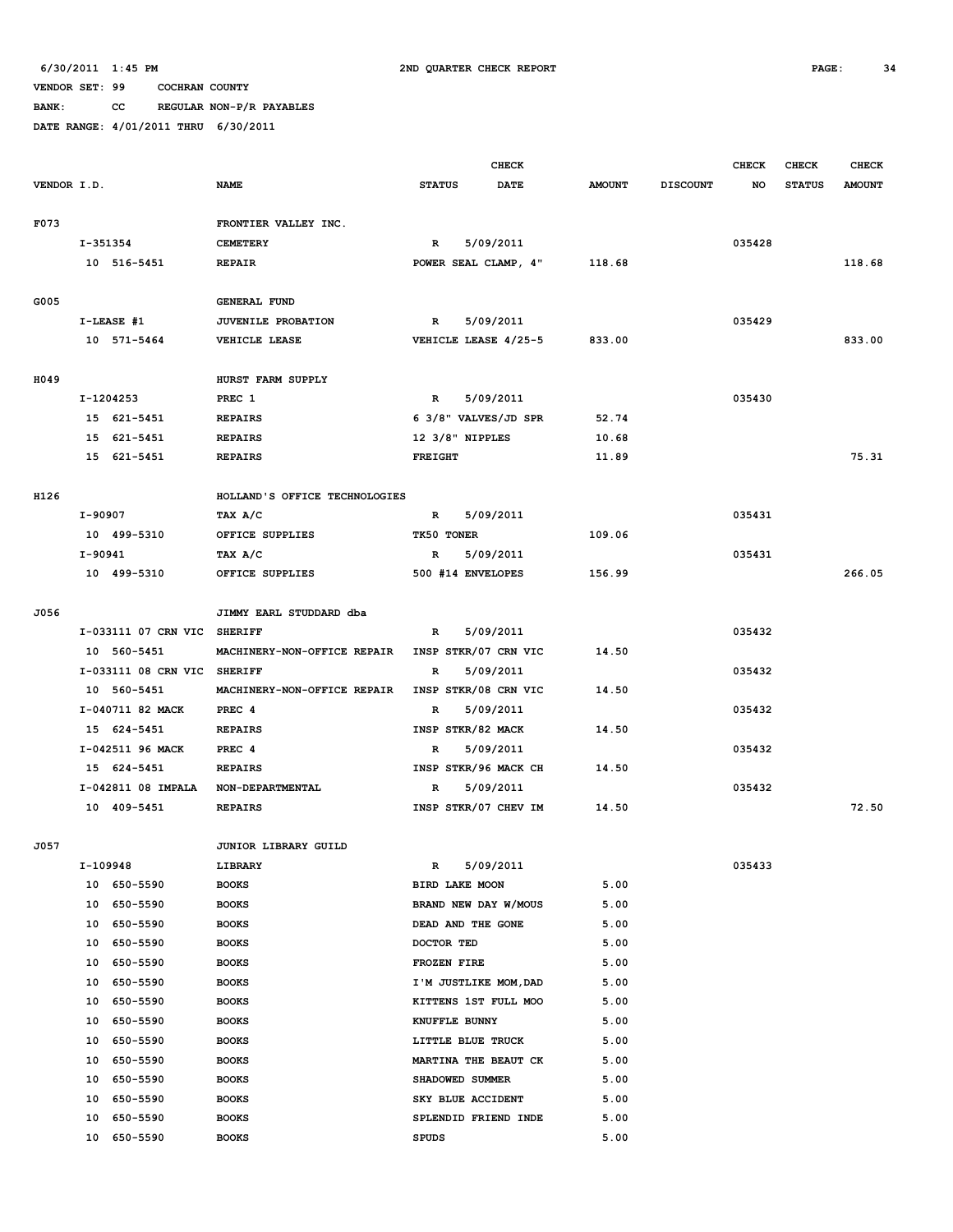# **BANK: CC REGULAR NON-P/R PAYABLES**

|             |          |                | <b>CHECK</b>                 |                                             |                       |                      |               | <b>CHECK</b>    | CHECK  | <b>CHECK</b>  |               |
|-------------|----------|----------------|------------------------------|---------------------------------------------|-----------------------|----------------------|---------------|-----------------|--------|---------------|---------------|
| VENDOR I.D. |          |                | NAME                         | <b>STATUS</b>                               |                       | <b>DATE</b>          | <b>AMOUNT</b> | <b>DISCOUNT</b> | NO     | <b>STATUS</b> | <b>AMOUNT</b> |
| J057        |          |                | JUNIOR LIBRARY GUILD CONT    |                                             |                       |                      |               |                 |        |               |               |
|             | I-109948 |                | LIBRARY                      | 5/09/2011<br>R                              |                       |                      |               |                 | 035433 |               |               |
|             |          | 10 650-5590    | <b>BOOKS</b>                 |                                             | SUPER GRANDPA         |                      | 5.00          |                 |        |               |               |
|             |          | 10 650-5590    | <b>BOOKS</b>                 | TALES OUR ABUELITAS                         |                       |                      | 5.00          |                 |        |               |               |
|             |          | 10 650-5590    | <b>BOOKS</b>                 |                                             | TROUBLE (S08)         |                      | 5.00          |                 |        |               |               |
|             |          | 10 650-5590    | <b>BOOKS</b>                 | WAIT FOR ME                                 |                       |                      | 5.00          |                 |        |               |               |
|             |          | 10 650-5590    | <b>BOOKS</b>                 |                                             |                       |                      | 5.00          |                 |        |               |               |
|             |          | 10 650-5590    | <b>BOOKS</b>                 | WAY UP, OVER EVERYTHI<br>WELCOME BROWN BIRD |                       |                      | 5.00          |                 |        |               | 100.00        |
|             |          |                |                              |                                             |                       |                      |               |                 |        |               |               |
| L010        |          |                | LEWIS FARM & RANCH STORE INC |                                             |                       |                      |               |                 |        |               |               |
|             | C-13717  |                | PREC 1                       | R                                           | 5/09/2011             |                      |               |                 | 035434 |               |               |
|             |          | 15 621-5451    | <b>REPAIRS</b>               |                                             | RET 6 VALVES          |                      | 10.50CR       |                 |        |               |               |
|             |          | 15 621-5451    | <b>REPAIRS</b>               | RET 12 BARBS                                |                       |                      | 7.08CR        |                 |        |               |               |
|             | I-1272   |                | <b>ACTIVITY BLDG</b>         | $\mathbb{R}$                                | 5/09/2011             |                      |               |                 | 035434 |               |               |
|             |          | 10 662-5451    | <b>REPAIR</b>                |                                             | 12 BULBS/EXIT SIGNS   |                      | 26.88         |                 |        |               |               |
|             | I-12749  |                | PREC <sub>3</sub>            | $\mathbb{R}$                                | 5/09/2011             |                      |               |                 | 035434 |               |               |
|             |          | 15 623-5356    | ROAD MATERIALS & SUPPLIES    | <b>SUGAR</b>                                |                       |                      | 1.95          |                 |        |               |               |
|             |          | 15 623-5356    | ROAD MATERIALS & SUPPLIES    | <b>CREAMER</b>                              |                       |                      | 1.95          |                 |        |               |               |
|             |          | 15 623-5356    | ROAD MATERIALS & SUPPLIES    | <b>COFFEE</b>                               |                       |                      | 14.95         |                 |        |               |               |
|             | I-12776  |                | <b>EXTENSION SVC</b>         | R                                           | 5/09/2011             |                      |               |                 | 035434 |               |               |
|             |          | 10 665-5334    | OTHER SUPPLIES               | 1 CS WATER                                  |                       |                      | 5.95          |                 |        |               |               |
|             |          | 10 665-5334    | OTHER SUPPLIES               | 1 CS DRINKS                                 |                       |                      | 8.50          |                 |        |               |               |
|             |          | 10 665-5334    | OTHER SUPPLIES               |                                             | <b>EXTENSION CORD</b> |                      | 24.99         |                 |        |               |               |
|             |          | I-12781 033111 | PARK                         | $\mathbb{R}$                                | 5/09/2011             |                      |               |                 | 035434 |               |               |
|             |          | 10 660-5332    | CUSTODIAL SUPPLIES           |                                             |                       | 18 FERTILIZER/16-8-8 | 305.10        |                 |        |               |               |
|             | I-12825  |                | PARK                         | R                                           | 5/09/2011             |                      |               |                 | 035434 |               |               |
|             |          | 10 660-5332    | CUSTODIAL SUPPLIES           |                                             | 2 TRAYS/TOOL BOX      |                      | 45.90         |                 |        |               |               |
|             | I-13140  |                | PREC 1                       | R                                           | 5/09/2011             |                      |               |                 | 035434 |               |               |
|             |          | 15 621-5451    | <b>REPAIRS</b>               |                                             | $6$ $1/2$ " VALVES    |                      | 10.50         |                 |        |               |               |
|             |          | 15 621-5451    | <b>REPAIRS</b>               | 12 BARBS                                    |                       |                      | 7.08          |                 |        |               |               |
|             | I-13162  |                | <b>ACTIVITY BLDG</b>         | $\mathbb{R}$                                | 5/09/2011             |                      |               |                 | 035434 |               |               |
|             |          | 10 662-5332    | CUSTODIAL SUPPLIES           | TAPE                                        |                       |                      | 10.99         |                 |        |               |               |
|             |          | 10 662-5332    | <b>CUSTODIAL SUPPLIES</b>    |                                             | CLEAR PLASTIC         |                      | 29.99         |                 |        |               |               |
|             |          | 10 662-5332    | CUSTODIAL SUPPLIES           | LESS DISC                                   |                       |                      | 4.09CR        |                 |        |               |               |
|             | I-13276  |                | PREC 1                       | $\mathbb{R}$                                | 5/09/2011             |                      |               |                 | 035434 |               |               |
|             |          | 15 621-5356    | ROAD MATERIALS & SUPPLIES    | PLIERS                                      |                       |                      | 8.99          |                 |        |               |               |
|             |          | 15 621-5451    | <b>REPAIRS</b>               | WIRE                                        |                       |                      | 7.49          |                 |        |               |               |
|             | I-13314  |                | <b>JAIL</b>                  | $\mathbb{R}$                                | 5/09/2011             |                      |               |                 | 035434 |               |               |
|             |          | 10 512-5392    | MISCELLANEOUS SUPPLIES       | 3 DISH SOAP                                 |                       |                      | 12.87         |                 |        |               |               |
|             |          | 10 512-5392    | MISCELLANEOUS SUPPLIES       |                                             | 2 TOILET BRUSH        |                      | 8.98          |                 |        |               |               |
|             |          | 10 512-5451    | REPAIR                       | 12 WING NUTS                                |                       |                      | 2.16          |                 |        |               |               |
|             | I-13356  |                | PREC <sub>3</sub>            |                                             | R 5/09/2011           |                      |               |                 | 035434 |               |               |
|             |          | 15 623-5451    | <b>REPAIRS</b>               | <b>PAINT</b>                                |                       |                      | 27.99         |                 |        |               |               |
|             |          | 15 623-5451    | <b>REPAIRS</b>               |                                             | ROLLER COVERS         |                      | 9.98          |                 |        |               |               |
|             |          | 15 623-5451    | <b>REPAIRS</b>               |                                             | ROLLER COVERS         |                      | 6.58          |                 |        |               |               |
|             | I-13457  |                | <b>JAIL</b>                  |                                             | R 5/09/2011           |                      |               |                 | 035434 |               |               |
|             |          | 10 512-5451    | REPAIR                       |                                             | 2 GAL PAINT           |                      | 53.98         |                 |        |               |               |
|             |          | 10 512-5451    | <b>REPAIR</b>                |                                             | 2 ROLLER COVERS       |                      | 6.58          |                 |        |               |               |
|             | I-13459  |                | JAIL                         | $\mathbb{R}$                                | 5/09/2011             |                      |               |                 | 035434 |               |               |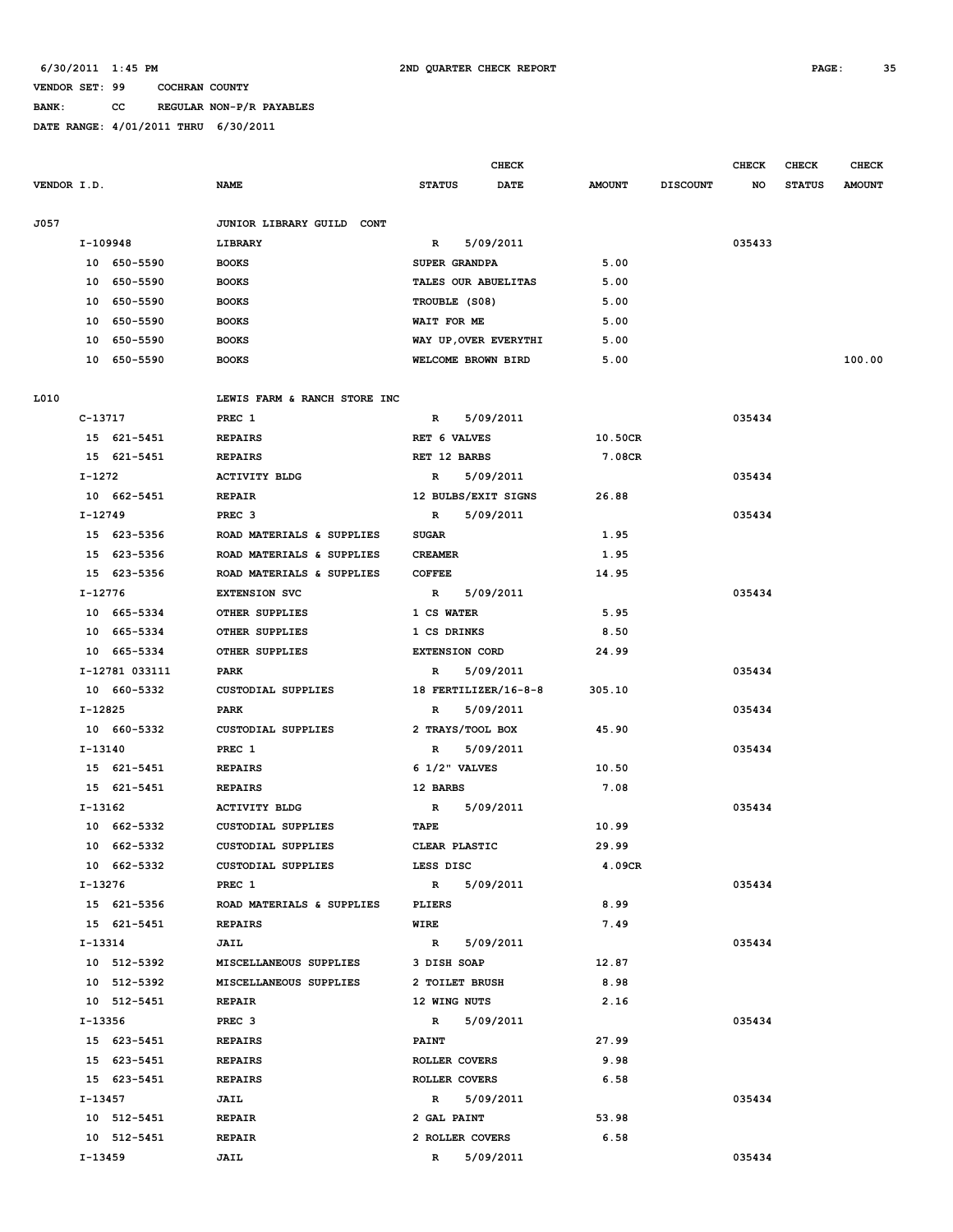# **BANK: CC REGULAR NON-P/R PAYABLES**

|             |             |                            |                          | <b>CHECK</b> |                        |                 | <b>CHECK</b> | <b>CHECK</b>  | <b>CHECK</b>  |
|-------------|-------------|----------------------------|--------------------------|--------------|------------------------|-----------------|--------------|---------------|---------------|
| VENDOR I.D. |             | <b>NAME</b>                | <b>STATUS</b>            | <b>DATE</b>  | <b>AMOUNT</b>          | <b>DISCOUNT</b> | NO           | <b>STATUS</b> | <b>AMOUNT</b> |
|             |             |                            |                          |              |                        |                 |              |               |               |
| L010        |             | LEWIS FARM & RANCH STOCONT |                          |              |                        |                 |              |               |               |
|             | I-13459     | JAIL                       | $\mathbb{R}$             | 5/09/2011    |                        |                 | 035434       |               |               |
|             | 10 512-5451 | <b>REPAIR</b>              | KILZ                     |              | 13.99                  |                 |              |               |               |
|             | 10 512-5451 | <b>REPAIR</b>              | LESS DISC                |              | 1.40CR                 |                 |              |               |               |
|             | I-13514     | JAIL                       | R                        | 5/09/2011    |                        |                 | 035434       |               |               |
|             | 10 512-5451 | <b>REPAIR</b>              | 3 GAL PAINT              |              | 53.98                  |                 |              |               |               |
|             | 10 512-5451 | <b>REPAIR</b>              | 2 ROLLER COVER           |              | 4.98                   |                 |              |               |               |
|             | 10 512-5451 | <b>REPAIR</b>              | TAPE                     |              | 4.49                   |                 |              |               |               |
|             | 10 512-5451 | <b>REPAIR</b>              | LESS DISC                |              | 6.35CR                 |                 |              |               |               |
|             | I-13644     | <b>JAIL</b>                | 5/09/2011<br>R           |              |                        |                 | 035434       |               |               |
|             | 10 512-5451 | <b>REPAIR</b>              | <b>BRUSH</b>             |              | 1.19                   |                 |              |               |               |
|             | 10 512-5451 | <b>REPAIR</b>              | <b>PAINT BRUSH</b>       |              | 3.99                   |                 |              |               |               |
|             | 10 512-5451 | <b>REPAIR</b>              | <b>PAINT</b>             |              | 21.99<br>44.98<br>2.49 |                 |              |               |               |
|             | 10 512-5451 | <b>REPAIR</b>              | 2 PAINT                  |              |                        |                 |              |               |               |
|             | 10 512-5451 | <b>REPAIR</b>              | <b>ROLLER</b>            |              |                        |                 |              |               |               |
|             | 10 512-5451 | <b>REPAIR</b>              | MITT                     |              | 5.79                   |                 |              |               |               |
|             | 10 512-5451 | <b>REPAIR</b>              | LESS DISC                |              | 8.04CR                 |                 |              |               |               |
|             | I-13848     | JAIL                       | R                        | 5/09/2011    |                        |                 | 035434       |               |               |
|             | 10 512-5451 | <b>REPAIR</b>              | 3 PAINT BRUSHES          |              | 3.87                   |                 |              |               |               |
|             | I-13912     | <b>ACTIVITY BLDG</b>       | R                        | 5/09/2011    |                        |                 | 035434       |               |               |
|             | 10 662-5332 | <b>CUSTODIAL SUPPLIES</b>  | WATER STAIN REMOVER      |              | 8.54                   |                 |              |               |               |
|             | I-13922     | JAIL                       | R                        | 5/09/2011    |                        |                 | 035434       |               |               |
|             | 10 512-5451 | <b>REPAIR</b>              | 3 GAL PAINT              |              | 62.97                  |                 |              |               |               |
|             | 10 512-5451 | <b>REPAIR</b>              | ROLLER COVER             |              | 3.49                   |                 |              |               |               |
|             | 10 512-5451 | <b>REPAIR</b>              | ROLLER COVER             |              | 3.29                   |                 |              |               |               |
|             | 10 512-5451 | <b>REPAIR</b>              | 2 BRUSHES                |              | 1.68                   |                 |              |               |               |
|             | 10 512-5451 | <b>REPAIR</b>              | LESS DISC                |              | 7.14CR                 |                 |              |               |               |
|             | I-13942     | PREC 1                     | $\mathbb{R}$             | 5/09/2011    |                        |                 | 035434       |               |               |
|             | 15 621-5451 | <b>REPAIRS</b>             | FLEX GLASS               |              | 12.49                  |                 |              |               |               |
|             | 15 621-5451 | <b>REPAIRS</b>             | <b>CAULK</b>             |              | 2.29                   |                 |              |               |               |
|             | 15 621-5451 | <b>REPAIRS</b>             | LESS DISC                |              | 1.48CR                 |                 |              |               |               |
|             | I-13997     | <b>JAIL</b>                | R 5/09/2011              |              |                        |                 | 035434       |               |               |
|             | 10 512-5451 | <b>REPAIR</b>              | 3 GAL PAINT              |              | 62.97                  |                 |              |               |               |
|             | 10 512-5451 | <b>REPAIR</b>              | LESS DISC                |              | 6.30CR                 |                 |              |               |               |
|             | I-14053     | PARK                       | R 5/09/2011              |              |                        |                 | 035434       |               |               |
|             | 10 660-5451 | <b>REPAIR</b>              | $2 \frac{1}{4}$ " CLEVIS |              | 11.58                  |                 |              |               |               |
|             | 10 660-5451 | <b>REPAIR</b>              | LESS DISC                |              | 1.16CR                 |                 |              |               |               |
|             | I-14058     | <b>JAIL</b>                | R 5/09/2011              |              |                        |                 | 035434       |               |               |
|             | 10 512-5451 | REPAIR                     | 2 ROLLERS                |              | 4.98                   |                 |              |               |               |
|             | 10 512-5451 | <b>REPAIR</b>              | <b>BRUSH</b>             |              | 6.99                   |                 |              |               |               |
|             | 10 512-5451 | <b>REPAIR</b>              | 4 FOAM BRUSHES           |              | 3.96                   |                 |              |               |               |
|             | 10 512-5451 | <b>REPAIR</b>              | LESS DISC                |              | 1.59CR                 |                 |              |               |               |
|             | I-14083     | <b>JAIL</b>                | R 5/09/2011              |              |                        |                 | 035434       |               |               |
|             | 10 512-5451 | <b>REPAIR</b>              | 3 GAL PAINT              |              | 65.97                  |                 |              |               |               |
|             | 10 512-5451 | REPAIR                     | 6 GAL PAINT              |              | 173.94                 |                 |              |               |               |
|             | 10 512-5451 | <b>REPAIR</b>              | 4 PAINT BRUSHES          |              | 3.76                   |                 |              |               |               |
|             | 10 512-5451 | <b>REPAIR</b>              | LESS DISC                |              | 24.37CR                |                 |              |               |               |
|             | I-14163     | JAIL                       | $\mathbb{R}$             | 5/09/2011    |                        |                 | 035434       |               |               |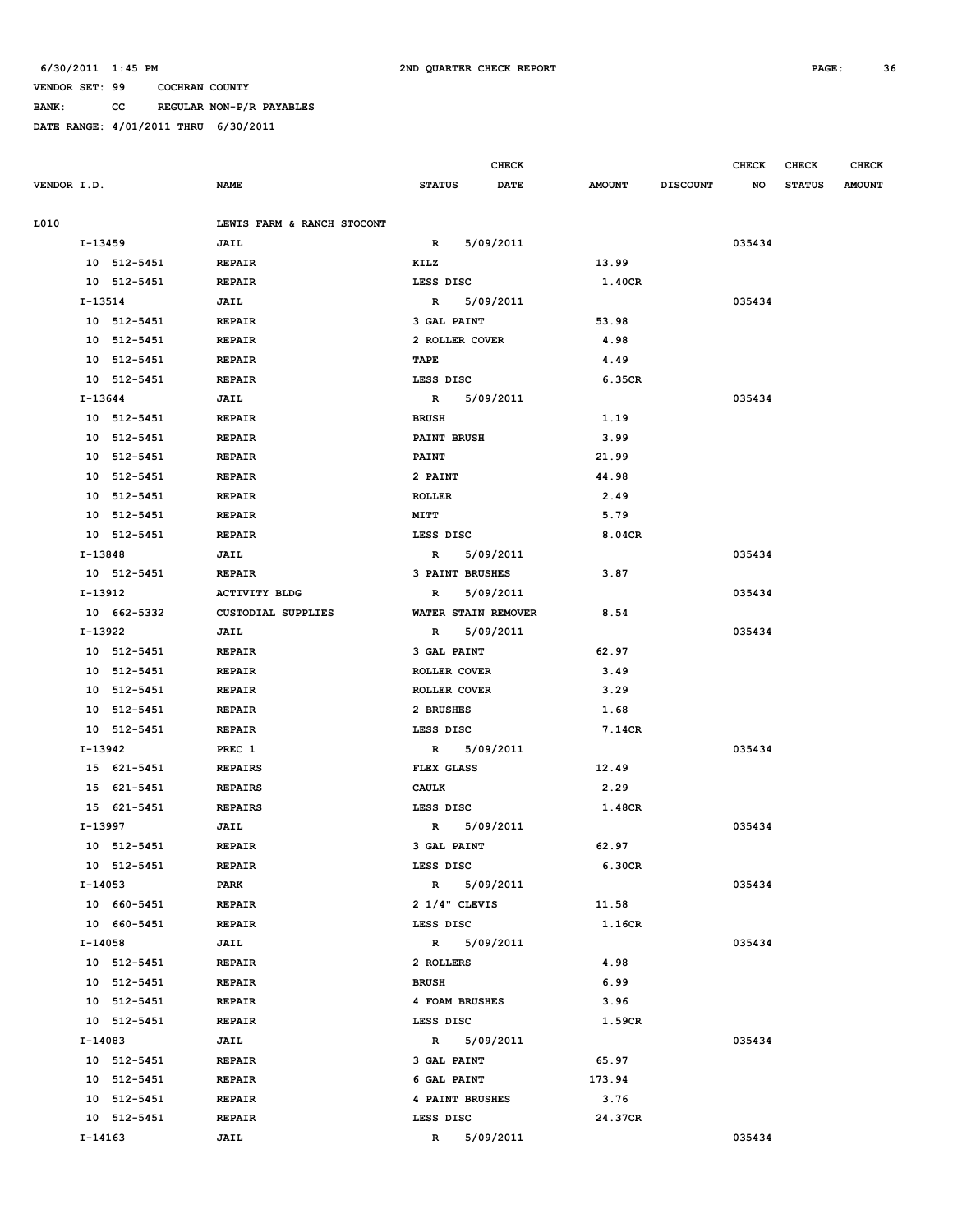**BANK: CC REGULAR NON-P/R PAYABLES**

|             |             |             |                            |                      |             | <b>CHECK</b> |               |                 | <b>CHECK</b> | <b>CHECK</b>  | <b>CHECK</b>  |
|-------------|-------------|-------------|----------------------------|----------------------|-------------|--------------|---------------|-----------------|--------------|---------------|---------------|
| VENDOR I.D. |             |             | <b>NAME</b>                | <b>STATUS</b>        |             | <b>DATE</b>  | <b>AMOUNT</b> | <b>DISCOUNT</b> | NO           | <b>STATUS</b> | <b>AMOUNT</b> |
| L010        |             |             | LEWIS FARM & RANCH STOCONT |                      |             |              |               |                 |              |               |               |
|             | $I-14163$   |             | JAIL                       | $\mathbf{R}$         | 5/09/2011   |              |               |                 | 035434       |               |               |
|             |             | 10 512-5451 | <b>REPAIR</b>              | <b>PAINT</b>         |             |              | 21.99         |                 |              |               |               |
|             |             | 10 512-5451 | <b>REPAIR</b>              | <b>PAINT</b>         |             |              | 24.99         |                 |              |               |               |
|             |             | 10 512-5451 | <b>REPAIR</b>              | MITT                 |             |              | 5.79          |                 |              |               |               |
|             |             | 10 512-5451 | <b>REPAIR</b>              | <b>PAINT BRUSH</b>   |             |              | 6.99          |                 |              |               |               |
|             |             | 10 512-5451 | <b>REPAIR</b>              | 2 PAINT BRUSHES      |             |              | 1.58          |                 |              |               |               |
|             |             | 10 512-5451 | <b>REPAIR</b>              | LESS DISC            |             |              | 6.13CR        |                 |              |               |               |
|             | I-14171     |             | <b>JAIL</b>                |                      | R 5/09/2011 |              |               |                 | 035434       |               |               |
|             |             | 10 512-5451 | <b>REPAIR</b>              | 2 ROLLERS            |             |              | 4.98          |                 |              |               |               |
|             |             | 10 512-5451 | <b>REPAIR</b>              | LESS DISC            |             |              | 0.50CR        |                 |              |               |               |
|             | I-14233     |             | PREC 1                     |                      | R 5/09/2011 |              |               |                 | 035434       |               |               |
|             |             | 15 621-5451 | <b>REPAIRS</b>             | GLASS                |             |              | 9.49          |                 |              |               |               |
|             |             | 15 621-5451 | <b>REPAIRS</b>             | LESS DISC            |             |              | 0.95CR        |                 |              |               |               |
|             | I-14248     |             | <b>ACTIVITY BLDG</b>       |                      | R 5/09/2011 |              |               |                 | 035434       |               |               |
|             |             | 10 662-5451 | REPAIR                     | 2 SILICONE           |             |              | 4.58          |                 |              |               |               |
|             | I-14250     |             | LIBRARY                    |                      | R 5/09/2011 |              |               |                 | 035434       |               |               |
|             |             | 10 650-5451 | <b>REPAIR</b>              | LADDER 6FT           |             |              | 54.99         |                 |              |               |               |
|             |             | 10 650-5451 | <b>REPAIR</b>              | LESS DISC            |             |              | 5.50CR        |                 |              |               |               |
|             | I-14259     |             | PARK                       |                      | R 5/09/2011 |              |               |                 | 035434       |               |               |
|             |             | 10 660-5451 | <b>REPAIR</b>              | B-12                 |             |              | 2.95          |                 |              |               |               |
|             |             | 10 660-5451 | <b>REPAIR</b>              | <b>VALVE</b>         |             |              | 12.99         |                 |              |               |               |
|             |             | 10 660-5451 | <b>REPAIR</b>              | LESS DISC            |             |              | 1.59CR        |                 |              |               |               |
|             | I-14268     |             | <b>JAIL</b>                |                      | R 5/09/2011 |              |               |                 | 035434       |               |               |
|             |             | 10 512-5451 | <b>REPAIR</b>              | 3 GAL PAINT          |             |              | 74.97         |                 |              |               |               |
|             |             | 10 512-5451 | <b>REPAIR</b>              | ROLLER COVERS        |             |              | 2.49          |                 |              |               |               |
|             |             | 10 512-5451 | <b>REPAIR</b>              | LESS DISC            |             |              | 7.75CR        |                 |              |               |               |
|             | I-14422     |             | PREC 1                     |                      | R 5/09/2011 |              |               |                 | 035434       |               |               |
|             |             | 15 621-5451 | <b>REPAIRS</b>             | 17 CLAMPS            |             |              | 13.43         |                 |              |               |               |
|             | $I - 14440$ |             | <b>JAIL</b>                |                      | R 5/09/2011 |              |               |                 | 035434       |               |               |
|             |             | 10 512-5451 | <b>REPAIR</b>              | 2" BRUSH             |             |              | 3.49          |                 |              |               |               |
|             |             | 10 512-5451 | <b>REPAIR</b>              | <b>ROLLERS</b>       |             |              | 2.49          |                 |              |               |               |
|             | $I-14468$   |             | PREC 1                     | $\mathbb{R}$         | 5/09/2011   |              |               |                 | 035434       |               |               |
|             |             | 15 621-5356 | ROAD MATERIALS & SUPPLIES  | DRIFT CONTROL        |             |              | 24.95         |                 |              |               |               |
|             |             | I-14548     | <b>JAIL</b>                |                      | R 5/09/2011 |              |               |                 | 035434       |               |               |
|             |             | 10 512-5451 | <b>REPAIR</b>              | 2 GAL PAINT          |             |              | 53.98         |                 |              |               |               |
|             |             | 10 512-5451 | <b>REPAIR</b>              | 2 PAINT BRUSHES      |             |              | 1.78          |                 |              |               |               |
|             |             | 10 512-5451 | <b>REPAIR</b>              | ROLLER               |             |              | 2.49          |                 |              |               |               |
|             |             | 10 512-5451 | <b>REPAIR</b>              | LESS DISC            |             |              | 5.83CR        |                 |              |               |               |
|             |             | I-14630     | PREC 1                     |                      | R 5/09/2011 |              |               |                 | 035434       |               |               |
|             |             | 15 621-5356 | ROAD MATERIALS & SUPPLIES  | <b>1CS CHEM SURF</b> |             |              | 111.50        |                 |              |               |               |
|             |             | I-14643     | PREC 1                     |                      | R 5/09/2011 |              |               |                 | 035434       |               |               |
|             |             | 15 621-5451 | <b>REPAIRS</b>             | MEASURE PICTURE***   |             |              | 1.99          |                 |              |               |               |
|             |             | I-14651     | PREC 3                     |                      | R 5/09/2011 |              |               |                 | 035434       |               |               |
|             |             | 15 623-5451 | REPAIRS                    | <b>BOLTS/NUTS</b>    |             |              | 0.96          |                 |              |               |               |
|             |             | I-14797     | <b>ACTIVITY BLDG</b>       | R 5/09/2011          |             |              |               |                 | 035434       |               |               |
|             |             | 10 662-5451 | <b>REPAIR</b>              | 6 LIGHTS             |             |              | 14.94         |                 |              |               |               |
|             |             | 10 662-5451 | <b>REPAIR</b>              | 2 DISH SOAPS         |             |              | 5.98          |                 |              |               |               |
|             |             |             |                            |                      |             |              |               |                 |              |               |               |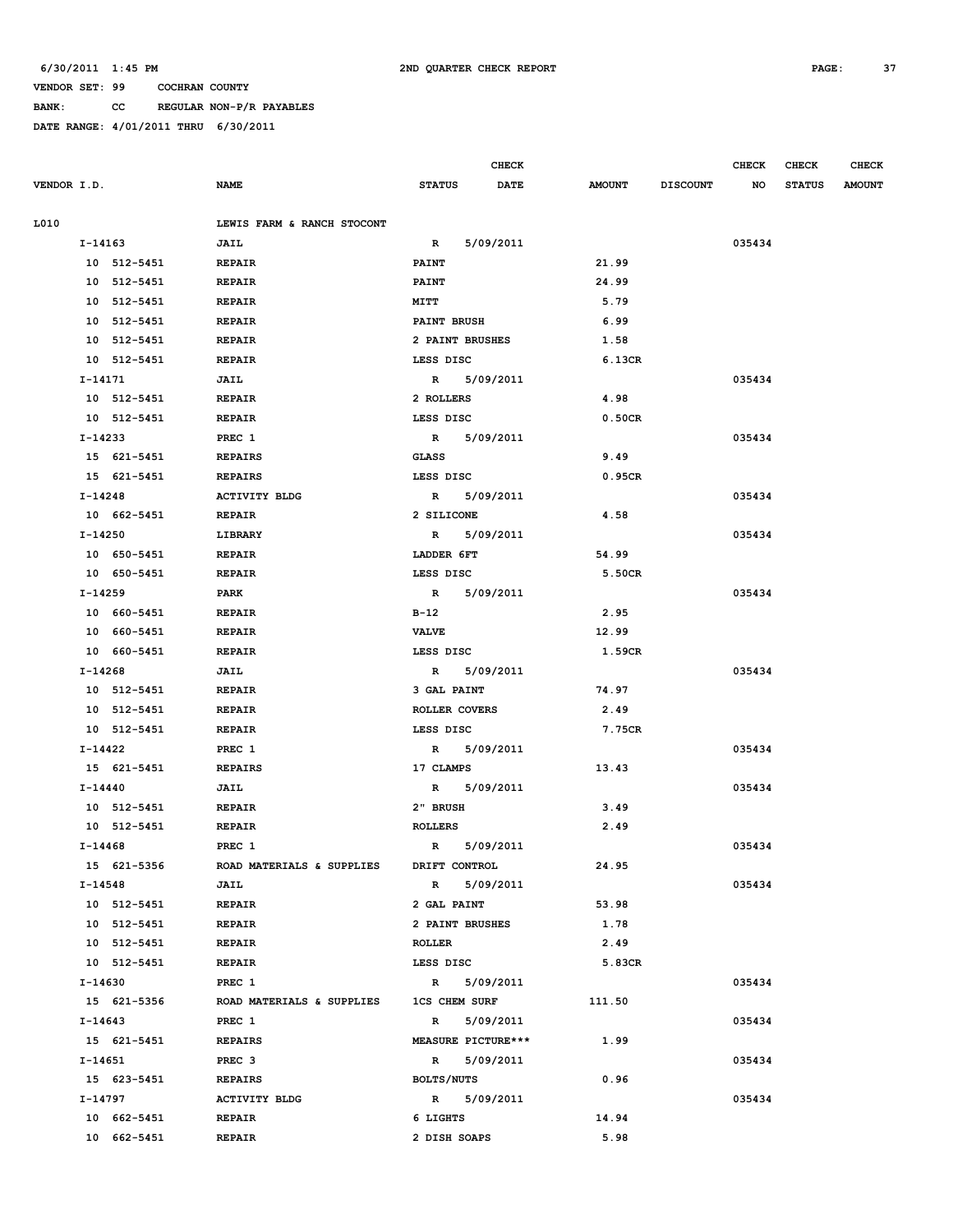**BANK: CC REGULAR NON-P/R PAYABLES**

|             |          |                    |                               |                             | <b>CHECK</b>          |               |                 | <b>CHECK</b> | <b>CHECK</b>  | <b>CHECK</b>  |
|-------------|----------|--------------------|-------------------------------|-----------------------------|-----------------------|---------------|-----------------|--------------|---------------|---------------|
| VENDOR I.D. |          |                    | <b>NAME</b>                   | <b>STATUS</b>               | DATE                  | <b>AMOUNT</b> | <b>DISCOUNT</b> | NO           | <b>STATUS</b> | <b>AMOUNT</b> |
|             |          |                    |                               |                             |                       |               |                 |              |               |               |
| L010        |          |                    | LEWIS FARM & RANCH STOCONT    |                             |                       |               |                 |              |               |               |
|             | I-14797  |                    | <b>ACTIVITY BLDG</b>          | $\mathbb{R}$                | 5/09/2011             |               |                 | 035434       |               |               |
|             |          | 10 662-5451        | <b>REPAIR</b>                 | LESS DISC                   |                       | 2.09CR        |                 |              |               | 1,587.89      |
|             |          |                    |                               |                             |                       |               |                 |              |               |               |
| L015        |          |                    | LUBBOCK COUNTY, TEXAS         |                             |                       |               |                 |              |               |               |
|             |          | I-APR '11 ADR FEES | DISTRICT COURT                | R                           | 5/09/2011             |               |                 | 035438       |               |               |
|             |          | 19 435-5409        | A.D.R. CONTRACT               | DISTRICT ADR                |                       | 60.00         |                 |              |               | 60.00         |
|             |          |                    |                               |                             |                       |               |                 |              |               |               |
| L057        |          |                    | L KENLEY, dba                 |                             |                       |               |                 |              |               |               |
|             |          | I-4259 2011 F150   | NON-DEPT'L                    | R                           | 5/09/2011             |               |                 | 035439       |               |               |
|             |          | 10 409-5571        | CAPITAL OUTLAY                |                             | LETTER 2011 F150 #49  | 85.00         |                 |              |               | 85.00         |
|             |          |                    |                               |                             |                       |               |                 |              |               |               |
| L200        |          |                    | LANDA                         |                             |                       |               |                 |              |               |               |
|             |          | I-BLDG FOR TOWER   | PUBLIC SAFETY*OTHER*          | v                           | 5/09/2011             |               |                 | 035440       |               | 16,000.00     |
|             |          |                    |                               |                             |                       |               |                 |              |               |               |
| L200        |          |                    | LANDA                         |                             |                       |               |                 |              |               |               |
|             | C-CHECK  |                    | LANDA<br>VOIDED               | v                           | 5/09/2011             |               |                 | 035440       |               | 16,000.00     |
|             |          |                    |                               |                             |                       |               |                 |              |               |               |
| M031        |          |                    | MILLER PAPER & PACKAGING CO   |                             |                       |               |                 |              |               |               |
|             |          | C-S1756836.005     | <b>COURTHOUSE</b>             | $\mathbb{R}$                | 5/09/2011             |               |                 | 035441       |               |               |
|             |          | 10 510-5332        | CUSTODIAL SUPPLIES            |                             | RET 1QT VIVID LAM, S  | 3.65CR        |                 |              |               |               |
|             |          | I-S1901811.002     | <b>ACTIVITY BLDG</b>          | R                           | 5/09/2011             |               |                 | 035441       |               |               |
|             |          | 10 662-5332        | <b>CUSTODIAL SUPPLIES</b>     |                             | 3 48" QUICKCHG FRAME  | 155.10        |                 |              |               |               |
|             |          | 10 662-5332        | <b>CUSTODIAL SUPPLIES</b>     | 1CS 24X32 WHI LD            |                       | 33.03         |                 |              |               |               |
|             |          | I-S1901811.003     | <b>ACTIVITY BLDG</b>          | $\mathbb{R}$                | 5/09/2011             |               |                 | 035441       |               |               |
|             |          | 10 662-5332        | CUSTODIAL SUPPLIES            | <b>1CS DEEP GLOSS</b>       |                       | 70.64         |                 |              |               |               |
|             |          | 10 662-5332        | <b>CUSTODIAL SUPPLIES</b>     | <b>1CS PLEASCENT DISINF</b> |                       | 46.88         |                 |              |               |               |
|             |          | 10 662-5332        | <b>CUSTODIAL SUPPLIES</b>     | <b>1CS CORELESS TISSUE</b>  |                       | 81.61         |                 |              |               |               |
|             |          | 10 662-5332        | <b>CUSTODIAL SUPPLIES</b>     |                             | 1CS 19" RED BUFF PAD  | 20.60         |                 |              |               | 404.21        |
|             |          |                    | MYATT BLUME & FIDALEO LTD LLP |                             |                       |               |                 |              |               |               |
| M053        | I-118780 |                    | <b>JUVENILE PROBATION</b>     | $\mathbb{R}$                | 5/09/2011             |               |                 | 035442       |               |               |
|             |          | 10 571-5401        | AUDIT OF STATE GRANT FUNDS    | ANNUAL AUDIT FY2010         |                       | 1,800.00      |                 |              |               |               |
|             |          | 10 571-5401        | AUDIT OF STATE GRANT FUNDS    |                             | SHIPPING CHG TO AUST  | 36.72         |                 |              |               |               |
|             | I-118781 |                    | NON-DEPT'L                    | $\mathbb{R}$                | 5/09/2011             |               |                 | 035442       |               |               |
|             |          | 10 409-5401        | <b>OUTSIDE AUDIT</b>          | ANNUAL AUDIT CAL YR         |                       | 17,500.00     |                 |              |               |               |
|             |          | 10 409-5401        | <b>OUTSIDE AUDIT</b>          |                             | MEALS, TRAVEL TO SITE | 118.16        |                 |              |               | 19,454.88     |
|             |          |                    |                               |                             |                       |               |                 |              |               |               |
| M090        |          |                    | MARINE AUTOMOTIVE & DIESEL    |                             |                       |               |                 |              |               |               |
|             | I-79766  |                    | ALL PRECINCTS                 | R                           | 5/09/2011             |               |                 | 035443       |               |               |
|             |          | 15 621-5451        | <b>REPAIRS</b>                |                             | REPAIR ON WATER TRUC  |               |                 |              |               |               |
|             |          | 15 621-5451        | <b>REPAIRS</b>                | $1/4$ PARTS                 |                       | 38.12         |                 |              |               |               |
|             |          | 15 622-5451        | <b>REPAIRS</b>                | $1/4$ PARTS                 |                       | 38.13         |                 |              |               |               |
|             |          | 15 623-5451        | <b>REPAIRS</b>                | 1/4 PARTS                   |                       | 38.12         |                 |              |               |               |
|             |          | 15 624-5451        | <b>REPAIRS</b>                | $1/4$ PARTS                 |                       | 38.12         |                 |              |               | 152.49        |
|             |          |                    |                               |                             |                       |               |                 |              |               |               |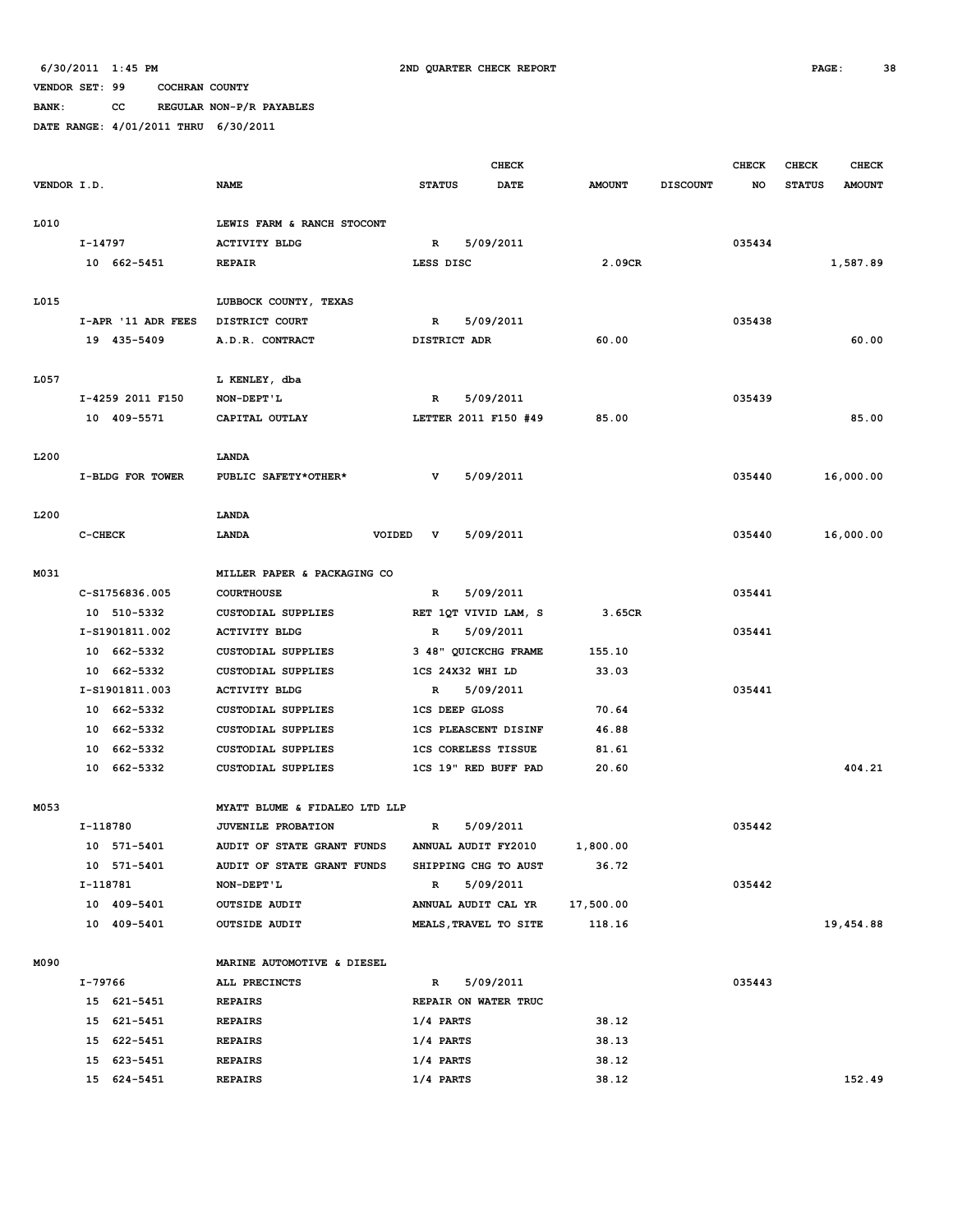# **VENDOR SET: 99 COCHRAN COUNTY BANK: CC REGULAR NON-P/R PAYABLES**

|             |         |                  |                       |                    |                       | CHECK |               |                 | <b>CHECK</b> | CHECK         | <b>CHECK</b>  |
|-------------|---------|------------------|-----------------------|--------------------|-----------------------|-------|---------------|-----------------|--------------|---------------|---------------|
| VENDOR I.D. |         |                  | <b>NAME</b>           | <b>STATUS</b>      |                       | DATE  | <b>AMOUNT</b> | <b>DISCOUNT</b> | NO           | <b>STATUS</b> | <b>AMOUNT</b> |
| M179        |         |                  | MEDICAL, ACCOUNTING & |                    |                       |       |               |                 |              |               |               |
|             | I-28411 |                  | <b>SHERIFF</b>        | R                  | 5/09/2011             |       |               |                 | 035444       |               |               |
|             |         | 10 560-5310      | OFFICE SUPPLIES       |                    | LENOVO PREF KEYBOARD  |       | 37.00         |                 |              |               |               |
|             | I-28416 |                  | <b>SHERIFF</b>        | R                  | 5/09/2011             |       |               |                 | 035444       |               |               |
|             |         | 10 560-5310      | OFFICE SUPPLIES       | LENOVO M70E        |                       |       | 719.00        |                 |              |               | 756.00        |
| M277        |         |                  | MORTON SUPERMARKET    |                    |                       |       |               |                 |              |               |               |
|             |         | I-1280102 050211 | <b>JAIL</b>           | R                  | 5/09/2011             |       |               |                 | 035445       |               |               |
|             | 10      | 512-5333         | FOOD-PRISONERS        | <b>WHITE BREAD</b> |                       |       | 5.37          |                 |              |               |               |
|             | 10      | 512-5333         | FOOD-PRISONERS        | NAVEL ORANGES      |                       |       | 3.46          |                 |              |               |               |
|             | 10      | 512-5333         | FOOD-PRISONERS        |                    | APPLES RED DEL        |       | 6.02          |                 |              |               |               |
|             | 10      | 512-5333         | <b>FOOD-PRISONERS</b> |                    | HAMB DILL SLICE       |       | 2.19          |                 |              |               |               |
|             | 10      | 512-5333         | FOOD-PRISONERS        | VELVEETA IWS       |                       |       | 4.39          |                 |              |               |               |
|             | 10      | 512-5333         | FOOD-PRISONERS        |                    | MOTTS APPLESAUCE      |       | 2.79          |                 |              |               |               |
|             | 10      | 512-5333         | <b>FOOD-PRISONERS</b> |                    | DM MIXED FRUIT        |       | 3.19          |                 |              |               |               |
|             | 10      | 512-5333         | FOOD-PRISONERS        |                    | MOTTS APPLESAUCE      |       | 2.79          |                 |              |               |               |
|             | 10      | 512-5333         | <b>FOOD-PRISONERS</b> |                    | DM MIXED FRUIT        |       | 6.38          |                 |              |               |               |
|             | 10      | 512-5333         | <b>FOOD-PRISONERS</b> |                    | MOTTS APPLESAUCE      |       | 2.79          |                 |              |               |               |
|             | 10      | 512-5333         | FOOD-PRISONERS        | JIF P/NUT BTR      |                       |       | 2.89          |                 |              |               |               |
|             | 10      | 512-5333         | <b>FOOD-PRISONERS</b> | CHOPPED HAM        |                       |       | 7.47          |                 |              |               |               |
|             | 10      | 512-5333         | FOOD-PRISONERS        |                    | SF HONEY GRAHAMS      |       | 2.79          |                 |              |               |               |
|             | 10      | 512-5333         | FOOD-PRISONERS        | 2 GAL MILK         |                       |       | 8.18          |                 |              |               |               |
|             |         | I-1560102 050211 | <b>JAIL</b>           | R                  | 5/09/2011             |       |               |                 | 035445       |               |               |
|             |         | 10 512-5333      | <b>FOOD-PRISONERS</b> |                    | J DEAN BRKFST BOWLS/  |       | 35.09         |                 |              |               |               |
|             |         | I-160102 050411  | JAIL                  | R                  | 5/09/2011             |       |               |                 | 035445       |               |               |
|             | 10      | 512-5333         | FOOD-PRISONERS        | CLASSIC MI         |                       |       | 6.99          |                 |              |               |               |
|             | 10      | 512-5333         | FOOD-PRISONERS        | WHITE BREAD/4      |                       |       | 8.76          |                 |              |               |               |
|             | 10      | 512-5333         | <b>FOOD-PRISONERS</b> | HAM CHOPPED        |                       |       | 4.78          |                 |              |               |               |
|             |         | I-220102 042711  | <b>JAIL</b>           | R                  | 5/09/2011             |       |               |                 | 035445       |               |               |
|             | 10      | 512-5333         | <b>FOOD-PRISONERS</b> | FLV CINCH          |                       |       | 6.99          |                 |              |               |               |
|             | 10      | 512-5333         | <b>FOOD-PRISONERS</b> | CHOPPED HAM        |                       |       | 2.49          |                 |              |               |               |
|             | 10      | 512-5333         | FOOD-PRISONERS        | CHOPPED HAM        |                       |       | 2.49          |                 |              |               |               |
|             | 10      | 512-5333         | FOOD-PRISONERS        | CHIPOTLE CH        |                       |       | 2.09          |                 |              |               |               |
|             |         | I-300102 042611  | <b>JAIL</b>           | R                  | 5/09/2011             |       |               |                 | 035445       |               |               |
|             |         | 10 512-5333      | FOOD-PRISONERS        |                    | J DEAN SAUS EGG CH B  |       | 5.89          |                 |              |               |               |
|             |         | 10 512-5333      | <b>FOOD-PRISONERS</b> |                    | J DEAN SAUS EGG CH B  |       | 5.89          |                 |              |               |               |
|             |         | 10 512-5333      | FOOD-PRISONERS        |                    | <b>GOLD DEL APPLE</b> |       | 2.59          |                 |              |               |               |
|             |         | 10 512-5333      | FOOD-PRISONERS        | C&H SUGAR          |                       |       | 8.39          |                 |              |               |               |
|             |         | 10 512-5333      | FOOD-PRISONERS        | GRO 50\$2.09       |                       |       | 10.45         |                 |              |               |               |
|             |         | I-44042311       | JAIL                  | R                  | 5/09/2011             |       |               |                 | 035445       |               |               |
|             |         | 10 512-5333      | <b>FOOD-PRISONERS</b> | 18CT EGGS          |                       |       | 2.49          |                 |              |               |               |
|             |         | 10 512-5333      | <b>FOOD-PRISONERS</b> | 2GAL MILK          |                       |       | 8.18          |                 |              |               |               |
|             |         | 10 512-5333      | FOOD-PRISONERS        | <b>APPLES</b>      |                       |       | 2.59          |                 |              |               |               |
|             |         | 10 512-5333      | <b>FOOD-PRISONERS</b> | 4 WHITE BREAD      |                       |       | 7.16          |                 |              |               | 184.01        |
|             |         |                  |                       |                    |                       |       |               |                 |              |               |               |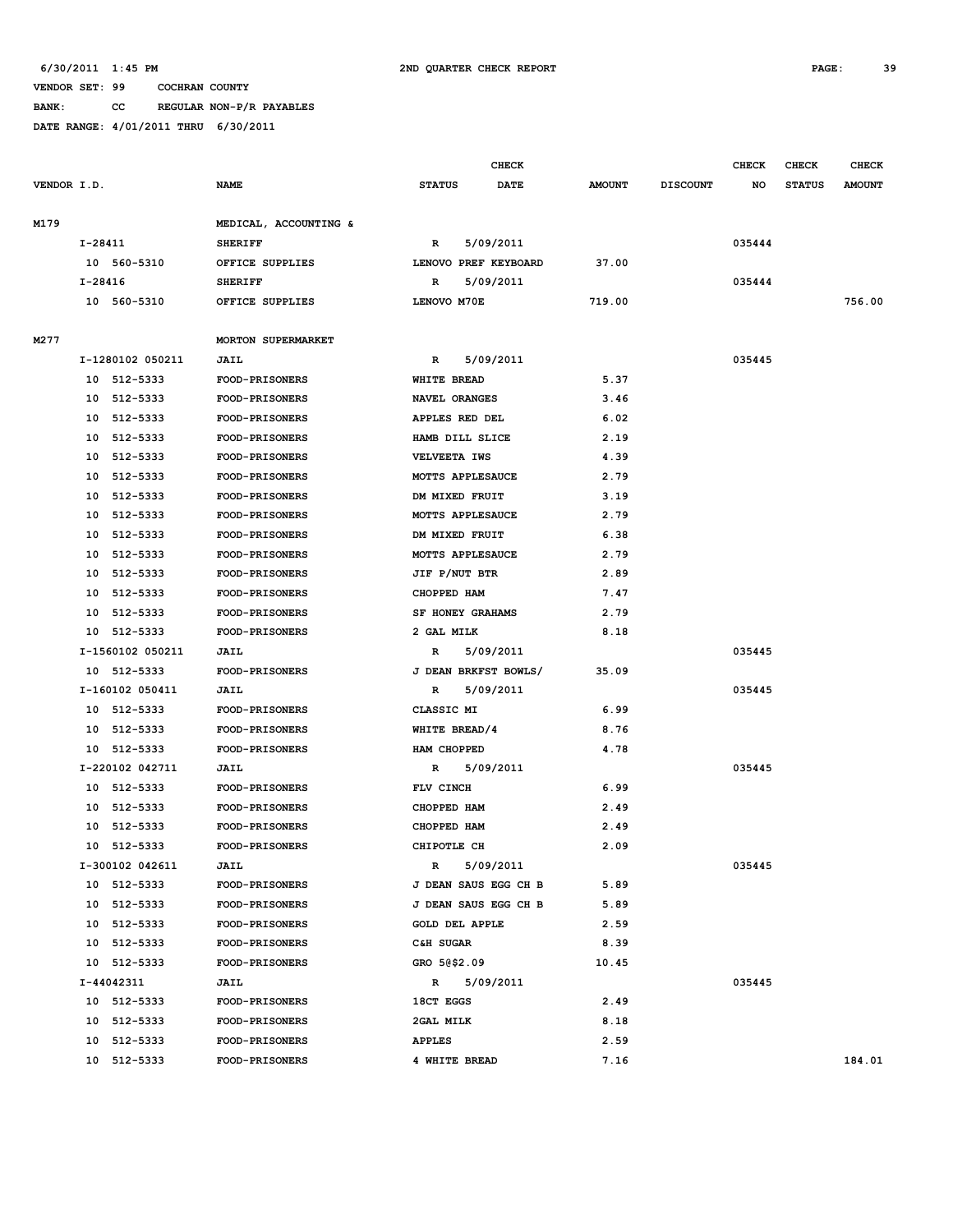**BANK: CC REGULAR NON-P/R PAYABLES**

|             |          |                                     |                                   |               | CHECK                  |               |                 | <b>CHECK</b> | <b>CHECK</b>  | <b>CHECK</b>  |
|-------------|----------|-------------------------------------|-----------------------------------|---------------|------------------------|---------------|-----------------|--------------|---------------|---------------|
| VENDOR I.D. |          |                                     | <b>NAME</b>                       | <b>STATUS</b> | <b>DATE</b>            | <b>AMOUNT</b> | <b>DISCOUNT</b> | NO           | <b>STATUS</b> | <b>AMOUNT</b> |
|             |          |                                     |                                   |               |                        |               |                 |              |               |               |
| N066        |          |                                     | NTS COMMUNICATIONS                |               |                        |               |                 |              |               |               |
|             |          | I-8062660032 05/11                  | COMM'R CT/CO JUDGE                | $\mathbb{R}$  | 5/09/2011              |               |                 | 035446       |               |               |
|             |          | 15 610-5420                         | <b>TELECOMMUNICATIONS</b>         |               | MONTHLY FEE/WATTS LI   | 1.00          |                 |              |               |               |
|             |          | 15 610-5420                         | TELECOMMUNICATIONS                | <b>FEES</b>   |                        | 4.24          |                 |              |               | 5.24          |
|             |          |                                     |                                   |               |                        |               |                 |              |               |               |
| 0111        |          |                                     | BENNIE O'BRIEN                    |               |                        |               |                 |              |               |               |
|             |          | I-04/21/11 GRJUR COM DISTRICT COURT |                                   | R             | 5/09/2011              |               |                 | 035447       |               |               |
|             |          | 10 435-5491                         | <b>GRAND JURY</b>                 |               | COMMISSIONER SVC       | 10.00         |                 |              |               | 10.00         |
|             |          |                                     |                                   |               |                        |               |                 |              |               |               |
| <b>P017</b> |          |                                     | <b>POSTMASTER</b>                 |               |                        |               |                 |              |               |               |
|             |          | I-042811 LIBRARY                    | LIBRARY                           | R             | 5/09/2011              |               |                 | 035448       |               |               |
|             |          | 10 650-5311                         | POSTAL EXPENSES                   |               | 22 \$2.00 STAMPS       | 44.00         |                 |              |               |               |
|             |          | 10 650-5311                         | POSTAL EXPENSES                   |               | 40 \$0.28 STAMPS       | 11.20         |                 |              |               | 55.20         |
|             |          |                                     |                                   |               |                        |               |                 |              |               |               |
| P090        |          |                                     | PURCHASE POWER                    |               |                        |               |                 |              |               |               |
|             |          | I-18300764 0411                     | TAX A/C                           | R             | 5/09/2011              |               |                 | 035449       |               |               |
|             |          | 10 499-5311                         | POSTAL EXPENSES                   |               | POSTAGE BY PHONE       | 1,500.00      |                 |              |               | 1,500.00      |
|             |          |                                     |                                   |               |                        |               |                 |              |               |               |
| P221        |          |                                     | PERDUE, BRANDON, FIELDER, COLLINS |               |                        |               |                 |              |               |               |
|             |          | I-APR 2011 FEES                     | <b>JUSTICE OF PEACE</b>           | R             | 5/09/2011              |               |                 | 035450       |               |               |
|             |          | 10 000-2206.002                     | ATTORNEY COLLECTION FEES          |               | APR COLLECTIONS        | 683.70        |                 |              |               | 683.70        |
|             |          |                                     |                                   |               |                        |               |                 |              |               |               |
| P232        |          |                                     | THE POLICE AND SHERIFFS PRESS,    |               |                        |               |                 |              |               |               |
|             | I-29079  |                                     | <b>SHERIFF</b>                    | R             | 5/09/2011              |               |                 | 035451       |               |               |
|             |          | 10 560-5310                         | OFFICE SUPPLIES                   |               | HOLOVIEW ID CARD       | 10.00         |                 |              |               |               |
|             |          | 10 560-5310                         | OFFICE SUPPLIES                   | SHIPPING      |                        | 2.44          |                 |              |               | 12.44         |
|             |          |                                     |                                   |               |                        |               |                 |              |               |               |
| R043        |          |                                     | RAY RAMON                         |               |                        |               |                 |              |               |               |
|             | I-122666 |                                     | <b>COURTHOUSE</b>                 | R             | 5/09/2011              |               |                 | 035452       |               |               |
|             |          | 10 510-5411                         | MAINTENANCE CONTRACTS             | YARD CUT      |                        | 150.00        |                 |              |               | 150.00        |
|             |          |                                     |                                   |               |                        |               |                 |              |               |               |
| R047        |          |                                     | MARCELO RODRIGUEZ                 |               |                        |               |                 |              |               |               |
|             |          | $I - 04/25/11$                      | PREC 1                            | R             | 5/09/2011              |               |                 | 035453       |               |               |
|             | 15       | 621-5451                            | <b>REPAIRS</b>                    |               | 04 MACK/RMV FAN, SERP  |               |                 |              |               |               |
|             | 15       | 621-5451                            | <b>REPAIRS</b>                    |               | RMV/REPL BLT TENSNR    | 65.00         |                 |              |               |               |
|             | 15       | 621-5451                            | <b>REPAIRS</b>                    |               | ADJ CLUTCH/04 MACK     | 45.00         |                 |              |               |               |
|             | 15       | 621-5451                            | <b>REPAIRS</b>                    |               | ADJ CLUTCH/94 MACK     | 45.00         |                 |              |               |               |
|             |          | $I-04/25/11$ PREC 4                 | PREC 4                            | R             | 5/09/2011              |               |                 | 035453       |               |               |
|             | 15       | 624-5451                            | <b>REPAIRS</b>                    |               | 96 MACK/RMV L FNDRS;   | 1,350.00      |                 |              |               |               |
|             | 15       | 624-5451                            | <b>REPAIRS</b>                    |               | LINES, FUEL LINES; RM  |               |                 |              |               |               |
|             | 15       | 624-5451                            | <b>REPAIRS</b>                    |               | SHFTR; RMV TRNS, CLTCH |               |                 |              |               |               |
|             | 15       | 624-5451                            | <b>REPAIRS</b>                    |               | FLYWHL; REINSTL CLTC   |               |                 |              |               |               |
|             | 15       | 624-5451                            | <b>REPAIRS</b>                    |               | REBUILT BY INLAND T    |               |                 |              |               | 1,505.00      |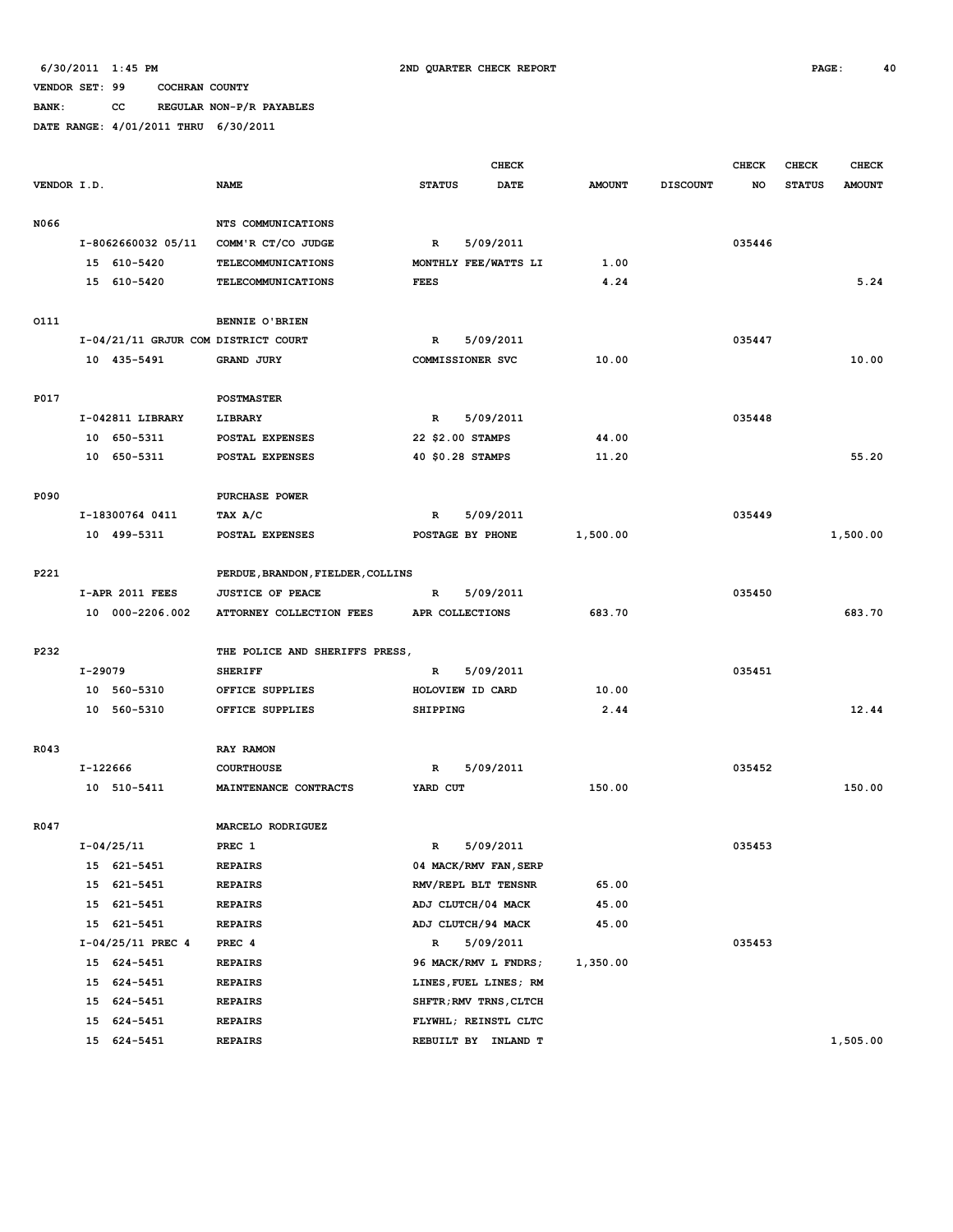# **BANK: CC REGULAR NON-P/R PAYABLES**

|             |                 |                           |                      | <b>CHECK</b> |               |                 | <b>CHECK</b> | <b>CHECK</b>  | <b>CHECK</b>  |
|-------------|-----------------|---------------------------|----------------------|--------------|---------------|-----------------|--------------|---------------|---------------|
| VENDOR I.D. |                 | <b>NAME</b>               | <b>STATUS</b>        | <b>DATE</b>  | <b>AMOUNT</b> | <b>DISCOUNT</b> | NO           | <b>STATUS</b> | <b>AMOUNT</b> |
|             |                 |                           |                      |              |               |                 |              |               |               |
| R099        |                 | CYNDIA LEA GUAJARDO dba   |                      |              |               |                 |              |               |               |
|             | I-97289         | PREC <sub>4</sub>         | R                    | 5/09/2011    |               |                 | 035454       |               |               |
|             | 15 624-5454     | TIRES                     | 20 FLATS ON O/I DUAL |              | 60.00         |                 |              |               |               |
|             | 15 624-5454     | <b>TIRES</b>              | SVC CALL             |              | 25.00         |                 |              |               |               |
|             | I-97304         | <b>SHERIFF</b>            | $\mathbb{R}$         | 5/09/2011    |               |                 | 035454       |               |               |
|             | 10 560-5454     | <b>TIRES</b>              | FLAT ON RF 255/70/17 |              | 13.00         |                 |              |               | 98.00         |
| R144        |                 | ANNA J RICKER dba         |                      |              |               |                 |              |               |               |
|             | $I-042611$      | COUNTY COURT              | R                    | 5/09/2011    |               |                 | 035455       |               |               |
|             | 10 426-5400     | ATTORNEY AD LITEM         | JUV #604/MOD HRNG    |              | 300.00        |                 |              |               | 300.00        |
|             |                 |                           |                      |              |               |                 |              |               |               |
| R222        |                 | ROBERTS TRUCK CENTER      |                      |              |               |                 |              |               |               |
|             | I-2-260746      | PREC <sub>3</sub>         | $\mathbb{R}$         | 5/09/2011    |               |                 | 035456       |               |               |
|             | 15 623-5451     | <b>REPAIRS</b>            | CAP                  |              | 19.28         |                 |              |               |               |
|             | 15 623-5451     | <b>REPAIRS</b>            | <b>GAUGE</b>         |              | 19.85         |                 |              |               |               |
|             | 15 623-5451     | <b>REPAIRS</b>            | <b>FREIGHT</b>       |              | 20.00         |                 |              |               | 59.13         |
|             |                 |                           |                      |              |               |                 |              |               |               |
| <b>S005</b> |                 | DORIS SEALY, COUNTY TREAS |                      |              |               |                 |              |               |               |
|             | I-042711        | <b>TREASURER</b>          | $\mathbb{R}$         | 5/09/2011    |               |                 | 035457       |               |               |
|             | 10 497-5427     | CONTINUING EDUCATION      | CAR RENT/TREAS TRNG/ |              | 116.86        |                 |              |               |               |
|             | 10 497-5427     | CONTINUING EDUCATION      | GAS FOR RENTAL CAR   |              | 5.03          |                 |              |               | 121.89        |
|             |                 |                           |                      |              |               |                 |              |               |               |
| S010        |                 | SILVERS COMPANY           |                      |              |               |                 |              |               |               |
|             | I-CEMETERY 0411 | <b>CEMETERY</b>           | R                    | 5/09/2011    |               |                 | 035458       |               |               |
|             | 10 516-5330     | FUEL & OIL                | CREDIT FED TAX ON 12 |              | 2.21CR        |                 |              |               |               |
|             | 10 516-5330     | FUEL & OIL                | 12GAL UNL            |              | 43.19         |                 |              |               |               |
|             | I-EXT SVC 0411  | <b>EXTENSION SVC</b>      | R                    | 5/09/2011    |               |                 | 035458       |               |               |
|             | 10 665-5330     | FUEL AND OIL              | CREDIT FED TAX ON 22 |              | 41.86CR       |                 |              |               |               |
|             | 10 665-5330     | FUEL AND OIL              | 227.52GAL UNL        |              | 843.26        |                 |              |               |               |
|             | I-JUV PROB 0411 | JUVENILE PROBATION        | R                    | 5/09/2011    |               |                 | 035458       |               |               |
|             | 10 571-5330     | <b>FUEL</b>               | CR FED TAX ON 63.53G |              | 11.69CR       |                 |              |               |               |
|             | 10 571-5330     | <b>FUEL</b>               | 63.53GAL UNL         |              | 237.63        |                 |              |               |               |
|             | I-NON-DEP 0411  | NON-DEPT, TAX A/C         | $\mathbb{R}$         | 5/09/2011    |               |                 | 035458       |               |               |
|             | 10 499-5427     | CONTINUING EDUCATION      | 6.59GAL UNL/TREVA/LB |              | 25.43         |                 |              |               |               |
|             | 10 499-5427     | CONTINUING EDUCATION      | CR FED TAX ON 6.59GA |              | 1.21CR        |                 |              |               |               |
|             | I-PARK 0411     | PARK                      | R                    | 5/09/2011    |               |                 | 035458       |               |               |
|             | 10 660-5330     | FUEL AND OIL              | CR FED TAX ON 26.03G |              | 4.79CR        |                 |              |               |               |
|             | 10 660-5330     | FUEL AND OIL              | 26.03GAL UNL         |              | 93.68         |                 |              |               |               |
|             | I-PREC 1 0411   | PREC 1                    | $\mathbb{R}$         | 5/09/2011    |               |                 | 035458       |               |               |
|             | 15 621-5330     | FUEL & OIL                | 50GAL HS DIESEL      |              | 178.50        |                 |              |               |               |
|             | 15 621-5330     | FUEL & OIL                | 112.6GAL LS DIESEL   |              | 400.29        |                 |              |               |               |
|             | 15 621-5330     | FUEL & OIL                | STATE TAX            |              | 22.52         |                 |              |               |               |
|             | 15 621-5330     | FUEL & OIL                | 111GAL LS DIESEL     |              | 396.27        |                 |              |               |               |
|             | 621-5330<br>15  | FUEL & OIL                | STATE TAX            |              | 22.20         |                 |              |               |               |
|             | 621-5330<br>15  | FUEL & OIL                | 104GAL LS DIESEL     |              | 370.14        |                 |              |               |               |
|             | 621-5330<br>15  | FUEL & OIL                | STATE TAX            |              | 20.80         |                 |              |               |               |
|             | 621-5330<br>15  | FUEL & OIL                | 28GAL HS DIESEL      |              | 99.96         |                 |              |               |               |
|             | 15 621-5330     | FUEL & OIL                | 51GAL HS DIESEL      |              | 182.07        |                 |              |               |               |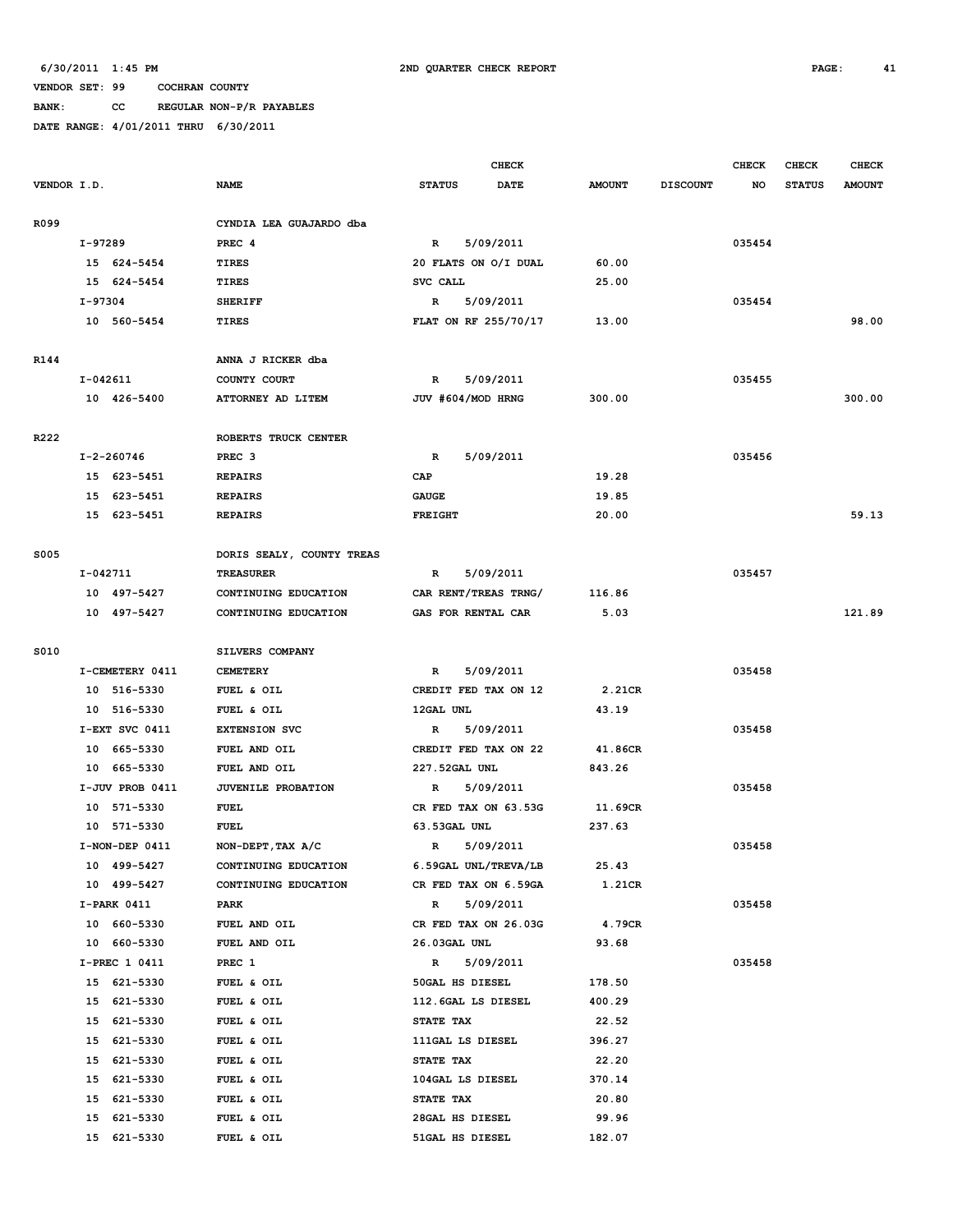**BANK: CC REGULAR NON-P/R PAYABLES**

**DATE RANGE: 4/01/2011 THRU 6/30/2011**

|             |                |                                |                        | <b>CHECK</b>         |               |                 | <b>CHECK</b> | CHECK         | <b>CHECK</b>  |
|-------------|----------------|--------------------------------|------------------------|----------------------|---------------|-----------------|--------------|---------------|---------------|
| VENDOR I.D. |                | <b>NAME</b>                    | <b>STATUS</b>          | <b>DATE</b>          | <b>AMOUNT</b> | <b>DISCOUNT</b> | NO           | <b>STATUS</b> | <b>AMOUNT</b> |
| S010        |                | SILVERS COMPANY<br><b>CONT</b> |                        |                      |               |                 |              |               |               |
|             | I-PREC 1 0411  | PREC 1                         | R                      | 5/09/2011            |               |                 | 035458       |               |               |
|             | 15 621-5330    | FUEL & OIL                     | 64GAL HS DIESEL        |                      | 228.48        |                 |              |               |               |
| 15          | 621-5330       | FUEL & OIL                     | 41GAL HS DIESEL        |                      | 146.37        |                 |              |               |               |
| 15          | 621-5330       | FUEL & OIL                     | <b>48GAL HS DIESEL</b> |                      | 168.48        |                 |              |               |               |
|             | 15 621-5330    | FUEL & OIL                     | 18GAL HS DIESEL        |                      | 64.26         |                 |              |               |               |
| 15          | 621-5330       | FUEL & OIL                     | 66GAL LS DIESEL        |                      | 235.62        |                 |              |               |               |
| 15          | 621-5330       | FUEL & OIL                     | STATE TAX              |                      | 13.20         |                 |              |               |               |
|             | 15 621-5330    | FUEL & OIL                     | 20GAL HS DIESEL        |                      | 70.20         |                 |              |               |               |
| 15          | 621-5330       | FUEL & OIL                     |                        | 31.4GAL HS DIESEL    | 107.07        |                 |              |               |               |
| 15          | 621-5330       | FUEL & OIL                     | <b>36GAL HS DIESEL</b> |                      | 123.12        |                 |              |               |               |
| 15          | 621-5330       | FUEL & OIL                     |                        | 25.7GAL HS DIESEL    | 87.89         |                 |              |               |               |
| 15          |                |                                |                        |                      |               |                 |              |               |               |
|             | 621-5330       | FUEL & OIL                     | 16GAL HS DIESEL        |                      | 57.60         |                 |              |               |               |
|             | I-PREC2 0411   | PREC <sub>2</sub>              | R                      | 5/09/2011            |               |                 | 035458       |               |               |
|             | 15 622-5330    | FUEL AND OIL                   |                        | CR FED TAX ON 40.04G | 7.37CR        |                 |              |               |               |
|             | 15 622-5330    | FUEL AND OIL                   | 40.04GAL UNL           |                      | 151.31        |                 |              |               |               |
|             | I-PREC4 0411   | PREC 4                         | R                      | 5/09/2011            |               |                 | 035458       |               |               |
|             | 15 624-5330    | FUEL AND OIL                   | 630GAL HS DIESEL       |                      | 2,242.80      |                 |              |               |               |
|             | 15 624-5330    | FUEL AND OIL                   | 71GAL HS DIESEL        |                      | 242.82        |                 |              |               |               |
| 15          | 624-5330       | FUEL AND OIL                   |                        | 87.6GAL LS DIESEL    | 299.59        |                 |              |               |               |
|             | 15 624-5330    | FUEL AND OIL                   | STATE TAX              |                      | 17.52         |                 |              |               |               |
|             | I-SHERIFF 0411 | <b>SHERIFF</b>                 | R                      | 5/09/2011            |               |                 | 035458       |               |               |
| 10          | 560-5330       | FUEL AND OIL                   |                        | CREDIT FED TAX ON 45 | 83.46CR       |                 |              |               |               |
| 10          | 560-5330       | FUEL AND OIL                   |                        | 15.99GAL UNL/#0640   | 61.71         |                 |              |               |               |
| 10          | 560-5330       | FUEL AND OIL                   |                        | 24.08GAL UNL/#0662   | 88.23         |                 |              |               |               |
| 10          | 560-5330       | FUEL AND OIL                   |                        | 59.93GAL UNL/#0697   | 227.27        |                 |              |               |               |
| 10          | 560-5330       | FUEL AND OIL                   |                        | 91.05GAL UNL/#0720   | 345.22        |                 |              |               |               |
| 10          | 560-5330       | FUEL AND OIL                   |                        | 24.49GAL UNL/#0726   | 91.96         |                 |              |               |               |
| 10          | 560-5330       | FUEL AND OIL                   |                        | 45.55GAL UNL/#0759   | 168.49        |                 |              |               |               |
| 10          | 560-5330       | FUEL AND OIL                   |                        | 114.47GAL UNL/#0760  | 429.61        |                 |              |               |               |
| 10          | 560-5330       | FUEL AND OIL                   |                        | 16.5GAL UNL/#0616    | 63.67         |                 |              |               |               |
| 10          | 560-5330       | FUEL AND OIL                   |                        | 61.55GAL UNL/#0692   | 232.70        |                 |              |               | 8,748.54      |
| S071        |                | SCRIPT OFFICE PRODUCTS, INC.   |                        |                      |               |                 |              |               |               |
|             | I-35773        | <b>CLERK</b>                   | R                      | 5/09/2011            |               |                 | 035459       |               |               |
|             | 10 403-5310    | OFFICE SUPPLIES                |                        | 1BX 9X12 ENVELOPES   | 9.95          |                 |              |               |               |
|             | $I - 35950$    | <b>CLERK</b>                   | R                      | 5/09/2011            |               |                 | 035459       |               |               |
|             | 10 403-5310    | OFFICE SUPPLIES                | PEN REFILL             |                      | 1.22          |                 |              |               |               |
|             | $I - 35955$    | <b>JUVENILE PROBATION</b>      | $\mathbb{R}$           | 5/09/2011            |               |                 | 035459       |               |               |
|             | 10 571-5310    | OFFICE SUPPLIES                | HP INK CARTRIDGE       |                      | 26.33         |                 |              |               |               |
|             | I-36027        | CLERK                          | R                      | 5/09/2011            |               |                 | 035459       |               |               |
|             | 10 403-5310    | OFFICE SUPPLIES                |                        | TAPE DISP, POP-UP    | 5.40          |                 |              |               |               |
|             | 10 403-5310    | OFFICE SUPPLIES                | 3X3 POP-UP DISP        |                      | 13.58         |                 |              |               |               |
|             |                |                                |                        |                      |               |                 |              |               |               |

 **10 403-5310 OFFICE SUPPLIES 2PK CORR TAPE 15.26 71.74**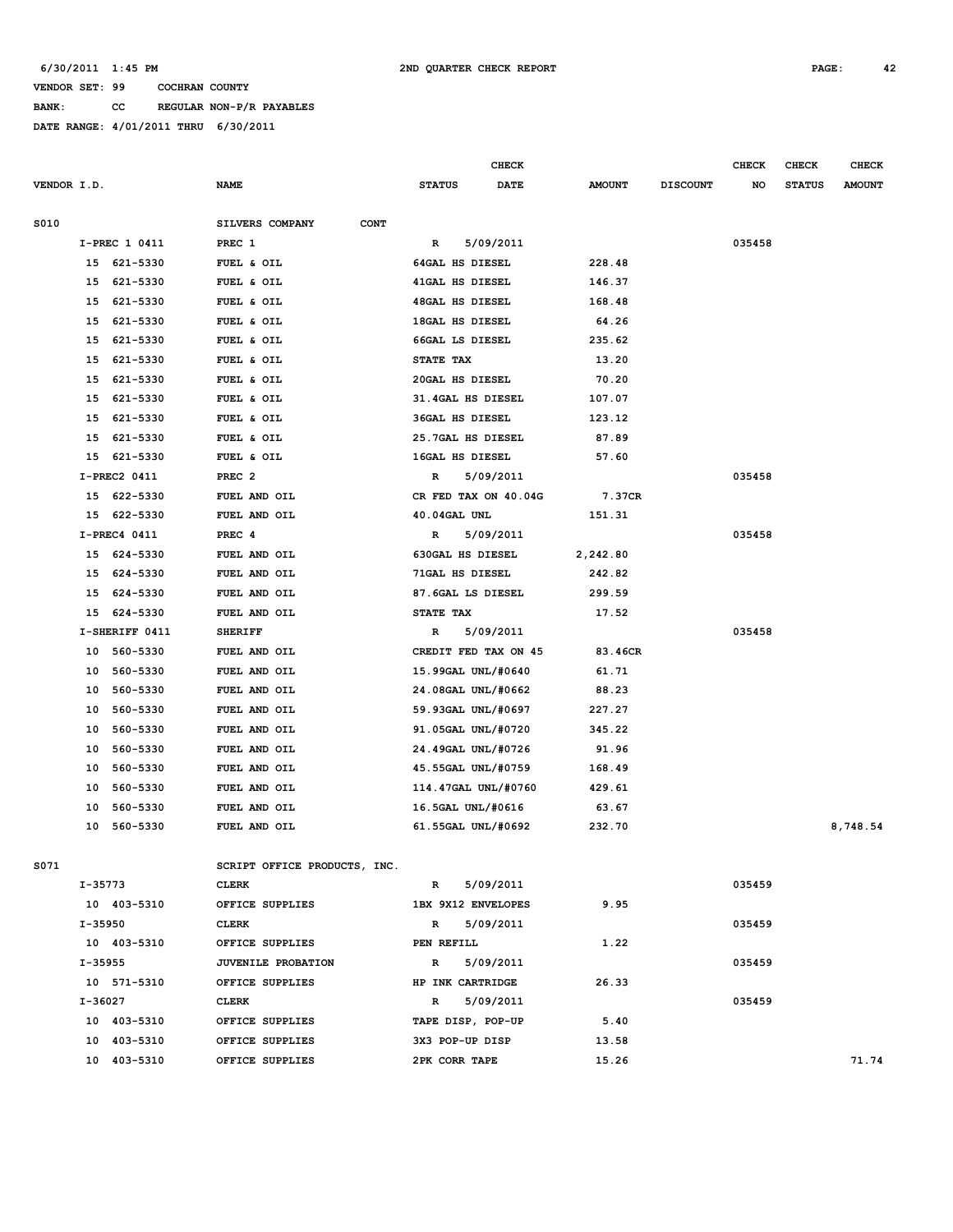# **BANK: CC REGULAR NON-P/R PAYABLES**

|             |              |                             |                                        |                         | <b>CHECK</b> |               |                 | <b>CHECK</b> | <b>CHECK</b>  | <b>CHECK</b>  |
|-------------|--------------|-----------------------------|----------------------------------------|-------------------------|--------------|---------------|-----------------|--------------|---------------|---------------|
| VENDOR I.D. |              |                             | <b>NAME</b>                            | <b>STATUS</b>           | DATE         | <b>AMOUNT</b> | <b>DISCOUNT</b> | NO.          | <b>STATUS</b> | <b>AMOUNT</b> |
|             |              |                             |                                        |                         |              |               |                 |              |               |               |
| S073        |              |                             | SIRCHIE FINGER PRINT LAB.              |                         |              |               |                 |              |               |               |
|             |              | I-0036009-IN                | <b>SHERIFF</b>                         | R                       | 5/09/2011    |               |                 | 035460       |               |               |
|             |              | 10 560-5334                 | OTHER SUPPLIES                         | SEARCH II LP KIT/2      |              | 197.00        |                 |              |               |               |
|             |              | 10 560-5334                 | OTHER SUPPLIES                         | STAIN FREE PKT PATRO    |              | 26.00         |                 |              |               |               |
|             |              | 10 560-5334                 | OTHER SUPPLIES                         | <b>SHIPPING</b>         |              | 23.27         |                 |              |               | 246.27        |
|             |              |                             |                                        |                         |              |               |                 |              |               |               |
| S210        |              |                             | SHAMBURGER AUTO & FARM SUPPLY          |                         |              |               |                 |              |               |               |
|             |              | I-282340                    | PREC <sub>3</sub>                      | R                       | 5/09/2011    |               |                 | 035461       |               |               |
|             |              | 15 623-5451                 | <b>REPAIRS</b>                         | ELEC FLASHER            |              | 35.99         |                 |              |               |               |
|             |              | 15 623-5451                 | <b>REPAIRS</b>                         | ABS CABLE               |              | 124.00        |                 |              |               | 159.99        |
|             |              |                             |                                        |                         |              |               |                 |              |               |               |
| S222        |              |                             | SOUTH PLAINS COMMUNICATIONS            |                         |              |               |                 |              |               |               |
|             | $I - 641510$ |                             | PREC <sub>2</sub>                      | R                       | 5/09/2011    |               |                 | 035462       |               |               |
|             |              | 15 622-5451                 | <b>REPAIRS</b>                         | MAINTAINER B9D3100, I   |              | 75.00         |                 |              |               |               |
|             |              | 15 622-5451                 | <b>REPAIRS</b>                         | KNWD 7160H, SN9010508   |              |               |                 |              |               |               |
|             |              | 15 622-5451                 | <b>REPAIRS</b>                         | INSL MOT CM300          |              | 75.00         |                 |              |               |               |
|             |              | 15 622-5451                 | <b>REPAIRS</b>                         | TRAVEL TIME             |              | 75.00         |                 |              |               |               |
|             |              | 15 622-5451                 | <b>REPAIRS</b>                         | <b>PARTS</b>            |              | 132.00        |                 |              |               |               |
|             |              | 15 622-5451                 | <b>REPAIRS</b>                         | <b>MILEAGE</b>          |              | 44.00         |                 |              |               |               |
|             |              | I-641609                    | JUVENILE PROBATION                     | R                       | 5/09/2011    |               |                 | 035462       |               |               |
|             |              | 10 571-5451                 | <b>REPAIR</b>                          | RMV TK5710 CAM SYS,     |              | 75.00         |                 |              |               |               |
|             | 10           | 571-5451                    | <b>REPAIR</b>                          | INST TK5710 CAM SYS,    |              | 150.00        |                 |              |               |               |
|             |              | 10 571-5451                 | <b>REPAIR</b>                          | INTO 2011 FORD F150     |              |               |                 |              |               |               |
|             |              | 10 571-5451                 | <b>REPAIR</b>                          | COAX KIT                |              | 25.00         |                 |              |               |               |
|             |              | 10 571-5451                 | <b>REPAIR</b>                          | MILEAGE                 |              | 176.99        |                 |              |               | 827.99        |
|             |              |                             |                                        |                         |              |               |                 |              |               |               |
| S281        |              |                             | <b>STAPLES</b>                         |                         |              |               |                 |              |               |               |
|             |              | I-1559865 04/30/11          | <b>SHERIFF</b>                         | R                       | 5/09/2011    | 189.99        |                 | 035463       |               |               |
|             |              | 10 560-5310<br>I-9215353754 | OFFICE SUPPLIES<br><b>JAIL/SHERIFF</b> | <b>HON S380</b><br>R    | 5/09/2011    |               |                 | 035463       |               |               |
|             |              | 10 512-5310                 | OFFICE SUPPLIES                        | HP LASERJET PRO 1415    |              | 449.99        |                 |              |               |               |
|             |              | 10 512-5310                 | OFFICE SUPPLIES                        | YELLOW TONER            |              | 66.99         |                 |              |               |               |
|             |              | 10 512-5310                 | OFFICE SUPPLIES                        | CYAN TONER              |              | 66.99         |                 |              |               |               |
|             |              | 10 512-5310                 | OFFICE SUPPLIES                        | <b>BLK TONER</b>        |              | 69.99         |                 |              |               |               |
|             |              | 10 512-5310                 | OFFICE SUPPLIES                        | <b>MAGENTA TONER</b>    |              | 66.99         |                 |              |               |               |
|             |              | 10 512-5310                 | OFFICE SUPPLIES                        | 2 YR WARRANTY           |              | 49.99         |                 |              |               |               |
|             |              | 10 560-5310                 | OFFICE SUPPLIES                        | <b>HP BLK TONER 64A</b> |              | 172.99        |                 |              |               |               |
|             |              | 10 560-5310                 | OFFICE SUPPLIES                        | DO NOT SELL HALLMARK    |              | 29.99         |                 |              |               |               |
|             |              | I-9215730931-01             | SHERIFF, NON-DEPT'L                    | $\mathbb{R}$            | 5/09/2011    |               |                 | 035463       |               |               |
|             |              | 10 560-5334                 | OTHER SUPPLIES                         | 1/2 LCD PROJECTOR/EX    |              | 349.99        |                 |              |               |               |
|             |              | 10 560-5334                 | OTHER SUPPLIES                         | 1/2 COUPON              |              | 54.99CR       |                 |              |               |               |
|             |              | 10 409-5300                 | COUNTY-WIDE SUPPLIES                   | 1/2 PROJECTOR           |              | 350.00        |                 |              |               |               |
|             |              | 10 409-5300                 | COUNTY-WIDE SUPPLIES                   | 1/2 COUPON              |              | 55.00CR       |                 |              |               |               |
|             |              | I-ORD #626130               | SHERIFF, JAIL                          | $\mathbb{R}$            | 5/09/2011    |               |                 | 035463       |               |               |
|             |              | 10 560-5310                 | OFFICE SUPPLIES                        | 1 100PK CDR             |              | 42.99         |                 |              |               |               |
|             |              | 10 512-5310                 | OFFICE SUPPLIES                        | 1 100PK CDR             |              | 42.99         |                 |              |               |               |
|             |              | 10 512-5310                 | OFFICE SUPPLIES                        | 2CS INKJET PAPER, 5RM   |              | 85.98         |                 |              |               | 1,925.87      |
|             |              |                             |                                        |                         |              |               |                 |              |               |               |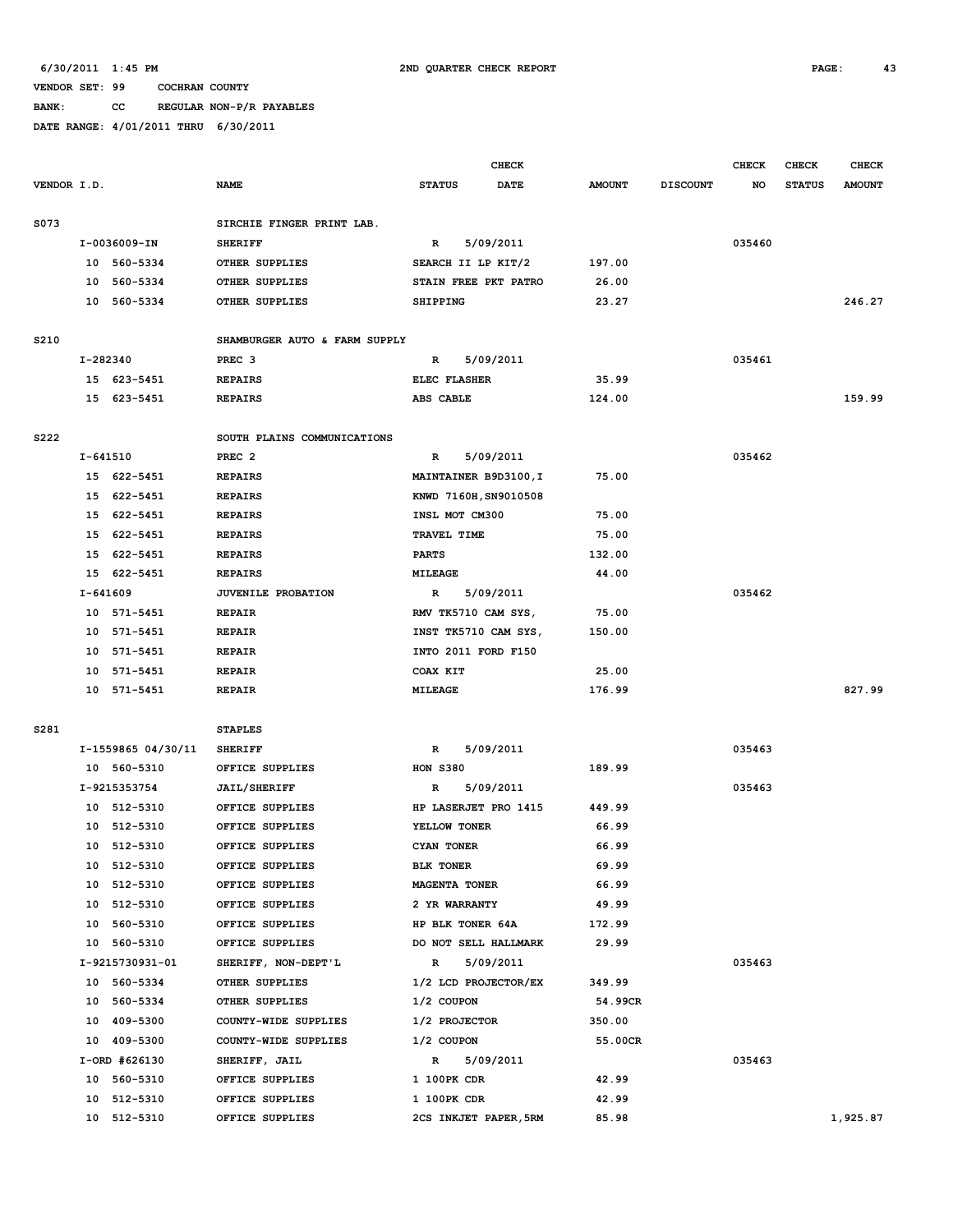**BANK: CC REGULAR NON-P/R PAYABLES**

|             |            |                  |                                                     |                          | <b>CHECK</b> |               |                 | <b>CHECK</b> | CHECK         | <b>CHECK</b>  |
|-------------|------------|------------------|-----------------------------------------------------|--------------------------|--------------|---------------|-----------------|--------------|---------------|---------------|
| VENDOR I.D. |            |                  | <b>NAME</b>                                         | <b>STATUS</b>            | DATE         | <b>AMOUNT</b> | <b>DISCOUNT</b> | NO           | <b>STATUS</b> | <b>AMOUNT</b> |
| S294        |            |                  | SHIRLEY SEARS                                       |                          |              |               |                 |              |               |               |
|             |            | I-APR 11 TRAVEL  | <b>EXTENSION SVC</b>                                | $\mathbb{R}$             | 5/09/2011    |               |                 | 035464       |               |               |
|             |            | 10 665-5428      | FCS AGENT-TRAVEL-OUT OF COUNTYPHOTO WORKDAY/LBK/12  |                          |              | 64.26         |                 |              |               |               |
|             |            | 10 665-5428      | FCS AGENT-TRAVEL-OUT OF COUNTYDIST FSHN/RESRC, LBK, |                          |              | 64.26         |                 |              |               |               |
|             |            | 10 665-5428      | FCS AGENT-TRAVEL-OUT OF COUNTYGRO STORE/LTLFD/76 M  |                          |              | 38.76         |                 |              |               | 167.28        |
| S331        |            |                  | STANDARD COFFEE SERVICE                             |                          |              |               |                 |              |               |               |
|             |            | I-8311-71550     | NON-DEPT'L                                          | $\mathbf{R}$             | 5/09/2011    |               |                 | 035465       |               |               |
|             |            | 10 409-5300      | COUNTY-WIDE SUPPLIES                                | 1 TEA                    |              | 27.71         |                 |              |               |               |
|             |            | 10 409-5300      | COUNTY-WIDE SUPPLIES                                | 8 FR VAN CRMR            |              | 58.64         |                 |              |               |               |
|             |            | 10 409-5300      | COUNTY-WIDE SUPPLIES                                | 1 AAA DECAF              |              | 47.55         |                 |              |               |               |
|             | 10         | 409-5300         | COUNTY-WIDE SUPPLIES                                | 5 AAA REG                |              | 199.50        |                 |              |               |               |
|             |            | 10 409-5300      | COUNTY-WIDE SUPPLIES                                | FUEL ADJ                 |              | 3.85          |                 |              |               | 337.25        |
| S338        |            |                  | PREMIER FOOT SOLUTIONS                              |                          |              |               |                 |              |               |               |
|             | $I-2026$   |                  | SHERIFF, JAIL                                       | R                        | 5/09/2011    |               |                 | 035466       |               |               |
|             |            | 10 512-5205      | <b>UNIFORMS</b>                                     | 3 MEN'S TAN UNIF SHI     |              | 117.00        |                 |              |               |               |
|             | 10         | 512-5205         | <b>UNIFORMS</b>                                     | 1 MEN'S WHT UNIF SHI     |              | 39.00         |                 |              |               |               |
|             |            | 10 560-5205      | <b>UNIFORMS</b>                                     | <b>3PR MEN'S TROUSER</b> |              | 114.00        |                 |              |               | 270.00        |
| T050        |            |                  | TAC UNEMPLOYMENT FUND                               |                          |              |               |                 |              |               |               |
|             |            | I-DEF PAYT 06-10 | <b>SHERIFF</b>                                      | $\mathbb{R}$             | 5/09/2011    |               |                 | 035467       |               |               |
|             |            | 10 560-5206      | UNEMPLOYMENT                                        | UNEMPL DEFICIT BILLI     |              | 7,046.40      |                 |              |               | 7,046.40      |
| T083        |            |                  | TYLER TECHNOLOGIES, INC                             |                          |              |               |                 |              |               |               |
|             |            | I-12748 PRINTER  | <b>AUDITOR</b>                                      | R                        | 5/09/2011    |               |                 | 035468       |               |               |
|             |            | 10 495-5310      | OFFICE SUPPLIES                                     | 4 PK HI-CAP TONER        |              | 955.00        |                 |              |               |               |
|             |            | 10 495-5310      | OFFICE SUPPLIES                                     | DELL 5130CN CLR LASR     |              | 1,610.00      |                 |              |               | 2,565.00      |
| T087        |            |                  | TEXAS DEPARTMENT OF HEALTH                          |                          |              |               |                 |              |               |               |
|             | I-13701    |                  | <b>CLERK</b>                                        | R                        | 5/09/2011    |               |                 | 035469       |               |               |
|             |            | 10 403-5310      | OFFICE SUPPLIES                                     | 15 REMOTE BIRTH ACCE     |              | 27.45         |                 |              |               | 27.45         |
| T148        |            |                  | TASCOSA OFFICE MACHINES INC                         |                          |              |               |                 |              |               |               |
|             | $I-1CF31A$ |                  | <b>CLERK</b>                                        | $\mathbb{R}$             | 5/09/2011    |               |                 | 035470       |               |               |
|             |            | 10 403-5310      | OFFICE SUPPLIES                                     | 2 FAX TONER              |              | 209.98        |                 |              |               |               |
|             |            | I-9AU340         | <b>SHERIFF</b>                                      | R                        | 5/09/2011    |               |                 | 035470       |               |               |
|             |            | 10 560-5411      | MAINTENANCE CONTRACTS                               | COPIER MAINTENANCE/A     |              | 69.00         |                 |              |               |               |
|             |            | 10 560-5411      | MAINTENANCE CONTRACTS                               | *****411 COPY OVERAG     |              | 10.69         |                 |              |               | 289.67        |
| T184        |            |                  | THYSSENKRUPP ELEVATOR COR                           |                          |              |               |                 |              |               |               |
|             |            | I-1805125        | <b>COURTHOUSE</b>                                   | R                        | 5/09/2011    |               |                 | 035471       |               |               |
|             |            | 10 510-5411      | MAINTENANCE CONTRACTS                               | ELEVATOR MAINTENANCE     |              | 540.67        |                 |              |               | 540.67        |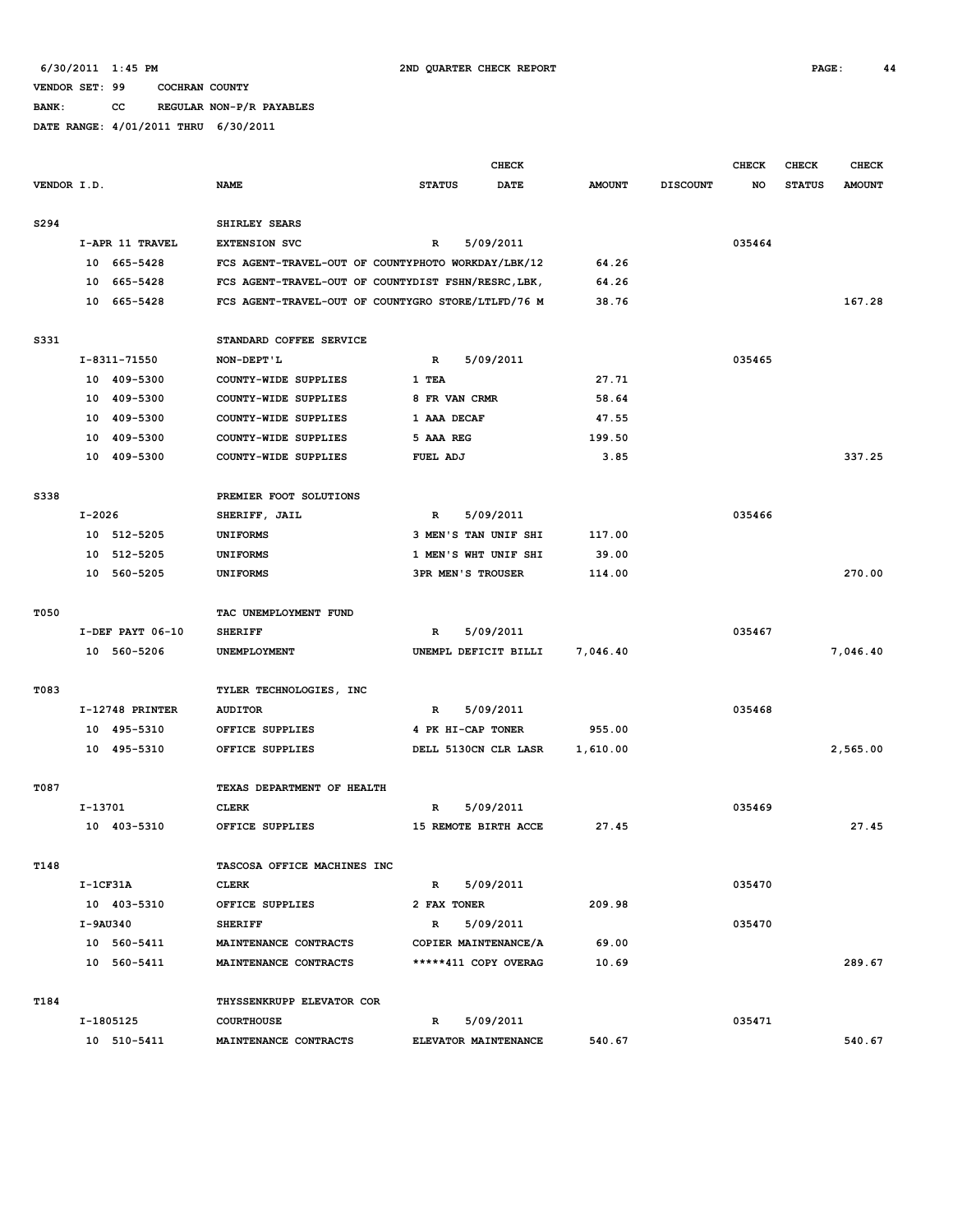**BANK: CC REGULAR NON-P/R PAYABLES**

|             |                                        |                                                        |                             | <b>CHECK</b> |                  |                 | <b>CHECK</b> | <b>CHECK</b>  | <b>CHECK</b>  |
|-------------|----------------------------------------|--------------------------------------------------------|-----------------------------|--------------|------------------|-----------------|--------------|---------------|---------------|
| VENDOR I.D. |                                        | <b>NAME</b>                                            | <b>STATUS</b>               | <b>DATE</b>  | <b>AMOUNT</b>    | <b>DISCOUNT</b> | NO           | <b>STATUS</b> | <b>AMOUNT</b> |
|             |                                        |                                                        |                             |              |                  |                 |              |               |               |
| T186        |                                        | JOHNNY TIMMONS                                         |                             |              |                  |                 |              |               |               |
|             | I-CONF TRAVEL 04/11 COMM'R COURT       |                                                        | R                           | 5/09/2011    |                  |                 | 035472       |               |               |
|             | 15 610-5427                            | COMM-CONTINUING EDUCATION                              | 366 MI, CJCAT CONF, LB      |              | 186.66           |                 |              |               | 186.66        |
|             |                                        |                                                        |                             |              |                  |                 |              |               |               |
| T245        |                                        | TEXAS JUVENILE PROBATION COMMI                         |                             |              |                  |                 |              |               |               |
|             | I-REG POST-LEG CONF JUVENILE PROBATION |                                                        | R                           | 5/09/2011    |                  |                 | 035473       |               |               |
|             | 10 571-5427                            | CONTINUING EDUCATION                                   | POST-LEGIS CONF/AUST        |              | 125.00           |                 |              |               | 125.00        |
|             |                                        |                                                        |                             |              |                  |                 |              |               |               |
| U019        |                                        | UNITED SUPERMARKETS, INC                               |                             |              |                  |                 |              |               |               |
|             | $I-DEL$ FEE $04/11$                    | JAIL--MEDS, RUFF                                       | R                           | 5/09/2011    |                  |                 | 035474       |               |               |
|             | 10 512-5391                            | MEDICAL CARE-PRISONERS                                 | DELIVERY FEE                |              | 3.00             |                 |              |               |               |
|             | I-MEDS-RUFF 5/3/11                     | JAIL--MEDS, RUFF                                       | $\mathbb{R}$                | 5/09/2011    |                  |                 | 035474       |               |               |
|             | 10 512-5391                            | MEDICAL CARE-PRISONERS                                 | PRESCRIPTION, M RUFF        |              | 83.99            |                 |              |               |               |
|             | 10 512-5391                            | MEDICAL CARE-PRISONERS                                 | PRESCRIPTION, M RUFF        |              | 53.99            |                 |              |               |               |
|             | $I-MEDS/RUFF 04/11$                    | <b>JAIL - RUFF</b>                                     | R                           | 5/09/2011    |                  |                 | 035474       |               |               |
|             | 10 512-5391                            | MEDICAL CARE-PRISONERS                                 | PRESCRIPTION 4/27/11        |              | 83.99            |                 |              |               |               |
|             | 10 512-5391                            | MEDICAL CARE-PRISONERS                                 | PRESCRIPTION 4/25/11        |              | 19.99            |                 |              |               |               |
|             | 10 512-5391                            | MEDICAL CARE-PRISONERS                                 | PRESCRIPTION 4/25/11        |              | 49.99            |                 |              |               |               |
|             | 10 512-5391                            | MEDICAL CARE-PRISONERS                                 | PRESCRIPTION 4/25/11        |              | 18.99            |                 |              |               | 313.94        |
|             |                                        |                                                        |                             |              |                  |                 |              |               |               |
| <b>W055</b> |                                        | WINDSTREAM COMMUNICATIONS SW                           |                             |              |                  |                 |              |               |               |
|             | I-266-0638 MAY11                       | <b>MUSEUM</b>                                          | R                           | 5/09/2011    |                  |                 | 035475       |               |               |
|             | 10 652-5420                            | <b>TELECOMMUNICATIONS</b>                              | PHONE SVC                   |              | 48.47            |                 |              |               |               |
|             | 10 652-5420                            | <b>TELECOMMUNICATIONS</b>                              | INTERNET SVC                |              | 52.92            |                 |              |               |               |
|             | 10 652-5420                            | <b>TELECOMMUNICATIONS</b>                              | LONG DISTANCE SVC           |              | 4.59             |                 |              |               |               |
|             | I-266-5051 MAY 11                      | LIBRARY                                                | R                           | 5/09/2011    |                  |                 | 035475       |               |               |
|             | 10 650-5420                            | TELECOMMUNICATIONS                                     | PHONE SVC                   |              | 170.01           |                 |              |               |               |
|             | 10 650-5420                            | TELECOMMUNICATIONS                                     | INTERNET SVC                |              | 49.99            |                 |              |               |               |
|             | 10 650-5420                            | <b>TELECOMMUNICATIONS</b>                              | LONG DISTANCE SVC           |              | 3.79             |                 |              |               |               |
|             | I-266-5074 MAY 11                      | ADULT PROBATION                                        | R                           | 5/09/2011    |                  |                 | 035475       |               |               |
|             | 10 570-5420                            | <b>TELECOMMUNICATIONS</b>                              | PHONE SVC                   |              | 46.71            |                 |              |               |               |
|             | 10 570-5420                            | <b>TELECOMMUNICATIONS</b>                              | VOICEMAIL SVC               |              | 11.97            |                 | 035475       |               |               |
|             | I-266-5161 MAY 11                      | <b>TREASURER</b>                                       | $\mathbb{R}$                | 5/09/2011    |                  |                 |              |               |               |
|             | 10 497-5420<br>10 497-5420             | TELECOMMUNICATIONS                                     | PHONE SVC<br>LONG DISTANCE  |              | 46.65<br>0.45    |                 |              |               |               |
|             |                                        | <b>TELECOMMUNICATIONS</b><br>TAX A/C                   |                             |              |                  |                 | 035475       |               |               |
|             | I-266-5171 MAY11                       |                                                        | $\mathbb{R}$                | 5/09/2011    |                  |                 |              |               |               |
|             | 10 499-5420                            | <b>TELECOMMUNICATIONS</b><br><b>TELECOMMUNICATIONS</b> | PHONE SVC<br>INTERNET SVC   |              | 140.66<br>102.94 |                 |              |               |               |
|             | 10 499-5420                            |                                                        |                             |              |                  |                 |              |               |               |
|             | 10 499-5420                            | <b>TELECOMMUNICATIONS</b>                              | TERM AGRMNT                 |              | 20.00CR<br>5.52  |                 |              |               |               |
|             | 10 497-5420                            | <b>TELECOMMUNICATIONS</b>                              | LONG DISTANCE               |              |                  |                 |              |               |               |
|             | I-266-5211 MAY 11<br>10 560-5420       | <b>SHERIFF</b>                                         | R<br>PHONE SVC              | 5/09/2011    | 156.01           |                 | 035475       |               |               |
|             |                                        | <b>TELECOMMUNICATIONS</b>                              |                             |              | 2.50             |                 |              |               |               |
|             | 10 560-5420                            | <b>TELECOMMUNICATIONS</b>                              | LONG DISTANCE SVC           |              |                  |                 |              |               |               |
|             | I-266-5215 MAY11                       | <b>EXTENSION SVC</b>                                   | R                           | 5/09/2011    |                  |                 | 035475       |               |               |
|             | 10 665-5420                            | <b>TELECOMMUNICATIONS</b>                              | PHONE SVC                   |              | 147.86           |                 |              |               |               |
|             | 10 665-5420                            | <b>TELECOMMUNICATIONS</b>                              | INTERNET SVC                |              | 154.99           |                 |              |               |               |
|             | 10 665-5420<br>10 665-5420             | TELECOMMUNICATIONS<br><b>TELECOMMUNICATIONS</b>        | TERM AGRMT<br>2 CALL RETURN |              | 35.00CR<br>3.00  |                 |              |               |               |
|             |                                        |                                                        |                             |              |                  |                 |              |               |               |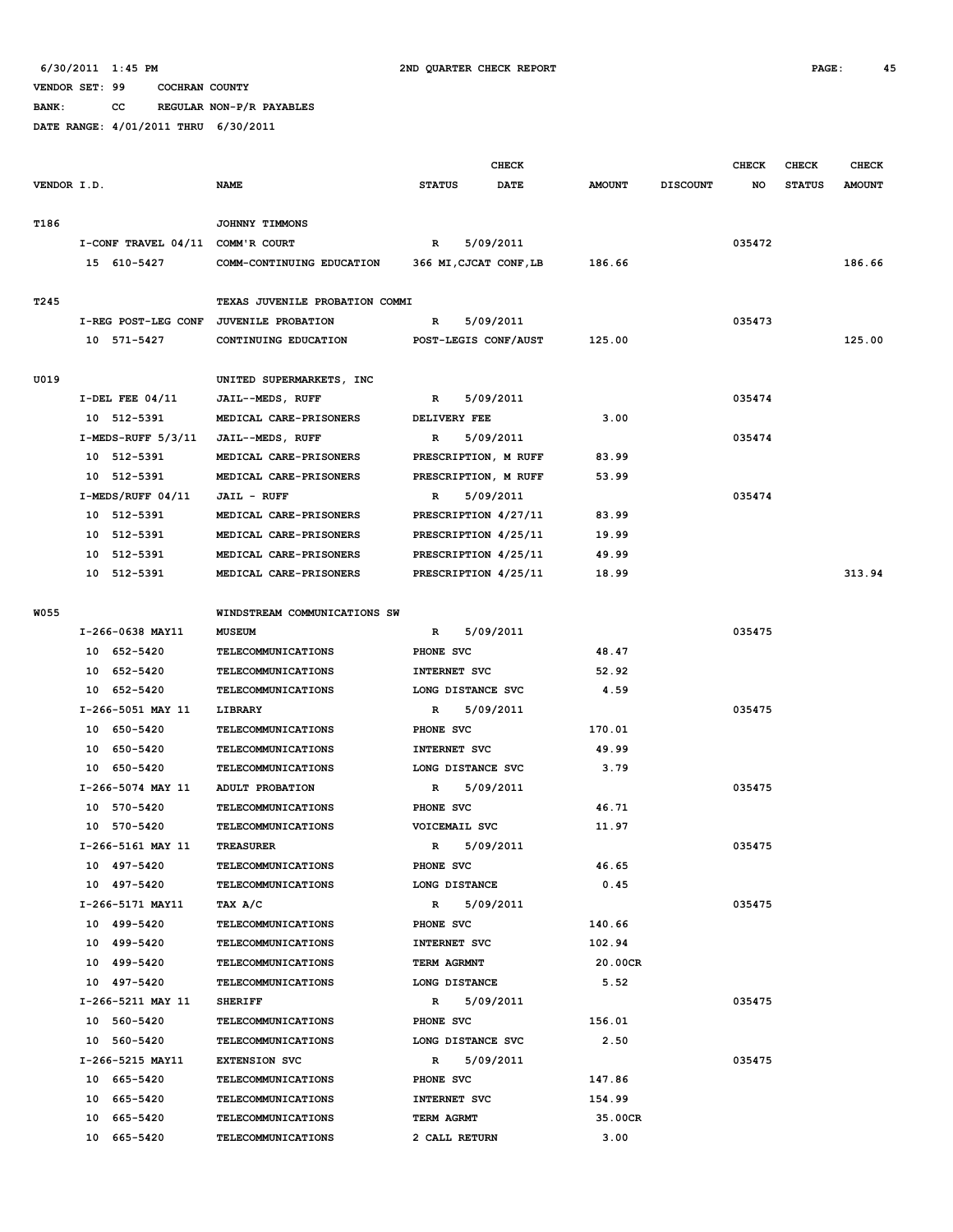**BANK: CC REGULAR NON-P/R PAYABLES DATE RANGE: 4/01/2011 THRU 6/30/2011**

|             |                   |                                                 | CHECK                        |                 |                 | <b>CHECK</b> | CHECK         | <b>CHECK</b>  |
|-------------|-------------------|-------------------------------------------------|------------------------------|-----------------|-----------------|--------------|---------------|---------------|
| VENDOR I.D. |                   | NAME                                            | <b>STATUS</b><br><b>DATE</b> | <b>AMOUNT</b>   | <b>DISCOUNT</b> | NO           | <b>STATUS</b> | <b>AMOUNT</b> |
| <b>W055</b> |                   | WINDSTREAM COMMUNICATICONT                      |                              |                 |                 |              |               |               |
|             | I-266-5215 MAY11  | <b>EXTENSION SVC</b>                            | 5/09/2011<br>R               |                 |                 | 035475       |               |               |
|             | 10 665-5420       | <b>TELECOMMUNICATIONS</b>                       | LONG DISTANCE                | 2.31            |                 |              |               |               |
|             | 10 665-5420       | <b>TELECOMMUNICATIONS</b>                       | 2 RUIDOSO CALLS***           | 0.32            |                 |              |               |               |
|             | I-266-5302 MAY 11 | <b>JUSTICE OF PEACE</b>                         | 5/09/2011<br>R               |                 |                 | 035475       |               |               |
|             | 10 455-5420       | <b>TELECOMMUNICATIONS</b>                       | PHONE SVC                    | 46.65           |                 |              |               |               |
|             | 10 455-5420       | <b>TELECOMMUNICATIONS</b>                       | LONG DISTANCE                | 0.62            |                 |              |               |               |
|             | I-266-5411 MAY11  | JUVENILE PROBATION                              | 5/09/2011<br>R               |                 |                 | 035475       |               |               |
|             | 10 571-5420       | <b>TELECOMMUNICATIONS</b>                       | PHONE SVC                    | 46.65           |                 |              |               |               |
|             | 10 571-5420       | <b>TELECOMMUNICATIONS</b>                       | LONG DISTANCE                | 3.74            |                 |              |               |               |
|             | I-266-5412 MAY11  | DISTRICT COURT                                  | 5/09/2011<br>R               |                 |                 | 035475       |               |               |
|             | 10 435-5420       | <b>TELECOMMUNICATIONS</b>                       | PHONE SVC                    | 98.77           |                 |              |               |               |
|             | 10 435-5420       | <b>TELECOMMUNICATIONS</b>                       | INTERNET SVC                 | 109.98          |                 |              |               |               |
|             | I-266-5450 MAY11  | COUNTY/DIST CLERK                               | 5/09/2011<br>R               |                 |                 | 035475       |               |               |
|             | 10 403-5420       | <b>TELECOMMUNICATIONS</b>                       | PHONE SVC                    | 155.60          |                 |              |               |               |
|             | 10 403-5420       | <b>TELECOMMUNICATIONS</b>                       | LONG DISTANCE                | 9.63            |                 |              |               |               |
|             | I-266-5508 MAY 11 | COUNTY JUDGE/COMM'R CT                          | 5/09/2011<br>R               |                 |                 | 035475       |               |               |
|             | 15 610-5420       | <b>TELECOMMUNICATIONS</b>                       | PHONE SVC/2 LINES            | 109.34          |                 |              |               |               |
|             | 15 610-5420       | <b>TELECOMMUNICATIONS</b>                       | LONG DISTANCE                | 0.13            |                 |              |               |               |
|             | I-266-5700 MAY11  | <b>SHERIFF</b>                                  | 5/09/2011<br>R               |                 |                 | 035475       |               |               |
|             | 10 560-5420       | <b>TELECOMMUNICATIONS</b>                       | PHONE SVC                    | 55.04           |                 |              |               |               |
|             | 10 560-5420       | <b>TELECOMMUNICATIONS</b>                       | LONG DISTANCE                |                 |                 |              |               |               |
|             | I-266-5822 MAY 11 | AUDITOR&NON-DEPT'L                              | 5/09/2011<br>R               | 8.77            |                 | 035475       |               |               |
|             | 10 495-5420       | <b>TELECOMMUNICATIONS</b>                       | PHONE SVC/1 LINE             | 46.65           |                 |              |               |               |
|             | 10 495-5420       | <b>TELECOMMUNICATIONS</b>                       | <b>BUS BROADBAND</b>         | 59.99           |                 |              |               |               |
|             | 10 495-5420       | <b>TELECOMMUNICATIONS</b>                       | TERM AGRMT                   | 35.00CR         |                 |              |               |               |
|             | 10 495-5420       | <b>TELECOMMUNICATIONS</b>                       | LONG DISTANCE                | 0.40            |                 |              |               |               |
|             | 10 409-5420       | <b>TELECOMMUNICATIONS</b>                       | FAX LINE 266-5929            | 46.64           |                 |              |               |               |
|             | 10 409-5420       | <b>TELECOMMUNICATIONS</b>                       | INTERNET SVC                 | 154.99          |                 |              |               |               |
|             | 10<br>409–5420    | <b>TELECOMMUNICATIONS</b>                       | TERM AGRMT                   | 10.00CR         |                 |              |               |               |
|             | 10 409-5420       | TELECOMMUNICATIONS                              | FAX LONG DISTANCE            | 1.58            |                 |              |               |               |
|             | I-266-8661 MAY11  | COUNTY ATTORNEY                                 | 5/09/2011<br>R               |                 |                 | 035475       |               |               |
|             |                   | <b>TELECOMMUNICATIONS</b>                       |                              |                 |                 |              |               |               |
|             | 10 475-5420       |                                                 | PHONE SVC                    | 104.86          |                 |              |               |               |
|             | 10 475-5420       | <b>TELECOMMUNICATIONS</b>                       | INTERNET SVC                 | 79.99           |                 |              |               |               |
|             | 10 475-5420       | TELECOMMUNICATIONS<br><b>TELECOMMUNICATIONS</b> | TERM AGRMT<br>LONG DISTANCE  | 20.00CR<br>1.27 |                 |              |               |               |
|             | 10 475-5420       |                                                 |                              |                 |                 |              |               |               |
|             | I-266-8888 MAY11  | <b>SHERIFF</b>                                  | R 5/09/2011                  |                 |                 | 035475       |               |               |
|             | 10 560-5420       | <b>TELECOMMUNICATIONS</b>                       | FAX LINE & CRIME CON         | 44.06           |                 |              |               | 2,217.83      |
|             | 10 560-5420       | <b>TELECOMMUNICATIONS</b>                       | LONG DISTANCE                | 0.82            |                 |              |               |               |
| <b>W070</b> |                   | R D WALLACE OIL CO INC                          |                              |                 |                 |              |               |               |
|             | $I-1400$ 04/11    | PREC 4                                          | 5/09/2011<br>$\mathbf{R}$    |                 |                 | 035477       |               |               |
|             | 15 624-5330       | FUEL AND OIL                                    | SYN 50 TRANS OIL             | 160.00          |                 |              |               |               |
|             | 15 624-5330       | FUEL AND OIL                                    | 65.9GAL UNL                  | 232.67          |                 |              |               |               |
|             | $I-3440$ 04/11    | PREC 1                                          | 5/09/2011<br>$\mathbb{R}$    |                 |                 | 035477       |               |               |
|             | 15 621-5330       | FUEL & OIL                                      | 42GAL UNL                    | 151.84          |                 |              |               |               |
|             | $I-3540$ 04/11    | PREC <sub>3</sub>                               | 5/09/2011<br>R               |                 |                 | 035477       |               |               |
|             | 15 623-5330       | FUEL AND OIL                                    | 468GAL HS DIESEL             | 1,708.20        |                 |              |               |               |
|             |                   |                                                 |                              |                 |                 |              |               |               |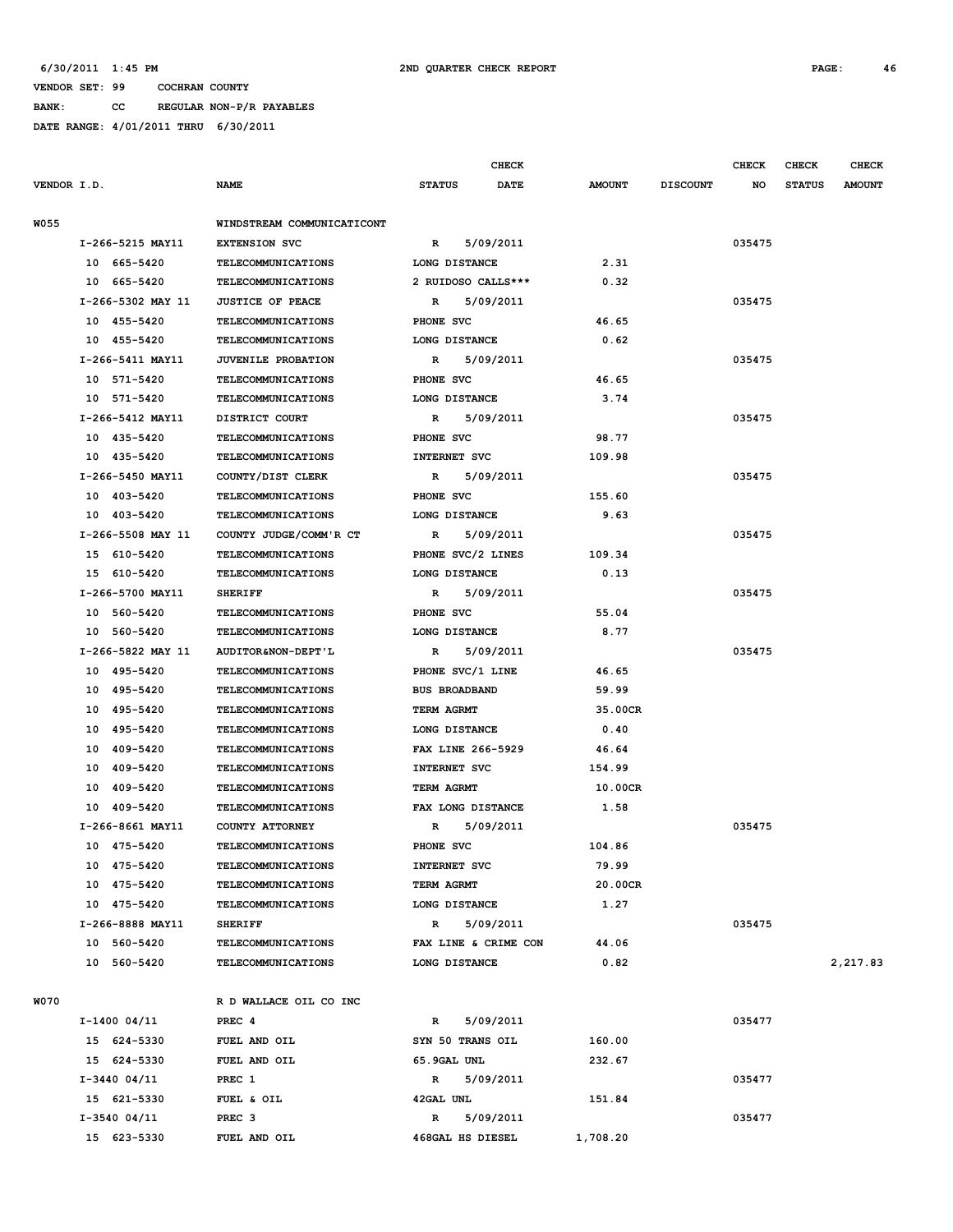**BANK: CC REGULAR NON-P/R PAYABLES**

|             |    |                                     |                                      |                 | <b>CHECK</b>         |               |                 | <b>CHECK</b> | <b>CHECK</b>  | CHECK         |
|-------------|----|-------------------------------------|--------------------------------------|-----------------|----------------------|---------------|-----------------|--------------|---------------|---------------|
| VENDOR I.D. |    |                                     | <b>NAME</b>                          | <b>STATUS</b>   | <b>DATE</b>          | <b>AMOUNT</b> | <b>DISCOUNT</b> | NO           | <b>STATUS</b> | <b>AMOUNT</b> |
| <b>W070</b> |    |                                     | R D WALLACE OIL CO INCCONT           |                 |                      |               |                 |              |               |               |
|             |    | $I-3540$ 04/11                      | PREC <sub>3</sub>                    | $\mathbf R$     | 5/09/2011            |               |                 | 035477       |               |               |
|             |    | 15 623-5330                         | FUEL AND OIL                         | 2 80-OZ PWR SVC |                      | 21.96         |                 |              |               |               |
|             | 15 | 623-5330                            | FUEL AND OIL                         | 59.2GAL UNL     |                      | 196.25        |                 |              |               |               |
|             | 15 | 623-5330                            | FUEL AND OIL                         |                 | 107.1GAL HS DIESEL   | 390.92        |                 |              |               |               |
|             | 15 | 623-5330                            | FUEL AND OIL                         | 80-OZ PWR SVC   |                      | 10.98         |                 |              |               |               |
|             | 15 | 623-5330                            | FUEL AND OIL                         | 44.8GAL UNL     |                      | 164.64        |                 |              |               |               |
|             |    | $I-3600$ 04/11                      | PARK                                 | R               | 5/09/2011            |               |                 | 035477       |               |               |
|             |    | 10 660-5330                         | FUEL AND OIL                         | 43.1GAL UNL     |                      | 153.43        |                 |              |               |               |
|             |    | $I-3700$ 04/11                      | <b>SHERIFF</b>                       | R               | 5/09/2011            |               |                 | 035477       |               |               |
|             |    | 10 560-5330                         | FUEL AND OIL                         |                 | 59.5GAL UNL/#123     | 209.82        |                 |              |               |               |
|             | 10 | 560-5330                            | FUEL AND OIL                         | 12GAL UNL/#125  |                      | 41.70         |                 |              |               |               |
|             | 10 | 560-5330                            | FUEL AND OIL                         |                 | 47.5GAL UNL/#134     | 167.06        |                 |              |               |               |
|             | 10 | 560-5330                            | FUEL AND OIL                         | 38.4GAL UNL#137 |                      | 136.12        |                 |              |               | 3,745.59      |
|             |    |                                     |                                      |                 |                      |               |                 |              |               |               |
| <b>W080</b> |    |                                     | TODD WILLINGHAM                      |                 |                      |               |                 |              |               |               |
|             |    | I-04/21/11 GRJUR COM DISTRICT COURT |                                      | R               | 5/09/2011            |               |                 | 035478       |               |               |
|             |    | 10 435-5491                         | GRAND JURY                           |                 | COMMISSIONER SVC     | 10.00         |                 |              |               | 10.00         |
|             |    |                                     |                                      |                 |                      |               |                 |              |               |               |
| W092        |    |                                     | WEST TEXAS GAS INC                   |                 |                      |               |                 |              |               |               |
|             |    | I-15006-03496 MAY11                 | <b>SHERIFF</b>                       | $\mathbf R$     | 5/09/2011            |               |                 | 035479       |               |               |
|             |    | 10 560-5330                         | FUEL AND OIL                         |                 | 48.02GAL UNL/UNIT #1 | 171.71        |                 |              |               |               |
|             |    | 10 560-5330                         | FUEL AND OIL                         |                 | 18.7GAL UNL/UNIT #11 | 65.38         |                 |              |               |               |
|             | 10 | 560-5330                            | FUEL AND OIL                         |                 | 71.51GAL UNL/UNIT #1 | 253.37        |                 |              |               |               |
|             | 10 | 560-5330                            | FUEL AND OIL                         |                 | 36.59GAL UNL/UNIT #1 | 130.35        |                 |              |               |               |
|             | 10 | 560-5330                            | FUEL AND OIL                         |                 | 105.12GAL UNL/UNIT # | 379.81        |                 |              |               |               |
|             | 10 | 560-5330                            | FUEL AND OIL                         |                 | 86.26GAL UNL/UNIT #1 | 303.00        |                 |              |               |               |
|             | 10 | 560-5499                            | MISCELLANEOUS                        |                 | CR MISC CHG 03/29/11 | 38.75CR       |                 |              |               | 1,264.87      |
| W164        |    |                                     | WARREN CAT                           |                 |                      |               |                 |              |               |               |
|             |    |                                     |                                      |                 |                      |               |                 |              |               |               |
|             |    | I-PS020219477                       | PREC <sub>3</sub>                    | R               | 5/09/2011            |               |                 | 035480       |               |               |
|             |    | 15 623-5451                         | <b>REPAIRS</b>                       |                 | 40 BUSHINGS/CAT#1912 | 175.20        |                 |              |               |               |
|             |    | 15 623-5451                         | <b>REPAIRS</b>                       | 50 BOLTS        |                      | 56.50         |                 |              |               |               |
|             |    | 15 623-5451                         | <b>REPAIRS</b>                       | 50 NUTS         |                      | 28.50         |                 |              |               |               |
|             |    | I-PS020219848                       | PREC <sub>2</sub>                    | R               | 5/09/2011            |               |                 | 035480       |               |               |
|             |    | 15 622-5451                         | <b>REPAIRS</b>                       |                 | ELEMENT ASM FOR B9D0 | 84.30         |                 |              |               | 344.50        |
| X001        |    |                                     | XCEL ENERGY                          |                 |                      |               |                 |              |               |               |
|             |    |                                     | I-54-1324315-7 0511 ALMOST ALL DEPTS | $\mathbb{R}$    | 5/09/2011            |               |                 | 035481       |               |               |
|             |    | 30 518-5440                         | UTILITIES                            |                 | 300210167 RUNWAY LIG | 72.25         |                 |              |               |               |
|             |    | 10 510-5440                         | UTILITIES                            |                 | 300240736 COURTHOUSE | 1,814.37      |                 |              |               |               |
|             |    | 10 660-5440                         | UTILITIES & IRRIGATION               |                 | 300265059 SOFTBALL P | 21.60         |                 |              |               |               |
|             |    | 10 580-5440                         | UTILITIES [TOWER]                    |                 | 300282806 TOWER      | 59.50         |                 |              |               |               |
|             |    | 15 621-5440                         | UTILITIES                            |                 | 300294119 PREC 1 SHO | 47.67         |                 |              |               |               |
|             |    | 10 650-5440                         | UTILITIES                            |                 | 300338546 LIBRARY    | 251.34        |                 |              |               |               |
|             |    | 10 652-5440                         | UTILITIES                            |                 | 300342232 MUSEUM     | 16.40         |                 |              |               |               |
|             |    | 10 662-5440                         | UTILITIES                            |                 | 300390484 ACTIVITY B | 471.73        |                 |              |               |               |
|             | 10 | 660-5440                            | UTILITIES & IRRIGATION               | 300410370 PARK  |                      | 360.53        |                 |              |               |               |
|             |    |                                     |                                      |                 |                      |               |                 |              |               |               |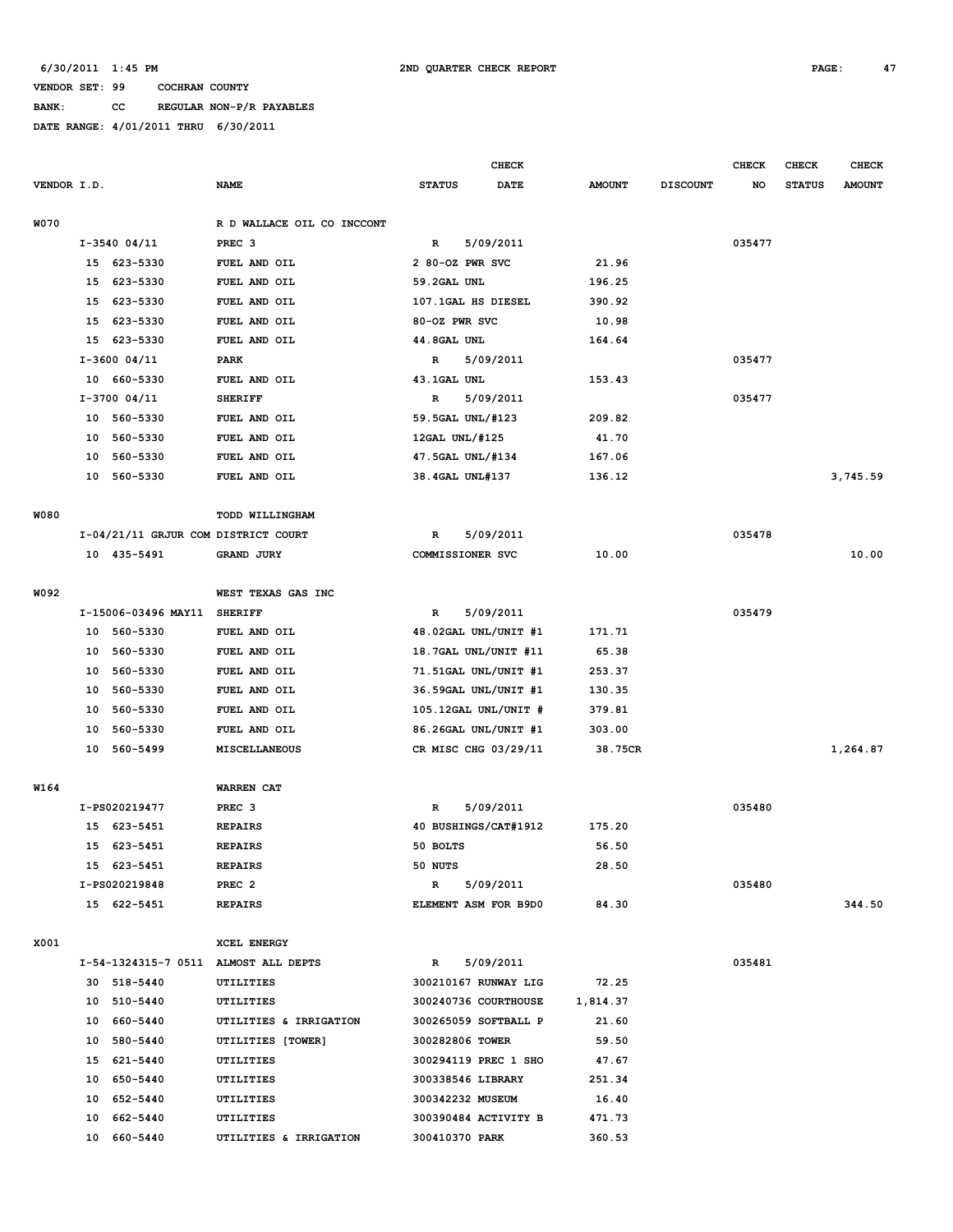**BANK: CC REGULAR NON-P/R PAYABLES**

|             |            |                                 |                            |                      | <b>CHECK</b>         |               |                 | <b>CHECK</b> | <b>CHECK</b>  | <b>CHECK</b>  |
|-------------|------------|---------------------------------|----------------------------|----------------------|----------------------|---------------|-----------------|--------------|---------------|---------------|
| VENDOR I.D. |            |                                 | <b>NAME</b>                | <b>STATUS</b>        | DATE                 | <b>AMOUNT</b> | <b>DISCOUNT</b> | NO           | <b>STATUS</b> | <b>AMOUNT</b> |
|             |            |                                 |                            |                      |                      |               |                 |              |               |               |
| X001        |            |                                 | XCEL ENERGY<br><b>CONT</b> |                      |                      |               |                 |              |               |               |
|             |            | I-54-1324315-7 0511             | ALMOST ALL DEPTS           | R                    | 5/09/2011            |               |                 | 035481       |               |               |
|             |            | 10 660-5440                     | UTILITIES & IRRIGATION     | 300457515 PARK/SHOP  |                      | 41.06         |                 |              |               |               |
|             |            | 10 660-5440                     | UTILITIES & IRRIGATION     |                      | 300505444 HOFMAN BAS | 21.60         |                 |              |               |               |
|             | 10         | 516-5440                        | UTILITIES                  | 300555198 CEMETERY   |                      | 163.62        |                 |              |               |               |
|             | 10         | 409-5440                        | UTILITIES                  |                      | 300577364 102 N MAIN | 17.41         |                 |              |               |               |
|             | 10         | 660-5440                        | UTILITIES & IRRIGATION     | 300587052 SHOWBARN   |                      | 31.18         |                 |              |               |               |
|             | 10         | 660-5440                        | UTILITIES & IRRIGATION     |                      | 300587753 RODEO GROU | 33.81         |                 |              |               |               |
|             | 10         | 516-5440                        | UTILITIES                  | 300603417 CEMETERY   |                      | 10.91         |                 |              |               |               |
|             | 10         | 516-5440                        | UTILITIES                  |                      | 300637038 CEMETERY S | 205.88        |                 |              |               |               |
|             | 10         | 650-5440                        | UTILITIES                  | AREA LIGHT LIBRARY   |                      | 15.01         |                 |              |               |               |
|             | 10         | 662-5440                        | UTILITIES                  |                      | 2 AREA LIGHTS ACT BL | 45.03         |                 |              |               |               |
|             | 10         | 660-5440                        | UTILITIES & IRRIGATION     | AREA LIGHT PARK SHOP |                      | 14.45         |                 |              |               | 3,715.35      |
|             |            |                                 |                            |                      |                      |               |                 |              |               |               |
| Y001        |            |                                 | YELLOWHOUSE MACHINERY COM  |                      |                      |               |                 |              |               |               |
|             | C-206370   |                                 | PREC 1                     | R                    | 5/09/2011            |               |                 | 035482       |               |               |
|             |            | 15 621-5451                     | <b>REPAIRS</b>             | CR 2 RETAINERS       |                      | 93.02CR       |                 |              |               |               |
|             |            | 15 621-5451                     | <b>REPAIRS</b>             | CR 4 RETAINERS       |                      | 14.88CR       |                 |              |               |               |
|             | $I-205943$ |                                 | PREC 1                     | R                    | 5/09/2011            |               |                 | 035482       |               |               |
|             |            | 15 621-5451                     | <b>REPAIRS</b>             | <b>BUSHING</b>       |                      | 79.56         |                 |              |               |               |
|             |            | 15 621-5451                     | <b>REPAIRS</b>             | 2 SEALS              |                      | 27.60         |                 |              |               |               |
|             |            | 15 621-5451                     | <b>REPAIRS</b>             | <b>FREIGHT</b>       |                      | 11.49         |                 |              |               |               |
|             | I-206088   |                                 | PREC 1                     | R                    | 5/09/2011            |               |                 | 035482       |               |               |
|             |            | 15 621-5451                     | <b>REPAIRS</b>             | FILTER ELEM          |                      | 70.00         |                 |              |               |               |
|             |            | 15 621-5451                     | <b>REPAIRS</b>             | FILTER ELEM          |                      | 45.25         |                 |              |               |               |
|             | 15         | 621-5451                        | <b>REPAIRS</b>             | FILTER ELEM          |                      | 59.00         |                 |              |               |               |
|             |            | 15 621-5451                     | <b>REPAIRS</b>             | FILTER ELEM          |                      | 29.99         |                 |              |               |               |
|             | I-206918   |                                 | PREC 1                     | R                    | 5/09/2011            |               |                 | 035482       |               |               |
|             |            | 15 621-5451                     | <b>REPAIRS</b>             | 2 FILTER ELEM        |                      | 140.00        |                 |              |               |               |
|             | 15         | 621-5451                        | <b>REPAIRS</b>             | 2 FILTER ELEM        |                      | 118.00        |                 |              |               |               |
|             | 15         | 621-5451                        | <b>REPAIRS</b>             | FILTER ELEM          |                      | 29.99         |                 |              |               |               |
|             | 15         | 621-5451                        | <b>REPAIRS</b>             | FILTER ELEM          |                      | 45.25         |                 |              |               | 548.23        |
|             |            |                                 |                            |                      |                      |               |                 |              |               |               |
| S217        |            |                                 | STATE COMPTROLLER          |                      |                      |               |                 |              |               |               |
|             |            | I-1ST QTR '11 CORR              | 1ST OTR CIVIL FEES CORR    | $\mathbb{R}$         | 5/18/2011            |               |                 | 035483       |               |               |
|             |            | 10 000-4340.700                 | <b>TREASURER</b>           |                      | CORR DIV/FAM SVC FEE | 6.00          |                 |              |               |               |
|             |            | 10 000-4340.700                 | TREASURER                  |                      | CORR OTHER THAN, CK# | 9.50          |                 |              |               | 15.50         |
|             |            |                                 |                            |                      |                      |               |                 |              |               |               |
| <b>W056</b> |            |                                 | WELL CORP HEALTH           |                      |                      |               |                 |              |               |               |
|             |            | I-05/10/11 SCREENING NON DEPT'L |                            | R                    | 5/20/2011            |               |                 | 035484       |               |               |
|             |            | 10 409-5499                     | MISCELLANEOUS              | COPAY WELLNESS SCRN  |                      | 560.00        |                 |              |               | 560.00        |
|             |            |                                 |                            |                      |                      |               |                 |              |               |               |
| A042        |            |                                 | J C ADAMS JR               |                      |                      |               |                 |              |               |               |
|             |            | I-LOISLAW MAY '11               | COUNTY ATTY/LAW LIB        | R                    | 5/27/2011            |               |                 | 035522       |               |               |
|             |            | 10 475-5590                     | LAW LIBRARY MTRLS/UPDATES  |                      | LOIS LAW MAY 11 BILL | 202.46        |                 |              |               | 202.46        |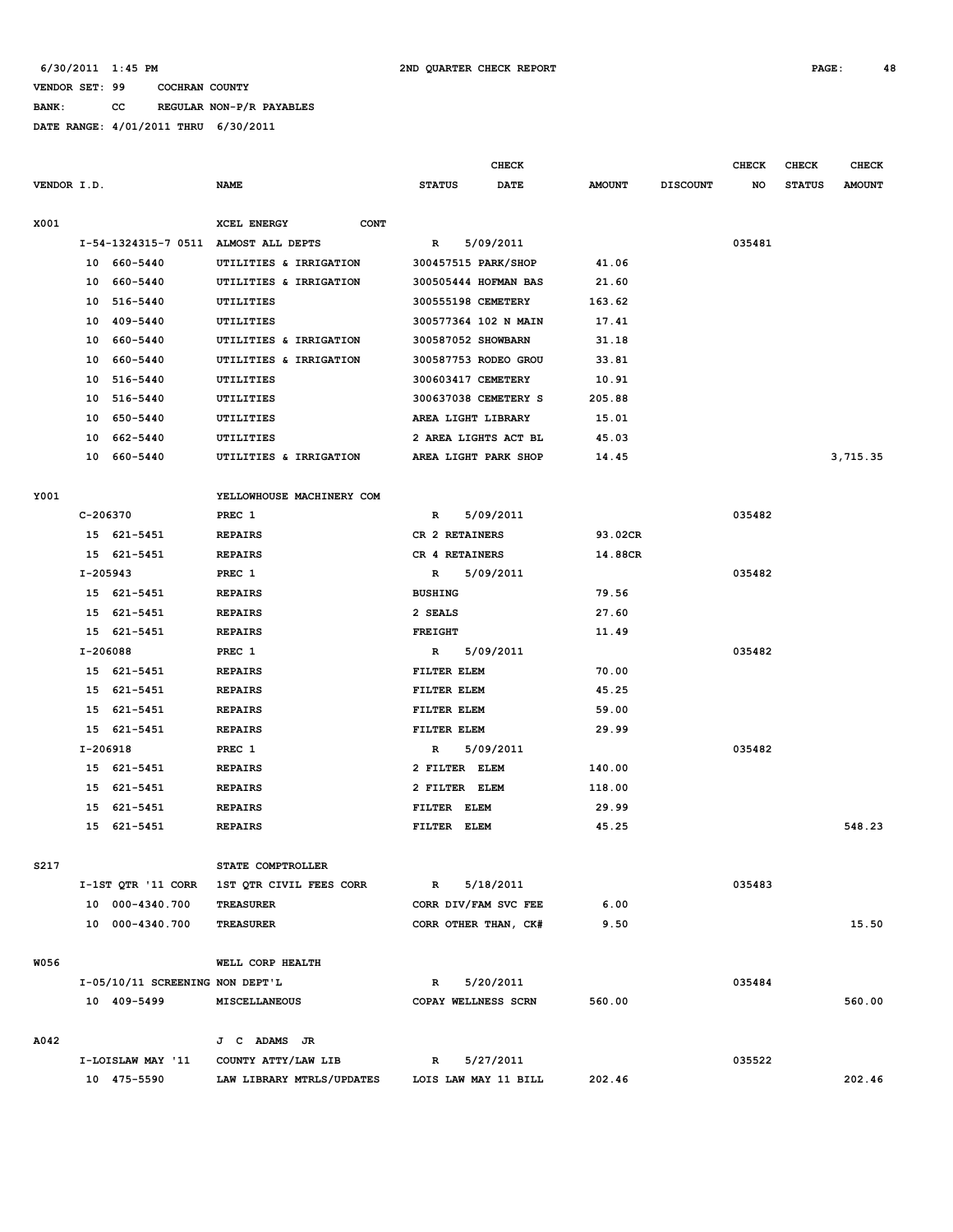**BANK: CC REGULAR NON-P/R PAYABLES**

|             |          |                      |                              |                          | CHECK       |               |                 | CHECK  | CHECK         | <b>CHECK</b>  |
|-------------|----------|----------------------|------------------------------|--------------------------|-------------|---------------|-----------------|--------|---------------|---------------|
| VENDOR I.D. |          |                      | <b>NAME</b>                  | <b>STATUS</b>            | <b>DATE</b> | <b>AMOUNT</b> | <b>DISCOUNT</b> | NO     | <b>STATUS</b> | <b>AMOUNT</b> |
| A165        |          |                      | AFFILIATED COMPUTER SERVICES |                          |             |               |                 |        |               |               |
|             | I-665410 |                      | <b>CLERK</b>                 | R                        | 5/27/2011   |               |                 | 035523 |               |               |
|             |          | 10 403-5416          | FILMING & INDEXING           | <b>3RL RECEIPT PAPER</b> |             | 8.73          |                 |        |               |               |
|             |          | 10 403-5416          | FILMING & INDEXING           | <b>FREIGHT</b>           |             | 11.06         |                 |        |               | 19.79         |
|             |          |                      |                              |                          |             |               |                 |        |               |               |
| A178        |          |                      | <b>AMAZON</b>                |                          |             |               |                 |        |               |               |
|             |          | $I-LOAN$ STAR $5/11$ | LIBRARY                      | R                        | 5/27/2011   |               |                 | 035524 |               |               |
|             |          | 11 651-5590          | <b>BOOKS</b>                 | THE 6TH MAN              |             | 14.28         |                 |        |               |               |
|             | 11       | 651-5590             | <b>BOOKS</b>                 | KISSING THE RAIN         |             | 13.22         |                 |        |               |               |
|             | 11       | 651-5590             | <b>BOOKS</b>                 | <b>BEING</b>             |             | 13.25         |                 |        |               |               |
|             | 11       | 651-5590             | <b>BOOKS</b>                 | LORD OF THE FLIES        |             | 12.99         |                 |        |               |               |
|             | 11       | 651-5590             | <b>BOOKS</b>                 | LUCAS                    |             | 13.34         |                 |        |               |               |
|             | 11       | 651-5590             | <b>BOOKS</b>                 | WICKED GIRLS: A NOVE     |             | 11.55         |                 |        |               |               |
|             | 11       | 651-5590             | <b>BOOKS</b>                 | THE PEARL (CENTENNIA     |             | 11.35         |                 |        |               |               |
|             | 11       | 651-5590             | <b>BOOKS</b>                 | BURNED (BK 7)            |             | 11.24         |                 |        |               |               |
|             | 11       | 651-5590             | <b>BOOKS</b>                 | <b>AWAKENED</b>          |             | 10.66         |                 |        |               |               |
|             | 11       | 651-5590             | <b>BOOKS</b>                 | WHERE THE MOUNTAIN M     |             | 9.88          |                 |        |               |               |
|             | 11       | 651-5590             | <b>BOOKS</b>                 | LIAR, LIAR, THEORY,      |             | 19.98         |                 |        |               |               |
|             | 11       | 651-5590             | <b>BOOKS</b>                 | POLAR EXPRESS            |             | 10.76         |                 |        |               |               |
|             | 11       | 651-5590             | <b>BOOKS</b>                 | TUESDAY                  |             | 11.56         |                 |        |               |               |
|             | 11       | 651-5590             | <b>BOOKS</b>                 | THE GOING-TO-BED BOO     |             | 5.99          |                 |        |               |               |
|             | 11       | 651-5590             | <b>BOOKS</b>                 | GONE WITH THE WIND       |             | 17.04         |                 |        |               |               |
|             | 11       | 651-5590             | <b>BOOKS</b>                 | CLICK, CLACK, MOO: C     |             | 10.00         |                 |        |               |               |
|             | 11       | 651-5590             | <b>BOOKS</b>                 | <b>SAVVY</b>             |             | 11.55         |                 |        |               |               |
|             | 11       | 651-5590             | <b>BOOKS</b>                 | ALL THE WORLD            |             | 21.18         |                 |        |               |               |
|             | 11       | 651-5590             | <b>BOOKS</b>                 | FIRST THE EGG            |             | 9.52          |                 |        |               |               |
|             | 11       | 651-5590             | <b>BOOKS</b>                 | THE SPIDER & THE FLY     |             | 12.23         |                 |        |               |               |
|             | 11       | 651-5590             | <b>BOOKS</b>                 | OOIVER TWIST (UNABR)     |             | 9.95          |                 |        |               |               |
|             | 11       | 651-5590             | <b>BOOKS</b>                 | WUTHERING HEIGHTS        |             | 7.95          |                 |        |               |               |
|             | 11       | 651-5590             | <b>BOOKS</b>                 | SAM & THE LUCKY MONE     |             | 15.29         |                 |        |               |               |
|             | 11       | 651-5590             | <b>BOOKS</b>                 | CHRISTMAS DAY IN THE     |             | 11.55         |                 |        |               |               |
|             | 11       | 651-5590             | <b>BOOKS</b>                 | <b>GHOST SHADOW</b>      |             | 32.47         |                 |        |               |               |
|             |          | 11 651-5590          | <b>BOOKS</b>                 | SWEET THURSDAY           |             | 10.20         |                 |        |               |               |
|             |          | 11 651-5590          | <b>BOOKS</b>                 | FLIP                     |             | 10.39         |                 |        |               |               |
|             | 11       | 651-5590             | <b>BOOKS</b>                 | <b>DAWN</b>              |             | 13.49         |                 |        |               |               |
|             | 11       | 651-5590             | <b>BOOKS</b>                 | STORY OF FERDINAND       |             | 10.84         |                 |        |               |               |
|             | 11       | 651-5590             | <b>BOOKS</b>                 | DEADLY                   |             | 12.74         |                 |        |               |               |
|             | 11       | 651-5590             | <b>BOOKS</b>                 | HALLOWEEN BOOK OF FA     |             | 13.25         |                 |        |               |               |
|             | 11       | 651-5590             | <b>BOOKS</b>                 | SLAUGHTERHOUSE-FIVE      |             | 12.51         |                 |        |               |               |
|             | 11       | 651-5590             | <b>BOOKS</b>                 | ST PATRICK'S DAY         |             | 13.46         |                 |        |               |               |
|             | 11       | 651-5590             | <b>BOOKS</b>                 | END OF THE LINE          |             | 12.03         |                 |        |               |               |
|             | 11       | 651-5590             | <b>BOOKS</b>                 | TO KILL A MOCKINGBIR     |             | 11.13         |                 |        |               |               |
|             | 11       | 651-5590             | <b>BOOKS</b>                 | ONE FLEW OVER CUCKOO     |             | 16.26         |                 |        |               |               |
|             | 11       | 651-5590             | <b>BOOKS</b>                 | CRYER'S CROSS            |             | 9.43          |                 |        |               |               |
|             | 11       | 651-5590             | <b>BOOKS</b>                 | <b>GRAPES OF WRATH</b>   |             | 18.61         |                 |        |               |               |
|             | 11       | 651-5590             | <b>BOOKS</b>                 | THANKSGIVING STORY       |             | 16.99         |                 |        |               |               |
|             | 11       | 651-5590             | <b>BOOKS</b>                 | THE LIMIT                |             | 10.87         |                 |        |               |               |
|             | 11       | 651-5590             | <b>BOOKS</b>                 | STREGA NONA              |             | 9.99          |                 |        |               |               |
|             |          |                      |                              |                          |             |               |                 |        |               |               |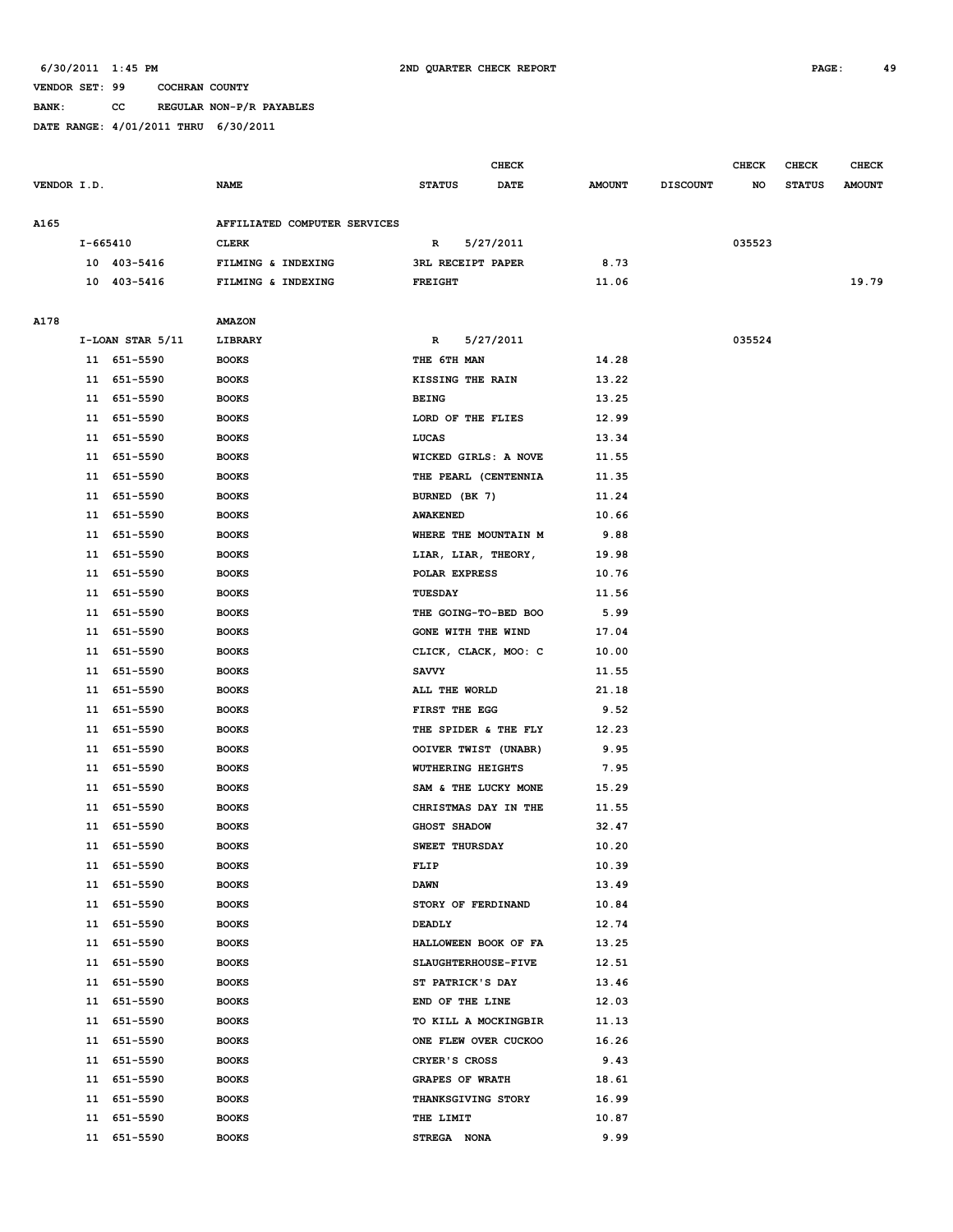**BANK: CC REGULAR NON-P/R PAYABLES**

|             |                  |                             |                       | <b>CHECK</b> |               |                 | <b>CHECK</b> | <b>CHECK</b>  | <b>CHECK</b>  |
|-------------|------------------|-----------------------------|-----------------------|--------------|---------------|-----------------|--------------|---------------|---------------|
| VENDOR I.D. |                  | <b>NAME</b>                 | <b>STATUS</b>         | <b>DATE</b>  | <b>AMOUNT</b> | <b>DISCOUNT</b> | NO           | <b>STATUS</b> | <b>AMOUNT</b> |
|             |                  |                             |                       |              |               |                 |              |               |               |
| A178        |                  | CONT<br><b>AMAZON</b>       |                       |              |               |                 |              |               |               |
|             | I-LOAN STAR 5/11 | LIBRARY                     | R                     | 5/27/2011    |               |                 | 035524       |               |               |
|             | 11 651-5590      | <b>BOOKS</b>                | SLAUGHTER AT GOLIAD   |              | 21.64         |                 |              |               |               |
|             | 11 651-5590      | <b>BOOKS</b>                | 1001 GREAT IDEAS, TEA |              | 14.97         |                 |              |               |               |
|             | 651-5590<br>11   | <b>BOOKS</b>                | SACRIFICED AT THE AL  |              | 18.96         |                 |              |               |               |
|             | 651-5590<br>11   | <b>BOOKS</b>                | CHOSEN (BK 1)         |              | 6.00          |                 |              |               |               |
|             | 651-5590<br>11   | <b>BOOKS</b>                | <b>RENEGADE</b>       |              | 6.00          |                 |              |               |               |
|             | 651-5590<br>11   | <b>BOOKS</b>                | CHAOS (BK 4)          |              | 6.00          |                 |              |               |               |
|             | 651-5590<br>11   | <b>BOOKS</b>                | MY REMARKABLE JOURNE  |              | 11.18         |                 |              |               |               |
|             | 651-5590<br>11   | <b>BOOKS</b>                | LAST WORDS: A MEMOIR  |              | 10.80         |                 |              |               |               |
|             | 651-5590<br>11   | <b>BOOKS</b>                | THE GIVING TREE       |              | 10.19         |                 |              |               |               |
|             | 11 651-5590      | <b>BOOKS</b>                | THIS TIME TOGETHER:   |              | 14.70         |                 |              |               |               |
|             | 651-5590<br>11   | <b>BOOKS</b>                | THE 8TH CONFESSION    |              | 18.47         |                 |              |               |               |
|             | 651-5590<br>11   | <b>BOOKS</b>                | CHASING FIRE          |              | 15.09         |                 |              |               |               |
|             | 651-5590<br>11   | <b>BOOKS</b>                | CHURCHILL             |              | 16.47         |                 |              |               |               |
|             | 651-5590<br>11   | <b>BOOKS</b>                | DIARY OF A WIMPY KID  |              | 8.59          |                 |              |               |               |
|             | 11<br>651-5590   | <b>BOOKS</b>                | DOG DAYS (DIARY OF    |              | 8.37          |                 |              |               |               |
|             | 651-5590<br>11   | <b>BOOKS</b>                | THE UGLY TRUTH        |              | 6.98          |                 |              |               |               |
|             | 651-5590<br>11   | <b>BOOKS</b>                | DIARY OF A WIMPY KID  |              | 8.11          |                 |              |               |               |
|             | 651-5590<br>11   | <b>BOOKS</b>                | ROCRICK RULES         |              | 8.62          |                 |              |               |               |
|             | 651-5590<br>11   | <b>BOOKS</b>                | HOPE UNSEEN: STORY O  |              | 16.06         |                 |              |               |               |
|             | 651-5590<br>11   | <b>BOOKS</b>                | INFIDEL (LOST BOOKS)  |              | 9.99          |                 |              |               |               |
|             | 651-5590<br>11   | <b>BOOKS</b>                | THE BRIDE COLLECTOR   |              | 15.98         |                 |              |               |               |
|             | 651-5590<br>11   | <b>BOOKS</b>                | THE PRIEST'S GRAVEYA  |              | 13.29         |                 |              |               |               |
|             | 11 651-5590      | <b>BOOKS</b>                | THE KANE CHRONICLES   |              | 9.78          |                 |              |               |               |
|             | 651-5590<br>11   | <b>BOOKS</b>                | IF YOU ASK ME (AND OF |              | 14.74         |                 |              |               |               |
|             | 651-5590<br>11   | <b>BOOKS</b>                | THE KANE CRONICLES,   |              | 9.78          |                 |              |               |               |
|             | 11<br>651-5590   | <b>BOOKS</b>                | <b>BURIED PREY</b>    |              | 14.71         |                 |              |               | 846.44        |
|             |                  |                             |                       |              |               |                 |              |               |               |
| B026        |                  | BLEDSOE WATER SUPPLY CORP   |                       |              |               |                 |              |               |               |
|             | I-3004 0511      | PREC <sub>3</sub>           | R                     | 5/27/2011    |               |                 | 035525       |               |               |
|             | 15 623-5440      | UTILITIES                   | WATER BILL DATED 5/9  |              | 20.10         |                 |              |               | 20.10         |
|             |                  |                             |                       |              |               |                 |              |               |               |
| B029        |                  | BRUCKNER'S TRUCK SALES, INC |                       |              |               |                 |              |               |               |
|             | I-292423L        | PREC <sub>2</sub>           | R                     | 5/27/2011    |               |                 | 035526       |               |               |
|             | 15 622-5451      | <b>REPAIRS</b>              | ALTERNATOR, 22-SI     |              | 184.97        |                 |              |               | 184.97        |
|             |                  |                             |                       |              |               |                 |              |               |               |
| B063        |                  | BINDING SYSTEMS OF AMERICA  |                       |              |               |                 |              |               |               |
|             | I-5714           | <b>AUDITOR</b>              | R                     | 5/27/2011    |               |                 | 035527       |               |               |
|             | 10 495-5310      | OFFICE SUPPLIES             | 100 THERMAL CVR 3/8"  |              | 197.00        |                 |              |               |               |
|             | 10 495-5310      | OFFICE SUPPLIES             | <b>FREIGHT</b>        |              | 12.98         |                 |              |               | 209.98        |
|             |                  |                             |                       |              |               |                 |              |               |               |
| <b>B190</b> |                  | DYRL BUSH, dba              |                       |              |               |                 |              |               |               |
|             | I-1103/NM AUTO   | <b>SHERIFF</b>              | $\mathbb{R}$          | 5/27/2011    |               |                 | 035528       |               |               |
|             | 10 560-5499      | MISCELLANEOUS               | WRECKER FEE/98 ISUZU  |              | 150.00        |                 |              |               |               |
|             | 10 560-5499      | MISCELLANEOUS               | 30 MI @ \$3.00        |              | 90.00         |                 |              |               |               |
|             | 10 560-5499      | MISCELLANEOUS               | LABOR FEE             |              | 50.00         |                 |              |               |               |
|             | 10 560-5499      | MISCELLANEOUS               | WINCH WORK            |              | 50.00         |                 |              |               |               |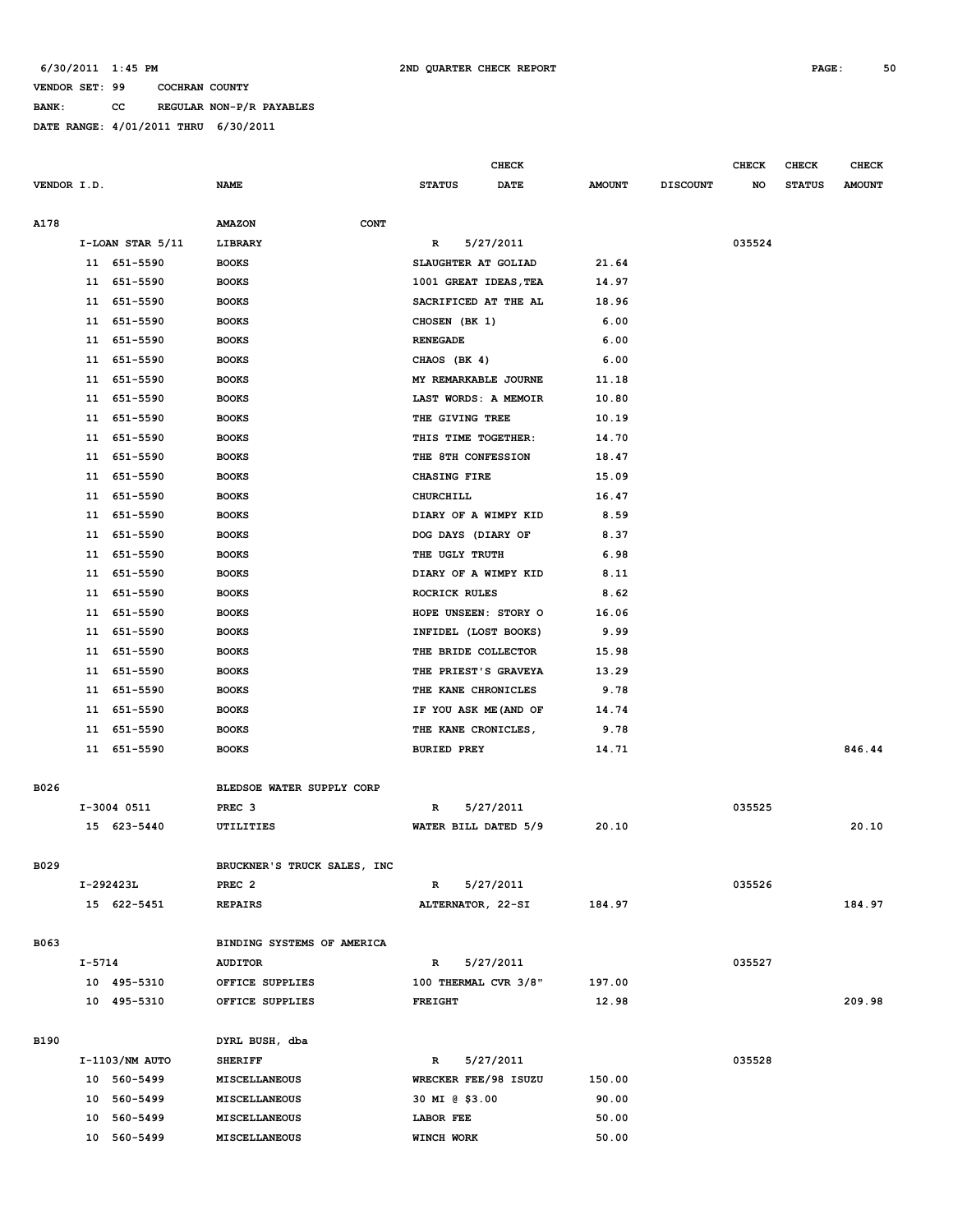**BANK: CC REGULAR NON-P/R PAYABLES**

|             |                    |                                                    |                          | <b>CHECK</b> |               |                 | <b>CHECK</b> | <b>CHECK</b>  | CHECK         |
|-------------|--------------------|----------------------------------------------------|--------------------------|--------------|---------------|-----------------|--------------|---------------|---------------|
| VENDOR I.D. |                    | <b>NAME</b>                                        | <b>STATUS</b>            | <b>DATE</b>  | <b>AMOUNT</b> | <b>DISCOUNT</b> | NO           | <b>STATUS</b> | <b>AMOUNT</b> |
| <b>B190</b> |                    | DYRL BUSH, dba<br><b>CONT</b>                      |                          |              |               |                 |              |               |               |
|             | I-1103/NM AUTO     | <b>SHERIFF</b>                                     | R                        | 5/27/2011    |               |                 | 035528       |               |               |
|             | 10 560-5499        | <b>MISCELLANEOUS</b>                               | <b>FUEL SURCHG</b>       |              | 27.00         |                 |              |               | 367.00        |
| C065        |                    | CITY OF WHITEFACE F D                              |                          |              |               |                 |              |               |               |
|             | I-APR 2011         | PUBLIC SAFETY*OTHER*                               | R                        | 5/27/2011    |               |                 | 035529       |               |               |
|             | 10 580-5414        | FIRE PROTECTION CONTRACTS                          | 4/11,125&FM2182,GRAS     |              | 350.00        |                 |              |               |               |
|             | 580-5414<br>10     | FIRE PROTECTION CONTRACTS                          | $4/12, 125, 4MI$ S BLDSO |              | 350.00        |                 |              |               |               |
|             | 10 580-5414        | FIRE PROTECTION CONTRACTS                          | 4/12,769,8MI S BLDSO     |              | 350.00        |                 |              |               |               |
|             | 580-5414<br>10     | FIRE PROTECTION CONTRACTS                          | 4/14,1780&1585,6MI W     |              | 350.00        |                 |              |               |               |
|             | 580-5414<br>10     | FIRE PROTECTION CONTRACTS                          | 4/14,1780&1585,6MIW,     |              | 350.00        |                 |              |               |               |
|             | 10<br>580-5414     | FIRE PROTECTION CONTRACTS                          | 4/14,214&CR210,E SID     |              | 350.00        |                 |              |               |               |
|             | 10 580-5414        | FIRE PROTECTION CONTRACTS                          | 4/15,1780&1585,7MIW,     |              | 350.00        |                 |              |               |               |
|             | 10 580-5414        | FIRE PROTECTION CONTRACTS                          | 4/15,1780&1585,7MI W     |              | 350.00        |                 |              |               |               |
|             | 10 580-5414        | FIRE PROTECTION CONTRACTS                          | 4, 19, 1780&301, 1MI S,  |              | 350.00        |                 |              |               |               |
|             | 580-5414<br>10     | FIRE PROTECTION CONTRACTS                          | 4/29,1780&301,1MI W,     |              | 350.00        |                 |              |               |               |
|             | 580-5414<br>10     | FIRE PROTECTION CONTRACTS                          | 4/29,1780 & 301, HI-L    |              | 350.00        |                 |              |               | 3,850.00      |
|             |                    |                                                    |                          |              |               |                 |              |               |               |
| C284        |                    | CORNERSTONE PROGRAMS CORP                          |                          |              |               |                 |              |               |               |
|             | I-SLS-03930 MED    | <b>JUVENILE PROBATION</b>                          | R                        | 5/27/2011    |               |                 | 035530       |               |               |
|             | 17 575-5413        | PURCHASED RESIDENTIAL SERVICE MED CKUP, 3/10/11, J |                          |              | 25.00         |                 |              |               | 25.00         |
| C337        |                    | MARISOL CABEZUELA                                  |                          |              |               |                 |              |               |               |
|             | I-DW#14399         | <b>ACTIVITY BLDG</b>                               | $\mathbf R$              |              |               |                 | 035531       |               |               |
|             |                    |                                                    |                          | 5/27/2011    |               |                 |              |               |               |
|             | 10 000-4370.101    | RENT-ACTIVITY BUILDING                             | REF DEP FOR $4/30/11$    |              | 125.00        |                 |              |               | 125.00        |
| E060        |                    | ENOCHS COOPERATIVE ASSOCIATION                     |                          |              |               |                 |              |               |               |
|             | I-DW#14398         | <b>ACTIVITY BLDG</b>                               | R                        | 5/27/2011    |               |                 | 035532       |               |               |
|             | 10 000-4370.101    | RENT-ACTIVITY BUILDING                             | REFUND DEP FOR 5/20-     |              | 125.00        |                 |              |               | 125.00        |
| F028        |                    | FORENSIC NURSE STAFFING OF WES                     |                          |              |               |                 |              |               |               |
|             | $I - 11 - 23$      | <b>SHERIFF</b>                                     | R                        | 5/27/2011    |               |                 | 035533       |               |               |
|             | 10 560-5499        | <b>MISCELLANEOUS</b>                               | SANE EXAM                |              | 470.00        |                 |              |               | 470.00        |
|             |                    |                                                    |                          |              |               |                 |              |               |               |
| J082        |                    | JOHN DEERE FINANCIAL                               |                          |              |               |                 |              |               |               |
|             | I-6025422          | PREC <sub>2</sub>                                  | R                        | 5/27/2011    |               |                 | 035534       |               |               |
|             | 15 622-5451        | <b>REPAIRS</b>                                     | FILTER ELEM              |              | 27.12         |                 |              |               |               |
|             | I-6025534          | PREC <sub>2</sub>                                  | R                        | 5/27/2011    |               |                 | 035534       |               |               |
|             | 15 622-5451        | <b>REPAIRS</b>                                     | OIL FILTER               |              | 51.71         |                 |              |               | 78.83         |
| H047        |                    | MATTHEW HARTLEY                                    |                          |              |               |                 |              |               |               |
|             | I-1381,1384 052511 | DISTRICT COURT                                     | $\mathbb{R}$             | 5/27/2011    |               |                 | 035535       |               |               |
|             | 10 435-5400        | ATTORNEY AD LITEM                                  | FEL PLEA M RUFF, 4/2     |              | 350.00        |                 |              |               |               |
|             | 10 435-5400        | ATTORNEY AD LITEM                                  | FEL PLEA D FIELDS 2/     |              | 350.00        |                 |              |               |               |
|             | I-CPS#07-05-4027   | DISTRICT COURT                                     | $\mathbb{R}$             | 5/27/2011    |               |                 | 035535       |               |               |
|             | 10 435-5400        | ATTORNEY AD LITEM                                  | FINAL HRNG, 4 HRS, P     |              | 400.00        |                 |              |               | 1,100.00      |
|             |                    |                                                    |                          |              |               |                 |              |               |               |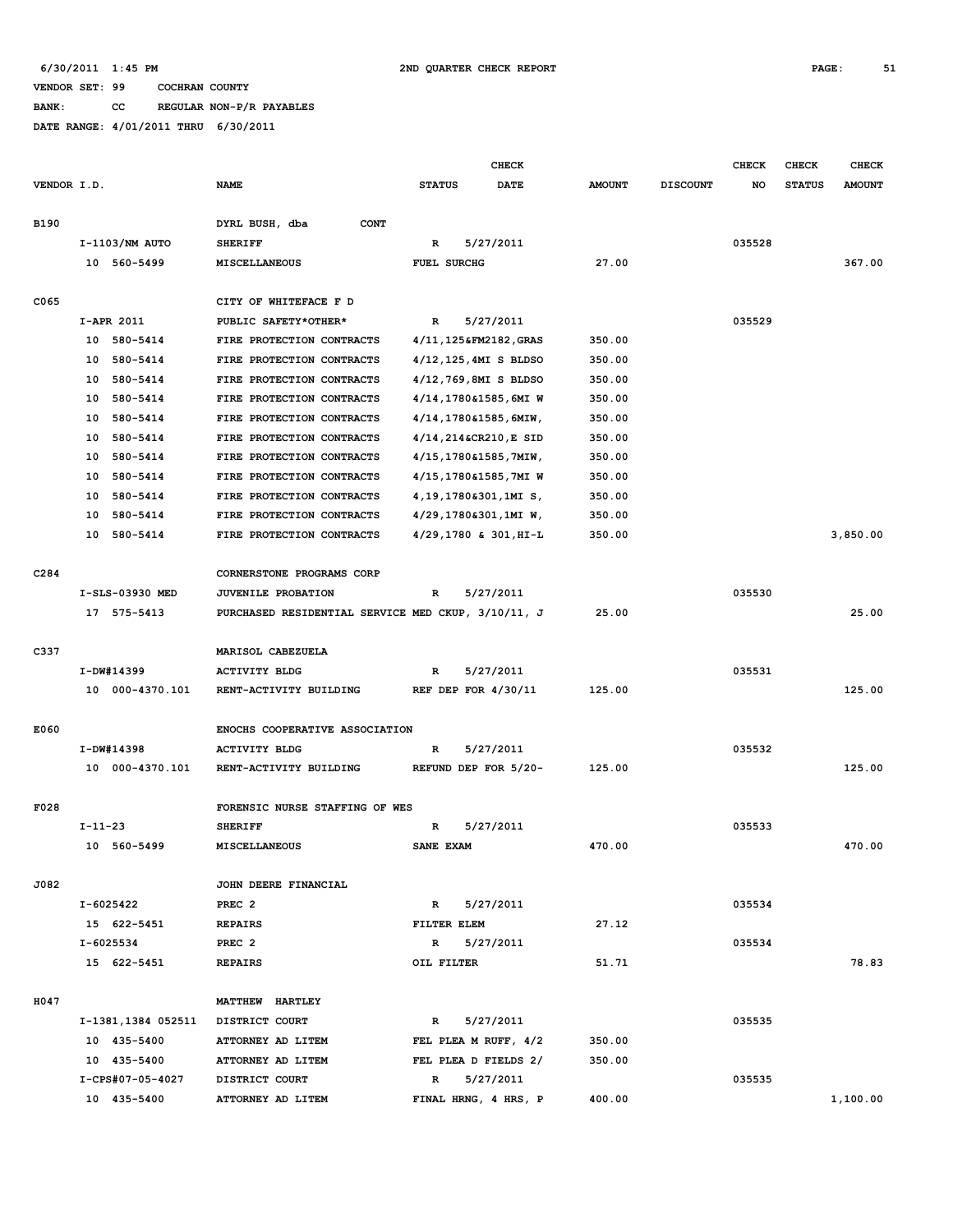# **BANK: CC REGULAR NON-P/R PAYABLES**

|             |           |             |                                                    |                           | <b>CHECK</b> |               |                 | <b>CHECK</b> | <b>CHECK</b>  | <b>CHECK</b>  |
|-------------|-----------|-------------|----------------------------------------------------|---------------------------|--------------|---------------|-----------------|--------------|---------------|---------------|
| VENDOR I.D. |           |             | <b>NAME</b>                                        | <b>STATUS</b>             | <b>DATE</b>  | <b>AMOUNT</b> | <b>DISCOUNT</b> | NO           | <b>STATUS</b> | <b>AMOUNT</b> |
|             |           |             |                                                    |                           |              |               |                 |              |               |               |
| H052        |           |             | HIGHSMITH CO., INC                                 |                           |              |               |                 |              |               |               |
|             | I-4185127 |             | LIBRARY                                            | R                         | 5/27/2011    |               |                 | 035536       |               |               |
|             |           | 10 650-5590 | <b>BOOKS</b>                                       | 1 PKG BUGGY FOR BOOK      |              | 8.00          |                 |              |               |               |
|             |           | 10 650-5590 | <b>BOOKS</b>                                       | STKRS/REACH NEW HEIG      |              | 2.95          |                 |              |               |               |
|             |           | 10 650-5590 | <b>BOOKS</b>                                       | BKMRK SET/I HEART BO      |              | 8.00          |                 |              |               |               |
|             |           | 10 650-5590 | <b>BOOKS</b>                                       | LIBRARY VISITOR STKR      |              |               |                 |              |               |               |
|             |           | 10 650-5590 | <b>BOOKS</b>                                       | <b>SHIPPING</b>           |              | 5.00          |                 |              |               | 23.95         |
|             |           |             |                                                    |                           |              |               |                 |              |               |               |
| H301        |           |             | HAYS COUNTY TREASURER                              |                           |              |               |                 |              |               |               |
|             | I-050911  |             | JUVENILE PROBATION                                 | R                         | 5/27/2011    |               |                 | 035537       |               |               |
|             |           | 17 575-5413 | PURCHASED RESIDENTIAL SERVICE 30 DAS, JUV #807, 4/ |                           |              | 3,000.00      |                 |              |               | 3,000.00      |
|             |           |             |                                                    |                           |              |               |                 |              |               |               |
| J005        |           |             | <b>J &amp; B TRAILERS</b>                          |                           |              |               |                 |              |               |               |
|             |           | I-IN340810  | PREC <sub>3</sub>                                  | R                         | 5/27/2011    |               |                 | 035538       |               |               |
|             |           | 15 623-5451 | <b>REPAIRS</b>                                     | 19 LED LAMPS              |              | 30.06         |                 |              |               |               |
|             |           | 15 623-5451 | <b>REPAIRS</b>                                     | 33MM SOCKET               |              | 17.96         |                 |              |               |               |
|             |           | I-IN341456  | PREC <sub>2</sub>                                  | R                         | 5/27/2011    |               |                 | 035538       |               |               |
|             |           | 15 622-5451 | <b>REPAIRS</b>                                     | <b>DUST PLUG</b>          |              | 6.52          |                 |              |               |               |
|             |           | 15 622-5451 | <b>REPAIRS</b>                                     | LONG/STR DUAL CHUCK       |              | 13.09         |                 |              |               | 67.63         |
| J057        |           |             | JUNIOR LIBRARY GUILD                               |                           |              |               |                 |              |               |               |
|             | I-112247  |             | LIBRARY                                            | R                         | 5/27/2011    |               |                 | 035539       |               |               |
|             |           | 10 650-5590 | <b>BOOKS</b>                                       | <b>ABUELOS</b>            |              | 5.00          |                 |              |               |               |
|             |           | 10 650-5590 | <b>BOOKS</b>                                       | AWFUL OGRE RUNNING W      |              | 5.00          |                 |              |               |               |
|             |           | 10 650-5590 | <b>BOOKS</b>                                       | BOXER AND THE SPY         |              | 5.00          |                 |              |               |               |
|             |           | 10 650-5590 | <b>BOOKS</b>                                       | <b>BUFFALO MUSIC</b>      |              | 5.00          |                 |              |               |               |
|             |           | 10 650-5590 | <b>BOOKS</b>                                       | <b>DISAPPEARED</b>        |              | 5.00          |                 |              |               |               |
|             |           | 10 650-5590 | <b>BOOKS</b>                                       | DOGS DOGS                 |              | 5.00          |                 |              |               |               |
|             |           | 10 650-5590 | <b>BOOKS</b>                                       | DON'T CALL ME ISHMAE      |              | 5.00          |                 |              |               |               |
|             | 10        | 650-5590    | <b>BOOKS</b>                                       | <b>EVERYTHING IS FINE</b> |              | 5.00          |                 |              |               |               |
|             | 10        | 650-5590    | <b>BOOKS</b>                                       | FIRST DAY JITTERS         |              | 5.00          |                 |              |               |               |
|             | 10        | 650-5590    | <b>BOOKS</b>                                       | HAND YOU'RE DEALT         |              | 5.00          |                 |              |               |               |
|             |           | 10 650-5590 | <b>BOOKS</b>                                       | HARE AND THE TORTOIS      |              | 5.00          |                 |              |               |               |
|             |           | 10 650-5590 | <b>BOOKS</b>                                       | IT'S NOT MY FAULT         |              | 5.00          |                 |              |               |               |
|             | 10        | 650-5590    | <b>BOOKS</b>                                       | LANDING                   |              | 5.00          |                 |              |               |               |
|             | 10        | 650-5590    | <b>BOOKS</b>                                       | MIGHTY MONTY              |              | 5.00          |                 |              |               |               |
|             | 10        | 650-5590    | <b>BOOKS</b>                                       | MORNING IN A DIFF PL      |              | 5.00          |                 |              |               |               |
|             |           | 10 650-5590 | <b>BOOKS</b>                                       | MR KARP'S LAST GLASS      |              | 5.00          |                 |              |               |               |
|             |           | 10 650-5590 | <b>BOOKS</b>                                       | MY FRIENDS                |              | 5.00          |                 |              |               |               |
|             |           | 10 650-5590 | <b>BOOKS</b>                                       | MY 100 ADVENTURES         |              | 5.00          |                 |              |               |               |
|             |           | 10 650-5590 | <b>BOOKS</b>                                       | <b>OUR LIBRARY</b>        |              | 5.00          |                 |              |               |               |
|             | 10        | 650-5590    | <b>BOOKS</b>                                       | OUT OF REACH              |              | 5.00          |                 |              |               |               |
|             | 10        | 650-5590    | <b>BOOKS</b>                                       | <b>RAINY DAY</b>          |              | 5.00          |                 |              |               |               |
|             | 10        | 650-5590    | <b>BOOKS</b>                                       | <b>REDWOODS</b>           |              | 5.00          |                 |              |               |               |
|             |           | 10 650-5590 | <b>BOOKS</b>                                       | SHOOTING THE MOON         |              | 5.00          |                 |              |               |               |
|             | 10        | 650-5590    | <b>BOOKS</b>                                       | SLOB                      |              | 5.00          |                 |              |               |               |
|             | 10        | 650-5590    | <b>BOOKS</b>                                       | <b>SOVAY</b>              |              | 5.00          |                 |              |               |               |
|             |           | 10 650-5590 | <b>BOOKS</b>                                       | TRAITOR GAME              |              | 5.00          |                 |              |               | 130.00        |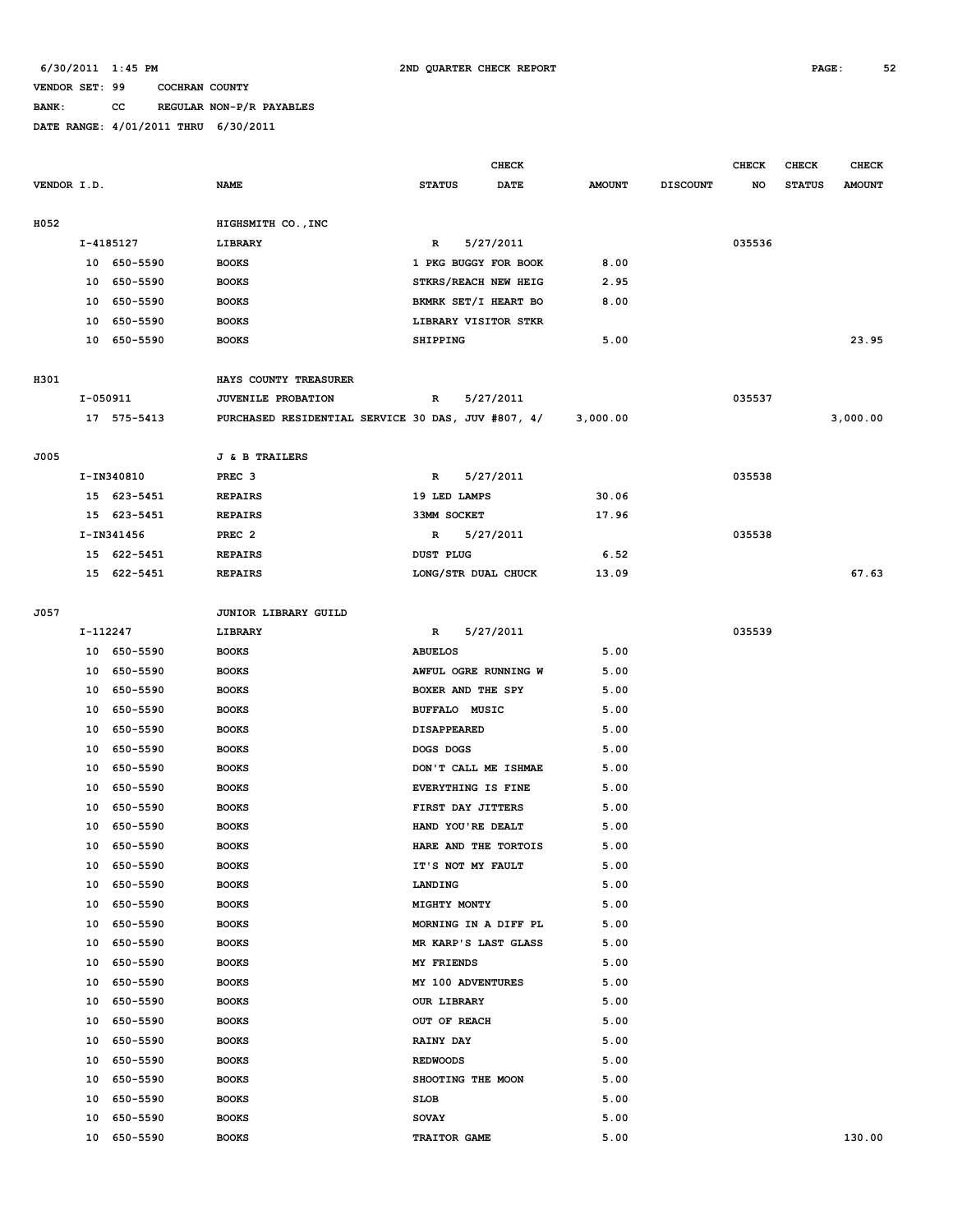**BANK: CC REGULAR NON-P/R PAYABLES**

|             |         |                |                                                   |                 | <b>CHECK</b>                |               |                 | <b>CHECK</b> | <b>CHECK</b>  | <b>CHECK</b>  |
|-------------|---------|----------------|---------------------------------------------------|-----------------|-----------------------------|---------------|-----------------|--------------|---------------|---------------|
| VENDOR I.D. |         |                | <b>NAME</b>                                       | <b>STATUS</b>   | <b>DATE</b>                 | <b>AMOUNT</b> | <b>DISCOUNT</b> | NO           | <b>STATUS</b> | <b>AMOUNT</b> |
| K027        |         |                | KUSTOM SIGNALS INC.                               |                 |                             |               |                 |              |               |               |
|             |         | I-441848       | <b>SHERIFF</b>                                    | R               | 5/27/2011                   |               |                 | 035540       |               |               |
|             |         | 10 560-5451    | MACHINERY-NON-OFFICE REPAIR                       |                 | DS05763 REPAIR/1.5 H        | 120.00        |                 |              |               |               |
|             |         | 10 560-5451    | MACHINERY-NON-OFFICE REPAIR                       | <b>SHIPPING</b> |                             | 31.00         |                 |              |               |               |
|             |         | 10 560-5451    | MACHINERY-NON-OFFICE REPAIR                       |                 | PRO-1000 DS REMOTE          | 81.00         |                 |              |               |               |
|             |         | 10 560-5451    | MACHINERY-NON-OFFICE REPAIR                       |                 | RADAR RECERT/.5 HR L        | 40.00         |                 |              |               | 272.00        |
| L001        |         |                | L & B SUPPLY, INC                                 |                 |                             |               |                 |              |               |               |
|             | I-82817 |                | <b>CEMETERY</b>                                   | R               | 5/27/2011                   |               |                 | 035541       |               |               |
|             |         | 10 516-5451    | <b>REPAIR</b>                                     | BAL FOR'D       |                             | 0.02CR        |                 |              |               |               |
|             |         | 10 516-5451    | <b>REPAIR</b>                                     | 4 RAINBIRDS     |                             | 101.38        |                 |              |               | 101.36        |
| L015        |         |                | LUBBOCK COUNTY, TEXAS                             |                 |                             |               |                 |              |               |               |
|             |         | I-050911       | <b>JUVENILE PROBATION</b>                         | R               | 5/27/2011                   |               |                 | 035542       |               |               |
|             |         | 10 571-5413    | RESIDENTIAL SERVICES                              |                 | 20 DAYS, JUV #804, A        | 1,900.00      |                 |              |               | 1,900.00      |
| M020        |         |                | SOUTH PLAINS MEDIA INC, dba                       |                 |                             |               |                 |              |               |               |
|             | I-7323  |                | COMMISSIONERS COURT                               | R               | 5/27/2011                   |               |                 | 035543       |               |               |
|             |         | 15 610-5430    | LEGAL NOTICES                                     |                 | HELP WANTED, JP, 4/7        | 12.50         |                 |              |               |               |
|             |         | 15 610-5430    | LEGAL NOTICES                                     |                 | HELP WANTED, JP, 4/1        | 12.50         |                 |              |               |               |
|             | I-7324  |                | COMMISSIONERS COURT                               | $\mathbb{R}$    | 5/27/2011                   |               |                 | 035543       |               |               |
|             |         | 15 610-5430    | LEGAL NOTICES                                     |                 | TREAS QTRLY REPORT 4        | 108.00        |                 |              |               | 133.00        |
| M031        |         |                | MILLER PAPER & PACKAGING CO                       |                 |                             |               |                 |              |               |               |
|             |         | I-S1913648.004 | <b>COURTHOUSE</b>                                 | $\mathbb{R}$    | 5/27/2011                   |               |                 | 035544       |               |               |
|             |         | 10 510-5332    | CUSTODIAL SUPPLIES                                |                 | <b>1CS ANGEL SOFT TISSU</b> | 78.38         |                 |              |               |               |
|             |         | I-S1925972.002 | <b>COURTHOUSE</b>                                 | R               | 5/27/2011                   |               |                 | 035544       |               |               |
|             |         | 10 510-5332    | <b>CUSTODIAL SUPPLIES</b>                         |                 | 1BX URINAL SCREENS/L        | 20.12         |                 |              |               |               |
|             |         | 10 510-5332    | CUSTODIAL SUPPLIES                                |                 | 1BX URINAL SCREENS/M        | 24.30         |                 |              |               |               |
|             |         | 10 510-5332    | CUSTODIAL SUPPLIES                                |                 | 1CS 20" BLUE FLOOR P        | 22.78         |                 |              |               |               |
|             |         | 10 510-5332    | <b>CUSTODIAL SUPPLIES</b>                         |                 | <b>1CS FOAMING DISINF</b>   | 42.08         |                 |              |               |               |
|             |         | I-S1931065.001 | <b>COURTHOUSE</b>                                 | R               | 5/27/2011                   |               |                 | 035544       |               |               |
|             |         | 10 510-5332    | <b>CUSTODIAL SUPPLIES</b>                         |                 | <b>1CS GATORMADE CADDY</b>  | 96.57         |                 |              |               |               |
|             |         | 10 510-5332    | CUSTODIAL SUPPLIES                                |                 | ONLY NEEDED ONE ITEM        |               |                 |              |               | 284.23        |
| M252        |         |                | <b>JEFF MOLLOY</b>                                |                 |                             |               |                 |              |               |               |
|             |         | I-051911       | <b>EXTENSION SVC</b>                              | R               | 5/27/2011                   |               |                 | 035545       |               |               |
|             |         | 10 665-5427    | CO AGENT-TRAVEL-OUT OF COUNTY D-2 AGENT TRAINING, |                 |                             | 15.00         |                 |              |               | 15.00         |
| N070        |         |                | <b>NUNLEY BROTHERS</b>                            |                 |                             |               |                 |              |               |               |
|             |         | I-052611       | PREC <sub>2</sub>                                 | R               | 5/27/2011                   |               |                 | 035546       |               |               |
|             |         | 15 622-5356    | ROAD MATERIALS & SUPPLIES                         |                 | 12 BELLY DUMPS @ \$4/       | 960.00        |                 |              |               | 960.00        |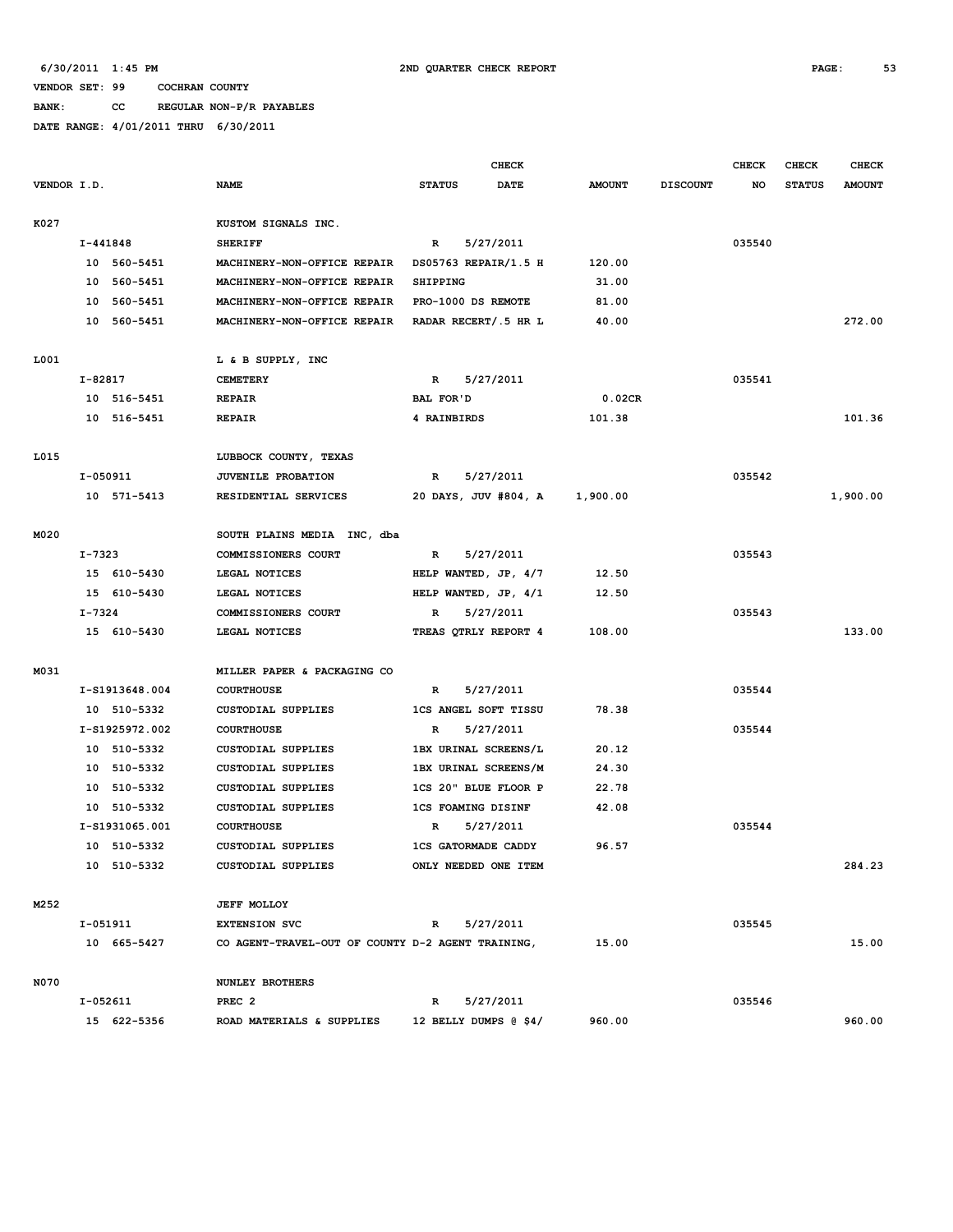**BANK: CC REGULAR NON-P/R PAYABLES**

|             |                       |                                                      |                                                    | <b>CHECK</b>                 |                 | <b>CHECK</b> | CHECK         | <b>CHECK</b>  |
|-------------|-----------------------|------------------------------------------------------|----------------------------------------------------|------------------------------|-----------------|--------------|---------------|---------------|
| VENDOR I.D. |                       | <b>NAME</b>                                          | <b>STATUS</b>                                      | <b>DATE</b><br><b>AMOUNT</b> | <b>DISCOUNT</b> | NO           | <b>STATUS</b> | <b>AMOUNT</b> |
|             |                       |                                                      |                                                    |                              |                 |              |               |               |
| N088        |                       | NATIONAL GEOGRAPHIC LITTLE KID                       |                                                    |                              |                 |              |               |               |
|             | $I-6$ ISSUES $5/6/11$ | LIBRARY                                              | 5/27/2011<br>R                                     |                              |                 | 035547       |               |               |
|             | 10 650-5590           | <b>BOOKS</b>                                         | 6 ISSUES NG FOR LITT                               | 12.00                        |                 |              |               | 12.00         |
|             |                       |                                                      |                                                    |                              |                 |              |               |               |
| 0037        |                       | ANGELA OVERMAN<br>I-10-07-1392 052511 DISTRICT COURT | 5/27/2011<br>R                                     |                              |                 | 035548       |               |               |
|             | 10 435-5400           | ATTORNEY AD LITEM                                    | FEL PLEA H ALVARADO                                | 350.00                       |                 |              |               |               |
|             | I-CPS#07-05-4027      | DISTRICT COURT                                       | 5/27/2011<br>R                                     |                              |                 | 035548       |               |               |
|             | 10 435-5400           | ATTORNEY AD LITEM                                    | TERM HRNG, 4 HRS, PA                               | 400.00                       |                 |              |               | 750.00        |
|             |                       |                                                      |                                                    |                              |                 |              |               |               |
| 0109        |                       | 110TH JUDICIAL DISTRICT JUVENI                       |                                                    |                              |                 |              |               |               |
|             | I-109 051011          | JUVENILE PROBATION                                   | $\mathbb{R}$<br>5/27/2011                          |                              |                 | 035549       |               |               |
|             | 17 575-5413           |                                                      | PURCHASED RESIDENTIAL SERVICE 30 DAS, JUV #801, AP | 1,800.00                     |                 |              |               | 1,800.00      |
|             |                       |                                                      |                                                    |                              |                 |              |               |               |
| 0111        |                       | BENNIE O'BRIEN                                       |                                                    |                              |                 |              |               |               |
|             | $I-SPAG$ MTG $05/11$  | SENIOR CITIZENS                                      | 5/27/2011<br>R                                     |                              |                 | 035550       |               |               |
|             | 10 663-5427           | CONTINUING EDUCATION                                 | SPAG DIR MTG/LBK, 13                               | 70.38                        |                 |              |               | 70.38         |
|             |                       |                                                      |                                                    |                              |                 |              |               |               |
| P017        |                       | POSTMASTER                                           |                                                    |                              |                 |              |               |               |
|             | I-051711 SHERIFF      | <b>SHERIFF</b>                                       | 5/27/2011<br>R                                     |                              |                 | 035551       |               |               |
|             | 10 560-5311           | POSTAL EXPENSES                                      | 2 ROLLS \$.44 STAMPS                               | 88.00                        |                 |              |               | 88.00         |
|             |                       |                                                      |                                                    |                              |                 |              |               |               |
| P073        | I-502387 05/11        | THE PENWORTHY COMPANY<br>LIBRARY                     | 5/27/2011<br>R                                     |                              |                 | 035552       |               |               |
|             | 10 650-5590           | <b>BOOKS</b>                                         | AGGIE & BEN                                        | 10.00                        |                 |              |               |               |
|             | 10 650-5590           | <b>BOOKS</b>                                         | I AM A T REX                                       | 13.96                        |                 |              |               |               |
|             | 10 650-5590           | <b>BOOKS</b>                                         | SURPRISE FOR mOM                                   | 13.96                        |                 |              |               |               |
|             | 10 650-5590           | <b>BOOKS</b>                                         | BISCUITLOST TEDDY                                  | 13.96                        |                 |              |               |               |
|             | 10 650-5590           | <b>BOOKS</b>                                         | MAC & CHEESE                                       | 13.96                        |                 |              |               |               |
|             | 10 650-5590           | <b>BOOKS</b>                                         | MIA & TOO BIG TUTU                                 | 13.96                        |                 |              |               |               |
|             | 10<br>650–5590        | <b>BOOKS</b>                                         | SCAT, CAT!                                         | 13.96                        |                 |              |               |               |
|             | 10<br>650-5590        | <b>BOOKS</b>                                         | SPLENDID SPELLER                                   | 13.96                        |                 |              |               |               |
|             | 650-5590<br>10        | <b>BOOKS</b>                                         | AUNT MATILDA'S PARTY                               | 10.00                        |                 |              |               |               |
|             | 10 650-5590           | <b>BOOKS</b>                                         | <b>BARNYARD BANTER</b>                             | 10.00                        |                 |              |               |               |
|             | 650-5590<br>10        | <b>BOOKS</b>                                         | BORIS & THE SNOOZEBO                               | 10.00                        |                 |              |               |               |
|             | 10 650-5590           | <b>BOOKS</b>                                         | FIONA'S LUCK                                       | 10.00                        |                 |              |               |               |
|             | 650-5590<br>10        | <b>BOOKS</b>                                         | LIBRARY LION                                       | 10.00                        |                 |              |               |               |
|             | 650-5590<br>10        | <b>BOOKS</b>                                         | PET SHOP LULLABY                                   | 10.00                        |                 |              |               |               |
|             | 10<br>650-5590        | <b>BOOKS</b>                                         | POCKET CAN                                         | 10.00                        |                 |              |               | 177.72        |
|             |                       |                                                      |                                                    |                              |                 |              |               |               |
| P231        |                       | <b>JACOB PENNER DBA</b>                              |                                                    |                              |                 |              |               |               |
|             |                       | I-SHOWBARN 05/25/11 PARK/SHOWBARN                    | 5/27/2011<br>R                                     |                              |                 | 035553       |               |               |
|             | 10 660-5451           | <b>REPAIR</b>                                        | MAKE OPENING; INSTL D                              | 1,600.00                     |                 |              |               |               |
|             | 660-5451<br>10        | <b>REPAIR</b>                                        | 12X10 LO HEADRM, SHOW                              |                              |                 |              |               |               |
|             | 660-5451<br>10        | <b>REPAIR</b>                                        | NW CORNER, MTRLS INC                               |                              |                 |              |               | 1,600.00      |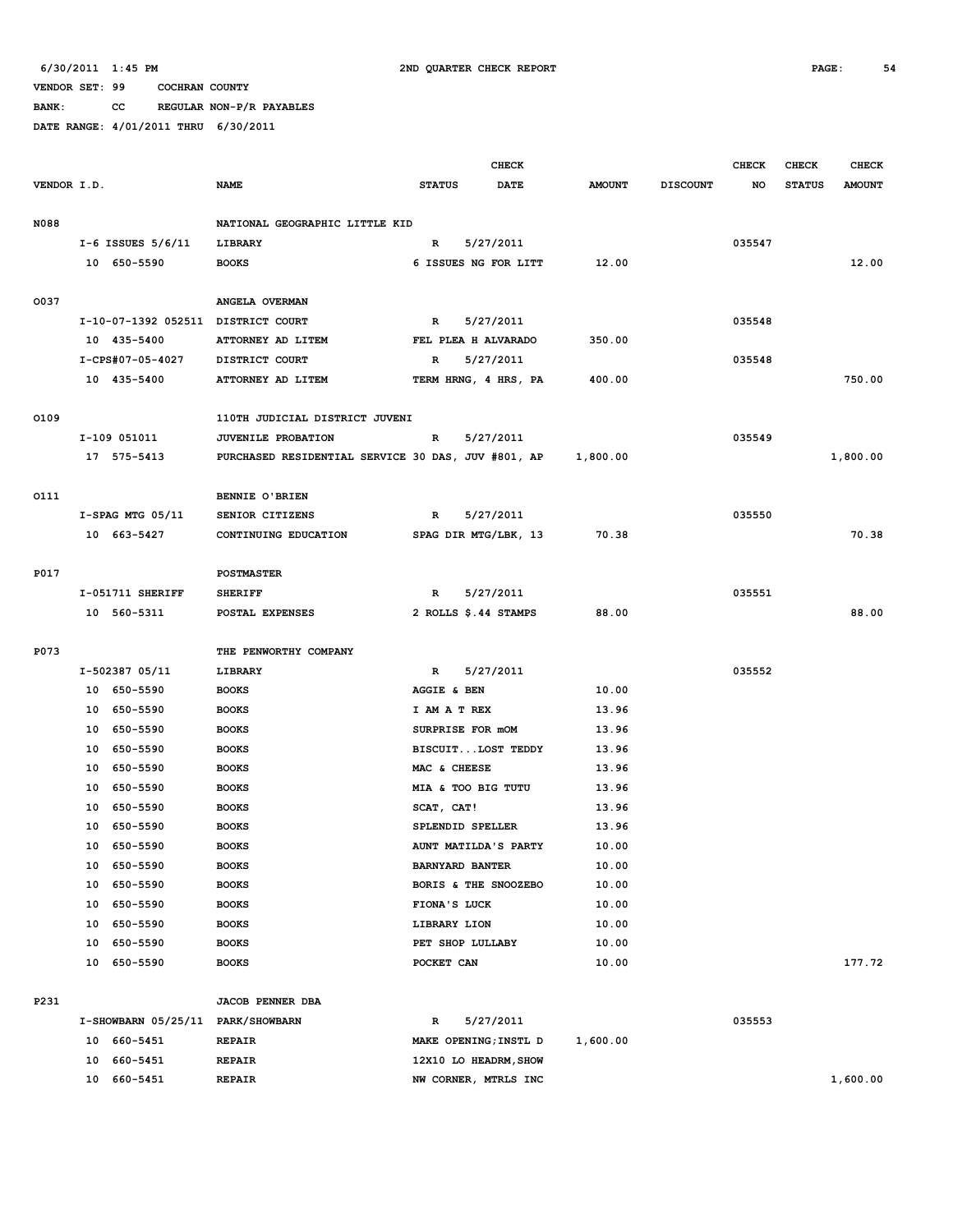# **BANK: CC REGULAR NON-P/R PAYABLES**

|             |                                    |                              | <b>CHECK</b>                 |               |                 | <b>CHECK</b> | CHECK         | <b>CHECK</b>  |
|-------------|------------------------------------|------------------------------|------------------------------|---------------|-----------------|--------------|---------------|---------------|
| VENDOR I.D. |                                    | <b>NAME</b>                  | <b>STATUS</b><br><b>DATE</b> | <b>AMOUNT</b> | <b>DISCOUNT</b> | NO           | <b>STATUS</b> | <b>AMOUNT</b> |
| R043        |                                    | RAY RAMON                    |                              |               |                 |              |               |               |
|             | I-122667                           | <b>COURTHOUSE</b>            | $\mathbf{R}$<br>5/27/2011    |               |                 | 035554       |               |               |
|             | 10 510-5411                        | MAINTENANCE CONTRACTS        | YARD CUT                     | 150.00        |                 |              |               |               |
|             | I-122668                           | <b>COURTHOUSE</b>            | R<br>5/27/2011               |               |                 | 035554       |               |               |
|             | 10 510-5411                        | MAINTENANCE CONTRACTS        | YARD CUT                     | 150.00        |                 |              |               | 300.00        |
|             |                                    |                              |                              |               |                 |              |               |               |
| R144        |                                    | ANNA J RICKER dba            |                              |               |                 |              |               |               |
|             | I-CPS 07-05-4027 CH DISTRICT COURT |                              | 5/27/2011<br>$\mathbb{R}$    |               |                 | 035555       |               |               |
|             | 10 435-5400                        | ATTORNEY AD LITEM            | TERM HEARING                 | 400.00        |                 |              |               |               |
|             | 10 435-5400                        | ATTORNEY AD LITEM            | MED, TRIAL PREP, CPS         | 250.00        |                 |              |               |               |
|             | I-CPS/07-05-4027                   | DISTRICT COURT               | 5/27/2011<br>R               |               |                 | 035555       |               |               |
|             | 10 435-5400                        | ATTORNEY AD LITEM            | FINAL HRNG/4/19/11, C        | 250.00        |                 |              |               | 900.00        |
| S063        |                                    | ANGEL RAMIREZ, dba           |                              |               |                 |              |               |               |
|             | I-9076                             | PREC <sub>2</sub>            | 5/27/2011<br>$\mathbb{R}$    |               |                 | 035556       |               |               |
|             | 15 622-5454                        | <b>TIRES</b>                 | MT/DSMT ON 140M, FLA         | 65.00         |                 |              |               |               |
|             | 15 622-5454                        | <b>TIRES</b>                 | OIL RING                     | 15.00         |                 |              |               |               |
|             | 15 622-5454                        | <b>TIRES</b>                 | <b>1GAL TIRE SEALER</b>      | 25.00         |                 |              |               |               |
|             | I-90901                            | PREC <sub>2</sub>            | R<br>5/27/2011               |               |                 | 035556       |               |               |
|             | 15 622-5454                        | <b>TIRES</b>                 | B9D3000, 6 TIRES, 12G        | 300.00        |                 |              |               |               |
|             | 15 622-5454                        | <b>TIRES</b>                 | LABOR                        | 150.00        |                 |              |               | 555.00        |
| S071        |                                    | SCRIPT OFFICE PRODUCTS, INC. |                              |               |                 |              |               |               |
|             | I-36084                            | <b>SHERIFF</b>               | 5/27/2011<br>R               |               |                 | 035557       |               |               |
|             | 10 560-5310                        | OFFICE SUPPLIES              | 1CT COPY PAPER 8.5X1         | 39.50         |                 |              |               |               |
|             | 10 560-5310                        | OFFICE SUPPLIES              | <b>1BX BUSINESS CARDS</b>    | 49.41         |                 |              |               |               |
|             | I-36199                            | CO JUDGE/COMM'R CT           | 5/27/2011<br>R               |               |                 | 035557       |               |               |
|             | 15 610-5310                        | OFFICE SUPPLIES              | 2 75XL CARTRIDGES            | 83.48         |                 |              |               |               |
|             | 15 610-5310                        | OFFICE SUPPLIES              | 2 74XL CARTRIDGES            | 71.78         |                 |              |               |               |
|             | I-36200                            | <b>COURTHOUSE</b>            | R<br>5/27/2011               |               |                 | 035557       |               |               |
|             | 10 510-5332                        | <b>CUSTODIAL SUPPLIES</b>    | 2 PR SCISSORS 8"             | 41.00         |                 |              |               |               |
|             | I-36278                            | <b>AUDITOR</b>               | 5/27/2011<br>R               |               |                 | 035557       |               |               |
|             | 10 495-5310                        | OFFICE SUPPLIES              | 2 SETS INDEX DIV, 1-         | 17.90         |                 |              |               |               |
|             | 10 495-5310                        | OFFICE SUPPLIES              | <b>1PK MESSAGE PADS</b>      | 13.95         |                 |              |               |               |
|             | 10 495-5310                        | OFFICE SUPPLIES              | 1PK POST-IT POP-UPS          | 11.95         |                 |              |               | 328.97        |
| S149        |                                    | SHERIFFS' ASSOCIATION OF     |                              |               |                 |              |               |               |
|             | I-25288/2011 WEBER                 | <b>SHERIFF</b>               | $\mathbb{R}$<br>5/27/2011    |               |                 | 035558       |               |               |
|             | 10 560-5481                        | DUES AND REGISTRATION        | 2011 DUES/R WEBER            | 25.00         |                 |              |               | 25.00         |
| S212        |                                    | WALLACE STALCUP              |                              |               |                 |              |               |               |
|             | I-052311                           | <b>SHERIFF</b>               | 5/27/2011<br>R               |               |                 | 035559       |               |               |
|             | 10 560-5427                        | CONTINUING EDUCATION         | MEALS/R DAVIS/SCHL, T        | 51.83         |                 |              |               |               |
|             | 10 560-5427                        | CONTINUING EDUCATION         | LODGING 1 NITE/R DAV         | 67.45         |                 |              |               |               |
|             | 10 560-5427                        | CONTINUING EDUCATION         | LODGING TAX                  | 8.77          |                 |              |               |               |
|             | 10 560-5499                        | MISCELLANEOUS                | DONUTS FOR SCHOOL            | 20.53         |                 |              |               |               |
|             | 10 560-5427                        | CONTINUING EDUCATION         | MEAL/ELIDA, LBK/SCHL         | 6.99          |                 |              |               |               |
|             | 10 512-5333                        | <b>FOOD-PRISONERS</b>        | MILK                         | 3.69          |                 |              |               |               |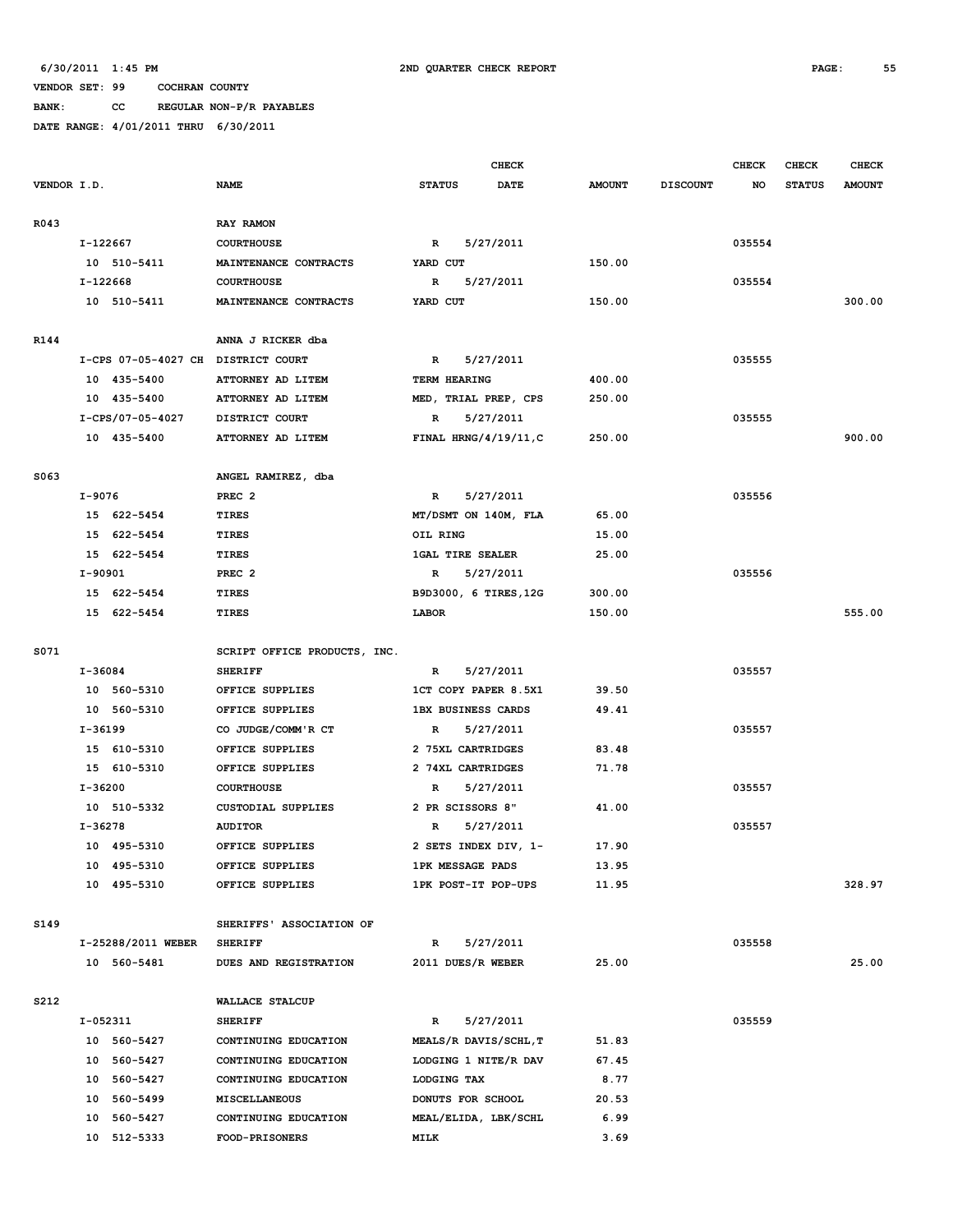### **VENDOR SET: 99 COCHRAN COUNTY BANK: CC REGULAR NON-P/R PAYABLES**

|             |          |                    |                                |                            | <b>CHECK</b> |               |                 | <b>CHECK</b> | <b>CHECK</b>  | CHECK         |
|-------------|----------|--------------------|--------------------------------|----------------------------|--------------|---------------|-----------------|--------------|---------------|---------------|
| VENDOR I.D. |          |                    | <b>NAME</b>                    | <b>STATUS</b>              | <b>DATE</b>  | <b>AMOUNT</b> | <b>DISCOUNT</b> | NO           | <b>STATUS</b> | <b>AMOUNT</b> |
| S212        |          |                    | WALLACE STALCUP<br><b>CONT</b> |                            |              |               |                 |              |               |               |
|             | I-052311 |                    | <b>SHERIFF</b>                 | R                          | 5/27/2011    |               |                 | 035559       |               |               |
|             |          | 10 512-5392        | MISCELLANEOUS SUPPLIES         | 2PK MEN'S BOXER            |              | 7.50          |                 |              |               |               |
|             | 10       | 512-5392           | MISCELLANEOUS SUPPLIES         | 10PC STORAGE SET           |              | 6.00          |                 |              |               |               |
|             | 10       | 512-5392           | MISCELLANEOUS SUPPLIES         | STORAGE BOX/LG             |              | 5.75          |                 |              |               |               |
|             |          | 10 512-5333        | <b>FOOD-PRISONERS</b>          | MILK                       |              | 3.59          |                 |              |               | 182.10        |
|             |          |                    |                                |                            |              |               |                 |              |               |               |
| S242        |          |                    | SAM'S CLUB                     |                            |              |               |                 |              |               |               |
|             |          | I-2699 051411      | <b>JAIL</b>                    | R                          | 5/27/2011    |               |                 | 035560       |               |               |
|             |          | 10 512-5392        | MISCELLANEOUS SUPPLIES         | 2PKS 20 OZ FOAM CUPS       |              | 37.48         |                 |              |               |               |
|             | 10       | 512-5392           | MISCELLANEOUS SUPPLIES         | 2PKS 12SR BOUNTY           |              | 36.96         |                 |              |               |               |
|             | 10       | 512-5392           | MISCELLANEOUS SUPPLIES         | 2PKS ON BATH TISSUE        |              | 36.56         |                 |              |               |               |
|             | 10       | 512-5392           | MISCELLANEOUS SUPPLIES         | 6 DISINFECTANT             |              | 37.08         |                 |              |               |               |
|             | 10       | 512-5392           | MISCELLANEOUS SUPPLIES         | 3 LYSOL/3PK                |              | 29.94         |                 |              |               |               |
|             | 10       | 512-5333           | <b>FOOD-PRISONERS</b>          | <b>GRAPE JUCE</b>          |              | 5.98          |                 |              |               |               |
|             | 10       | 512-5333           | <b>FOOD-PRISONERS</b>          | <b>TROP 100% OJ</b>        |              | 7.98          |                 |              |               |               |
|             | 10       | 512-5333           | FOOD-PRISONERS                 | 3 MM APPLE                 |              | 14.82         |                 |              |               |               |
|             | 10       | 512-5392           | MISCELLANEOUS SUPPLIES         | ZIPLOC SAND BAGS           |              | 8.38          |                 |              |               |               |
|             | 10       | 512-5392           | MISCELLANEOUS SUPPLIES         | <b>GALLON BAGS</b>         |              | 10.98         |                 |              |               |               |
|             | 10       | 512-5392           | MISCELLANEOUS SUPPLIES         | 4 PINE SOL                 |              | 31.92         |                 |              |               |               |
|             | 10       | 512-5333           | <b>FOOD-PRISONERS</b>          | 2 SYRUP                    |              | 13.36         |                 |              |               |               |
|             | 10       | 512-5333           | <b>FOOD-PRISONERS</b>          | 2 HVR DRESSING             |              | 17.96         |                 |              |               |               |
|             | 10       | 512-5333           | <b>FOOD-PRISONERS</b>          | <b>RAISIN BRAN</b>         |              | 7.46          |                 |              |               |               |
|             | 10       | 512-5333           | <b>FOOD-PRISONERS</b>          | FROST FLAKES               |              | 7.24          |                 |              |               |               |
|             |          | I-532423387 051311 | JAIL                           | R                          | 5/27/2011    |               |                 | 035560       |               |               |
|             |          | 10 512-5392        | MISCELLANEOUS SUPPLIES         | 8 OZ FOAM CUPS VIA U       |              | 22.28         |                 |              |               |               |
|             |          | I-610322507        | LIBRARY                        | R                          | 5/27/2011    |               |                 | 035560       |               |               |
|             |          | 10 650-5310        | OFFICE SUPPLIES                | 6 SETS COLORED PENCI       |              | 13.44         |                 |              |               |               |
|             | 10       | 650-5310           | OFFICE SUPPLIES                | 6 SETS WASHABLE MARK       |              | 18.48         |                 |              |               |               |
|             | 10       | 650-5310           | OFFICE SUPPLIES                | 6 SETS CRAYOLAS            |              | 8.28          |                 |              |               |               |
|             | 10       | 650-5310           | OFFICE SUPPLIES                | <b>30BX FACIAL TISSUES</b> |              | 21.44         |                 |              |               |               |
|             | 10       | 650-5310           | OFFICE SUPPLIES                | 2 6PK ELMER'S GLUE         |              | 8.52          |                 |              |               |               |
|             | 10       | 650-5310           | OFFICE SUPPLIES                | 20 #2 PENCILS              |              | 11.20         |                 |              |               |               |
|             |          | 10 650-5310        | OFFICE SUPPLIES                | 15 SPIRAL NOTEBOOKS        |              | 12.60         |                 |              |               |               |
|             |          | I-7529 040111      | <b>JAIL</b>                    | R                          | 5/27/2011    |               |                 | 035560       |               |               |
|             |          | 10 512-5392        | MISCELLANEOUS SUPPLIES         | 20 OZ FOAM CUPS            |              | 16.48         |                 |              |               |               |
|             |          | 10 512-5392        | MISCELLANEOUS SUPPLIES         | 8 OZ FOAM CUPS             |              | 14.48         |                 |              |               |               |
|             |          | 10 512-5333        | <b>FOOD-PRISONERS</b>          | WELCH'S GR JUICE/2         |              | 11.96         |                 |              |               |               |
|             |          |                    | <b>FOOD-PRISONERS</b>          |                            |              |               |                 |              |               |               |
|             |          | 10 512-5333        |                                | MOTT'S APPLE JUICE         |              | 5.37          |                 |              |               |               |
|             |          | 10 512-5392        | MISCELLANEOUS SUPPLIES         | LYSOL SPRAY/2              |              | 19.96         |                 |              |               |               |
|             |          | 10 512-5392        | MISCELLANEOUS SUPPLIES         | CLOROX BLEACH 3/182        |              | 7.48          |                 |              |               |               |
|             |          | 10 512-5333        | <b>FOOD-PRISONERS</b>          | TROPICANA OJ               |              | 15.96         |                 |              |               |               |
|             |          | 10 512-5333        | FOOD-PRISONERS                 | <b>VARIETY PACK</b>        |              | 11.22         |                 |              |               |               |
|             |          | 10 512-5392        | MISCELLANEOUS SUPPLIES         | COMET PWDR 6PK             |              | 11.96         |                 |              |               |               |
|             |          | 10 512-5392        | MISCELLANEOUS SUPPLIES         | LEM DISINFECTANT/8         |              | 49.44         |                 |              |               |               |
|             |          | 10 512-5392        | MISCELLANEOUS SUPPLIES         | WINDFRESH DET/2            |              | 27.96         |                 |              |               |               |
|             |          | 10 512-5392        | MISCELLANEOUS SUPPLIES         | <b>33GAL TRASH BAG</b>     |              | 13.48         |                 |              |               |               |
|             |          | 10 512-5392        | MISCELLANEOUS SUPPLIES         | FORCE FLEX 13GAL/2         |              | 25.16         |                 |              |               |               |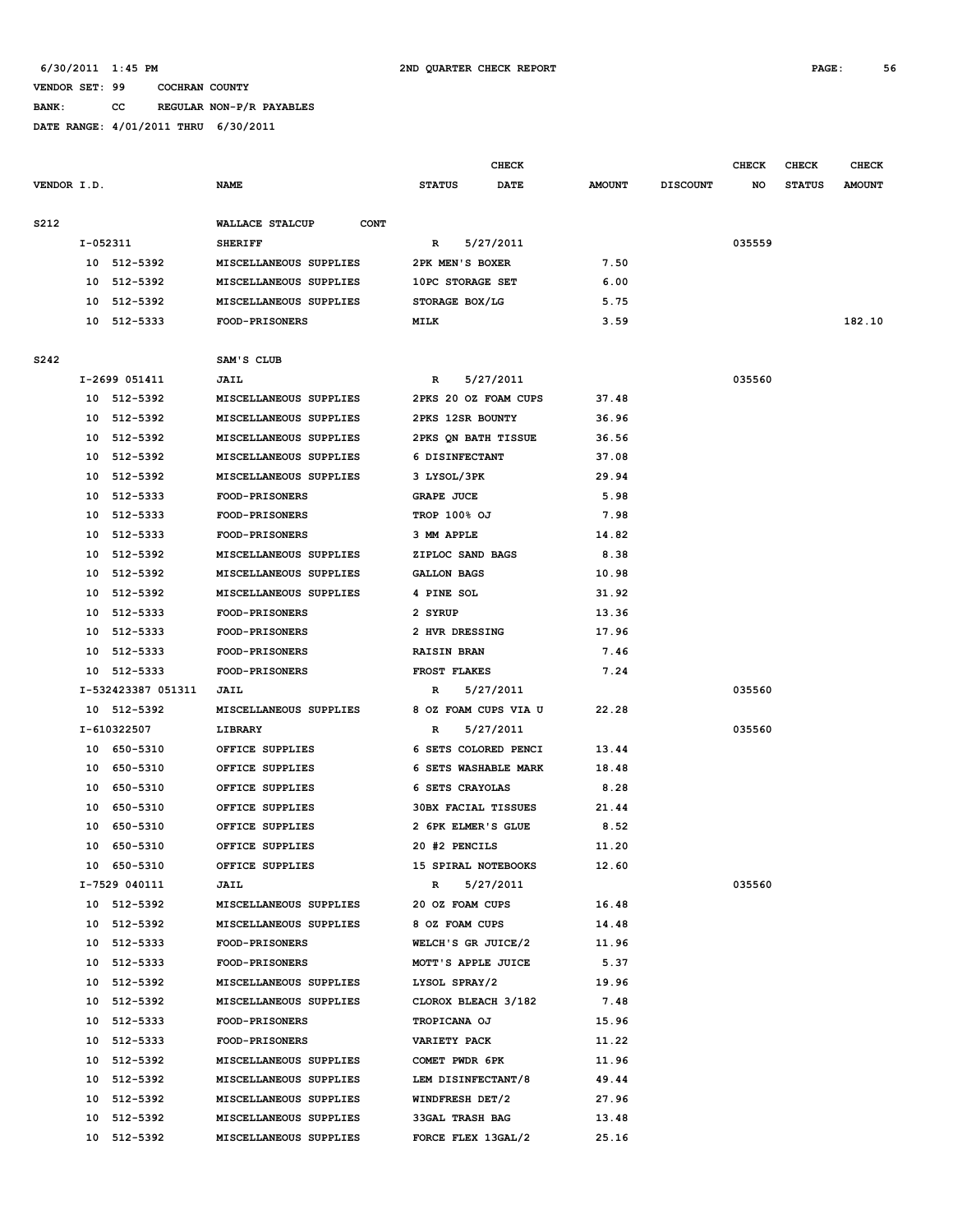**BANK: CC REGULAR NON-P/R PAYABLES**

|             |                     | <b>CHECK</b>              |                        |             |               | <b>CHECK</b>    | <b>CHECK</b> | <b>CHECK</b>  |               |
|-------------|---------------------|---------------------------|------------------------|-------------|---------------|-----------------|--------------|---------------|---------------|
| VENDOR I.D. |                     | <b>NAME</b>               | <b>STATUS</b>          | <b>DATE</b> | <b>AMOUNT</b> | <b>DISCOUNT</b> | NO           | <b>STATUS</b> | <b>AMOUNT</b> |
|             |                     |                           |                        |             |               |                 |              |               |               |
| S242        |                     | SAM'S CLUB<br><b>CONT</b> |                        |             |               |                 |              |               |               |
|             | I-7529 040111       | JAIL                      | $\mathbb{R}$           | 5/27/2011   |               |                 | 035560       |               |               |
|             | 10 512-5392         | MISCELLANEOUS SUPPLIES    | QUILT NORTHERN TISSU   |             | 18.28         |                 |              |               |               |
|             | $I-82$ 05/14/11     | <b>JAIL</b>               | $\mathbf R$            | 5/27/2011   |               |                 | 035560       |               |               |
|             | 10 512-5392         | MISCELLANEOUS SUPPLIES    | 8 OZ FOAM CUPS         |             | 14.48         |                 |              |               | 684.01        |
| S279        |                     | DONNIE SIMPSON            |                        |             |               |                 |              |               |               |
|             | I-CJCAT CONF 4/11   | COMM'R COURT              | $\mathbb{R}$           | 5/27/2011   |               |                 | 035561       |               |               |
|             | 15 610-5427         | COMM-CONTINUING EDUCATION | 460 MI, LBK CONF, 4/26 |             | 234.60        |                 |              |               | 234.60        |
|             |                     |                           |                        |             |               |                 |              |               |               |
| S281        |                     | <b>STAPLES</b>            |                        |             |               |                 |              |               |               |
|             | I-1730931002        | <b>SHERIFF</b>            | $\mathbb{R}$           | 5/27/2011   |               |                 | 035562       |               |               |
|             | 10 560-5334         | OTHER SUPPLIES            | 133 PC TOOL SET        |             | 34.99         |                 |              |               | 34.99         |
|             |                     |                           |                        |             |               |                 |              |               |               |
| S315        |                     | DARLON JAMES SOJAK        |                        |             |               |                 |              |               |               |
|             | I-05/12/11 #6237    | COUNTY COURT              | R                      | 5/27/2011   |               |                 | 035563       |               |               |
|             | 10 426-5400         | ATTORNEY AD LITEM         | #6237/C QUEZADA, PRO   |             | 300.00        |                 |              |               | 300.00        |
|             |                     |                           |                        |             |               |                 |              |               |               |
| S377        |                     | SHOW ME BOOKS INC         |                        |             |               |                 |              |               |               |
|             | I-18402PXX11        | LIBRARY                   | $\mathbb{R}$           | 5/27/2011   |               |                 | 035564       |               |               |
|             | 650-5590<br>10      | <b>BOOKS</b>              | YOUNG DAWN: FRIENDS    |             | 11.00         |                 |              |               |               |
|             | 650-5590<br>10      | <b>BOOKS</b>              | YOUNG CHRISSY: MIND    |             | 11.00         |                 |              |               |               |
|             | 650-5590<br>10      | <b>BOOKS</b>              | YOUNG BUDDY: DON'T B   |             | 11.00         |                 |              |               |               |
|             | 10<br>650-5590      | <b>BOOKS</b>              | YOUNG POKEY: IM KIND   |             | 11.00         |                 |              |               |               |
|             | 650-5590<br>10      | <b>BOOKS</b>              | YOUNG JAKE: IM VERY C  |             | 11.00         |                 |              |               |               |
|             | 650-5590<br>10      | <b>BOOKS</b>              | YOUNG BILLY: NEW BEGI  |             | 11.00         |                 |              |               |               |
|             | 650-5590<br>10      | <b>BOOKS</b>              | YOUNG GRETA: IM SPECI  |             | 11.00         |                 |              |               |               |
|             | 650-5590<br>10      | <b>BOOKS</b>              | YOUNG TUN KING: I WOR  |             |               |                 |              |               |               |
|             | 650-5590<br>10      | <b>BOOKS</b>              | YOUNG SAMMY: IM A LIT  |             |               |                 |              |               |               |
|             | 10<br>650-5590      | <b>BOOKS</b>              | YOUNG WH THUN: IM A L  |             |               |                 |              |               |               |
|             | 650-5590<br>10      | <b>BOOKS</b>              | YOUNG BOBBY: DON'T F   |             |               |                 |              |               |               |
|             | 10<br>650-5590      | <b>BOOKS</b>              | YOUNG AMY: PAY ATTEN   |             |               |                 |              |               | 77.00         |
|             |                     |                           |                        |             |               |                 |              |               |               |
| S387        | I-05/12/11          | IRENE SEALY<br>LIBRARY    | $\mathbb{R}$           | 5/27/2011   |               |                 | 035565       |               |               |
|             | 10 650-5427         | CONTINUING EDUCATION      | PLINKIT W/S REG 5/12   |             | 5.00          |                 |              |               |               |
|             |                     |                           |                        |             |               |                 |              |               | 65.18         |
|             | 10 650-5427         | CONTINUING EDUCATION      | 118 MI @ \$.51         |             | 60.18         |                 |              |               |               |
| T026        |                     | TEXAS JUVENILE PROBATION  |                        |             |               |                 |              |               |               |
|             | I-'11 DATA CONF REG | <b>JUVENILE PROBATION</b> | R                      | 5/27/2011   |               |                 | 035566       |               |               |
|             | 10 571-5427         | CONTINUING EDUCATION      | REGIS/'11 DATA CONF,   |             | 25.00         |                 |              |               |               |
|             | 10 571-5427         | CONTINUING EDUCATION      | 09/27/11-09/28/11      |             |               |                 |              |               | 25.00         |
|             |                     |                           |                        |             |               |                 |              |               |               |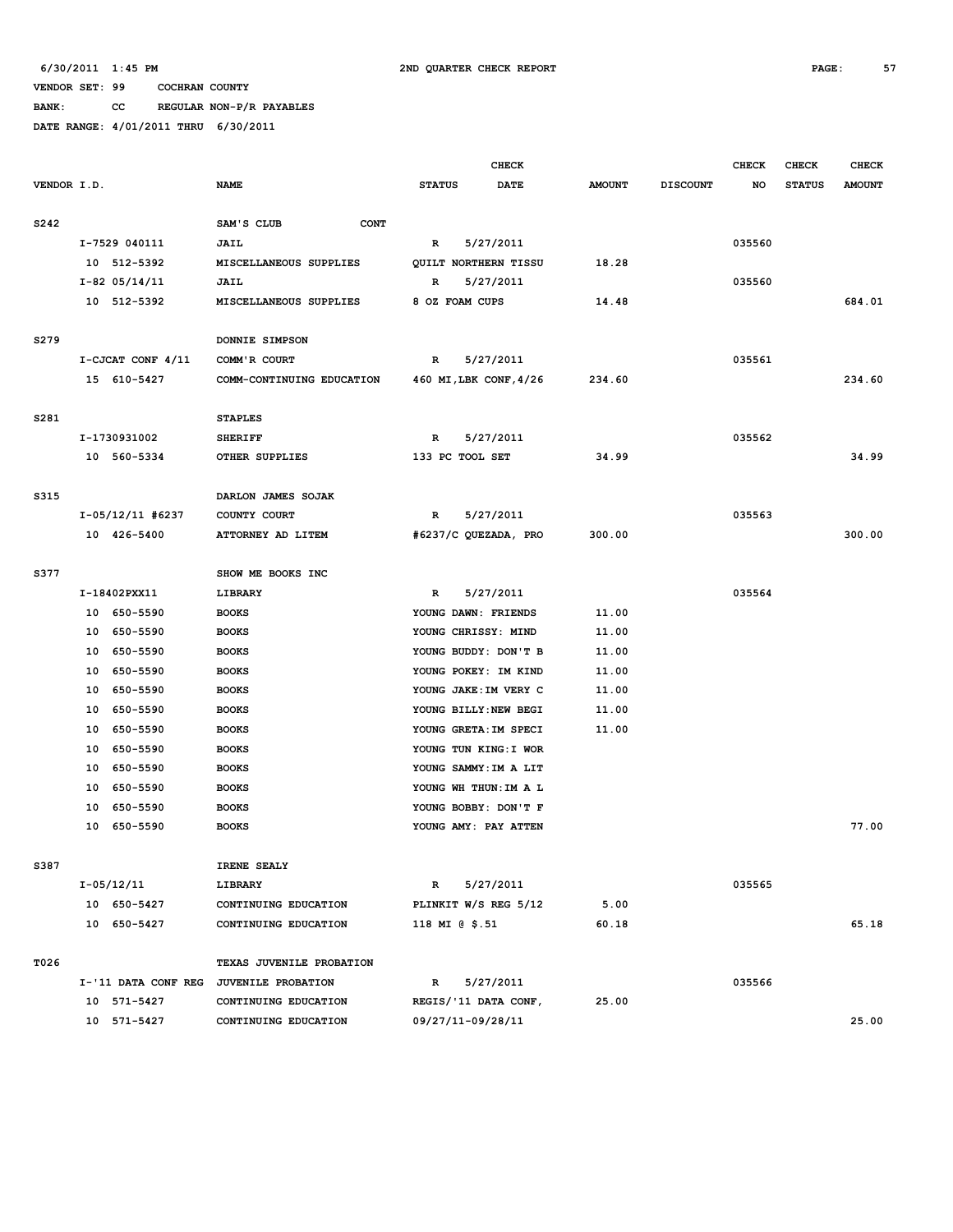**BANK: CC REGULAR NON-P/R PAYABLES**

|             |                             |                                                    |               | <b>CHECK</b>         |               |                 | <b>CHECK</b> | <b>CHECK</b>  | <b>CHECK</b>  |
|-------------|-----------------------------|----------------------------------------------------|---------------|----------------------|---------------|-----------------|--------------|---------------|---------------|
| VENDOR I.D. |                             | <b>NAME</b>                                        | <b>STATUS</b> | <b>DATE</b>          | <b>AMOUNT</b> | <b>DISCOUNT</b> | NO           | <b>STATUS</b> | <b>AMOUNT</b> |
|             |                             |                                                    |               |                      |               |                 |              |               |               |
| T083        |                             | TYLER TECHNOLOGIES, INC                            |               |                      |               |                 |              |               |               |
|             | I-13505                     | NON-DEPT'L                                         | R             | 5/27/2011            |               |                 | 035567       |               |               |
|             | 10 409-5411                 | MAINTENANCE CONTRACTS                              |               | MONTHLY NETWORK FEE  | 200.00        |                 |              |               | 200.00        |
|             |                             |                                                    |               |                      |               |                 |              |               |               |
| T192        |                             | TEXAS HIGHWAYS                                     |               |                      |               |                 |              |               |               |
|             | I-24 ISSUES/ERL REN LIBRARY |                                                    | $\mathbb{R}$  | 5/27/2011            |               |                 | 035568       |               |               |
|             | 10 650-5590                 | <b>BOOKS</b>                                       |               | 24 ISSUES/EARLY RENE | 32.90         |                 |              |               | 32.90         |
|             |                             |                                                    |               |                      |               |                 |              |               |               |
| T212        |                             | TEXAS HOMELAND SECURITY                            |               |                      |               |                 |              |               |               |
|             | I-14186                     | JAIL                                               | R             | 5/27/2011            |               |                 | 035569       |               |               |
|             | 10 512-5451                 | <b>REPAIR</b>                                      | TRAVEL TIME   |                      | 85.00         |                 |              |               |               |
|             | 10 512-5451                 | <b>REPAIR</b>                                      |               | FIRE ALARM INSPECTIO | 85.00         |                 |              |               | 170.00        |
| T256        |                             | TEXAS 4-H AND YOUTH DEVELOPMEN                     |               |                      |               |                 |              |               |               |
|             | I-'11 4H ROUNDUP            | <b>EXTENSION SVC</b>                               | R             | 5/27/2011            |               |                 | 035570       |               |               |
|             | 10 665-5427                 | CO AGENT-TRAVEL-OUT OF COUNTY ADULT FEE/J MOLLOY   |               |                      | 67.00         |                 |              |               |               |
|             | 10 665-5427                 | CO AGENT-TRAVEL-OUT OF COUNTY REGIS FEE/J MOLLOY   |               |                      | 90.00         |                 |              |               |               |
|             | 10 665-5427                 | CO AGENT-TRAVEL-OUT OF COUNTY 6/13-6/17/11 4-H ROU |               |                      |               |                 |              |               | 157.00        |
|             |                             |                                                    |               |                      |               |                 |              |               |               |
| T262        |                             | <b>TCAAA DISTRICT 2</b>                            |               |                      |               |                 |              |               |               |
|             | I-2011 DUES                 | <b>EXTENSION SVC</b>                               | R             | 5/27/2011            |               |                 | 035571       |               |               |
|             | 10 665-5427                 | CO AGENT-TRAVEL-OUT OF COUNTY 2011 MEMBERSHIP DUES |               |                      | 150.00        |                 |              |               | 150.00        |
|             |                             |                                                    |               |                      |               |                 |              |               |               |
| U019        |                             | UNITED SUPERMARKETS, INC                           |               |                      |               |                 |              |               |               |
|             | I-666201026 052311          | JAIL--MEDS, RUFF, STANSELL                         | R             | 5/27/2011            |               |                 | 035572       |               |               |
|             | 10 512-5391                 | MEDICAL CARE-PRISONERS                             |               | PRESCRIPTION--J STAN | 12.99         |                 |              |               |               |
|             | 10 512-5391                 | MEDICAL CARE-PRISONERS                             |               | PRESCRIPTION--M RUFF | 93.99         |                 |              |               |               |
|             | I-MEDS RUFF 051211          | SHERIFF/MEDS FOR RUFF                              | R             | 5/27/2011            |               |                 | 035572       |               |               |
|             | 10 512-5391                 | MEDICAL CARE-PRISONERS                             |               | PRESCRIPTION FOR M R | 83.99         |                 |              |               |               |
|             | I-RX#2 05/09/11             | JAIL--RX STANSELL                                  | R             | 5/27/2011            |               |                 | 035572       |               |               |
|             | 10 512-5391                 | MEDICAL CARE-PRISONERS                             |               | STANSELL MEDS #2     | 9.99          |                 |              |               |               |
|             | I-RX#3 05/09/11             | JAIL--RX STANSELL                                  | R             | 5/27/2011            |               |                 | 035572       |               |               |
|             | 10 512-5391                 | MEDICAL CARE-PRISONERS                             |               | STANSELL MEDS #3     | 10.99         |                 |              |               |               |
|             | I-RX#4 05/09/11             | JAIL--RX STANSELL                                  | R             | 5/27/2011            |               |                 | 035572       |               |               |
|             | 10 512-5391                 | MEDICAL CARE-PRISONERS                             |               | STANSELL MEDS #4     | 12.99         |                 |              |               |               |
|             | I-RX#5 05/09/11             | JAIL--RX STANSELL                                  | R             | 5/27/2011            |               |                 | 035572       |               |               |
|             | 10 512-5391                 | MEDICAL CARE-PRISONERS                             |               | STANSELL MEDS #5     | 18.99         |                 |              |               |               |
|             | I-RX#6 05/09/11             | JAIL--RX STANSELL                                  | R             | 5/27/2011            |               |                 | 035572       |               |               |
|             | 10 512-5391                 | MEDICAL CARE-PRISONERS                             |               | STANSELL MEDS #6     | 12.99         |                 |              |               |               |
|             | I-RX#7 05/09/11             | JAIL--RX STANSELL                                  | R             | 5/27/2011            |               |                 | 035572       |               |               |
|             | 10 512-5391                 | MEDICAL CARE-PRISONERS                             |               | STANSELL MEDS #7     | 13.99         |                 |              |               |               |
|             | I-RX#8 05/09/11             | JAIL--RX STANSELL                                  | R             | 5/27/2011            |               |                 | 035572       |               |               |
|             | 10 512-5391                 | MEDICAL CARE-PRISONERS                             |               | STANSELL MEDS #8     | 34.99         |                 |              |               |               |
|             | I-RX#9 05/09/11             | JAIL--RX STANSELL                                  | R             | 5/27/2011            |               |                 | 035572       |               |               |
|             | 10 512-5391                 | MEDICAL CARE-PRISONERS                             |               | STANSELL MEDS #9     | 22.99         |                 |              |               |               |
|             | I-RX1 05/09/11              | JAIL--STANSELL RX                                  | R             | 5/27/2011            |               |                 | 035572       |               |               |
|             | 10 512-5391                 | MEDICAL CARE-PRISONERS                             |               | STANSELL MEDS #1     | 22.99         |                 |              |               | 351.88        |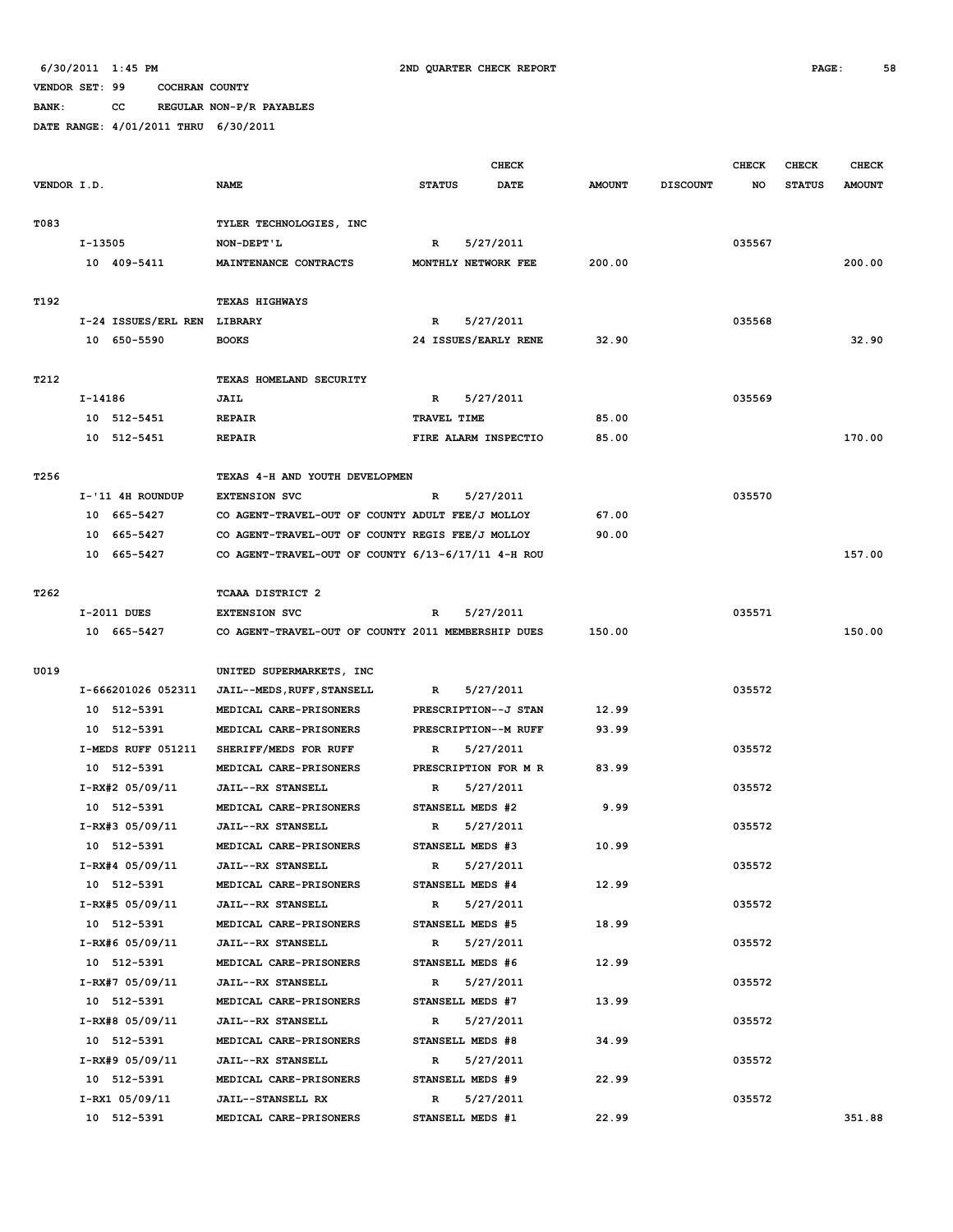**BANK: CC REGULAR NON-P/R PAYABLES**

|             | <b>CHECK</b> |                                   |                                        |                       |           |               | <b>CHECK</b>    | <b>CHECK</b> | <b>CHECK</b>  |               |
|-------------|--------------|-----------------------------------|----------------------------------------|-----------------------|-----------|---------------|-----------------|--------------|---------------|---------------|
| VENDOR I.D. |              |                                   | <b>NAME</b>                            | <b>STATUS</b>         | DATE      | <b>AMOUNT</b> | <b>DISCOUNT</b> | NO           | <b>STATUS</b> | <b>AMOUNT</b> |
|             |              |                                   |                                        |                       |           |               |                 |              |               |               |
| U027        |              |                                   | UNIVERSITY MEDICAL CENTER              |                       |           |               |                 |              |               |               |
|             |              | I-5954932-1                       | <b>SHERIFF</b>                         | R                     | 5/27/2011 |               |                 | 035573       |               |               |
|             |              | 10 560-5499                       | MISCELLANEOUS                          | SANE EXAM             |           | 250.00        |                 |              |               | 250.00        |
| <b>W007</b> |              |                                   | WEST, A THOMSON REUTERS BUSINE         |                       |           |               |                 |              |               |               |
|             |              | I-822798964                       | COUNTY ATTY/LAW LIBRARY                | R                     | 5/27/2011 |               |                 | 035574       |               |               |
|             |              | 10 475-5590                       | LAW LIBRARY MTRLS/UPDATES              | TX PR V7 CRIM FRMS/T  |           | 34.50         |                 |              |               |               |
|             | 10           | 475-5590                          | LAW LIBRARY MTRLS/UPDATES              | TX PR V7A CRIM FRMS/  |           | 34.50         |                 |              |               |               |
|             | 10           | 475-5590                          | LAW LIBRARY MTRLS/UPDATES              | TX PR V8 CRIM FRMS/T  |           | 34.50         |                 |              |               |               |
|             | 10           | 475-5590                          | LAW LIBRARY MTRLS/UPDATES              | TX VERNONS RULES ANN  |           | 253.50        |                 |              |               |               |
|             | 10           | 475-5590                          | LAW LIBRARY MTRLS/UPDATES              | VERN STAT TRANSP V1   |           | 151.00        |                 |              |               |               |
|             | 10           | 475-5590                          | LAW LIBRARY MTRLS/UPDATES              | VERN STAT TRANSP V1A  |           | 151.00        |                 |              |               |               |
|             | 10           | 475-5590                          | LAW LIBRARY MTRLS/UPDATES              | VERN STAT TRANSP V5   |           | 151.00        |                 |              |               |               |
|             | 10           | 475-5590                          | LAW LIBRARY MTRLS/UPDATES              | VERN STAT TRANSP V6   |           | 151.00        |                 |              |               |               |
|             | 10           | 475-5590                          | LAW LIBRARY MTRLS/UPDATES              | VERN STAT TRANSP V7   |           | 151.00        |                 |              |               |               |
|             | 10           | 475-5590                          | LAW LIBRARY MTRLS/UPDATES              | TX CRT RUL V.1 2011   |           | 63.00         |                 |              |               |               |
|             | 10           | 475-5590                          | LAW LIBRARY MTRLS/UPDATES              | TX CRT RUL FED V2 20  |           | 34.00         |                 |              |               |               |
|             | 10           | 475-5590                          | LAW LIBRARY MTRLS/UPDATES              | TX CRT RUL LOC V3 20  |           | 34.00         |                 |              |               | 1,243.00      |
|             |              |                                   |                                        |                       |           |               |                 |              |               |               |
| W010        |              |                                   | WEST TEXAS GAS INC                     |                       |           |               |                 |              |               |               |
|             |              | I-004036001501 0511 PARK/SHOP     |                                        | R                     | 5/27/2011 |               |                 | 035575       |               |               |
|             |              | 10 660-5440                       | UTILITIES & IRRIGATION                 | $.6$ MCF $4/4-5/4/11$ |           | 13.68         |                 |              |               |               |
|             |              | I-004036002501 0511 PARK/SHOWBARN |                                        | R                     | 5/27/2011 |               |                 | 035575       |               |               |
|             |              | 10 660-5440                       | UTILITIES & IRRIGATION                 | .2 MCF $4/4 - 5/4/11$ |           | 11.02         |                 |              |               |               |
|             |              | I-004049022001 0511 PREC 3        |                                        | R                     | 5/27/2011 |               |                 | 035575       |               |               |
|             |              | 15 623-5440                       | UTILITIES                              | GAS SVC 4/6-5/3/11    |           | 9.70          |                 |              |               | 34.40         |
|             |              |                                   |                                        |                       |           |               |                 |              |               |               |
| W052        |              |                                   | DANNY WISELEY                          |                       |           |               |                 |              |               |               |
|             |              | I-'11 CONF AUSTIN                 | <b>AUDITOR</b>                         | R                     | 5/27/2011 |               |                 | 035576       |               |               |
|             | 10           | 495–5427                          | CONTINUING EDUCATION                   | 848 MI TO/FRM AUSTIN  |           | 432.48        |                 |              |               |               |
|             | 10           | 495-5427                          | CONTINUING EDUCATION                   | 53RD AUDITOR'S INSTI  |           |               |                 |              |               |               |
|             | 10           | 495-5427                          | CONTINUING EDUCATION                   | 3 NITES @\$115        |           | 345.00        |                 |              |               |               |
|             | 10           | 495–5427                          | CONTINUING EDUCATION                   | 3 NITES LODG TAX      |           | 51.75         |                 |              |               |               |
|             |              | 10 495-5427<br>10 495-5427        | CONTINUING EDUCATION                   | MEAL @ HOTEL          |           | 6.41          |                 |              |               |               |
|             |              | I-TRENDMICRO A/V                  | CONTINUING EDUCATION<br><b>AUDITOR</b> | <b>MEALS</b><br>R     | 5/27/2011 | 87.84         |                 | 035576       |               |               |
|             |              | 10 495-5310                       | OFFICE SUPPLIES                        | 2011 RENEWAL ANTI-VI  |           | 62.95         |                 |              |               |               |
|             |              | 10 495-5310                       | OFFICE SUPPLIES                        | CREDIT CARD ONLINE D  |           | 6.30CR        |                 |              |               |               |
|             |              | 10 495-5310                       | OFFICE SUPPLIES                        | SALES TAX-FOR ONLINE  |           | 4.39          |                 |              |               | 984.52        |
|             |              |                                   |                                        |                       |           |               |                 |              |               |               |
| W097        |              |                                   | WILDRED L. MATHENY dba                 |                       |           |               |                 |              |               |               |
|             | I-28826      |                                   | CRTHSE/ACT BLDG/LIB                    | R                     | 5/27/2011 |               |                 | 035577       |               |               |
|             |              | 10 510-5332                       | CUSTODIAL SUPPLIES                     | SPRAY BUGS            |           | 70.00         |                 |              |               |               |
|             |              | 10 662-5332                       | CUSTODIAL SUPPLIES                     | SPRAY BUGS            |           | 45.00         |                 |              |               |               |
|             |              | 10 650-5332                       | CUSTODIAL SUPPLIES                     | SPRAY BUGS            |           | 35.00         |                 |              |               | 150.00        |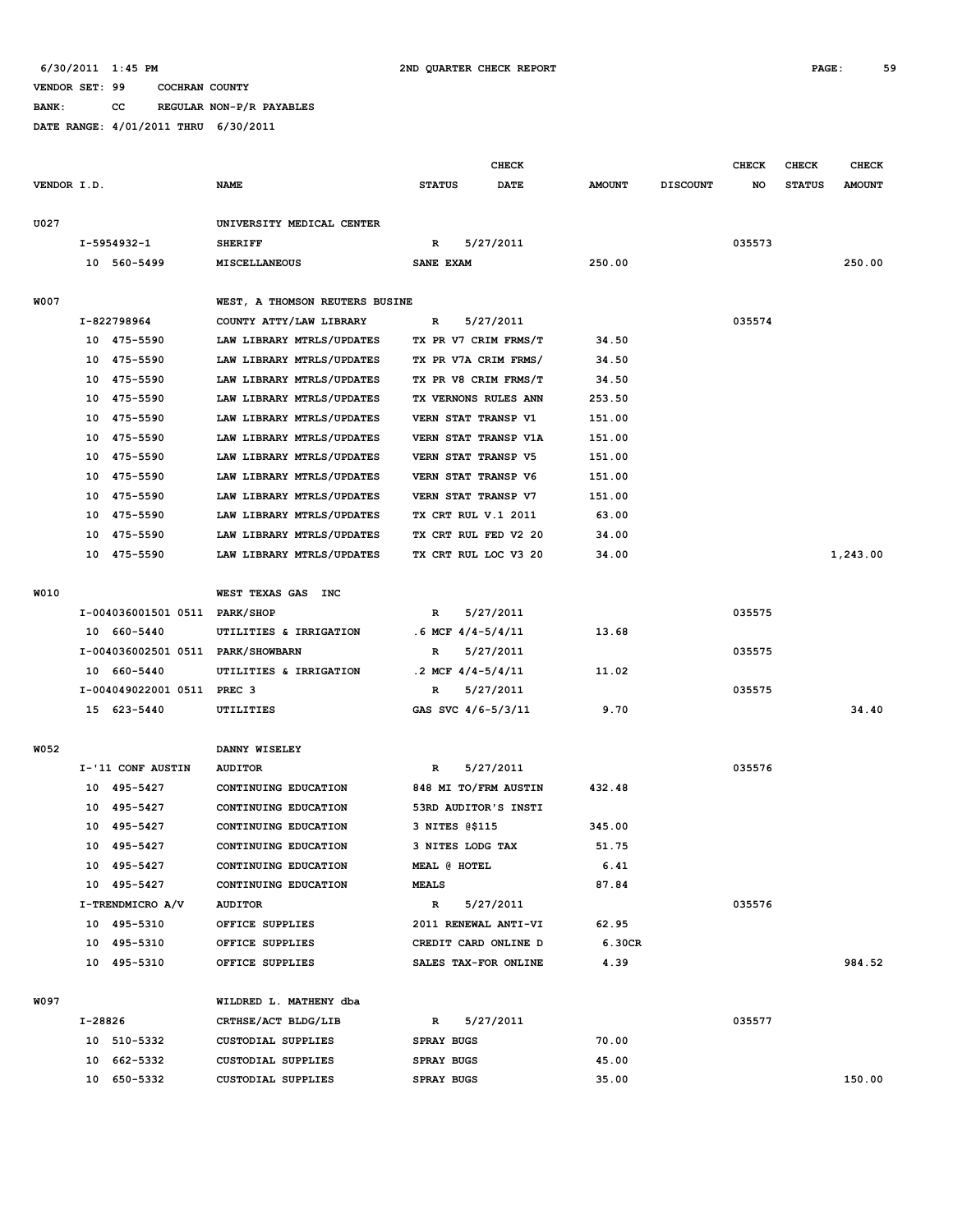**BANK: CC REGULAR NON-P/R PAYABLES**

|             |             |                  | <b>CHECK</b>                            |                                        |                      |               | <b>CHECK</b>    | <b>CHECK</b> | <b>CHECK</b>  |               |
|-------------|-------------|------------------|-----------------------------------------|----------------------------------------|----------------------|---------------|-----------------|--------------|---------------|---------------|
| VENDOR I.D. |             |                  | <b>NAME</b>                             | <b>STATUS</b>                          | <b>DATE</b>          | <b>AMOUNT</b> | <b>DISCOUNT</b> | NO           | <b>STATUS</b> | <b>AMOUNT</b> |
|             |             |                  |                                         |                                        |                      |               |                 |              |               |               |
| W125        |             |                  | WESTERN BUILDING SPECIALT               |                                        |                      |               |                 |              |               |               |
|             |             | $I - 11 - 96549$ | <b>COURTHOUSE</b>                       | $\mathbb{R}$                           | 5/27/2011            |               |                 | 035578       |               |               |
|             |             | 10 510-5451      | <b>REPAIR</b>                           |                                        | REPAIR W AND S DOORS | 374.00        |                 |              |               | 374.00        |
|             |             |                  |                                         |                                        |                      |               |                 |              |               |               |
| X001        |             | I-0371615043     | <b>XCEL ENERGY</b><br>PREC <sub>2</sub> | $\mathbb{R}$                           | 5/27/2011            |               |                 | 035579       |               |               |
|             |             | 15 622-5440      | UTILITIES                               | 12 KWH 4/12-5/12/11                    |                      | 12.10         |                 |              |               |               |
|             |             | 15 622-5440      | UTILITIES                               | AREA LIGHT                             |                      | 15.69         |                 |              |               | 27.79         |
|             |             |                  |                                         |                                        |                      |               |                 |              |               |               |
| A007        |             |                  | ALBERT GONZALEZ, dba                    |                                        |                      |               |                 |              |               |               |
|             | $I - 22620$ |                  | PREC 1                                  | $\mathbb{R}$                           | 6/06/2011            |               |                 | 035580       |               |               |
|             |             | 15 621-5454      | <b>TIRES</b>                            | 1400-24 FLAT ON L/R                    |                      | 40.00         |                 |              |               | 40.00         |
|             |             |                  |                                         |                                        |                      |               |                 |              |               |               |
| A165        |             |                  | AFFILIATED COMPUTER SERVICES            |                                        |                      |               |                 |              |               |               |
|             | I-667780    |                  | <b>CLERK</b>                            | $\mathbb{R}$                           | 6/06/2011            |               |                 | 035581       |               |               |
|             |             | 10 403-5416      | FILMING & INDEXING                      |                                        | 20/20 PERFECT VISION | 1,000.00      |                 |              |               |               |
|             |             | 10 403-5416      | FILMING & INDEXING                      | 168 ARCHIVAL PRINTS                    |                      | 149.52        |                 |              |               |               |
|             |             | 10 403-5416      | FILMING & INDEXING                      | <b>FREIGHT</b>                         |                      | 71.81         |                 |              |               | 1,221.33      |
|             |             |                  |                                         |                                        |                      |               |                 |              |               |               |
| <b>B001</b> |             |                  | BAILEY CO. ELECTRIC COOP                |                                        |                      |               |                 |              |               |               |
|             | I-237268    |                  | PREC <sub>4</sub>                       | $\mathbb{R}$                           | 6/06/2011            |               |                 | 035582       |               |               |
|             |             | 15 624-5440      | UTILITIES                               |                                        | 480 KWH 4/20-5/24/11 | 66.68         |                 |              |               |               |
|             |             | 15 624-5440      | UTILITIES                               | AREA LIGHT                             |                      | 10.08         |                 |              |               |               |
|             | I-237269    |                  | PREC <sub>3</sub>                       | 6/06/2011<br>R<br>124 KWH 4/18-5/19/11 |                      |               |                 | 035582       |               |               |
|             |             | 15 623-5440      | UTILITIES                               |                                        |                      | 26.27         |                 |              |               |               |
|             |             | 15 623-5440      | UTILITIES                               | 2 AREA LIGHTS                          |                      | 21.30         |                 |              |               |               |
|             | I-237270    |                  | NON-DEPT'L/SHERIFF POSSE                | R                                      | 6/06/2011            |               |                 | 035582       |               |               |
|             |             | 10 409-5440      | UTILITIES                               |                                        | 167 KWH 4/7/11-5/10/ | 48.93         |                 |              |               | 173.26        |
| C007        |             |                  | CITY OF MORTON                          |                                        |                      |               |                 |              |               |               |
|             | I-053111    |                  | LIB/MUS/ACT BLDG/CRTHSE                 | $\mathbb{R}$                           | 6/06/2011            |               |                 | 035583       |               |               |
|             |             | 10 650-5440      | UTILITIES                               | LIBRARY GAS                            |                      | 18.25         |                 |              |               |               |
|             |             | 10 650-5440      | UTILITIES                               | LIBRARY WATER                          |                      | 13.00         |                 |              |               |               |
|             |             | 10 650-5440      | UTILITIES                               | LIBRARY GARBAGE                        |                      | 43.50         |                 |              |               |               |
|             |             | 10 650-5440      | UTILITIES                               | LIBRARY SEWER                          |                      | 14.00         |                 |              |               |               |
|             |             | 10 652-5440      | UTILITIES                               | <b>MUSEUM GAS</b>                      |                      | 41.14         |                 |              |               |               |
|             | 10          | 652-5440         | UTILITIES                               | <b>MUSEUM WATER</b>                    |                      | 13.00         |                 |              |               |               |
|             | 10          | 652-5440         | UTILITIES                               | <b>MUSEUM GARBAGE</b>                  |                      | 20.25         |                 |              |               |               |
|             | 10          | 652-5440         | UTILITIES                               | MUSEUM SEWER                           |                      | 12.00         |                 |              |               |               |
|             |             | 10 662-5440      | UTILITIES                               | ACTIVITY BLDG GAS                      |                      | 48.77         |                 |              |               |               |
|             | 10          | 662-5440         | UTILITIES                               | ACT. BLDG WATER                        |                      | 13.00         |                 |              |               |               |
|             | 10          | 662-5440         | UTILITIES                               | ACT. BLDG GARBAGE                      |                      | 69.00         |                 |              |               |               |
|             | 10          | 662-5440         | UTILITIES                               | ACT. BLDG SEWER                        |                      | 36.00         |                 |              |               |               |
|             | 10          | 510-5440         | UTILITIES                               | <b>COURTHOUSE GAS</b>                  |                      | 216.63        |                 |              |               |               |
|             | 10          | 510-5440         | UTILITIES                               | <b>COURTHOUSE WATER</b>                |                      | 522.00        |                 |              |               |               |
|             | 10          | 510-5440         | UTILITIES                               | <b>CRTHSE GARBAGE</b>                  |                      | 243.00        |                 |              |               |               |
|             | 10          | 510-5440         | UTILITIES                               | <b>COURTHOUSE SEWER</b>                |                      | 42.00         |                 |              |               |               |
|             |             | 15 621-5440      | UTILITIES                               | PREC 1 GAS                             |                      | 18.25         |                 |              |               |               |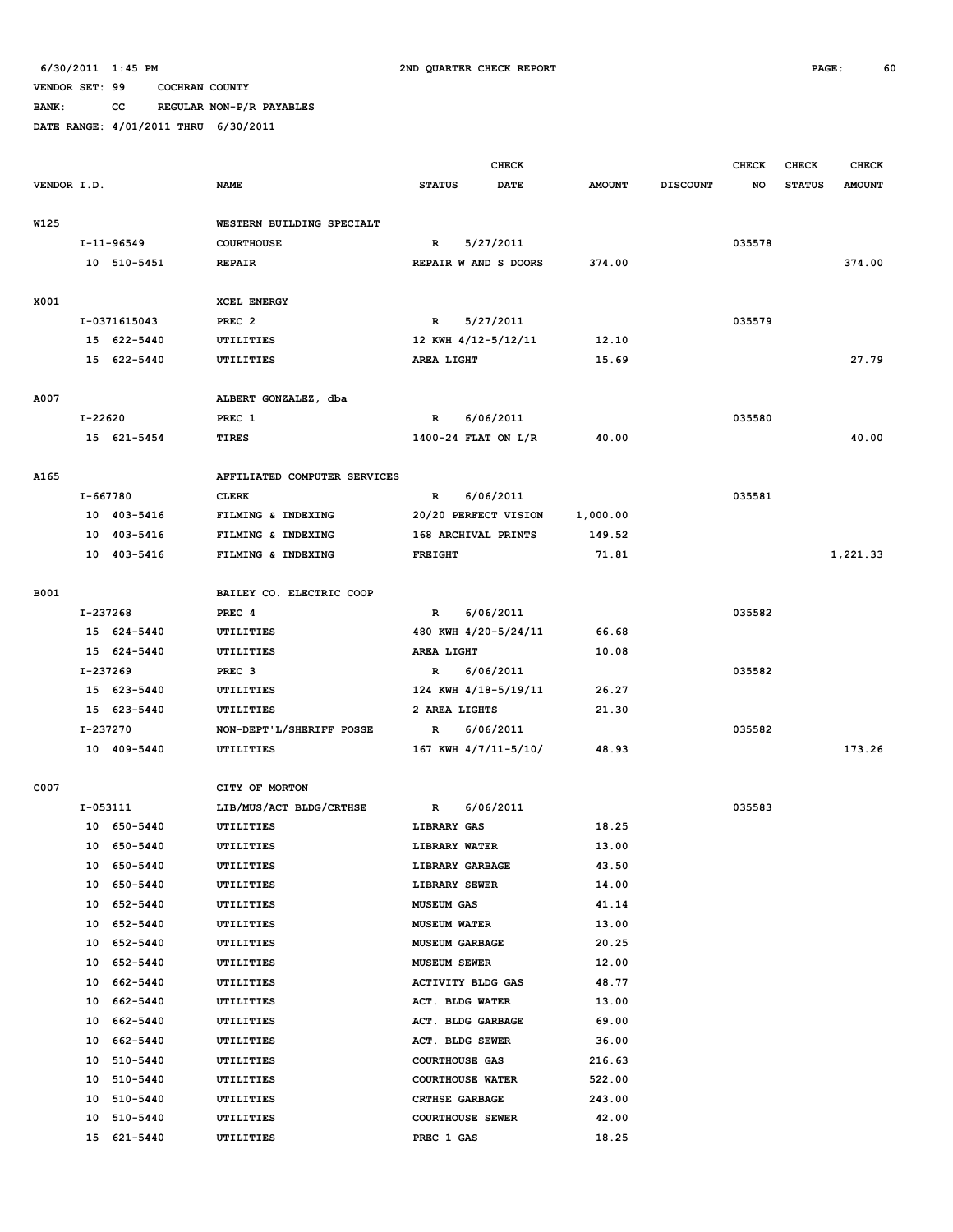## **BANK: CC REGULAR NON-P/R PAYABLES**

|             |               |             |                               |                                  |             | CHECK       |               |                 | <b>CHECK</b> | <b>CHECK</b>  | <b>CHECK</b>  |
|-------------|---------------|-------------|-------------------------------|----------------------------------|-------------|-------------|---------------|-----------------|--------------|---------------|---------------|
| VENDOR I.D. |               |             | <b>NAME</b>                   | <b>STATUS</b>                    |             | <b>DATE</b> | <b>AMOUNT</b> | <b>DISCOUNT</b> | NO           | <b>STATUS</b> | <b>AMOUNT</b> |
|             |               |             |                               |                                  |             |             |               |                 |              |               |               |
| C007        |               |             | CITY OF MORTON<br><b>CONT</b> |                                  |             |             |               |                 |              |               |               |
|             | $I-053111$    |             | LIB/MUS/ACT BLDG/CRTHSE       | $\mathbf R$                      |             | 6/06/2011   |               |                 | 035583       |               |               |
|             |               | 15 621-5440 | UTILITIES                     | PREC 1 WATER                     |             |             | 13.00         |                 |              |               |               |
|             |               | 15 621-5440 | UTILITIES                     | PREC 1 GARBAGE                   |             |             | 43.50         |                 |              |               | 1,440.29      |
| C008        |               |             | CITY OF WHITEFACE             |                                  |             |             |               |                 |              |               |               |
|             | $I-409$ 05/11 |             | PREC <sub>2</sub>             | $\mathbb{R}$                     |             | 6/06/2011   |               |                 | 035584       |               |               |
|             |               | 15 622-5440 | UTILITIES                     | GAS 4/15-5/16/11                 |             |             | 16.25         |                 |              |               |               |
|             |               | 15 622-5440 | UTILITIES                     | <b>WATER</b>                     |             |             | 14.00         |                 |              |               |               |
|             |               | 15 622-5440 | UTILITIES                     | <b>GARBAGE</b>                   |             |             | 50.10         |                 |              |               |               |
|             |               | 15 622-5440 | UTILITIES                     | <b>SEWER</b>                     |             |             | 22.50         |                 |              |               | 102.85        |
|             |               |             |                               |                                  |             |             |               |                 |              |               |               |
| C035        |               |             | COX AUTO SUPPLY CO            |                                  |             |             |               |                 |              |               |               |
|             | I-154450      |             | PREC <sub>3</sub>             | R                                |             | 6/06/2011   |               |                 | 035585       |               |               |
|             |               | 15 623-5451 | <b>REPAIRS</b>                | 12V BATTERY                      |             |             | 69.99         |                 |              |               |               |
|             |               | 15 623-5451 | <b>REPAIRS</b>                | STATE BATT FEE                   |             |             | 3.00          |                 |              |               |               |
|             | I-154466      |             | PARK                          | R                                |             | 6/06/2011   |               |                 | 035585       |               |               |
|             |               | 10 660-5332 | <b>CUSTODIAL SUPPLIES</b>     | STIHL WEED-EATER                 |             |             | 389.49        |                 |              |               |               |
|             | I-154496      |             | PREC <sub>3</sub>             | $\mathbb{R}$                     |             | 6/06/2011   |               |                 | 035585       |               |               |
|             |               | 15 623-5451 | <b>REPAIRS</b>                | <b>GRIND</b>                     |             |             | 1.99          |                 |              |               |               |
|             |               | 15 623-5451 | <b>REPAIRS</b>                | PLUG                             |             |             | 2.19          |                 |              |               |               |
|             |               | 15 623-5451 | <b>REPAIRS</b>                | PLUG                             |             |             | 2.32          |                 |              |               |               |
|             |               | 15 623-5451 | <b>REPAIRS</b>                | <b>PATCH</b>                     |             |             | 15.77         |                 |              |               |               |
|             |               | 15 623-5451 | <b>REPAIRS</b>                | <b>CEMENT</b>                    |             |             | 7.95          |                 |              |               |               |
|             |               | 15 623-5356 | ROAD MATERIALS & SUPPLIES     | <b>CLEANER</b>                   |             |             | 16.67         |                 |              |               |               |
|             | I-154915      |             | PREC <sub>3</sub>             | R                                |             | 6/06/2011   |               |                 | 035585       |               |               |
|             |               | 15 623-5356 | ROAD MATERIALS & SUPPLIES     | CRBD BUR                         |             |             | 21.39         |                 |              |               |               |
|             |               | 15 623-5356 | ROAD MATERIALS & SUPPLIES     | <b>RTRY FILE</b>                 |             |             | 4.49          |                 |              |               |               |
|             |               | 15 623-5356 | ROAD MATERIALS & SUPPLIES     | <b>WIRE BRUSH</b>                |             |             | 4.99          |                 |              |               |               |
|             | I-155078      |             | PREC 1                        | R                                |             | 6/06/2011   |               |                 | 035585       |               |               |
|             |               | 15 621-5451 | <b>REPAIRS</b>                | VAC-FILTER                       |             |             | 16.99         |                 |              |               |               |
|             | I-155220      |             | <b>LIBRARY</b>                | R                                |             | 6/06/2011   |               |                 | 035585       |               |               |
|             |               | 10 650-5332 | <b>CUSTODIAL SUPPLIES</b>     | TOOL SET                         |             |             | 44.99         |                 |              |               |               |
|             | I-155373      |             | PARK                          | R                                |             | 6/06/2011   |               |                 | 035585       |               |               |
|             |               | 10 660-5451 | REPAIR                        | FUEL LINE FILTER<br>$\mathbb{R}$ |             |             | 15.99         |                 |              |               |               |
|             | I-155376      | 10 662-5451 | <b>ACTIVITY BLDG</b>          | 4 WASHERS                        |             | 6/06/2011   |               |                 | 035585       |               |               |
|             |               | 10 662-5451 | <b>REPAIR</b><br>REPAIR       | 10 SCREWS                        |             |             | 0.56<br>1.00  |                 |              |               |               |
|             |               | 10 662-5451 | <b>REPAIR</b>                 | 4 ANCORS                         |             |             | 0.16          |                 |              |               |               |
|             | I-155670      |             | PREC 4                        |                                  | R 6/06/2011 |             |               |                 | 035585       |               |               |
|             |               | 15 624-5451 | <b>REPAIRS</b>                | INJ CLNR                         |             |             | 9.09          |                 |              |               |               |
|             |               | 15 624-5451 | <b>REPAIRS</b>                | FUEL FILTER                      |             |             | 13.75         |                 |              |               |               |
|             |               | 15 624-5451 | <b>REPAIRS</b>                | FUEL FILTER                      |             |             | 13.37         |                 |              |               |               |
|             | I-156114      |             | PREC <sub>3</sub>             |                                  | R 6/06/2011 |             |               |                 | 035585       |               |               |
|             |               | 15 623-5451 | <b>REPAIRS</b>                | <b>RAIN CAP</b>                  |             |             | 9.09          |                 |              |               |               |
|             |               | 15 623-5451 | <b>REPAIRS</b>                | 3 TUBING                         |             |             | 20.25         |                 |              |               |               |
|             |               | 15 623-5356 | ROAD MATERIALS & SUPPLIES     | 4 SAW BLADES                     |             |             | 10.36         |                 |              |               |               |
|             |               | 15 623-5356 | ROAD MATERIALS & SUPPLIES     | GRIND                            |             |             | 1.99          |                 |              |               |               |
|             |               |             |                               |                                  |             |             |               |                 |              |               |               |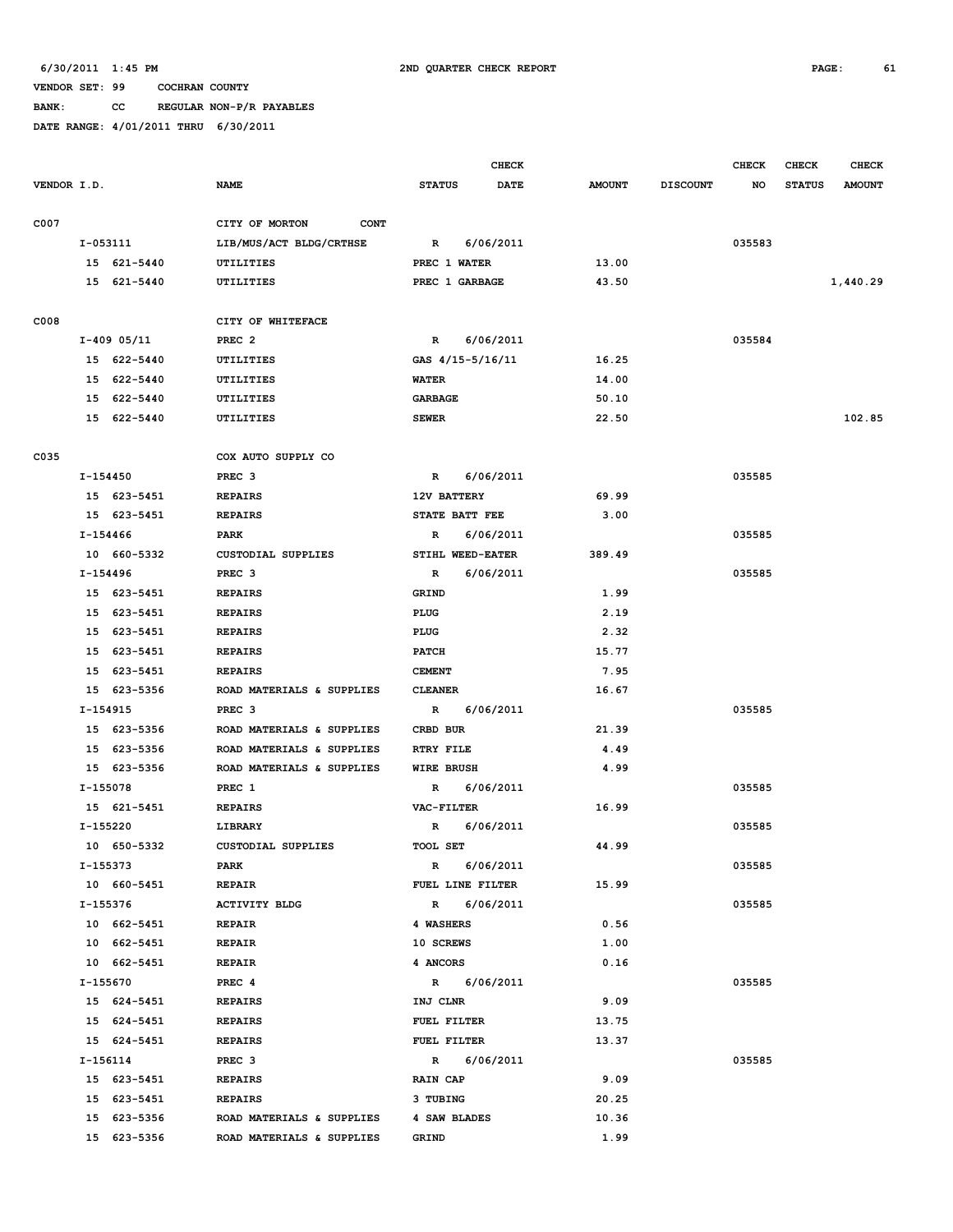**BANK: CC REGULAR NON-P/R PAYABLES**

|             |             |                                         |                      | <b>CHECK</b> |               |                 | <b>CHECK</b> | <b>CHECK</b>  | <b>CHECK</b>  |
|-------------|-------------|-----------------------------------------|----------------------|--------------|---------------|-----------------|--------------|---------------|---------------|
| VENDOR I.D. |             | <b>NAME</b>                             | <b>STATUS</b>        | DATE         | <b>AMOUNT</b> | <b>DISCOUNT</b> | NO           | <b>STATUS</b> | <b>AMOUNT</b> |
| C035        |             | COX AUTO SUPPLY CO<br><b>CONT</b>       |                      |              |               |                 |              |               |               |
|             | I-156114    | PREC <sub>3</sub>                       | R                    | 6/06/2011    |               |                 | 035585       |               |               |
|             | 15 623-5356 | ROAD MATERIALS & SUPPLIES               | <b>CUTOFF WHL</b>    |              | 3.58          |                 |              |               |               |
|             | I-156170    | PREC <sub>3</sub>                       | $\mathbb{R}$         | 6/06/2011    |               |                 | 035585       |               |               |
|             | 15 623-5451 | <b>REPAIRS</b>                          | 3 PAINT              |              | 15.75         |                 |              |               |               |
|             | 15 623-5451 | <b>REPAIRS</b>                          | 3 PAINT              |              | 14.55         |                 |              |               |               |
|             | 15 623-5451 | <b>REPAIRS</b>                          | THINNER              |              | 14.39         |                 |              |               |               |
|             | 15 623-5451 | <b>REPAIRS</b>                          | 10 SAND PAPER        |              | 26.90         |                 |              |               |               |
|             | 15 623-5451 | <b>REPAIRS</b>                          | <b>STRAINER</b>      |              | 1.59          |                 |              |               |               |
|             | I-156286    | PREC <sub>2</sub>                       | $\mathbb{R}$         | 6/06/2011    |               |                 | 035585       |               |               |
|             | 15 622-5451 | <b>REPAIRS</b>                          | 3 3-1GAL 15/40 OIL   |              | 138.84        |                 |              |               |               |
|             | 15 622-5451 | <b>REPAIRS</b>                          | <b>CLEANER</b>       |              | 4.16          |                 |              |               |               |
|             | I-156305    | <b>SHERIFF</b>                          | R                    | 6/06/2011    |               |                 | 035585       |               |               |
|             | 10 560-5451 | MACHINERY-NON-OFFICE REPAIR             | WIPER BLADES         |              | 7.19          |                 |              |               |               |
|             | 10 560-5334 | OTHER SUPPLIES                          | <b>CHAMOIS</b>       |              | 15.99         |                 |              |               |               |
|             | 10 560-5334 | OTHER SUPPLIES                          | WAXY SUDS            |              | 9.99          |                 |              |               |               |
|             | I-156394    | <b>SHERIFF</b>                          | R                    | 6/06/2011    |               |                 | 035585       |               |               |
|             | 10 560-5451 | MACHINERY-NON-OFFICE REPAIR             | MINI-LAMP            |              | 2.17          |                 |              |               |               |
|             | I-156607    | <b>CEMETERY</b>                         | $\mathbb{R}$         | 6/06/2011    |               |                 | 035585       |               |               |
|             | 10 516-5451 | <b>REPAIR</b>                           | 2-CYCLE OIL          |              | 6.19          |                 |              |               |               |
|             | I-156695    | <b>ACTIVITY BLDG</b>                    | $\mathbb{R}$         | 6/06/2011    |               |                 | 035585       |               |               |
|             | 10 662-5332 | <b>CUSTODIAL SUPPLIES</b>               | SPRAY NOZZLE         |              | 8.89          |                 |              |               |               |
|             | I-156709    | PREC <sub>3</sub>                       | R                    | 6/06/2011    |               |                 | 035585       |               |               |
|             | 15 623-5451 | <b>REPAIRS</b>                          | 2 PAINT THINNER      |              | 7.38          |                 |              |               |               |
|             | 15 623-5451 | <b>REPAIRS</b>                          | SPRAY PAINT          |              | 4.39          |                 |              |               |               |
|             | 15 623-5451 | <b>REPAIRS</b>                          | 2 QT BLACK GLOSS RUS |              | 20.38         |                 |              |               |               |
|             | I-156716    | PREC <sub>4</sub>                       | $\mathbb{R}$         | 6/06/2011    |               |                 | 035585       |               |               |
|             | 15 624-5451 | <b>REPAIRS</b>                          | 3X2 BUSHING          |              | 9.09          |                 |              |               |               |
|             | 15 624-5451 | <b>REPAIRS</b>                          | <b>TEE-PAST</b>      |              | 4.79          |                 |              |               |               |
|             | I-156723    | <b>ACTIVITY BLDG</b>                    | R                    | 6/06/2011    |               |                 | 035585       |               |               |
|             | 10 662-5332 | <b>CUSTODIAL SUPPLIES</b>               | ROPE/24              |              | 3.60          |                 |              |               |               |
|             | 10 662-5451 | <b>REPAIR</b>                           | 9 29"X29" A/C PADS   |              | 35.91         |                 |              |               |               |
|             | I-156725    | PREC 1                                  | $\mathbb{R}$         | 6/06/2011    |               |                 | 035585       |               |               |
|             | 15 621-5451 | <b>REPAIRS</b>                          | <b>HOSE MENDER</b>   |              | 1.99          |                 |              |               |               |
|             | I-157138    | PREC <sub>2</sub>                       | $\mathbb{R}$         | 6/06/2011    |               |                 | 035585       |               |               |
|             | 15 622-5356 | ROAD MATERIALS & SUPPLIES               | 3 BLUE SHOP TOWELS   |              | 8.37          |                 |              |               |               |
|             | 15 622-5356 | ROAD MATERIALS & SUPPLIES               | 2 TISSUE             |              | 3.98          |                 |              |               |               |
|             | I-157166    | PREC <sub>3</sub>                       | R 6/06/2011          |              |               |                 | 035585       |               |               |
|             | 15 623-5451 | <b>REPAIRS</b>                          | 3 FOAM TAPE          |              | 11.97         |                 |              |               |               |
|             | 15 623-5451 | <b>REPAIRS</b>                          | CAMPER TAPE          |              | 6.49          |                 |              |               |               |
|             | 15 623-5451 | <b>REPAIRS</b>                          | 2 TAPE               |              | 4.58          |                 |              |               |               |
|             | 15 623-5451 | <b>REPAIRS</b>                          | <b>3 PAINT BRUSH</b> |              | 2.97          |                 |              |               |               |
|             | 15 623-5451 | <b>REPAIRS</b>                          | THINNER              |              | 8.49          |                 |              |               |               |
|             | 15 623-5451 | <b>REPAIRS</b>                          | RAG                  |              | 2.79          |                 |              |               |               |
|             | I-157216    | <b>SHERIFF</b>                          | $\mathbb{R}$         | 6/06/2011    |               |                 | 035585       |               |               |
|             | 10 560-5451 | MACHINERY-NON-OFFICE REPAIR BOLTS, NUTS |                      |              | 0.86          |                 |              |               |               |
|             | 10 560-5334 | OTHER SUPPLIES                          | <b>GORILLA GLUE</b>  |              | 5.89          |                 |              |               |               |
|             | I-157459    | PREC <sub>3</sub>                       | $\mathbb{R}$         | 6/06/2011    |               |                 | 035585       |               |               |
|             |             |                                         |                      |              |               |                 |              |               |               |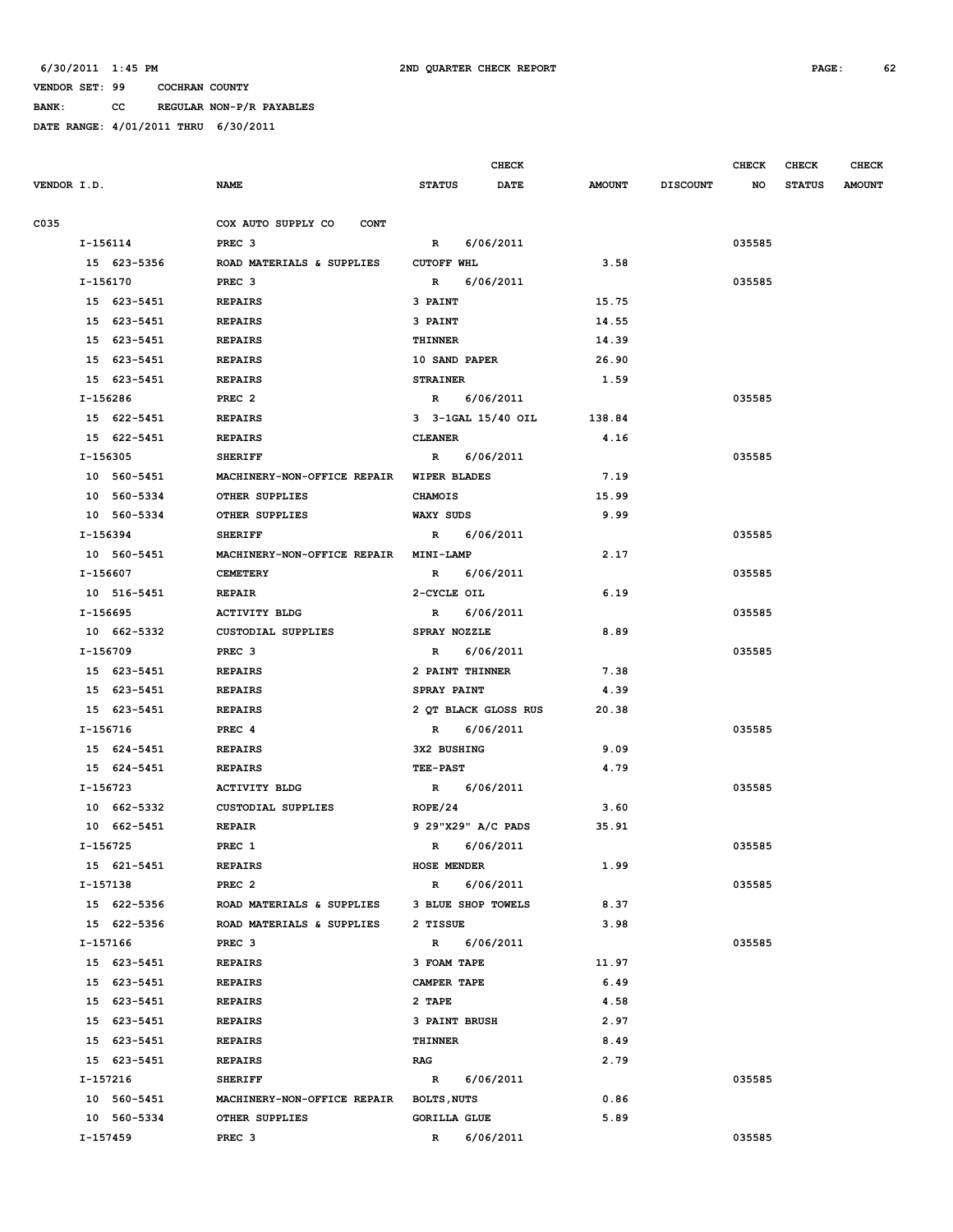**BANK: CC REGULAR NON-P/R PAYABLES**

|             |          |             |                                   |                     |             | CHECK                    |               |                 | <b>CHECK</b> | <b>CHECK</b>  | <b>CHECK</b>  |
|-------------|----------|-------------|-----------------------------------|---------------------|-------------|--------------------------|---------------|-----------------|--------------|---------------|---------------|
| VENDOR I.D. |          |             | NAME                              | <b>STATUS</b>       |             | DATE                     | <b>AMOUNT</b> | <b>DISCOUNT</b> | NO           | <b>STATUS</b> | <b>AMOUNT</b> |
| C035        |          |             | COX AUTO SUPPLY CO<br><b>CONT</b> |                     |             |                          |               |                 |              |               |               |
|             | I-157459 |             | PREC <sub>3</sub>                 | $\mathbb{R}$        |             | 6/06/2011                |               |                 | 035585       |               |               |
|             |          | 15 623-5451 | <b>REPAIRS</b>                    | <b>PAINT</b>        |             |                          | 4.39          |                 |              |               |               |
|             | I-157536 |             | <b>SHERIFF</b>                    | R                   |             | 6/06/2011                |               |                 | 035585       |               |               |
|             |          | 10 560-5451 | MACHINERY-NON-OFFICE REPAIR       | 7 QT AMSOIL 10/40   |             |                          | 76.93         |                 |              |               |               |
|             |          | 10 560-5451 | MACHINERY-NON-OFFICE REPAIR       | OIL FILTER          |             |                          | 7.27          |                 |              |               |               |
|             |          | 10 560-5451 | MACHINERY-NON-OFFICE REPAIR       | AIR FILTER          |             |                          | 29.33         |                 |              |               |               |
|             |          | 10 560-5451 | MACHINERY-NON-OFFICE REPAIR       |                     |             | LABOR/OIL CHG, '06 F     | 8.00          |                 |              |               |               |
|             | I-157539 |             | PREC <sub>2</sub>                 | $\mathbb{R}$        |             | 6/06/2011                |               |                 | 035585       |               |               |
|             |          | 15 622-5356 | ROAD MATERIALS & SUPPLIES         | POLISH              |             |                          | 3.29          |                 |              |               |               |
|             |          | 15 622-5356 | ROAD MATERIALS & SUPPLIES         | <b>COMPOUND</b>     |             |                          | 3.29          |                 |              |               |               |
|             | I-157554 |             | <b>JUVENILE PROBATION</b>         | R                   |             | 6/06/2011                |               |                 | 035585       |               |               |
|             |          | 10 571-5451 | <b>REPAIR</b>                     | 5 QT SPRBLND OIL    |             |                          | 22.95         |                 |              |               |               |
|             |          | 10 571-5451 | <b>REPAIR</b>                     | FILTER              |             |                          | 4.94          |                 |              |               |               |
|             |          | 10 571-5451 | <b>REPAIR</b>                     | <b>FILTER</b>       |             |                          | 2.59          |                 |              |               |               |
|             |          | 10 571-5451 | <b>REPAIR</b>                     | LABOR/OIL CHG       |             |                          | 8.00          |                 |              |               |               |
|             | I-157694 |             | PREC 4                            | $\mathbb{R}$        |             | 6/06/2011                |               |                 | 035585       |               |               |
|             |          | 15 624-5451 | <b>REPAIRS</b>                    |                     |             | 2 3-1GAL ROTELLA 15/     | 97.94         |                 |              |               |               |
|             | I-157720 |             | PREC <sub>2</sub>                 |                     | R 6/06/2011 |                          |               |                 | 035585       |               |               |
|             |          | 15 622-5451 | <b>REPAIRS</b>                    | 3 FREON             |             |                          | 38.97         |                 |              |               |               |
|             |          | 15 622-5356 | ROAD MATERIALS & SUPPLIES         | <b>WASHER FLUID</b> |             |                          | 2.49          |                 |              |               |               |
|             | I-157792 |             | ALL PRECINCTS                     | $\mathbb{R}$        |             | 6/06/2011                |               |                 | 035585       |               |               |
|             |          | 15 621-5451 | <b>REPAIRS</b>                    |                     |             | 1/4 OF 2 OIL FILTERS     | 7.69          |                 |              |               |               |
|             |          | 15 621-5451 | <b>REPAIRS</b>                    | 1/4 OF FREON CAP    |             |                          | 0.57          |                 |              |               |               |
|             |          | 15 622-5451 | <b>REPAIRS</b>                    |                     |             | 1/4 OF 2 OIL FILTERS     | 7.69          |                 |              |               |               |
|             |          | 15 622-5451 | <b>REPAIRS</b>                    | 1/4 OF FREON CAP    |             |                          | 0.57          |                 |              |               |               |
|             |          | 15 623-5451 | <b>REPAIRS</b>                    |                     |             | 1/4 OF 2 OIL FILTERS     | 7.69          |                 |              |               |               |
|             |          | 15 623-5451 | <b>REPAIRS</b>                    | 1/4 OF FREON CAP    |             |                          | 0.57          |                 |              |               |               |
|             |          | 15 624-5451 | <b>REPAIRS</b>                    |                     |             | 1/4 OF 2 OIL FILTERS     | 7.69          |                 |              |               |               |
|             |          | 15 624-5451 | <b>REPAIRS</b>                    |                     |             | 1/4 OF 2 OIL FILTERS     | 0.58          |                 |              |               |               |
|             |          | I-157793    | ALL PRECINCTS                     | R                   |             | 6/06/2011                |               |                 | 035585       |               |               |
|             |          | 15 621-5451 | <b>REPAIRS</b>                    |                     |             | $1/4$ OF 3GAL $15/40$ OI | 11.57         |                 |              |               |               |
|             |          | 15 622-5451 | <b>REPAIRS</b>                    |                     |             | 1/4 OF 3GAL 15/40 OI     | 11.57         |                 |              |               |               |
|             |          | 15 623-5451 | <b>REPAIRS</b>                    |                     |             | 1/4 OF 3GAL 15/40 OI     | 11.57         |                 |              |               |               |
|             |          | 15 624-5451 | <b>REPAIRS</b>                    |                     |             | 1/4 OF 3GAL 15/40 OI     | 11.57         |                 |              |               |               |
|             | I-157795 |             | ALL PRECINCTS                     | R                   |             | 6/06/2011                |               |                 | 035585       |               |               |
|             |          | 15 621-5451 | <b>REPAIRS</b>                    |                     |             | 1/4 OF 2 3GAL 15/40      | 23.14         |                 |              |               |               |
|             |          | 15 622-5451 | <b>REPAIRS</b>                    |                     |             | 1/4 OF 2 3GAL 15/40      | 23.14         |                 |              |               |               |
|             |          | 15 623-5451 | <b>REPAIRS</b>                    |                     |             | 1/4 OF 2 3GAL 15/40      | 23.14         |                 |              |               |               |
|             |          | 15 624-5451 | <b>REPAIRS</b>                    |                     |             | 1/4 OF 2 3GAL 15/40      | 23.14         |                 |              |               |               |
|             |          | I-157799    | PREC 4                            | R                   |             | 6/06/2011                |               |                 | 035585       |               |               |
|             |          | 15 624-5451 | <b>REPAIRS</b>                    | 2 ANTIFREEZE        |             |                          | 17.98         |                 |              |               | 1,612.18      |
|             |          |             |                                   |                     |             |                          |               |                 |              |               |               |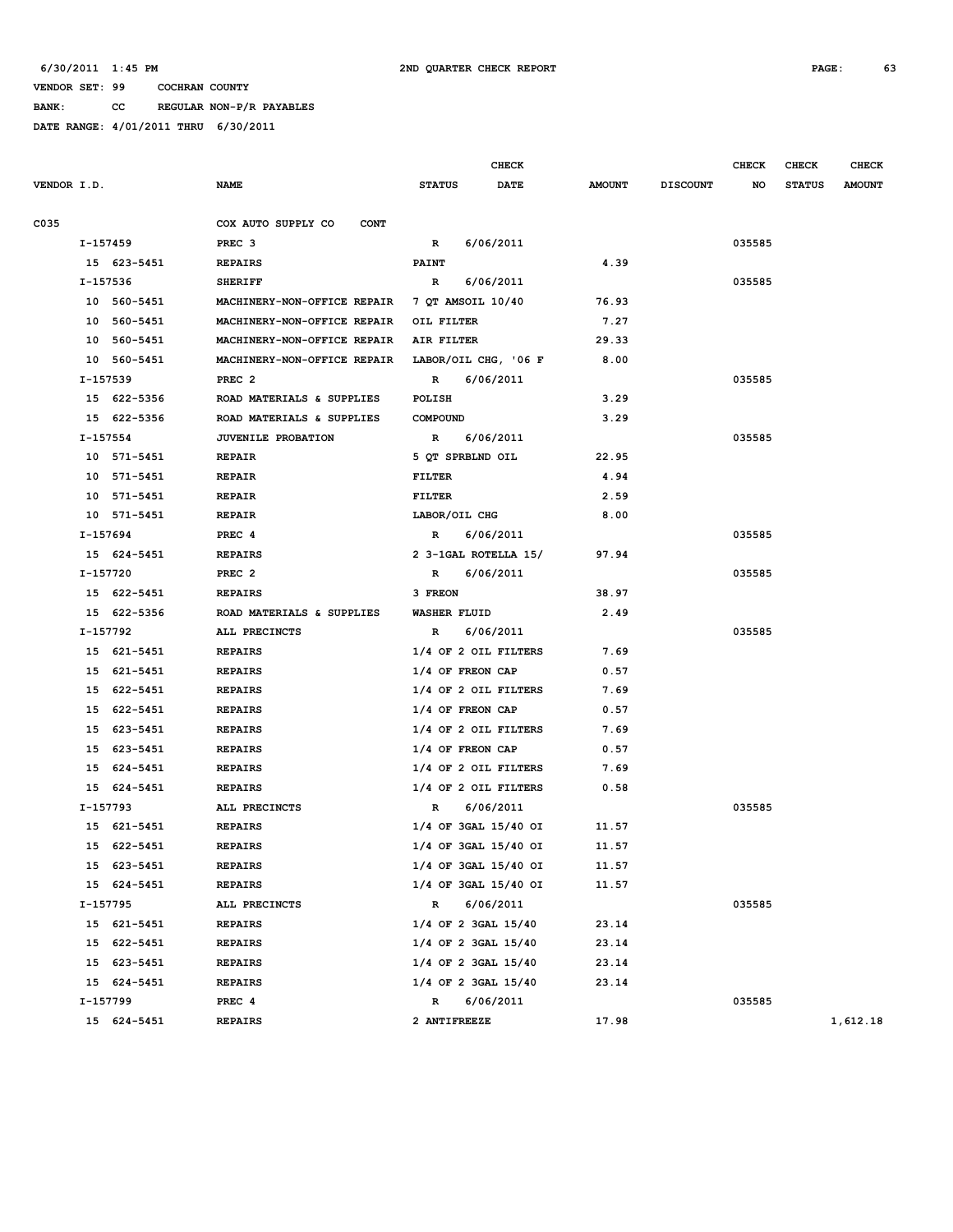**BANK: CC REGULAR NON-P/R PAYABLES**

|                  |             |                            |                                                    |                  | <b>CHECK</b>                           |                |                 | <b>CHECK</b> | <b>CHECK</b>  | <b>CHECK</b>  |
|------------------|-------------|----------------------------|----------------------------------------------------|------------------|----------------------------------------|----------------|-----------------|--------------|---------------|---------------|
| VENDOR I.D.      |             |                            | <b>NAME</b>                                        | <b>STATUS</b>    | <b>DATE</b>                            | <b>AMOUNT</b>  | <b>DISCOUNT</b> | NO           | <b>STATUS</b> | <b>AMOUNT</b> |
|                  |             |                            |                                                    |                  |                                        |                |                 |              |               |               |
| C057             |             |                            | CITY BANK AS DEPOSITORY                            |                  |                                        |                |                 |              |               |               |
|                  |             | I-3RD QTR 2011             | NON-DEPT'L                                         | $\mathbb{R}$     | 6/06/2011                              |                |                 | 035589       |               |               |
|                  |             | 10 409-5406                | APPRAISAL DISTRICT                                 |                  | 3RD QTR ASSESSMENT                     | 18,874.23      |                 |              |               | 18,874.23     |
|                  |             |                            |                                                    |                  |                                        |                |                 |              |               |               |
| C069             |             |                            | COUNTRY DUMPSTERS, INC.                            |                  |                                        |                |                 |              |               |               |
|                  | $I - 25738$ |                            | PREC 3, PREC 4                                     | $\mathbf{R}$     | 6/06/2011                              |                |                 | 035590       |               |               |
|                  |             | 15 623-5440<br>15 624-5440 | UTILITIES<br>UTILITIES                             |                  | JUNE DUMPSTER SVC<br>JUNE DUMPSTER SVC | 47.75<br>47.75 |                 |              |               | 95.50         |
|                  |             |                            |                                                    |                  |                                        |                |                 |              |               |               |
| C084             |             |                            | CLERK, SEVENTH COURT OF APPEAL                     |                  |                                        |                |                 |              |               |               |
|                  | I-MAY11     |                            | <b>STATE FEES</b>                                  | $\mathbb{R}$     | 6/06/2011                              |                |                 | 035591       |               |               |
|                  |             | 90 000-4379.002            | 7th Crt of Appeal Gov't22.2081MAY COLLECTIONS/DIST |                  |                                        | 20.00          |                 |              |               | 20.00         |
|                  |             |                            |                                                    |                  |                                        |                |                 |              |               |               |
| C <sub>276</sub> |             |                            | FRANK CASTILLO                                     |                  |                                        |                |                 |              |               |               |
|                  | I-060111    |                            | <b>ACTIVITY BLDG</b>                               | $\mathbf{R}$     | 6/06/2011                              |                |                 | 035592       |               |               |
|                  |             | 10 662-5332                | CUSTODIAL SUPPLIES                                 |                  | REIMB FOR HOSE/SPRAY                   | 24.44          |                 |              |               |               |
|                  |             | 10 662-5332                | CUSTODIAL SUPPLIES                                 |                  | REIMB SALES TAX                        | 2.02           |                 |              |               |               |
|                  |             | I-DW#14429                 | <b>ACTIVITY BLDG</b>                               | R                | 6/06/2011                              |                |                 | 035592       |               |               |
|                  |             | 10 000-4370.101            | RENT-ACTIVITY BUILDING                             |                  | REF DEP FOR 5/28/11                    | 125.00         |                 |              |               | 151.46        |
|                  |             |                            |                                                    |                  |                                        |                |                 |              |               |               |
| D048             |             |                            | DATA-LINE OFFICE SYSTEMS                           |                  |                                        |                |                 |              |               |               |
|                  | I-55196     |                            | <b>LIBRARY</b>                                     | $\mathbb{R}$     | 6/06/2011                              |                |                 | 035593       |               |               |
|                  |             | 10 650-5411                | MAINTENANCE CONTRACTS                              |                  | COPIER MAINTENANCE                     | 37.50          |                 |              |               |               |
|                  |             | 10 650-5411                | MAINTENANCE CONTRACTS                              | FUEL CHG         |                                        | 1.50           |                 |              |               |               |
|                  | I-55599     |                            | <b>LIBRARY</b>                                     | $\mathbb{R}$     | 6/06/2011                              |                |                 | 035593       |               |               |
|                  |             | 10 650-5310                | OFFICE SUPPLIES                                    |                  | 389 COLOR COPIES                       | 38.90          |                 |              |               | 77.90         |
| E017             |             |                            | ELLIS AND SON INC                                  |                  |                                        |                |                 |              |               |               |
|                  |             | I-060111/D BROWN           | <b>JUSTICE OF PEACE</b>                            | $\mathbb{R}$     | 6/06/2011                              |                |                 | 035594       |               |               |
|                  |             | 10 455-5405                | <b>AUTOPSY</b>                                     |                  | <b>AUTOPSY/DENNIS BROWN</b>            | 65.00          |                 |              |               |               |
|                  |             | 10 455-5405                | <b>AUTOPSY</b>                                     | <b>TRANSPORT</b> |                                        | 50.00          |                 |              |               |               |
|                  |             | 10 455-5405                | <b>AUTOPSY</b>                                     | BODY BAG         |                                        | 35.00          |                 |              |               | 150.00        |
|                  |             |                            |                                                    |                  |                                        |                |                 |              |               |               |
| F002             |             |                            | CHARLES D HESTER dba                               |                  |                                        |                |                 |              |               |               |
|                  | I-R28482    |                            | PREC <sub>3</sub>                                  | $\mathbb R$      | 6/06/2011                              |                |                 | 035595       |               |               |
|                  |             | 15 623-5451                | <b>REPAIRS</b>                                     |                  | LABOR/MAINT ON 706 I                   | 294.00         |                 |              |               |               |
|                  |             | 15 623-5451                | <b>REPAIRS</b>                                     | <b>SWITCH</b>    |                                        | 14.85          |                 |              |               |               |
|                  |             | 15 623-5451                | <b>REPAIRS</b>                                     | <b>GASKET</b>    |                                        | 3.04           |                 |              |               |               |
|                  |             | 15 623-5451                | <b>REPAIRS</b>                                     | O-RINGS/4        |                                        | 28.44          |                 |              |               |               |
|                  |             | 15 623-5451                | <b>REPAIRS</b>                                     | <b>SCREW</b>     |                                        | 128.83         |                 |              |               |               |
|                  | 15          | 623-5451                   | <b>REPAIRS</b>                                     | <b>STEM</b>      |                                        | 67.92          |                 |              |               |               |
|                  | 15          | 623-5451                   | <b>REPAIRS</b>                                     | PIN              |                                        | 5.28           |                 |              |               |               |
|                  | 15          | 623-5451                   | <b>REPAIRS</b>                                     | <b>O-RINGS</b>   |                                        | 3.01           |                 |              |               |               |
|                  | 15          | 623-5451                   | <b>REPAIRS</b>                                     | BATT BOLT        |                                        | 1.16           |                 |              |               |               |
|                  | 15          | 623-5451                   | <b>REPAIRS</b>                                     | <b>BELT</b>      |                                        | 27.86          |                 |              |               |               |
|                  | 15          | 623-5451                   | <b>REPAIRS</b>                                     | OIL              |                                        | 48.25          |                 |              |               |               |
|                  | 15          | 623-5451                   | <b>REPAIRS</b>                                     | 2 FLUID          |                                        | 42.52          |                 |              |               |               |
|                  | 15          | 623-5451                   | <b>REPAIRS</b>                                     | <b>FILTER</b>    |                                        | 13.20          |                 |              |               |               |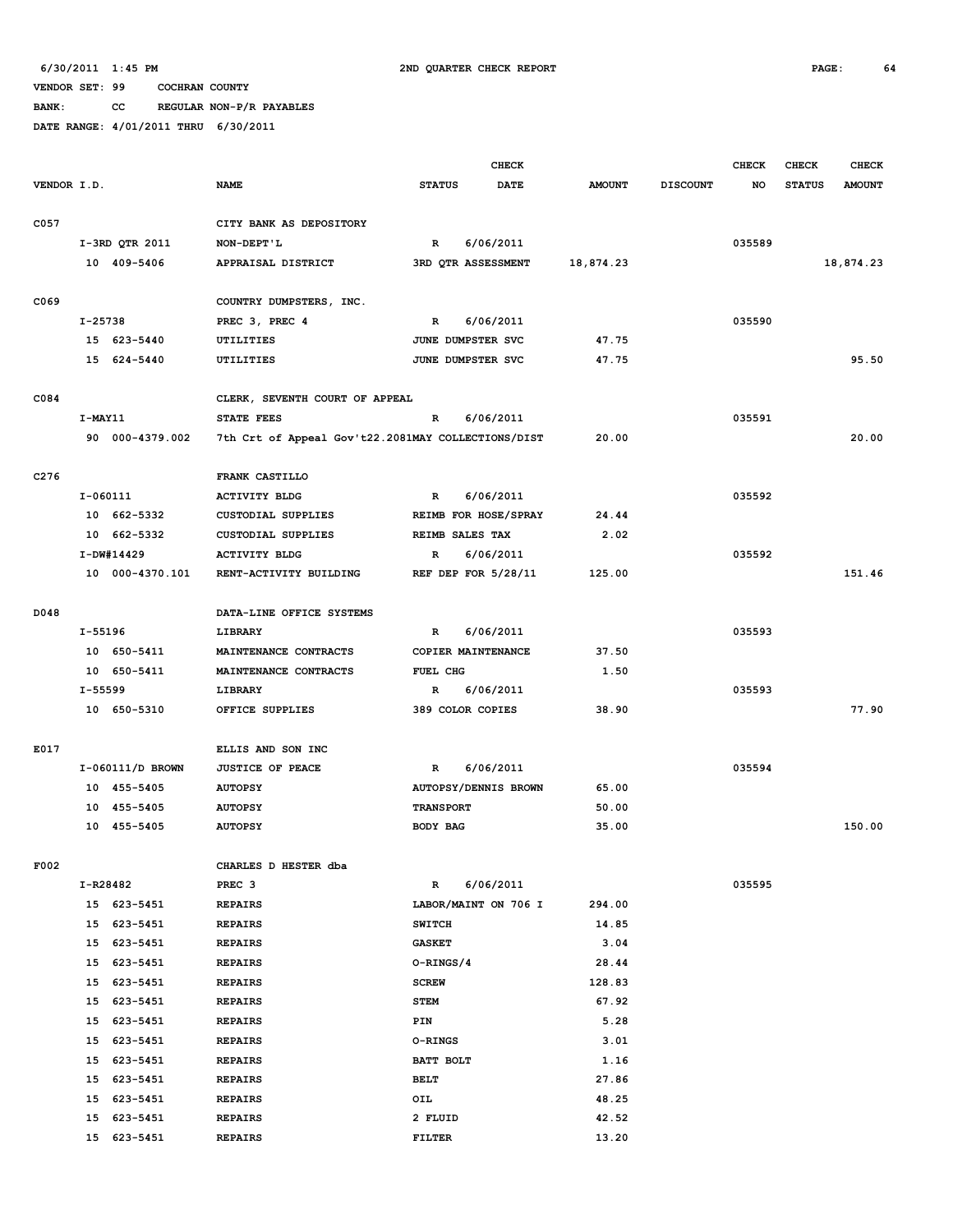# **BANK: CC REGULAR NON-P/R PAYABLES**

|             |          |                                 |                                     |                     | <b>CHECK</b>          |               |                 | <b>CHECK</b> | <b>CHECK</b>  | <b>CHECK</b>  |
|-------------|----------|---------------------------------|-------------------------------------|---------------------|-----------------------|---------------|-----------------|--------------|---------------|---------------|
| VENDOR I.D. |          |                                 | <b>NAME</b>                         | <b>STATUS</b>       | DATE                  | <b>AMOUNT</b> | <b>DISCOUNT</b> | NO           | <b>STATUS</b> | <b>AMOUNT</b> |
|             |          |                                 |                                     |                     |                       |               |                 |              |               |               |
| F002        |          |                                 | CHARLES D HESTER dba CONT           |                     |                       |               |                 |              |               |               |
|             | I-R28482 |                                 | PREC <sub>3</sub>                   | R                   | 6/06/2011             |               |                 | 035595       |               |               |
|             |          | 15 623-5451                     | <b>REPAIRS</b>                      | O-RING              |                       | 28.44         |                 |              |               |               |
|             | 15       | 623-5451                        | <b>REPAIRS</b>                      | PICKUP/DEL TRUCK    |                       | 168.00        |                 |              |               |               |
|             |          | 15 623-5451                     | <b>REPAIRS</b>                      | <b>FREIGHT</b>      |                       | 19.90         |                 |              |               |               |
|             | I-R28520 |                                 | PREC <sub>3</sub>                   | $\mathbb{R}$        | 6/06/2011             |               |                 | 035595       |               |               |
|             |          | 15 623-5451                     | <b>REPAIRS</b>                      |                     | LABOR/LINKAGE, U-JOIN | 140.00        |                 |              |               |               |
|             |          | 15 623-5451                     | <b>REPAIRS</b>                      | <b>BUSHING</b>      |                       | 9.89          |                 |              |               |               |
|             | 15       | 623-5451                        | <b>REPAIRS</b>                      | SCREWS/10           |                       | 45.10         |                 |              |               |               |
|             |          | 15 623-5451                     | <b>REPAIRS</b>                      | FREIGHT             |                       | 10.05         |                 |              |               | 1,099.74      |
|             |          |                                 |                                     |                     |                       |               |                 |              |               |               |
| F010        |          |                                 | FIVE-AREA TELEPHONE CO-OP<br>PREC 4 |                     |                       |               |                 | 035596       |               |               |
|             |          | I-927-5510 JUN11<br>15 624-5420 | <b>TELECOMMUNICATIONS</b>           | R<br>JUNE PHONE SVC | 6/06/2011             | 40.22         |                 |              |               | 40.22         |
|             |          |                                 |                                     |                     |                       |               |                 |              |               |               |
| G235        |          |                                 | GARDNER PUBLISHING                  |                     |                       |               |                 |              |               |               |
|             |          | $I - 04 - 2565$                 | LIBRARY                             | R                   | 6/06/2011             |               |                 | 035597       |               |               |
|             |          | 10 650-5590                     | <b>BOOKS</b>                        |                     | SPRNG BRD BOOK SPECI  | 99.99         |                 |              |               |               |
|             | 10       | 650-5590                        | <b>BOOKS</b>                        |                     | SPG PIC BOOK SPECIAL  | 80.00         |                 |              |               |               |
|             | 10       | 650-5590                        | <b>BOOKS</b>                        | SPG READERS SPECIAL |                       | 99.99         |                 |              |               |               |
|             | 10       | 650-5590                        | <b>BOOKS</b>                        | SPG READERS SPECIAL |                       | 99.99         |                 |              |               |               |
|             | 10       | 650-5590                        | <b>BOOKS</b>                        | LESS DISCOUNT       |                       | 75.99CR       |                 |              |               |               |
|             | 10       | 650-5590                        | <b>BOOKS</b>                        | <b>FREIGHT</b>      |                       | 35.00         |                 |              |               | 338.98        |
|             |          |                                 |                                     |                     |                       |               |                 |              |               |               |
| J057        |          |                                 | JUNIOR LIBRARY GUILD                |                     |                       |               |                 |              |               |               |
|             | I-112720 |                                 | LIBRARY                             | R                   | 6/06/2011             |               |                 | 035598       |               |               |
|             | 10       | 650-5590                        | <b>BOOKS</b>                        | ALIEN INVADERS      |                       | 5.00          |                 |              |               |               |
|             | 10       | 650-5590                        | <b>BOOKS</b>                        | ANNIE & SIMON       |                       | 5.00          |                 |              |               |               |
|             | 10       | 650-5590                        | <b>BOOKS</b>                        | BEST FRIEND EMMA    |                       | 5.00          |                 |              |               |               |
|             | 10       | 650-5590                        | <b>BOOKS</b>                        | COWBOYS & OCTOPUS   |                       | 5.00          |                 |              |               |               |
|             | 10       | 650-5590                        | <b>BOOKS</b>                        | <b>EON</b>          |                       | 9.00          |                 |              |               |               |
|             | 10       | 650-5590                        | <b>BOOKS</b>                        |                     | HOUNDSLEY & CATINA P  | 5.00          |                 |              |               |               |
|             | 10       | 650-5590                        | <b>BOOKS</b>                        | LOOKING FOR JJ      |                       | 5.00          |                 |              |               |               |
|             |          | 10 650-5590                     | <b>BOOKS</b>                        |                     | LUPE VARGAS & HER SU  | 5.00          |                 |              |               |               |
|             | 10       | 650-5590                        | <b>BOOKS</b>                        |                     | MAYBELLE GOES TO TEA  | 5.00          |                 |              |               |               |
|             | 10       | 650-5590                        | <b>BOOKS</b>                        | NO TALKING          |                       | 5.00          |                 |              |               |               |
|             | 10       | 650-5590                        | <b>BOOKS</b>                        | RED SPIKES          |                       | 5.00          |                 |              |               |               |
|             | 10       | 650-5590                        | <b>BOOKS</b>                        | SHEEP & GOAT        |                       | 5.00          |                 |              |               |               |
|             | 10       | 650-5590                        | <b>BOOKS</b>                        | STARRY RIFT         |                       | 5.00          |                 |              |               |               |
|             | 10       | 650-5590                        | <b>BOOKS</b>                        | STREAMS OF BABEL    |                       | 5.00          |                 |              |               |               |
|             | 10       | 650-5590                        | <b>BOOKS</b>                        | SWIFT PURE CRY      |                       | 5.00          |                 |              |               |               |
|             |          | 10 650-5590                     | <b>BOOKS</b>                        | TROLLS GO HOME      |                       | 5.00          |                 |              |               |               |
|             | I-113739 |                                 | LIBRARY                             | R                   | 6/06/2011             |               |                 | 035598       |               |               |
|             |          | 10 650-5590                     | <b>BOOKS</b>                        | 11 BOOKS @41.85     |                       | 460.35        |                 |              |               | 544.35        |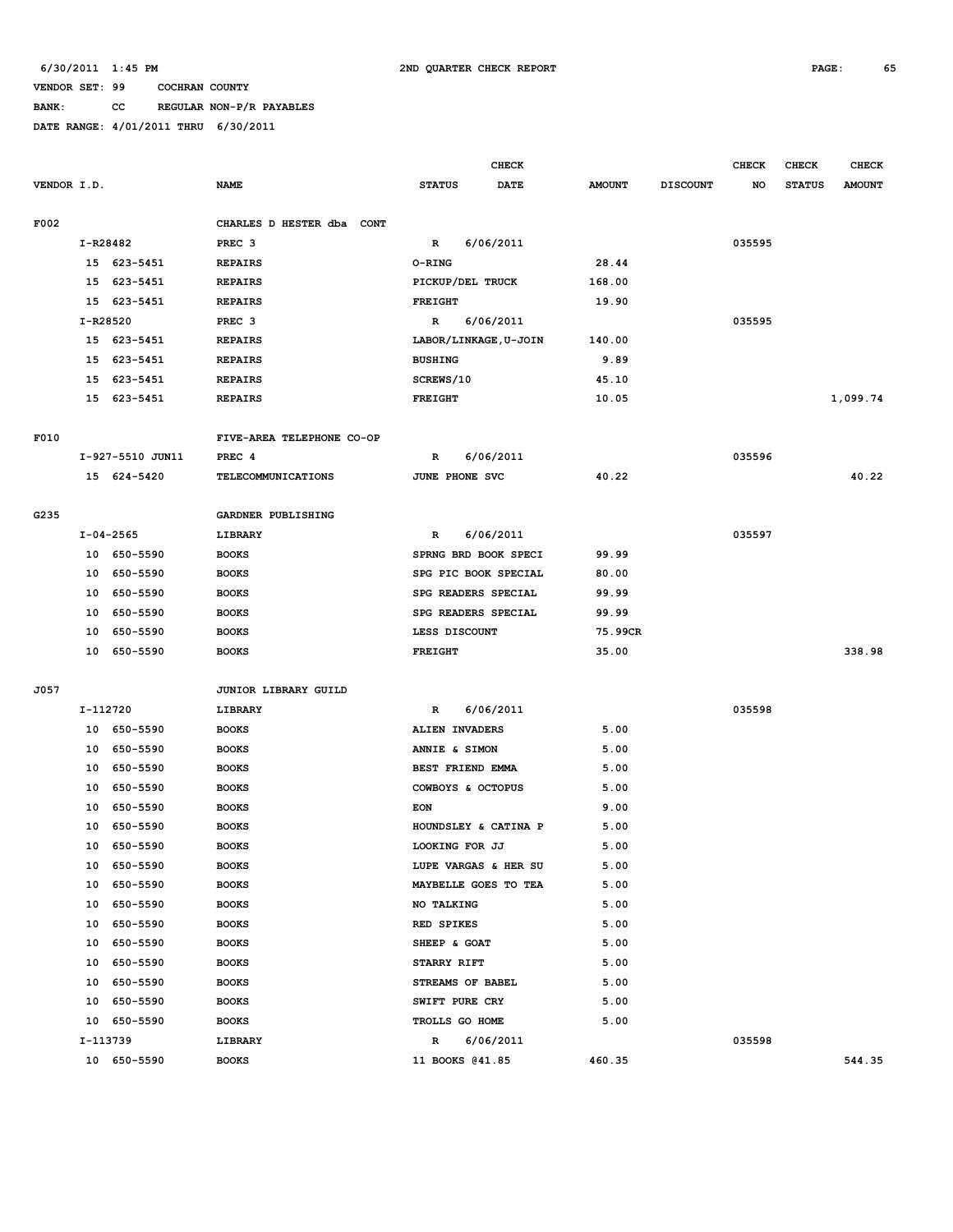# **BANK: CC REGULAR NON-P/R PAYABLES**

|             |           |                  |                                |                       | <b>CHECK</b>     |               |                 | <b>CHECK</b> | <b>CHECK</b>  | <b>CHECK</b>  |
|-------------|-----------|------------------|--------------------------------|-----------------------|------------------|---------------|-----------------|--------------|---------------|---------------|
| VENDOR I.D. |           |                  | <b>NAME</b>                    | <b>STATUS</b>         | <b>DATE</b>      | <b>AMOUNT</b> | <b>DISCOUNT</b> | NO           | <b>STATUS</b> | <b>AMOUNT</b> |
| L010        |           |                  | LEWIS FARM & RANCH STORE INC   |                       |                  |               |                 |              |               |               |
|             | I-14878   |                  | <b>COURTHOUSE</b>              | $\mathbb{R}$          | 6/06/2011        |               |                 | 035599       |               |               |
|             |           | 10 510-5451      | <b>REPAIR</b>                  | <b>PAINT</b>          |                  | 26.99         |                 |              |               |               |
|             |           | 10 510-5451      | <b>REPAIR</b>                  |                       | 3 PAINT ROLLERS  | 23.97         |                 |              |               |               |
|             |           | 10 510-5451      | <b>REPAIR</b>                  | <b>BRUSH</b>          |                  | 6.99          |                 |              |               |               |
|             |           | 10 510-5451      | <b>REPAIR</b>                  | <b>ROLLER</b>         |                  | 3.29          |                 |              |               |               |
|             |           | 10 510-5451      |                                | DROP CLOTH            |                  | 4.99          |                 |              |               |               |
|             |           | 10 510-5451      | <b>REPAIR</b><br><b>REPAIR</b> | LESS DISC             |                  | 6.62CR        |                 |              |               |               |
|             | I-14885   |                  | <b>COURTHOUSE</b>              | $\mathbb{R}$          |                  |               |                 | 035599       |               |               |
|             |           |                  |                                |                       | 6/06/2011        |               |                 |              |               |               |
|             |           | 10 510-5451      | <b>REPAIR</b>                  | <b>PAINT</b>          |                  | 26.99         |                 |              |               |               |
|             |           | 10 510-5451      | <b>REPAIR</b>                  | <b>PAINT PAN</b>      |                  | 5.49          |                 |              |               |               |
|             |           | 10 510-5451      | <b>REPAIR</b>                  | DROP CLOTH            |                  | 5.99          |                 |              |               |               |
|             |           | 10 510-5451      | <b>REPAIR</b>                  | LESS DISC             |                  | 3.85CR        |                 |              |               |               |
|             | $I-14905$ |                  | JAIL                           |                       | R 6/06/2011      |               |                 | 035599       |               |               |
|             |           | 10 512-5392      | MISCELLANEOUS SUPPLIES         |                       | 5 KLEENEX, BIG   | 12.45         |                 |              |               |               |
|             |           | 10 512-5392      | MISCELLANEOUS SUPPLIES         | LESS DISC             |                  | 1.25CR        |                 |              |               |               |
|             |           | I-14958 04/29/11 | PREC <sub>3</sub>              |                       | R 6/06/2011      |               |                 | 035599       |               |               |
|             |           | 15 623-5356      | ROAD MATERIALS & SUPPLIES      | HOSE                  |                  | 46.99         |                 |              |               |               |
|             |           | 15 623-5356      | ROAD MATERIALS & SUPPLIES      | LESS DISC             |                  | 4.70CR        |                 |              |               |               |
|             | I-15179   |                  | PARK                           | R                     | 6/06/2011        |               |                 | 035599       |               |               |
|             |           | 10 660-5451      | <b>REPAIR</b>                  | 2 1" PLUGS            |                  | 3.58          |                 |              |               |               |
|             |           | 10 660-5332      | CUSTODIAL SUPPLIES             | $WD-40$               |                  | 4.99          |                 |              |               |               |
|             | I-15264   |                  | PREC <sub>3</sub>              | R                     | 6/06/2011        |               |                 | 035599       |               |               |
|             |           | 15 623-5451      | <b>REPAIRS</b>                 |                       | 4 LIGHT FIXTURES | 91.96         |                 |              |               |               |
|             |           | 15 623-5451      | <b>REPAIRS</b>                 | <b>BULB</b>           |                  | 1.79          |                 |              |               |               |
|             |           | 15 623-5356      | ROAD MATERIALS & SUPPLIES      | 2 GLASS CLNR          |                  | 5.58          |                 |              |               |               |
|             |           | 15 623-5451      | <b>REPAIRS</b>                 | LESS DISC             |                  | 9.93CR        |                 |              |               |               |
|             | I-15397   |                  | PARK                           | $\mathbb{R}$          | 6/06/2011        |               |                 | 035599       |               |               |
|             |           | 10 660-5332      | CUSTODIAL SUPPLIES             | SOAP                  |                  | 2.99          |                 |              |               |               |
|             | I-15412   |                  | JAIL                           | $\mathbb{R}$          | 6/06/2011        |               |                 | 035599       |               |               |
|             |           | 10 512-5392      | MISCELLANEOUS SUPPLIES         | <b>6GAL BLEACH</b>    |                  | 14.94         |                 |              |               |               |
|             | I-15496   |                  | <b>SHERIFF</b>                 | R                     | 6/06/2011        |               |                 | 035599       |               |               |
|             |           | 10 560-5334      | OTHER SUPPLIES                 |                       | 10" FENCE PLIERS | 16.49         |                 |              |               |               |
|             |           | 10 560-5334      | OTHER SUPPLIES                 | LESS DISC             |                  | 1.65CR        |                 |              |               |               |
|             |           | I-15911          | PREC <sub>3</sub>              |                       | R 6/06/2011      |               |                 | 035599       |               |               |
|             |           | 15 623-5451      | <b>REPAIRS</b>                 |                       | 4 LIGHT FIXTURES | 91.96         |                 |              |               |               |
|             |           | 15 623-5451      | <b>REPAIRS</b>                 | LESS DISC             |                  | 9.20CR        |                 |              |               |               |
|             | I-16156   |                  | PREC 1                         |                       | R 6/06/2011      |               |                 | 035599       |               |               |
|             |           | 15 621-5356      | ROAD MATERIALS & SUPPLIES      | <b>SPRINKLER HEAD</b> |                  | 10.00         |                 |              |               |               |
|             | I-16211   |                  | PREC <sub>3</sub>              |                       | R 6/06/2011      |               |                 | 035599       |               |               |
|             |           | 15 623-5356      | ROAD MATERIALS & SUPPLIES      | 2 SOAP                |                  | 2.18          |                 |              |               |               |
|             |           | 15 623-5356      | ROAD MATERIALS & SUPPLIES      | 2 LAVA SOAP           |                  | 3.58          |                 |              |               |               |
|             |           | I-16552          | <b>ACTIVITY BLDG</b>           |                       | R 6/06/2011      |               |                 | 035599       |               |               |
|             |           | 10 662-5332      | CUSTODIAL SUPPLIES             | 10" TAPING KNIFE      |                  | 13.99         |                 |              |               |               |
|             |           | 10 662-5332      | CUSTODIAL SUPPLIES             | YELLOW JACKET CORD    |                  | 49.99         |                 |              |               |               |
|             |           | 10 662-5332      | CUSTODIAL SUPPLIES             | LESS DISC             |                  | 6.40CR        |                 |              |               |               |
|             |           | I-16597          | <b>ACTIVITY BLDG</b>           |                       | R 6/06/2011      |               |                 | 035599       |               |               |
|             |           | 10 662-5451      | <b>REPAIR</b>                  |                       | 16 29"X29" PADS  | 63.84         |                 |              |               |               |
|             | I-16614   |                  | JAIL                           | $\mathbb{R}$          | 6/06/2011        |               |                 | 035599       |               |               |
|             |           |                  |                                |                       |                  |               |                 |              |               |               |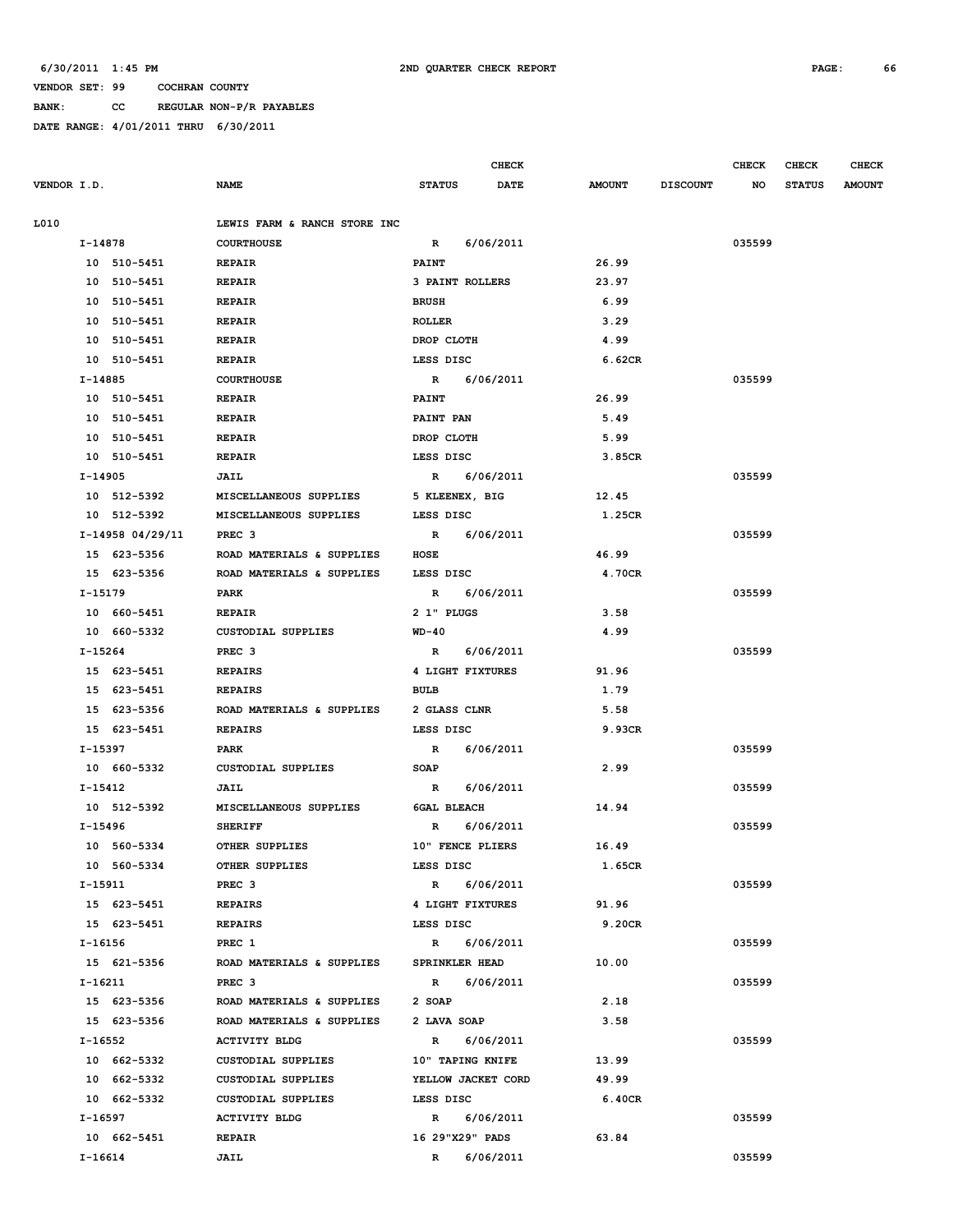**BANK: CC REGULAR NON-P/R PAYABLES**

|             |           |                |                             |                         | <b>CHECK</b>                |               |                 | <b>CHECK</b> | <b>CHECK</b>  | <b>CHECK</b>  |
|-------------|-----------|----------------|-----------------------------|-------------------------|-----------------------------|---------------|-----------------|--------------|---------------|---------------|
| VENDOR I.D. |           |                | <b>NAME</b>                 | <b>STATUS</b>           | <b>DATE</b>                 | <b>AMOUNT</b> | <b>DISCOUNT</b> | NO           | <b>STATUS</b> | <b>AMOUNT</b> |
| L010        |           |                | LEWIS FARM & RANCH STOCONT  |                         |                             |               |                 |              |               |               |
|             | I-16614   |                | JAIL                        | R                       | 6/06/2011                   |               |                 | 035599       |               |               |
|             |           | 10 512-5451    | <b>REPAIR</b>               | <b>FESCUE SEED</b>      |                             | 3.95          |                 |              |               |               |
|             | I-16631   |                | PREC <sub>4</sub>           | R                       | 6/06/2011                   |               |                 | 035599       |               |               |
|             |           | 15 624-5356    | ROAD MATERIALS & SUPPLIES   | <b>FOLGERS</b>          |                             | 14.95         |                 |              |               |               |
|             |           | 15 624-5356    | ROAD MATERIALS & SUPPLIES   | <b>CREAMER</b>          |                             | 1.95          |                 |              |               |               |
|             |           | 15 624-5356    | ROAD MATERIALS & SUPPLIES   | COFF FILTERS            |                             | 2.79          |                 |              |               |               |
|             |           | 15 624-5356    | ROAD MATERIALS & SUPPLIES   | 2 SUGAR                 |                             | 3.90          |                 |              |               |               |
|             |           | 15 624-5356    | ROAD MATERIALS & SUPPLIES   | <b>CLOROX</b>           |                             | 2.49          |                 |              |               |               |
|             | $I-16692$ |                | <b>ACTIVITY BLDG</b>        | $\mathbb{R}$            | 6/06/2011                   |               |                 | 035599       |               |               |
|             |           | 10 662-5451    | <b>REPAIR</b>               | 10' 1/2" COPPER         |                             | 9.90          |                 |              |               |               |
|             |           | 10 662-5451    | <b>REPAIR</b>               | 1/2" BLACK HOSE         |                             | 0.79          |                 |              |               |               |
|             |           | 10 662-5451    | <b>REPAIR</b>               | COPPER FITTINGS         |                             | 1.58          |                 |              |               |               |
|             |           | 10 662-5451    | <b>REPAIR</b>               | LESS DISC               |                             | 1.23CR        |                 |              |               |               |
|             | I-16780   |                | <b>ACTIVITY BLDG</b>        | $\mathbb{R}$            | 6/06/2011                   |               |                 | 035599       |               |               |
|             |           | 10 662-5332    | CUSTODIAL SUPPLIES          | ELEC BLOWER VAC         |                             | 74.99         |                 |              |               |               |
|             |           | 10 662-5332    | <b>CUSTODIAL SUPPLIES</b>   | LESS DISC               |                             | 5.81CR        |                 |              |               |               |
|             | $I-17117$ |                | JAIL                        | R                       | 6/06/2011                   |               |                 | 035599       |               |               |
|             |           | 10 512-5451    | <b>REPAIR</b>               | 8 PK LT BULBS           |                             | 14.32         |                 |              |               |               |
|             |           | 10 512-5392    | MISCELLANEOUS SUPPLIES      | <b>6GAL BLEACH</b>      |                             | 14.94         |                 |              |               |               |
|             |           | 10 512-5392    | MISCELLANEOUS SUPPLIES      | <b>30 BOX KLEENEX</b>   |                             | 89.70         |                 |              |               |               |
|             |           | 10 512-5392    | MISCELLANEOUS SUPPLIES      | 2 SOAP                  |                             | 8.58          |                 |              |               |               |
|             |           | 10 512-5392    | MISCELLANEOUS SUPPLIES      | LESS DISC               |                             | 12.75CR       |                 |              |               | 723.44        |
| L018        |           |                | LUBBOCK GRADER BLADE, INC   |                         |                             |               |                 |              |               |               |
|             | I-41739   |                | PREC <sub>3</sub>           | R                       | 6/06/2011                   |               |                 | 035601       |               |               |
|             |           | 15 623-5356    | ROAD MATERIALS & SUPPLIES   |                         | 2-30"X30" 'WATCH/SAN        | 78.00         |                 |              |               |               |
|             |           | 15 623-5356    | ROAD MATERIALS & SUPPLIES   |                         | 4 10FT GREEN SIGN PO        | 84.00         |                 |              |               | 162.00        |
| M006        |           |                | MARTIN'S FLAG COMPANY       |                         |                             |               |                 |              |               |               |
|             | I-62020   |                | CEMETERY/LIBRARY            | R                       | 6/06/2011                   |               |                 | 035602       |               |               |
|             |           | 10 650-5332    | <b>CUSTODIAL SUPPLIES</b>   | 3X5 NYLON US FLAG       |                             | 20.90         |                 |              |               |               |
|             |           | 10 516-5332    | <b>CUSTODIAL SUPPLIES</b>   | 24 3X5 US FLAGS         |                             | 501.60        |                 |              |               |               |
|             |           | 10 516-5332    | CUSTODIAL SUPPLIES          | 2 3X5 TEXAS FLAGS       |                             | 47.40         |                 |              |               |               |
|             |           | 10 516-5332    | CUSTODIAL SUPPLIES          |                         | 12X18 US SPRHD FLAG,        | 150.50        |                 |              |               |               |
|             |           | 10 516-5332    | CUSTODIAL SUPPLIES          | SHIPPING                |                             | 42.20         |                 |              |               | 762.60        |
| M031        |           |                | MILLER PAPER & PACKAGING CO |                         |                             |               |                 |              |               |               |
|             |           | C-S1931065.004 | <b>COURTHOUSE</b>           | $\mathbb{R}$            | 6/06/2011                   |               |                 | 035603       |               |               |
|             |           | 10 510-5332    | CUSTODIAL SUPPLIES          |                         | RET 3EA GATORMADE CA        | 72.42CR       |                 |              |               |               |
|             |           | I-S1901811.005 | <b>ACTIVITY BLDG</b>        | R                       | 6/06/2011                   |               |                 | 035603       |               |               |
|             |           | 10 662-5332    | CUSTODIAL SUPPLIES          |                         | 3CS 19" RED SPRAY BU        | 61.81         |                 |              |               |               |
|             |           | I-S1925972.003 | <b>COURTHOUSE</b>           | R                       | 6/06/2011                   |               |                 | 035603       |               |               |
|             |           | 10 510-5332    | CUSTODIAL SUPPLIES          | <b>1CS FLOOR SEALER</b> |                             | 66.87         |                 |              |               |               |
|             |           | I-S1931065.003 | <b>COURTHOUSE</b>           | R                       | 6/06/2011                   |               |                 | 035603       |               |               |
|             |           | 10 510-5332    | CUSTODIAL SUPPLIES          |                         | <b>1CS TOILET BOWL CADD</b> | 68.84         |                 |              |               | 125.10        |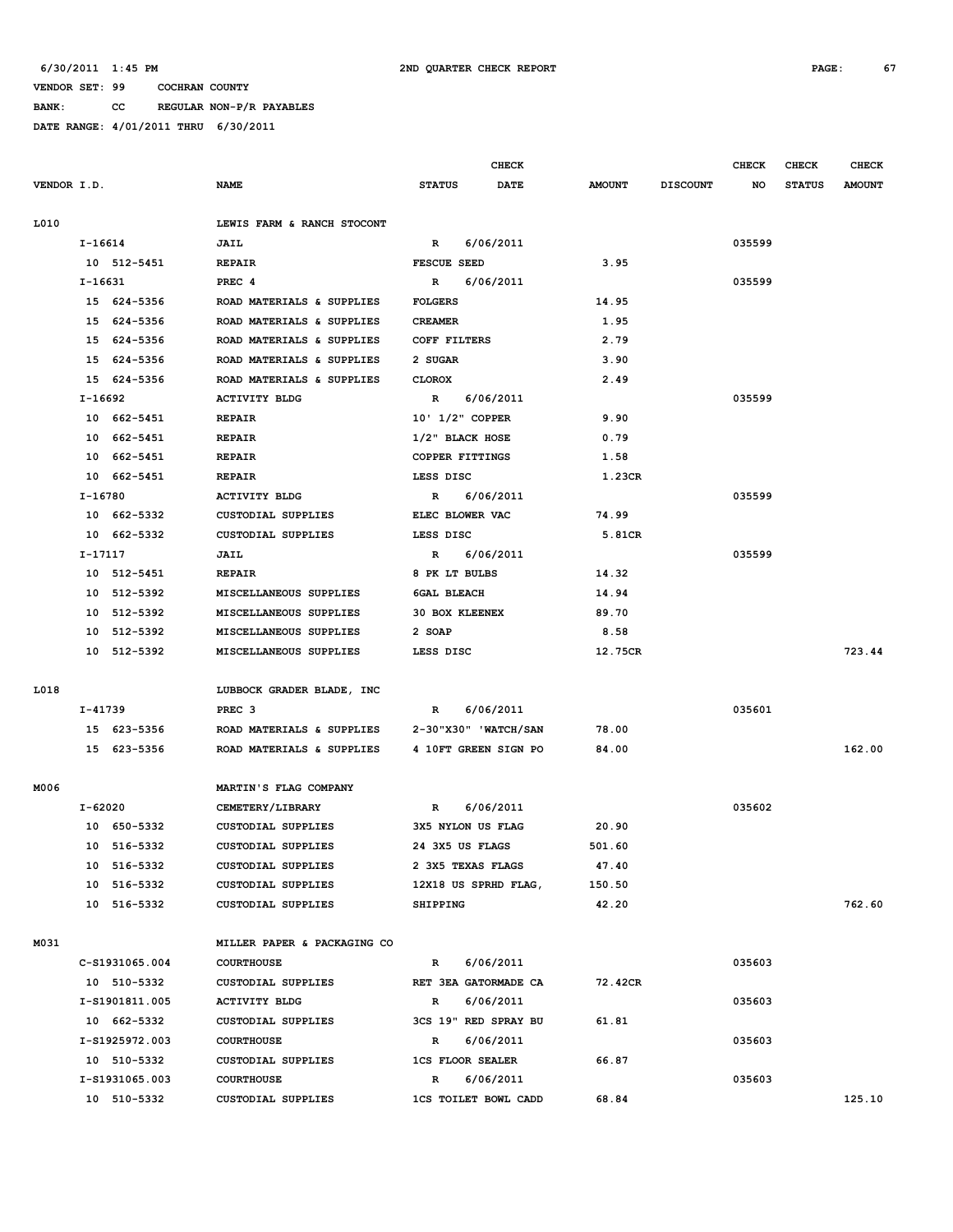**BANK: CC REGULAR NON-P/R PAYABLES**

**DATE RANGE: 4/01/2011 THRU 6/30/2011**

**CHECK CHECK CHECK CHECK** 

| <b>VENDOR I.D.</b> |          |                      | <b>NAME</b>            | <b>STATUS</b>                     | DATE                 | <b>AMOUNT</b> | <b>DISCOUNT</b> | NO     | <b>STATUS</b> | <b>AMOUNT</b> |
|--------------------|----------|----------------------|------------------------|-----------------------------------|----------------------|---------------|-----------------|--------|---------------|---------------|
| M277               |          |                      | MORTON SUPERMARKET     |                                   |                      |               |                 |        |               |               |
|                    |          | I-042011 NO REC      | JAIL                   | R                                 | 6/06/2011            |               |                 | 035604 |               |               |
|                    |          | 10 512-5333          | <b>FOOD-PRISONERS</b>  |                                   | FOOD/NO INV TURNED I | 22.77         |                 |        |               |               |
|                    |          | I-0510101 052311     | JAIL                   | R                                 | 6/06/2011            |               |                 | 035604 |               |               |
|                    |          | 10 512-5333          | <b>FOOD-PRISONERS</b>  | BIMBO WHEAT BRD/12                |                      | 26.28         |                 |        |               |               |
|                    |          | I-1110102 052211     | <b>JAIL</b>            | R                                 | 6/06/2011            |               |                 | 035604 |               |               |
|                    |          | 10 512-5333          | <b>FOOD-PRISONERS</b>  | BQT CHKN DNR/12                   |                      | 23.88         |                 |        |               |               |
|                    |          | 10 512-5333          | FOOD-PRISONERS         |                                   | BQT CHKN NUGGETDNR/9 | 11.61         |                 |        |               |               |
|                    |          | 10 512-5333          | <b>FOOD-PRISONERS</b>  |                                   | BQT CHKN FRIED STK/9 | 11.61         |                 |        |               |               |
|                    |          | 10 512-5333          | FOOD-PRISONERS         | BQT TRKY DNR/11                   |                      | 14.19         |                 |        |               |               |
|                    | 10       | 512-5333             | FOOD-PRISONERS         | BQT MEATLOAF DNR/11               |                      | 19.69         |                 |        |               |               |
|                    | 10       | 512-5333             | <b>FOOD-PRISONERS</b>  |                                   | BQT CHKN FRIED STK/1 | 15.48         |                 |        |               |               |
|                    | 10       | 512-5333             | <b>FOOD-PRISONERS</b>  | BQT SALS STK DNR/6                |                      | 22.74         |                 |        |               |               |
|                    | 10       | 512-5333             | FOOD-PRISONERS         | RET 6 DNRS@3.79                   |                      | 22.74CR       |                 |        |               |               |
|                    |          | 10 512-5333          | <b>FOOD-PRISONERS</b>  | BOT TRKY DNR/12                   |                      | 15.48         |                 |        |               |               |
|                    |          | 10 512-5333          | <b>FOOD-PRISONERS</b>  | BOT RIBLET MEAL/12                |                      | 15.48         |                 |        |               |               |
|                    |          | I-1310102 052611     | <b>JAIL</b>            | R                                 | 6/06/2011            |               |                 | 035604 |               |               |
|                    |          | 10 512-5392          | MISCELLANEOUS SUPPLIES | CINCH BAGS                        |                      | 6.99          |                 |        |               |               |
|                    |          | 10 512-5333          | <b>FOOD-PRISONERS</b>  | <b>GAL MILK</b>                   |                      | 4.09          |                 |        |               |               |
|                    |          | 10 512-5333          | FOOD-PRISONERS         | BAR S BACON/2                     |                      | 9.18          |                 |        |               |               |
|                    | 10       | 512-5333             | <b>FOOD-PRISONERS</b>  | <b>PRODUCE</b>                    |                      | 3.69          |                 |        |               |               |
|                    | 10       | 512-5333             | FOOD-PRISONERS         | PRODUCE/2                         |                      | 3.78          |                 |        |               |               |
|                    | 10       | 512-5333             | FOOD-PRISONERS         | CHOPPED HAM                       |                      | 2.49          |                 |        |               |               |
|                    | 10       | 512-5333             | <b>FOOD-PRISONERS</b>  | NAVEL ORANGES                     |                      | 1.57          |                 |        |               |               |
|                    | 10       | 512-5333             | <b>FOOD-PRISONERS</b>  | AMER CHZ IWS                      |                      | 1.89          |                 |        |               |               |
|                    |          | 10 512-5333          | FOOD-PRISONERS         | LG EGGS/2DZ                       |                      | 3.18          |                 |        |               |               |
|                    |          | I-2210001 051911     | JAIL                   | R                                 | 6/06/2011            |               |                 | 035604 |               |               |
|                    |          | 10 512-5333          | <b>FOOD-PRISONERS</b>  | BIMBO WHEAT BRD/11                |                      | 24.09         |                 |        |               |               |
|                    |          | 10 512-5333          | FOOD-PRISONERS         | SF CKIE VAN WAFERS                |                      | 1.79          |                 |        |               |               |
|                    |          | 10 512-5333          | <b>FOOD-PRISONERS</b>  | TEDDY GRAHAMS                     |                      | 3.19          |                 |        |               |               |
|                    |          | 10 512-5333          | <b>FOOD-PRISONERS</b>  | SNACK CRACKERS                    |                      | 2.99          |                 |        |               |               |
|                    |          | 10 512-5333          | <b>FOOD-PRISONERS</b>  | DRNK MX LEMONADE                  |                      | 2.89          |                 |        |               |               |
|                    | 10       | 512-5333             | <b>FOOD-PRISONERS</b>  | KRAFT SINGLES/3                   |                      | 8.37          |                 |        |               |               |
|                    |          | 10 512-5333          | <b>FOOD-PRISONERS</b>  | KRAFT SINGLES/2                   |                      | 5.58          |                 |        |               |               |
|                    |          |                      | <b>FOOD-PRISONERS</b>  |                                   |                      | 9.96          |                 |        |               |               |
|                    | 10<br>10 | 512-5333<br>512-5333 | <b>FOOD-PRISONERS</b>  | SF CHOPPED HAM/4<br>DRNK MX GRAPE |                      | 2.89          |                 |        |               |               |
|                    |          |                      | FOOD-PRISONERS         |                                   |                      |               |                 |        |               |               |
|                    |          | 10 512-5333          |                        | DRNK MX CHERRY                    |                      | 2.89          |                 |        |               |               |
|                    |          | 10 512-5333          | FOOD-PRISONERS         | LETTUCE CELLO                     |                      | 1.69          |                 |        |               |               |
|                    |          | 10 512-5333          | <b>FOOD-PRISONERS</b>  | SALT IODIZED                      |                      | 0.49          |                 |        |               |               |
|                    |          | 10 512-5333          | <b>FOOD-PRISONERS</b>  | MOTTS APPLE SC                    |                      | 2.79          |                 |        |               |               |
|                    |          | 10 512-5333          | FOOD-PRISONERS         | SF VEG OIL                        |                      | 3.69          |                 |        |               |               |
|                    |          | 10 512-5333          | <b>FOOD-PRISONERS</b>  | 18 CT LG EGGS                     |                      | 2.69          |                 |        |               |               |
|                    |          | 10 512-5333          | <b>FOOD-PRISONERS</b>  |                                   | SF FTG TRIPLE CHERRY | 2.49          |                 |        |               |               |
|                    |          | 10 512-5333          | FOOD-PRISONERS         | KR MIRACLE WHIP/2                 |                      | 12.38         |                 |        |               |               |
|                    |          | 10 512-5333          | <b>FOOD-PRISONERS</b>  | RED DEL APPLES                    |                      | 3.09          |                 |        |               |               |
|                    |          | 10 512-5333          | <b>FOOD-PRISONERS</b>  | NAVEL ORANGES                     |                      | 3.77          |                 |        |               |               |
|                    | 10       | 512-5333             | <b>FOOD-PRISONERS</b>  | NAVEL ORANGES                     |                      | 4.16          |                 |        |               |               |
|                    |          | 10 512-5333          | <b>FOOD-PRISONERS</b>  |                                   | \$0.67 SALES TAX NOT |               |                 |        |               |               |
|                    |          | I-2310301 052111     | <b>JAIL</b>            | $\mathbb{R}$                      | 6/06/2011            |               |                 | 035604 |               |               |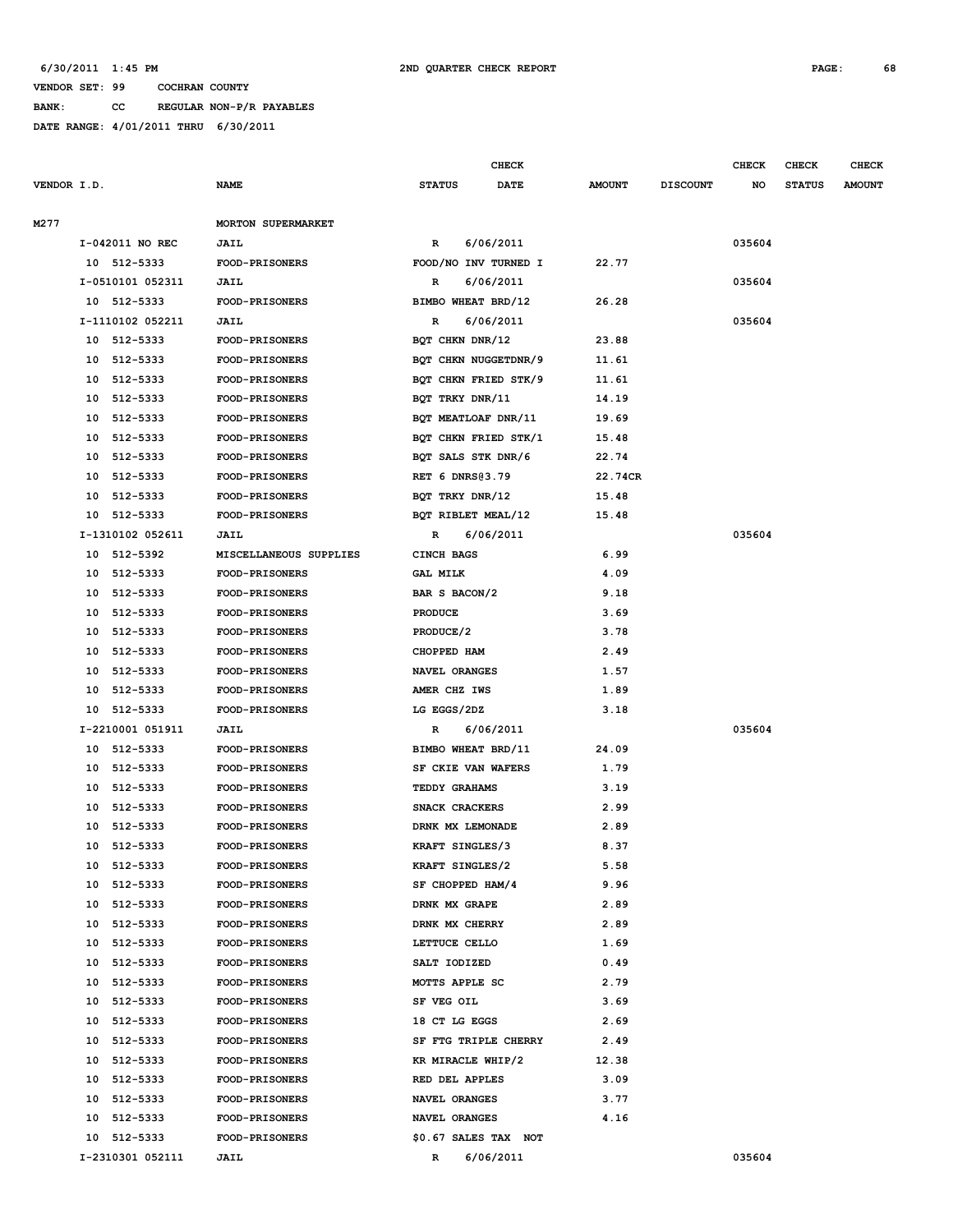### **6/30/2011 1:45 PM 2ND QUARTER CHECK REPORT PAGE: 69**

**VENDOR SET: 99 COCHRAN COUNTY BANK: CC REGULAR NON-P/R PAYABLES**

|             |    |                  |                                          |                           | CHECK                |               |                 | <b>CHECK</b> | <b>CHECK</b>  | <b>CHECK</b>  |
|-------------|----|------------------|------------------------------------------|---------------------------|----------------------|---------------|-----------------|--------------|---------------|---------------|
| VENDOR I.D. |    |                  | <b>NAME</b>                              | <b>STATUS</b>             | <b>DATE</b>          | <b>AMOUNT</b> | <b>DISCOUNT</b> | NO           | <b>STATUS</b> | <b>AMOUNT</b> |
| M277        |    |                  | <b>MORTON SUPERMARKET</b><br><b>CONT</b> |                           |                      |               |                 |              |               |               |
|             |    | I-2310301 052111 | <b>JAIL</b>                              | R                         | 6/06/2011            |               |                 | 035604       |               |               |
|             |    | 10 512-5333      | <b>FOOD-PRISONERS</b>                    | 2GAL MILK                 |                      | 8.18          |                 |              |               |               |
|             |    | I-2510002 051111 | <b>JAIL</b>                              | R                         | 6/06/2011            |               |                 | 035604       |               |               |
|             |    | 10 512-5333      | <b>FOOD-PRISONERS</b>                    | KRAFT SINGLES/2           |                      | 5.58          |                 |              |               |               |
|             |    | 10 512-5333      | <b>FOOD-PRISONERS</b>                    | SF CHOPPED HAM            |                      | 2.49          |                 |              |               |               |
|             |    | 10 512-5333      | FOOD-PRISONERS                           | <b>PRODUCE</b>            |                      | 5.39          |                 |              |               |               |
|             |    | I-5010002 052311 | JAIL                                     | R                         | 6/06/2011            |               |                 | 035604       |               |               |
|             |    | 10 512-5333      | <b>FOOD-PRISONERS</b>                    | SF CHOPPED HAM/5          |                      | 12.45         |                 |              |               |               |
|             | 10 | 512-5391         | MEDICAL CARE-PRISONERS                   | RUB ALCOHOL               |                      | 1.99          |                 |              |               |               |
|             | 10 | 512-5333         | <b>FOOD-PRISONERS</b>                    |                           | BORDEN IWS CHIPOTLE/ | 8.36          |                 |              |               |               |
|             | 10 | 512-5391         | MEDICAL CARE-PRISONERS                   |                           | WF STRONG STRIPS XL/ | 4.98          |                 |              |               |               |
|             | 10 | 512-5391         | MEDICAL CARE-PRISONERS                   | WF STRONG STRIP BAND      |                      | 2.49          |                 |              |               |               |
|             | 10 | 512-5391         | MEDICAL CARE-PRISONERS                   | <b>BANDAID SHEER ASST</b> |                      | 2.99          |                 |              |               |               |
|             | 10 | 512-5391         | MEDICAL CARE-PRISONERS                   | <b>BANDAID FLEX STRIP</b> |                      | 4.09          |                 |              |               |               |
|             | 10 | 512-5333         | FOOD-PRISONERS                           |                           | SF FTG TRIPLE CHERRY | 2.49          |                 |              |               |               |
|             | 10 | 512-5333         | <b>FOOD-PRISONERS</b>                    | SF FTG MANDARINS          |                      | 2.49          |                 |              |               |               |
|             | 10 | 512-5333         | <b>FOOD-PRISONERS</b>                    | MOTTS APPLE SC            |                      | 2.79          |                 |              |               |               |
|             | 10 | 512-5333         | FOOD-PRISONERS                           | SF COFFEE CREAMER/4       |                      | 7.16          |                 |              |               |               |
|             | 10 | 512-5333         | <b>FOOD-PRISONERS</b>                    | <b>WHEAT BREAD</b>        |                      | 1.89          |                 |              |               |               |
|             | 10 | 512-5333         | <b>FOOD-PRISONERS</b>                    | <b>BIMBO WHEAT</b>        |                      | 2.19          |                 |              |               |               |
|             | 10 | 512-5333         | <b>FOOD-PRISONERS</b>                    | APPLES RED DEL            |                      | 8.15          |                 |              |               |               |
|             | 10 | 512-5333         | <b>FOOD-PRISONERS</b>                    | NAVEL ORANGES             |                      | 5.38          |                 |              |               |               |
|             | 10 | 512-5333         | <b>FOOD-PRISONERS</b>                    | SF SUGAR                  |                      | 7.09          |                 |              |               |               |
|             |    | I-7210002 051711 | <b>JAIL</b>                              | R                         | 6/06/2011            |               |                 | 035604       |               |               |
|             |    | 10 512-5333      | <b>FOOD-PRISONERS</b>                    |                           | SANTA FE FLR TORTILL | 4.38          |                 |              |               |               |
|             |    | 10 512-5333      | FOOD-PRISONERS                           | SF PORK SAUS/2            |                      | 5.98          |                 |              |               |               |
|             | 10 | 512-5333         | <b>FOOD-PRISONERS</b>                    | SF SUGAR                  |                      | 7.09          |                 |              |               |               |
|             | 10 | 512-5333         | <b>FOOD-PRISONERS</b>                    | VELVEETA IWS/2            |                      | 8.78          |                 |              |               |               |
|             | 10 | 512-5333         | <b>FOOD-PRISONERS</b>                    | BAR S BACON SLCD/2        |                      | 8.38          |                 |              |               |               |
|             | 10 | 512-5333         | <b>FOOD-PRISONERS</b>                    | AJ BTRMLK COMP PNCKE      |                      | 3.29          |                 |              |               |               |
|             | 10 | 512-5333         | <b>FOOD-PRISONERS</b>                    | SF SUGAR                  |                      | 7.09          |                 |              |               |               |
|             |    | 10 512-5333      | <b>FOOD-PRISONERS</b>                    | 2GAL MILK                 |                      | 8.18          |                 |              |               |               |
|             |    | 10 512-5333      | <b>FOOD-PRISONERS</b>                    | RED DEL APPLES            |                      | 3.09          |                 |              |               |               |
|             |    | I-7210002 052111 | <b>JAIL</b>                              | R                         | 6/06/2011            |               |                 | 035604       |               |               |
|             |    | 10 512-5333      | <b>FOOD-PRISONERS</b>                    | NAVEL ORANGES             |                      | 5.45          |                 |              |               |               |
|             |    | 10 512-5333      | <b>FOOD-PRISONERS</b>                    | LETTUCE CELLO             |                      | 2.59          |                 |              |               |               |
|             |    | 10 512-5333      | <b>FOOD-PRISONERS</b>                    | APPLES RED DEL            |                      | 7.25          |                 |              |               |               |
|             |    | 10 512-5333      | <b>FOOD-PRISONERS</b>                    | HAM DILL SLIC             |                      | 2.19          |                 |              |               |               |
|             |    | 10 512-5333      | <b>FOOD-PRISONERS</b>                    | HAM DILL SLIC             |                      | 2.19          |                 |              |               |               |
|             |    | 10 512-5333      | <b>FOOD-PRISONERS</b>                    | SF SALAD DRS SQZ/4        |                      | 7.56          |                 |              |               |               |
|             |    | 10 512-5333      | <b>FOOD-PRISONERS</b>                    | 18 CT LRG EGGS/2          |                      | 5.38          |                 |              |               |               |
|             |    | I-7210002 053011 | <b>JAIL</b>                              | $\mathbb{R}$              | 6/06/2011            |               |                 | 035604       |               |               |
|             |    | 10 512-5333      | <b>FOOD-PRISONERS</b>                    | BAR S BACON               |                      | 4.59          |                 |              |               |               |
|             |    | 10 512-5333      | FOOD-PRISONERS                           | 18 CT LRG EGGS            |                      | 2.29          |                 |              |               |               |
|             |    | 10 512-5333      | <b>FOOD-PRISONERS</b>                    | NAVEL ORANGES             |                      | 5.73          |                 |              |               |               |
|             |    | 10 512-5333      | <b>FOOD-PRISONERS</b>                    | LETTUCE CELLO             |                      | 2.59          |                 |              |               |               |
|             |    | 10 512-5333      | <b>FOOD-PRISONERS</b>                    | 2GAL MILK                 |                      | 8.18          |                 |              |               |               |
|             |    |                  |                                          |                           |                      |               |                 |              |               |               |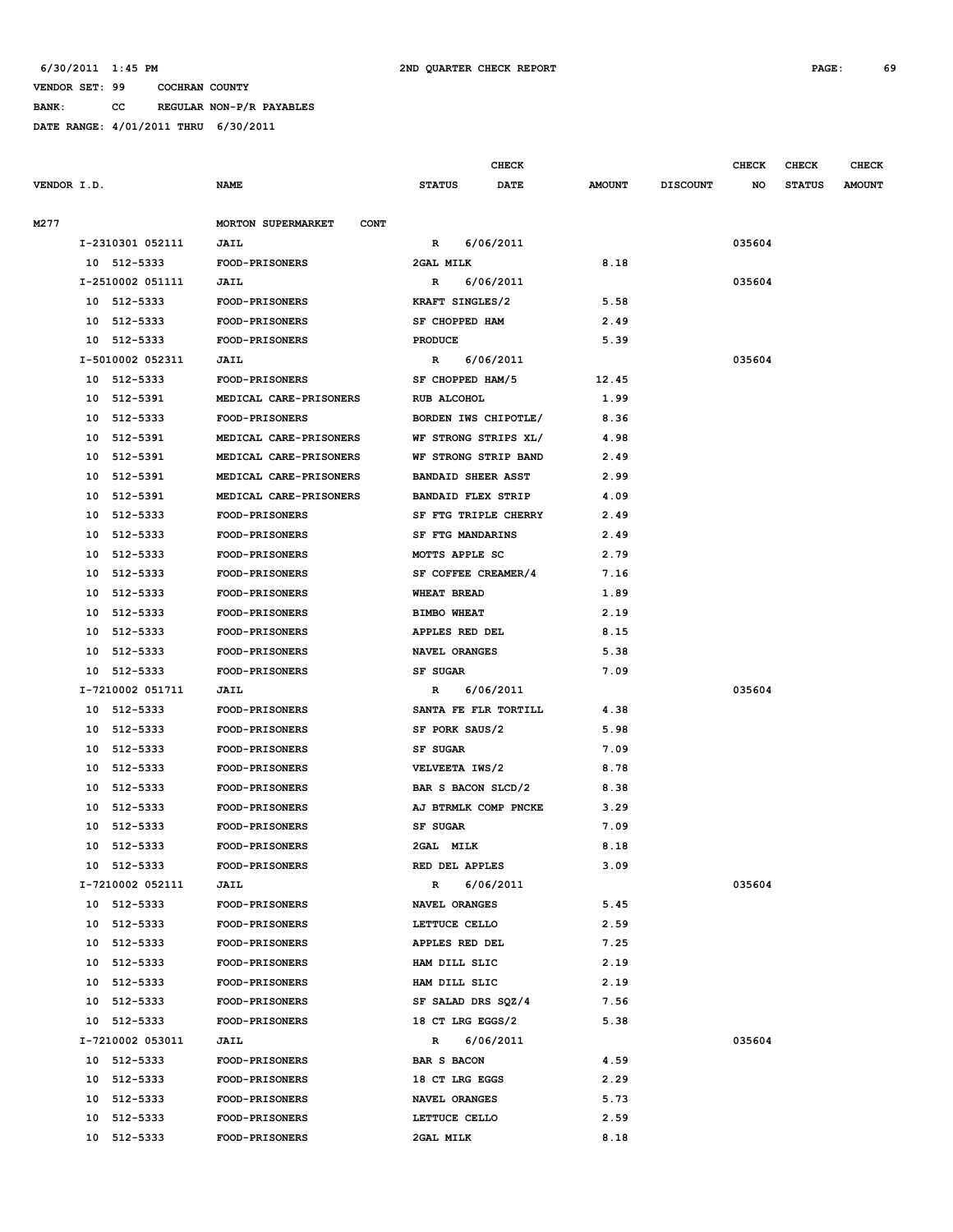**BANK: CC REGULAR NON-P/R PAYABLES**

|             |    |                  |                                          |                       | CHECK                |               |                 | <b>CHECK</b> | <b>CHECK</b>  | <b>CHECK</b>  |
|-------------|----|------------------|------------------------------------------|-----------------------|----------------------|---------------|-----------------|--------------|---------------|---------------|
| VENDOR I.D. |    |                  | <b>NAME</b>                              | <b>STATUS</b>         | <b>DATE</b>          | <b>AMOUNT</b> | <b>DISCOUNT</b> | NO           | <b>STATUS</b> | <b>AMOUNT</b> |
| M277        |    |                  | <b>MORTON SUPERMARKET</b><br><b>CONT</b> |                       |                      |               |                 |              |               |               |
|             |    | I-7210002 053011 | <b>JAIL</b>                              | R                     | 6/06/2011            |               |                 | 035604       |               |               |
|             |    | 10 512-5333      | FOOD-PRISONERS                           | 2 SUGAR               |                      | 14.18         |                 |              |               |               |
|             |    | I-7510002 051311 | <b>JAIL</b>                              | R                     | 6/06/2011            |               |                 | 035604       |               |               |
|             |    | 10 512-5333      | <b>FOOD-PRISONERS</b>                    |                       | 43 JD BRKFST BOWLS @ | 137.17        |                 |              |               |               |
|             | 10 | 512-5333         | <b>FOOD-PRISONERS</b>                    | JD SAUS EGG CH B      |                      | 5.89          |                 |              |               |               |
|             | 10 | 512-5333         | <b>FOOD-PRISONERS</b>                    | JD BRKFST BOWL        |                      | 3.19          |                 |              |               |               |
|             | 10 | 512-5333         | <b>FOOD-PRISONERS</b>                    | JD SAUS EGG CH B      |                      | 5.89          |                 |              |               |               |
|             | 10 | 512-5333         | <b>FOOD-PRISONERS</b>                    | JD SAUS EGG CH B      |                      | 5.89          |                 |              |               |               |
|             | 10 | 512-5333         | <b>FOOD-PRISONERS</b>                    |                       | 3 JD BRKFST BOWLS 03 | 9.57          |                 |              |               |               |
|             | 10 | 512-5333         | <b>FOOD-PRISONERS</b>                    | <b>SF HASH BROWNS</b> |                      | 2.39          |                 |              |               |               |
|             | 10 | 512-5333         | <b>FOOD-PRISONERS</b>                    | SF CRNKL CUT FF/2     |                      | 5.98          |                 |              |               |               |
|             | 10 | 512-5333         | <b>FOOD-PRISONERS</b>                    | SF TATER TOTS/2       |                      | 5.98          |                 |              |               |               |
|             | 10 | 512-5333         | <b>FOOD-PRISONERS</b>                    | RED DEL APPLES        |                      | 3.09          |                 |              |               |               |
|             | 10 | 512-5333         | <b>FOOD-PRISONERS</b>                    | KR MIRACLE WHIP       |                      | 2.99          |                 |              |               |               |
|             | 10 | 512-5333         | <b>FOOD-PRISONERS</b>                    | NAVEL ORANGE          |                      | 3.39          |                 |              |               |               |
|             | 10 | 512-5333         | <b>FOOD-PRISONERS</b>                    | <b>DAIRY</b>          |                      | 4.09          |                 |              |               |               |
|             | 10 | 512-5333         | <b>FOOD-PRISONERS</b>                    | <b>GROCERY</b>        |                      | 7.99          |                 |              |               |               |
|             | 10 | 512-5333         | FOOD-PRISONERS                           | CLASSIC MI            |                      | 6.99          |                 |              |               |               |
|             | 10 | 512-5333         | <b>FOOD-PRISONERS</b>                    |                       | 2 JD BRKFST BOWLS @3 | 6.38          |                 |              |               |               |
|             | 10 | 512-5333         | <b>FOOD-PRISONERS</b>                    | 18 CT LRG EGGS        |                      | 2.49          |                 |              |               |               |
|             |    | I-8710002 050911 | <b>JAIL</b>                              | R                     | 6/06/2011            |               |                 | 035604       |               |               |
|             | 10 | 512-5391         | MEDICAL CARE-PRISONERS                   | EYE CARE EX DROPS/2   |                      | 5.18          |                 |              |               |               |
|             | 10 | 512-5333         | <b>FOOD-PRISONERS</b>                    | 8 BIMBO WHEAT BRD     |                      | 17.52         |                 |              |               |               |
|             | 10 | 512-5333         | <b>FOOD-PRISONERS</b>                    | SHRD CHDDR/JACK       |                      | 1.89          |                 |              |               |               |
|             | 10 | 512-5333         | <b>FOOD-PRISONERS</b>                    | 18 CT LRG EGGS        |                      | 2.49          |                 |              |               |               |
|             | 10 | 512-5333         | FOOD-PRISONERS                           | 4 TR HSTYLE FLR/2     |                      | 4.78          |                 |              |               |               |
|             | 10 | 512-5333         | <b>FOOD-PRISONERS</b>                    | NAVEL ORANGES         |                      | 3.52          |                 |              |               |               |
|             | 10 | 512-5333         | <b>FOOD-PRISONERS</b>                    | RED DEL APPLES        |                      | 6.14          |                 |              |               |               |
|             | 10 | 512-5333         | <b>FOOD-PRISONERS</b>                    | BQT CHKN DNR/3        |                      | 5.97          |                 |              |               |               |
|             | 10 | 512-5333         | <b>FOOD-PRISONERS</b>                    | BQT CHKN DNR/4        |                      | 7.96          |                 |              |               |               |
|             | 10 | 512-5333         | <b>FOOD-PRISONERS</b>                    | BQT CHKN DNR/2        |                      | 3.98          |                 |              |               |               |
|             | 10 | 512-5333         | <b>FOOD-PRISONERS</b>                    | BQT MEALOAF DNR/6     |                      | 10.74         |                 |              |               |               |
|             | 10 | 512-5333         | <b>FOOD-PRISONERS</b>                    |                       | BQT PORK RIBLET MEAL | 3.87          |                 |              |               |               |
|             | 10 | 512-5333         | <b>FOOD-PRISONERS</b>                    |                       | BQT PORK RIBLET MEAL | 3.87          |                 |              |               |               |
|             | 10 | 512-5333         | <b>FOOD-PRISONERS</b>                    | BQT TRKY DNR          |                      | 1.29          |                 |              |               |               |
|             | 10 | 512-5333         | <b>FOOD-PRISONERS</b>                    | BAR S BACON           |                      | 8.38          |                 |              |               |               |
|             | 10 | 512-5333         | <b>FOOD-PRISONERS</b>                    | BQT TRKY DNR/4        |                      | 5.16          |                 |              |               |               |
|             | 10 | 512-5333         | <b>FOOD-PRISONERS</b>                    | BQT PRK RIBLET MEAL   |                      | 5.16          |                 |              |               |               |
|             | 10 | 512-5333         | <b>FOOD-PRISONERS</b>                    |                       | BQT CHKN FRIED STK/2 | 2.58          |                 |              |               |               |
|             | 10 | 512-5333         | <b>FOOD-PRISONERS</b>                    | BQT SALS STK DNR/2    |                      | 3.58          |                 |              |               |               |
|             | 10 | 512-5333         | <b>FOOD-PRISONERS</b>                    |                       | BQT CHKN NUGGET DNR/ | 6.45          |                 |              |               |               |
|             | 10 | 512-5333         | <b>FOOD-PRISONERS</b>                    | BOT MEATLOAF DNR/3    |                      | 5.37          |                 |              |               |               |
|             | 10 | 512-5333         | <b>FOOD-PRISONERS</b>                    |                       | BQT CHKN FRIED STK/2 | 2.58          |                 |              |               |               |
|             | 10 | 512-5333         | FOOD-PRISONERS                           |                       | BQT PORK RIBLET MEAL | 7.74          |                 |              |               |               |
|             | 10 | 512-5333         | <b>FOOD-PRISONERS</b>                    | BQT SALS STK DNR/5    |                      | 8.95          |                 |              |               |               |
|             | 10 | 512-5333         | <b>FOOD-PRISONERS</b>                    | BQT CHKN DNR          |                      | 1.99          |                 |              |               |               |
|             |    | 10 512-5333      | <b>FOOD-PRISONERS</b>                    | SF TATER TOTS/3       |                      | 8.97          |                 |              |               |               |
|             |    |                  |                                          |                       |                      |               |                 |              |               |               |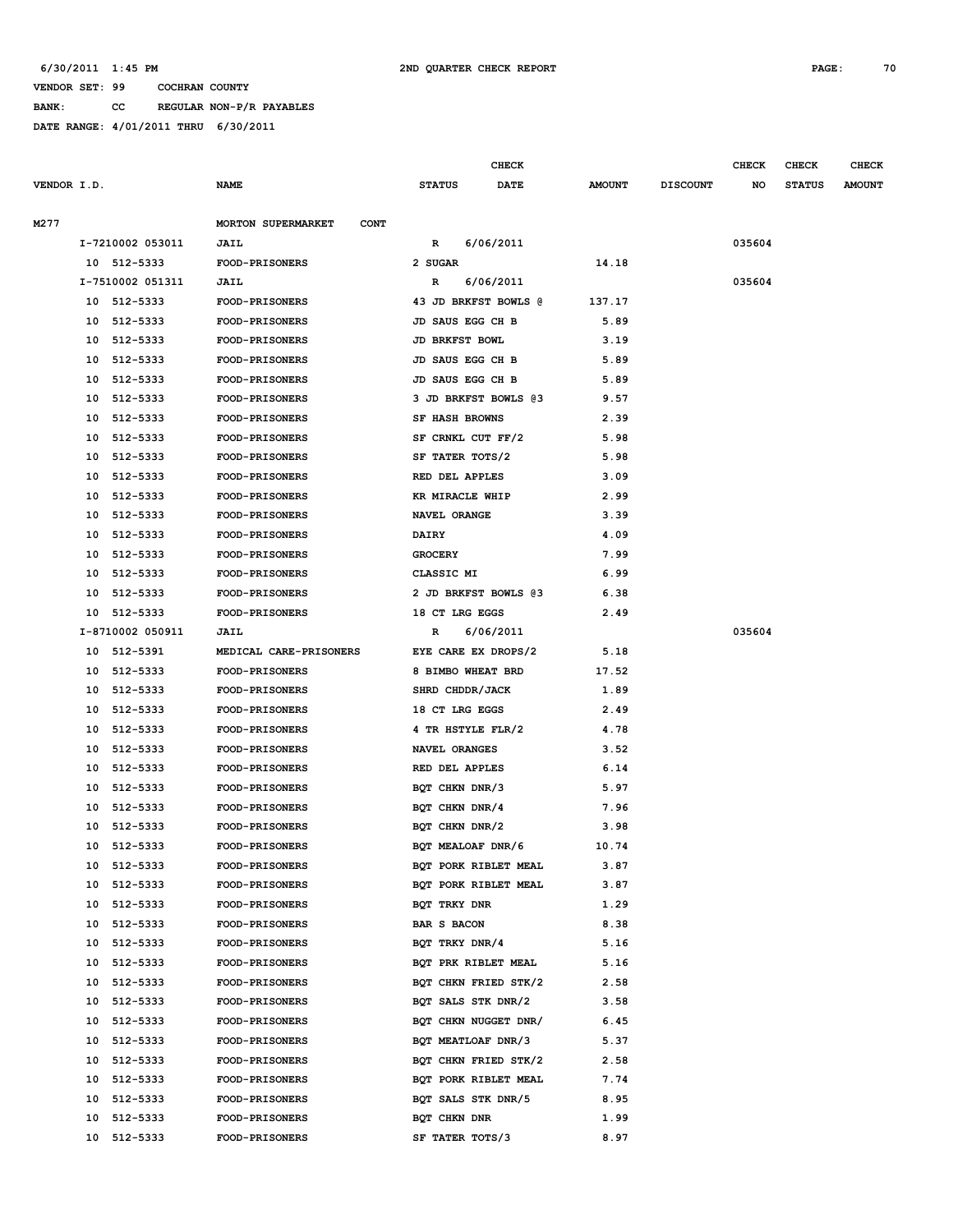# **BANK: CC REGULAR NON-P/R PAYABLES**

|             |           |                  |                                   |                 | <b>CHECK</b>          |               |                 | <b>CHECK</b> | <b>CHECK</b>  | <b>CHECK</b>  |
|-------------|-----------|------------------|-----------------------------------|-----------------|-----------------------|---------------|-----------------|--------------|---------------|---------------|
| VENDOR I.D. |           |                  | <b>NAME</b>                       | <b>STATUS</b>   | DATE                  | <b>AMOUNT</b> | <b>DISCOUNT</b> | NO           | <b>STATUS</b> | <b>AMOUNT</b> |
| M277        |           |                  | MORTON SUPERMARKET<br><b>CONT</b> |                 |                       |               |                 |              |               |               |
|             |           | I-8710002 050911 | <b>JAIL</b>                       | $\mathbb{R}$    | 6/06/2011             |               |                 | 035604       |               |               |
|             |           | 10 512-5333      | <b>FOOD-PRISONERS</b>             |                 | SF CRNKL CUT FF       | 2.99          |                 |              |               |               |
|             | 10        | 512-5333         | <b>FOOD-PRISONERS</b>             |                 | HAMB DILL SLI/2       | 4.38          |                 |              |               |               |
|             | 10        | 512-5333         | FOOD-PRISONERS                    | SF KETCHUP/3    |                       | 4.47          |                 |              |               |               |
|             | 10        | 512-5333         | <b>FOOD-PRISONERS</b>             | 2GAL MILK       |                       | 8.18          |                 |              |               | 925.75        |
| N089        |           |                  | SUSANA NAVA                       |                 |                       |               |                 |              |               |               |
|             |           | I-DW#14422       | <b>ACTIVITY BLDG</b>              | R               | 6/06/2011             |               |                 | 035606       |               |               |
|             |           | 10 000-4370.101  | RENT-ACTIVITY BUILDING            |                 | REF DEP FOR $5/29/11$ | 125.00        |                 |              |               | 125.00        |
| P013        |           |                  | PITNEY BOWES INC.                 |                 |                       |               |                 |              |               |               |
|             |           | I-5501628369     | <b>CLERK</b>                      | $\mathbb{R}$    | 6/06/2011             |               |                 | 035607       |               |               |
|             |           | 10 403-5311      | POSTAL EXPENSES                   | 2 RED INK CRT   |                       | 225.98        |                 |              |               |               |
|             |           | 10 403-5311      | POSTAL EXPENSES                   | <b>DISCOUNT</b> |                       | 103.98CR      |                 |              |               | 122.00        |
| P221        |           |                  | PERDUE, BRANDON, FIELDER, COLLINS |                 |                       |               |                 |              |               |               |
|             |           | I-MAY 2011 FEES  | <b>JUSTICE OF PEACE</b>           | R               | 6/06/2011             |               |                 | 035608       |               |               |
|             |           | 10 000-2206.002  | ATTORNEY COLLECTION FEES          |                 | MAY COLLECTIONS       | 885.09        |                 |              |               | 885.09        |
| R043        |           |                  | RAY RAMON                         |                 |                       |               |                 |              |               |               |
|             | I-122669  |                  | <b>COURTHOUSE</b>                 | R               | 6/06/2011             |               |                 | 035609       |               |               |
|             |           | 10 510-5411      | MAINTENANCE CONTRACTS             | YARD CUT        |                       | 150.00        |                 |              |               | 150.00        |
| R047        |           |                  | MARCELO RODRIGUEZ                 |                 |                       |               |                 |              |               |               |
|             | I-511313  |                  | PREC <sub>1</sub>                 | R               | 6/06/2011             |               |                 | 035610       |               |               |
|             |           | 15 621-5451      | <b>REPAIRS</b>                    |                 | RPR COOLANT LEAK ON   | 45.00         |                 |              |               |               |
|             |           | 15 621-5451      | <b>REPAIRS</b>                    |                 | RMV/REPL ALTERNATOR   | 65.00         |                 |              |               | 110.00        |
| R099        |           |                  | CYNDIA LEA GUAJARDO dba           |                 |                       |               |                 |              |               |               |
|             | I-97657   |                  | <b>SHERIFF</b>                    | R               | 6/06/2011             |               |                 | 035611       |               |               |
|             |           | 10 560-5454      | TIRES                             |                 | FLAT, LR, P235/55/17  | 13.00         |                 |              |               |               |
|             | $I-97684$ |                  | PREC <sub>4</sub>                 | $\mathbb{R}$    | 6/06/2011             |               |                 | 035611       |               |               |
|             |           | 15 624-5454      | TIRES                             | 2 L7235/85R16   |                       | 310.00        |                 |              |               |               |
|             |           | 15 624-5454      | TIRES                             | 2 TDF           |                       | 6.00          |                 |              |               |               |
|             |           | 15 624-5454      | TIRES                             | 2 TIRE CHG      |                       | 20.00         |                 |              |               |               |
|             |           | 15 624-5454      | TIRES                             | 2 NORTRON       |                       | 16.00         |                 |              |               |               |
|             | I-97694   |                  | PREC 1                            | $\mathbb{R}$    | 6/06/2011             |               |                 | 035611       |               |               |
|             |           | 15 621-5454      | <b>TIRES</b>                      |                 | 4 11R225 WANLI        | 1,344.00      |                 |              |               |               |
|             |           | 15 621-5454      | TIRES                             |                 | 1400X24 TIRE CHG      | 50.00         |                 |              |               |               |
|             |           | 15 621-5454      | TIRES                             | #4 PATCH        |                       | 4.00          |                 |              |               |               |
|             |           | 15 621-5454      | TIRES                             | 4 TDF           |                       | 40.00         |                 |              |               |               |
|             |           | 15 621-5454      | TIRES                             | 4 TIRE CHGS     |                       | 120.00        |                 |              |               |               |
|             | I-97740   |                  | <b>SHERIFF</b>                    | $\mathbb{R}$    | 6/06/2011             |               |                 | 035611       |               |               |
|             |           | 10 560-5454      | TIRES                             |                 | FLAT, RR, P275/18     | 13.00         |                 |              |               |               |
|             |           | 10 560-5454      | TIRES                             | #2              |                       | 3.25          |                 |              |               |               |
|             | I-97757   |                  | PREC 1                            | R               | 6/06/2011             |               |                 | 035611       |               |               |
|             |           | 15 621-5454      | TIRES                             |                 | 1400X24 AIR TIRE      | 50.00         |                 |              |               |               |
|             | $I-97761$ |                  | <b>SHERIFF</b>                    | $\mathbb{R}$    | 6/06/2011             |               |                 | 035611       |               |               |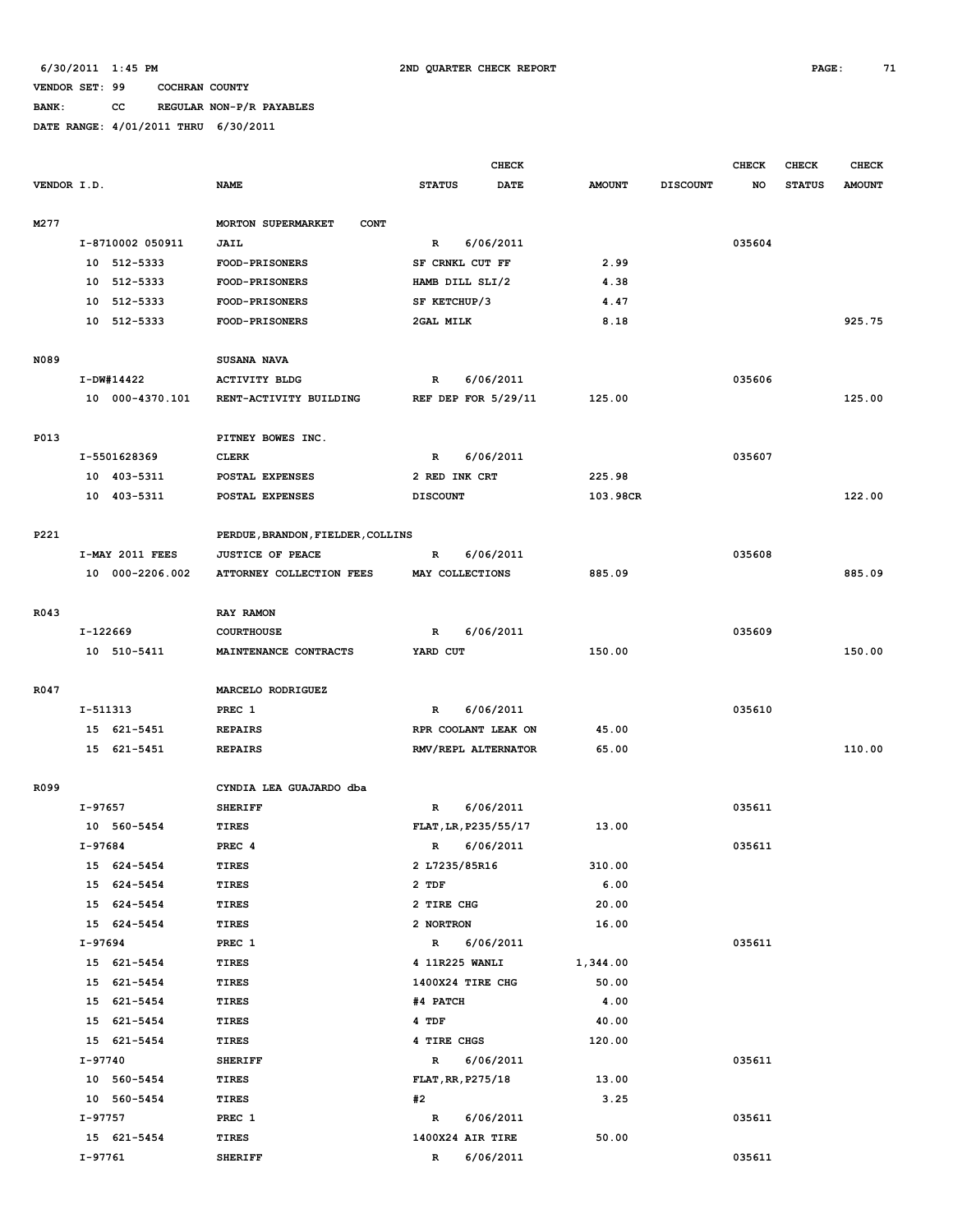**BANK: CC REGULAR NON-P/R PAYABLES**

|             |                  |                            |                             | CHECK     |               |                 | <b>CHECK</b> | CHECK         | <b>CHECK</b>  |
|-------------|------------------|----------------------------|-----------------------------|-----------|---------------|-----------------|--------------|---------------|---------------|
| VENDOR I.D. |                  | <b>NAME</b>                | <b>STATUS</b>               | DATE      | <b>AMOUNT</b> | <b>DISCOUNT</b> | NO           | <b>STATUS</b> | <b>AMOUNT</b> |
| R099        |                  | CYNDIA LEA GUAJARDO dbCONT |                             |           |               |                 |              |               |               |
|             | $I-97761$        | <b>SHERIFF</b>             | $\mathbb{R}$                | 6/06/2011 |               |                 | 035611       |               |               |
|             | 10 560-5454      | <b>TIRES</b>               | FLAT, RF, 235/55/17         |           | 13.00         |                 |              |               |               |
|             | I-97893          | PREC 1                     | R                           | 6/06/2011 |               |                 | 035611       |               |               |
|             | 15 621-5454      | <b>TIRES</b>               | 2 11.245TL FLAT             |           | 60.00         |                 |              |               |               |
|             | 15 621-5454      | TIRES                      | 2 11.245 TIRE CHG           |           | 60.00         |                 |              |               |               |
|             | 15 621-5454      | TIRES                      | #110 BOOT INST              |           | 3.25          |                 |              |               |               |
|             | 15 621-5454      | <b>TIRES</b>               | 2 11R225 FLATS              |           | 60.00         |                 |              |               |               |
|             | $I-97925$        | <b>SHERIFF</b>             | $\mathbb{R}$                | 6/06/2011 |               |                 | 035611       |               |               |
|             | 10 560-5454      | <b>TIRES</b>               | FLAT, RR, 235/55/17         |           | 13.00         |                 |              |               |               |
|             | I-97970          | PREC <sub>3</sub>          | R                           | 6/06/2011 |               |                 | 035611       |               |               |
|             | 15 623-5454      | TIRES                      | 2 USED 235/75/15            |           | 32.00         |                 |              |               |               |
|             |                  |                            |                             |           |               |                 |              |               |               |
|             | 15 623-5454      | TIRES                      | MR14-15 TUBE                |           | 12.95         |                 |              |               |               |
|             | 15 623-5454      | <b>TIRES</b>               | 2 TDF                       |           | 6.00          |                 |              |               |               |
|             | 15 623-5454      | <b>TIRES</b>               | 2 TIRE CHGS                 |           | 16.00         |                 |              |               |               |
|             | I-98085          | PREC <sub>4</sub>          | R                           | 6/06/2011 |               |                 | 035611       |               |               |
|             | 15 624-5454      | TIRES                      | L723585X167 FLAT, RR        |           | 10.00         |                 |              |               |               |
|             | I-98110          | PREC 4                     | R                           | 6/06/2011 |               |                 | 035611       |               |               |
|             | 15 624-5454      | <b>TIRES</b>               | 11.245 FLAT                 |           | 30.00         |                 |              |               | 2,305.45      |
| R205        |                  | RELIABLE OFFICE SUPPLIES   |                             |           |               |                 |              |               |               |
|             | I-YTL47300       | LIBRARY                    | R                           | 6/06/2011 |               |                 | 035612       |               |               |
|             | 10 650-5310      | OFFICE SUPPLIES            | 10 24PK CRAYOLA CRAY        |           | 19.90         |                 |              |               |               |
|             | 10 650-5310      | OFFICE SUPPLIES            | <b>30PK ALL PURPOSE GLU</b> |           | 13.80         |                 |              |               |               |
|             | 650-5310<br>10   | OFFICE SUPPLIES            | DSKTP GUILLOTINE TRI        |           | 28.49         |                 |              |               |               |
|             | 10 650-5310      | OFFICE SUPPLIES            | <b>SHIPPING</b>             |           | 1.48          |                 |              |               | 63.67         |
|             |                  |                            |                             |           |               |                 |              |               |               |
| S010        |                  | SILVERS COMPANY            |                             |           |               |                 |              |               |               |
|             | I-CEMETERY 0511  | <b>CEMETERY</b>            | R                           | 6/06/2011 |               |                 | 035613       |               |               |
|             | 10 516-5330      | FUEL & OIL                 | CR FED TAX ON 19.52G        |           | 3.59CR        |                 |              |               |               |
|             | 10 516-5330      | FUEL & OIL                 | 19.52GAL UNL                |           | 76.11         |                 |              |               |               |
|             | I-CONSTABLE 0511 | <b>CONSTABLE</b>           | R                           | 6/06/2011 |               |                 | 035613       |               |               |
|             | 10 550-5330      | FUEL & OIL                 | CR FED TAX ON 17.92G        |           | 3.30CR        |                 |              |               |               |
|             | 10 550-5330      | FUEL & OIL                 | 17.92GAL PREM               |           | 73.45         |                 |              |               |               |
|             | I-EXT SVC 0511   | <b>EXTENSION SVC</b>       | $\mathbb{R}$                | 6/06/2011 |               |                 | 035613       |               |               |
|             | 10 665-5330      | FUEL AND OIL               | CR FED TAX ON 155.3G        |           | 28.58CR       |                 |              |               |               |
|             | 10 665-5330      | FUEL AND OIL               | 155.3GAL UNL                |           | 602.84        |                 |              |               |               |
|             | I-JUV PROB 0511  | JUVENILE PROBATION         | $\mathbb{R}$                | 6/06/2011 |               |                 | 035613       |               |               |
|             | 10 571-5330      | <b>FUEL</b>                | CR FED TAX ON 69.97G        |           | 12.87CR       |                 |              |               |               |
|             | 10 571-5330      | <b>FUEL</b>                | 69.97GAL UNL                |           | 269.92        |                 |              |               |               |
|             | I-PARK 0511      | PARK                       | $\mathbb{R}$                | 6/06/2011 |               |                 | 035613       |               |               |
|             | 10 660-5330      | FUEL AND OIL               | CR FED TAX ON 25.2GA        |           | 4.64CR        |                 |              |               |               |
|             | 10 660-5330      | FUEL AND OIL               | 25.2GAL UNL                 |           | 96.74         |                 |              |               |               |
|             | I-PREC 1 0511    | PREC 1                     | $\mathbb{R}$                | 6/06/2011 |               |                 | 035613       |               |               |
|             | 15 621-5330      | FUEL & OIL                 | CR FED TAX ON 22.46G        |           | 4.13CR        |                 |              |               |               |
|             | 15 621-5330      | FUEL & OIL                 | 22.46GAL UNL                |           | 87.57         |                 |              |               |               |
|             | 15 621-5330      | FUEL & OIL                 | 50GAL HS DIESEL             |           | 170.00        |                 |              |               |               |
|             | 15 621-5330      | FUEL & OIL                 | 87GAL LS DIESEL             |           | 309.29        |                 |              |               |               |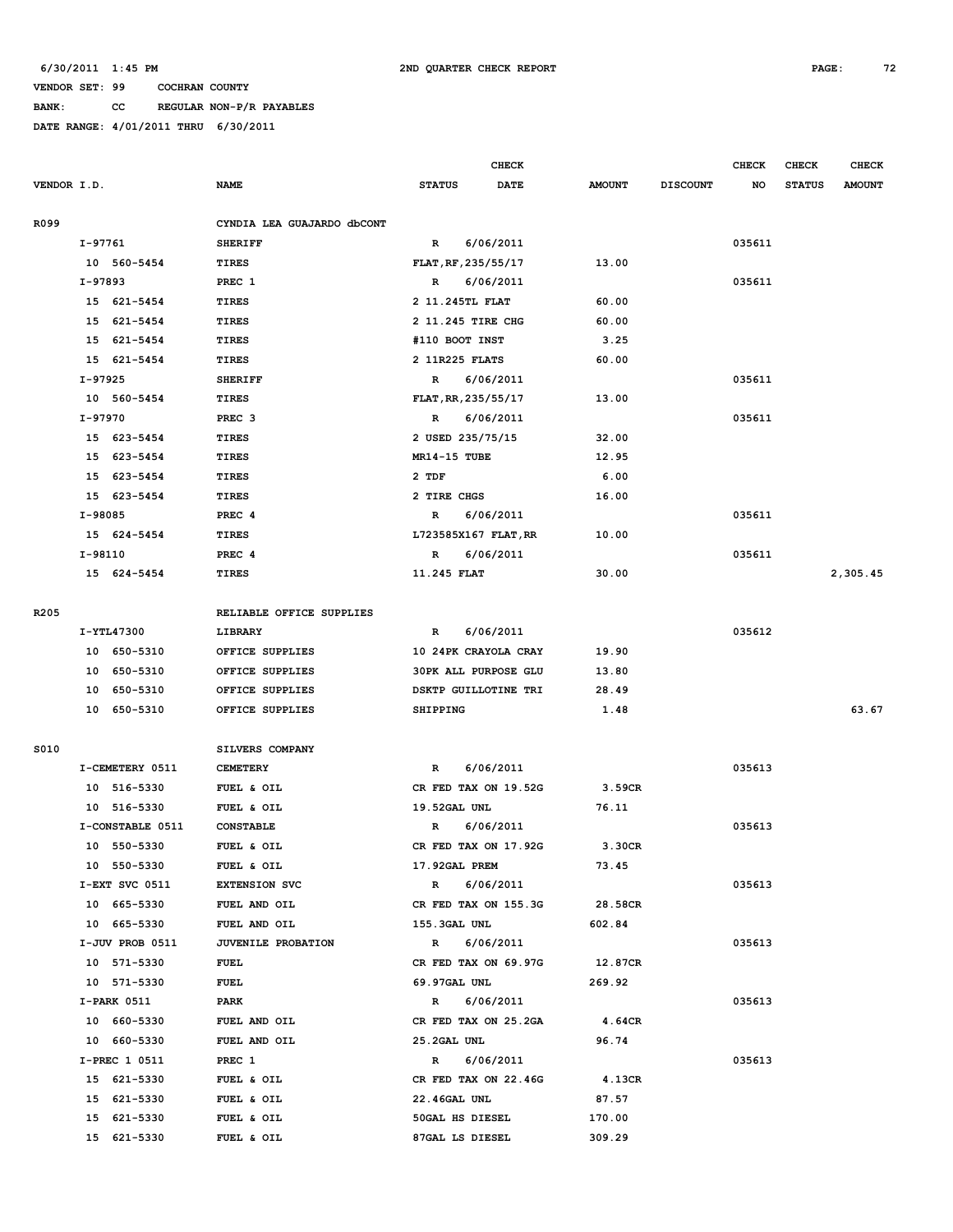**BANK: CC REGULAR NON-P/R PAYABLES**

|             |    |                    |                                |                        | <b>CHECK</b> |               |                 | <b>CHECK</b> | <b>CHECK</b>  | <b>CHECK</b>  |
|-------------|----|--------------------|--------------------------------|------------------------|--------------|---------------|-----------------|--------------|---------------|---------------|
| VENDOR I.D. |    |                    | <b>NAME</b>                    | <b>STATUS</b>          | <b>DATE</b>  | <b>AMOUNT</b> | <b>DISCOUNT</b> | NO           | <b>STATUS</b> | <b>AMOUNT</b> |
| S010        |    |                    | SILVERS COMPANY<br><b>CONT</b> |                        |              |               |                 |              |               |               |
|             |    | I-PREC 1 0511      | PREC 1                         | R                      | 6/06/2011    |               |                 | 035613       |               |               |
|             |    | 15 621-5330        | FUEL & OIL                     | STATE TAX              |              | 17.40         |                 |              |               |               |
|             |    | 15 621-5330        | FUEL & OIL                     | 1 METER                |              | 218.93        |                 |              |               |               |
|             |    | 15 621-5330        | FUEL & OIL                     | 1"X20' HOSE            |              | 168.58        |                 |              |               |               |
|             | 15 | 621-5330           |                                | 26GAL LS DIESEL        |              | 95.03         |                 |              |               |               |
|             |    |                    | FUEL & OIL                     |                        |              |               |                 |              |               |               |
|             | 15 | 621-5330           | FUEL & OIL                     | STATE TAX              |              | 5.20          |                 |              |               |               |
|             | 15 | 621-5330           | FUEL & OIL                     | 17.2GAL HS DIESEL      |              | 61.92         |                 |              |               |               |
|             | 15 | 621-5330           | FUEL & OIL                     | 12GAL HS DIESEL        |              | 43.20         |                 |              |               |               |
|             | 15 | 621-5330           | FUEL & OIL                     | 57GAL HS DIESEL        |              | 205.20        |                 |              |               |               |
|             | 15 | 621-5330           | FUEL & OIL                     | <b>35GAL HS DIESEL</b> |              | 126.00        |                 |              |               |               |
|             | 15 | 621-5330           | FUEL & OIL                     | 86.7GAL HS DIESEL      |              | 299.12        |                 |              |               |               |
|             |    | I-PREC 2 0511      | PREC <sub>2</sub>              | R                      | 6/06/2011    |               |                 | 035613       |               |               |
|             |    | 15 622-5330        | FUEL AND OIL                   | CR FED TAX ON 15GAL    |              | 2.76CR        |                 |              |               |               |
|             | 15 | 622-5330           | FUEL AND OIL                   | 15GAL UNL              |              | 57.59         |                 |              |               |               |
|             | 15 | 622-5330           | FUEL AND OIL                   | 280GAL HS DIESEL       |              | 1,022.00      |                 |              |               |               |
|             |    | 15 622-5330        | FUEL AND OIL                   | 203.4GAL LS DIESEL     |              | 751.77        |                 |              |               |               |
|             | 15 | 622-5330           | FUEL AND OIL                   | STATE TAX              |              | 40.68         |                 |              |               |               |
|             | 15 | 622-5330           | FUEL AND OIL                   | 356.5GAL LS DIESEL     |              | 975.74        |                 |              |               |               |
|             | 15 | 622-5330           | FUEL AND OIL                   | STATE TAX              |              | 54.74         |                 |              |               |               |
|             | 15 | 622-5330           | FUEL AND OIL                   | 92GAL LS DIESEL        |              | 336.26        |                 |              |               |               |
|             | 15 | 622-5330           | FUEL AND OIL                   | STATE TAX              |              | 18.40         |                 |              |               |               |
|             |    | I-PREC 4 0511      | PREC 4                         | R                      | 6/06/2011    |               |                 | 035613       |               |               |
|             |    | 15 624-5330        | FUEL AND OIL                   | 71GAL LS DIESEL        |              | 252.41        |                 |              |               |               |
|             | 15 | 624-5330           | FUEL AND OIL                   | STATE TAX              |              | 14.20         |                 |              |               |               |
|             |    | 15 624-5330        | FUEL AND OIL                   | 110GAL LS DIESEL       |              | 391.05        |                 |              |               |               |
|             | 15 | 624-5330           | FUEL AND OIL                   | STATE TAX              |              | 22.00         |                 |              |               |               |
|             |    | 15 624-5330        | FUEL AND OIL                   | 23.2GAL HS DIESEL/LO   |              | 78.88         |                 |              |               |               |
|             |    | 15 624-5330        | FUEL AND OIL                   | 186GAL LS DIESEL       |              | 661.23        |                 |              |               |               |
|             | 15 | 624-5330           | FUEL AND OIL                   | STATE TAX              |              | 37.20         |                 |              |               |               |
|             | 15 | 624-5330           | FUEL AND OIL                   | 131GAL LS DIESEL       |              | 465.71        |                 |              |               |               |
|             | 15 | 624-5330           | FUEL AND OIL                   | STATE TAX              |              | 26.20         |                 |              |               |               |
|             |    | 15 624-5330        | FUEL AND OIL                   | 53GAL LS DIESEL        |              | 193.72        |                 |              |               |               |
|             |    | 15 624-5330        | FUEL AND OIL                   | STATE TAX              |              | 10.60         |                 |              |               |               |
|             |    | 15 624-5330        | FUEL AND OIL                   | 28GAL HS DIESEL        |              | 100.80        |                 |              |               |               |
|             |    | 15 624-5330        | FUEL AND OIL                   | 57GAL LS DIESEL        |              | 208.34        |                 |              |               |               |
|             |    | 15 624-5330        | FUEL AND OIL                   | STATE TAX              |              | 11.40         |                 |              |               |               |
|             |    | 15 624-5330        | FUEL AND OIL                   | <b>63GAL HS DIESEL</b> |              | 217.35        |                 |              |               |               |
|             |    | I-ROAD&BRIDGE 0511 | ALL 4 PRECINCTS                | R                      | 6/06/2011    |               |                 | 035613       |               |               |
|             |    | 15 621-5330        | FUEL & OIL                     | 1/4 OF 98GAL LS DIES   |              | 87.10         |                 |              |               |               |
|             |    | 15 621-5330        | FUEL & OIL                     | $1/4$ STATE TAX        |              | 4.90          |                 |              |               |               |
|             | 15 | 622-5330           | FUEL AND OIL                   | 1/4 OF 98GAL LS DIES   |              | 87.10         |                 |              |               |               |
|             |    | 15 622-5330        | FUEL AND OIL                   | $1/4$ STATE TAX        |              | 4.90          |                 |              |               |               |
|             |    | 15 623-5330        | FUEL AND OIL                   | 1/4 OF 98GAL LS DIES   |              | 87.10         |                 |              |               |               |
|             | 15 | 623-5330           | FUEL AND OIL                   | $1/4$ STATE TAX        |              | 4.90          |                 |              |               |               |
|             | 15 | 624-5330           | FUEL AND OIL                   | 1/4 OF 98GAL LS DIES   |              | 87.09         |                 |              |               |               |
|             |    | 15 624-5330        | FUEL AND OIL                   | $1/4$ STATE TAX        |              | 4.90          |                 |              |               |               |
|             |    | I-SHERIFF 0511     | <b>SHERIFF</b>                 | R                      | 6/06/2011    |               |                 | 035613       |               |               |
|             |    |                    |                                |                        |              |               |                 |              |               |               |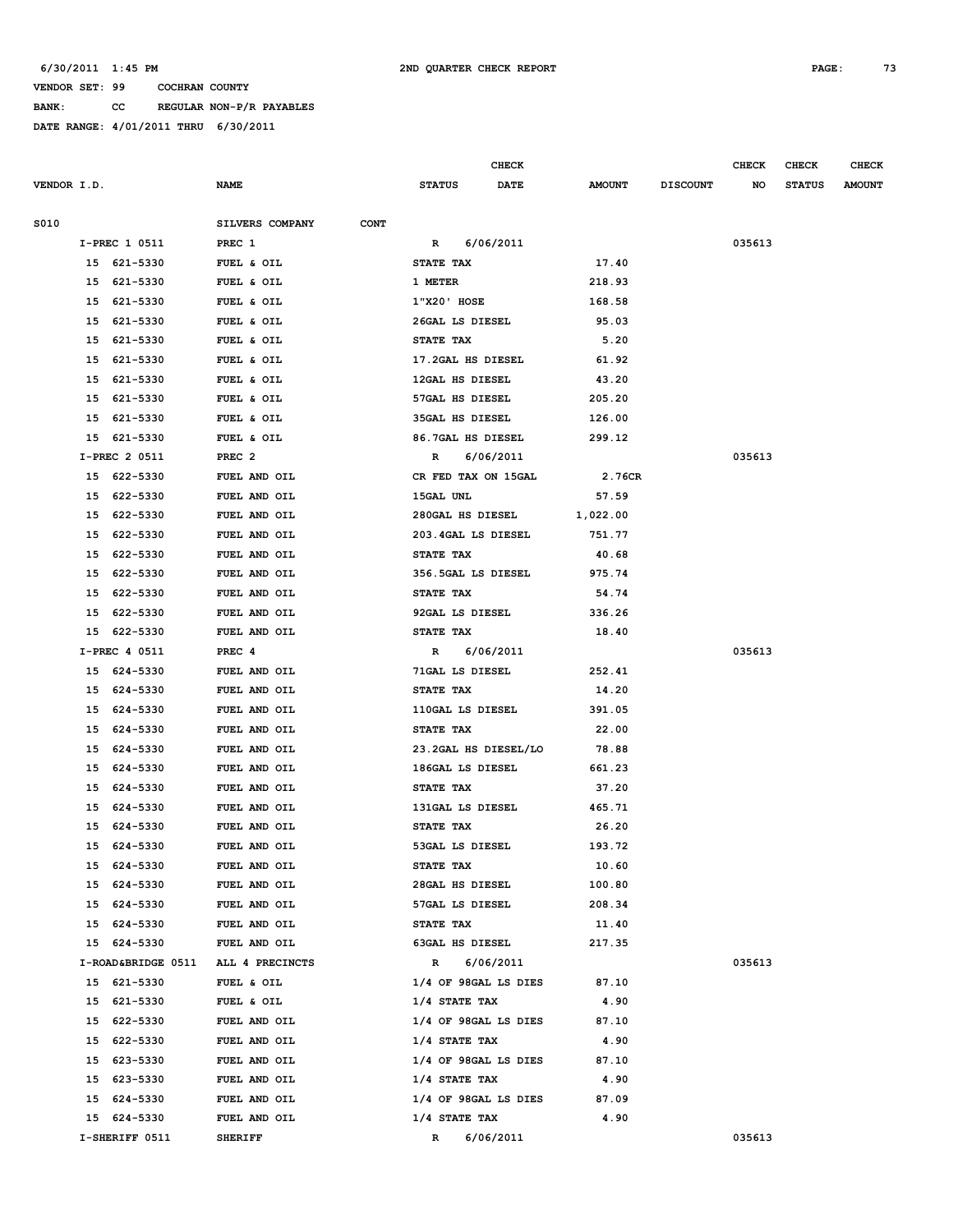# **BANK: CC REGULAR NON-P/R PAYABLES**

|             |             |                |                                |                      | CHECK     |               |                 | <b>CHECK</b> | <b>CHECK</b>  | <b>CHECK</b>  |
|-------------|-------------|----------------|--------------------------------|----------------------|-----------|---------------|-----------------|--------------|---------------|---------------|
| VENDOR I.D. |             |                | <b>NAME</b>                    | <b>STATUS</b>        | DATE      | <b>AMOUNT</b> | <b>DISCOUNT</b> | NO           | <b>STATUS</b> | <b>AMOUNT</b> |
| S010        |             |                | SILVERS COMPANY<br><b>CONT</b> |                      |           |               |                 |              |               |               |
|             |             | I-SHERIFF 0511 | <b>SHERIFF</b>                 | R                    | 6/06/2011 |               |                 | 035613       |               |               |
|             | 10          | 560-5330       | FUEL AND OIL                   | CR FED TAX ON 411.56 |           | 75.73CR       |                 |              |               |               |
|             | 10          | 560-5330       | FUEL AND OIL                   | 59.99GAL UNL/#640    |           | 233.18        |                 |              |               |               |
|             | 10          | 560-5330       | FUEL AND OIL                   | 27.02GAL UNL/#697    |           | 104.48        |                 |              |               |               |
|             | 10          | 560-5330       | FUEL AND OIL                   | 116.14GAL UNL/#720   |           | 450.41        |                 |              |               |               |
|             | 10          | 560-5330       | FUEL AND OIL                   | 15GAL UNL/#726       |           | 58.49         |                 |              |               |               |
|             | 10          | 560-5330       | FUEL AND OIL                   | 23GAL UNL/#759       |           | 88.54         |                 |              |               |               |
|             | 10          | 560-5330       | FUEL AND OIL                   | 91.15GAL UNL/#760    |           | 354.02        |                 |              |               |               |
|             |             | 10 560-5330    | FUEL AND OIL                   | 79.26GAL UNL/#692    |           | 307.23        |                 |              |               | 10,703.51     |
| S071        |             |                | SCRIPT OFFICE PRODUCTS, INC.   |                      |           |               |                 |              |               |               |
|             | I-36192     |                | <b>JUSTICE OF PEACE</b>        | R                    | 6/06/2011 |               |                 | 035614       |               |               |
|             |             | 10 455-5310    | OFFICE SUPPLIES                | 2BX BINDER CLIPS, SZ |           | 1.90          |                 |              |               |               |
|             |             | 10 455-5310    | OFFICE SUPPLIES                | 1 PHONE/ANS MACHINE  |           | 49.95         |                 |              |               |               |
|             | 10          | 455-5310       | OFFICE SUPPLIES                | PAD HOLDER           |           | 38.52         |                 |              |               |               |
|             | 10          | 455-5310       | OFFICE SUPPLIES                | 1BX PAPER, 20#       |           | 25.95         |                 |              |               |               |
|             | I-36201     |                | <b>CLERK</b>                   | R                    | 6/06/2011 |               |                 | 035614       |               |               |
|             |             | 10 403-5310    | OFFICE SUPPLIES                | 1PK "SIGN HERE" FLAG |           | 7.29          |                 |              |               |               |
|             |             | 10 403-5310    | OFFICE SUPPLIES                | 1 SELF-INK "COPY" ST |           | 17.98         |                 |              |               |               |
|             | $I - 36275$ |                | <b>CLERK</b>                   | R                    | 6/06/2011 |               |                 | 035614       |               |               |
|             |             | 10 403-5310    | OFFICE SUPPLIES                | "CERTIFIED COPY" STA |           | 37.25         |                 |              |               |               |
|             |             | 10 403-5310    | OFFICE SUPPLIES                | 2BX 4"X6" POST CARDS |           | 49.04         |                 |              |               |               |
|             | I-36348     |                | <b>CLERK</b>                   | R                    | 6/06/2011 |               |                 | 035614       |               |               |
|             |             | 10 403-5310    | OFFICE SUPPLIES                | 2PK POST-IT POP-UPS  |           | 23.90         |                 |              |               | 251.78        |
| S210        |             |                | SHAMBURGER AUTO & FARM SUPPLY  |                      |           |               |                 |              |               |               |
|             | C-283220    |                | PREC <sub>2</sub>              | R                    | 6/06/2011 |               |                 | 035615       |               |               |
|             |             | 15 622-5356    | ROAD MATERIALS & SUPPLIES      | RET 6" ID BAR KIT    |           | 41.49CR       |                 |              |               |               |
|             | I-282898    |                | PREC <sub>2</sub>              | R                    | 6/06/2011 |               |                 | 035615       |               |               |
|             |             | 15 622-5356    | ROAD MATERIALS & SUPPLIES      | 6" ID BAR KIT        |           | 41.49         |                 |              |               |               |
|             | 15          | 622-5451       | <b>REPAIRS</b>                 | RING TERMINAL        |           | 3.49          |                 |              |               |               |
|             |             | 15 622-5451    | <b>REPAIRS</b>                 | <b>BULB</b>          |           | 8.90          |                 |              |               |               |
|             | I-283230    |                | PREC <sub>2</sub>              | R                    | 6/06/2011 |               |                 | 035615       |               |               |
|             |             | 15 622-5356    | ROAD MATERIALS & SUPPLIES      | TRUCK DOT            |           | 62.00         |                 |              |               |               |
|             | I-283541    |                | PREC <sub>2</sub>              | R                    | 6/06/2011 |               |                 | 035615       |               |               |
|             |             | 15 622-5451    | <b>REPAIRS</b>                 | AIR BRAKE COND, 320Z |           | 6.49          |                 |              |               | 80.88         |
| S212        |             |                | WALLACE STALCUP                |                      |           |               |                 |              |               |               |
|             | I-060611    |                | JAIL                           | $\mathbb{R}$         | 6/06/2011 |               |                 | 035616       |               |               |
|             |             | 10 512-5333    | <b>FOOD-PRISONERS</b>          | <b>PRODUCE</b>       |           | 2.36          |                 |              |               |               |
|             |             | 10 512-5333    | <b>FOOD-PRISONERS</b>          | <b>CREAMER</b>       |           | 1.79          |                 |              |               |               |
|             |             | 10 512-5333    | FOOD-PRISONERS                 | 4 JD BRKFST BOWLS    |           | 12.76         |                 |              |               |               |
|             |             | 10 512-5392    | MISCELLANEOUS SUPPLIES         | 2PK MEN'S BOXERS     |           | 7.50          |                 |              |               | 24.41         |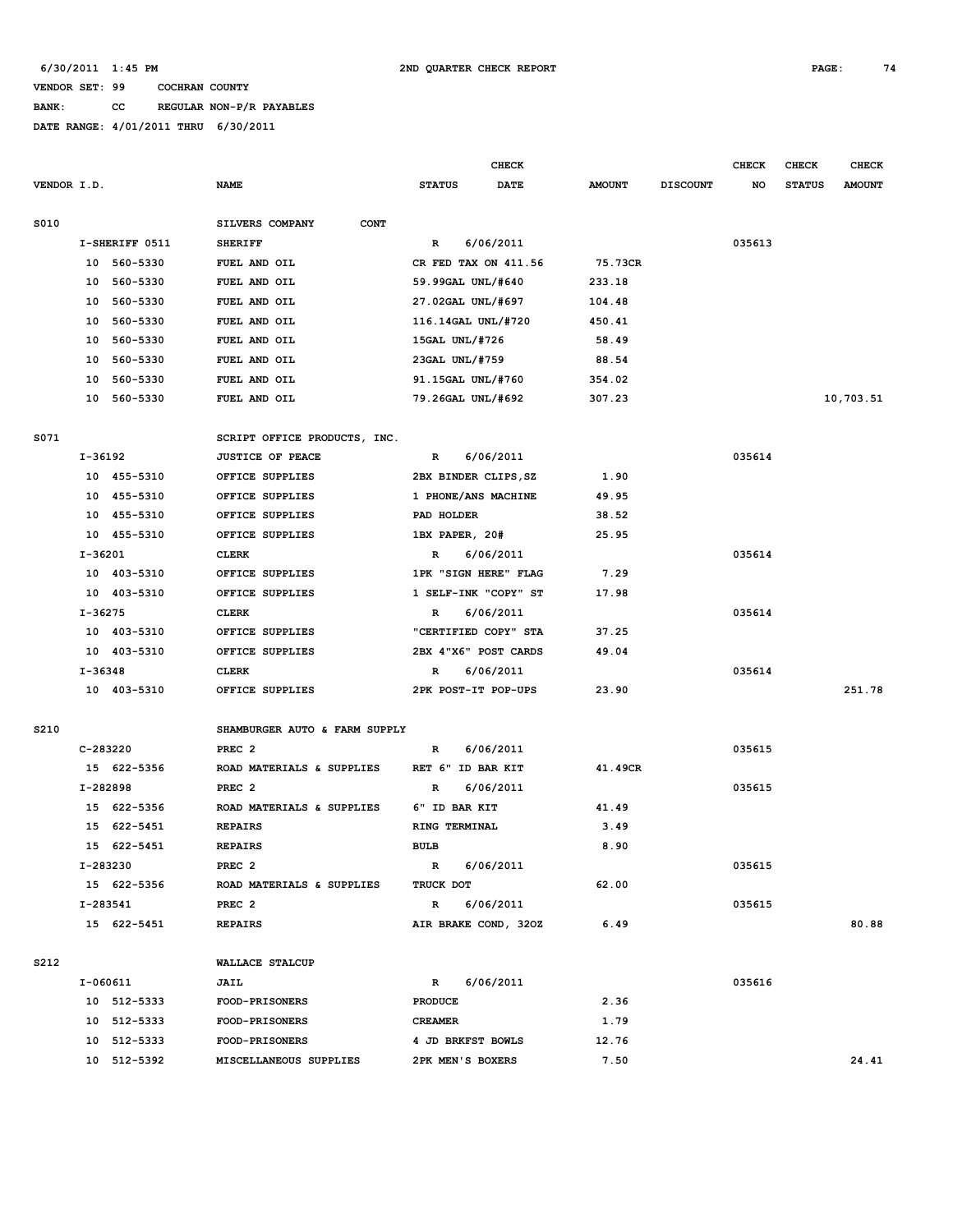**BANK: CC REGULAR NON-P/R PAYABLES**

|             |             |                            |                                                                                    |                      | CHECK     |                |                 | <b>CHECK</b> | <b>CHECK</b>  | <b>CHECK</b>  |
|-------------|-------------|----------------------------|------------------------------------------------------------------------------------|----------------------|-----------|----------------|-----------------|--------------|---------------|---------------|
| VENDOR I.D. |             |                            | <b>NAME</b>                                                                        | <b>STATUS</b>        | DATE      | <b>AMOUNT</b>  | <b>DISCOUNT</b> | NO           | <b>STATUS</b> | <b>AMOUNT</b> |
|             |             |                            |                                                                                    |                      |           |                |                 |              |               |               |
| S222        |             |                            | SOUTH PLAINS COMMUNICATIONS                                                        |                      |           |                |                 |              |               |               |
|             | $I - 64193$ |                            | PREC <sub>2</sub>                                                                  | R                    | 6/06/2011 |                |                 | 035617       |               |               |
|             |             | 15 622-5356                | ROAD MATERIALS & SUPPLIES                                                          | CM200 MOBILE         |           | 525.00         |                 |              |               | 525.00        |
|             |             |                            |                                                                                    |                      |           |                |                 |              |               |               |
| S254        |             |                            | <b>JAMES ST CLAIR</b>                                                              |                      |           |                |                 |              |               |               |
|             |             | I-FLAG 053111              | <b>CEMETERY</b>                                                                    | R                    | 6/06/2011 |                |                 | 035618       |               |               |
|             |             | 10 516-5451                | <b>REPAIR</b>                                                                      | REIMB AMOUNT PD TO P |           | 10.00          |                 |              |               |               |
|             |             | 10 516-5451                | <b>REPAIR</b>                                                                      | TO REPAIR FLAG       |           |                |                 |              |               | 10.00         |
|             |             |                            |                                                                                    |                      |           |                |                 |              |               |               |
| S294        |             |                            | SHIRLEY SEARS                                                                      |                      |           |                |                 |              |               |               |
|             |             | I-MAY TRAVEL 2011          | <b>EXTENSION SVC</b>                                                               | R                    | 6/06/2011 |                |                 | 035619       |               |               |
|             |             | 10 665-5428                | FCS AGENT-TRAVEL-OUT OF COUNTY4-H CONF/ABILENE/MEA                                 |                      |           | 31.20          |                 |              |               |               |
|             |             | 10 665-5428                | FCS AGENT-TRAVEL-OUT OF COUNTYCONF REGISTRATION                                    |                      |           | 10.00          |                 |              |               |               |
|             |             | 10 665-5428                | FCS AGENT-TRAVEL-OUT OF COUNTYLODGING/ABILENE 5/3/                                 |                      |           | 37.50          |                 |              |               |               |
|             |             | 10 665-5428                | FCS AGENT-TRAVEL-OUT OF COUNTYD2 ROUNDUP, 28MI, LVN                                |                      |           | 14.28          |                 |              |               |               |
|             |             | 10 665-5428<br>10 665-5428 | FCS AGENT-TRAVEL-OUT OF COUNTYMEALS, SALE CONF, AUST                               |                      |           | 62.75<br>15.00 |                 |              |               |               |
|             |             | 10 665-5428                | FCS AGENT-TRAVEL-OUT OF COUNTYPARKING<br>FCS AGENT-TRAVEL-OUT OF COUNTYTAXES/PARK  |                      |           | 1.23           |                 |              |               |               |
|             |             | 10 665-5428                |                                                                                    |                      |           | 94.50          |                 |              |               |               |
|             |             | 10 665-5428                | FCS AGENT-TRAVEL-OUT OF COUNTYLODGING<br>FCS AGENT-TRAVEL-OUT OF COUNTYLODGING TAX |                      |           | 8.51           |                 |              |               | 274.97        |
|             |             |                            |                                                                                    |                      |           |                |                 |              |               |               |
| S331        |             |                            | STANDARD COFFEE SERVICE                                                            |                      |           |                |                 |              |               |               |
|             |             | I-8311-72458               | NON-DEPT'L                                                                         | R                    | 6/06/2011 |                |                 | 035620       |               |               |
|             |             | 10 409-5300                | COUNTY-WIDE SUPPLIES                                                               | 2 APPLE CIDER        |           | 13.94          |                 |              |               |               |
|             |             | 10 409-5300                | COUNTY-WIDE SUPPLIES                                                               | TEA, GOLDNLF         |           | 27.71          |                 |              |               |               |
|             |             | 10 409-5300                | COUNTY-WIDE SUPPLIES                                                               | FREN VAN CRMR/6      |           | 43.98          |                 |              |               |               |
|             |             | 10 409-5300                | COUNTY-WIDE SUPPLIES                                                               | HOT CHOC             |           | 15.20          |                 |              |               |               |
|             |             | 10 409-5300                | COUNTY-WIDE SUPPLIES                                                               | AAA EXC DECAF        |           | 47.55          |                 |              |               |               |
|             |             | 10 409-5300                | COUNTY-WIDE SUPPLIES                                                               | AAA EXC/3            |           | 119.70         |                 |              |               |               |
|             |             | 10 409-5300                | COUNTY-WIDE SUPPLIES                                                               | FUEL ADJ             |           | 4.05           |                 |              |               | 272.13        |
|             |             |                            |                                                                                    |                      |           |                |                 |              |               |               |
| S347        |             |                            | SOUTHERN TIRE MART, LLC                                                            |                      |           |                |                 |              |               |               |
|             |             | I-70102980                 | PREC 1                                                                             | R                    | 6/06/2011 |                |                 | 035621       |               |               |
|             |             | 15 621-5454                | TIRES                                                                              | 1400-24              |           | 50.00          |                 |              |               |               |
|             |             | 15 621-5454                | TIRES                                                                              | 2 FLAT REPAIR        |           | 80.00          |                 |              |               | 130.00        |
|             |             |                            |                                                                                    |                      |           |                |                 |              |               |               |
| S387        |             |                            | IRENE SEALY                                                                        |                      |           |                |                 |              |               |               |
|             | I-060311    |                            | LIBRARY                                                                            | R                    | 6/06/2011 |                |                 | 035622       |               |               |
|             |             | 10 650-5499                | MISCELLANEOUS                                                                      | WEBSITE DOMAIN/2 YR  |           | 24.34          |                 |              |               |               |
|             |             | 10 650-5310                | OFFICE SUPPLIES                                                                    | 250 BUSINESS CARDS   |           |                |                 |              |               |               |
|             |             | 10 650-5310                | OFFICE SUPPLIES                                                                    | MAIL LABELS          |           |                |                 |              |               |               |
|             |             | 10 650-5310                | OFFICE SUPPLIES                                                                    | 2 READER PENS        |           | 3.99           |                 |              |               |               |
|             |             | 10 650-5310                | OFFICE SUPPLIES                                                                    | <b>SHIPPING</b>      |           | 9.26           |                 |              |               | 37.59         |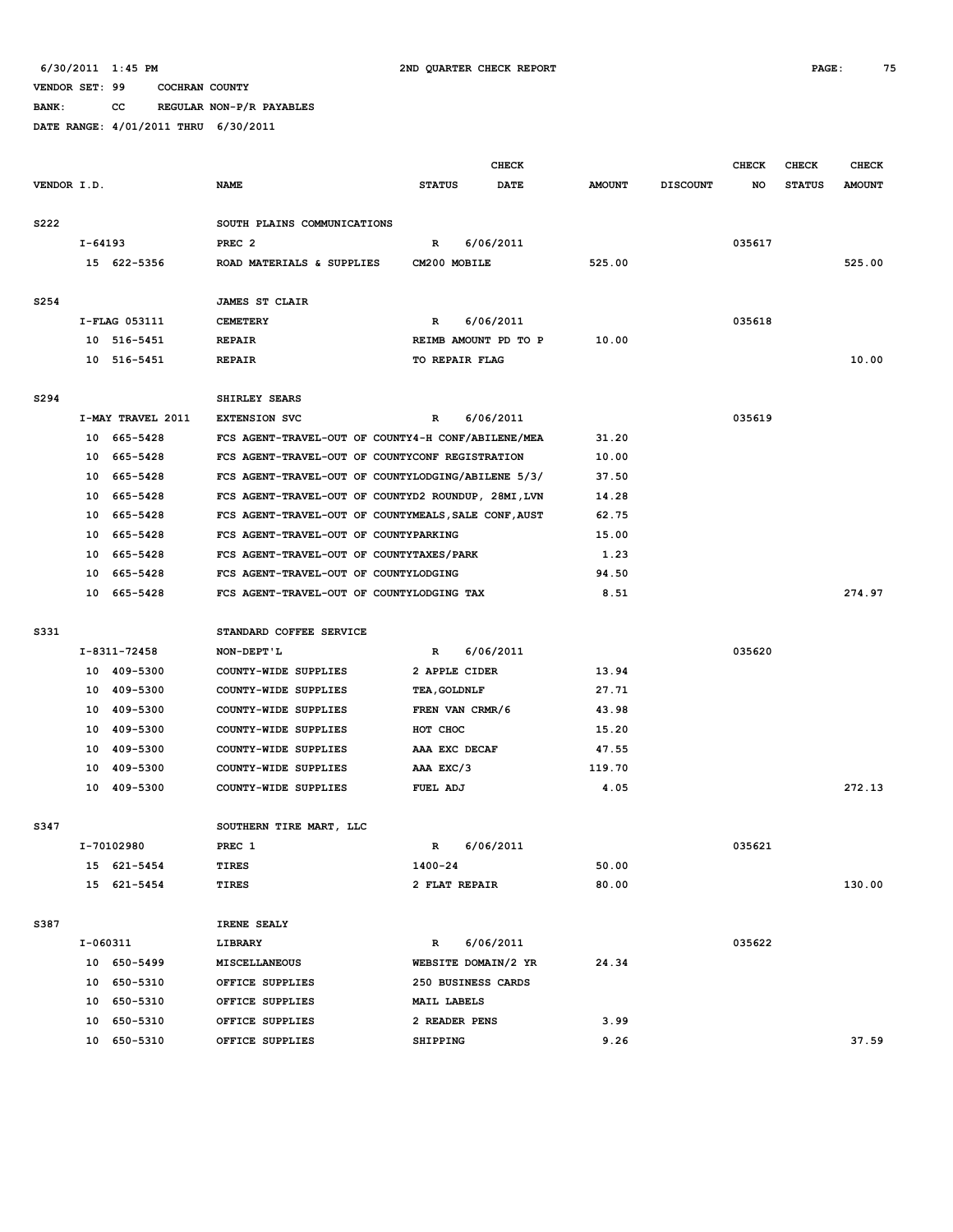**BANK: CC REGULAR NON-P/R PAYABLES**

|             |                  |                              |                     | <b>CHECK</b>         |               |                 | <b>CHECK</b> | <b>CHECK</b>  | <b>CHECK</b>  |
|-------------|------------------|------------------------------|---------------------|----------------------|---------------|-----------------|--------------|---------------|---------------|
| VENDOR I.D. |                  | <b>NAME</b>                  | <b>STATUS</b>       | <b>DATE</b>          | <b>AMOUNT</b> | <b>DISCOUNT</b> | NO           | <b>STATUS</b> | <b>AMOUNT</b> |
| T051        |                  | TAC RISK MANAGEMENT POOL     |                     |                      |               |                 |              |               |               |
|             | I-3RD QTR 2011   | WORKERS' COMP/ALL DEPT'S     | R                   | 6/06/2011            |               |                 | 035623       |               |               |
|             | 10 000-2500.10   |                              |                     | 3RD QTR WORKERS COMP | 6,991.00      |                 |              |               | 6,991.00      |
|             |                  | RESERVE FOR W/C, UNEMPLYMNT  |                     |                      |               |                 |              |               |               |
| T148        |                  | TASCOSA OFFICE MACHINES INC  |                     |                      |               |                 |              |               |               |
|             | $I-9AW304$       | <b>SHERIFF</b>               | $\mathbb{R}$        | 6/06/2011            |               |                 | 035624       |               |               |
|             | 10 560-5411      | MAINTENANCE CONTRACTS        | COPIER MAINTENANCE  |                      | 69.00         |                 |              |               |               |
|             | 10 560-5411      | MAINTENANCE CONTRACTS        |                     | 701 COPIES OVERAGE** | 18.23         |                 |              |               | 87.23         |
| T184        |                  | THYSSENKRUPP ELEVATOR COR    |                     |                      |               |                 |              |               |               |
|             | I-888340         | <b>COURTHOUSE</b>            | R                   | 6/06/2011            |               |                 | 035625       |               |               |
|             | 10 510-5411      | MAINTENANCE CONTRACTS        |                     | ELEVATOR MAINTENANCE | 540.67        |                 |              |               | 540.67        |
| W055        |                  | WINDSTREAM COMMUNICATIONS SW |                     |                      |               |                 |              |               |               |
|             | I-266-0638 JUN11 | <b>MUSEUM</b>                | R                   | 6/06/2011            |               |                 | 035626       |               |               |
|             | 10 652-5420      | TELECOMMUNICATIONS           | PHONE SVC           |                      | 48.47         |                 |              |               |               |
|             | 10 652-5420      | <b>TELECOMMUNICATIONS</b>    | LATE CHGS           |                      | 5.28          |                 |              |               |               |
|             | 10 652-5420      | <b>TELECOMMUNICATIONS</b>    | INTERNET SVC        |                      | 52.92         |                 |              |               |               |
|             | 10 652-5420      | <b>TELECOMMUNICATIONS</b>    | LONG DISTANCE SVC   |                      | 4.56          |                 |              |               |               |
|             | I-266-5051 JUN11 | LIBRARY                      | R                   | 6/06/2011            |               |                 | 035626       |               |               |
|             | 10 650-5420      | <b>TELECOMMUNICATIONS</b>    | PHONE SVC           |                      | 170.01        |                 |              |               |               |
|             | 10 650-5420      | <b>TELECOMMUNICATIONS</b>    | <b>INTERNET SVC</b> |                      | 49.99         |                 |              |               |               |
|             | 10 650-5420      | <b>TELECOMMUNICATIONS</b>    | LONG DISTANCE SVC   |                      | 5.35          |                 |              |               |               |
|             | I-266-5161 JUN11 | <b>TREASURER</b>             | R                   | 6/06/2011            |               |                 | 035626       |               |               |
|             | 10 497-5420      | <b>TELECOMMUNICATIONS</b>    | PHONE SVC           |                      | 46.65         |                 |              |               |               |
|             | 10 497-5420      | <b>TELECOMMUNICATIONS</b>    | LONG DISTANCE SVC   |                      | 1.23          |                 |              |               |               |
|             | I-266-5171 JUN11 | TAX A/C                      | R                   | 6/06/2011            |               |                 | 035626       |               |               |
|             | 10 499-5420      | <b>TELECOMMUNICATIONS</b>    | PHONE SVC           |                      | 140.66        |                 |              |               |               |
|             | 10 499-5420      | <b>TELECOMMUNICATIONS</b>    | <b>INTERNET SVC</b> |                      | 102.94        |                 |              |               |               |
|             | 10 499-5420      | <b>TELECOMMUNICATIONS</b>    | TRM AGRMT           |                      | 20.00CR       |                 |              |               |               |
|             | 10 499-5420      | TELECOMMUNICATIONS           | LONG DISTANCE SVC   |                      | 4.56          |                 |              |               |               |
|             | I-266-5211 JUN11 | <b>SHERIFF</b>               | R                   | 6/06/2011            |               |                 | 035626       |               |               |
|             | 10 560-5420      | TELECOMMUNICATIONS           | PHONE SVC           |                      | 156.01        |                 |              |               |               |
|             | 10 560-5420      | <b>TELECOMMUNICATIONS</b>    | LONG DISTANCE       |                      | 25.70         |                 |              |               |               |
|             | I-266-5215 JUN11 | <b>EXTENSION SVC</b>         | R                   | 6/06/2011            |               |                 | 035626       |               |               |
|             | 10 665-5420      | TELECOMMUNICATIONS           | PHONE SVC/3 LINES   |                      | 147.87        |                 |              |               |               |
|             | 10 665-5420      | TELECOMMUNICATIONS           | INTERNET SVC        |                      | 154.99        |                 |              |               |               |
|             | 10 665-5420      | <b>TELECOMMUNICATIONS</b>    | TERM AGRMT          |                      | 35.00CR       |                 |              |               |               |
|             | 10 665-5420      | TELECOMMUNICATIONS           | CALL RETURN/5       |                      | 7.50          |                 |              |               |               |
|             | 10 665-5420      | <b>TELECOMMUNICATIONS</b>    | LONG DISTANCE SVC   |                      | 3.26          |                 |              |               |               |
|             | I-266-5302 JUN11 | <b>JUSTICE OF PEACE</b>      | R                   | 6/06/2011            |               |                 | 035626       |               |               |
|             | 10 455-5420      | <b>TELECOMMUNICATIONS</b>    | PHONE SVC           |                      | 46.65         |                 |              |               |               |
|             | 10 455-5420      | TELECOMMUNICATIONS           | LONG DISTANCE       |                      | 0.55          |                 |              |               |               |
|             | I-266-5411 JUN11 | <b>JUVENILE PROBATION</b>    | $\mathbb{R}$        | 6/06/2011            |               |                 | 035626       |               |               |
|             | 10 571-5420      | <b>TELECOMMUNICATIONS</b>    | PHONE SVC           |                      | 46.65         |                 |              |               |               |
|             | 10 571-5420      | <b>TELECOMMUNICATIONS</b>    | LONG DISTANCE SVC   |                      | 3.85          |                 |              |               |               |
|             | I-266-5412 JUN11 | DISTRICT COURT               | $\mathbb{R}$        | 6/06/2011            |               |                 | 035626       |               |               |
|             | 10 435-5420      | <b>TELECOMMUNICATIONS</b>    | PHONE SVC           |                      | 98.77         |                 |              |               |               |
|             |                  |                              |                     |                      |               |                 |              |               |               |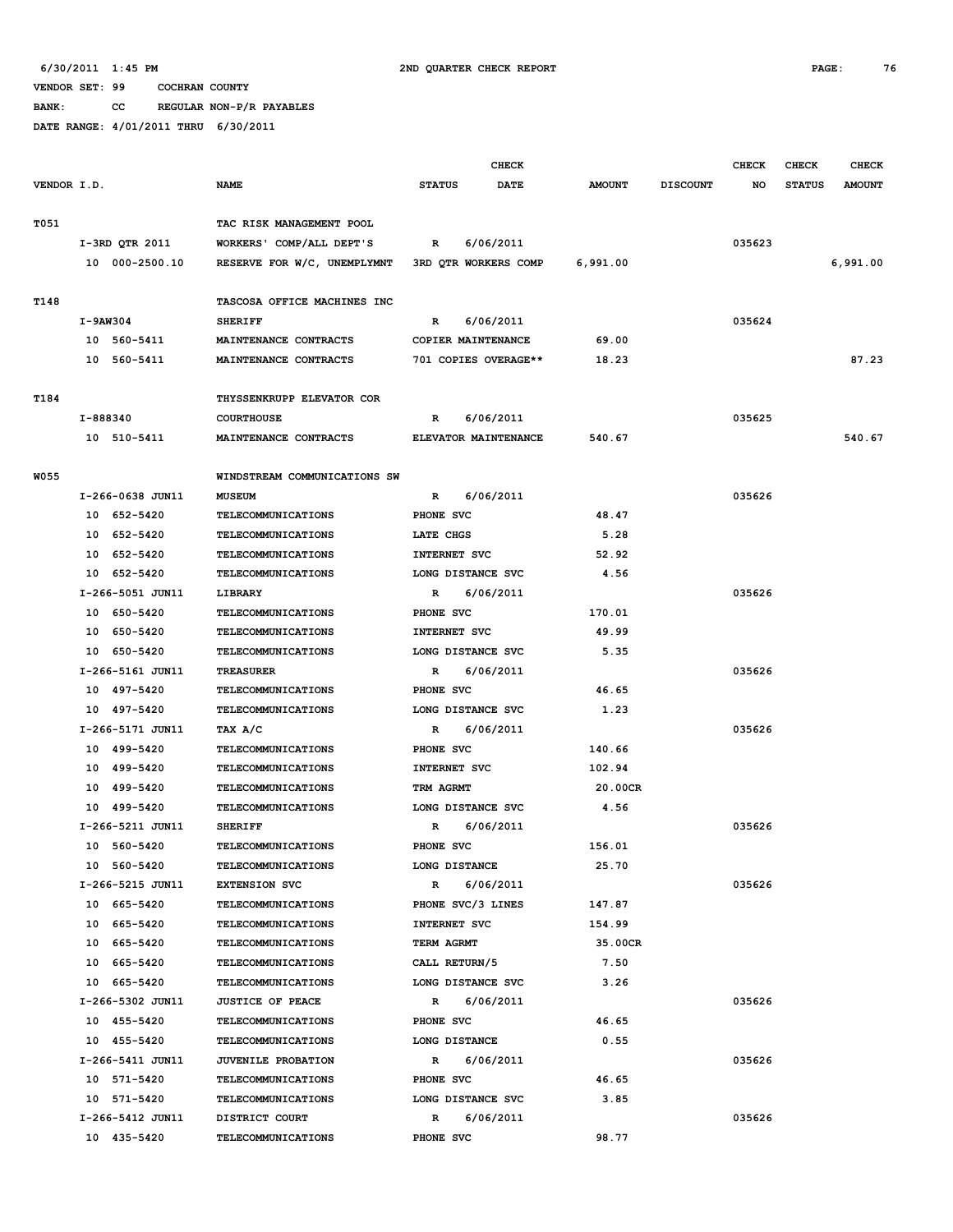**BANK: CC REGULAR NON-P/R PAYABLES DATE RANGE: 4/01/2011 THRU 6/30/2011**

|             |    |                  |                            |                      | <b>CHECK</b>              |               |                 | <b>CHECK</b> | <b>CHECK</b>  | <b>CHECK</b>  |
|-------------|----|------------------|----------------------------|----------------------|---------------------------|---------------|-----------------|--------------|---------------|---------------|
| VENDOR I.D. |    |                  | NAME                       | <b>STATUS</b>        | <b>DATE</b>               | <b>AMOUNT</b> | <b>DISCOUNT</b> | NO           | <b>STATUS</b> | <b>AMOUNT</b> |
| <b>W055</b> |    |                  | WINDSTREAM COMMUNICATICONT |                      |                           |               |                 |              |               |               |
|             |    | I-266-5412 JUN11 | DISTRICT COURT             | R                    | 6/06/2011                 |               |                 | 035626       |               |               |
|             |    | 10 435-5420      | <b>TELECOMMUNICATIONS</b>  | INTERNET SVC         |                           | 109.98        |                 |              |               |               |
|             |    | I-266-5450 JUN11 | COUNTY/DIST CLERK          | R                    | 6/06/2011                 |               |                 | 035626       |               |               |
|             |    | 10 403-5420      | <b>TELECOMMUNICATIONS</b>  | PHONE SVC            |                           | 155.60        |                 |              |               |               |
|             |    | 10 403-5420      | <b>TELECOMMUNICATIONS</b>  | LONG DISTANCE SVC    |                           | 15.91         |                 |              |               |               |
|             |    | I-266-5508 JUN11 | COUNTY JUDGE/COMM'R CT     | R                    | 6/06/2011                 |               |                 | 035626       |               |               |
|             |    | 15 610-5420      | <b>TELECOMMUNICATIONS</b>  | PHONE SVC/2 LINES    |                           | 109.34        |                 |              |               |               |
|             |    | 15 610-5420      | <b>TELECOMMUNICATIONS</b>  | LONG DISTANCE        |                           | 0.09          |                 |              |               |               |
|             |    | I-266-5700 JUN11 | <b>SHERIFF</b>             | R                    | 6/06/2011                 |               |                 | 035626       |               |               |
|             |    | 10 560-5420      | <b>TELECOMMUNICATIONS</b>  | PHONE SVC            |                           | 55.04         |                 |              |               |               |
|             |    | 10 560-5420      | <b>TELECOMMUNICATIONS</b>  | LONG DISTANCE        |                           | 7.05          |                 |              |               |               |
|             |    | I-266-5822 JUN11 | AUDITOR&NON-DEPT'L         | R                    | 6/06/2011                 |               |                 | 035626       |               |               |
|             |    | 10 495-5420      | <b>TELECOMMUNICATIONS</b>  | PHONE SVC/1 LINE     |                           | 46.64         |                 |              |               |               |
|             |    | 10 495-5420      | TELECOMMUNICATIONS         | <b>BUS BROADBAND</b> |                           | 59.99         |                 |              |               |               |
|             |    | 10 495-5420      | <b>TELECOMMUNICATIONS</b>  | TERM AGRMT           |                           | 35.00CR       |                 |              |               |               |
|             |    | 10 495-5420      | <b>TELECOMMUNICATIONS</b>  | LONG DISTANCE        |                           | 0.05          |                 |              |               |               |
|             |    | 10 409-5420      | <b>TELECOMMUNICATIONS</b>  | FAX LINE 266-5629    |                           | 46.65         |                 |              |               |               |
|             |    | 10 409-5420      | <b>TELECOMMUNICATIONS</b>  | INTENET SVC          |                           | 154.99        |                 |              |               |               |
|             |    | 10 409-5420      | <b>TELECOMMUNICATIONS</b>  | TERM AGRMT           |                           | 10.00CR       |                 |              |               |               |
|             | 10 | 409–5420         | <b>TELECOMMUNICATIONS</b>  | FAX LONG DISTANCE    |                           | 0.57          |                 |              |               |               |
|             |    | I-266-8661 JUN11 | COUNTY ATTORNEY            | R                    | 6/06/2011                 |               |                 | 035626       |               |               |
|             |    | 10 475-5420      | <b>TELECOMMUNICATIONS</b>  | PHONE SVC/2 LINES    |                           | 104.86        |                 |              |               |               |
|             |    | 10 475-5420      | <b>TELECOMMUNICATIONS</b>  | INTERNET SVC         |                           | 79.99         |                 |              |               |               |
|             |    | 10 475-5420      | <b>TELECOMMUNICATIONS</b>  | TERM AGRMT           |                           | 20.00CR       |                 |              |               |               |
|             |    | 10 475-5420      | <b>TELECOMMUNICATIONS</b>  | LONG DISTANCE SVC    |                           | 1.10          |                 |              |               |               |
|             |    | I-266-8888 JUN11 | <b>SHERIFF</b>             | R                    | 6/06/2011                 |               |                 | 035626       |               |               |
|             |    | 10 560-5420      | <b>TELECOMMUNICATIONS</b>  |                      | FAX LINE & CRIME CON      | 44.02         |                 |              |               |               |
|             |    | 10 560-5420      | <b>TELECOMMUNICATIONS</b>  | LONG DISTANCE SVC    |                           | 1.95          |                 |              |               | 2,198.24      |
|             |    |                  |                            |                      |                           |               |                 |              |               |               |
| W062        |    |                  | WAL-MART COMMUNITY         |                      |                           |               |                 |              |               |               |
|             |    | I-114200527796   | JAIL                       | R                    | 6/06/2011                 |               |                 | 035628       |               |               |
|             |    | 10 512-5392      | MISCELLANEOUS SUPPLIES     | LIGHT BULBS          |                           | 6.58          |                 |              |               |               |
|             |    | 10 512-5392      | MISCELLANEOUS SUPPLIES     | LIGHT BULBS          |                           | 6.58          |                 |              |               |               |
|             |    | 10 512-5392      | MISCELLANEOUS SUPPLIES     | CFL BULB             |                           | 9.97          |                 |              |               |               |
|             |    | 10 512-5333      | <b>FOOD-PRISONERS</b>      |                      | HMAN CHICKEN/8 @2.47      | 19.76         |                 |              |               |               |
|             |    | 10 512-5333      | <b>FOOD-PRISONERS</b>      |                      | <b>BNLS PORK/10 @2.47</b> | 24.70         |                 |              |               |               |
|             |    | 10 512-5333      | <b>FOOD-PRISONERS</b>      |                      | MEATLOAF DNR/5 @2.47      | 12.35         |                 |              |               |               |
|             |    | 10 512-5333      | <b>FOOD-PRISONERS</b>      | STK DNR/7 @2.47      |                           | 17.29         |                 |              |               |               |
|             | 10 | 512-5333         | <b>FOOD-PRISONERS</b>      |                      | CHOPPED STK/802.47        | 19.76         |                 |              |               |               |
|             |    | 10 512-5333      | <b>FOOD-PRISONERS</b>      | FRIED CHKN/602.78    |                           | 16.68         |                 |              |               |               |
|             |    | 10 512-5333      | <b>FOOD-PRISONERS</b>      |                      | ENCH DINNER/602.00        | 12.00         |                 |              |               |               |
|             |    | 10 512-5333      | <b>FOOD-PRISONERS</b>      |                      | EL CH MEX ST/702.00       | 14.00         |                 |              |               |               |
|             |    | 10 512-5333      | <b>FOOD-PRISONERS</b>      | MEATLOAF/602.47      |                           | 14.82         |                 |              |               |               |
|             | 10 | 512-5333         | <b>FOOD-PRISONERS</b>      |                      | STEAK STRIPS/5 @2.47      | 12.35         |                 |              |               |               |
|             | 10 | 512-5333         | <b>FOOD-PRISONERS</b>      |                      | CHKN DINNER/9 @2.47       | 22.23         |                 |              |               | 209.07        |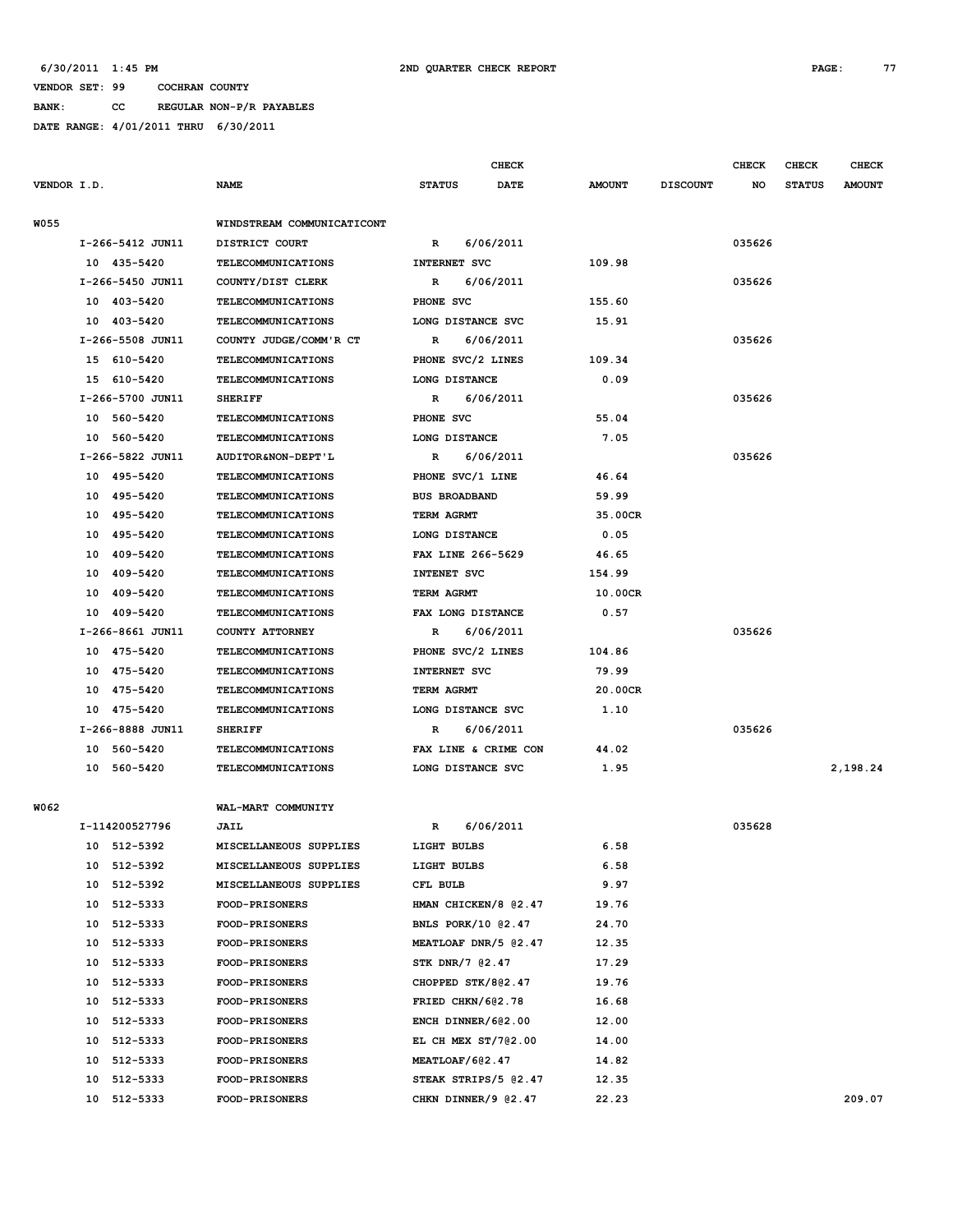**BANK: CC REGULAR NON-P/R PAYABLES**

|             |          |                         |                                      |                         | <b>CHECK</b>                                 |                   |                 | <b>CHECK</b> | CHECK         | <b>CHECK</b>  |
|-------------|----------|-------------------------|--------------------------------------|-------------------------|----------------------------------------------|-------------------|-----------------|--------------|---------------|---------------|
| VENDOR I.D. |          |                         | <b>NAME</b>                          | <b>STATUS</b>           | <b>DATE</b>                                  | <b>AMOUNT</b>     | <b>DISCOUNT</b> | NO           | <b>STATUS</b> | <b>AMOUNT</b> |
| <b>W070</b> |          |                         | R D WALLACE OIL CO INC               |                         |                                              |                   |                 |              |               |               |
|             |          | I-1400 05/11            | PREC <sub>4</sub>                    | $\mathbb{R}$            | 6/06/2011                                    |                   |                 | 035629       |               |               |
|             |          | 15 624-5330             | FUEL AND OIL                         | 64.1GAL UNL             |                                              | 234.61            |                 |              |               |               |
|             |          | I-3440 05/11            | PREC 1                               | R                       | 6/06/2011                                    |                   |                 | 035629       |               |               |
|             |          | 15 621-5330             | FUEL & OIL                           | 27.0GAL UNL             |                                              | 99.23             |                 |              |               |               |
|             |          | I-3540 05/11            | PREC <sub>3</sub>                    | R                       | 6/06/2011                                    |                   |                 | 035629       |               |               |
|             |          | 15 623-5330             | FUEL AND OIL                         | 110.0GAL HS DIESEL      |                                              | 379.50            |                 |              |               |               |
|             |          | 15 623-5330             | FUEL AND OIL                         | 80-OZ PWR SVC           |                                              | 10.98             |                 |              |               |               |
|             | 15       | 623-5330                | FUEL AND OIL                         | 33.6GAL LS DIESEL       |                                              | 126.17            |                 |              |               |               |
|             | 15       | 623-5330                | FUEL AND OIL                         | 90GAL UNL               |                                              | 334.06            |                 |              |               |               |
|             |          | I-3620 05/11            | <b>CEMETERY</b>                      | R                       | 6/06/2011                                    |                   |                 | 035629       |               |               |
|             |          | 10 516-5330             | FUEL & OIL                           | 54.1GAL UNL             |                                              | 197.20            |                 |              |               |               |
|             |          | I-3700 05/11            | <b>SHERIFF</b>                       | R                       | 6/06/2011                                    |                   |                 | 035629       |               |               |
|             |          | 10 560-5330             | FUEL AND OIL                         | 35.3GAL UNL/#111        |                                              | 129.73            |                 |              |               |               |
|             |          | 10 560-5330             | FUEL AND OIL                         | 58.0GAL UNL/#123        |                                              | 211.71            |                 |              |               |               |
|             | 10       | 560-5330                | FUEL AND OIL                         | 28.5GAL UNL/#134        |                                              | 104.74            |                 |              |               | 1,827.93      |
|             |          |                         |                                      |                         |                                              |                   |                 |              |               |               |
| W092        |          |                         | WEST TEXAS GAS INC                   |                         |                                              |                   |                 |              |               |               |
|             |          | I-15006-03496 JUN11     | <b>SHERIFF</b>                       | R                       | 6/06/2011                                    |                   |                 | 035630       |               |               |
|             |          | 10 560-5330             | FUEL AND OIL                         | 34.01GAL UNL/#112       |                                              | 125.05            |                 |              |               |               |
|             |          | 10 560-5330             | FUEL AND OIL                         | 66.53GAL UNL/#111       |                                              | 238.45            |                 |              |               |               |
|             | 10       | 560-5330                | FUEL AND OIL                         | 76.54GAL UNL/#123       |                                              | 283.34            |                 |              |               |               |
|             | 10       | 560-5330                | FUEL AND OIL                         | 102GAL UNL/#138         |                                              | 378.76            |                 |              |               |               |
|             | 10       | 560-5330                | FUEL AND OIL                         | 174.82GAL UNL/#135      |                                              | 647.71            |                 |              |               |               |
|             |          | 10 560-5330             | FUEL AND OIL                         | 190.83GAL UNL/#136      |                                              | 705.79            |                 |              |               | 2,379.10      |
|             |          |                         |                                      |                         |                                              |                   |                 |              |               |               |
| W193        |          |                         | WESTWARD AUTOMOTIVE REPAIR LLC       |                         |                                              |                   |                 |              |               |               |
|             | $I-2188$ |                         | <b>SHERIFF</b>                       | R                       | 6/06/2011                                    |                   |                 | 035631       |               |               |
|             | 10       | 560-5451                | MACHINERY-NON-OFFICE REPAIR          |                         | REPL WINDOW REG/UNIT                         | 60.00             |                 |              |               |               |
|             |          | 10 560-5451             | MACHINERY-NON-OFFICE REPAIR          | <b>WINDOW REGULATOR</b> |                                              | 118.39            |                 |              |               | 178.39        |
| X001        |          |                         | XCEL ENERGY                          |                         |                                              |                   |                 |              |               |               |
|             |          |                         | I-54-1324315-7 0611 ALMOST ALL DEPTS | $\mathbf R$             | 6/06/2011                                    |                   |                 | 035632       |               |               |
|             |          |                         |                                      |                         |                                              |                   |                 |              |               |               |
|             | 30       | 518-5440<br>10 510-5440 | UTILITIES                            |                         | 300210167 RUNWAY LIG<br>300240736 COURTHOUSE | 69.61<br>1,673.21 |                 |              |               |               |
|             |          | 10 660-5440             | UTILITIES<br>UTILITIES & IRRIGATION  |                         | 300265059 SOFTBALL P                         | 21.60             |                 |              |               |               |
|             |          |                         | UTILITIES [TOWER]                    |                         |                                              |                   |                 |              |               |               |
|             |          | 10 580-5440             |                                      | 300282806 TOWER         |                                              | 65.31             |                 |              |               |               |
|             |          | 15 621-5440             | UTILITIES                            |                         | 300294119 PREC 1 SHO                         | 55.55             |                 |              |               |               |
|             |          | 10 650-5440             | UTILITIES                            | 300338546 LIBRARY       |                                              | 282.04            |                 |              |               |               |
|             | 10       | 652-5440                | UTILITIES                            | 300342232 MUSEUM        |                                              | 14.90             |                 |              |               |               |
|             |          | 10 662-5440             | UTILITIES                            | 300410370 PARK          | 300390484 ACTIVITY B                         | 562.76            |                 |              |               |               |
|             |          | 10 660-5440             | UTILITIES & IRRIGATION               |                         |                                              | 472.45            |                 |              |               |               |
|             |          | 10 660-5440             | UTILITIES & IRRIGATION               |                         | 300457515 PARK/SHOP                          | 28.17             |                 |              |               |               |
|             |          | 10 660-5440             | UTILITIES & IRRIGATION               |                         | 300505444 HOFMAN BAS                         | 21.60             |                 |              |               |               |
|             |          | 10 516-5440             | UTILITIES                            | 300555198 CEMETERY      |                                              | 266.70            |                 |              |               |               |
|             | 10       | 409-5440                | UTILITIES                            |                         | 300577364 102 N MAIN                         | 26.15             |                 |              |               |               |
|             | 10       | 660-5440                | UTILITIES & IRRIGATION               | 300587052 SHOWBARN      |                                              | 19.96             |                 |              |               |               |
|             |          | 10 660-5440             | UTILITIES & IRRIGATION               |                         | 300587753 RODEO GROU                         | 21.60             |                 |              |               |               |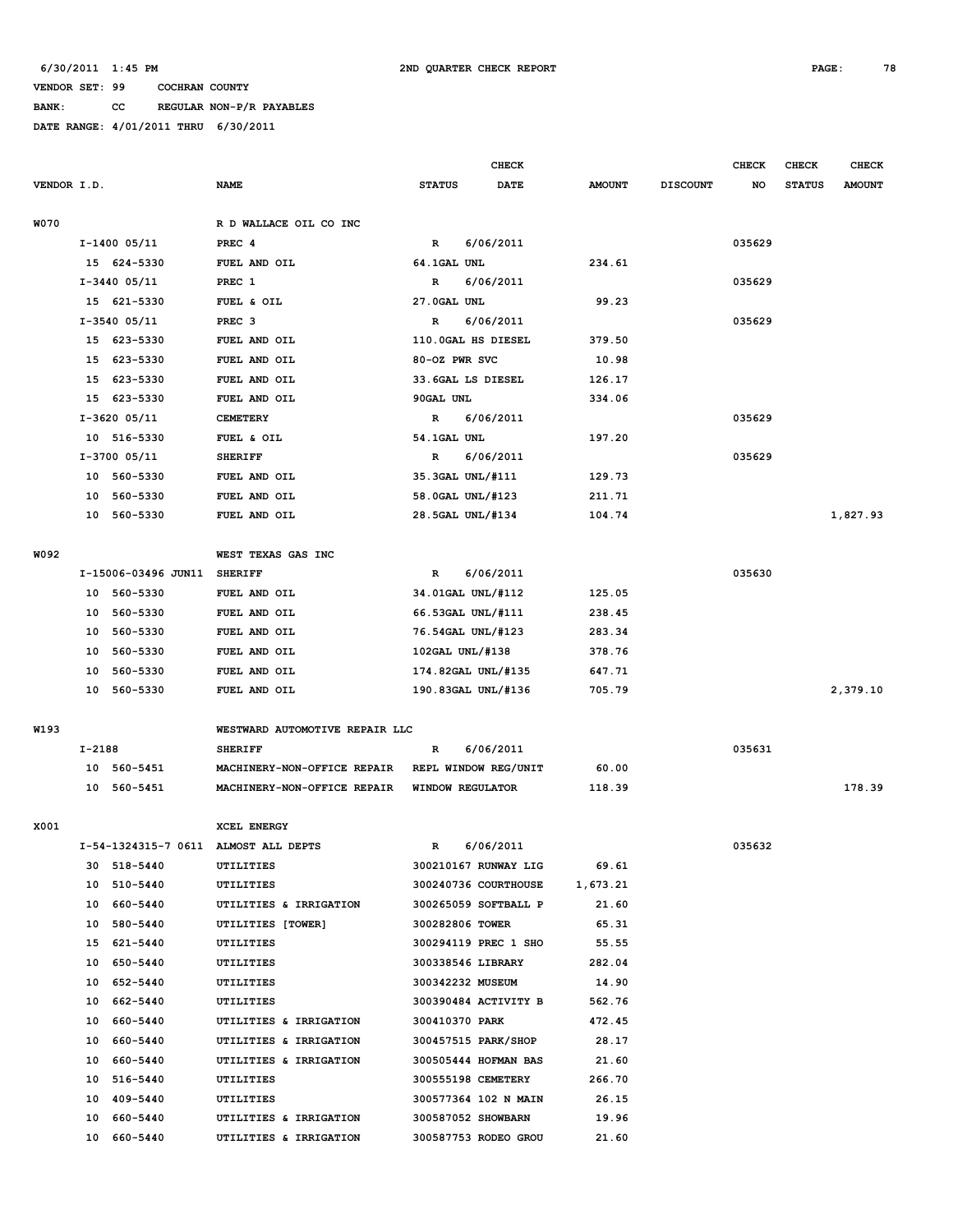**BANK: CC REGULAR NON-P/R PAYABLES**

|             |          |                 |                                      |                      |           | <b>CHECK</b>              |               |                 | <b>CHECK</b> | <b>CHECK</b>  | <b>CHECK</b>  |
|-------------|----------|-----------------|--------------------------------------|----------------------|-----------|---------------------------|---------------|-----------------|--------------|---------------|---------------|
| VENDOR I.D. |          |                 | <b>NAME</b>                          | <b>STATUS</b>        |           | <b>DATE</b>               | <b>AMOUNT</b> | <b>DISCOUNT</b> | NO           | <b>STATUS</b> | <b>AMOUNT</b> |
|             |          |                 |                                      |                      |           |                           |               |                 |              |               |               |
| X001        |          |                 | <b>CONT</b><br>XCEL ENERGY           |                      |           |                           |               |                 |              |               |               |
|             |          |                 | I-54-1324315-7 0611 ALMOST ALL DEPTS | R                    | 6/06/2011 |                           |               |                 | 035632       |               |               |
|             |          | 10 516-5440     | <b>UTILITIES</b>                     | 300603417 CEMETERY   |           |                           | 23.93         |                 |              |               |               |
|             |          | 10 516-5440     | UTILITIES                            |                      |           | 300637038 CEMETERY S      | 350.26        |                 |              |               |               |
|             | 10       | 650-5440        | UTILITIES                            | AREA LIGHT LIBRARY   |           |                           | 14.95         |                 |              |               |               |
|             | 10       | 662-5440        | UTILITIES                            |                      |           | 2 AREA LIGHTS ACT BL      | 44.84         |                 |              |               |               |
|             | 10       | 660-5440        | UTILITIES & IRRIGATION               |                      |           | AREA LIGHT PARK SHOP      | 14.52         |                 |              |               | 4,050.11      |
|             |          |                 |                                      |                      |           |                           |               |                 |              |               |               |
| A042        |          |                 | J C ADAMS<br>JR                      |                      |           |                           |               |                 |              |               |               |
|             |          | I-LOISLAW JUN11 | COUNTY ATTY/LAW LIBRARY              | R                    | 6/13/2011 |                           |               |                 | 035633       |               |               |
|             |          | 10 475-5590     | LAW LIBRARY MTRLS/UPDATES            |                      |           | LOIS LAW JUN 11 BILL      | 202.46        |                 |              |               | 202.46        |
|             |          |                 |                                      |                      |           |                           |               |                 |              |               |               |
| B026        |          |                 | BLEDSOE WATER SUPPLY CORP            |                      |           |                           |               |                 |              |               |               |
|             |          | I-3004 0611     | PREC <sub>3</sub>                    | R                    | 6/13/2011 |                           |               |                 | 035634       |               |               |
|             |          | 15 623-5440     | UTILITIES                            |                      |           | WATER BILL DATED 6/6      | 20.10         |                 |              |               | 20.10         |
|             |          |                 |                                      |                      |           |                           |               |                 |              |               |               |
| C015        |          |                 | COCHRAN COUNTY SENIOR                |                      |           |                           |               |                 |              |               |               |
|             |          | I-JUN 11 MEAT   | SENIOR CITIZENS                      | R                    | 6/13/2011 |                           |               |                 | 035635       |               |               |
|             |          | 10 663-5333     | FOOD                                 | <b>MEAT</b>          |           |                           | 150.00        |                 |              |               | 150.00        |
|             |          |                 |                                      |                      |           |                           |               |                 |              |               |               |
| C015        |          |                 | COCHRAN COUNTY SENIOR                |                      |           |                           |               |                 |              |               |               |
|             |          | I-MAY 11 MEAT   | SENIOR CITIZENS                      | $\mathbb{R}$         | 6/13/2011 |                           |               |                 | 035636       |               |               |
|             |          | 10 663-5333     | <b>FOOD</b>                          | GR BEEF/BULK         |           |                           | 150.00        |                 |              |               | 150.00        |
|             |          |                 |                                      |                      |           |                           |               |                 |              |               |               |
| C065        |          |                 | CITY OF WHITEFACE F D                |                      |           |                           |               |                 |              |               |               |
|             |          | I-MAY 2011      | PUBLIC SAFETY*OTHER*                 | R                    | 6/13/2011 |                           |               |                 | 035637       |               |               |
|             |          | 10 580-5414     | FIRE PROTECTION CONTRACTS            |                      |           | 5/10,1585&CR145,GRAS      | 350.00        |                 |              |               |               |
|             |          | 10 580-5414     | FIRE PROTECTION CONTRACTS            | 5/10, 214&170, GRASS |           |                           | 350.00        |                 |              |               |               |
|             |          | 10 580-5414     | FIRE PROTECTION CONTRACTS            |                      |           | 5/24, 214 & CR260, 3E, 1S | 350.00        |                 |              |               |               |
|             |          | 10 580-5414     | FIRE PROTECTION CONTRACTS            |                      |           | 5/28, 1585, S7MI, GRASS   | 350.00        |                 |              |               |               |
|             | 10       | 580-5414        | FIRE PROTECTION CONTRACTS            | 5/31,3304&1169,GIN   |           |                           | 350.00        |                 |              |               |               |
|             | 10       | 580-5414        | FIRE PROTECTION CONTRACTS            | $6/5$ , CR197, GRASS |           |                           | 350.00        |                 |              |               |               |
|             | 10       | 580-5414        | FIRE PROTECTION CONTRACTS            | 6/8,1585&1780,GRASS  |           |                           | 350.00        |                 |              |               | 2,450.00      |
|             |          |                 |                                      |                      |           |                           |               |                 |              |               |               |
| C333        |          |                 | YOLANDA COOK                         |                      |           |                           |               |                 |              |               |               |
|             |          | I-DW#14432      | <b>ACTIVITY BLDG</b>                 | $\mathbb{R}$         | 6/13/2011 |                           |               |                 | 035638       |               |               |
|             |          | 10 000-4370.101 | RENT-ACTIVITY BUILDING               | REF DEP FOR $6/4/11$ |           |                           | 125.00        |                 |              |               | 125.00        |
|             |          |                 |                                      |                      |           |                           |               |                 |              |               |               |
| E002        |          |                 | EASTERN EQUIPMENT SUPPLY             |                      |           |                           |               |                 |              |               |               |
|             | I-D66577 |                 | PREC 1                               | $\mathbb{R}$         | 6/13/2011 |                           |               |                 | 035639       |               |               |
|             |          | 15 621-5356     | ROAD MATERIALS & SUPPLIES            |                      |           | ANN OXYGEN CYL LEASE      | 50.00         |                 |              |               |               |
|             | I-D66578 |                 | PREC 1                               | R                    | 6/13/2011 |                           |               |                 | 035639       |               |               |
|             |          | 15 621-5356     | ROAD MATERIALS & SUPPLIES            |                      |           | ANN ACETYLENE CYL LE      | 50.00         |                 |              |               | 100.00        |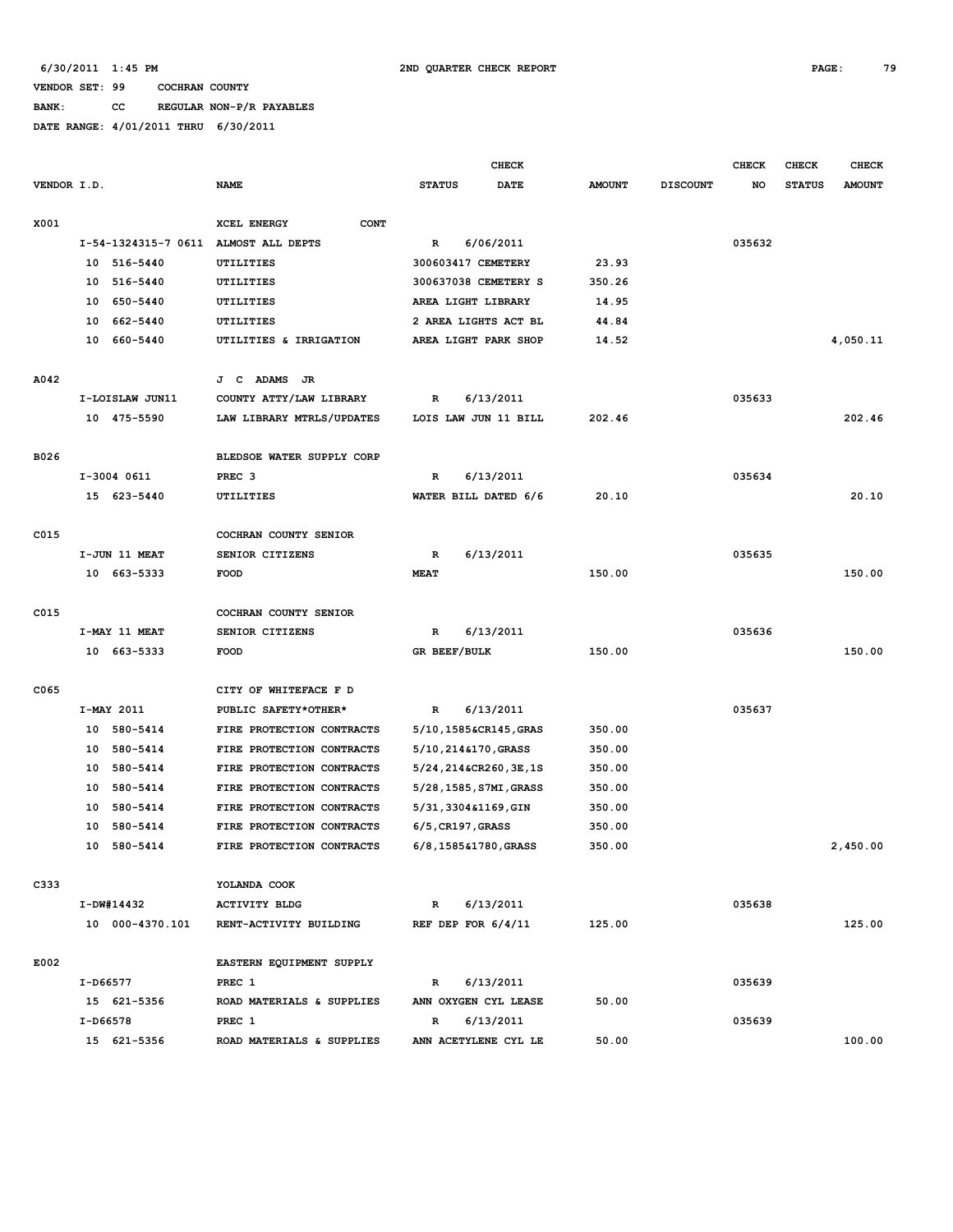### **BANK: CC REGULAR NON-P/R PAYABLES**

|             |          |                        |                                                   |                      | <b>CHECK</b> |               |                 | <b>CHECK</b> | <b>CHECK</b>  | <b>CHECK</b>  |
|-------------|----------|------------------------|---------------------------------------------------|----------------------|--------------|---------------|-----------------|--------------|---------------|---------------|
| VENDOR I.D. |          |                        | <b>NAME</b>                                       | <b>STATUS</b>        | <b>DATE</b>  | <b>AMOUNT</b> | <b>DISCOUNT</b> | NO           | <b>STATUS</b> | <b>AMOUNT</b> |
|             |          |                        |                                                   |                      |              |               |                 |              |               |               |
| G031        |          |                        | <b>GRAINGER</b>                                   |                      |              |               |                 |              |               |               |
|             |          | I-9549962075           | <b>ACTIVITY BLDG</b>                              | $\mathbb{R}$         | 6/13/2011    |               |                 | 035640       |               |               |
|             |          | 10 662-5451            | <b>REPAIR</b>                                     | 2HP MOTOR FOR A/C    |              | 349.20        |                 |              |               |               |
|             |          | I-9550520085           | <b>ACTIVITY BLDG</b>                              | R                    | 6/13/2011    |               |                 | 035640       |               |               |
|             |          | 10 662-5332            | <b>CUSTODIAL SUPPLIES</b>                         | 15 FOLDING TABLES, L |              | 1,496.40      |                 |              |               |               |
|             |          | I-9553329427           | <b>COURTHOUSE</b>                                 | R                    | 6/13/2011    |               |                 | 035640       |               |               |
|             |          | 10 510-5451            | <b>REPAIR</b>                                     | 1DZ A/C FILTERS      |              | 32.28         |                 |              |               | 1,877.88      |
|             |          |                        |                                                   |                      |              |               |                 |              |               |               |
| H126        |          |                        | HOLLAND'S OFFICE TECHNOLOGIES                     |                      |              |               |                 |              |               |               |
|             | I-91523  |                        | TAX A/C                                           | R                    | 6/13/2011    |               |                 | 035641       |               |               |
|             |          | 10 499-5310            | OFFICE SUPPLIES                                   | 12/PK CALC ROLL      |              | 7.29          |                 |              |               |               |
|             |          | 10 499-5310            | OFFICE SUPPLIES                                   | BK/RD RIBBON         |              | 1.88          |                 |              |               |               |
|             |          | 10 499-5310            | OFFICE SUPPLIES                                   | 1CS 8.5X11 PAPER     |              | 37.99         |                 |              |               | 47.16         |
|             |          |                        |                                                   |                      |              |               |                 |              |               |               |
| H301        |          |                        | HAYS COUNTY TREASURER                             |                      |              |               |                 |              |               |               |
|             |          | I-060311/#807          | JUVENILE PROBATION                                | $\mathbf R$          | 6/13/2011    |               |                 | 035642       |               |               |
|             |          | 17 575-5413            | PURCHASED RESIDENTIAL SERVICE MAY, 31 DAS/JUV#807 |                      |              | 3,100.00      |                 |              |               | 3,100.00      |
|             |          |                        |                                                   |                      |              |               |                 |              |               |               |
| J056        |          |                        | JIMMY EARL STUDDARD dba                           |                      |              |               |                 |              |               |               |
|             |          | I-06 F150 INSP         | <b>SHERIFF</b>                                    | R                    | 6/13/2011    |               |                 | 035643       |               |               |
|             |          | 10 560-5451            | MACHINERY-NON-OFFICE REPAIR                       | STATE INSP 06 FORD F |              | 14.50         |                 |              |               |               |
|             |          | $I-07$ CHEV $P/U$ INSP | PREC 1                                            | R                    | 6/13/2011    |               |                 | 035643       |               |               |
|             |          | 15 621-5454            | <b>TIRES</b>                                      | STATE INSP/07 CHEV P |              | 14.50         |                 |              |               |               |
|             |          | I-BELLY DUMP INSP      | PREC <sub>3</sub>                                 | R                    | 6/13/2011    |               |                 | 035643       |               |               |
|             |          | 15 623-5451            | <b>REPAIRS</b>                                    | INSP 94 INT'L 8200   |              | 14.50         |                 |              |               |               |
|             |          | 15 623-5451            | <b>REPAIRS</b>                                    | INSP 03 BELLY DUMP   |              | 14.50         |                 |              |               |               |
|             |          | I-HOPPER INSP          | PREC 4                                            | R                    | 6/13/2011    |               |                 | 035643       |               |               |
|             |          | 15 624-5451            | <b>REPAIRS</b>                                    | STATE INSP/HOPPER BO |              | 14.50         |                 |              |               |               |
|             |          | I-WATER TRK INSP       | ALL PRECINCTS                                     | R                    | 6/13/2011    |               |                 | 035643       |               |               |
|             |          | 15 621-5451            | <b>REPAIRS</b>                                    | 1/4 INSP TRACTOR/TRA |              | 7.25          |                 |              |               |               |
|             | 15       | 622-5451               | <b>REPAIRS</b>                                    | 1/4 INSP TRACTOR/TRA |              | 7.25          |                 |              |               |               |
|             | 15       | 622-5451               | <b>REPAIRS</b>                                    | 1/4 INSP TRACTOR/TRA |              | 7.25          |                 |              |               |               |
|             |          | 15 622-5451            | <b>REPAIRS</b>                                    | 1/4 INSP TRACTOR/TRA |              | 7.25          |                 |              |               | 101.50        |
|             |          |                        |                                                   |                      |              |               |                 |              |               |               |
| J082        |          |                        | JOHN DEERE FINANCIAL                              |                      |              |               |                 |              |               |               |
|             |          | I-6026129              | PARK                                              | $\mathbb{R}$         | 6/13/2011    |               |                 | 035644       |               |               |
|             |          | 10 660-5451            | <b>REPAIR</b>                                     | BLADES/3             |              | 75.57         |                 |              |               |               |
|             |          | 10 660-5451            | <b>REPAIR</b>                                     | BLADES/3             |              | 100.77        |                 |              |               |               |
|             | I-603298 |                        | PREC <sub>2</sub>                                 | R                    | 6/13/2011    |               |                 | 035644       |               |               |
|             |          | 15 622-5451            | <b>REPAIRS</b>                                    | REPAIR A/C ON 4430/L |              | 420.00        |                 |              |               |               |
|             |          | 15 622-5451            | <b>REPAIRS</b>                                    | CONTROL VALVE        |              | 47.78         |                 |              |               |               |
|             |          | 15 622-5451            | <b>REPAIRS</b>                                    | RECEIVER-D           |              | 47.78         |                 |              |               |               |
|             |          | 15 622-5451            | <b>REPAIRS</b>                                    | COOLING SYS          |              | 42.93         |                 |              |               |               |
|             |          | 15 622-5451            | <b>REPAIRS</b>                                    | REFRIGERANT/10       |              | 195.80        |                 |              |               |               |
|             |          | 15 622-5451            | <b>REPAIRS</b>                                    | <b>COMPRESSOR</b>    |              | 445.20        |                 |              |               |               |
|             |          | 15 622-5451            | <b>REPAIRS</b>                                    | O-RINGS/4            |              | 4.00          |                 |              |               |               |
|             |          | 15 622-5451            | <b>REPAIRS</b>                                    | O-RINGS/2            |              | 2.00          |                 |              |               |               |
|             |          | 15 622-5451            | <b>REPAIRS</b>                                    | TAPE/8               |              | 13.84         |                 |              |               |               |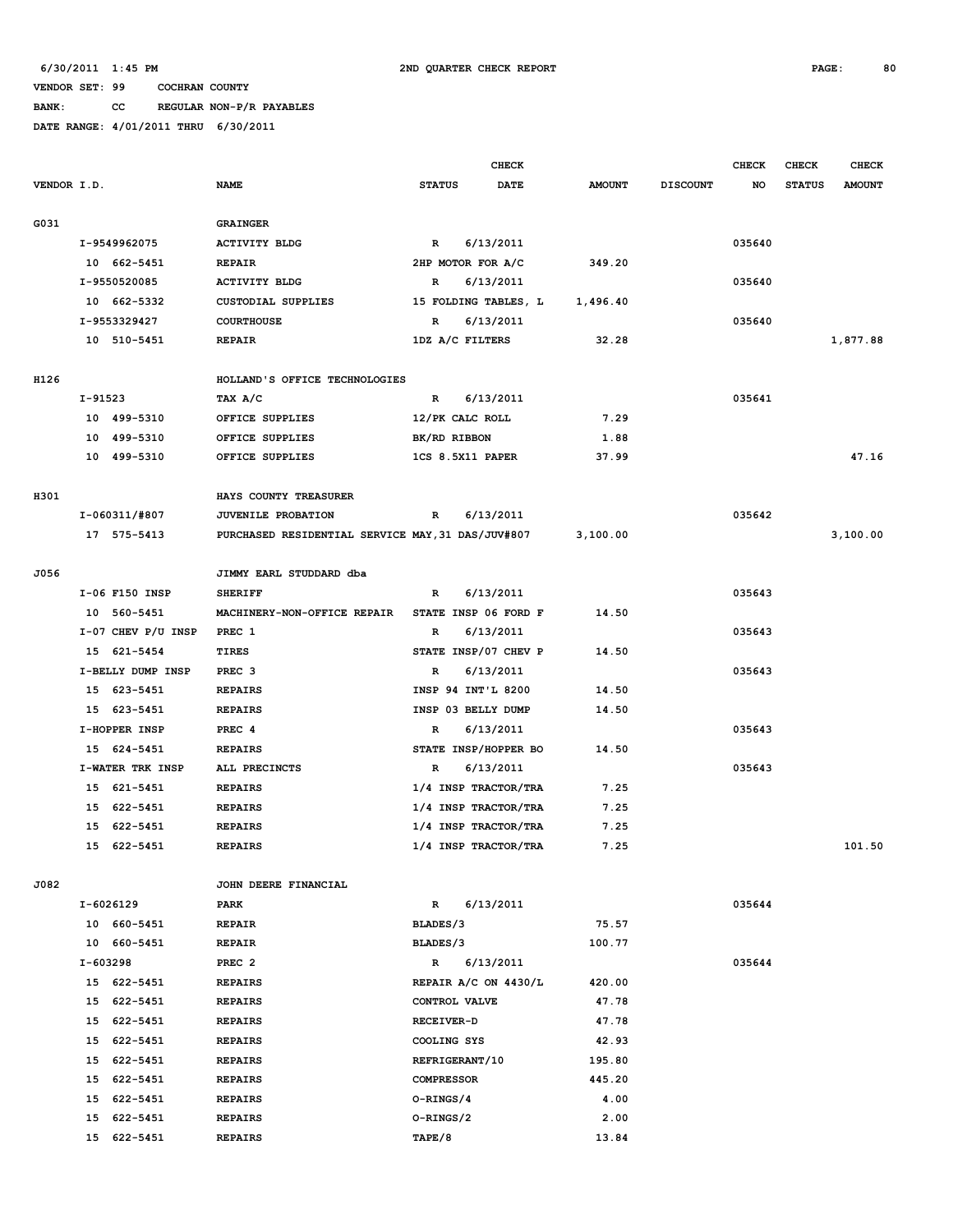# **BANK: CC REGULAR NON-P/R PAYABLES**

|             |            |                            |                                    |                    | <b>CHECK</b>          |                |                 | <b>CHECK</b> | CHECK         | <b>CHECK</b>  |
|-------------|------------|----------------------------|------------------------------------|--------------------|-----------------------|----------------|-----------------|--------------|---------------|---------------|
| VENDOR I.D. |            |                            | <b>NAME</b>                        | <b>STATUS</b>      | <b>DATE</b>           | <b>AMOUNT</b>  | <b>DISCOUNT</b> | NO           | <b>STATUS</b> | <b>AMOUNT</b> |
|             |            |                            |                                    |                    |                       |                |                 |              |               |               |
| J082        |            |                            | JOHN DEERE FINANCIAL CONT          |                    |                       |                |                 |              |               |               |
|             | I-603298   |                            | PREC <sub>2</sub>                  | $\mathbb{R}$       | 6/13/2011             |                |                 | 035644       |               |               |
|             |            | 15 622-5451                | <b>REPAIRS</b>                     | CAP SCREW          |                       | 1.66           |                 |              |               |               |
|             | 15         | 622-5451                   | <b>REPAIRS</b>                     | CORE               |                       | 378.00         |                 |              |               |               |
|             | 15         | 622-5451                   | <b>REPAIRS</b>                     | <b>O-RING</b>      |                       | 1.29           |                 |              |               |               |
|             | 15         | 622-5451                   | <b>REPAIRS</b>                     | O-RING             |                       | 0.93           |                 |              |               |               |
|             | 15         | 622-5451                   | <b>REPAIRS</b>                     | #10 HOSE/2         |                       | 1.52           |                 |              |               |               |
|             | 15         | 622-5451                   | <b>REPAIRS</b>                     | 1" HOSE/3          |                       | 13.47          |                 |              |               |               |
|             | 15         | 622-5451                   | <b>REPAIRS</b>                     | #20 HOSE           |                       | 0.67           |                 |              |               |               |
|             | 15         | 622-5451                   | <b>REPAIRS</b>                     | CAPS/2             |                       | 3.82           |                 |              |               |               |
|             | 15         | 622-5451                   | <b>REPAIRS</b>                     | CR CORE CHG        |                       | 75.00CR        |                 |              |               |               |
|             | 15         | 622-5451                   | <b>REPAIRS</b>                     | SVC ACCESSORIES    |                       | 6.30           |                 |              |               |               |
|             |            | 15 622-5451                | <b>REPAIRS</b>                     | SHOP CHG           |                       | 18.90          |                 |              |               | 1,747.23      |
|             |            |                            |                                    |                    |                       |                |                 |              |               |               |
| L015        |            |                            | LUBBOCK COUNTY, TEXAS              |                    |                       |                |                 |              |               |               |
|             |            | I-MAY '11 ADR FEES         | DISTRICT COURT                     | R                  | 6/13/2011             |                |                 | 035645       |               |               |
|             |            | 19 435-5409                | A.D.R. CONTRACT                    | DISTRICT ADR       |                       | 40.00          |                 |              |               | 40.00         |
|             |            |                            |                                    |                    |                       |                |                 |              |               |               |
| M002        |            |                            | <b>MANTEK</b>                      |                    |                       |                |                 |              |               |               |
|             | $I-376874$ |                            | <b>ACTIVITY BLDG</b>               | R                  | 6/13/2011             |                |                 | 035646       |               |               |
|             |            | 10 662-5332                | CUSTODIAL SUPPLIES                 |                    | 1DZ BRILLIANCE AEROS  | 128.28         |                 |              |               |               |
|             |            | I-376876                   | <b>COURTHOUSE</b>                  | R                  | 6/13/2011             |                |                 | 035646       |               |               |
|             |            | 10 510-5332                | CUSTODIAL SUPPLIES                 |                    | 1DZ BIG TEX AEROSOL   | 169.28         |                 |              |               | 297.56        |
|             |            |                            |                                    |                    |                       |                |                 |              |               |               |
| N066        |            |                            | NTS COMMUNICATIONS                 |                    |                       |                |                 |              |               |               |
|             |            | I-8062660032 06/11         | COMM'R CT/CO JUDGE                 | R                  | 6/13/2011             |                |                 | 035647       |               |               |
|             |            | 15 610-5420                | TELECOMMUNICATIONS                 |                    | MONTHLY FEE/WATTS LI  | 1.00           |                 |              |               |               |
|             |            | 15 610-5420                | <b>TELECOMMUNICATIONS</b>          | <b>FEES</b>        |                       | 3.99           |                 |              |               |               |
|             | 15         | 610-5420                   | <b>TELECOMMUNICATIONS</b>          | INCOMING CALLS     |                       | 0.08           |                 |              |               | 5.07          |
|             |            |                            |                                    |                    |                       |                |                 |              |               |               |
| S071        | I-36393    |                            | SCRIPT OFFICE PRODUCTS, INC.       |                    |                       |                |                 | 035648       |               |               |
|             |            |                            | <b>JUSTICE OF PEACE</b>            | R                  | 6/13/2011             | 35.90          |                 |              |               |               |
|             |            | 10 455-5310                | OFFICE SUPPLIES                    | DESK SIGN          |                       |                |                 |              |               |               |
|             |            | 10 455-5310<br>10 455-5310 | OFFICE SUPPLIES                    | <b>ORGANIZER</b>   | SELF-INK STAMP/EX-OF  | 17.98<br>13.95 |                 |              |               |               |
|             |            | 10 455-5310                | OFFICE SUPPLIES<br>OFFICE SUPPLIES | DRAWER ORGANIZER/2 |                       | 19.90          |                 |              |               |               |
|             |            | 10 455-5310                | OFFICE SUPPLIES                    | 3 TIER MESH TRAY   |                       | 23.95          |                 |              |               |               |
|             |            | 10 455-5310                |                                    | STEPFILE ORGANIZER |                       | 11.69          |                 |              |               |               |
|             |            | 10 455-5310                | OFFICE SUPPLIES<br>OFFICE SUPPLIES | 20X36 DESK PAD     |                       | 37.50          |                 |              |               |               |
|             |            | 10 455-5310                | OFFICE SUPPLIES                    | 500 BUSINESS CARDS |                       | 42.95          |                 |              |               | 203.82        |
|             |            |                            |                                    |                    |                       |                |                 |              |               |               |
| S242        |            |                            | SAM'S CLUB                         |                    |                       |                |                 |              |               |               |
|             |            | I-060211                   | <b>JAIL</b>                        | R                  | 6/13/2011             |                |                 | 035649       |               |               |
|             |            | 10 512-5333                | <b>FOOD-PRISONERS</b>              |                    | LATE FEE, 4/1 INV NOT | 29.99          |                 |              |               | 29.99         |
|             |            |                            |                                    |                    |                       |                |                 |              |               |               |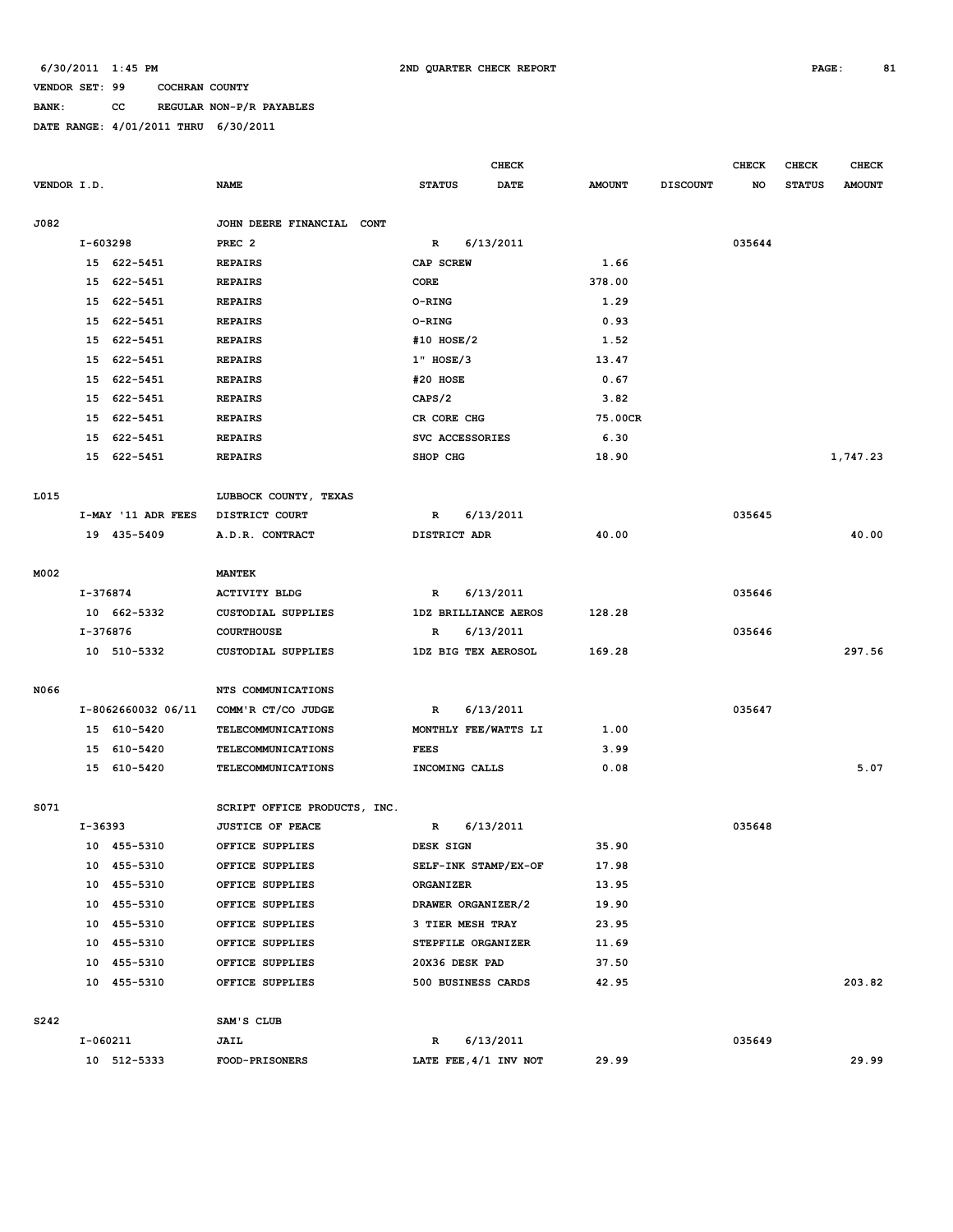**BANK: CC REGULAR NON-P/R PAYABLES**

|             |         |                               |                                        |                   | <b>CHECK</b>                               |                 |                 | <b>CHECK</b> | <b>CHECK</b>  | <b>CHECK</b>  |
|-------------|---------|-------------------------------|----------------------------------------|-------------------|--------------------------------------------|-----------------|-----------------|--------------|---------------|---------------|
| VENDOR I.D. |         |                               | <b>NAME</b>                            | <b>STATUS</b>     | <b>DATE</b>                                | <b>AMOUNT</b>   | <b>DISCOUNT</b> | NO           | <b>STATUS</b> | <b>AMOUNT</b> |
|             |         |                               |                                        |                   |                                            |                 |                 |              |               |               |
| S316        |         |                               | <b>BRYANT SEARS</b>                    |                   |                                            |                 |                 |              |               |               |
|             |         |                               | I-LBK CONF 6/2-3/11 JUVENILE PROBATION | R                 | 6/13/2011                                  |                 |                 | 035650       |               |               |
|             |         | 10 571-5427                   | CONTINUING EDUCATION                   |                   | WHEN VIOLENCE STRIKE                       | 50.00           |                 |              |               | 50.00         |
|             |         |                               |                                        |                   |                                            |                 |                 |              |               |               |
| T035        |         |                               | TEXAS MUNICIPAL COURT                  |                   |                                            |                 |                 |              |               |               |
|             |         | I-1093-0612                   | <b>JUSTICE OF PEACE</b>                | R                 | 6/13/2011                                  |                 |                 | 035651       |               |               |
|             |         | 10 455-5310                   | OFFICE SUPPLIES                        | 1 YR SUBSCRIPTION |                                            | 36.00           |                 |              |               | 36.00         |
|             |         |                               |                                        |                   |                                            |                 |                 |              |               |               |
| T087        |         |                               | TEXAS DEPARTMENT OF HEALTH             |                   |                                            |                 |                 |              |               |               |
|             | I-13898 |                               | <b>CLERK</b>                           | R                 | 6/13/2011                                  |                 |                 | 035652       |               |               |
|             |         | 10 403-5310                   | OFFICE SUPPLIES                        |                   | 16 REMOTE BIRTH ACCE                       | 29.28           |                 |              |               | 29.28         |
|             |         |                               |                                        |                   |                                            |                 |                 |              |               |               |
| T130        |         |                               | TEXAS DEPT OF LICENSING                |                   |                                            |                 |                 | 035653       |               |               |
|             |         | I-ELEVATOR '11<br>10 510-5451 | <b>COURTHOUSE</b><br><b>REPAIR</b>     | R                 | 6/13/2011<br>ELEV INSP/LICENSE FE          | 20.00           |                 |              |               | 20.00         |
|             |         |                               |                                        |                   |                                            |                 |                 |              |               |               |
| T162        |         |                               | ROBERT E. TELFORD, dba                 |                   |                                            |                 |                 |              |               |               |
|             |         | $I-6/2/11$ CEMETERY           | COMM'R CT                              | R                 | 6/13/2011                                  |                 |                 | 035654       |               |               |
|             |         | 15 610-5499                   | <b>MISCELLANEOUS</b>                   |                   | SURVEY FEE FOR CEMET                       | 700.00          |                 |              |               | 700.00        |
|             |         |                               |                                        |                   |                                            |                 |                 |              |               |               |
| W097        |         |                               | WILDRED L. MATHENY dba                 |                   |                                            |                 |                 |              |               |               |
|             | I-28858 |                               | CRTHSE/ACT BLDG/LIBRARY                | $\mathbb{R}$      | 6/13/2011                                  |                 |                 | 035655       |               |               |
|             |         | 10 510-5332                   | <b>CUSTODIAL SUPPLIES</b>              | <b>SPRAY BUGS</b> |                                            | 70.00           |                 |              |               |               |
|             |         | 10 662-5332                   | <b>CUSTODIAL SUPPLIES</b>              | <b>SPRAY BUGS</b> |                                            | 45.00           |                 |              |               |               |
|             |         | 10 650-5332                   | <b>CUSTODIAL SUPPLIES</b>              | <b>SPRAY BUGS</b> |                                            | 35.00           |                 |              |               | 150.00        |
|             |         |                               |                                        |                   |                                            |                 |                 |              |               |               |
| W055        |         |                               | WINDSTREAM COMMUNICATIONS SW           |                   |                                            |                 |                 |              |               |               |
|             |         | I-266-5074 JUN11              | ADDULT PROBATION                       | $\mathbb{R}$      | 6/29/2011                                  |                 |                 | 035693       |               |               |
|             |         | 10 570-5420                   | TELECOMMUNICATIONS                     | PHONE SVC         |                                            | 46.65           |                 |              |               |               |
|             |         | 10 570-5420                   | TELECOMMUNICATIONS                     | VOICEMAIL SVC     |                                            | 11.97           |                 |              |               |               |
|             |         | 10 570-5420                   | <b>TELECOMMUNICATIONS</b>              | LONG DISTANCE     |                                            | 0.29            |                 |              |               | 58.91         |
|             |         |                               |                                        |                   |                                            |                 |                 |              |               |               |
| X001        |         |                               | XCEL ENERGY                            |                   |                                            |                 |                 |              |               |               |
|             |         |                               | I-54-1324315-7 0711 ALMOST ALL DEPTS   | $\mathbb{R}$      | 6/29/2011                                  |                 |                 | 035694       |               |               |
|             |         | 30 518-5440                   | UTILITIES                              |                   | 300210167 RUNWAY LIG                       | 75.21           |                 |              |               |               |
|             |         | 10 510-5440                   | UTILITIES                              |                   | 300240736 COURTHOUSE                       | 1,907.21        |                 |              |               |               |
|             |         | 10 660-5440                   | UTILITIES & IRRIGATION                 |                   | 300265059 SOFTBALL P                       | 21.60           |                 |              |               |               |
|             |         | 10 580-5440                   | UTILITIES [TOWER]                      | 300282806 TOWER   |                                            | 89.42           |                 |              |               |               |
|             |         | 15 621-5440                   | UTILITIES                              |                   | 300294119 PREC 1 SHO                       | 56.25           |                 |              |               |               |
|             |         | 10 650-5440                   | UTILITIES                              | 300338546 LIBRARY |                                            | 443.62          |                 |              |               |               |
|             |         | 10 652-5440                   | UTILITIES                              | 300342232 MUSEUM  |                                            | 46.94           |                 |              |               |               |
|             |         | 10 662-5440                   | UTILITIES                              |                   | 300390484 ACTIVITY B                       | 855.40          |                 |              |               |               |
|             |         | 10 660-5440                   | UTILITIES & IRRIGATION                 | 300410370 PARK    |                                            | 486.88          |                 |              |               |               |
|             |         | 10 660-5440                   | UTILITIES & IRRIGATION                 |                   | 300457515 PARK/SHOP                        | 14.09           |                 |              |               |               |
|             |         | 10 660-5440<br>10 516-5440    | UTILITIES & IRRIGATION<br>UTILITIES    |                   | 300505444 HOFMAN BAS<br>300555198 CEMETERY | 93.69<br>250.95 |                 |              |               |               |
|             |         | 10 409-5440                   | UTILITIES                              |                   | 300577364 102 N MAIN                       | 11.24           |                 |              |               |               |
|             |         | 10 660-5440                   | UTILITIES & IRRIGATION                 |                   | 300587052 SHOWBARN                         | 156.52          |                 |              |               |               |
|             |         |                               |                                        |                   |                                            |                 |                 |              |               |               |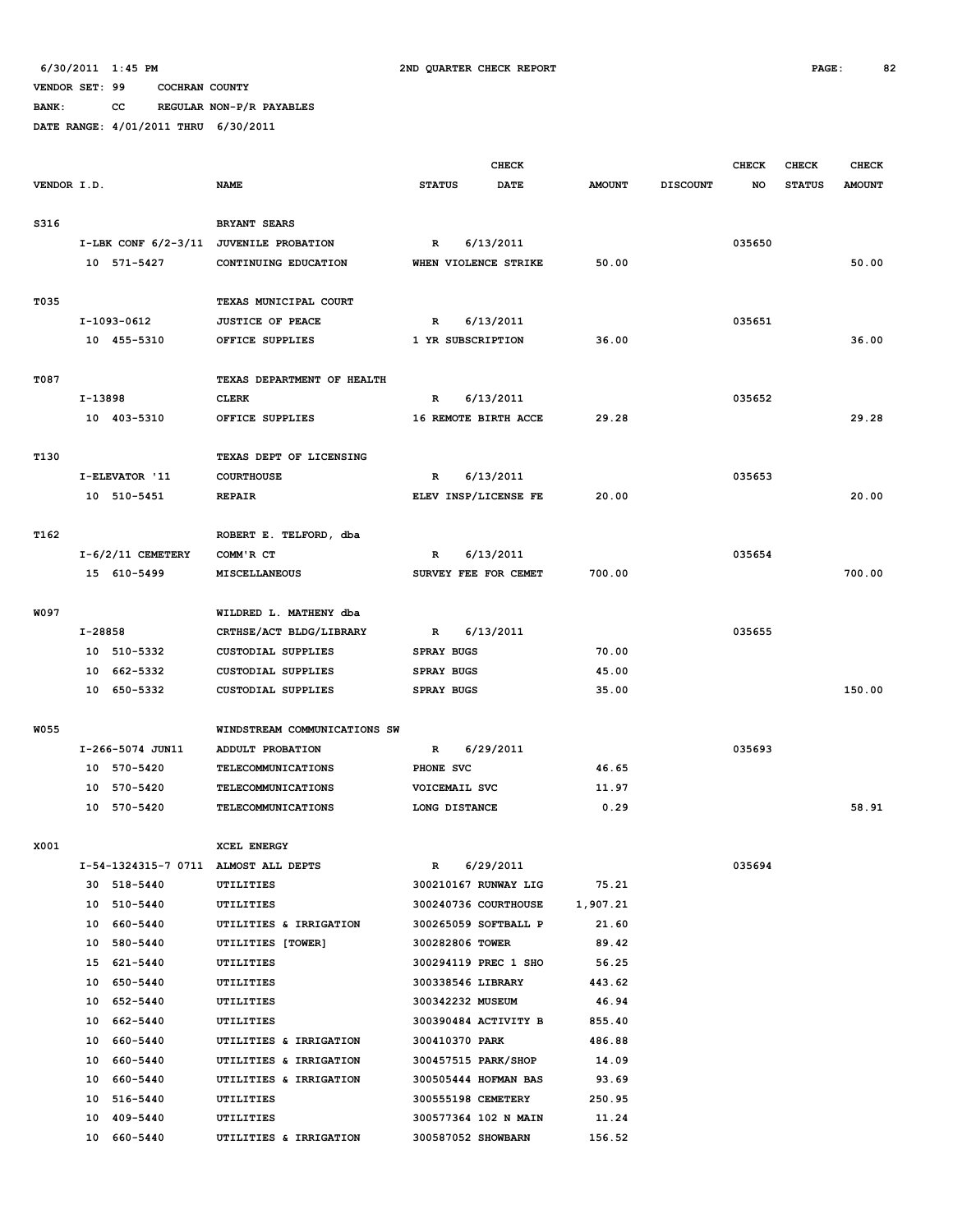**BANK: CC REGULAR NON-P/R PAYABLES**

|             |          |                |                                      |                       | CHECK       |               |                 | <b>CHECK</b> | CHECK         | <b>CHECK</b>  |
|-------------|----------|----------------|--------------------------------------|-----------------------|-------------|---------------|-----------------|--------------|---------------|---------------|
| VENDOR I.D. |          |                | <b>NAME</b>                          | <b>STATUS</b>         | <b>DATE</b> | <b>AMOUNT</b> | <b>DISCOUNT</b> | NO           | <b>STATUS</b> | <b>AMOUNT</b> |
| X001        |          |                | <b>XCEL ENERGY</b><br><b>CONT</b>    |                       |             |               |                 |              |               |               |
|             |          |                | I-54-1324315-7 0711 ALMOST ALL DEPTS | R                     | 6/29/2011   |               |                 | 035694       |               |               |
|             | 10       | 660-5440       | UTILITIES & IRRIGATION               | 300587753 RODEO GROU  |             | 37.40         |                 |              |               |               |
|             | 10       | 516-5440       | UTILITIES                            | 300603417 CEMETERY    |             | 13.03         |                 |              |               |               |
|             | 10       | 516-5440       | UTILITIES                            | 300637038 CEMETERY S  |             | 347.16        |                 |              |               |               |
|             | 10       | 650-5440       | UTILITIES                            | AREA LIGHT LIBRARY    |             | 14.98         |                 |              |               |               |
|             | 10       | 662-5440       | UTILITIES                            | 2 AREA LIGHTS ACT BL  |             | 44.93         |                 |              |               |               |
|             | 10       | 660-5440       | UTILITIES & IRRIGATION               | AREA LIGHT PARK SHOP  |             | 14.67         |                 |              |               | 4,981.19      |
| A044        |          |                | <b>MARGARET ALLEN</b>                |                       |             |               |                 |              |               |               |
|             |          | I-FUEL/WTR TRK | PUBLIC SAFETY * OTHER                | R                     | 6/29/2011   |               |                 | 035695       |               |               |
|             |          | 10 580-5499    | MISCELLANEOUS                        | FUEL FOR FIRE PUMPS   |             | 18.54         |                 |              |               | 18.54         |
| A165        |          |                | AFFILIATED COMPUTER SERVICES         |                       |             |               |                 |              |               |               |
|             | I-677943 |                | <b>CLERK</b>                         | R                     | 6/29/2011   |               |                 | 035696       |               |               |
|             |          | 10 403-5416    | FILMING & INDEXING                   | 20/20 PERFECT VISION  |             | 1,000.00      |                 |              |               |               |
|             | 10       | 403-5416       | FILMING & INDEXING                   | 204 ARCHIVAL PRINTS   |             | 181.56        |                 |              |               |               |
|             | 10       | 403-5416       | FILMING & INDEXING                   | <b>FREIGHT</b>        |             | 56.12         |                 |              |               | 1,237.68      |
|             |          |                |                                      |                       |             |               |                 |              |               |               |
| A178        |          |                | <b>AMAZON</b>                        |                       |             |               |                 |              |               |               |
|             |          | I-180882465570 | LIBRARY                              | R                     | 6/29/2011   |               |                 | 035697       |               |               |
|             |          | 10 650-5590    | <b>BOOKS</b>                         | IF YOU TAKE A MOUSE   |             | 10.20         |                 |              |               |               |
|             |          | 10 650-5590    | <b>BOOKS</b>                         | MOUSE AND MOTORCYCLE  |             | 11.55         |                 |              |               |               |
|             |          | I-180883261639 | LIBRARY, LOAN STAR                   | R                     | 6/29/2011   |               |                 | 035697       |               |               |
|             |          | 11 651-5590    | <b>BOOKS</b>                         | IF YOU GIVE A MOOSE/  |             | 9.99          |                 |              |               |               |
|             | 11       | 651-5590       | <b>BOOKS</b>                         | IF YOU GIVE A MOUSE/  |             | 10.19         |                 |              |               |               |
|             | 11       | 651-5590       | <b>BOOKS</b>                         | CHARLOTTE'S WEB/LSG   |             | 11.55         |                 |              |               |               |
|             | 11       | 651-5590       | <b>BOOKS</b>                         | STUART LITTLE/LSG     |             | 11.55         |                 |              |               |               |
|             | 11       | 651-5590       | <b>BOOKS</b>                         | LITTLE HOUSE, BIG WOO |             | 10.95         |                 |              |               |               |
|             | 11       | 651-5590       | <b>BOOKS</b>                         | IF YOU GIVE CAT/LSG   |             | 9.99          |                 |              |               |               |
|             | 11       | 651-5590       | <b>BOOKS</b>                         | LITTLE HOUSE 75/LSG   |             | 11.55         |                 |              |               |               |
|             | 11       | 651-5590       | <b>BOOKS</b>                         | LAST LITTLE BLUE ENV  |             | 10.16         |                 |              |               |               |
|             |          | 11 651-5590    | <b>BOOKS</b>                         | HAVE AND KILL: WEDDIN |             | 15.05         |                 |              |               |               |
|             |          | 11 651-5590    | <b>BOOKS</b>                         | 9TH JUDGMENT/LSG      |             | 16.46         |                 |              |               |               |
|             |          | 11 651-5590    | <b>BOOKS</b>                         | CAT IN HAT/LSG        |             | 1.80          |                 |              |               |               |
|             | 10       | 650-5590       | <b>BOOKS</b>                         | CAT IN HAT            |             | 7.19          |                 |              |               |               |
|             | 10       | 650-5590       | <b>BOOKS</b>                         | HORTON HEARS WHO      |             | 9.11          |                 |              |               |               |
|             | 10       | 650-5590       | <b>BOOKS</b>                         | THE LORAX             |             | 8.97          |                 |              |               |               |
|             | 10       | 650-5590       | <b>BOOKS</b>                         | WOCKET IN MY POCKET   |             | 8.99          |                 |              |               |               |
|             | 10       | 650-5590       | <b>BOOKS</b>                         | IF I STAY             |             | 9.56          |                 |              |               |               |
|             | 10       | 650-5590       | <b>BOOKS</b>                         | WHERE SHE WENT        |             | 10.19         |                 |              |               |               |
|             | 10       | 650-5590       | <b>BOOKS</b>                         | BOXCAR CHILDREN       |             | 10.19         |                 |              |               |               |
|             | 10       | 650-5590       | <b>BOOKS</b>                         | I'LL WALK ALONE       |             | 14.90         |                 |              |               |               |
|             |          | 10 650-5590    | <b>BOOKS</b>                         | <b>COUPON</b>         |             | 0.51CR        |                 |              |               |               |
|             |          | I-180889626172 | LIBRARY/LOAN STAR                    | R                     | 6/29/2011   |               |                 | 035697       |               |               |
|             |          | 11 651-5590    | <b>BOOKS</b>                         | BY THE SHORES OF SIL  |             | 10.84         |                 |              |               |               |
|             | 11       | 651-5590       | <b>BOOKS</b>                         | FARMER BOY            |             | 10.84         |                 |              |               |               |
|             | 11       | 651-5590       | <b>BOOKS</b>                         | ON THE BANKS OF PLUM  |             | 10.95         |                 |              |               |               |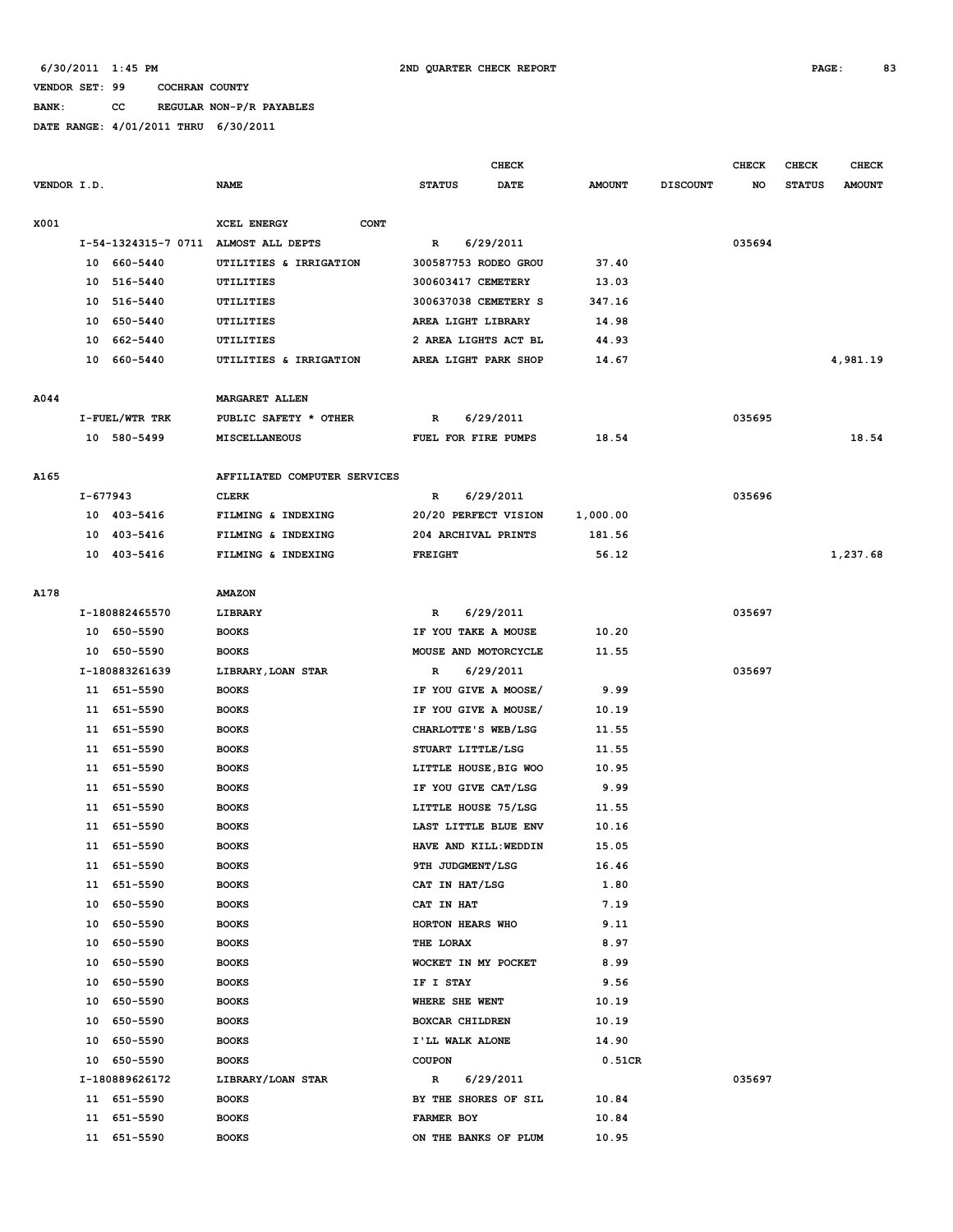**BANK: CC REGULAR NON-P/R PAYABLES**

|             |    |                  |                           |             |                    | <b>CHECK</b>          |               |                 | <b>CHECK</b> | <b>CHECK</b>  | <b>CHECK</b>  |
|-------------|----|------------------|---------------------------|-------------|--------------------|-----------------------|---------------|-----------------|--------------|---------------|---------------|
| VENDOR I.D. |    |                  | <b>NAME</b>               |             | <b>STATUS</b>      | DATE                  | <b>AMOUNT</b> | <b>DISCOUNT</b> | NO           | <b>STATUS</b> | <b>AMOUNT</b> |
|             |    |                  |                           |             |                    |                       |               |                 |              |               |               |
| A178        |    |                  | <b>AMAZON</b>             | <b>CONT</b> |                    |                       |               |                 |              |               |               |
|             |    | I-180889626172   | LIBRARY/LOAN STAR         |             | $\mathbb{R}$       | 6/29/2011             |               |                 | 035697       |               |               |
|             |    | 11 651-5590      | <b>BOOKS</b>              |             | DREAMLAND          |                       | 13.49         |                 |              |               |               |
|             |    | 11 651-5590      | <b>BOOKS</b>              |             | SURPRISE ISLAND    |                       | 11.45         |                 |              |               |               |
|             |    | I-218121287459   | LIBRARY                   |             | $\mathbb{R}$       | 6/29/2011             |               |                 | 035697       |               |               |
|             |    | 10 650-5590      | <b>BOOKS</b>              |             |                    | HOME FREE (SISTERHOOD | 19.78         |                 |              |               |               |
|             |    | 10 650-5590      | <b>BOOKS</b>              |             | <b>SHIPPING</b>    |                       | 3.99          |                 |              |               |               |
|             |    | I-229580771899   | LIBRARY                   |             | $\mathbb{R}$       | 6/29/2011             |               |                 | 035697       |               |               |
|             |    | 10 650-5590      | <b>BOOKS</b>              |             | SOMEONE LIKE YOU   |                       | 14.81         |                 |              |               |               |
|             |    | 10 650-5590      | <b>BOOKS</b>              |             |                    | CASE OF THE HALLOWEE  | 10.27         |                 |              |               |               |
|             | 10 | 650-5590         | <b>BOOKS</b>              |             |                    | FURTHER ADVENTURES H  | 10.27         |                 |              |               |               |
|             | 10 | 650-5590         | <b>BOOKS</b>              |             | GABRIEL'S HORSES   |                       | 11.66         |                 |              |               |               |
|             |    | I-229580777900   | LIBRARY                   |             | $\mathbb{R}$       | 6/29/2011             |               |                 | 035697       |               |               |
|             |    | 10 650-5590      | <b>BOOKS</b>              |             | <b>INKDEATH</b>    |                       | 16.49         |                 |              |               |               |
|             |    | 10 650-5590      | <b>BOOKS</b>              |             |                    | CASE OF VAMPIRE CAT#  | 11.69         |                 |              |               |               |
|             |    | 10 650-5590      | <b>BOOKS</b>              |             | <b>GREAT BRAIN</b> |                       | 12.23         |                 |              |               |               |
|             |    | 10 650-5590      | <b>BOOKS</b>              |             |                    | EVERY DOG HAS HIS DA  | 10.88         |                 |              |               |               |
|             |    | I-229581856408   | <b>LIBRARY</b>            |             | R                  | 6/29/2011             |               |                 | 035697       |               |               |
|             |    | 10 650-5590      | <b>BOOKS</b>              |             |                    | CURSE OF THE INCREDI  | 11.69         |                 |              |               |               |
|             |    | I-229587314928   | LIBRARY                   |             | R                  | 6/29/2011             |               |                 | 035697       |               |               |
|             |    | 10 650-5590      | <b>BOOKS</b>              |             | HUNGER GAMES       |                       | 10.79         |                 |              |               |               |
|             |    | 10 650-5590      | <b>BOOKS</b>              |             |                    | CASE OF DOUBLE BUMBL  | 12.48         |                 |              |               |               |
|             |    | 10 650-5590      | <b>BOOKS</b>              |             |                    | CASE OF HOOKING BULL  | 12.48         |                 |              |               | 446.66        |
|             |    |                  |                           |             |                    |                       |               |                 |              |               |               |
| A206        |    |                  | DAVID LYNN ALEXANDER      |             |                    |                       |               |                 |              |               |               |
|             |    | I-CALICHE PREC 3 | PREC <sub>3</sub>         |             | R                  | 6/29/2011             |               |                 | 035698       |               |               |
|             |    | 15 623-5356      | ROAD MATERIALS & SUPPLIES |             |                    | 26 BELLY DUMPS (20 Y  | 780.00        |                 |              |               |               |
|             |    | 15 623-5356      | ROAD MATERIALS & SUPPLIES |             |                    | 10 BOBTAIL LOADS (12  | 180.00        |                 |              |               | 960.00        |
|             |    |                  |                           |             |                    |                       |               |                 |              |               |               |
| B102        |    |                  | BEAR GRAPHICS INC.        |             |                    |                       |               |                 |              |               |               |
|             |    | I-597272         | <b>JUSTICE OF PEACE</b>   |             | R                  | 6/29/2011             |               |                 | 035699       |               |               |
|             |    | 10 455-5310      | OFFICE SUPPLIES           |             |                    | BLUE BORDER PAPER/50  | 149.95        |                 |              |               |               |
|             |    | 10 455-5310      | OFFICE SUPPLIES           |             | COMP CHG           |                       | 12.50         |                 |              |               |               |
|             |    | 10 455-5310      | OFFICE SUPPLIES           |             | <b>FREIGHT</b>     |                       | 14.76         |                 |              |               | 177.21        |
|             |    |                  |                           |             |                    |                       |               |                 |              |               |               |
| C008        |    |                  | CITY OF WHITEFACE         |             |                    |                       |               |                 |              |               |               |
|             |    | $I-409$ 06/11    | PREC <sub>2</sub>         |             | $\mathbb{R}$       | 6/29/2011             |               |                 | 035700       |               |               |
|             |    | 15 622-5440      | UTILITIES                 |             | GAS 5/6-6/16/11    |                       | 16.25         |                 |              |               |               |
|             |    | 15 622-5440      | UTILITIES                 |             | <b>WATER</b>       |                       | 14.00         |                 |              |               |               |
|             |    | 15 622-5440      | UTILITIES                 |             | <b>GARBAGE</b>     |                       | 50.10         |                 |              |               |               |
|             |    | 15 622-5440      | <b>UTILITIES</b>          |             | <b>SEWER</b>       |                       | 22.50         |                 |              |               | 102.85        |
|             |    |                  |                           |             |                    |                       |               |                 |              |               |               |
| C326        |    |                  | CHRISTINA CASARES         |             |                    |                       |               |                 |              |               |               |
|             |    | I-DW#14453       | <b>ACTIVITY BLDG</b>      |             | R                  | 6/29/2011             |               |                 | 035701       |               |               |
|             |    | 10 000-4370.101  | RENT-ACTIVITY BUILDING    |             |                    | REF DEP FOR $6/11/11$ | 125.00        |                 |              |               | 125.00        |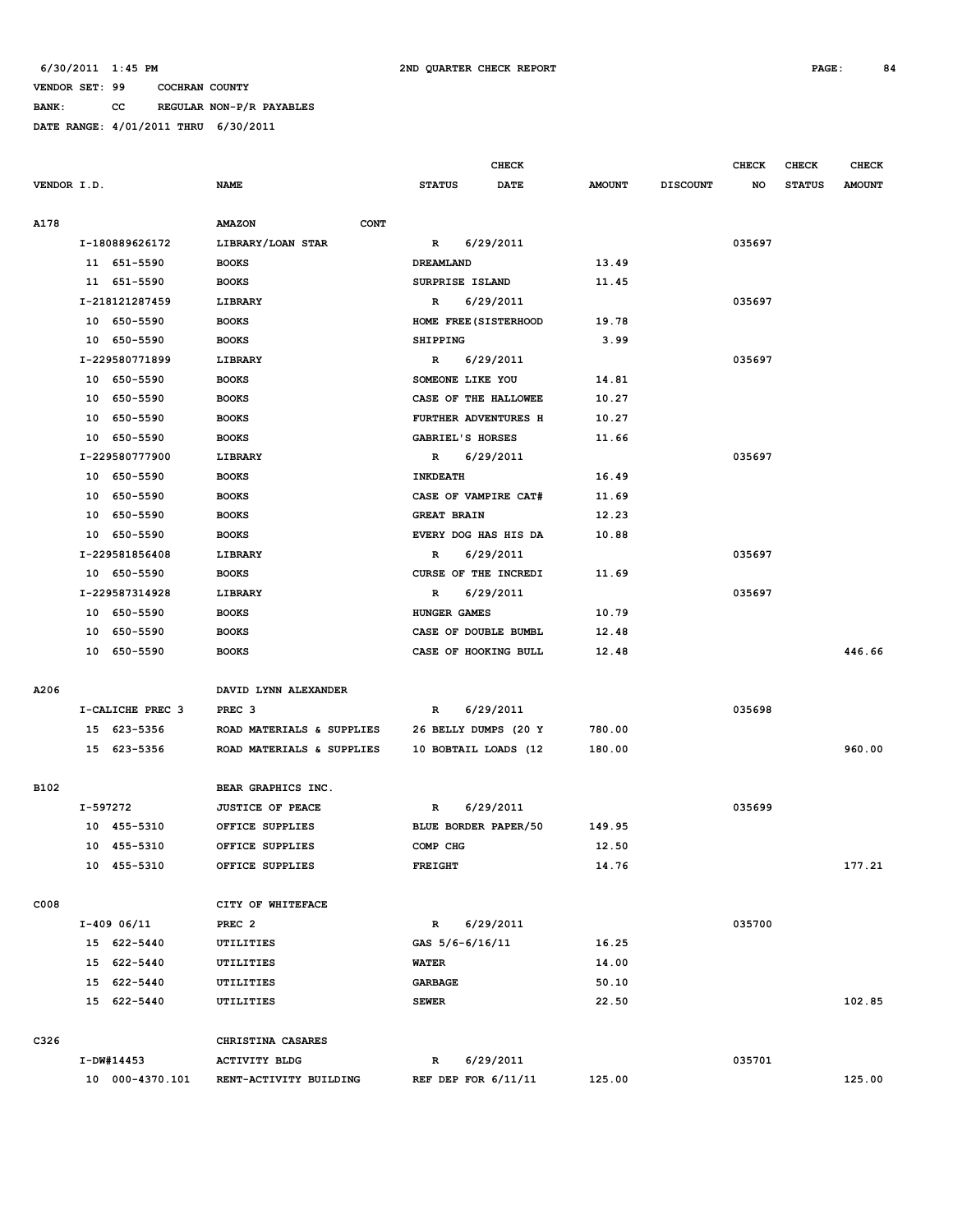## **BANK: CC REGULAR NON-P/R PAYABLES**

|                  |            |                  |                           |                     | <b>CHECK</b>             |               |                 | <b>CHECK</b> | CHECK         | <b>CHECK</b>  |
|------------------|------------|------------------|---------------------------|---------------------|--------------------------|---------------|-----------------|--------------|---------------|---------------|
| VENDOR I.D.      |            |                  | <b>NAME</b>               | <b>STATUS</b>       | <b>DATE</b>              | <b>AMOUNT</b> | <b>DISCOUNT</b> | NO           | <b>STATUS</b> | <b>AMOUNT</b> |
|                  |            |                  |                           |                     |                          |               |                 |              |               |               |
| D001             |            |                  | DACO FIRE EQUIPMENT       |                     |                          |               |                 |              |               |               |
|                  | $I - 2805$ |                  | PUBLIC SAFETY * OTHER     | $\mathbb{R}$        | 6/29/2011                |               |                 | 035702       |               |               |
|                  |            | 10 580-5499      | <b>MISCELLANEOUS</b>      | 2-2 NPT RLF x 2.5NH |                          | 84.86         |                 |              |               |               |
|                  | 10         | 580-5499         | MISCELLANEOUS             |                     | 2 CAP 2.5" NST W/LUG     | 49.94         |                 |              |               |               |
|                  |            | 10 580-5499      | MISCELLANEOUS             | PICKED UP BY PREC 3 |                          |               |                 |              |               |               |
|                  | $I-2814$   |                  | PUBLIC SAFETY * OTHER     | R                   | 6/29/2011                |               |                 | 035702       |               |               |
|                  |            | 10 580-5499      | MISCELLANEOUS             |                     | 20'x2.5" YELLOW FIRE     | 80.00         |                 |              |               |               |
|                  |            | 10 580-5499      | MISCELLANEOUS             |                     | 2-2.5 NHx3 BOWL COUP     | 96.00         |                 |              |               |               |
|                  |            | 10 580-5499      | <b>MISCELLANEOUS</b>      |                     | 2.5NHX2.5NH RLSFxRSL     | 47.00         |                 |              |               |               |
|                  |            | 10 580-5499      | MISCELLANEOUS             | PICKED UP BY PREC 2 |                          |               |                 |              |               | 357.80        |
|                  |            |                  |                           |                     |                          |               |                 |              |               |               |
| D027             |            |                  | <b>DEMCO</b>              |                     |                          |               |                 |              |               |               |
|                  |            | I-4229233        | LIBRARY                   | R                   | 6/29/2011                |               |                 | 035703       |               |               |
|                  |            | 10 650-5310      | OFFICE SUPPLIES           | 1 TAPE DISPENSER    |                          | 12.99         |                 |              |               |               |
|                  |            | 10 650-5310      | OFFICE SUPPLIES           | 2RL FILM-FIBER TAPE |                          | 22.48         |                 |              |               |               |
|                  |            | 10 650-5590      | <b>BOOKS</b>              | 1RL BOOK JACKET CVR |                          | 45.04         |                 |              |               |               |
|                  |            | 10 650-5590      | <b>BOOKS</b>              | <b>SHIPPING</b>     |                          | 13.59         |                 |              |               | 94.10         |
|                  |            |                  |                           |                     |                          |               |                 |              |               |               |
| G005             |            |                  | <b>GENERAL FUND</b>       |                     |                          |               |                 |              |               |               |
|                  |            | $I-LEASE$ #2     | <b>JUVENILE PROBATION</b> | R                   | 6/29/2011                |               |                 | 035704       |               |               |
|                  |            | 10 571-5464      | VEHICLE LEASE             |                     | VEHICLE LEASE 5/25-6     | 833.00        |                 |              |               | 833.00        |
|                  |            |                  |                           |                     |                          |               |                 |              |               |               |
| H026             |            |                  | RICHARD L. HUSEN, ATTY.   |                     |                          |               |                 |              |               |               |
|                  |            | I-08-08-4097/CPS | DISTRICT COURT            | R                   | 6/29/2011                |               |                 | 035705       |               |               |
|                  |            | 10 435-5400      | ATTORNEY AD LITEM         |                     | HRNG $6/16/11$ , CPS PAR | 300.00        |                 |              |               | 300.00        |
|                  |            |                  |                           |                     |                          |               |                 |              |               |               |
| H <sub>254</sub> |            |                  | SANTOS HONESTO            |                     |                          |               |                 |              |               |               |
|                  |            | I-SIGN/MUSEUM    | <b>MUSEUM</b>             | R                   | 6/29/2011                |               |                 | 035706       |               |               |
|                  |            | 31 652-5430      | <b>ADVERTISING</b>        |                     | MARQUEE/BUFFALO SOLD     | 50.00         |                 |              |               | 50.00         |
|                  |            |                  |                           |                     |                          |               |                 |              |               |               |
| J016             |            |                  | JANWAY COMPANY USA, INC   |                     |                          |               |                 |              |               |               |
|                  | I-100375   |                  | LIBRARY                   | R                   | 6/29/2011                |               |                 | 035707       |               |               |
|                  |            | 10 650-5499      | MISCELLANEOUS             |                     | 9 BK PACK/BLUE, BROWN    | 13.95         |                 |              |               |               |
|                  |            | 10 650-5499      | <b>MISCELLANEOUS</b>      | <b>1GR PENCILS</b>  |                          | 38.00         |                 |              |               |               |
|                  |            | 10 650-5499      | MISCELLANEOUS             | 7 PUZZLES           |                          | 10.15         |                 |              |               |               |
|                  |            | 10 650-5499      | <b>MISCELLANEOUS</b>      | 6 DOG TAGS          |                          | 7.20          |                 |              |               |               |
|                  |            | 10 650-5499      | MISCELLANEOUS             | 2X2 TATTOOS         |                          | 12.90         |                 |              |               |               |
|                  |            | 10 650-5499      | <b>MISCELLANEOUS</b>      | 10/PK BEND-A-PEN    |                          | 15.50         |                 |              |               |               |
|                  |            | 10 650-5499      | MISCELLANEOUS             | SHIPPING            |                          | 12.16         |                 |              |               | 109.86        |
|                  |            |                  |                           |                     |                          |               |                 |              |               |               |
| L015             |            |                  | LUBBOCK COUNTY, TEXAS     |                     |                          |               |                 |              |               |               |
|                  |            | I-JUV#804/MAY 11 | <b>JUVENILE PROBATION</b> | R                   | 6/29/2011                |               |                 | 035708       |               |               |
|                  |            | 10 571-5413      | RESIDENTIAL SERVICES      | 27 DAYS/JUV#804     |                          | 2,565.00      |                 |              |               | 2,565.00      |
|                  |            |                  |                           |                     |                          |               |                 |              |               |               |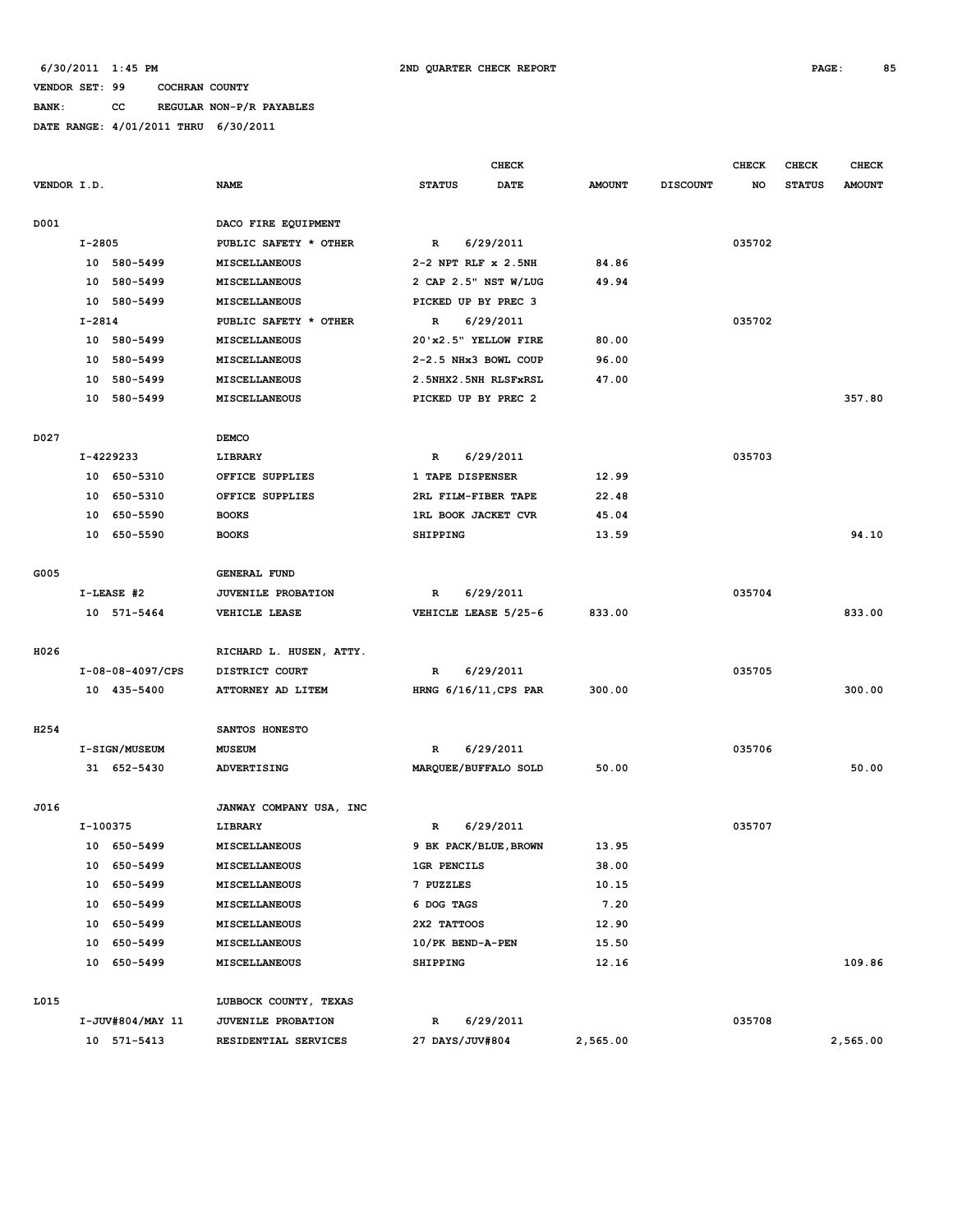**BANK: CC REGULAR NON-P/R PAYABLES**

|             |          |                      |                                                                                                          |               | <b>CHECK</b>                |                |                 | <b>CHECK</b> | <b>CHECK</b>  | <b>CHECK</b>  |
|-------------|----------|----------------------|----------------------------------------------------------------------------------------------------------|---------------|-----------------------------|----------------|-----------------|--------------|---------------|---------------|
| VENDOR I.D. |          |                      | <b>NAME</b>                                                                                              | <b>STATUS</b> | <b>DATE</b>                 | <b>AMOUNT</b>  | <b>DISCOUNT</b> | NO           | <b>STATUS</b> | <b>AMOUNT</b> |
|             |          |                      |                                                                                                          |               |                             |                |                 |              |               |               |
| L177        |          |                      | LATTICE COMMUNICATIONS, INC                                                                              |               |                             |                |                 |              |               |               |
|             |          | $I-NPCS2902$         | PUBLIC SAFETY*OTHER*                                                                                     | $\mathbb{R}$  | 6/29/2011                   |                |                 | 035709       |               |               |
|             |          | 10 580-5571          | CAPITAL OUTLAY                                                                                           |               | CELLXION 11.5X20 BLD        | 16,950.00      |                 |              |               |               |
|             | 10       | 580-5571             | CAPITAL OUTLAY                                                                                           |               | SER #SUSC7106261            |                |                 |              |               | 16,950.00     |
|             |          |                      |                                                                                                          |               |                             |                |                 |              |               |               |
| M018        |          |                      | MORTON INSURANCE AGENCY                                                                                  |               |                             |                |                 |              |               |               |
|             | I-114829 |                      | <b>JUSTICE OF PEACE</b>                                                                                  | R             | 6/29/2011                   |                |                 | 035710       |               |               |
|             |          | 10 455-5480          | BONDS & NOTARY FEES                                                                                      |               | SURETY BOND/SCHMIDT         | 75.00          |                 |              |               | 75.00         |
|             |          |                      |                                                                                                          |               |                             |                |                 |              |               |               |
| M031        |          |                      | MILLER PAPER & PACKAGING CO                                                                              |               |                             |                |                 |              |               |               |
|             |          | I-S1957895.001       | <b>SHERIFF</b>                                                                                           | R             | 6/29/2011                   |                |                 | 035711       |               |               |
|             |          | 10 560-5334          | OTHER SUPPLIES                                                                                           |               | <b>1CS LG NITRILE GLOVE</b> | 85.49          |                 |              |               |               |
|             |          | 10 560-5334          | OTHER SUPPLIES                                                                                           |               | <b>1CS XL NITRILE GLOVE</b> | 85.49          |                 |              |               | 170.98        |
|             |          |                      |                                                                                                          |               |                             |                |                 |              |               |               |
| M099        |          |                      | SUSAN MERRITT                                                                                            |               |                             |                |                 |              |               |               |
|             |          | I-TRAP SHOOT 06/11   | <b>EXTENSION SVC</b>                                                                                     | R             | 6/29/2011                   |                |                 | 035712       |               |               |
|             |          | 10 665-5334          | OTHER SUPPLIES                                                                                           |               | 45CS ORANGE DOME CLA        | 404.59         |                 |              |               | 404.59        |
|             |          |                      | <b>JEFF MOLLOY</b>                                                                                       |               |                             |                |                 |              |               |               |
| M252        |          | I-JUNE TRAVEL '11    | <b>EXTENSION SVC</b>                                                                                     |               |                             |                |                 | 035713       |               |               |
|             |          |                      |                                                                                                          | R             | 6/29/2011                   |                |                 |              |               |               |
|             | 10<br>10 | 665-5427<br>665-5427 | CO AGENT-TRAVEL-OUT OF COUNTY TO COLLEGE STA/MEALS<br>CO AGENT-TRAVEL-OUT OF COUNTY IN COLLEGE STA/MEALS |               |                             | 25.27<br>18.68 |                 |              |               |               |
|             | 10       | 665-5427             | CO AGENT-TRAVEL-OUT OF COUNTY FRM COLLEGE STA/MEAL                                                       |               |                             | 3.36           |                 |              |               |               |
|             |          | I-TCAAA REG/DIST 3   | <b>EXTENSION SVC</b>                                                                                     | R             | 6/29/2011                   |                |                 | 035713       |               |               |
|             | 10       | 665-5427             | CO AGENT-TRAVEL-OUT OF COUNTY REG/W FALLS CONF                                                           |               |                             | 200.00         |                 |              |               |               |
|             | 10       | 665-5427             | CO AGENT-TRAVEL-OUT OF COUNTY LATE REG FEE                                                               |               |                             | 50.00          |                 |              |               | 297.31        |
|             |          |                      |                                                                                                          |               |                             |                |                 |              |               |               |
| 0109        |          |                      | 110TH JUDICIAL DISTRICT JUVENI                                                                           |               |                             |                |                 |              |               |               |
|             |          | I-124 060711         | JUVENILE PROBATION                                                                                       | R             | 6/29/2011                   |                |                 | 035714       |               |               |
|             |          | 17 575-5413          | PURCHASED RESIDENTIAL SERVICE 27 DAYS/JUV#801                                                            |               |                             | 1,620.00       |                 |              |               |               |
|             | 10       | 571-5413             | RESIDENTIAL SERVICES                                                                                     |               | 5 DAYS/JUV#804              | 300.00         |                 |              |               | 1,920.00      |
|             |          |                      |                                                                                                          |               |                             |                |                 |              |               |               |
| P007        |          |                      | PAYROLL CLEARING ACCT                                                                                    |               |                             |                |                 |              |               |               |
|             |          | I-2ND QTR 2011       | ALL DEPTS--WRKR COMP                                                                                     | R             | 6/29/2011                   |                |                 | 035715       |               |               |
|             |          | 10 400-5204          | <b>WORKERS' COMPENSATION</b>                                                                             |               | W/C QTRLY DEPOSIT-CN        | 46.81          |                 |              |               |               |
|             |          | 10 403-5204          | WORKERS' COMPENSATION                                                                                    |               | W/C QTRLY DEPOSIT-CL        | 61.94          |                 |              |               |               |
|             |          | 10 435-5204          | WORKERS' COMPENSATION                                                                                    |               | W/C QTRLY DEPOSIT-DI        | 9.29           |                 |              |               |               |
|             | 10       | 455-5204             | WORKERS' COMPENSATION                                                                                    |               | W/C QRTRLY DEPOSIT-J        | 34.27          |                 |              |               |               |
|             | 10       | 475-5204             | <b>WORKERS' COMPENSATION</b>                                                                             |               | W/C QTRLY DEPOSIT-CN        | 36.46          |                 |              |               |               |
|             | 10       | 476-5204             | <b>WORKERS' COMPENSATION</b>                                                                             |               | W/C QTRLY DEPOSIT-DI        | 59.55          |                 |              |               |               |
|             | 10       | 490-5204             | <b>WORKERS' COMPENSATION</b>                                                                             |               | W/C QTRLY DEPOSIT-EL        |                |                 |              |               |               |
|             | 10       | 495-5204             | <b>WORKERS' COMPENSATION</b>                                                                             |               | W/C QTRLY DEPOSIT-AU        | 40.58          |                 |              |               |               |
|             | 10       | 497-5204             | <b>WORKERS' COMPENSATION</b>                                                                             |               | W/C QTRLY DEPOSIT-TR        | 23.77          |                 |              |               |               |
|             | 10       | 499-5204             | <b>WORKERS' COMPENSATION</b>                                                                             |               | W/C QTRLY DEPOSIT-TA        | 63.66          |                 |              |               |               |
|             | 10       | 510-5204             | <b>WORKERS' COMPENSATION</b>                                                                             |               | W/C QTRLY DEPOSIT-CO        | 333.74         |                 |              |               |               |
|             | 10       | 512-5204             | <b>WORKERS' COMPENSATION</b>                                                                             |               | W/C QTRLY DEPOSIT-JA        | 592.62         |                 |              |               |               |
|             | 10       | 516-5204             | WORKERS' COMPENSATION                                                                                    |               | W/C QTRLY DEPOSIT-CE        | 417.27         |                 |              |               |               |
|             |          | 10 550-5204          | WORKERS' COMPENSATION                                                                                    |               | W/C QTRLY DEPOSIT-CO        | 190.82         |                 |              |               |               |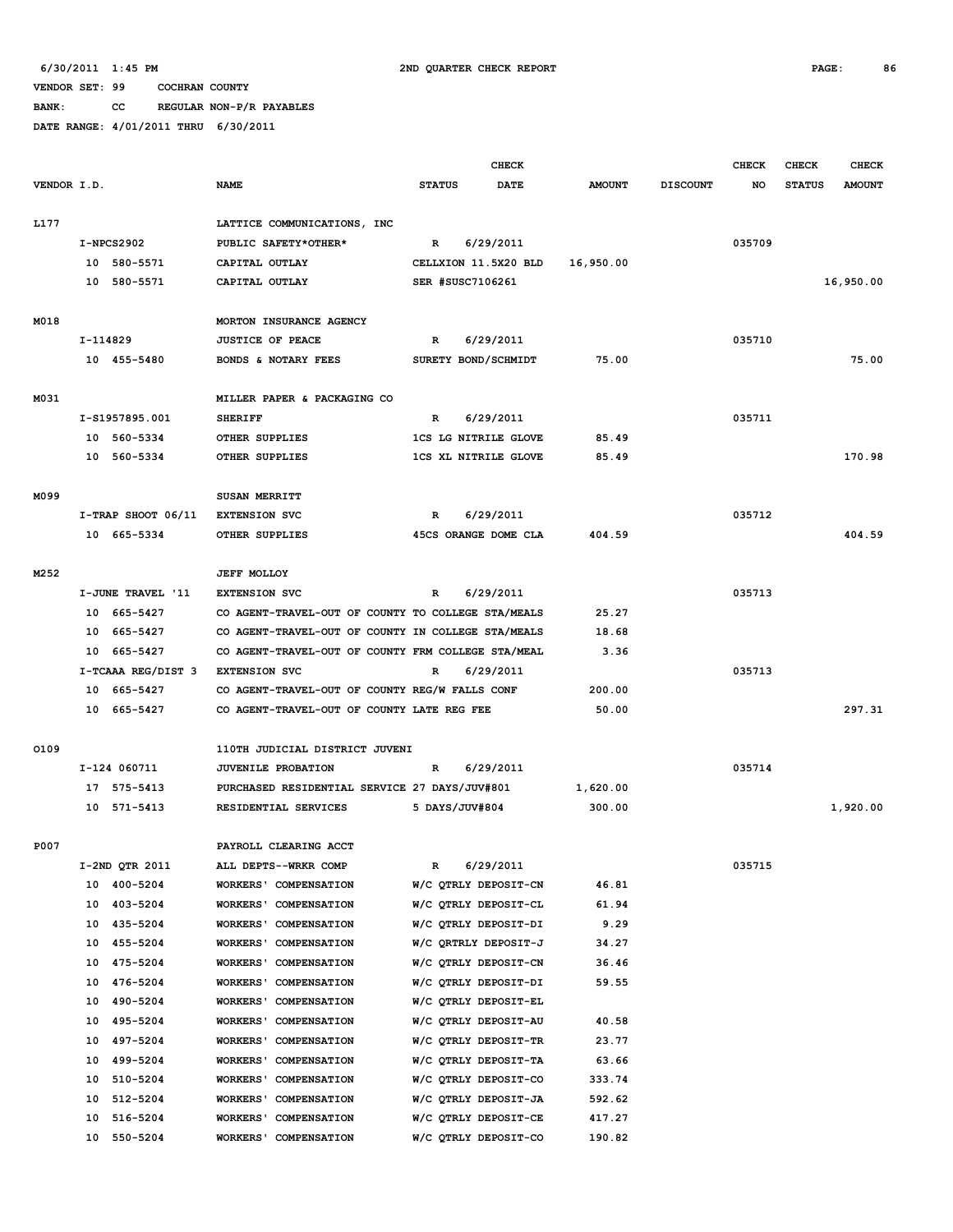**BANK: CC REGULAR NON-P/R PAYABLES**

|                |                                        |                      | CHECK       |               |                 | <b>CHECK</b> | <b>CHECK</b>  | <b>CHECK</b>  |
|----------------|----------------------------------------|----------------------|-------------|---------------|-----------------|--------------|---------------|---------------|
| VENDOR I.D.    | <b>NAME</b>                            | <b>STATUS</b>        | <b>DATE</b> | <b>AMOUNT</b> | <b>DISCOUNT</b> | NO           | <b>STATUS</b> | <b>AMOUNT</b> |
|                |                                        |                      |             |               |                 |              |               |               |
| P007           | PAYROLL CLEARING ACCT CONT             |                      |             |               |                 |              |               |               |
| I-2ND QTR 2011 | ALL DEPTS--WRKR COMP                   | $\mathbb{R}$         | 6/29/2011   |               |                 | 035715       |               |               |
| 10<br>560-5204 | <b>WORKERS' COMPENSATION</b>           | W/C QTRLY DEPOSIT-SH |             | 2,542.86      |                 |              |               |               |
| 10<br>571-5204 | WORKERS' COMPENSATION                  | W/C QTRLY DEPOSIT-JU |             | 29.42         |                 |              |               |               |
| 650-5204<br>10 | <b>WORKERS' COMPENSATION</b>           | W/C QTRLY DEPOSIT-LI |             | 56.43         |                 |              |               |               |
| 652-5204<br>10 | WORKERS' COMPENSATION                  | W/C QTRLY DEPOSIT-MU |             | 17.49         |                 |              |               |               |
| 660-5204<br>10 | <b>WORKERS' COMPENSATION</b>           | W/C QTRLY DEPOSIT-PA |             | 280.22        |                 |              |               |               |
| 662-5204<br>10 | <b>WORKERS' COMPENSATION</b>           | W/C QTRLY DEPOSIT-AC |             | 314.79        |                 |              |               |               |
| 663-5204<br>10 | WORKERS' COMPENSATION                  | W/C QTRLY DEPOSIT-SR |             | 133.08        |                 |              |               |               |
| 665-5204<br>10 | <b>WORKERS' COMPENSATION</b>           | W/C QTRLY DEPOSIT-EX |             | 254.63        |                 |              |               |               |
| 610-5204<br>15 | <b>WORKERS' COMPENSATION</b>           | W/C QTRLY DEPOSIT-CO |             | 512.25        |                 |              |               |               |
| 621-5204<br>15 | <b>WORKERS'</b><br><b>COMPENSATION</b> | W/C QTRLY DEPOSIT-PR |             | 1,189.85      |                 |              |               |               |
| 622-5204<br>15 | <b>WORKERS' COMPENSATION</b>           | W/C QTRLY DEPOSIT-PR |             | 1,097.56      |                 |              |               |               |
| 623-5204<br>15 | <b>WORKERS' COMPENSATION</b>           | W/C QTRLY DEPOSIT-PR |             | 1,073.28      |                 |              |               |               |
| 15<br>624-5204 | WORKERS' COMPENSATION                  | W/C QTRLY DEPOSIT-PR |             | 1,073.53      |                 |              |               |               |
| 30<br>518-5204 | WORKERS COMPENSATION                   | W/C QTRLY DEPOSIT-AI |             | 120.10        |                 |              |               | 10,606.27     |
|                |                                        |                      |             |               |                 |              |               |               |
| P088           | PITNEY BOWES CREDIT CORP               |                      |             |               |                 |              |               |               |
| I-6606405-JN11 | <b>CLERK</b>                           | R                    | 6/29/2011   |               |                 | 035716       |               |               |
| 10 403-5311    | POSTAL EXPENSES                        | POSTAGE MTR LEASE 2N |             | 771.00        |                 |              |               | 771.00        |
|                |                                        |                      |             |               |                 |              |               |               |
| P088           | PITNEY BOWES CREDIT CORP               |                      |             |               |                 |              |               |               |
| I-6617824-JN11 | TAX OFFICE                             | R                    | 6/29/2011   |               |                 | 035717       |               |               |
| 10 499-5311    | POSTAL EXPENSES                        | POSTAGE MTR LEASE/2N |             | 1,197.00      |                 |              |               | 1,197.00      |
|                |                                        |                      |             |               |                 |              |               |               |
| P238           | PUMPKIN BOOKS                          |                      |             |               |                 |              |               |               |
| I-PB05-7015    | LIBRARY                                | R                    | 6/29/2011   |               |                 | 035718       |               |               |
| 10 650-5590    | <b>BOOKS</b>                           | LOOK AND FIND/15 VOL |             | 119.70        |                 |              |               |               |
| 10 650-5590    | <b>BOOKS</b>                           | SHIPPING             |             | 13.31         |                 |              |               | 133.01        |
|                |                                        |                      |             |               |                 |              |               |               |
| R033           | <b>GERALD RAMSEY</b>                   |                      |             |               |                 |              |               |               |
| I-JUL '11 RENT | NON-DEPT'L/STORAGE BLDG                | R                    | 6/29/2011   |               |                 | 035719       |               |               |
| 10 409-5499    | <b>MISCELLANEOUS</b>                   | STORAGE BLDG RENT JU |             | 300.00        |                 |              |               |               |
| I-JUN '11 RENT | NON-DEPT'L/STORAGE BLDG                | R                    | 6/29/2011   |               |                 | 035719       |               |               |
| 10 409-5499    | MISCELLANEOUS                          | STORAGE BLDG RENT JU |             | 300.00        |                 |              |               | 600.00        |
|                |                                        |                      |             |               |                 |              |               |               |
| R043           | RAY RAMON                              |                      |             |               |                 |              |               |               |
| I-122670       | <b>COURTHOUSE</b>                      | R                    | 6/29/2011   |               |                 | 035720       |               |               |
| 10 510-5411    | MAINTENANCE CONTRACTS                  | YARD CUT             |             | 150.00        |                 |              |               |               |
| I-122671       | <b>COURTHOUSE</b>                      | $\mathbb{R}$         | 6/29/2011   |               |                 | 035720       |               |               |
| 10 510-5411    | MAINTENANCE CONTRACTS                  | YARD CUT             |             | 150.00        |                 |              |               |               |
| I-122672       | RAY RAMON                              | R                    | 6/29/2011   |               |                 | 035720       |               |               |
| 10 510-5411    | MAINTENANCE CONTRACTS                  | YARD CUT             |             | 150.00        |                 |              |               | 450.00        |
|                |                                        |                      |             |               |                 |              |               |               |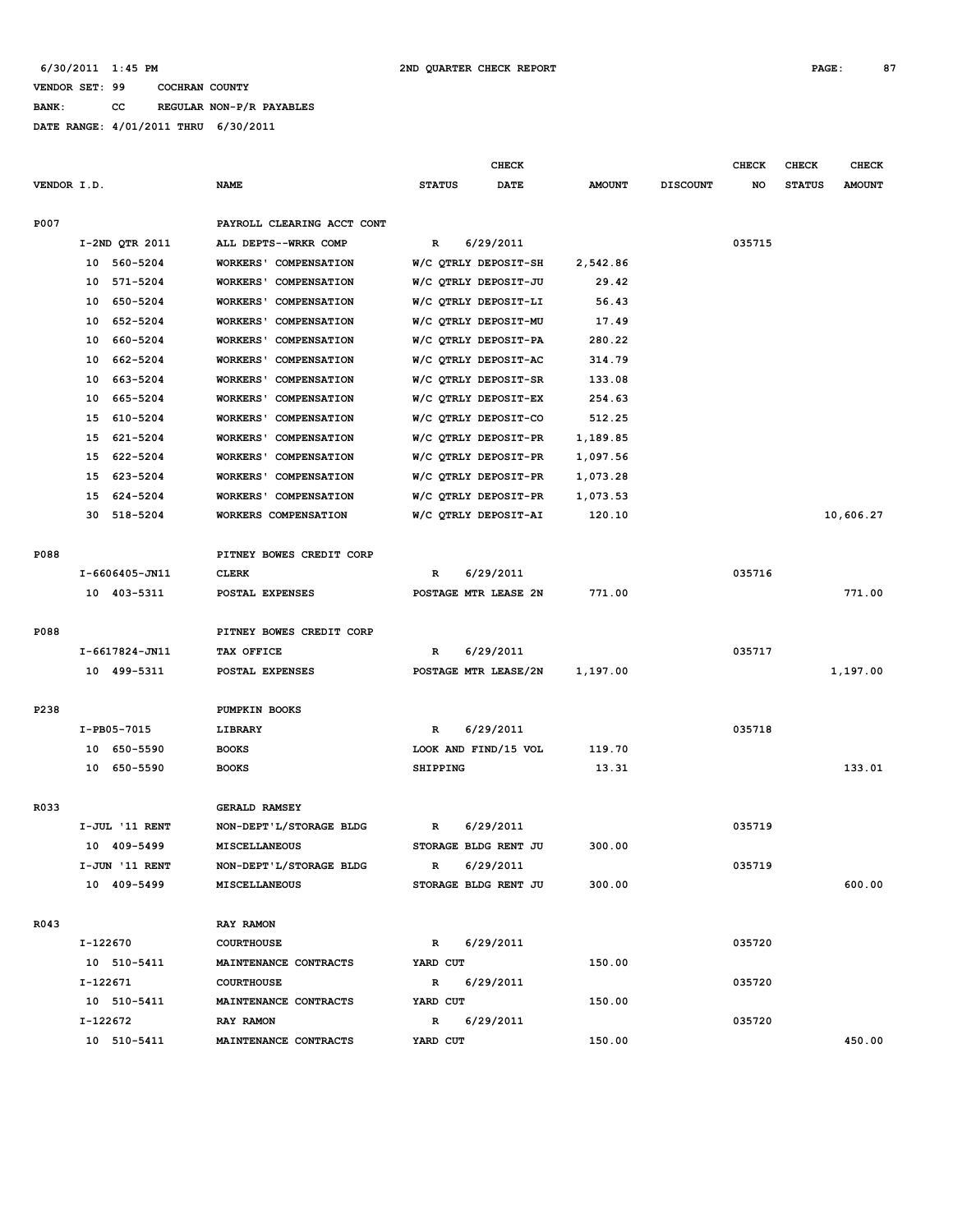## **BANK: CC REGULAR NON-P/R PAYABLES**

|             |              |                           |                              |                       | <b>CHECK</b> |               |                 | <b>CHECK</b> | <b>CHECK</b>  | <b>CHECK</b>  |
|-------------|--------------|---------------------------|------------------------------|-----------------------|--------------|---------------|-----------------|--------------|---------------|---------------|
| VENDOR I.D. |              |                           | <b>NAME</b>                  | <b>STATUS</b>         | <b>DATE</b>  | <b>AMOUNT</b> | <b>DISCOUNT</b> | NO           | <b>STATUS</b> | <b>AMOUNT</b> |
| <b>S005</b> |              |                           | DORIS SEALY, COUNTY TREAS    |                       |              |               |                 |              |               |               |
|             |              | $I - '11$ CIO TRNG $6/11$ | <b>TREASURER</b>             | $\mathbb{R}$          | 6/29/2011    |               |                 | 035721       |               |               |
|             | 10           | 497–5427                  | CONTINUING EDUCATION         | CIO TRNG/LEV 2/6/13-  |              | 408.00        |                 |              |               |               |
|             | 10           | 497-5427                  | CONTINUING EDUCATION         | HOTEL/4 NIGHTS        |              | 428.00        |                 |              |               |               |
|             | 10           | 497–5427                  | CONTINUING EDUCATION         | LODGING TAX           |              | 55.64         |                 |              |               |               |
|             | 10           | 497–5427                  | CONTINUING EDUCATION         | HOTEL MEALS           |              | 53.71         |                 |              |               |               |
|             |              | 10 497-5427               | CONTINUING EDUCATION         | <b>MEAL 6/13</b>      |              | 28.06         |                 |              |               | 973.41        |
| S063        |              |                           | ANGEL RAMIREZ, dba           |                       |              |               |                 |              |               |               |
|             | $I-9115$     |                           | PREC <sub>2</sub>            | $\mathbb{R}$          | 6/29/2011    |               |                 | 035722       |               |               |
|             |              | 15 622-5454               | TIRES                        | MT/DSMT               |              | 30.00         |                 |              |               |               |
|             | 15           | 622-5454                  | TIRES                        | TIRE REPAIR           |              | 15.00         |                 |              |               |               |
|             | 15           | 622-5454                  | TIRES                        | REPL STUD, NUT        |              | 15.00         |                 |              |               |               |
|             |              | 15 622-5454               | TIRES                        | <b>LABOR</b>          |              | 40.00         |                 |              |               | 100.00        |
| S071        |              |                           | SCRIPT OFFICE PRODUCTS, INC. |                       |              |               |                 |              |               |               |
|             | I-36277      |                           | CO JUDGE/COMM'R CT           | R                     | 6/29/2011    |               |                 | 035723       |               |               |
|             | 15           | 610-5310                  | OFFICE SUPPLIES              | 1 FINGERTIP MOISTENE  |              | 3.95          |                 |              |               |               |
|             | 15           | 610-5310                  | OFFICE SUPPLIES              | 2 SHARPIE/RED         |              | 5.28          |                 |              |               |               |
|             |              | 15 610-5310               | OFFICE SUPPLIES              | 4 SHARPIE/BLK         |              | 3.88          |                 |              |               |               |
|             | 15           | 610-5310                  | OFFICE SUPPLIES              | 2BX JUMBO PAPER CLIP  |              | 2.50          |                 |              |               |               |
|             | 15           | 610-5310                  | OFFICE SUPPLIES              | 2 74XL CRTG/BLK       |              | 71.90         |                 |              |               |               |
|             | 15           | 610-5310                  | OFFICE SUPPLIES              | 1 75XL CRTG/BLK       |              | 41.74         |                 |              |               |               |
|             | 15           | 610-5310                  | OFFICE SUPPLIES              | 2 75XL CRTG/BLK       |              | 83.48         |                 |              |               |               |
|             | $I-36443$    |                           | <b>JUSTICE OF PEACE</b>      | $\mathbb{R}$          | 6/29/2011    |               |                 | 035723       |               |               |
|             |              | 10 455-5310               | OFFICE SUPPLIES              | 1 BUS CARD HOLDER     |              | 4.95          |                 |              |               |               |
|             | 10           | 455-5310                  | OFFICE SUPPLIES              | 3 PENTEL PENS/BK      |              | 5.85          |                 |              |               |               |
|             | 10           | 455-5310                  | OFFICE SUPPLIES              | 3 PENBEL PENS/BE      |              | 5.85          |                 |              |               |               |
|             |              | 10 455-5310               | OFFICE SUPPLIES              | 1 X-STAMPER/FILED BY  |              | 40.23         |                 |              |               | 269.61        |
|             |              |                           |                              |                       |              |               |                 |              |               |               |
| S149        |              |                           | SHERIFFS' ASSOCIATION OF     |                       |              |               |                 |              |               |               |
|             |              | I-'11 ANN TRNG CONF       | <b>SHERIFF</b>               | R                     | 6/29/2011    |               |                 | 035724       |               |               |
|             |              | 10 560-5427               | CONTINUING EDUCATION         | CONF REG/JULY 17-19,  |              | 225.00        |                 |              |               | 225.00        |
| S222        |              |                           | SOUTH PLAINS COMMUNICATIONS  |                       |              |               |                 |              |               |               |
|             | $I - 642091$ |                           | <b>SHERIFF</b>               | $\mathbb{R}$          | 6/29/2011    |               |                 | 035725       |               |               |
|             |              | 10 560-5452               | OFFICE EQUIPMENT REPAIR      | REPAIR CONSOLE TO     |              |               |                 |              |               |               |
|             |              | 10 560-5452               | OFFICE EQUIPMENT REPAIR      | RECORD 5700; ENABLE E |              | 90.00         |                 |              |               | 90.00         |
| S242        |              |                           | SAM'S CLUB                   |                       |              |               |                 |              |               |               |
|             |              | I-620196071 061711        | JAIL                         | R                     | 6/29/2011    |               |                 | 035726       |               |               |
|             |              | 10 512-5333               | <b>FOOD-PRISONERS</b>        | TROP OJ/2             |              | 15.96         |                 |              |               |               |
|             |              | 10 512-5333               | FOOD-PRISONERS               | GRAPE JUICE/2         |              | 11.96         |                 |              |               |               |
|             |              | 10 512-5333               | <b>FOOD-PRISONERS</b>        | MM APPLE              |              | 19.76         |                 |              |               |               |
|             |              | 10 512-5333               | <b>FOOD-PRISONERS</b>        | CB JUICE              |              | 4.97          |                 |              |               |               |
|             |              | 10 512-5392               | MISCELLANEOUS SUPPLIES       | BOUNTY 12SR/2         |              | 36.96         |                 |              |               |               |
|             | 10           | 512-5392                  | MISCELLANEOUS SUPPLIES       | CHARMIN               |              | 18.98         |                 |              |               |               |
|             |              | 10 512-5392               | MISCELLANEOUS SUPPLIES       | 20 OZ FOAM CUPS       |              | 18.74         |                 |              |               |               |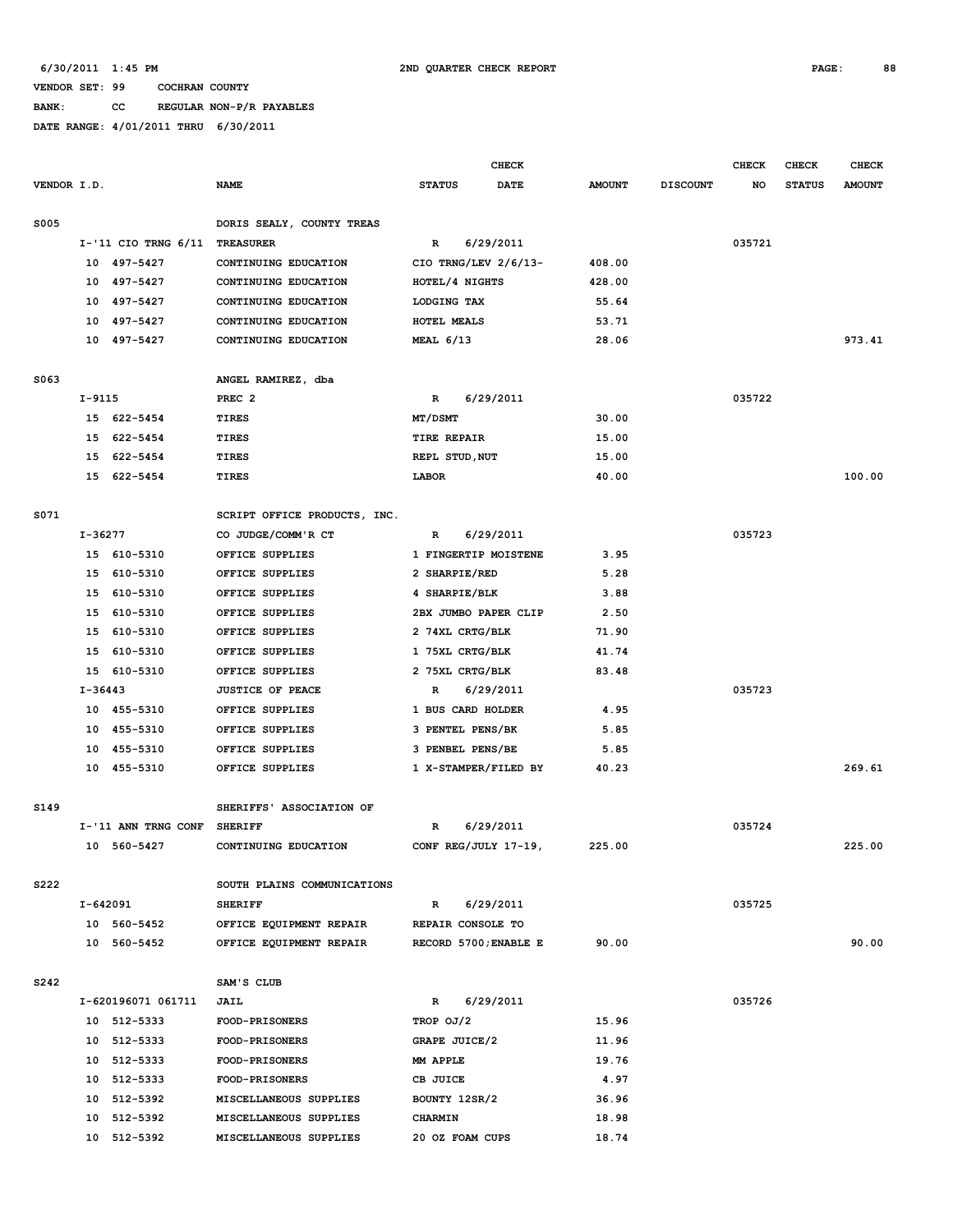## **BANK: CC REGULAR NON-P/R PAYABLES**

| VENDOR I.D.<br><b>NAME</b><br><b>STATUS</b><br><b>DATE</b><br>S242<br>SAM'S CLUB<br><b>CONT</b><br>I-620196071 061711<br>6/29/2011<br>R<br>JAIL | <b>AMOUNT</b><br><b>DISCOUNT</b><br><b>STATUS</b><br><b>AMOUNT</b><br>NO<br>035726 |
|-------------------------------------------------------------------------------------------------------------------------------------------------|------------------------------------------------------------------------------------|
|                                                                                                                                                 |                                                                                    |
|                                                                                                                                                 |                                                                                    |
|                                                                                                                                                 |                                                                                    |
| 10 512-5392<br>MISCELLANEOUS SUPPLIES<br>6 OZ FOAM CUPS                                                                                         | 12.48                                                                              |
| 10<br>512-5392<br>MISCELLANEOUS SUPPLIES<br>LAUNDRY DET/2                                                                                       | 27.96                                                                              |
| 512-5333<br>FOOD-PRISONERS<br>HVR DRESSING/2<br>10                                                                                              | 17.96                                                                              |
| 512-5392<br>MISCELLANEOUS SUPPLIES<br>COMET POWDER/2<br>10                                                                                      | 11.96                                                                              |
| 512-5333<br>10<br>FOOD-PRISONERS<br>FLAV PACK                                                                                                   | 11.22                                                                              |
| 512-5392<br>MISCELLANEOUS SUPPLIES<br>FORCEFLEX/4<br>10                                                                                         | 62.72                                                                              |
| 512-5392<br>PINE-SOL/2<br>10<br>MISCELLANEOUS SUPPLIES                                                                                          | 15.96                                                                              |
| 10<br>512-5392<br>MISCELLANEOUS SUPPLIES<br>CLOROX ULT/2                                                                                        | 14.96                                                                              |
| 10<br>512-5392<br>MISCELLANEOUS SUPPLIES<br>BOUNCE/250 CT                                                                                       | 7.98<br>310.53                                                                     |
| S254<br><b>JAMES ST CLAIR</b>                                                                                                                   |                                                                                    |
| I-PC, PRINTER 2011<br>CO JUDGE/COMM'R CT<br>6/29/2011<br>R                                                                                      | 035727                                                                             |
| HP OFFICEJET 6500A P<br>15 610-5310<br>OFFICE SUPPLIES                                                                                          | 139.99                                                                             |
| 15<br>610-5310<br>OFFICE SUPPLIES<br>OFC HOME, STUDENT 201                                                                                      | 99.99                                                                              |
| 610-5310<br>15<br>OFFICE SUPPLIES<br>ANTI-VIRUS SOFTWAARE                                                                                       | 19.99                                                                              |
| 610-5310<br>HP DESKTOP P6754Y<br>15<br>OFFICE SUPPLIES                                                                                          | 529.99                                                                             |
| 15<br>HP 23" LED MONITOR                                                                                                                        |                                                                                    |
| 610-5310<br>OFFICE SUPPLIES                                                                                                                     | 229.99<br>1,037.94<br>17.99                                                        |
| 15 610-5310<br>OFFICE SUPPLIES<br>8GB FLASH DRIVE                                                                                               |                                                                                    |
| S299<br>SAMMIE SIMPSON                                                                                                                          |                                                                                    |
| 6/29/2011<br>I-062011<br>R<br>MUSEUM                                                                                                            | 035728                                                                             |
| 31 652-5499<br>COOKIES/WALMART<br>MISCELLANEOUS                                                                                                 | 24.00<br>24.00                                                                     |
| S310<br>NATALIE SILHAN-TUCKER                                                                                                                   |                                                                                    |
| I-061311<br><b>EXTENSION SVC</b><br>6/29/2011<br>R                                                                                              | 035729                                                                             |
| 10 665-5310<br>OFFICE SUPPLIES<br><b>BLACK INK CRTG</b>                                                                                         | 14.97                                                                              |
| COLOR INK CRTG<br>10<br>665-5310<br>OFFICE SUPPLIES                                                                                             | 19.97                                                                              |
| 665-5310<br>REIMB SALES TAX<br>10<br>OFFICE SUPPLIES                                                                                            | 2.88                                                                               |
| 10<br>665-5310<br>OFFICE SUPPLIES<br>COPY PAPER                                                                                                 | 28.97                                                                              |
| 665-5310<br>OFFICE SUPPLIES<br>12PK NOTE<br>10                                                                                                  | 5.37                                                                               |
| 10<br>665-5310<br>OFFICE SUPPLIES<br>12PK NOTE                                                                                                  | 5.37                                                                               |
| 10 665-5310<br>22 PEN-BLUE<br>OFFICE SUPPLIES                                                                                                   | 0.97                                                                               |
| 10 665-5310<br>OFFICE SUPPLIES<br>PROFILE 12 CT/2                                                                                               | 18.00                                                                              |
| 665-5310<br>10<br>OFFICE SUPPLIES<br>DIXON PENCIL                                                                                               | 4.00                                                                               |
| 10 665-5310<br>OFFICE SUPPLIES<br>CARD READER                                                                                                   | 16.88                                                                              |
| OTHER SUPPLIES<br>10 665-5334<br><b>MICROPHONE</b>                                                                                              | 8.88                                                                               |
| 10<br>665-5310<br>OFFICE SUPPLIES<br>FILE FOLDER/2                                                                                              | 5.76                                                                               |
| 10<br>665-5310<br>OFFICE SUPPLIES<br><b>ENVELOPES</b>                                                                                           | 4.47                                                                               |
| 10 665-5310<br>OFFICE SUPPLIES<br><b>ENVELOPES</b>                                                                                              | 3.47                                                                               |
| 10<br>665-5310<br>OFFICE SUPPLIES<br>WRITING PAD                                                                                                | 3.77                                                                               |
| 10 665-5310<br>REIMB SALES TAX<br>OFFICE SUPPLIES                                                                                               | 8.74<br>152.47                                                                     |
|                                                                                                                                                 |                                                                                    |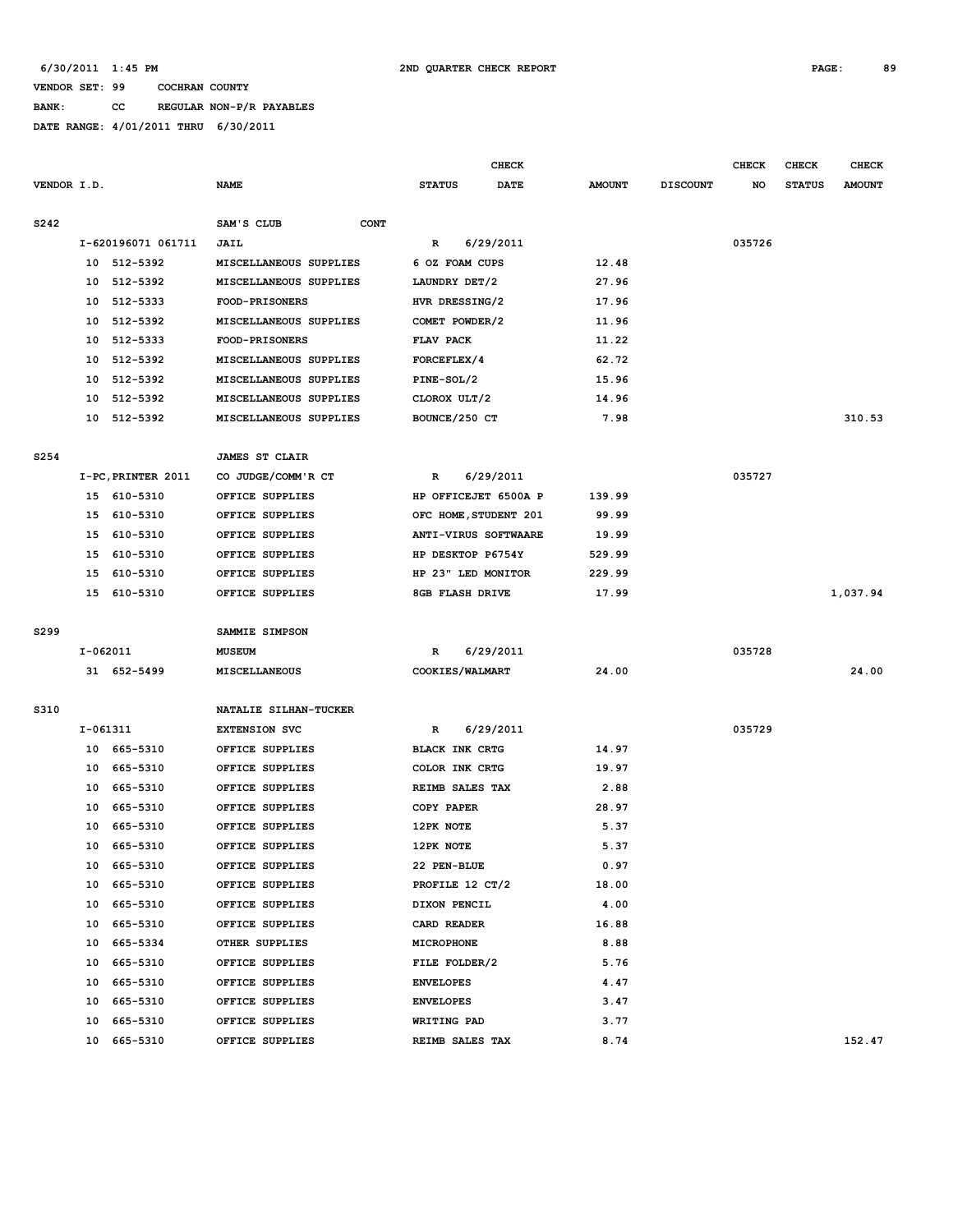**BANK: CC REGULAR NON-P/R PAYABLES**

|             |          |                |                                         |                           | <b>CHECK</b> |               |                 | <b>CHECK</b> | CHECK         | <b>CHECK</b>  |
|-------------|----------|----------------|-----------------------------------------|---------------------------|--------------|---------------|-----------------|--------------|---------------|---------------|
| VENDOR I.D. |          |                | <b>NAME</b>                             | <b>STATUS</b>             | DATE         | <b>AMOUNT</b> | <b>DISCOUNT</b> | NO           | <b>STATUS</b> | <b>AMOUNT</b> |
| S316        |          |                | <b>BRYANT SEARS</b>                     |                           |              |               |                 |              |               |               |
|             |          |                | I-AMA COLL TRNG 0611 JUVENILE PROBATION | $\mathbb{R}$              | 6/29/2011    |               |                 | 035730       |               |               |
|             |          | 10 571-5427    | CONTINUING EDUCATION                    | 2 NITES@ \$85, AMARIL     |              | 170.00        |                 |              |               |               |
|             | 10       | 571-5427       | CONTINUING EDUCATION                    | LODGING TAX               |              | 25.50         |                 |              |               |               |
|             |          | 10 571-5427    | CONTINUING EDUCATION                    | MEALS, 3 DAS              |              | 50.09         |                 |              |               | 245.59        |
| S331        |          |                | STANDARD COFFEE SERVICE                 |                           |              |               |                 |              |               |               |
|             |          | I-8311-73385   | NON-DEPT'L                              | R                         | 6/29/2011    |               |                 | 035731       |               |               |
|             |          | 10 409-5300    | COUNTY-WIDE SUPPLIES                    | 10 FR VAN CREAMER         |              | 73.30         |                 |              |               |               |
|             | 10       | 409-5300       | COUNTY-WIDE SUPPLIES                    | 4 AAA EXC                 |              | 159.60        |                 |              |               |               |
|             |          | 10 409-5300    | COUNTY-WIDE SUPPLIES                    | FUEL ADJ                  |              | 4.15          |                 |              |               | 237.05        |
| S346        |          |                | SUPERCIRCUITS, INC.                     |                           |              |               |                 |              |               |               |
|             |          | I-727826A      | <b>SHERIFF</b>                          | R                         | 6/29/2011    |               |                 | 035732       |               |               |
|             |          | 10 560-5310    | OFFICE SUPPLIES                         | 1 TB SATA SV35.3          |              | 150.00        |                 |              |               |               |
|             | 10       | 560-5310       | OFFICE SUPPLIES                         | <b>DVDRW 18XSATA, BLK</b> |              |               |                 |              |               |               |
|             | 10       | 560-5310       | OFFICE SUPPLIES                         | $H.264$ 8 CAM DVR W/DV    |              | 549.99        |                 |              |               |               |
|             |          | 10 560-5310    | OFFICE SUPPLIES                         | SHIPPING                  |              | 14.77         |                 |              |               | 714.76        |
| S387        |          |                | IRENE SEALY                             |                           |              |               |                 |              |               |               |
|             | I-061511 |                | LIBRARY                                 | $\mathbb{R}$              | 6/29/2011    |               |                 | 035733       |               |               |
|             |          | 10 650-5499    | <b>MISCELLANEOUS</b>                    | 2 T-SHIRTS                |              | 8.99          |                 |              |               |               |
|             | 10       | 650–5499       | MISCELLANEOUS                           | SHIPPING                  |              | 17.10         |                 |              |               |               |
|             | 10       | 650–5499       | MISCELLANEOUS                           | SUMMER READING PROG       |              |               |                 |              |               |               |
|             | 10       | 650-5499       | MISCELLANEOUS                           | NAME TAGS                 |              |               |                 |              |               |               |
|             |          | 10 650-5499    | MISCELLANEOUS                           | LABELS/140                |              |               |                 |              |               | 26.09         |
| T050        |          |                | TAC UNEMPLOYMENT FUND                   |                           |              |               |                 |              |               |               |
|             |          | I-2ND QTR 2011 | ALL DEPARTMENTS                         | R                         | 6/29/2011    |               |                 | 035734       |               |               |
|             |          | 10 400-5206    | UNEMPLOYMENT                            | QTRLY UNEMPLYMNT-CO       |              | 15.51         |                 |              |               |               |
|             |          | 10 403-5206    | <b>UNEMPLOYMENT</b>                     | QTRLY UNEMPLYMNT-CLE      |              | 34.44         |                 |              |               |               |
|             |          | 10 435-5206    | UNEMPLOYMENT                            | QTRLY UNEMPLYMNT-DIS      |              | 5.96          |                 |              |               |               |
|             |          | 10 455-5206    | <b>UNEMPLOYMENT</b>                     | QTRLY UNEMPLYMNT-JP       |              | 10.25         |                 |              |               |               |
|             |          | 10 475-5206    | UNEMPLOYMENT                            | QTRLY UNEMPLYMNT-CO       |              | 18.01         |                 |              |               |               |
|             | 10       | 476-5206       | UNEMPLOYMENT                            | OTRLYUNEMPLYMNT-DIST      |              | 6.13          |                 |              |               |               |
|             | 10       | 495-5206       | UNEMPLOYMENT                            | QTRLY UNEMPLYMNT-CO       |              | 34.80         |                 |              |               |               |
|             | 10       | 497-5206       | UNEMPLOYMENT                            | QTRLY UNEMPLYMNT-TRE      |              | 1.77          |                 |              |               |               |
|             | 10       | 499-5206       | UNEMPLOYMENT                            | QTRLY UNEMPLYMNT-TAX      |              | 36.29         |                 |              |               |               |
|             | 10       | 510-5206       | UNEMPLOYMENT                            | QTRLY UNEMPLYMNT-CRT      |              | 15.72         |                 |              |               |               |
|             | 10       | 512-5206       | UNEMPLOYMENT                            | QTRLY UNEMPLYMNT-JAI      |              | 36.72         |                 |              |               |               |
|             | 10       | 516-5206       | UNEMPLOYMENT                            | QTRLY UNEMPLYMNT-CEM      |              | 16.47         |                 |              |               |               |
|             | 10       | 560-5206       | UNEMPLOYMENT                            | QTRLY UNEMPLYMNT-SHE      |              | 177.00        |                 |              |               |               |
|             | 10       | 571-5206       | UNEMPLOYMENT                            | QTRLY UNEMPLYMNT-JUV      |              | 15.23         |                 |              |               |               |
|             | 10       | 650-5206       | UNEMPLOYMENT                            | QTRLY UNEMPLYMNT-LIB      |              | 14.56         |                 |              |               |               |
|             | 10       | 660-5206       | UNEMPLOYMENT                            | QTRLY UNEMPLYMNT-PAR      |              | 12.89         |                 |              |               |               |
|             | 10       | 662-5206       | UNEMPLOYMENT                            | QTRLY UNEMPLYMNT-ACT      |              | 16.47         |                 |              |               |               |
|             | 10       | 663-5206       | UNEMPLOYMENT                            | QTRLY UNEMPLYMNT-SR       |              | 20.35         |                 |              |               |               |
|             | 10       | 665-5206       | UNEMPLOYMENT                            | QTRLY UNEMPLYMNT-EXT      |              | 25.97         |                 |              |               |               |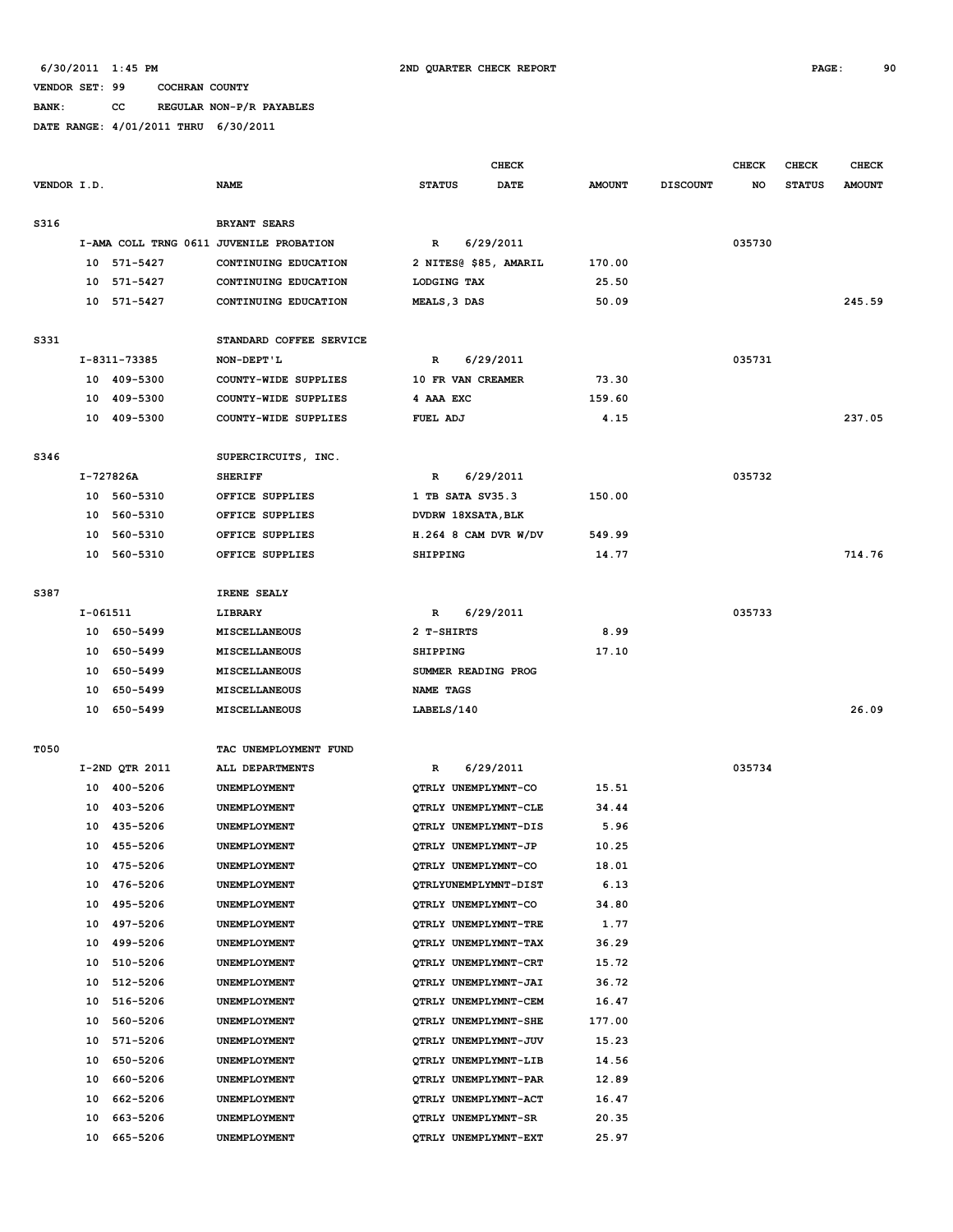## **BANK: CC REGULAR NON-P/R PAYABLES**

|             |           |                |                                | <b>CHECK</b>  |                       |               | <b>CHECK</b>    | CHECK  | <b>CHECK</b>  |               |
|-------------|-----------|----------------|--------------------------------|---------------|-----------------------|---------------|-----------------|--------|---------------|---------------|
| VENDOR I.D. |           |                | <b>NAME</b>                    | <b>STATUS</b> | DATE                  | <b>AMOUNT</b> | <b>DISCOUNT</b> | NO     | <b>STATUS</b> | <b>AMOUNT</b> |
|             |           |                |                                |               |                       |               |                 |        |               |               |
| T050        |           |                | TAC UNEMPLOYMENT FUND CONT     |               |                       |               |                 |        |               |               |
|             |           | I-2ND QTR 2011 | ALL DEPARTMENTS                | R             | 6/29/2011             |               |                 | 035734 |               |               |
|             |           | 15 621-5206    | UNEMPLOYMENT                   |               | QTRLY UNEMPLYMNT-PRE  | 36.85         |                 |        |               |               |
|             |           | 15 622-5206    | UNEMPLOYMENT                   |               | QTRLY UNEMPLYMNT-PRE  | 34.34         |                 |        |               |               |
|             |           | 15 623-5206    | UNEMPLOYMENT                   |               | QTRLY UNEMPLYMNT-PRE  | 33.22         |                 |        |               |               |
|             |           | 15 624-5206    | UNEMPLOYMENT                   |               | QTRLY UNEMPLYMNT-PRE  | 33.23         |                 |        |               | 652.18        |
|             |           |                |                                |               |                       |               |                 |        |               |               |
| T058        |           |                | RITA TYSON, CO & DIST CLERK    |               |                       |               |                 |        |               |               |
|             |           | I-BVS REGIS'11 | <b>CLERK</b>                   | R             | 6/29/2011             |               |                 | 035735 |               |               |
|             |           | 10 403-5427    | CONTINUING EDUCATION           |               | VITAL STAT WRKSHP, 7/ | 100.00        |                 |        |               | 100.00        |
|             |           |                |                                |               |                       |               |                 |        |               |               |
| T068        |           |                | TEXAS COMPTROLLER OF PUBLIC AC |               |                       |               |                 |        |               |               |
|             |           | I-2011 DUES    | COMM'R COURT                   | R             | 6/29/2011             |               |                 | 035736 |               |               |
|             |           | 15 610-5481    | DUES AND REGISTRATION          |               | CO-OP MEMBERSHIP PAR  | 100.00        |                 |        |               | 100.00        |
|             |           |                |                                |               |                       |               |                 |        |               |               |
| T083        |           |                | TYLER TECHNOLOGIES, INC        |               |                       |               |                 |        |               |               |
|             | I-14755   |                | NON-DEPT'L/AUDITOR             | R             | 6/29/2011             |               |                 | 035737 |               |               |
|             |           | 10 409-5411    | MAINTENANCE CONTRACTS          |               | SOFTWARE MAINT-ACCTS  | 1,338.75      |                 |        |               |               |
|             |           | 10 409-5411    | MAINTENANCE CONTRACTS          |               | SOFTWARE MAINT-ACUSE  | 316.05        |                 |        |               |               |
|             |           | 10 409-5411    | MAINTENANCE CONTRACTS          |               | SOFTWARE MAINT-NTWK   | 820.05        |                 |        |               |               |
|             |           | 10 409-5411    | MAINTENANCE CONTRACTS          |               | SOFTWARE MAINT-BUDGE  |               |                 |        |               |               |
|             |           | 10 409-5411    | MAINTENANCE CONTRACTS          |               | SOFTWARE MAINT-CK RE  |               |                 |        |               |               |
|             |           | 10 409-5411    | MAINTENANCE CONTRACTS          |               | SOFTWARE MAINT-GEN L  | 1,733.55      |                 |        |               |               |
|             | 10        | 409-5411       | MAINTENANCE CONTRACTS          |               | SOFTWARE MAINT-PAYRO  | 1,573.95      |                 |        |               |               |
|             |           | 10 495-5427    | CONTINUING EDUCATION           |               | ONLINE STUDENT CENTE  | 500.00        |                 |        |               |               |
|             | $I-15169$ |                | NON-DEPT'L                     | R             | 6/29/2011             |               |                 | 035737 |               |               |
|             |           | 10 409-5411    | MAINTENANCE CONTRACTS          |               | MONTHLY NETWORK FEE   | 200.00        |                 |        |               | 6,482.35      |
|             |           |                |                                |               |                       |               |                 |        |               |               |
| U019        |           |                | UNITED SUPERMARKETS, INC       |               |                       |               |                 |        |               |               |
|             |           | I-2733062211   | SHERIFF/JAIL                   | R             | 6/29/2011             |               |                 | 035738 |               |               |
|             |           | 10 560-5334    | OTHER SUPPLIES                 |               | 6CS DASANI WATER      | 23.94         |                 |        |               |               |
|             |           | 10 512-5392    | MISCELLANEOUS SUPPLIES         |               | 3 WHT BATH TISS       | 9.87          |                 |        |               |               |
|             |           | 10 512-5333    | <b>FOOD-PRISONERS</b>          | CANOLA OIL    |                       | 2.99          |                 |        |               |               |
|             |           | I-50911060900  | <b>JAIL</b>                    | R             | 6/29/2011             |               |                 | 035738 |               |               |
|             |           | 10 512-5333    | <b>FOOD-PRISONERS</b>          |               | 150 FROZEN MEALS      | 482.54        |                 |        |               |               |
|             |           | 10 512-5392    | MISCELLANEOUS SUPPLIES         |               | 5 GE SPIRAL LONG LIG  | 19.95         |                 |        |               | 539.29        |
|             |           |                |                                |               |                       |               |                 |        |               |               |
| U030        |           |                | U S SCRIPT, INC                |               |                       |               |                 |        |               |               |
|             | I-295276  |                | <b>JAIL/MEDS</b>               | $\mathbb{R}$  | 6/29/2011             |               |                 | 035739 |               |               |
|             |           | 10 512-5391    | MEDICAL CARE-PRISONERS         |               | MEDS/JAMES BENSON     | 38.48         |                 |        |               |               |
|             |           | 10 512-5391    | MEDICAL CARE-PRISONERS         |               | MED#1/MICHAEL RUFF    | 251.17        |                 |        |               |               |
|             |           | 10 512-5391    | MEDICAL CARE-PRISONERS         |               | MED#2/MICHAEL RUFF    | 26.90         |                 |        |               |               |
|             |           | 10 512-5391    | MEDICAL CARE-PRISONERS         |               | MED#3/MICHAEL RUFF    | 12.90         |                 |        |               |               |
|             |           | 10 512-5391    | MEDICAL CARE-PRISONERS         |               | MED#4/MICHAEL RUFF    | 9.90          |                 |        |               |               |
|             |           | 10 512-5391    | MEDICAL CARE-PRISONERS         |               | MED#5/MICHAEL RUFF    | 31.98         |                 |        |               |               |
|             |           | 10 512-5391    | MEDICAL CARE-PRISONERS         |               | MED#6/MICHAEL RUFF    | 17.74         |                 |        |               | 389.07        |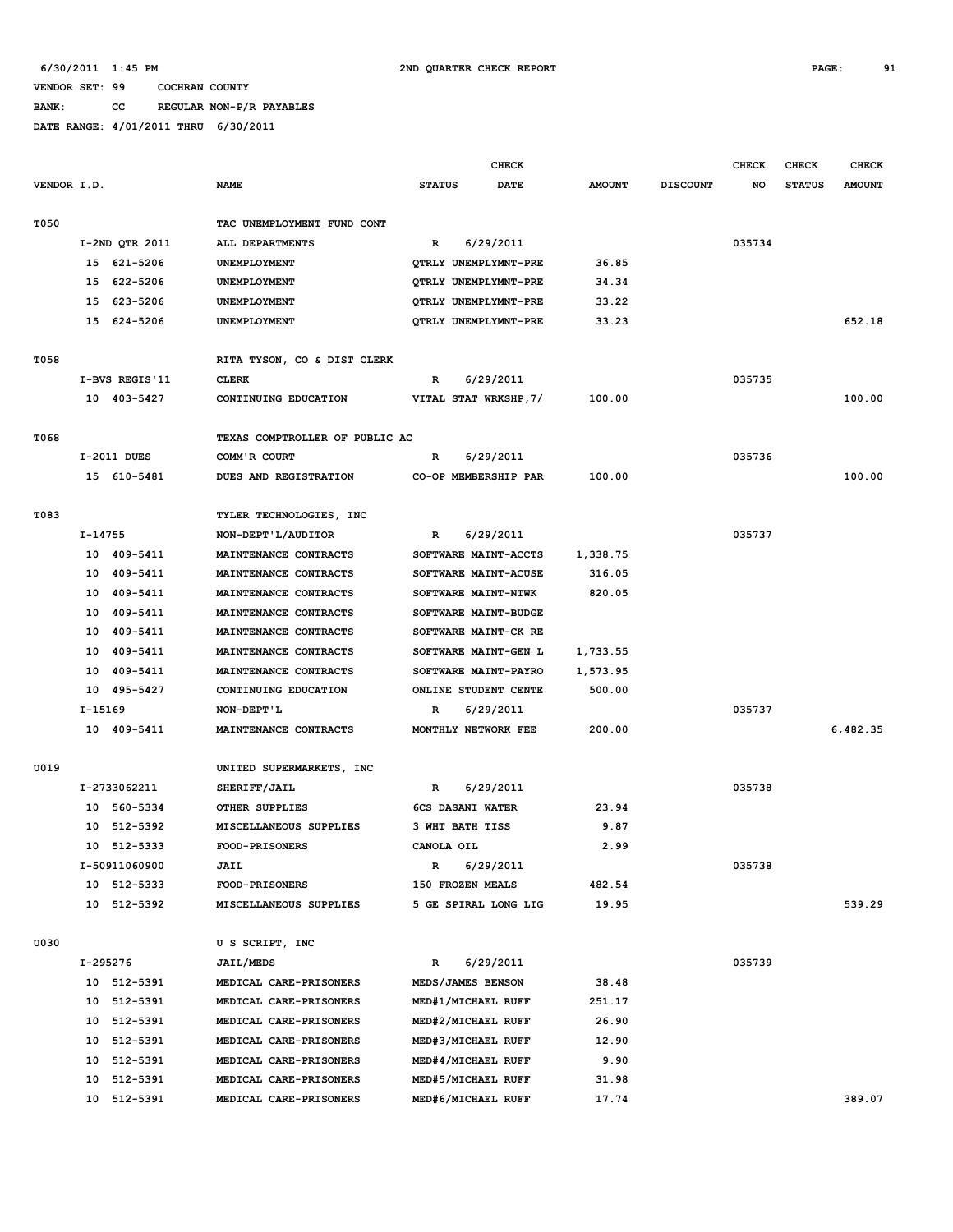**BANK: CC REGULAR NON-P/R PAYABLES**

|             |          |                                   |                                |                     | <b>CHECK</b>             |               |                 | <b>CHECK</b> | <b>CHECK</b>  | <b>CHECK</b>  |
|-------------|----------|-----------------------------------|--------------------------------|---------------------|--------------------------|---------------|-----------------|--------------|---------------|---------------|
| VENDOR I.D. |          |                                   | <b>NAME</b>                    | <b>STATUS</b>       | <b>DATE</b>              | <b>AMOUNT</b> | <b>DISCOUNT</b> | NO           | <b>STATUS</b> | <b>AMOUNT</b> |
| W007        |          |                                   | WEST, A THOMSON REUTERS BUSINE |                     |                          |               |                 |              |               |               |
|             |          |                                   |                                |                     |                          |               |                 |              |               |               |
|             |          | I-822988899                       | COUNTY ATTY/LAW LIBRARY        | R                   | 6/29/2011                |               |                 | 035740       |               |               |
|             |          | 10 475-5590                       | LAW LIBRARY MTRLS/UPDATES      |                     | TX VERN STAT PENAL V     | 906.00        |                 |              |               | 906.00        |
| W010        |          |                                   | WEST TEXAS GAS INC             |                     |                          |               |                 |              |               |               |
|             |          | I-004036001501 0611 PARK/SHOP     |                                | $\mathbb{R}$        | 6/29/2011                |               |                 | 035741       |               |               |
|             |          | 10 660-5440                       | UTILITIES & IRRIGATION         |                     | $0.7$ MCF $5/4 - 6/2/11$ | 13.71         |                 |              |               |               |
|             |          | I-004036002501 0611 PARK/SHOWBARN |                                | R                   | 6/29/2011                |               |                 | 035741       |               |               |
|             |          | 10 660-5440                       | UTILITIES & IRRIGATION         |                     | GAS SVC $5/4 - 6/2/11$   | 9.00          |                 |              |               |               |
|             |          | I-00404902201 0611                | PREC <sub>3</sub>              | R                   | 6/29/2011                |               |                 | 035741       |               |               |
|             |          | 15 623-5440                       | UTILITIES                      |                     | GAS SVC 5/3-6/3/11       | 9.00          |                 |              |               | 31.71         |
| W062        |          |                                   | WAL-MART COMMUNITY             |                     |                          |               |                 |              |               |               |
|             |          | I-115500350923                    | <b>JAIL</b>                    | R                   | 6/29/2011                |               |                 | 035742       |               |               |
|             |          | 10 512-5391                       | MEDICAL CARE-PRISONERS         | <b>BENADRYL</b>     |                          | 3.97          |                 |              |               |               |
|             |          | 10 512-5391                       | MEDICAL CARE-PRISONERS         | <b>EXCEDRIN CAP</b> |                          | 8.12          |                 |              |               |               |
|             |          | 10 512-5391                       | MEDICAL CARE-PRISONERS         | FIRST AID           |                          | 2.97          |                 |              |               |               |
|             |          | 10 512-5391                       | MEDICAL CARE-PRISONERS         | <b>ALLEGRA 30CT</b> |                          | 17.96         |                 |              |               |               |
|             |          | 10 512-5391                       | MEDICAL CARE-PRISONERS         | FIRST AID           |                          | 2.97          |                 |              |               |               |
|             |          | 10 512-5391                       | MEDICAL CARE-PRISONERS         | TYLENOL CAPS        |                          | 14.64         |                 |              |               |               |
|             |          | 10 512-5391                       | MEDICAL CARE-PRISONERS         | <b>ALEVE</b>        |                          | 7.92          |                 |              |               | 58.55         |
|             |          |                                   |                                |                     |                          |               |                 |              |               |               |
| X001        |          |                                   | XCEL ENERGY                    |                     |                          |               |                 |              |               |               |
|             |          | I-PREC 2 0611                     | PREC <sub>2</sub>              | R                   | 6/29/2011                |               |                 | 035743       |               |               |
|             |          | 15 622-5440                       | UTILITIES                      |                     | 7KWH 5/12-6/13/11, S     | 11.78         |                 |              |               |               |
|             |          | 15 622-5440                       | UTILITIES                      | AREA LIGHT          |                          | 15.83         |                 |              |               | 27.61         |
| Y001        |          |                                   | YELLOWHOUSE MACHINERY COM      |                     |                          |               |                 |              |               |               |
|             | I-101885 |                                   | PREC 4                         | R                   | 6/29/2011                |               |                 | 035744       |               |               |
|             |          | 15 624-5451                       | <b>REPAIRS</b>                 |                     | REPAIR A/C, CRAWLER      | 1,194.83      |                 |              |               |               |
|             |          | 15 624-5451                       | <b>REPAIRS</b>                 | REFRIGERANT/6       |                          | 78.12         |                 |              |               |               |
|             |          | 15 624-5451                       | <b>REPAIRS</b>                 | CIRCUIT BRE         |                          | 60.84         |                 |              |               |               |
|             |          |                                   |                                |                     |                          | 91.26         |                 |              |               |               |
|             |          | 15 624-5451                       | <b>REPAIRS</b>                 | SOLENOID            |                          |               |                 |              |               |               |
|             |          | 15 624-5451<br>15 624-5451        | <b>REPAIRS</b>                 | <b>RECEIVER-DR</b>  |                          | 53.24<br>7.80 |                 |              |               |               |
|             |          |                                   | <b>REPAIRS</b>                 | FILTER ELEM         |                          |               |                 |              |               |               |
|             |          | 15 624-5451                       | <b>REPAIRS</b>                 | AIR FILTER          |                          | 45.34         |                 |              |               |               |
|             |          | 15 624-5451                       | <b>REPAIRS</b>                 | <b>FREIGHT</b>      |                          | 16.87         |                 |              |               |               |
|             |          | 15 624-5451                       | <b>REPAIRS</b>                 | MILEAGE/280 MI      |                          | 280.00        |                 |              |               |               |
|             |          | 15 624-5451                       | <b>REPAIRS</b>                 | ENV FEE             |                          | 22.85         |                 |              |               |               |
|             | I-101910 |                                   | PREC 1                         | $\mathbb{R}$        | 6/29/2011                |               |                 | 035744       |               |               |
|             |          | 15 624-5451                       | <b>REPAIRS</b>                 |                     | RPR RET TO DIG/LOADE     | 102.83        |                 |              |               |               |
|             | 15       | 621-5451                          | <b>REPAIRS</b>                 | <b>ACTUATOR</b>     |                          | 31.81         |                 |              |               |               |
|             |          | 15 621-5451                       | <b>REPAIRS</b>                 | ENV FEE             |                          | 1.68          |                 |              |               | 1,987.47      |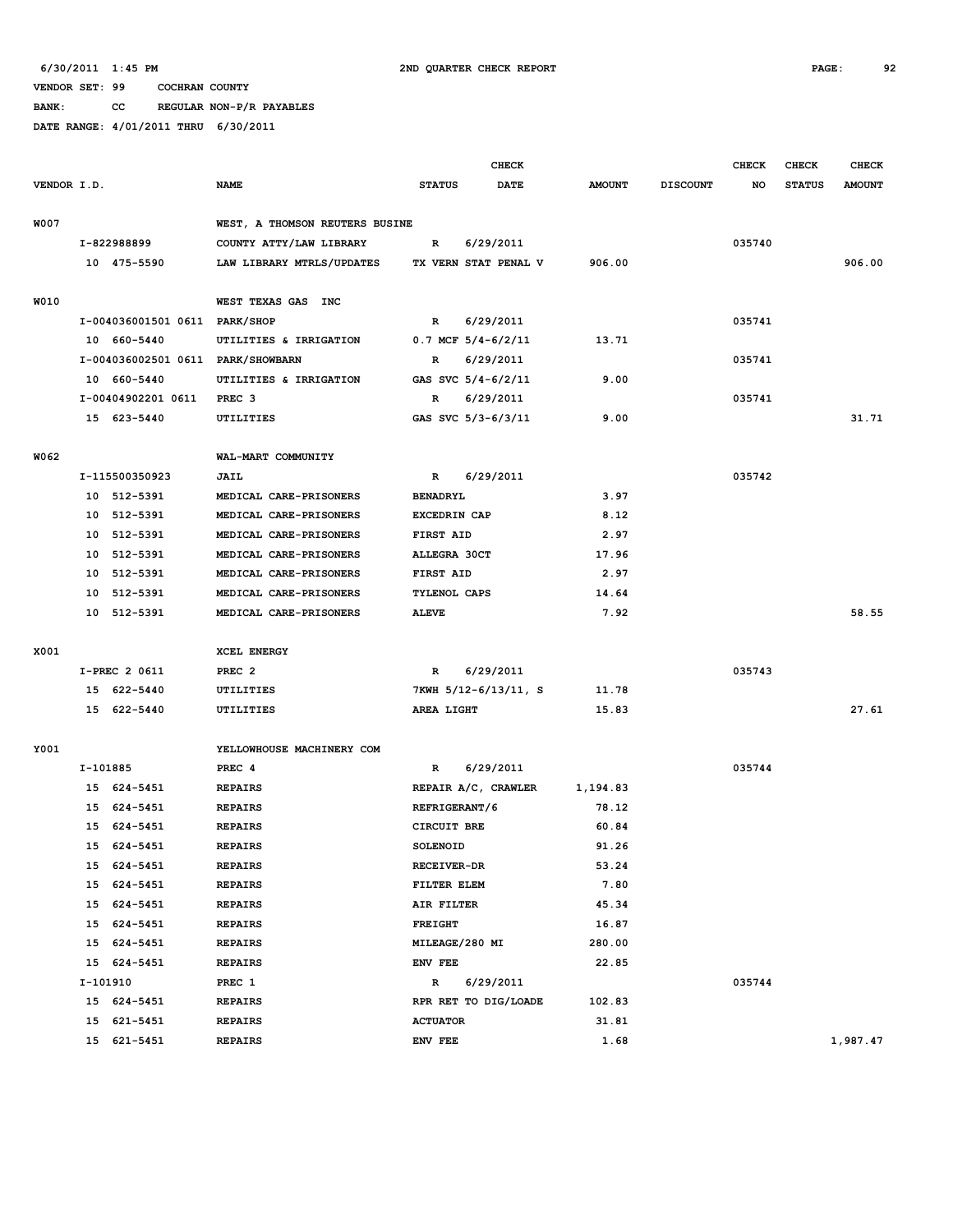# **BANK: CC REGULAR NON-P/R PAYABLES**

**DATE RANGE: 4/01/2011 THRU 6/30/2011**

|             |                    |                            |               | <b>CHECK</b>         |               |                 | <b>CHECK</b> | <b>CHECK</b>  | <b>CHECK</b>  |
|-------------|--------------------|----------------------------|---------------|----------------------|---------------|-----------------|--------------|---------------|---------------|
| VENDOR I.D. |                    | <b>NAME</b>                | <b>STATUS</b> | <b>DATE</b>          | <b>AMOUNT</b> | <b>DISCOUNT</b> | <b>NO</b>    | <b>STATUS</b> | <b>AMOUNT</b> |
|             |                    |                            |               |                      |               |                 |              |               |               |
| C339        |                    | CASTILLO CONSTRUCTION      |               |                      |               |                 |              |               |               |
|             | $I-DW#14474$       | CONSTR BID/OCC PROGRAM     | $\mathbb{R}$  | 6/30/2011            |               |                 | 035745       |               |               |
|             | 000-4380.200<br>10 | OTHER [MISCELLANEOUS]      |               | REF DEP FOR CONSTR B | 100.00        |                 |              |               | 100.00        |
|             |                    |                            |               |                      |               |                 |              |               |               |
| G240        |                    | <b>GLOVER CONSTRUCTION</b> |               |                      |               |                 |              |               |               |
|             | $I-DW#14463$       | CONSTR BID/OCC PROGRAM     | $\mathbb{R}$  | 6/30/2011            |               |                 | 035746       |               |               |
|             | 000-4380.200<br>10 | OTHER [MISCELLANEOUS]      |               | REF DEP CONSTR BID/O | 100.00        |                 |              |               | 100.00        |
|             |                    |                            |               |                      |               |                 |              |               |               |

| $*$ * TOTALS * * | <b>NO</b> |                     | CHECK AMOUNT | <b>DISCOUNTS</b> | <b>TOTAL APPLIED</b> |
|------------------|-----------|---------------------|--------------|------------------|----------------------|
| REGULAR CHECKS:  | 354       |                     | 467, 114.21  | 0.00             | 467, 114.21          |
| HAND CHECKS:     |           | 0                   |              | 0.00<br>0.00     | 0.00                 |
| DRAFTS:          |           | 0                   |              | 0.00<br>0.00     | 0.00                 |
| EFT:             |           | 0                   |              | 0.00<br>0.00     | 0.00                 |
| NON CHECKS:      |           | 0                   |              | 0.00<br>0.00     | 0.00                 |
|                  |           |                     |              |                  |                      |
| VOID CHECKS:     |           | 1 VOID DEBITS       | 16,000.00    |                  |                      |
|                  |           | <b>VOID CREDITS</b> | 16,000.00    | 0.00<br>0.00     | 0.00                 |

**TOTAL ERRORS: 0**

|     | G/L ACCOUNT  | <b>NAME</b>                 | <b>AMOUNT</b> |
|-----|--------------|-----------------------------|---------------|
|     |              |                             |               |
| 1 ດ | 000-2206.002 | ATTORNEY COLLECTION FEES    | 3,679.02      |
| 10  | 000-2500.10  | RESERVE FOR W/C, UNEMPLYMNT | 6,991.00      |
| 10  | 000-4340.700 | <b>TREASURER</b>            | 15.50         |

|    | 10 000-4340.700 TREASURER |                                        | 15.50     |
|----|---------------------------|----------------------------------------|-----------|
|    |                           | 10 000-4370.101 RENT-ACTIVITY BUILDING | 937.50    |
|    |                           | 10 000-4380.200 OTHER [MISCELLANEOUS]  | 210.00    |
|    | 10 400-5204               | <b>WORKERS' COMPENSATION</b>           | 46.81     |
| 10 | 400-5206                  | UNEMPLOYMENT                           | 15.51     |
|    | 10 403-5204               | <b>WORKERS' COMPENSATION</b>           | 61.94     |
| 10 | 403-5206                  | UNEMPLOYMENT                           | 34.44     |
| 10 | 403-5310                  | OFFICE SUPPLIES                        | 520.55    |
| 10 | 403-5311                  | POSTAL EXPENSES                        | 893.00    |
|    | 10 403-5411               | MAINTENANCE CONTRACTS                  | 3,425.00  |
|    | 10 403-5416               | FILMING & INDEXING                     | 3,717.25  |
|    | 10 403-5420               | TELECOMMUNICATIONS                     | 336.74    |
|    | 10 403-5427               | CONTINUING EDUCATION                   | 100.00    |
|    | 10 403-5483               | ERRORS/OMISSIONS INSURANCE             | 200.00    |
|    | 10 409-5300               | COUNTY-WIDE SUPPLIES                   | 1,515.32  |
|    | 10 409-5401               | <b>OUTSIDE AUDIT</b>                   | 17,618.16 |
|    | 10 409-5406               | APPRAISAL DISTRICT                     | 18,874.23 |
|    | 10 409-5411               | MAINTENANCE CONTRACTS                  | 6,382.35  |
|    | 10 409-5420               | <b>TELECOMMUNICATIONS</b>              | 385.42    |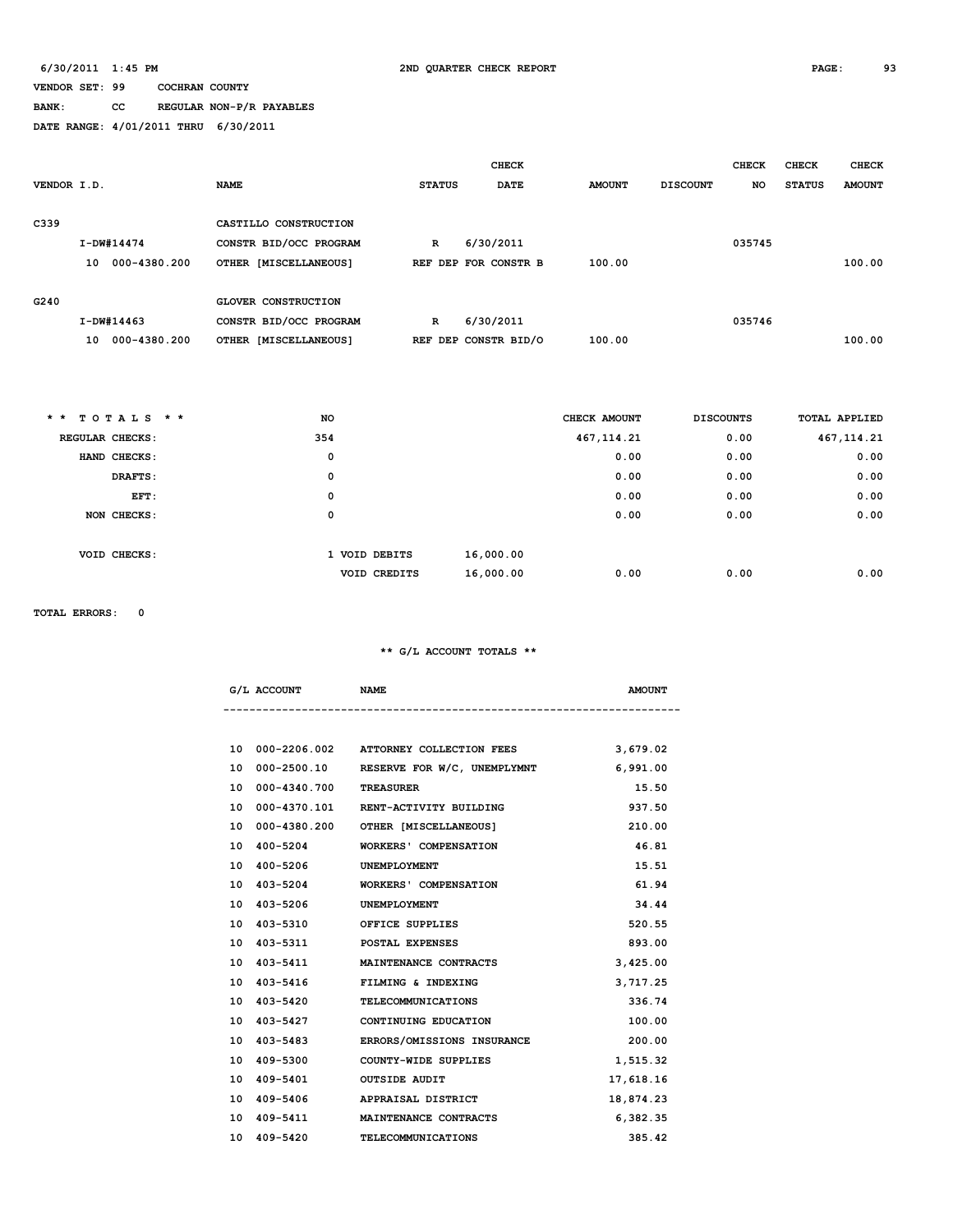**BANK: CC REGULAR NON-P/R PAYABLES**

**DATE RANGE: 4/01/2011 THRU 6/30/2011**

| G/L ACCOUNT<br>---------------------- | <b>NAME</b>                           | <b>AMOUNT</b> |
|---------------------------------------|---------------------------------------|---------------|
|                                       |                                       |               |
|                                       | 10 409-5427 CONTINUING EDUCATION      | 139.74        |
| 10 409-5440                           | UTILITIES                             | 169.81        |
| 10 409-5451                           | <b>REPAIRS</b>                        | 14.50         |
| 10 409-5497                           | LIABILITY INSURANCE                   | 2,266.00      |
| 10 409-5499                           | <b>MISCELLANEOUS</b>                  | 1,460.00      |
| 10 409-5571                           | CAPITAL OUTLAY                        | 25,039.21     |
| 10 410-5481                           | <b>DUES AND REGISTRATION</b>          | 150.00        |
| 10 426-5400                           | <b>ATTORNEY AD LITEM</b>              | 1,200.00      |
| 10 426-5481                           | DUES AND REGISTRATION                 | 125.00        |
|                                       | 10 435-5204 WORKERS' COMPENSATION     | 9.29          |
|                                       | 10 435-5206 UNEMPLOYMENT              | 5.96          |
|                                       | 10 435-5400 ATTORNEY AD LITEM         | 4,875.00      |
|                                       | 10 435-5420 TELECOMMUNICATIONS        | 417.50        |
| 10 435-5491                           | <b>GRAND JURY</b>                     | 30.00         |
| 10 435-5499                           | <b>MISCELLANEOUS</b>                  | 55.00         |
| 10 455-5204                           | <b>WORKERS' COMPENSATION</b>          | 34.27         |
| 10 455-5206                           | <b>UNEMPLOYMENT</b>                   | 10.25         |
| 10 455-5310                           | OFFICE SUPPLIES                       | 590.23        |
| 10 455-5405                           | <b>AUTOPSY</b>                        | 150.00        |
| 10 455-5420                           | TELECOMMUNICATIONS                    | 94.47         |
| 10 455-5480                           | BONDS & NOTARY FEES                   | 75.00         |
| 10 475-5204                           | <b>WORKERS' COMPENSATION</b>          | 36.46         |
| 10 475-5206                           | UNEMPLOYMENT                          | 18.01         |
|                                       | 10 475-5420 TELECOMMUNICATIONS        | 332.07        |
|                                       | 10 475-5590 LAW LIBRARY MTRLS/UPDATES | 2,756.38      |
| 10 476-5204                           | <b>WORKERS' COMPENSATION</b>          | 59.55         |
| 10 476-5206                           | UNEMPLOYMENT                          | 6.13          |
| 10 490-5107                           | <b>TEMPORARY OR EXTRA WAGES</b>       | 35.00         |
| 10 495-5204                           | <b>WORKERS' COMPENSATION</b>          | 40.58         |
| 10 495-5206                           | <b>UNEMPLOYMENT</b>                   | 34.80         |
| 10 495-5310                           | OFFICE SUPPLIES                       | 2,958.14      |
| 10 495-5420                           | TELECOMMUNICATIONS                    | 143.72        |
| 10 495-5427                           | CONTINUING EDUCATION                  | 1,423.48      |
| 10 495-5481                           | DUES AND REGISTRATION                 | 280.00        |
| 10 497-5204                           | WORKERS' COMPENSATION                 | 23.77         |
| 10 497-5206                           | UNEMPLOYMENT                          | 1.77          |
| 10 497-5310                           | OFFICE SUPPLIES                       | 21.79         |
| 10 497-5420                           | <b>TELECOMMUNICATIONS</b>             | 100.50        |
| 10 497-5427                           | CONTINUING EDUCATION                  | 1,855.88      |
| 10 499-5204                           | <b>WORKERS' COMPENSATION</b>          | 63.66         |
| 10 499-5206                           | UNEMPLOYMENT                          | 36.29         |
| 10 499-5310                           | OFFICE SUPPLIES                       | 341.58        |
| 10 499-5311                           | POSTAL EXPENSES                       | 2,697.00      |
| 10 499-5420                           | <b>TELECOMMUNICATIONS</b>             | 451.76        |
| 10 499-5427                           | CONTINUING EDUCATION                  | 174.22        |
| 10 510-5204                           | <b>WORKERS' COMPENSATION</b>          | 333.74        |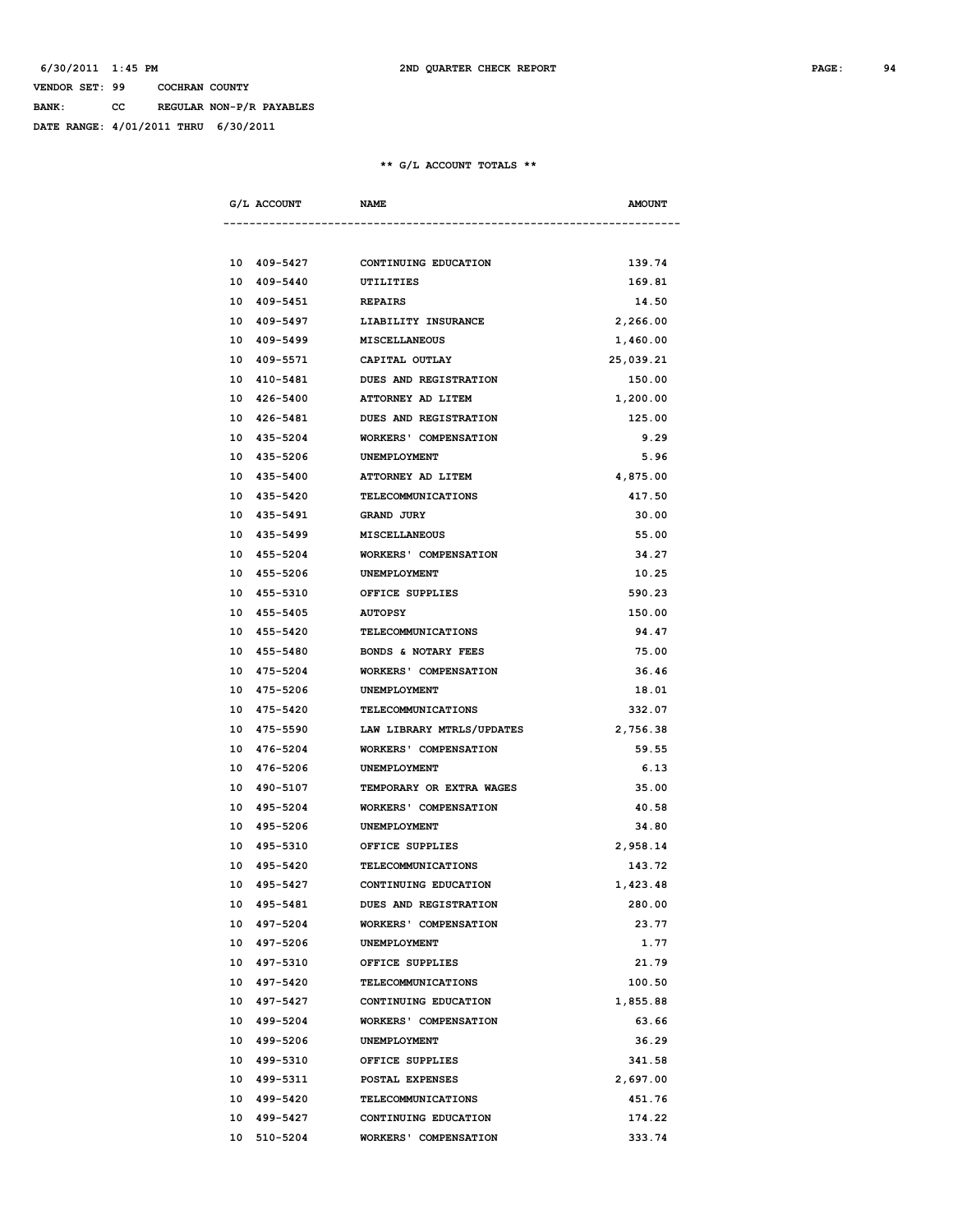**BANK: CC REGULAR NON-P/R PAYABLES**

**DATE RANGE: 4/01/2011 THRU 6/30/2011**

| G/L ACCOUNT | <b>NAME</b>                        | <b>AMOUNT</b> |
|-------------|------------------------------------|---------------|
|             |                                    |               |
| 10 510-5206 | UNEMPLOYMENT                       | 15.72         |
| 10 510-5332 | CUSTODIAL SUPPLIES                 | 1,455.57      |
| 10 510-5411 | <b>MAINTENANCE CONTRACTS</b>       | 2,972.01      |
| 10 510-5440 | UTILITIES                          | 8,765.09      |
| 10 510-5451 | <b>REPAIR</b>                      | 661.49        |
| 10 512-5204 | <b>WORKERS' COMPENSATION</b>       | 592.62        |
| 10 512-5205 | UNIFORMS                           | 156.00        |
| 10 512-5206 | UNEMPLOYMENT                       | 36.72         |
| 10 512-5310 | OFFICE SUPPLIES                    | 939.41        |
| 10 512-5333 | <b>FOOD-PRISONERS</b>              | 2,758.04      |
|             | 10 512-5391 MEDICAL CARE-PRISONERS | 1,135.16      |
| 10 512-5392 | MISCELLANEOUS SUPPLIES             | 1,068.53      |
| 10 512-5451 | <b>REPAIR</b>                      | 1,652.07      |
| 10 516-5204 | <b>WORKERS' COMPENSATION</b>       | 417.27        |
| 10 516-5206 | UNEMPLOYMENT                       | 16.47         |
| 10 516-5330 | FUEL & OIL                         | 503.45        |
| 10 516-5332 | CUSTODIAL SUPPLIES                 | 741.70        |
| 10 516-5440 | UTILITIES                          | 1,632.44      |
| 10 516-5451 | <b>REPAIR</b>                      | 498.21        |
| 10 516-5486 | CONTRACT LABOR-OPEN CLOSE          | 1,500.00      |
| 10 516-5571 | CAPITAL OUTLAY                     | 350.00        |
| 10 550-5204 | WORKERS' COMPENSATION              | 190.82        |
| 10 550-5330 | FUEL & OIL                         | 154.83        |
| 10 560-5204 | WORKERS' COMPENSATION              | 2,542.86      |
| 10 560-5205 | <b>UNIFORMS</b>                    | 474.00        |
| 10 560-5206 | UNEMPLOYMENT                       | 7,223.40      |
| 10 560-5310 | OFFICE SUPPLIES                    | 2,543.78      |
| 10 560-5311 | POSTAL EXPENSES                    | 88.00         |
| 10 560-5330 | FUEL AND OIL                       | 11,288.21     |
| 10 560-5334 | OTHER SUPPLIES                     | 936.94        |
| 10 560-5411 | <b>MAINTENANCE CONTRACTS</b>       | 166.92        |
| 10 560-5420 | TELECOMMUNICATIONS                 | 620.13        |
| 10 560-5427 | CONTINUING EDUCATION               | 746.08        |
| 10 560-5451 | MACHINERY-NON-OFFICE REPAIR        | 1,540.44      |
| 10 560-5452 | OFFICE EQUIPMENT REPAIR            | 90.00         |
| 10 560-5454 | <b>TIRES</b>                       | 68.25         |
| 10 560-5480 | BONDS & NOTARY FEES                | 50.00         |
| 10 560-5481 | DUES AND REGISTRATION              | 25.00         |
| 10 560-5497 | OFFICERS' LIABILITY INSURANCE      | 3,920.00      |
|             |                                    | 1,107.53      |
| 10 560-5499 | MISCELLANEOUS                      |               |
| 10 570-5420 | <b>TELECOMMUNICATIONS</b>          | 117.59        |
| 10 571-5204 | <b>WORKERS' COMPENSATION</b>       | 29.42         |
| 10 571-5206 | UNEMPLOYMENT                       | 15.23         |
| 10 571-5310 | OFFICE SUPPLIES                    | 26.33         |
| 10 571-5330 | <b>FUEL</b>                        | 763.72        |
| 10 571-5401 | AUDIT OF STATE GRANT FUNDS         | 1,836.72      |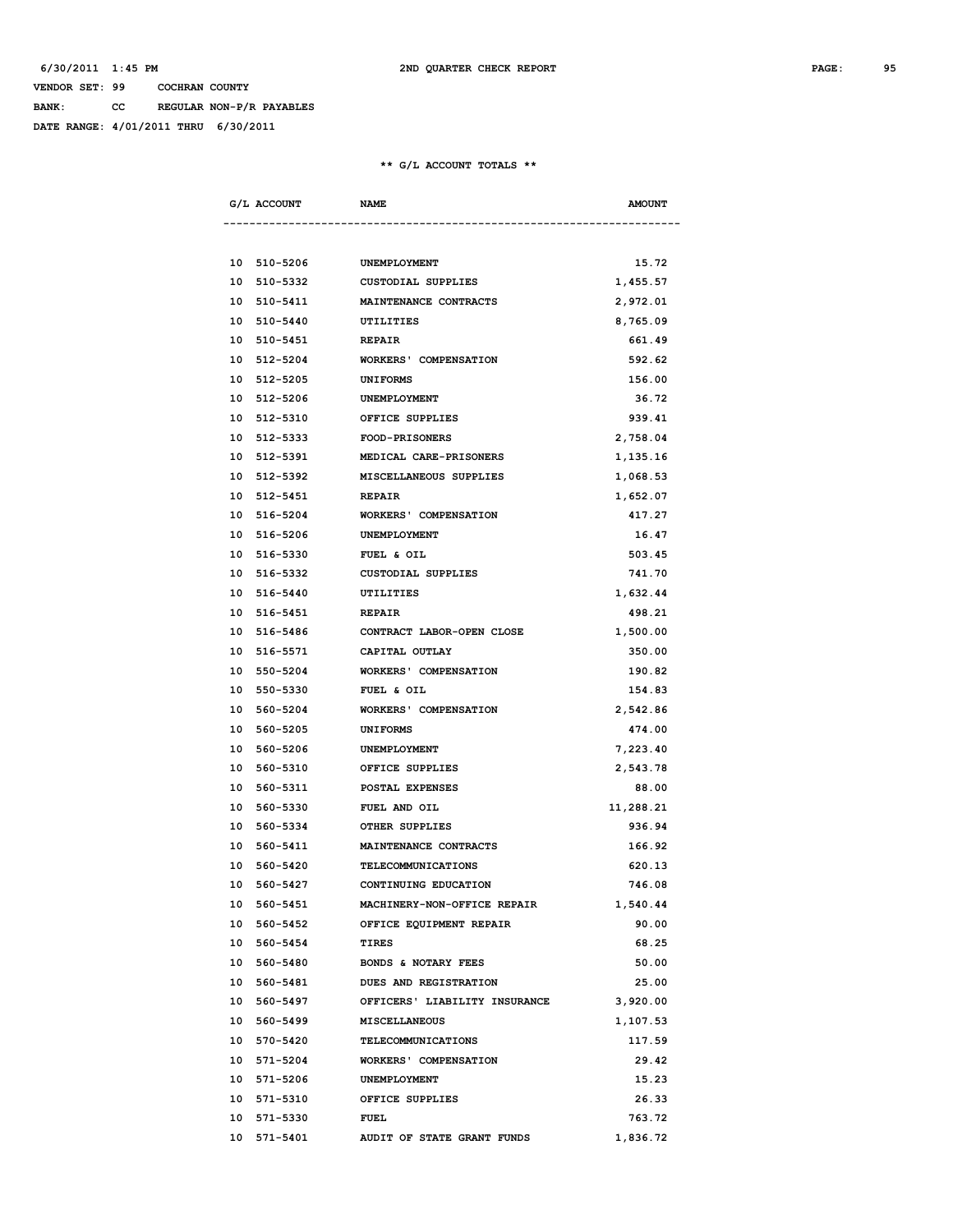**BANK: CC REGULAR NON-P/R PAYABLES**

**DATE RANGE: 4/01/2011 THRU 6/30/2011**

|    | G/L ACCOUNT<br><b>NAME</b> |                                   | <b>AMOUNT</b> |
|----|----------------------------|-----------------------------------|---------------|
|    |                            |                                   |               |
|    | 10 571-5413                | <b>RESIDENTIAL SERVICES</b>       | 10,836.00     |
|    | 10 571-5420                | TELECOMMUNICATIONS                | 100.89        |
|    | 10 571-5427                | CONTINUING EDUCATION              | 445.59        |
|    | 10 571-5451                | <b>REPAIR</b>                     | 465.47        |
|    | 10 571-5464                | <b>VEHICLE LEASE</b>              | 1,666.00      |
|    | 10 580-5414                | FIRE PROTECTION CONTRACTS         | 8,400.00      |
|    | 10 580-5440                | UTILITIES [TOWER]                 | 214.23        |
|    | 10 580-5499 MISCELLANEOUS  |                                   | 676.34        |
|    | 10 580-5571 CAPITAL OUTLAY |                                   | 16,950.00     |
|    |                            | 10 650-5204 WORKERS' COMPENSATION | 56.43         |
|    | 10 650-5206                | UNEMPLOYMENT                      | 14.56         |
|    | 10 650-5310                | OFFICE SUPPLIES                   | 263.20        |
|    | 10 650-5311                | <b>POSTAL EXPENSES</b>            | 55.20         |
|    | 10 650-5332                | CUSTODIAL SUPPLIES                | 170.89        |
|    | 10 650-5411                | MAINTENANCE CONTRACTS             | 117.00        |
|    | 10 650-5420                | TELECOMMUNICATIONS                | 449.14        |
|    | 10 650-5427                | CONTINUING EDUCATION              | 253.68        |
|    | 10 650-5440                | UTILITIES                         | 1,324.44      |
|    | 10 650-5451 REPAIR         |                                   | 49.49         |
|    | 10 650-5499 MISCELLANEOUS  |                                   | 160.29        |
|    | 10 650-5590 BOOKS          |                                   | 2,924.55      |
|    |                            | 10 652-5204 WORKERS' COMPENSATION | 17.49         |
|    | 10 652-5420                | TELECOMMUNICATIONS                | 217.21        |
|    | 10 652-5440                | UTILITIES                         | 430.66        |
|    | 10 660-5204                | <b>WORKERS' COMPENSATION</b>      | 280.22        |
|    | 10 660-5206                | UNEMPLOYMENT                      | 12.89         |
|    | 10 660-5330                | <b>FUEL AND OIL</b>               | 496.54        |
|    | 10 660-5332                |                                   |               |
|    |                            | CUSTODIAL SUPPLIES                | 1,782.39      |
|    | 10 660-5440                | UTILITIES & IRRIGATION            | 2,064.91      |
|    | 10 660-5451                | <b>REPAIR</b>                     | 2,276.83      |
|    |                            | 10 662-5204 WORKERS' COMPENSATION | 314.79        |
|    | 10 662-5206 UNEMPLOYMENT   |                                   | 16.47         |
|    | 10 662-5332                | <b>CUSTODIAL SUPPLIES</b>         | 2,756.93      |
|    | 10 662-5440                | UTILITIES                         | 3,068.59      |
|    | 10 662-5451                | <b>REPAIR</b>                     | 10,817.19     |
|    | 10 663-5204                | <b>WORKERS' COMPENSATION</b>      | 133.08        |
|    | 10 663-5206                | UNEMPLOYMENT                      | 20.35         |
|    | 10 663-5333                | <b>FOOD</b>                       | 450.00        |
|    | 10 663-5427                | CONTINUING EDUCATION              | 70.38         |
|    | 10 665-5204                | <b>WORKERS' COMPENSATION</b>      | 254.63        |
|    | 10 665-5206                | UNEMPLOYMENT                      | 25.97         |
|    | 10 665-5310                | OFFICE SUPPLIES                   | 143.59        |
|    | 10 665-5330                | FUEL AND OIL                      | 2,167.75      |
|    | 10 665-5334                | OTHER SUPPLIES                    | 488.25        |
| 10 | 665-5420                   | TELECOMMUNICATIONS                | 552.10        |
|    | 10 665-5427                | CO AGENT-TRAVEL-OUT OF COUNTY     | 619.31        |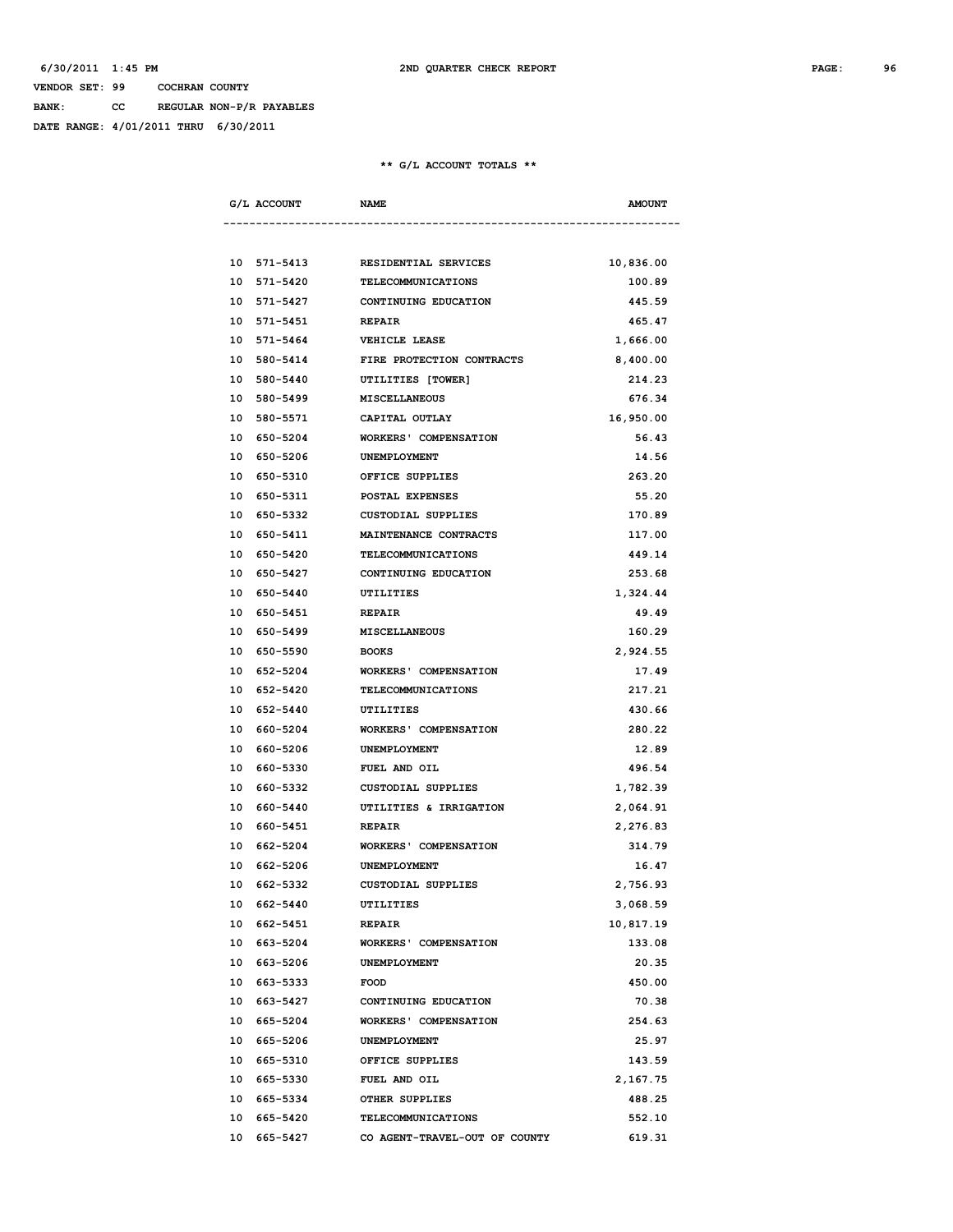**BANK: CC REGULAR NON-P/R PAYABLES**

**DATE RANGE: 4/01/2011 THRU 6/30/2011**

| G/L ACCOUNT                | <b>NAME</b>                                | <b>AMOUNT</b> |
|----------------------------|--------------------------------------------|---------------|
|                            |                                            |               |
|                            | 10 665-5428 FCS AGENT-TRAVEL-OUT OF COUNTY | 656.66        |
| 10 665-5451                | <b>REPAIRS</b>                             | 5.73          |
| 10 665-5499 MISCELLANEOUS  |                                            | 6.58          |
|                            | *** FUND TOTAL ***                         | 257, 272.30   |
|                            |                                            |               |
| 11 651-5590                | <b>BOOKS</b>                               | 2,043.98      |
|                            | *** FUND TOTAL ***                         | 2,043.98      |
|                            |                                            |               |
| 15 610-5204<br>15 610-5310 | WORKERS' COMPENSATION<br>OFFICE SUPPLIES   | 512.25        |
|                            |                                            | 1,488.55      |
| 15 610-5420                | TELECOMMUNICATIONS                         | 234.20        |
| 15 610-5427                | COMM-CONTINUING EDUCATION                  | 684.42        |
| 15 610-5428                | CO. JUDGE-CONTINUING EDUCATION             | 83.58         |
| 15 610-5430                | LEGAL NOTICES                              | 133.00        |
| 15 610-5481                | <b>DUES AND REGISTRATION</b>               | 100.00        |
| 15 610-5499                | <b>MISCELLANEOUS</b>                       | 700.00        |
| 15 621-5204                | <b>WORKERS' COMPENSATION</b>               | 1,189.85      |
| 15 621-5206                | <b>UNEMPLOYMENT</b>                        | 36.85         |
| 15 621-5330                | FUEL & OIL                                 | 7,764.62      |
| 15 621-5356                | ROAD MATERIALS & SUPPLIES                  | 952.31        |
| 15 621-5440                | UTILITIES                                  | 456.79        |
| 15 621-5451                | <b>REPAIRS</b>                             | 2,607.54      |
| 15 621-5454                | <b>TIRES</b>                               | 1,975.75      |
| 15 622-5204                | WORKERS' COMPENSATION                      | 1,097.56      |
| 15 622-5206                | UNEMPLOYMENT                               | 34.34         |
| 15 622-5330                | FUEL AND OIL                               | 5,392.38      |
| 15 622-5356                | ROAD MATERIALS & SUPPLIES                  | 2,894.18      |
| 15 622-5440                | UTILITIES                                  | 381.29        |
| 15 622-5451                | <b>REPAIRS</b>                             | 4,418.81      |
| 15 622-5454                | <b>TIRES</b>                               | 655.00        |
| 15 622-5571                | CAPITAL OUTLAY                             | 118,850.00    |
| 15 623-5204                | <b>WORKERS' COMPENSATION</b>               | 1,073.28      |
| 15 623-5206                | UNEMPLOYMENT                               | 33.22         |
| 15 623-5330                | FUEL AND OIL                               | 5,742.93      |
| 15 623-5356                | ROAD MATERIALS & SUPPLIES                  | 1,917.33      |
| 15 623-5440                | <b>UTILITIES</b>                           | 325.94        |
| 15 623-5451                | <b>REPAIRS</b>                             | 2,924.64      |
| 15 623-5454                | TIRES                                      | 66.95         |
| 15 624-5204                | <b>WORKERS' COMPENSATION</b>               | 1,073.53      |
| 15 624-5206                | UNEMPLOYMENT                               | 33.23         |
| 15 624-5330                | FUEL AND OIL                               | 6,712.87      |
| 15 624-5356                | ROAD MATERIALS & SUPPLIES                  | 71.17         |
| 15 624-5420                | TELECOMMUNICATIONS                         | 120.66        |
| 15 624-5440                | UTILITIES                                  | 333.73        |
| 15 624-5451                | <b>REPAIRS</b>                             | 7,789.27      |
| 15 624-5454                | <b>TIRES</b>                               | 477.00        |
|                            | *** FUND TOTAL ***                         | 181,339.02    |
|                            |                                            |               |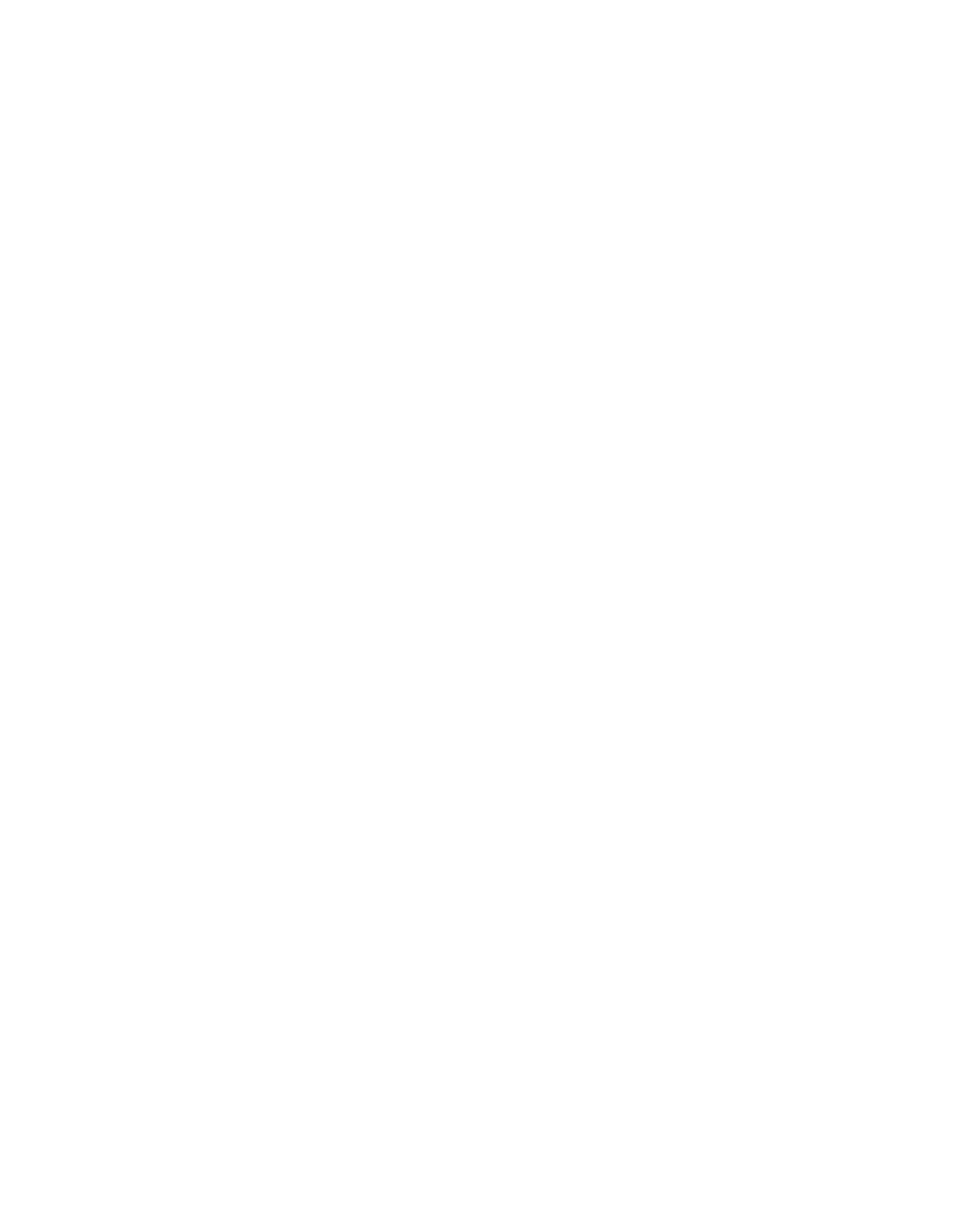**BANK: CC REGULAR NON-P/R PAYABLES**

**DATE RANGE: 4/01/2011 THRU 6/30/2011**

#### **\*\* G/L ACCOUNT TOTALS \*\***

|                         |                | G/L ACCOUNT     | <b>NAME</b>                                                | <b>AMOUNT</b> |      |             |
|-------------------------|----------------|-----------------|------------------------------------------------------------|---------------|------|-------------|
|                         |                |                 |                                                            |               |      |             |
|                         |                |                 |                                                            |               |      |             |
|                         |                |                 | 17 575-5413 PURCHASED RESIDENTIAL SERVICE 11,345.00        |               |      |             |
|                         |                |                 | *** FUND TOTAL ***                                         | 11,345.00     |      |             |
|                         |                | 19 435-5409     | <b>A.D.R. CONTRACT</b>                                     | 110.00        |      |             |
|                         |                |                 | *** FUND TOTAL ***                                         | 110.00        |      |             |
|                         |                |                 |                                                            |               |      |             |
|                         |                | 24 510-5499     | COURTHOUSE SECURITY CCP102.0                               | 50.38         |      |             |
|                         |                |                 | *** FUND TOTAL ***                                         | 50.38         |      |             |
|                         |                |                 |                                                            |               |      |             |
|                         |                | 30 518-5204     | WORKERS COMPENSATION                                       | 120.10        |      |             |
|                         |                | 30 518-5440     | UTILITIES                                                  | 217.07        |      |             |
|                         |                |                 | *** FUND TOTAL ***                                         | 337.17        |      |             |
|                         |                |                 |                                                            |               |      |             |
|                         |                | 31 652-5430     | ADVERTISING                                                | 50.00         |      |             |
|                         |                | 31 652-5499     | MISCELLANEOUS                                              | 3,124.00      |      |             |
|                         |                |                 | *** FUND TOTAL ***                                         | 3,174.00      |      |             |
|                         |                |                 |                                                            |               |      |             |
|                         |                | 90 000-4342     | ARREST FEES - STATE OFFICERS                               | 49.00         |      |             |
|                         |                | 90 000-4355     | MVF CCP 102.022                                            | 5.90          |      |             |
|                         |                |                 | 90  000-4358.001  STATE CCC DATE 01-01-04FORWORD  5,486.49 |               |      |             |
|                         |                | 90 000-4361     | 50% OF TIME PAYMENT TO STATE                               | 237.50        |      |             |
|                         |                | 90 000-4363.001 | DIVORCE & FAMILY GOV. 133. 151                             | 135.00        |      |             |
|                         |                | 90 000-4363.002 | OTHER THAN DIVORCE/FAMILY 10B                              | 240.00        |      |             |
|                         |                | 90 000-4363.003 | INDIGENT DEFENSE FEE                                       | 230.46        |      |             |
|                         |                | 90 000-4363.004 | CO FILING FEE IND LGL SERV.                                | 135.00        |      |             |
|                         |                | 90 000-4364     | <b>JUROR DONATIONS</b>                                     | 15.00         |      |             |
|                         |                | 90 000-4367     | STF-SUB 95% C (TRANS CD542.40                              | 2,100.00      |      |             |
|                         |                | 90 000-4368     | BB BOND FEE (GVMT CD 41.258)                               | 30.00         |      |             |
|                         |                | 90 000-4369     | EMS TRAUMA SEC49.02 SB1131                                 | 490.90        |      |             |
|                         |                | 90 000-4372     | BIRTH CERT. GOV118.015                                     | 46.80         |      |             |
|                         |                |                 | 90 000-4373 MARRIAGE LICENSE GOV 118.011                   | 210.00        |      |             |
|                         |                |                 | 90 000-4376 CO. CRTCRIMINAL JUDICIAL FUND                  | 200.00        |      |             |
|                         |                | 90 000-4378     | JRF JURY REIMB FEE/CCP102.0045                             | 484.92        |      |             |
|                         |                | 90 000-4379     | JUDICIAL SUPPORT FEE/L133.105                              | 1,132.39      |      |             |
|                         |                | 90 000-4379.001 | DRUG COURT FEE CCP102.0178                                 | 158.00        |      |             |
|                         |                | 90 000-4379.002 | 7th Crt of Appeal Gov't22.2081                             | 55.00         |      |             |
|                         |                |                 | *** FUND TOTAL ***                                         | 11,442.36     |      |             |
|                         |                |                 |                                                            |               |      |             |
| VENDOR SET: 99 BANK: CC | <b>TOTALS:</b> | 355             |                                                            | 467,114.21    | 0.00 | 467, 114.21 |

**BANK: CC** TOTALS: 355 355 467,114.21 0.00 467,114.21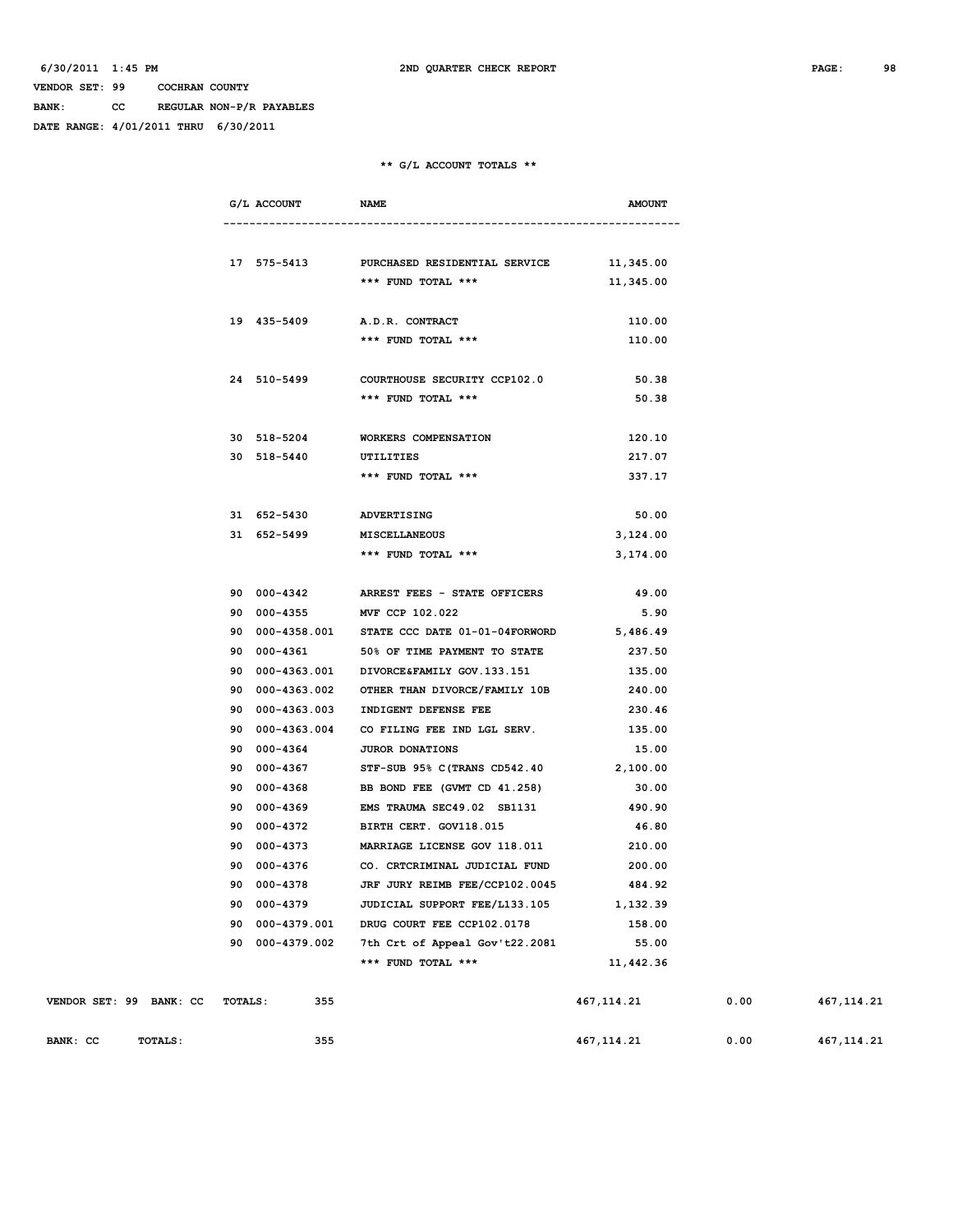#### **VENDOR SET: 99 COCHRAN COUNTY BANK: PR PAYROLL PAYABLES**

|             |    |                   |                                |                      | <b>CHECK</b> |               |                 | <b>CHECK</b> | <b>CHECK</b>  | <b>CHECK</b>  |
|-------------|----|-------------------|--------------------------------|----------------------|--------------|---------------|-----------------|--------------|---------------|---------------|
| VENDOR I.D. |    |                   | <b>NAME</b>                    | <b>STATUS</b>        | DATE         | <b>AMOUNT</b> | <b>DISCOUNT</b> | NO           | <b>STATUS</b> | <b>AMOUNT</b> |
| <b>A067</b> |    |                   | AMERICAN FAMILY LIFE ASSURANCE |                      |              |               |                 |              |               |               |
|             |    | I-08 201104150464 | MONTHLY PREMIUM                | R                    | 4/29/2011    |               |                 | 035248       |               |               |
|             |    | 10 000-2500.4     | INSURANCE PAYABLE              | MONTHLY PREMIUM      |              | 436.48        |                 |              |               |               |
|             |    | 15 000-2500.4     | INSURANCE PAYABLE              | MONTHLY PREMIUM      |              | 216.60        |                 |              |               |               |
|             |    | I-08A201104150464 | MONTHLY PREMIUM                | R                    | 4/29/2011    |               |                 | 035248       |               |               |
|             |    | 10 000-2500.4     | INSURANCE PAYABLE              | MONTHLY PREMIUM      |              | 200.46        |                 |              |               | 853.54        |
|             |    |                   |                                |                      |              |               |                 |              |               |               |
| C253        |    |                   | COCHRAN COUNTY MONEY MKT       |                      |              |               |                 |              |               |               |
|             |    | I-01 201104150464 | RETIREMENT CONTRIBUTIONS       | R                    | 4/29/2011    |               |                 | 035249       |               |               |
|             | 10 | 000-2500.3        | <b>TCDRS PAYABLE</b>           | RETIREMENT CONTRIBUT |              | 8,325.21      |                 |              |               |               |
|             | 10 | 400-5203          | <b>RETIREMENT</b>              | RETIREMENT CONTRIBUT |              | 950.10        |                 |              |               |               |
|             |    | 10 403-5203       | RETIREMENT                     | RETIREMENT CONTRIBUT |              | 1,219.62      |                 |              |               |               |
|             |    | 10 435-5203       | <b>RETIREMENT</b>              | RETIREMENT CONTRIBUT |              | 198.15        |                 |              |               |               |
|             |    | 10 455-5203       | <b>RETIREMENT</b>              | RETIREMENT CONTRIBUT |              | 811.99        |                 |              |               |               |
|             | 10 | 475-5203          | RETIREMENT                     | RETIREMENT CONTRIBUT |              | 1,169.35      |                 |              |               |               |
|             | 10 | 476-5203          | <b>RETIREMENT</b>              | RETIREMENT CONTRIBUT |              | 202.16        |                 |              |               |               |
|             | 10 | 495-5203          | <b>RETIREMENT</b>              | RETIREMENT CONTRIBUT |              | 838.06        |                 |              |               |               |
|             |    | 10 497-5203       | RETIREMENT                     | RETIREMENT CONTRIBUT |              | 469.43        |                 |              |               |               |
|             | 10 | 499–5203          | RETIREMENT                     | RETIREMENT CONTRIBUT |              | 1,329.06      |                 |              |               |               |
|             | 10 | 510-5203          | <b>RETIREMENT</b>              | RETIREMENT CONTRIBUT |              | 378.42        |                 |              |               |               |
|             | 10 | 512-5203          | RETIREMENT                     | RETIREMENT CONTRIBUT |              | 923.67        |                 |              |               |               |
|             | 10 | 516-5203          | RETIREMENT                     | RETIREMENT CONTRIBUT |              | 361.23        |                 |              |               |               |
|             | 10 | 550-5203          | RETIREMENT                     | RETIREMENT CONTRIBUT |              | 292.42        |                 |              |               |               |
|             | 10 | 560-5203          | RETIREMENT                     | RETIREMENT CONTRIBUT |              | 4,490.25      |                 |              |               |               |
|             | 10 | 571-5203          | RETIREMENT                     | RETIREMENT CONTRIBUT |              | 5.20          |                 |              |               |               |
|             | 10 | 650-5203          | <b>RETIREMENT</b>              | RETIREMENT CONTRIBUT |              | 345.30        |                 |              |               |               |
|             | 10 | 652-5203          | RETIREMENT                     | RETIREMENT CONTRIBUT |              | 19.83         |                 |              |               |               |
|             | 10 | 660-5203          | <b>RETIREMENT</b>              | RETIREMENT CONTRIBUT |              | 249.22        |                 |              |               |               |
|             | 10 | 662-5203          | <b>RETIREMENT</b>              | RETIREMENT CONTRIBUT |              | 356.93        |                 |              |               |               |
|             | 10 | 663-5203          | RETIREMENT                     | RETIREMENT CONTRIBUT |              | 489.88        |                 |              |               |               |
|             | 10 | 665–5203          | <b>RETIREMENT</b>              | RETIREMENT CONTRIBUT |              | 360.85        |                 |              |               |               |
|             | 15 | $000 - 2500.3$    | <b>TCDRS PAYABLE</b>           | RETIREMENT CONTRIBUT |              | 2,785.42      |                 |              |               |               |
|             |    | 15 610-5203       | <b>RETIREMENT</b>              | RETIREMENT CONTRIBUT |              | 1,964.75      |                 |              |               |               |
|             |    | 15 621-5203       | RETIREMENT                     | RETIREMENT CONTRIBUT |              | 790.94        |                 |              |               |               |
|             |    | 15 622-5203       | RETIREMENT                     | RETIREMENT CONTRIBUT |              | 812.67        |                 |              |               |               |
|             |    | 15 623-5203       | <b>RETIREMENT</b>              | RETIREMENT CONTRIBUT |              | 804.88        |                 |              |               |               |
|             |    | 15 624-5203       | RETIREMENT                     | RETIREMENT CONTRIBUT |              | 799.68        |                 |              |               |               |
|             |    | 17 000-2500.3     | <b>TCDRS PAYABLE</b>           | RETIREMENT CONTRIBUT |              | 197.39        |                 |              |               |               |
|             |    | 17 573-5203       | RETIREMENT                     | RETIREMENT CONTRIBUT |              | 366.57        |                 |              |               |               |
|             | 30 | 000-2500.3        | TCDRS                          | RETIREMENT CONTRIBUT |              | 57.51         |                 |              |               |               |
|             |    | 30 518-5203       | RETIREMENT                     | RETIREMENT CONTRIBUT |              | 106.81        |                 |              |               | 32,472.95     |
|             |    |                   |                                |                      |              |               |                 |              |               |               |
| C300        |    |                   | COCHRAN COUNTY SCHOOLS FEDERAL |                      |              |               |                 |              |               |               |
|             |    | I-18A201104150464 | MONTHLY PREMUIM                | R                    | 4/29/2011    |               |                 | 035250       |               |               |
|             |    | 10 000-2500.4     | INSURANCE PAYABLE              | MONTHLY PREMUIM      |              | 6,981.50      |                 |              |               |               |
|             |    | 15 000-2500.4     | INSURANCE PAYABLE              | MONTHLY PREMUIM      |              | 1,007.40      |                 |              |               |               |
|             |    | 30 000-2500.4     | AFLAC                          | MONTHLY PREMUIM      |              | 156.58        |                 |              |               | 8,145.48      |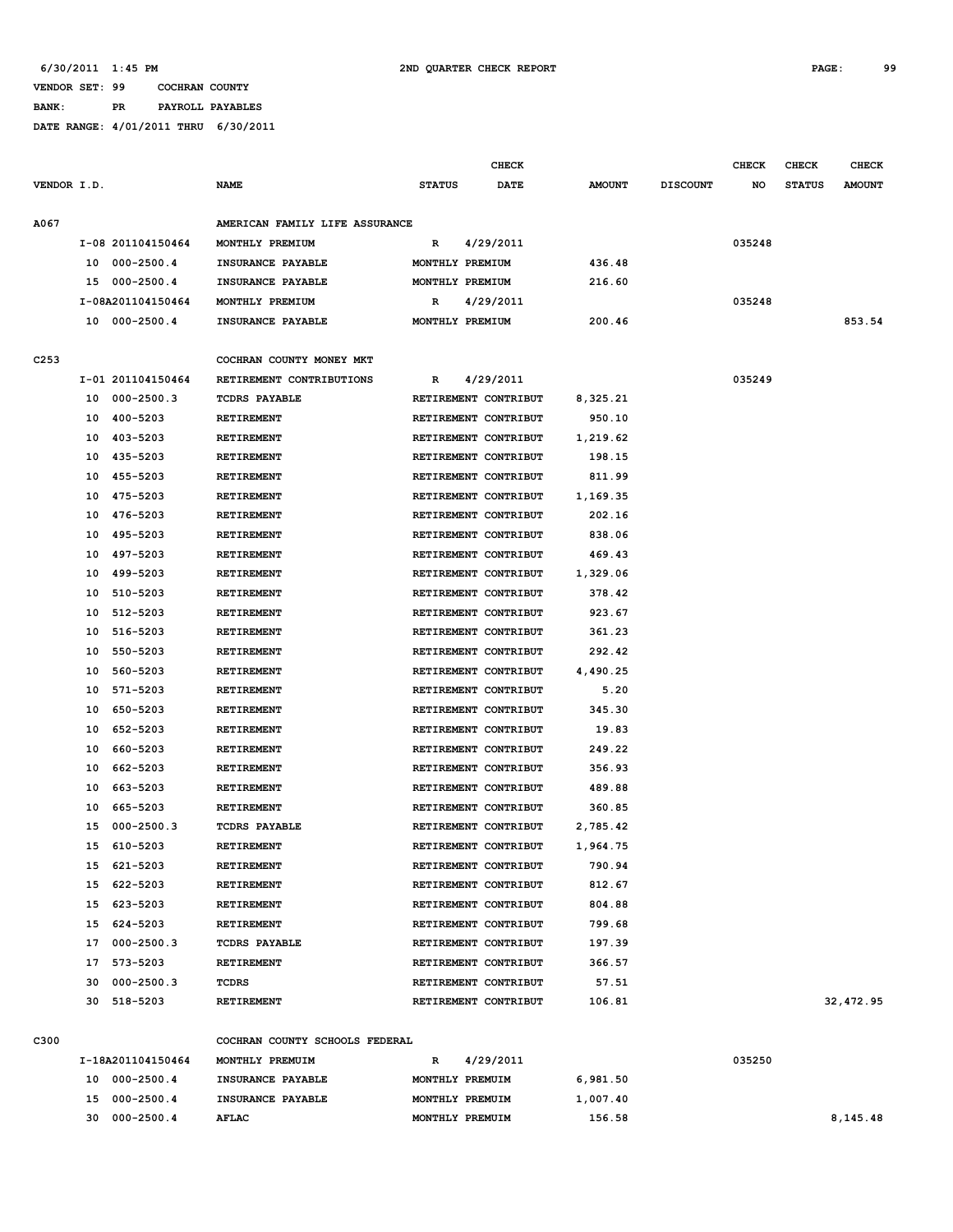#### **VENDOR SET: 99 COCHRAN COUNTY BANK: PR PAYROLL PAYABLES**

|             |    |                   |                                |               | <b>CHECK</b>         |               |                 | <b>CHECK</b> | CHECK         | <b>CHECK</b>  |
|-------------|----|-------------------|--------------------------------|---------------|----------------------|---------------|-----------------|--------------|---------------|---------------|
| VENDOR I.D. |    |                   | <b>NAME</b>                    | <b>STATUS</b> | DATE                 | <b>AMOUNT</b> | <b>DISCOUNT</b> | NO           | <b>STATUS</b> | <b>AMOUNT</b> |
| N017        |    |                   | NATIONAL FARM LIFE             |               |                      |               |                 |              |               |               |
|             |    | I-05 201104150464 | NFL PREMIUM                    | R             | 4/29/2011            |               |                 | 035251       |               |               |
|             | 10 | $000 - 2500.4$    | INSURANCE PAYABLE              |               | NFL PREMIUM          | 287.47        |                 |              |               |               |
|             | 15 | 000-2500.4        | INSURANCE PAYABLE              |               | NFL PREMIUM          | 70.37         |                 |              |               |               |
|             |    | I-05A201104150464 | AFTER TAX PREM                 | R             | 4/29/2011            |               |                 | 035251       |               |               |
|             |    | 10 000-2500.4     | INSURANCE PAYABLE              |               | AFTER TAX PREM       | 197.52        |                 |              |               |               |
|             |    | 15 000-2500.4     | INSURANCE PAYABLE              |               | AFTER TAX PREM       | 56.04         |                 |              |               | 611.40        |
|             |    |                   |                                |               |                      |               |                 |              |               |               |
| N060        |    |                   | NATIONWIDE RETIREMENT SOL      |               |                      |               |                 |              |               |               |
|             |    | I-04 201104150464 | DEFERRED COMP WITHHELD         | R             | 4/29/2011            |               |                 | 035252       |               |               |
|             |    | 10 000-2500.7     | PEBSCO DEF COMP PAYABLE        |               | DEFERRED COMP WITHHE | 2,749.29      |                 |              |               |               |
|             |    | 15 000-2500.7     | PEBSCO DEF COMP PAYABLE        |               | DEFERRED COMP WITHHE | 1,206.71      |                 |              |               | 3,956.00      |
| N081        |    |                   | NATIONAL FAMILY CARE LIFE INSU |               |                      |               |                 |              |               |               |
|             |    | I-21 201104150464 | NATIONAL FAMILY CARE           | R             | 4/29/2011            |               |                 | 035253       |               |               |
|             | 10 | $000 - 2500.4$    | INSURANCE PAYABLE              |               | NATIONAL FAMILY CARE | 228.00        |                 |              |               |               |
|             |    | 15 000-2500.4     | INSURANCE PAYABLE              |               | NATIONAL FAMILY CARE | 6.90          |                 |              |               | 234.90        |
|             |    |                   |                                |               |                      |               |                 |              |               |               |
| P187        |    |                   | COCHRAN COUNTY PAYROLL TA      |               |                      |               |                 |              |               |               |
|             |    | I-T1 201104150464 | FEDERAL INCOME TAX W/H         | R             | 4/29/2011            |               |                 | 035254       |               |               |
|             | 10 | $000 - 2500.1$    | WITHHOLDING TAX PAYABLE        |               | FEDERAL INCOME TAX W | 11,949.35     |                 |              |               |               |
|             | 15 | 000-2500.1        | WITHHOLDING TAX PAYABLE        |               | FEDERAL INCOME TAX W | 2,912.85      |                 |              |               |               |
|             | 17 | $000 - 2500.1$    | WITHHOLDING TAX PAYABLE        |               | FEDERAL INCOME TAX W | 235.47        |                 |              |               |               |
|             | 30 | $000 - 2500.1$    | FEDERAL WITHOLDING             |               | FEDERAL INCOME TAX W | 82.40         |                 |              |               |               |
|             |    | I-T3 201104150464 | FICA TAX                       | R             | 4/29/2011            |               |                 | 035254       |               |               |
|             | 10 | $000 - 2500.2$    | FICA PAYABLE                   | FICA TAX      |                      | 5,086.51      |                 |              |               |               |
|             | 10 | 400-5201          | SOCIAL SECURITY                | FICA TAX      |                      | 449.62        |                 |              |               |               |
|             | 10 | 403-5201          | SOCIAL SECURITY                | FICA TAX      |                      | 568.91        |                 |              |               |               |
|             | 10 | 435-5201          | SOCIAL SECURITY                | FICA TAX      |                      | 94.50         |                 |              |               |               |
|             | 10 | 455-5201          | SOCIAL SECURITY                | FICA TAX      |                      | 387.26        |                 |              |               |               |
|             | 10 | 475-5201          | SOCIAL SECURITY                | FICA TAX      |                      | 593.13        |                 |              |               |               |
|             | 10 | 476-5201          | SOCIAL SECURITY                | FICA TAX      |                      | 96.41         |                 |              |               |               |
|             |    | 10 495-5201       | SOCIAL SECURITY                | FICA TAX      |                      | 399.69        |                 |              |               |               |
|             | 10 | 497-5201          | SOCIAL SECURITY                | FICA TAX      |                      | 223.88        |                 |              |               |               |
|             | 10 | 499-5201          | SOCIAL SECURITY                | FICA TAX      |                      | 628.51        |                 |              |               |               |
|             | 10 | 510-5201          | SOCIAL SECURITY                | FICA TAX      |                      | 177.17        |                 |              |               |               |
|             | 10 | 512-5201          | SOCIAL SECURITY                | FICA TAX      |                      | 427.57        |                 |              |               |               |
|             | 10 | 516-5201          | SOCIAL SECURITY                | FICA TAX      |                      | 175.27        |                 |              |               |               |
|             | 10 | 550-5201          | SOCIAL SECURITY                | FICA TAX      |                      | 139.46        |                 |              |               |               |
|             | 10 | 560-5201          | SOCIAL SECURITY                | FICA TAX      |                      | 2,123.97      |                 |              |               |               |
|             | 10 | 571-5201          | SOCIAL SECURITY                | FICA TAX      |                      | 2.54          |                 |              |               |               |
|             | 10 | 650-5201          | SOCIAL SECURITY                | FICA TAX      |                      | 185.23        |                 |              |               |               |
|             | 10 | 652-5201          | SOCIAL SECURITY                | FICA TAX      |                      | 9.45          |                 |              |               |               |
|             | 10 | 660-5201          | SOCIAL SECURITY                | FICA TAX      |                      | 120.93        |                 |              |               |               |
|             | 10 | 662-5201          | SOCIAL SECURITY                | FICA TAX      |                      | 170.23        |                 |              |               |               |
|             | 10 | 663-5201          | SOCIAL SECURITY                | FICA TAX      |                      | 233.64        |                 |              |               |               |
|             | 10 | 665-5201          | SOCIAL SECURITY                | FICA TAX      |                      | 301.22        |                 |              |               |               |
|             | 15 | $000 - 2500.2$    | FICA PAYABLE                   | FICA TAX      |                      | 1,696.32      |                 |              |               |               |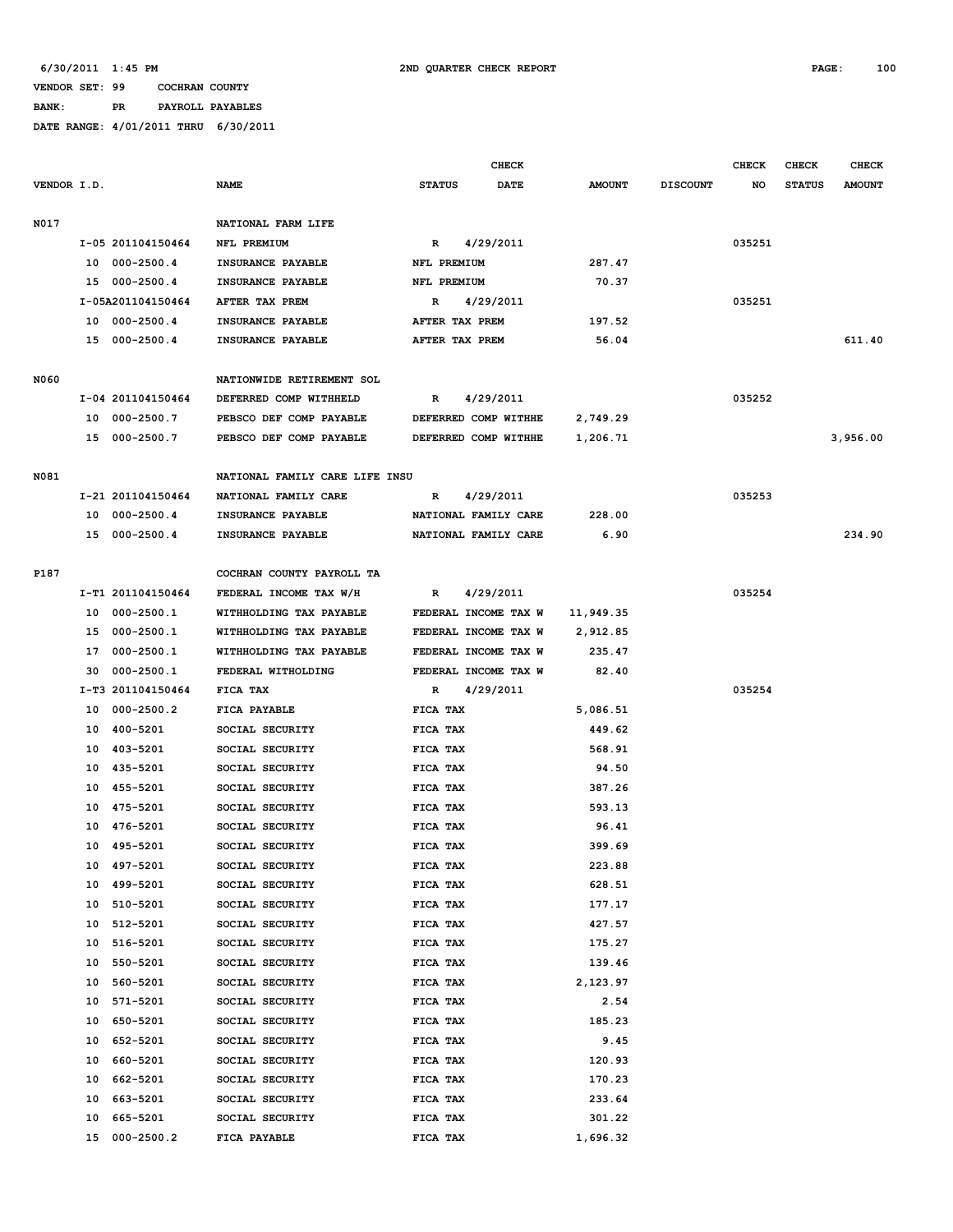**BANK: PR PAYROLL PAYABLES**

|             |    |                   |                            |               | <b>CHECK</b> |               |                 | <b>CHECK</b> |               | <b>CHECK</b>  |
|-------------|----|-------------------|----------------------------|---------------|--------------|---------------|-----------------|--------------|---------------|---------------|
| VENDOR I.D. |    |                   | <b>NAME</b>                | <b>STATUS</b> | <b>DATE</b>  | <b>AMOUNT</b> | <b>DISCOUNT</b> | NO           | <b>STATUS</b> | <b>AMOUNT</b> |
| P187        |    |                   | COCHRAN COUNTY PAYROLLCONT |               |              |               |                 |              |               |               |
|             |    | I-T3 201104150464 | FICA TAX                   | R             | 4/29/2011    |               |                 | 035254       |               |               |
|             | 15 | 610-5201          | SOCIAL SECURITY            | FICA TAX      |              | 932.72        |                 |              |               |               |
|             | 15 | 621-5201          | SOCIAL SECURITY            | FICA TAX      |              | 481.73        |                 |              |               |               |
|             | 15 | 622-5201          | SOCIAL SECURITY            | FICA TAX      |              | 382.00        |                 |              |               |               |
|             | 15 | 623-5201          | SOCIAL SECURITY            | FICA TAX      |              | 382.25        |                 |              |               |               |
|             | 15 | 624-5201          | SOCIAL SECURITY            | FICA TAX      |              | 325.40        |                 |              |               |               |
|             | 17 | $000 - 2500.2$    | FICA PAYABLE               | FICA TAX      |              | 121.04        |                 |              |               |               |
|             | 17 | 573-5201          | SOCIAL SECURITY            | FICA TAX      |              | 178.67        |                 |              |               |               |
|             | 30 | $000 - 2500.2$    | FICA                       | FICA TAX      |              | 35.11         |                 |              |               |               |
|             | 30 | 518-5201          | SOCIAL SECURITY            | FICA TAX      |              | 51.83         |                 |              |               |               |
|             |    | I-T4 201104150464 | MEDICARE TAX               | R             | 4/29/2011    |               |                 | 035254       |               |               |
|             | 10 | $000 - 2500.2$    | FICA PAYABLE               | MEDICARE TAX  |              | 1,756.07      |                 |              |               |               |
|             | 10 | 400-5201          | SOCIAL SECURITY            | MEDICARE TAX  |              | 105.15        |                 |              |               |               |
|             | 10 | 403-5201          | SOCIAL SECURITY            | MEDICARE TAX  |              | 133.05        |                 |              |               |               |
|             | 10 | 435-5201          | SOCIAL SECURITY            | MEDICARE TAX  |              | 22.10         |                 |              |               |               |
|             | 10 | 455-5201          | SOCIAL SECURITY            | MEDICARE TAX  |              | 90.57         |                 |              |               |               |
|             | 10 | 475-5201          | SOCIAL SECURITY            | MEDICARE TAX  |              | 138.72        |                 |              |               |               |
|             | 10 | 476-5201          | SOCIAL SECURITY            | MEDICARE TAX  |              | 22.55         |                 |              |               |               |
|             | 10 | 495-5201          | SOCIAL SECURITY            | MEDICARE TAX  |              | 93.48         |                 |              |               |               |
|             | 10 | 497-5201          | SOCIAL SECURITY            | MEDICARE TAX  |              | 52.36         |                 |              |               |               |
|             | 10 | 499-5201          | SOCIAL SECURITY            | MEDICARE TAX  |              | 147.00        |                 |              |               |               |
|             | 10 | 510-5201          | SOCIAL SECURITY            | MEDICARE TAX  |              | 41.44         |                 |              |               |               |
|             | 10 | 512-5201          | SOCIAL SECURITY            | MEDICARE TAX  |              | 100.00        |                 |              |               |               |
|             | 10 | 516-5201          | SOCIAL SECURITY            | MEDICARE TAX  |              | 40.99         |                 |              |               |               |
|             | 10 | 550-5201          | SOCIAL SECURITY            | MEDICARE TAX  |              | 32.62         |                 |              |               |               |
|             | 10 | 560-5201          | SOCIAL SECURITY            | MEDICARE TAX  |              | 496.74        |                 |              |               |               |
|             | 10 | 571-5201          | SOCIAL SECURITY            | MEDICARE TAX  |              | 0.59          |                 |              |               |               |
|             | 10 | 650-5201          | SOCIAL SECURITY            | MEDICARE TAX  |              | 43.32         |                 |              |               |               |
|             | 10 | 652-5201          | SOCIAL SECURITY            | MEDICARE TAX  |              | 2.21          |                 |              |               |               |
|             | 10 | 660-5201          | SOCIAL SECURITY            | MEDICARE TAX  |              | 28.28         |                 |              |               |               |
|             | 10 | 662-5201          | SOCIAL SECURITY            | MEDICARE TAX  |              | 39.82         |                 |              |               |               |
|             | 10 | 663-5201          | SOCIAL SECURITY            | MEDICARE TAX  |              | 54.64         |                 |              |               |               |
|             | 10 | 665-5201          | SOCIAL SECURITY            | MEDICARE TAX  |              | 70.44         |                 |              |               |               |
|             | 15 | $000 - 2500.2$    | FICA PAYABLE               | MEDICARE TAX  |              | 585.64        |                 |              |               |               |
|             | 15 | 610-5201          | SOCIAL SECURITY            | MEDICARE TAX  |              | 218.14        |                 |              |               |               |
|             | 15 | 621-5201          | SOCIAL SECURITY            | MEDICARE TAX  |              | 112.66        |                 |              |               |               |
|             | 15 | 622-5201          | SOCIAL SECURITY            | MEDICARE TAX  |              | 89.34         |                 |              |               |               |
|             | 15 | 623-5201          | SOCIAL SECURITY            | MEDICARE TAX  |              | 89.40         |                 |              |               |               |
|             | 15 | 624-5201          | SOCIAL SECURITY            | MEDICARE TAX  |              | 76.10         |                 |              |               |               |
|             | 17 | $000 - 2500.2$    | FICA PAYABLE               | MEDICARE TAX  |              | 41.79         |                 |              |               |               |
|             | 17 | 573-5201          | SOCIAL SECURITY            | MEDICARE TAX  |              | 41.79         |                 |              |               |               |
|             | 30 | 000-2500.2        | FICA                       | MEDICARE TAX  |              | 12.12         |                 |              |               |               |
|             |    | 518-5201          | SOCIAL SECURITY            | MEDICARE TAX  |              | 12.12         |                 |              |               | 37, 153.48    |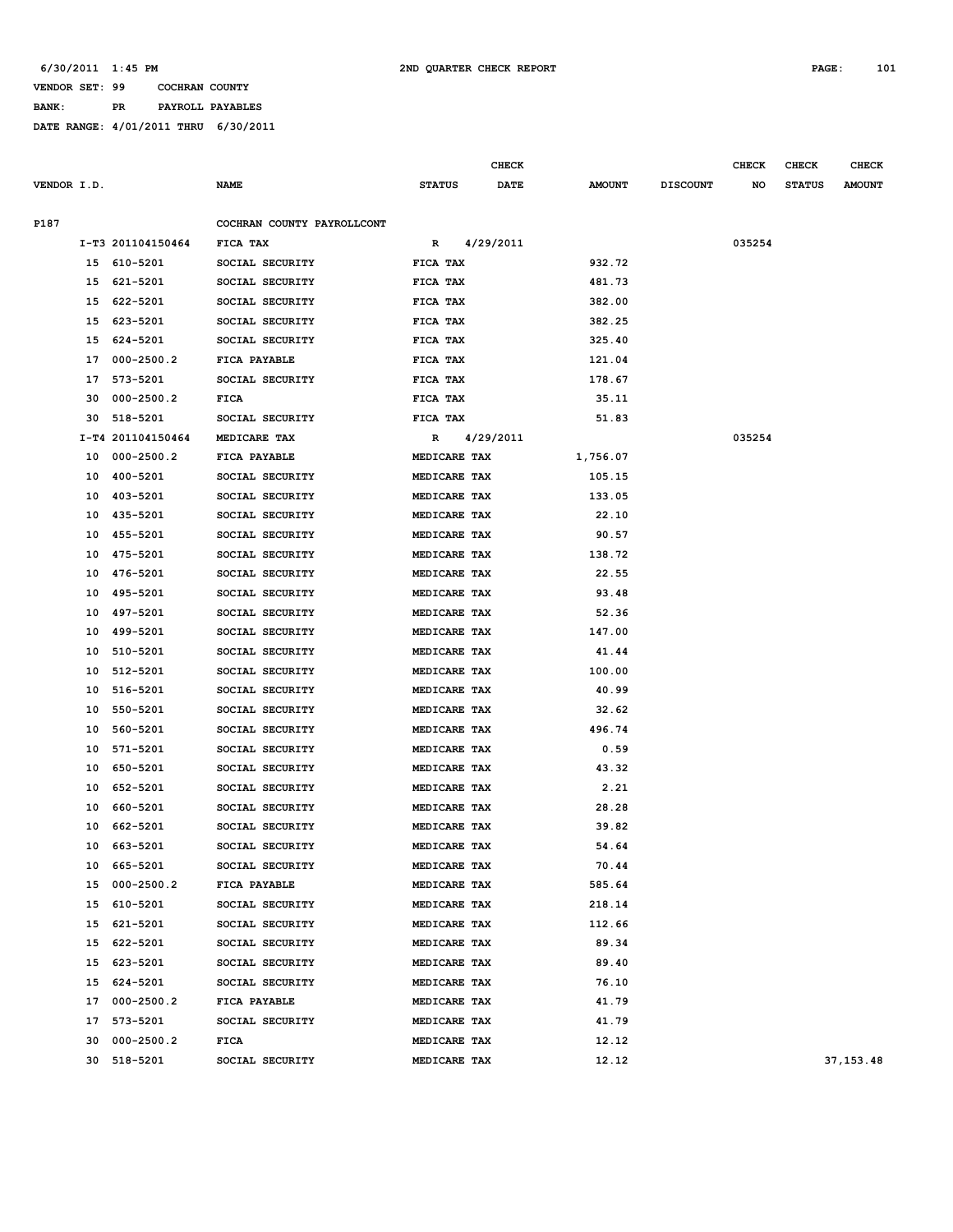#### **VENDOR SET: 99 COCHRAN COUNTY BANK: PR PAYROLL PAYABLES**

|             |          |                      |                                    |                                               | <b>CHECK</b>         |                    |                 | <b>CHECK</b> | <b>CHECK</b>  | <b>CHECK</b>  |
|-------------|----------|----------------------|------------------------------------|-----------------------------------------------|----------------------|--------------------|-----------------|--------------|---------------|---------------|
| VENDOR I.D. |          |                      | <b>NAME</b>                        | <b>STATUS</b>                                 | DATE                 | <b>AMOUNT</b>      | <b>DISCOUNT</b> | NO           | <b>STATUS</b> | <b>AMOUNT</b> |
|             |          |                      |                                    |                                               |                      |                    |                 |              |               |               |
| T218        |          |                      | TEXAS ASS'N OF COUNTIES            |                                               |                      |                    |                 |              |               |               |
|             |          | I-11 201104150464    | EMPLOYEE PREMIUMS                  | R                                             | 4/29/2011            |                    |                 | 035255       |               |               |
|             | 10       | 400-5202             | <b>GROUP INSURANCE</b>             | EMPLOYEE PREMIUMS                             |                      | 1,295.22           |                 |              |               |               |
|             | 10       | 403-5202             | GROUP INSURANCE                    | EMPLOYEE PREMIUMS                             |                      | 2,104.23           |                 |              |               |               |
|             | 10       | 455-5202             | GROUP INSURANCE                    | EMPLOYEE PREMIUMS                             |                      | 1,402.82           |                 |              |               |               |
|             | 10       | 475-5202             | GROUP INSURANCE                    | EMPLOYEE PREMIUMS                             |                      | 1,402.82           |                 |              |               |               |
|             | 10       | 495-5202<br>497-5202 | <b>GROUP INSURANCE</b>             | EMPLOYEE PREMIUMS                             |                      | 1,402.82           |                 |              |               |               |
|             | 10       | 499-5202             | GROUP INSURANCE<br>GROUP INSURANCE | <b>EMPLOYEE PREMIUMS</b>                      |                      | 701.41             |                 |              |               |               |
|             | 10<br>10 | 510-5202             | <b>GROUP INSURANCE</b>             | EMPLOYEE PREMIUMS<br><b>EMPLOYEE PREMIUMS</b> |                      | 2,104.23<br>701.41 |                 |              |               |               |
|             |          | 512-5202             | <b>GROUP INSURANCE</b>             | EMPLOYEE PREMIUMS                             |                      |                    |                 |              |               |               |
|             | 10<br>10 | 516-5202             | GROUP INSURANCE [50%]              |                                               |                      | 2,231.79<br>705.95 |                 |              |               |               |
|             | 10       | 550-5202             | <b>GROUP INSURANCE</b>             | EMPLOYEE PREMIUMS<br><b>EMPLOYEE PREMIUMS</b> |                      | 701.41             |                 |              |               |               |
|             | 10       | 560-5202             | <b>GROUP INSURANCE</b>             | EMPLOYEE PREMIUMS                             |                      | 7,587.95           |                 |              |               |               |
|             | 10       | 571-5202             | GROUP INSURANCE                    | EMPLOYEE PREMIUMS                             |                      | 9.81               |                 |              |               |               |
|             | 10       | 650-5202             | <b>GROUP INSURANCE</b>             | EMPLOYEE PREMIUMS                             |                      | 736.48             |                 |              |               |               |
|             | 10       | 652-5202             | <b>GROUP INSURANCE</b>             | <b>EMPLOYEE PREMIUMS</b>                      |                      | 35.07              |                 |              |               |               |
|             | 10       | 660-5202             | GROUP INSURANCE [35%]              | EMPLOYEE PREMIUMS                             |                      | 487.81             |                 |              |               |               |
|             | 10       | 662-5202             | <b>GROUP INSURANCE</b>             | <b>EMPLOYEE PREMIUMS</b>                      |                      | 631.27             |                 |              |               |               |
|             | 10       | 663-5202             | <b>GROUP INSURANCE</b>             | <b>EMPLOYEE PREMIUMS</b>                      |                      | 701.41             |                 |              |               |               |
|             | 10       | 665-5202             | <b>GROUP INSURANCE</b>             | <b>EMPLOYEE PREMIUMS</b>                      |                      | 701.41             |                 |              |               |               |
|             | 15       | 610-5202             | <b>GROUP INSURANCE</b>             | EMPLOYEE PREMIUMS                             |                      | 2,913.24           |                 |              |               |               |
|             | 15       | 621-5202             | GROUP INSURANCE                    | EMPLOYEE PREMIUMS                             |                      | 1,402.82           |                 |              |               |               |
|             | 15       | 622-5202             | GROUP INSURANCE                    | EMPLOYEE PREMIUMS                             |                      | 1,402.82           |                 |              |               |               |
|             | 15       | 623-5202             | <b>GROUP INSURANCE</b>             | EMPLOYEE PREMIUMS                             |                      | 1,402.82           |                 |              |               |               |
|             | 15       | 624-5202             | GROUP INSURANCE                    | EMPLOYEE PREMIUMS                             |                      | 1,402.82           |                 |              |               |               |
|             | 17       | 573-5202             | GROUP HEALTH INSURANCE             | EMPLOYEE PREMIUMS                             |                      | 691.60             |                 |              |               |               |
|             | 30       | 518-5202             | GROUP INSURANCE [15%]              | EMPLOYEE PREMIUMS                             |                      | 209.06             |                 |              |               |               |
|             |          | I-12 201104150464    | GROUP LIFE INSURANCE               | R                                             | 4/29/2011            |                    |                 | 035255       |               |               |
|             | 10       | 400-5202             | GROUP INSURANCE                    |                                               | GROUP LIFE INSURANCE | 8.03               |                 |              |               |               |
|             | 10       | 403-5202             | <b>GROUP INSURANCE</b>             |                                               | GROUP LIFE INSURANCE | 13.05              |                 |              |               |               |
|             | 10       | 455-5202             | GROUP INSURANCE                    |                                               | GROUP LIFE INSURANCE | 6.09               |                 |              |               |               |
|             | 10       | 475-5202             | <b>GROUP INSURANCE</b>             |                                               | GROUP LIFE INSURANCE | 8.70               |                 |              |               |               |
|             |          | 10 495-5202          | GROUP INSURANCE                    |                                               | GROUP LIFE INSURANCE | 8.70               |                 |              |               |               |
|             |          | 10 497-5202          | GROUP INSURANCE                    |                                               | GROUP LIFE INSURANCE | 4.35               |                 |              |               |               |
|             | 10       | 499-5202             | GROUP INSURANCE                    |                                               | GROUP LIFE INSURANCE | 13.05              |                 |              |               |               |
|             | 10       | 510-5202             | GROUP INSURANCE                    |                                               | GROUP LIFE INSURANCE | 4.35               |                 |              |               |               |
|             |          | 10 512-5202          | GROUP INSURANCE                    |                                               | GROUP LIFE INSURANCE | 13.84              |                 |              |               |               |
|             |          | 10 516-5202          | GROUP INSURANCE [50%]              |                                               | GROUP LIFE INSURANCE | 4.39               |                 |              |               |               |
|             |          | 10 550-5202          | GROUP INSURANCE                    |                                               | GROUP LIFE INSURANCE | 4.35               |                 |              |               |               |
|             |          | 10 560-5202          | GROUP INSURANCE                    |                                               | GROUP LIFE INSURANCE | 44.02              |                 |              |               |               |
|             | 10       | 571-5202             | <b>GROUP INSURANCE</b>             |                                               | GROUP LIFE INSURANCE | 0.06               |                 |              |               |               |
|             | 10       | 650-5202             | GROUP INSURANCE                    |                                               | GROUP LIFE INSURANCE | 4.57               |                 |              |               |               |
|             |          | 10 652-5202          | GROUP INSURANCE                    |                                               | GROUP LIFE INSURANCE | 0.21               |                 |              |               |               |
|             |          | 10 660-5202          | GROUP INSURANCE [35%]              |                                               | GROUP LIFE INSURANCE | 3.02               |                 |              |               |               |
|             |          | 10 662-5202          | GROUP INSURANCE                    |                                               | GROUP LIFE INSURANCE | 3.92               |                 |              |               |               |
|             | 10       | 663-5202             | GROUP INSURANCE                    |                                               | GROUP LIFE INSURANCE | 4.35               |                 |              |               |               |
|             | 10       | 665-5202             | GROUP INSURANCE                    |                                               | GROUP LIFE INSURANCE | 4.35               |                 |              |               |               |
|             |          |                      |                                    |                                               |                      |                    |                 |              |               |               |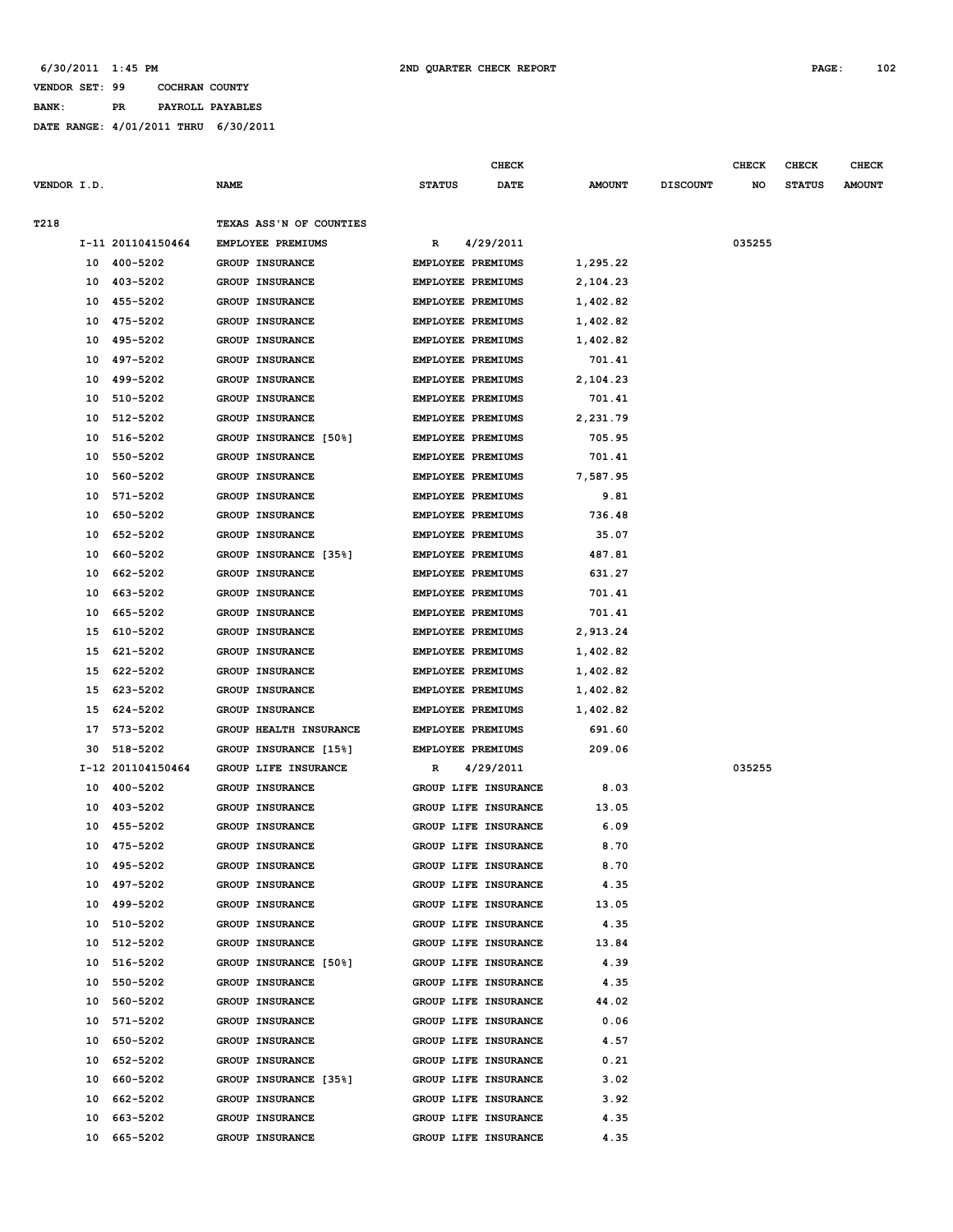#### **VENDOR SET: 99 COCHRAN COUNTY BANK: PR PAYROLL PAYABLES**

|                  |                      |                                |                 | <b>CHECK</b>         |               |                 | <b>CHECK</b> | CHECK         | <b>CHECK</b>  |
|------------------|----------------------|--------------------------------|-----------------|----------------------|---------------|-----------------|--------------|---------------|---------------|
| VENDOR I.D.      |                      | <b>NAME</b>                    | <b>STATUS</b>   | <b>DATE</b>          | <b>AMOUNT</b> | <b>DISCOUNT</b> | NO           | <b>STATUS</b> | <b>AMOUNT</b> |
|                  |                      |                                |                 |                      |               |                 |              |               |               |
| T218             |                      | TEXAS ASS'N OF COUNTIECONT     |                 |                      |               |                 |              |               |               |
|                  | I-12 201104150464    | GROUP LIFE INSURANCE           | R               | 4/29/2011            |               |                 | 035255       |               |               |
|                  | 15 610-5202          | <b>GROUP INSURANCE</b>         |                 | GROUP LIFE INSURANCE | 15.46         |                 |              |               |               |
|                  | 15 621-5202          | <b>GROUP INSURANCE</b>         |                 | GROUP LIFE INSURANCE | 8.70          |                 |              |               |               |
|                  | 15 622-5202          | <b>GROUP INSURANCE</b>         |                 | GROUP LIFE INSURANCE | 8.70          |                 |              |               |               |
|                  | 15 623-5202          | <b>GROUP INSURANCE</b>         |                 | GROUP LIFE INSURANCE | 8.70          |                 |              |               |               |
|                  | 15 624-5202          | GROUP INSURANCE                |                 | GROUP LIFE INSURANCE | 8.70          |                 |              |               |               |
|                  | 17 573-5202          | GROUP HEALTH INSURANCE         |                 | GROUP LIFE INSURANCE | 4.29          |                 |              |               |               |
|                  | 30 518-5202          | GROUP INSURANCE [15%]          |                 | GROUP LIFE INSURANCE | 1.29          |                 |              |               |               |
|                  | I-15 201104150464    | DEPENDENT HEALTH PREM WITHHELD | $\mathbb{R}$    | 4/29/2011            |               |                 | 035255       |               |               |
|                  | 15 000-2500.4        | INSURANCE PAYABLE              |                 | DEPENDENT HEALTH PRE | 794.94        |                 |              |               | 36,074.68     |
|                  |                      |                                |                 |                      |               |                 |              |               |               |
| T <sub>266</sub> |                      | TREASURER OF VIRGINIA          |                 |                      |               |                 |              |               |               |
|                  | I-CJS201104150464    | CASE ID#0003452040             | R               | 4/29/2011            |               |                 | 035256       |               |               |
|                  | 10 000-2500.8        | CHILD SUPPORT PAYABLE          |                 | CASE ID#0003452040   | 566.37        |                 |              |               | 566.37        |
|                  |                      |                                |                 |                      |               |                 |              |               |               |
| C091             |                      | <b>COMPBENEFITS</b>            |                 |                      |               |                 |              |               |               |
|                  | I-17A201104150464    | VISION MONTHLY PREMIUM         | $\mathbb{R}$    | 4/29/2011            |               |                 | 035257       |               |               |
|                  | 10 000-2500.4        | INSURANCE PAYABLE              |                 | VISION MONTHLY PREMI | 117.76        |                 |              |               | 117.76        |
|                  |                      |                                |                 |                      |               |                 |              |               |               |
| C <sub>253</sub> |                      | COCHRAN COUNTY MONEY MKT       |                 |                      |               |                 |              |               |               |
|                  | I-201104150465       | NON-DEPT SUPP DEATH            | R               | 4/29/2011            |               |                 | 035258       |               |               |
|                  | 10 409-5207          | SUPPLEMENTAL DEATH BENEFITS    |                 | NON-DEPT SUPP DEATH  | 1,331.39      |                 |              |               | 1,331.39      |
|                  |                      |                                |                 |                      |               |                 |              |               |               |
| A067             |                      | AMERICAN FAMILY LIFE ASSURANCE |                 |                      |               |                 |              |               |               |
|                  | I-08 201105230466    | MONTHLY PREMIUM                | R               | 5/31/2011            |               |                 | 035511       |               |               |
|                  | 10 000-2500.4        | INSURANCE PAYABLE              | MONTHLY PREMIUM |                      | 436.48        |                 |              |               |               |
|                  | 15 000-2500.4        | INSURANCE PAYABLE              | MONTHLY PREMIUM |                      | 257.42        |                 |              |               |               |
|                  | I-08A201105230466    | MONTHLY PREMIUM                | R               | 5/31/2011            |               |                 | 035511       |               |               |
|                  | 10 000-2500.4        | INSURANCE PAYABLE              | MONTHLY PREMIUM |                      | 200.46        |                 |              |               | 894.36        |
|                  |                      |                                |                 |                      |               |                 |              |               |               |
| C <sub>253</sub> |                      | COCHRAN COUNTY MONEY MKT       |                 |                      |               |                 |              |               |               |
|                  | I-01 201105230466    | RETIREMENT CONTRIBUTIONS       | R               | 5/31/2011            |               |                 | 035512       |               |               |
|                  | $000 - 2500.3$<br>10 | <b>TCDRS PAYABLE</b>           |                 | RETIREMENT CONTRIBUT | 8,509.28      |                 |              |               |               |
|                  | 400-5203<br>10       | RETIREMENT                     |                 | RETIREMENT CONTRIBUT | 950.10        |                 |              |               |               |
|                  | 403-5203<br>10       | RETIREMENT                     |                 | RETIREMENT CONTRIBUT | 1,215.53      |                 |              |               |               |
|                  | 435-5203<br>10       | RETIREMENT                     |                 | RETIREMENT CONTRIBUT | 198.15        |                 |              |               |               |
|                  | 10<br>455-5203       | RETIREMENT                     |                 | RETIREMENT CONTRIBUT | 811.99        |                 |              |               |               |
|                  | 475-5203<br>10       | RETIREMENT                     |                 | RETIREMENT CONTRIBUT | 1,172.81      |                 |              |               |               |
|                  | 476-5203<br>10       | RETIREMENT                     |                 | RETIREMENT CONTRIBUT | 202.16        |                 |              |               |               |
|                  | 10<br>495-5203       | RETIREMENT                     |                 | RETIREMENT CONTRIBUT | 838.06        |                 |              |               |               |
|                  | 497-5203<br>10       | RETIREMENT                     |                 | RETIREMENT CONTRIBUT | 490.71        |                 |              |               |               |
|                  | 10<br>499-5203       | RETIREMENT                     |                 | RETIREMENT CONTRIBUT | 1,346.75      |                 |              |               |               |
|                  | 10<br>510-5203       | RETIREMENT                     |                 | RETIREMENT CONTRIBUT | 378.42        |                 |              |               |               |
|                  | 512-5203<br>10       | RETIREMENT                     |                 | RETIREMENT CONTRIBUT | 939.96        |                 |              |               |               |
|                  | 516-5203<br>10       | RETIREMENT                     |                 | RETIREMENT CONTRIBUT | 361.23        |                 |              |               |               |
|                  | 10<br>550-5203       | RETIREMENT                     |                 | RETIREMENT CONTRIBUT | 292.42        |                 |              |               |               |
|                  | 10<br>560-5203       | RETIREMENT                     |                 | RETIREMENT CONTRIBUT | 4,779.00      |                 |              |               |               |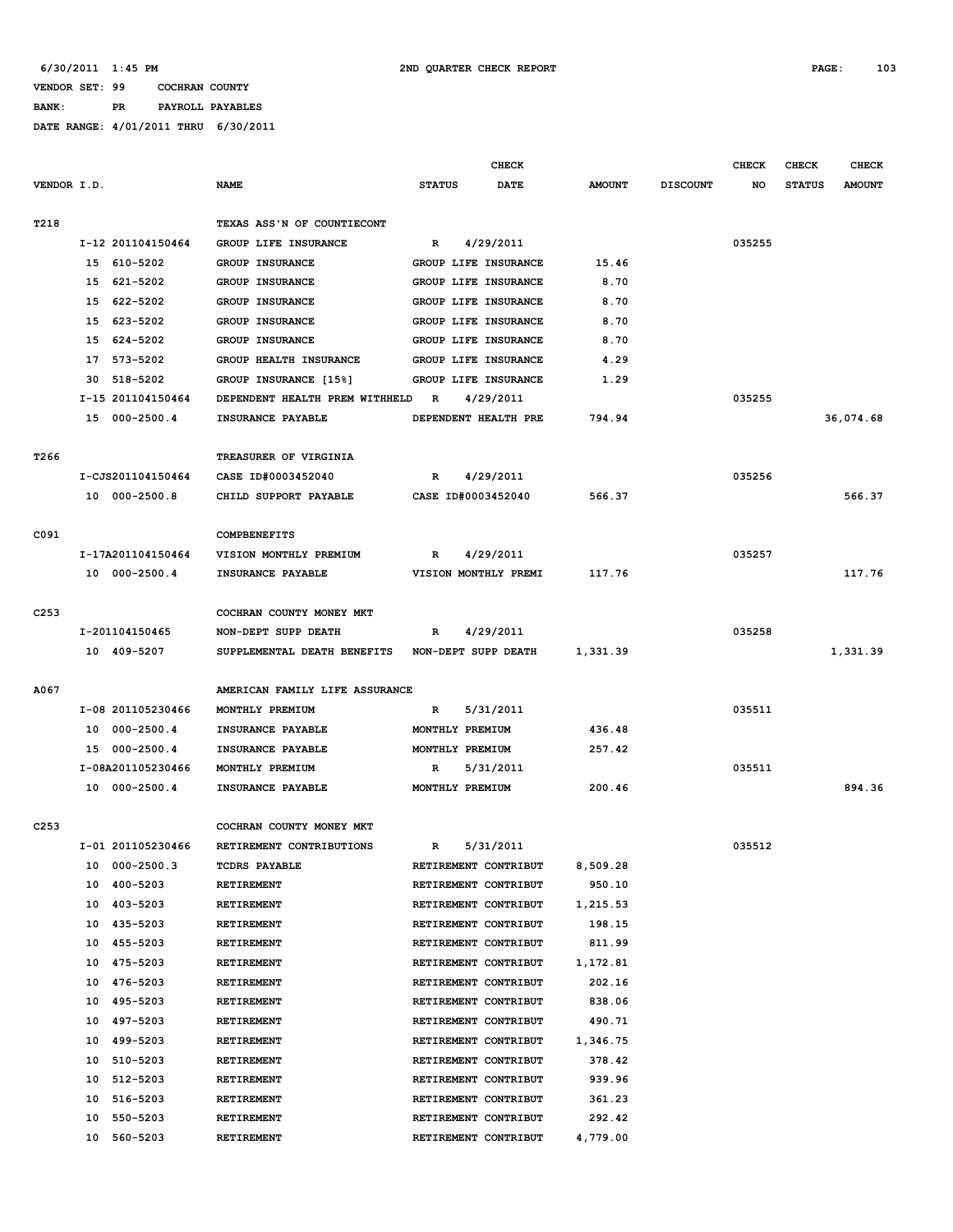**BANK: PR PAYROLL PAYABLES**

|                  |    |                   |                                |                      | CHECK       |                  |                 | <b>CHECK</b> | <b>CHECK</b>  | <b>CHECK</b>  |
|------------------|----|-------------------|--------------------------------|----------------------|-------------|------------------|-----------------|--------------|---------------|---------------|
| VENDOR I.D.      |    |                   | <b>NAME</b>                    | <b>STATUS</b>        | <b>DATE</b> | <b>AMOUNT</b>    | <b>DISCOUNT</b> | NO           | <b>STATUS</b> | <b>AMOUNT</b> |
| C <sub>253</sub> |    |                   | COCHRAN COUNTY MONEY MCONT     |                      |             |                  |                 |              |               |               |
|                  |    | I-01 201105230466 | RETIREMENT CONTRIBUTIONS       | R                    | 5/31/2011   |                  |                 | 035512       |               |               |
|                  | 10 | 571-5203          | RETIREMENT                     | RETIREMENT CONTRIBUT |             | 5.20             |                 |              |               |               |
|                  | 10 | 650-5203          | <b>RETIREMENT</b>              | RETIREMENT CONTRIBUT |             | 343.74           |                 |              |               |               |
|                  | 10 | 652-5203          | RETIREMENT                     | RETIREMENT CONTRIBUT |             | 19.83            |                 |              |               |               |
|                  | 10 | 660-5203          | <b>RETIREMENT</b>              | RETIREMENT CONTRIBUT |             | 249.22           |                 |              |               |               |
|                  | 10 | 662-5203          | <b>RETIREMENT</b>              | RETIREMENT CONTRIBUT |             | 356.93           |                 |              |               |               |
|                  | 10 | 663-5203          | <b>RETIREMENT</b>              | RETIREMENT CONTRIBUT |             | 489.88           |                 |              |               |               |
|                  | 10 | 665-5203          | <b>RETIREMENT</b>              | RETIREMENT CONTRIBUT |             | 360.85           |                 |              |               |               |
|                  | 15 | $000 - 2500.3$    | <b>TCDRS PAYABLE</b>           | RETIREMENT CONTRIBUT |             | 2,808.34         |                 |              |               |               |
|                  | 15 | 610-5203          | <b>RETIREMENT</b>              | RETIREMENT CONTRIBUT |             | 1,969.95         |                 |              |               |               |
|                  | 15 | 621-5203          | RETIREMENT                     | RETIREMENT CONTRIBUT |             | 804.55           |                 |              |               |               |
|                  |    |                   |                                |                      |             |                  |                 |              |               |               |
|                  | 15 | 622-5203          | RETIREMENT                     | RETIREMENT CONTRIBUT |             | 826.01           |                 |              |               |               |
|                  | 15 | 623-5203          | RETIREMENT                     | RETIREMENT CONTRIBUT |             | 815.28<br>799.68 |                 |              |               |               |
|                  | 15 | 624-5203          | RETIREMENT                     | RETIREMENT CONTRIBUT |             |                  |                 |              |               |               |
|                  | 17 | $000 - 2500.3$    | <b>TCDRS PAYABLE</b>           | RETIREMENT CONTRIBUT |             | 197.39           |                 |              |               |               |
|                  | 17 | 573-5203          | RETIREMENT                     | RETIREMENT CONTRIBUT |             | 366.57           |                 |              |               |               |
|                  | 30 | $000 - 2500.3$    | TCDRS                          | RETIREMENT CONTRIBUT |             | 57.51            |                 |              |               |               |
|                  | 30 | 518-5203          | <b>RETIREMENT</b>              | RETIREMENT CONTRIBUT |             | 106.81           |                 |              |               | 33,064.31     |
| C300             |    |                   | COCHRAN COUNTY SCHOOLS FEDERAL |                      |             |                  |                 |              |               |               |
|                  |    | I-18A201105230466 | MONTHLY PREMUIM                | R                    | 5/31/2011   |                  |                 | 035513       |               |               |
|                  | 10 | $000 - 2500.4$    | INSURANCE PAYABLE              | MONTHLY PREMUIM      |             | 7,006.50         |                 |              |               |               |
|                  | 15 | $000 - 2500.4$    | <b>INSURANCE PAYABLE</b>       | MONTHLY PREMUIM      |             | 1,007.40         |                 |              |               |               |
|                  | 30 | $000 - 2500.4$    | <b>AFLAC</b>                   | MONTHLY PREMUIM      |             | 156.58           |                 |              |               | 8,170.48      |
|                  |    |                   |                                |                      |             |                  |                 |              |               |               |
| N017             |    |                   | NATIONAL FARM LIFE             |                      |             |                  |                 |              |               |               |
|                  |    | I-05 201105230466 | NFL PREMIUM                    | R                    | 5/31/2011   |                  |                 | 035514       |               |               |
|                  | 10 | $000 - 2500.4$    | INSURANCE PAYABLE              | NFL PREMIUM          |             | 287.47           |                 |              |               |               |
|                  | 15 | $000 - 2500.4$    | <b>INSURANCE PAYABLE</b>       | NFL PREMIUM          |             | 70.37            |                 |              |               |               |
|                  |    | I-05A201105230466 | AFTER TAX PREM                 | R                    | 5/31/2011   |                  |                 | 035514       |               |               |
|                  | 10 | $000 - 2500.4$    | INSURANCE PAYABLE              | AFTER TAX PREM       |             | 197.52           |                 |              |               |               |
|                  |    | 15 000-2500.4     | INSURANCE PAYABLE              | AFTER TAX PREM       |             | 56.04            |                 |              |               | 611.40        |
|                  |    |                   |                                |                      |             |                  |                 |              |               |               |
| N060             |    |                   | NATIONWIDE RETIREMENT SOL      |                      |             |                  |                 |              |               |               |
|                  |    | I-04 201105230466 | DEFERRED COMP WITHHELD         | R                    | 5/31/2011   |                  |                 | 035515       |               |               |
|                  |    | 10 000-2500.7     | PEBSCO DEF COMP PAYABLE        | DEFERRED COMP WITHHE |             | 2,749.29         |                 |              |               |               |
|                  |    | 15 000-2500.7     | PEBSCO DEF COMP PAYABLE        | DEFERRED COMP WITHHE |             | 1,206.71         |                 |              |               | 3,956.00      |
| N081             |    |                   | NATIONAL FAMILY CARE LIFE INSU |                      |             |                  |                 |              |               |               |
|                  |    | I-21 201105230466 | NATIONAL FAMILY CARE           | R                    | 5/31/2011   |                  |                 | 035516       |               |               |
|                  |    | 10 000-2500.4     | INSURANCE PAYABLE              | NATIONAL FAMILY CARE |             | 228.00           |                 |              |               |               |
|                  |    | 15 000-2500.4     | INSURANCE PAYABLE              | NATIONAL FAMILY CARE |             | 6.90             |                 |              |               | 234.90        |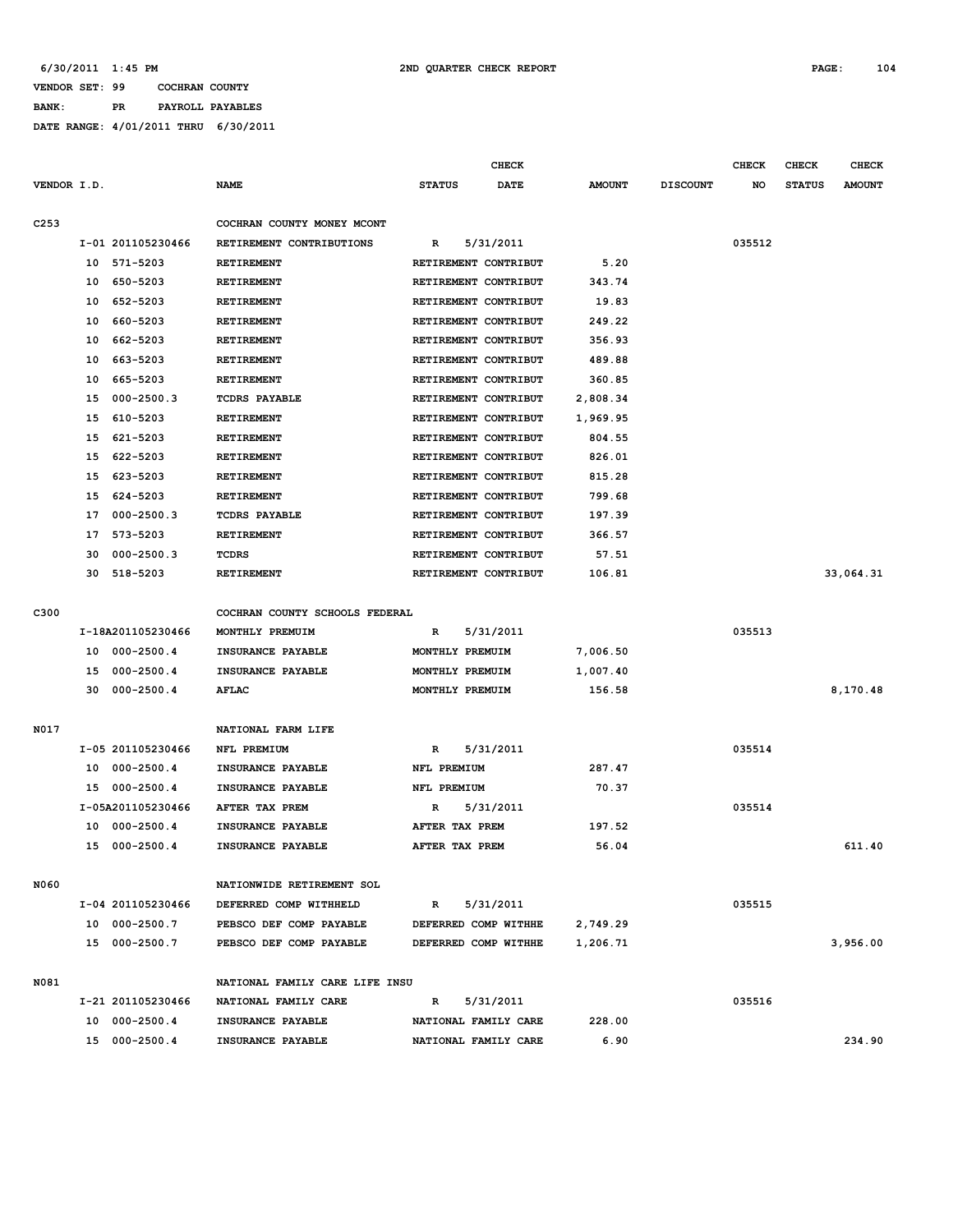#### **VENDOR SET: 99 COCHRAN COUNTY BANK: PR PAYROLL PAYABLES**

|             |    |                   |                           |                 | <b>CHECK</b>         |               |                 | <b>CHECK</b> | <b>CHECK</b>  | <b>CHECK</b>  |
|-------------|----|-------------------|---------------------------|-----------------|----------------------|---------------|-----------------|--------------|---------------|---------------|
| VENDOR I.D. |    |                   | <b>NAME</b>               | <b>STATUS</b>   | <b>DATE</b>          | <b>AMOUNT</b> | <b>DISCOUNT</b> | NO           | <b>STATUS</b> | <b>AMOUNT</b> |
| P187        |    |                   | COCHRAN COUNTY PAYROLL TA |                 |                      |               |                 |              |               |               |
|             |    | I-T1 201105230466 | FEDERAL INCOME TAX W/H    | R               | 5/31/2011            |               |                 | 035517       |               |               |
|             |    | 10 000-2500.1     | WITHHOLDING TAX PAYABLE   |                 | FEDERAL INCOME TAX W | 12,193.47     |                 |              |               |               |
|             |    | 15 000-2500.1     | WITHHOLDING TAX PAYABLE   |                 | FEDERAL INCOME TAX W | 2,801.20      |                 |              |               |               |
|             | 17 | 000-2500.1        | WITHHOLDING TAX PAYABLE   |                 | FEDERAL INCOME TAX W | 234.58        |                 |              |               |               |
|             | 30 | $000 - 2500.1$    | FEDERAL WITHOLDING        |                 | FEDERAL INCOME TAX W | 83.14         |                 |              |               |               |
|             |    | I-T3 201105230466 | FICA TAX                  | R               | 5/31/2011            |               |                 | 035517       |               |               |
|             |    | 10 000-2500.2     | FICA PAYABLE              | FICA TAX        |                      | 5,194.01      |                 |              |               |               |
|             |    | 10 400-5201       | SOCIAL SECURITY           | FICA TAX        |                      | 449.62        |                 |              |               |               |
|             |    | 10 403-5201       | SOCIAL SECURITY           | FICA TAX        |                      | 566.96        |                 |              |               |               |
|             |    | 10 435-5201       | SOCIAL SECURITY           | FICA TAX        |                      | 94.50         |                 |              |               |               |
|             | 10 | 455-5201          | SOCIAL SECURITY           | FICA TAX        |                      | 387.26        |                 |              |               |               |
|             | 10 | 475-5201          | SOCIAL SECURITY           | FICA TAX        |                      | 595.10        |                 |              |               |               |
|             | 10 | 476-5201          | SOCIAL SECURITY           | FICA TAX        |                      | 96.41         |                 |              |               |               |
|             | 10 | 495-5201          | SOCIAL SECURITY           | FICA TAX        |                      | 399.69        |                 |              |               |               |
|             | 10 | 497-5201          | SOCIAL SECURITY           | FICA TAX        |                      | 234.03        |                 |              |               |               |
|             | 10 | 499-5201          | SOCIAL SECURITY           | FICA TAX        |                      | 636.94        |                 |              |               |               |
|             | 10 | 510-5201          | SOCIAL SECURITY           | FICA TAX        |                      | 177.17        |                 |              |               |               |
|             | 10 | 512-5201          | SOCIAL SECURITY           | FICA TAX        |                      | 435.35        |                 |              |               |               |
|             | 10 | 516-5201          | SOCIAL SECURITY           | FICA TAX        |                      | 176.30        |                 |              |               |               |
|             | 10 | 550-5201          | SOCIAL SECURITY           | FICA TAX        |                      | 139.46        |                 |              |               |               |
|             | 10 | 560-5201          | SOCIAL SECURITY           | FICA TAX        |                      | 2,261.72      |                 |              |               |               |
|             | 10 | 571-5201          | SOCIAL SECURITY           | FICA TAX        |                      | 2.53          |                 |              |               |               |
|             | 10 | 650-5201          | SOCIAL SECURITY           | FICA TAX        |                      | 167.63        |                 |              |               |               |
|             | 10 | 652-5201          | SOCIAL SECURITY           | FICA TAX        |                      | 9.45          |                 |              |               |               |
|             | 10 | 660-5201          | SOCIAL SECURITY           | FICA TAX        |                      | 121.64        |                 |              |               |               |
|             | 10 | 662-5201          | SOCIAL SECURITY           | FICA TAX        |                      | 170.23        |                 |              |               |               |
|             | 10 | 663-5201          | SOCIAL SECURITY           | FICA TAX        |                      | 233.64        |                 |              |               |               |
|             | 10 | 665-5201          | SOCIAL SECURITY           | FICA TAX        |                      | 311.66        |                 |              |               |               |
|             | 15 | $000 - 2500.2$    | FICA PAYABLE              | FICA TAX        |                      | 1,661.34      |                 |              |               |               |
|             | 15 | 610-5201          | SOCIAL SECURITY           | FICA TAX        |                      | 935.20        |                 |              |               |               |
|             | 15 | 621-5201          | SOCIAL SECURITY           | FICA TAX        |                      | 418.82        |                 |              |               |               |
|             |    | 15 622-5201       | SOCIAL SECURITY           | FICA TAX        |                      | 388.37        |                 |              |               |               |
|             |    | 15 623-5201       | SOCIAL SECURITY           | FICA TAX        |                      | 387.21        |                 |              |               |               |
|             |    | 15 624-5201       | SOCIAL SECURITY           | FICA TAX        |                      | 322.87        |                 |              |               |               |
|             |    | 17 000-2500.2     | FICA PAYABLE              | <b>FICA TAX</b> |                      | 120.80        |                 |              |               |               |
|             |    | 17 573-5201       | SOCIAL SECURITY           | <b>FICA TAX</b> |                      | 178.31        |                 |              |               |               |
|             |    | 30 000-2500.2     | FICA                      | <b>FICA TAX</b> |                      | 35.31         |                 |              |               |               |
|             |    | 30 518-5201       | SOCIAL SECURITY           | FICA TAX        |                      | 52.13         |                 |              |               |               |
|             |    | I-T4 201105230466 | MEDICARE TAX              | R               | 5/31/2011            |               |                 | 035517       |               |               |
|             |    | 10 000-2500.2     | <b>FICA PAYABLE</b>       | MEDICARE TAX    |                      | 1,793.18      |                 |              |               |               |
|             |    | 10 400-5201       | SOCIAL SECURITY           | MEDICARE TAX    |                      | 105.15        |                 |              |               |               |
|             |    | 10 403-5201       | SOCIAL SECURITY           | MEDICARE TAX    |                      | 132.59        |                 |              |               |               |
|             |    | 10 435-5201       | SOCIAL SECURITY           | MEDICARE TAX    |                      | 22.10         |                 |              |               |               |
|             |    | 10 455-5201       | SOCIAL SECURITY           | MEDICARE TAX    |                      | 90.57         |                 |              |               |               |
|             |    | 10 475-5201       | SOCIAL SECURITY           | MEDICARE TAX    |                      | 139.18        |                 |              |               |               |
|             |    | 10 476-5201       | SOCIAL SECURITY           | MEDICARE TAX    |                      | 22.55         |                 |              |               |               |
|             |    | 10 495-5201       | SOCIAL SECURITY           | MEDICARE TAX    |                      | 93.48         |                 |              |               |               |
|             |    |                   |                           |                 |                      |               |                 |              |               |               |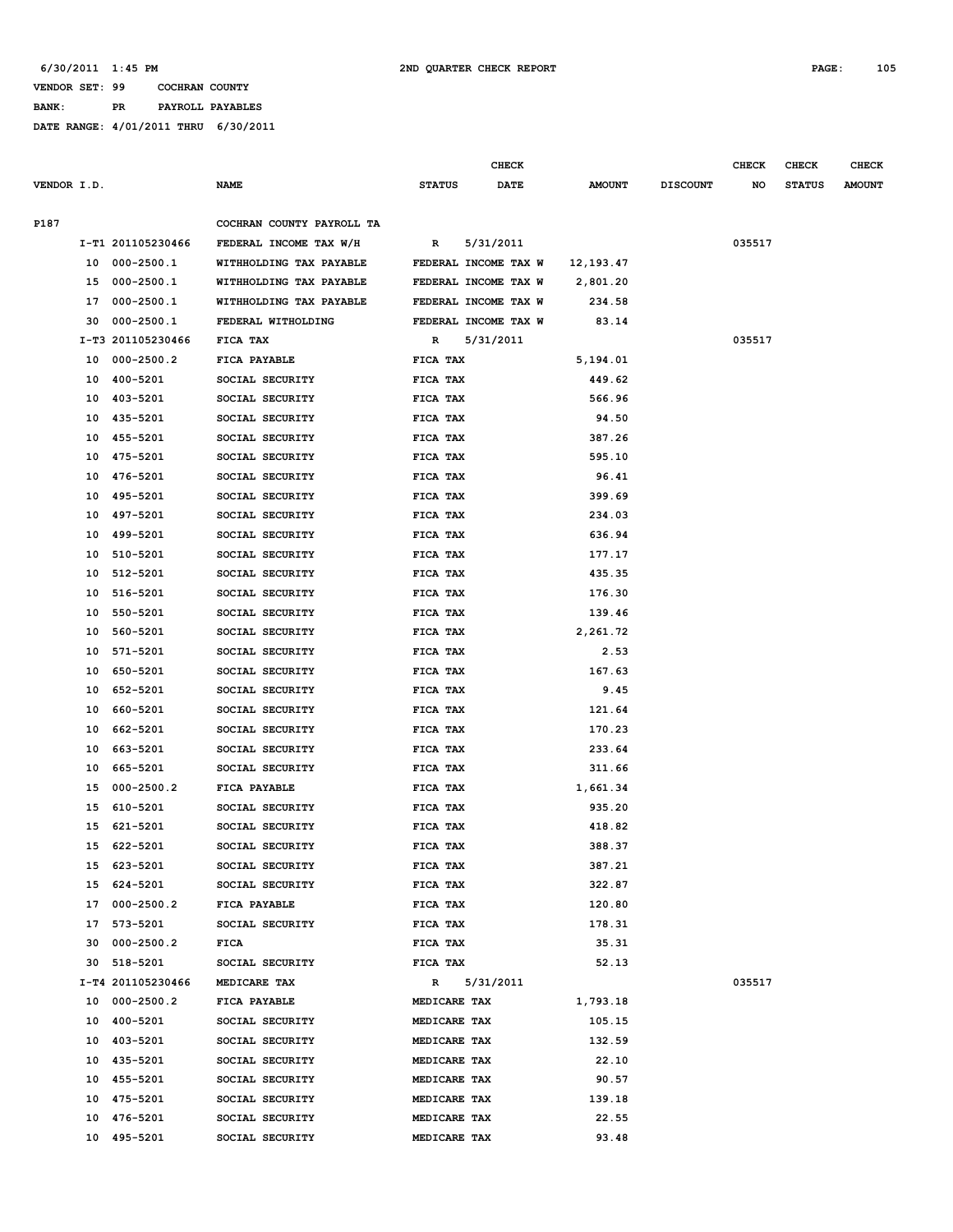**BANK: PR PAYROLL PAYABLES**

|             |          |                      |                                    |                              | <b>CHECK</b> |                |                 | CHECK  | <b>CHECK</b>  | <b>CHECK</b>  |
|-------------|----------|----------------------|------------------------------------|------------------------------|--------------|----------------|-----------------|--------|---------------|---------------|
| VENDOR I.D. |          |                      | <b>NAME</b>                        | <b>STATUS</b>                | <b>DATE</b>  | <b>AMOUNT</b>  | <b>DISCOUNT</b> | NO     | <b>STATUS</b> | <b>AMOUNT</b> |
|             |          |                      |                                    |                              |              |                |                 |        |               |               |
| P187        |          |                      | COCHRAN COUNTY PAYROLLCONT         |                              |              |                |                 |        |               |               |
|             |          | I-T4 201105230466    | MEDICARE TAX                       | R                            | 5/31/2011    |                |                 | 035517 |               |               |
|             |          | 10 497-5201          | SOCIAL SECURITY                    | MEDICARE TAX                 |              | 54.74          |                 |        |               |               |
|             | 10       | 499-5201             | SOCIAL SECURITY                    | MEDICARE TAX                 |              | 148.97         |                 |        |               |               |
|             | 10       | 510-5201             | SOCIAL SECURITY                    | MEDICARE TAX                 |              | 41.44          |                 |        |               |               |
|             | 10       | 512-5201<br>516-5201 | SOCIAL SECURITY                    | MEDICARE TAX<br>MEDICARE TAX |              | 101.81         |                 |        |               |               |
|             | 10<br>10 | 550-5201             | SOCIAL SECURITY<br>SOCIAL SECURITY | MEDICARE TAX                 |              | 41.23<br>32.62 |                 |        |               |               |
|             | 10       | 560-5201             | SOCIAL SECURITY                    | MEDICARE TAX                 |              | 528.96         |                 |        |               |               |
|             | 10       | 571-5201             | SOCIAL SECURITY                    | MEDICARE TAX                 |              | 0.59           |                 |        |               |               |
|             | 10       | 650-5201             | SOCIAL SECURITY                    | MEDICARE TAX                 |              | 39.20          |                 |        |               |               |
|             | 10       | 652-5201             | SOCIAL SECURITY                    | MEDICARE TAX                 |              | 2.21           |                 |        |               |               |
|             | 10       | 660-5201             | SOCIAL SECURITY                    | MEDICARE TAX                 |              | 28.45          |                 |        |               |               |
|             | 10       | 662-5201             | SOCIAL SECURITY                    | MEDICARE TAX                 |              | 39.82          |                 |        |               |               |
|             | 10       | 663-5201             | SOCIAL SECURITY                    | MEDICARE TAX                 |              | 54.64          |                 |        |               |               |
|             | 10       | 665-5201             | SOCIAL SECURITY                    | MEDICARE TAX                 |              | 72.88          |                 |        |               |               |
|             | 15       | $000 - 2500.2$       | FICA PAYABLE                       | MEDICARE TAX                 |              | 573.56         |                 |        |               |               |
|             | 15       | 610-5201             | SOCIAL SECURITY                    | MEDICARE TAX                 |              | 218.72         |                 |        |               |               |
|             | 15       | 621-5201             | SOCIAL SECURITY                    | MEDICARE TAX                 |              | 97.95          |                 |        |               |               |
|             | 15       | 622-5201             | SOCIAL SECURITY                    | MEDICARE TAX                 |              | 90.82          |                 |        |               |               |
|             | 15       | 623-5201             | SOCIAL SECURITY                    | MEDICARE TAX                 |              | 90.56          |                 |        |               |               |
|             | 15       | 624-5201             | SOCIAL SECURITY                    | MEDICARE TAX                 |              | 75.51          |                 |        |               |               |
|             | 17       | $000 - 2500.2$       | FICA PAYABLE                       | MEDICARE TAX                 |              | 41.70          |                 |        |               |               |
|             | 17       | 573-5201             | SOCIAL SECURITY                    | MEDICARE TAX                 |              | 41.70          |                 |        |               |               |
|             | 30       | $000 - 2500.2$       | FICA                               | MEDICARE TAX                 |              | 12.19          |                 |        |               |               |
|             |          | 30 518-5201          | SOCIAL SECURITY                    | MEDICARE TAX                 |              | 12.19          |                 |        |               | 37,515.31     |
|             |          |                      |                                    |                              |              |                |                 |        |               |               |
| T218        |          |                      | TEXAS ASS'N OF COUNTIES            |                              |              |                |                 |        |               |               |
|             |          | I-11 201105230466    | EMPLOYEE PREMIUMS                  | R                            | 5/31/2011    |                |                 | 035518 |               |               |
|             |          | 10 400-5202          | GROUP INSURANCE                    | <b>EMPLOYEE PREMIUMS</b>     |              | 1,334.49       |                 |        |               |               |
|             | 10       | 403-5202             | GROUP INSURANCE                    | <b>EMPLOYEE PREMIUMS</b>     |              | 2,168.04       |                 |        |               |               |
|             | 10       | 455-5202             | GROUP INSURANCE                    | <b>EMPLOYEE PREMIUMS</b>     |              | 1,445.36       |                 |        |               |               |
|             | 10       | 475-5202             | <b>GROUP INSURANCE</b>             | EMPLOYEE PREMIUMS            |              | 1,445.36       |                 |        |               |               |
|             |          | 10 495-5202          | GROUP INSURANCE                    | EMPLOYEE PREMIUMS            |              | 1,445.36       |                 |        |               |               |
|             |          | 10 497-5202          | GROUP INSURANCE                    | EMPLOYEE PREMIUMS            |              | 722.68         |                 |        |               |               |
|             | 10       | 499-5202             | <b>GROUP INSURANCE</b>             | EMPLOYEE PREMIUMS            |              | 2,168.04       |                 |        |               |               |
|             | 10       | 510-5202             | GROUP INSURANCE                    | EMPLOYEE PREMIUMS            |              | 722.68         |                 |        |               |               |
|             | 10       | 512-5202             | GROUP INSURANCE                    | <b>EMPLOYEE PREMIUMS</b>     |              | 2,189.72       |                 |        |               |               |
|             |          | 10 516-5202          | GROUP INSURANCE [50%]              | EMPLOYEE PREMIUMS            |              | 727.36         |                 |        |               |               |
|             | 10       | 550-5202             | GROUP INSURANCE                    | EMPLOYEE PREMIUMS            |              | 722.68         |                 |        |               |               |
|             |          | 10 560-5202          | GROUP INSURANCE                    | <b>EMPLOYEE PREMIUMS</b>     |              | 7,927.80       |                 |        |               |               |
|             |          | 10 571-5202          | GROUP INSURANCE                    | EMPLOYEE PREMIUMS            |              | 10.11          |                 |        |               |               |
|             | 10       | 650-5202             | GROUP INSURANCE                    | EMPLOYEE PREMIUMS            |              | 758.81         |                 |        |               |               |
|             |          | 10 652-5202          | GROUP INSURANCE                    | EMPLOYEE PREMIUMS            |              | 36.14          |                 |        |               |               |
|             |          | 10 660-5202          | GROUP INSURANCE [35%]              | EMPLOYEE PREMIUMS            |              | 502.60         |                 |        |               |               |
|             | 10       | 662-5202             | GROUP INSURANCE                    | EMPLOYEE PREMIUMS            |              | 650.41         |                 |        |               |               |
|             | 10       | 663-5202             | GROUP INSURANCE                    | EMPLOYEE PREMIUMS            |              | 722.68         |                 |        |               |               |
|             | 10       | 665-5202             | GROUP INSURANCE                    | EMPLOYEE PREMIUMS            |              | 722.68         |                 |        |               |               |
|             |          |                      |                                    |                              |              |                |                 |        |               |               |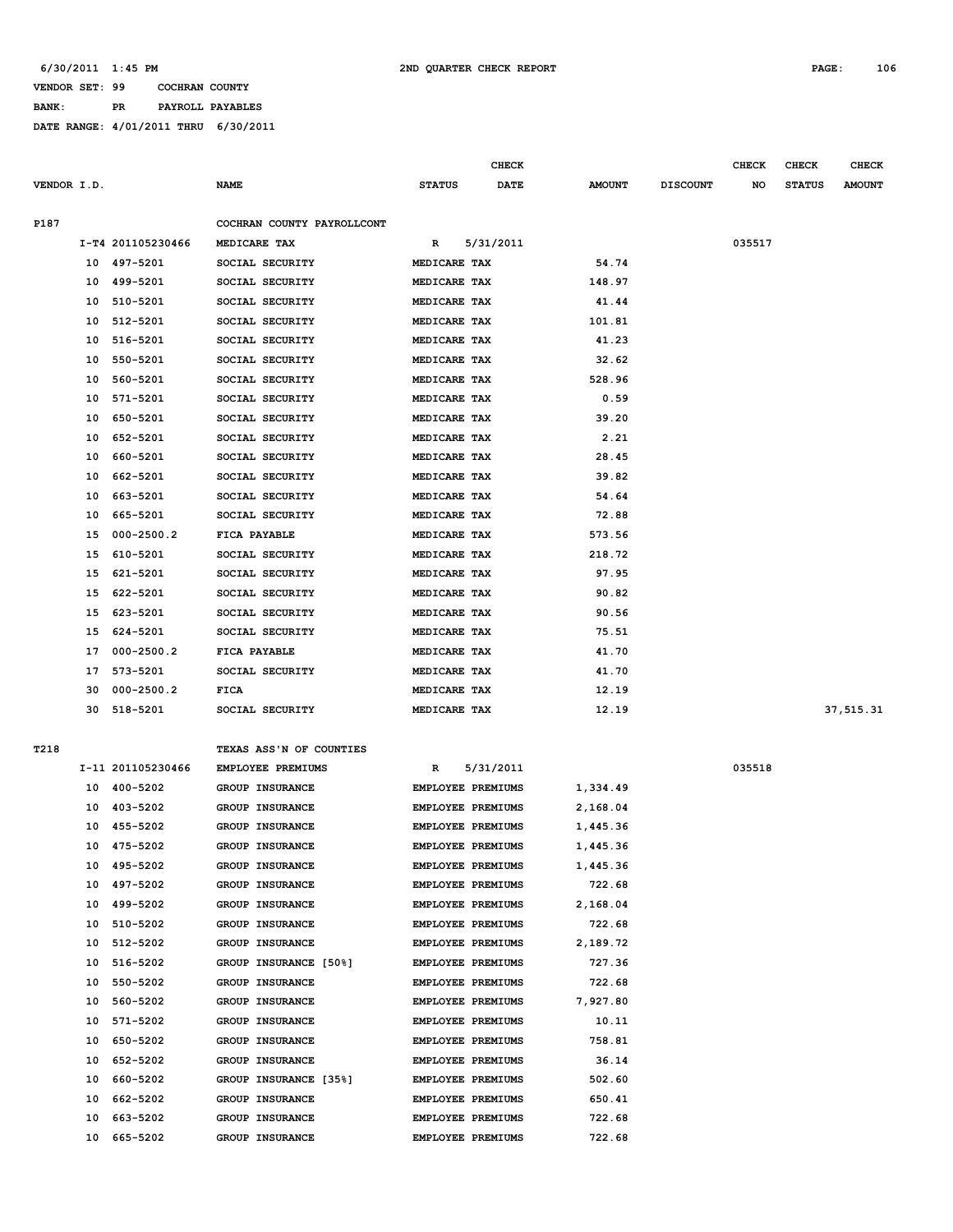#### **VENDOR SET: 99 COCHRAN COUNTY BANK: PR PAYROLL PAYABLES**

|             |    |                   |                                  | CHECK                    |                      |               |                 | <b>CHECK</b> | <b>CHECK</b>  | <b>CHECK</b>  |
|-------------|----|-------------------|----------------------------------|--------------------------|----------------------|---------------|-----------------|--------------|---------------|---------------|
| VENDOR I.D. |    |                   | <b>NAME</b>                      | <b>STATUS</b>            | <b>DATE</b>          | <b>AMOUNT</b> | <b>DISCOUNT</b> | NO           | <b>STATUS</b> | <b>AMOUNT</b> |
|             |    |                   |                                  |                          |                      |               |                 |              |               |               |
| T218        |    |                   | TEXAS ASS'N OF COUNTIECONT       |                          |                      |               |                 |              |               |               |
|             |    | I-11 201105230466 | EMPLOYEE PREMIUMS                | R                        | 5/31/2011            |               |                 | 035518       |               |               |
|             |    | 15 610-5202       | <b>GROUP INSURANCE</b>           | <b>EMPLOYEE PREMIUMS</b> |                      | 3,001.59      |                 |              |               |               |
|             | 15 | 621-5202          | <b>GROUP INSURANCE</b>           | <b>EMPLOYEE PREMIUMS</b> |                      | 1,445.36      |                 |              |               |               |
|             | 15 | 622-5202          | <b>GROUP INSURANCE</b>           | EMPLOYEE PREMIUMS        |                      | 1,445.36      |                 |              |               |               |
|             | 15 | 623-5202          | <b>GROUP INSURANCE</b>           | EMPLOYEE PREMIUMS        |                      | 1,445.36      |                 |              |               |               |
|             | 15 | 624-5202          | <b>GROUP INSURANCE</b>           | <b>EMPLOYEE PREMIUMS</b> |                      | 1,445.36      |                 |              |               |               |
|             | 17 | 573-5202          | GROUP HEALTH INSURANCE           | EMPLOYEE PREMIUMS        |                      | 712.57        |                 |              |               |               |
|             | 30 | 518-5202          | GROUP INSURANCE [15%]            | EMPLOYEE PREMIUMS        |                      | 215.40        |                 |              |               |               |
|             |    | I-12 201105230466 | GROUP LIFE INSURANCE             | R                        | 5/31/2011            |               |                 | 035518       |               |               |
|             | 10 | 400-5202          | <b>GROUP INSURANCE</b>           |                          | GROUP LIFE INSURANCE | 8.03          |                 |              |               |               |
|             | 10 | 403-5202          | <b>GROUP INSURANCE</b>           |                          | GROUP LIFE INSURANCE | 13.05         |                 |              |               |               |
|             | 10 | 455-5202          | <b>GROUP INSURANCE</b>           |                          | GROUP LIFE INSURANCE | 6.09          |                 |              |               |               |
|             | 10 | 475-5202          | <b>GROUP INSURANCE</b>           |                          | GROUP LIFE INSURANCE | 8.70          |                 |              |               |               |
|             | 10 | 495-5202          | <b>GROUP INSURANCE</b>           |                          | GROUP LIFE INSURANCE | 8.70          |                 |              |               |               |
|             | 10 | 497-5202          | <b>GROUP INSURANCE</b>           |                          | GROUP LIFE INSURANCE | 4.35          |                 |              |               |               |
|             | 10 | 499-5202          | <b>GROUP INSURANCE</b>           |                          | GROUP LIFE INSURANCE | 13.05         |                 |              |               |               |
|             | 10 | 510-5202          | GROUP INSURANCE                  |                          | GROUP LIFE INSURANCE | 4.35          |                 |              |               |               |
|             | 10 | 512-5202          | GROUP INSURANCE                  |                          | GROUP LIFE INSURANCE | 13.18         |                 |              |               |               |
|             | 10 | 516-5202          | GROUP INSURANCE [50%]            |                          | GROUP LIFE INSURANCE | 4.39          |                 |              |               |               |
|             | 10 | 550-5202          | <b>GROUP INSURANCE</b>           |                          | GROUP LIFE INSURANCE | 4.35          |                 |              |               |               |
|             | 10 | 560-5202          | <b>GROUP INSURANCE</b>           |                          | GROUP LIFE INSURANCE | 44.68         |                 |              |               |               |
|             | 10 | 571-5202          | <b>GROUP INSURANCE</b>           |                          | GROUP LIFE INSURANCE | 0.06          |                 |              |               |               |
|             | 10 | 650-5202          | <b>GROUP INSURANCE</b>           |                          | GROUP LIFE INSURANCE | 4.57          |                 |              |               |               |
|             | 10 | 652-5202          | GROUP INSURANCE                  |                          | GROUP LIFE INSURANCE | 0.21          |                 |              |               |               |
|             | 10 | 660-5202          | GROUP INSURANCE [35%]            |                          | GROUP LIFE INSURANCE | 3.02          |                 |              |               |               |
|             | 10 | 662-5202          | <b>GROUP INSURANCE</b>           |                          | GROUP LIFE INSURANCE | 3.92          |                 |              |               |               |
|             | 10 | 663-5202          | <b>GROUP INSURANCE</b>           |                          | GROUP LIFE INSURANCE | 4.35          |                 |              |               |               |
|             | 10 | 665-5202          | GROUP INSURANCE                  |                          | GROUP LIFE INSURANCE | 4.35          |                 |              |               |               |
|             | 15 | 610-5202          | <b>GROUP INSURANCE</b>           |                          | GROUP LIFE INSURANCE | 15.46         |                 |              |               |               |
|             | 15 | 621-5202          | GROUP INSURANCE                  |                          | GROUP LIFE INSURANCE | 8.70          |                 |              |               |               |
|             | 15 | 622-5202          | <b>GROUP INSURANCE</b>           |                          | GROUP LIFE INSURANCE | 8.70          |                 |              |               |               |
|             | 15 | 623-5202          | <b>GROUP INSURANCE</b>           |                          | GROUP LIFE INSURANCE | 8.70          |                 |              |               |               |
|             |    | 15 624-5202       | GROUP INSURANCE                  |                          | GROUP LIFE INSURANCE | 8.70          |                 |              |               |               |
|             |    | 17 573-5202       | GROUP HEALTH INSURANCE           |                          | GROUP LIFE INSURANCE | 4.29          |                 |              |               |               |
|             |    | 30 518-5202       | GROUP INSURANCE [15%]            |                          | GROUP LIFE INSURANCE | 1.29          |                 |              |               |               |
|             |    | I-15 201105230466 | DEPENDENT HEALTH PREM WITHHELD R |                          | 5/31/2011            |               |                 | 035518       |               |               |
|             |    | 15 000-2500.4     | INSURANCE PAYABLE                | DEPENDENT HEALTH PRE     |                      | 794.94        |                 |              |               | 37,138.18     |
|             |    |                   |                                  |                          |                      |               |                 |              |               |               |
| T266        |    |                   | TREASURER OF VIRGINIA            |                          |                      |               |                 |              |               |               |
|             |    | I-CJS201105230466 | CASE ID#0003452040               | R                        | 5/31/2011            |               |                 | 035519       |               |               |
|             |    | 10 000-2500.8     | CHILD SUPPORT PAYABLE            |                          | CASE ID#0003452040   | 566.37        |                 |              |               | 566.37        |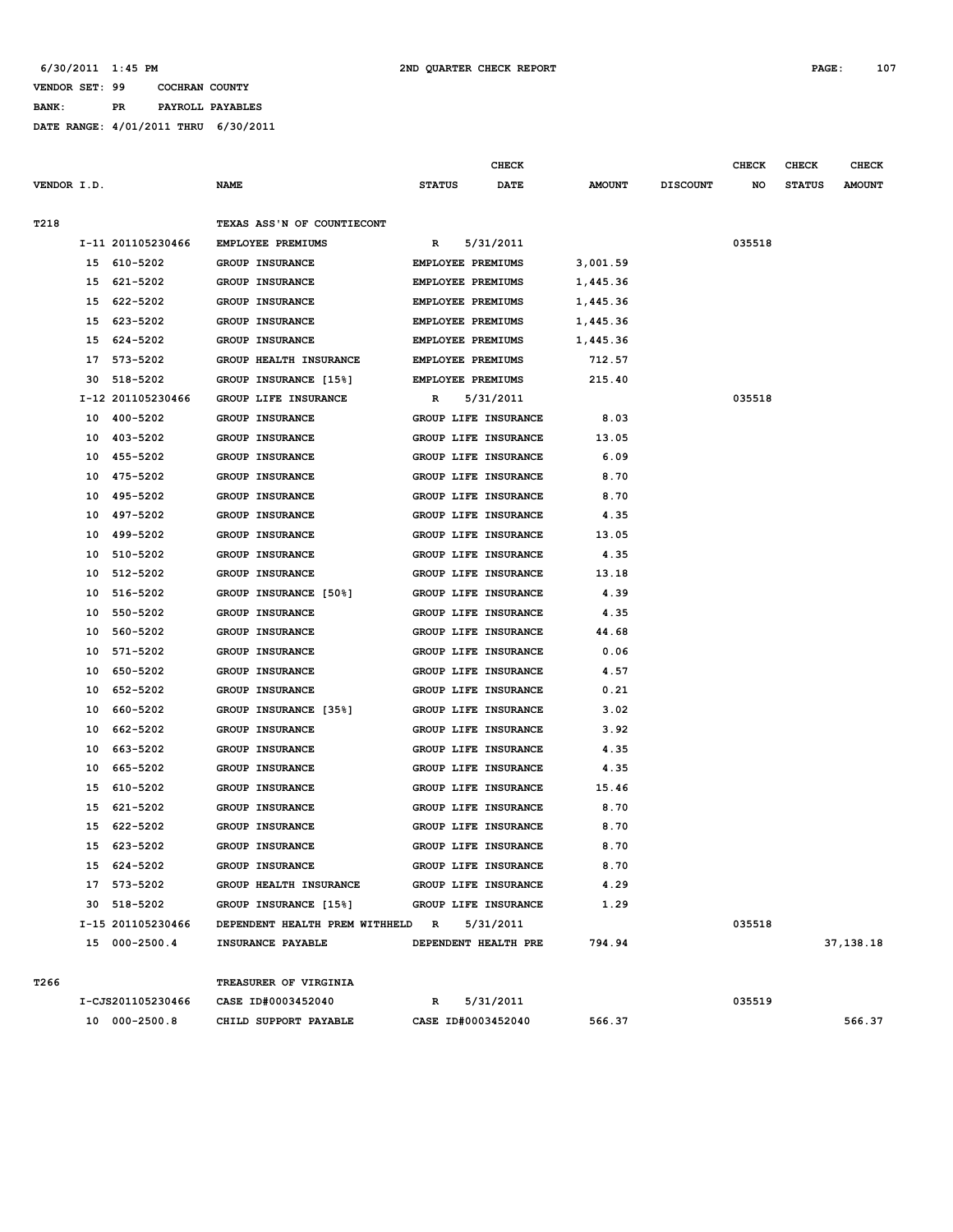**BANK: PR PAYROLL PAYABLES**

|                  |                      |                                | <b>CHECK</b>          |               |                 | <b>CHECK</b> | <b>CHECK</b>  | <b>CHECK</b>  |
|------------------|----------------------|--------------------------------|-----------------------|---------------|-----------------|--------------|---------------|---------------|
| VENDOR I.D.      |                      | <b>NAME</b>                    | <b>STATUS</b><br>DATE | <b>AMOUNT</b> | <b>DISCOUNT</b> | NO           | <b>STATUS</b> | <b>AMOUNT</b> |
|                  |                      |                                |                       |               |                 |              |               |               |
| C091             |                      | COMPBENEFITS                   |                       |               |                 |              |               |               |
|                  | I-17A201105230466    | VISION MONTHLY PREMIUM         | 5/31/2011<br>R        |               |                 | 035520       |               |               |
|                  | 10 000-2500.4        | INSURANCE PAYABLE              | VISION MONTHLY PREMI  | 123.76        |                 |              |               | 123.76        |
|                  |                      |                                |                       |               |                 |              |               |               |
| C <sub>253</sub> |                      | COCHRAN COUNTY MONEY MKT       |                       |               |                 |              |               |               |
|                  | I-201105230467       | NON-DEPT SUPP DEATH            | 5/31/2011<br>R        |               |                 | 035521       |               |               |
|                  | 10 409-5207          | SUPPLEMENTAL DEATH BENEFITS    | NON-DEPT SUPP DEATH   | 1,355.64      |                 |              |               | 1,355.64      |
|                  |                      |                                |                       |               |                 |              |               |               |
| A067             |                      | AMERICAN FAMILY LIFE ASSURANCE |                       |               |                 |              |               |               |
|                  | I-08 201106270468    | MONTHLY PREMIUM                | 6/30/2011<br>R        |               |                 | 035682       |               |               |
|                  | 000-2500.4<br>10     | INSURANCE PAYABLE              | MONTHLY PREMIUM       | 436.48        |                 |              |               |               |
|                  | 15 000-2500.4        | INSURANCE PAYABLE              | MONTHLY PREMIUM       | 257.42        |                 |              |               |               |
|                  | I-08A201106270468    | MONTHLY PREMIUM                | 6/30/2011<br>R        |               |                 | 035682       |               |               |
|                  | 10 000-2500.4        | INSURANCE PAYABLE              | MONTHLY PREMIUM       | 200.46        |                 |              |               | 894.36        |
|                  |                      |                                |                       |               |                 |              |               |               |
| C091             |                      | <b>COMPBENEFITS</b>            |                       |               |                 |              |               |               |
|                  | I-17A201106270468    | VISION MONTHLY PREMIUM         | 6/30/2011<br>R        |               |                 | 035683       |               |               |
|                  | 10 000-2500.4        | INSURANCE PAYABLE              | VISION MONTHLY PREMI  | 123.76        |                 |              |               | 123.76        |
|                  |                      |                                |                       |               |                 |              |               |               |
| C <sub>253</sub> |                      | COCHRAN COUNTY MONEY MKT       |                       |               |                 |              |               |               |
|                  | I-01 201106270468    | RETIREMENT CONTRIBUTIONS       | 6/30/2011<br>R        |               |                 | 035684       |               |               |
|                  | 000-2500.3<br>10     | <b>TCDRS PAYABLE</b>           | RETIREMENT CONTRIBUT  | 8,433.70      |                 |              |               |               |
|                  | 400-5203<br>10       | RETIREMENT                     | RETIREMENT CONTRIBUT  | 950.10        |                 |              |               |               |
|                  | 403-5203<br>10       | RETIREMENT                     | RETIREMENT CONTRIBUT  | 1,362.49      |                 |              |               |               |
|                  | 435-5203<br>10       | RETIREMENT                     | RETIREMENT CONTRIBUT  | 198.15        |                 |              |               |               |
|                  | 455-5203<br>10       | RETIREMENT                     | RETIREMENT CONTRIBUT  | 498.82        |                 |              |               |               |
|                  | 475-5203<br>10       | RETIREMENT                     | RETIREMENT CONTRIBUT  | 1,169.35      |                 |              |               |               |
|                  | 476-5203<br>10       | RETIREMENT                     | RETIREMENT CONTRIBUT  | 202.16        |                 |              |               |               |
|                  | 495-5203<br>10       | RETIREMENT                     | RETIREMENT CONTRIBUT  | 838.06        |                 |              |               |               |
|                  | 497-5203<br>10       | RETIREMENT                     | RETIREMENT CONTRIBUT  | 511.99        |                 |              |               |               |
|                  | 499-5203<br>10       | RETIREMENT                     | RETIREMENT CONTRIBUT  | 1,290.68      |                 |              |               |               |
|                  | 510-5203<br>10       | RETIREMENT                     | RETIREMENT CONTRIBUT  | 378.42        |                 |              |               |               |
|                  | 10<br>512-5203       | <b>RETIREMENT</b>              | RETIREMENT CONTRIBUT  | 924.07        |                 |              |               |               |
|                  | 516-5203<br>10       | RETIREMENT                     | RETIREMENT CONTRIBUT  | 363.83        |                 |              |               |               |
|                  | 550-5203<br>10       | <b>RETIREMENT</b>              | RETIREMENT CONTRIBUT  | 292.42        |                 |              |               |               |
|                  | 560-5203<br>10       | <b>RETIREMENT</b>              | RETIREMENT CONTRIBUT  | 4,858.26      |                 |              |               |               |
|                  | 571-5203<br>10       | RETIREMENT                     | RETIREMENT CONTRIBUT  | 5.20          |                 |              |               |               |
|                  | 10<br>650-5203       | RETIREMENT                     | RETIREMENT CONTRIBUT  | 343.74        |                 |              |               |               |
|                  | 652-5203<br>10       | RETIREMENT                     | RETIREMENT CONTRIBUT  | 19.83         |                 |              |               |               |
|                  | 660-5203<br>10       | <b>RETIREMENT</b>              | RETIREMENT CONTRIBUT  | 247.40        |                 |              |               |               |
|                  | 10<br>662-5203       | <b>RETIREMENT</b>              | RETIREMENT CONTRIBUT  | 356.93        |                 |              |               |               |
|                  | 663-5203<br>10       | RETIREMENT                     | RETIREMENT CONTRIBUT  | 489.88        |                 |              |               |               |
|                  | 10<br>665-5203       | RETIREMENT                     | RETIREMENT CONTRIBUT  | 360.85        |                 |              |               |               |
|                  | 15<br>$000 - 2500.3$ | <b>TCDRS PAYABLE</b>           | RETIREMENT CONTRIBUT  | 2,830.72      |                 |              |               |               |
|                  | 610-5203<br>15       | RETIREMENT                     | RETIREMENT CONTRIBUT  | 1,975.15      |                 |              |               |               |
|                  | 15<br>621-5203       | RETIREMENT                     | RETIREMENT CONTRIBUT  | 799.07        |                 |              |               |               |
|                  | 15<br>622-5203       | RETIREMENT                     | RETIREMENT CONTRIBUT  | 872.51        |                 |              |               |               |
|                  | 15<br>623-5203       | RETIREMENT                     | RETIREMENT CONTRIBUT  | 810.08        |                 |              |               |               |
|                  |                      |                                |                       |               |                 |              |               |               |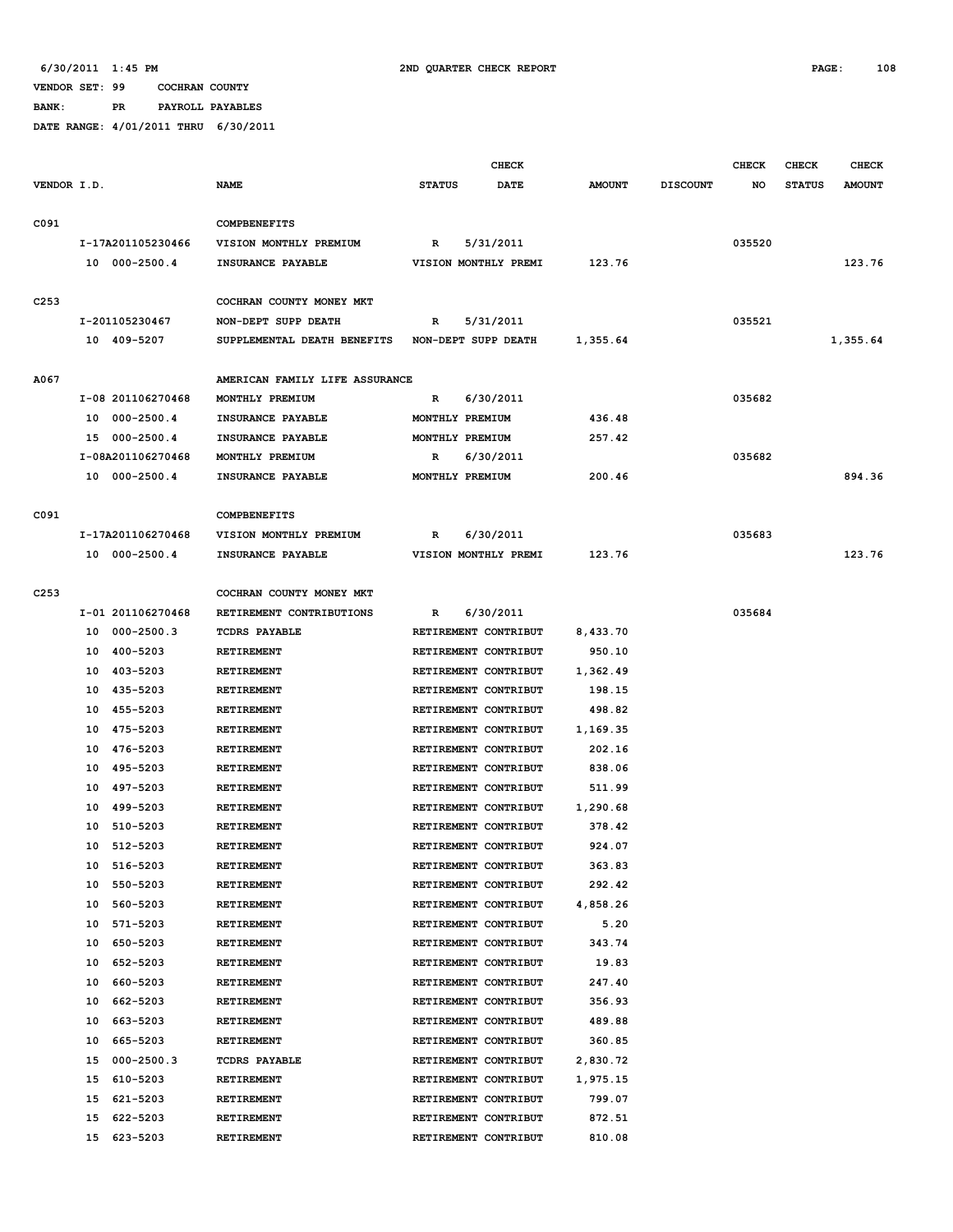### **VENDOR SET: 99 COCHRAN COUNTY BANK: PR PAYROLL PAYABLES**

|                  |    |                   |                                |                      | <b>CHECK</b> |               |                 | <b>CHECK</b> | <b>CHECK</b>  | <b>CHECK</b>  |
|------------------|----|-------------------|--------------------------------|----------------------|--------------|---------------|-----------------|--------------|---------------|---------------|
| VENDOR I.D.      |    |                   | <b>NAME</b>                    | <b>STATUS</b>        | <b>DATE</b>  | <b>AMOUNT</b> | <b>DISCOUNT</b> | NO           | <b>STATUS</b> | <b>AMOUNT</b> |
|                  |    |                   |                                |                      |              |               |                 |              |               |               |
| C <sub>253</sub> |    |                   | COCHRAN COUNTY MONEY MCONT     |                      |              |               |                 |              |               |               |
|                  |    | I-01 201106270468 | RETIREMENT CONTRIBUTIONS       | R                    | 6/30/2011    |               |                 | 035684       |               |               |
|                  |    | 15 624-5203       | RETIREMENT                     | RETIREMENT CONTRIBUT |              | 800.25        |                 |              |               |               |
|                  | 17 | $000 - 2500.3$    | <b>TCDRS PAYABLE</b>           | RETIREMENT CONTRIBUT |              | 197.39        |                 |              |               |               |
|                  | 17 | 573-5203          | RETIREMENT                     | RETIREMENT CONTRIBUT |              | 366.57        |                 |              |               |               |
|                  | 30 | 000-2500.3        | TCDRS                          | RETIREMENT CONTRIBUT |              | 57.09         |                 |              |               |               |
|                  | 30 | 518-5203          | RETIREMENT                     | RETIREMENT CONTRIBUT |              | 106.03        |                 |              |               | 32,911.19     |
|                  |    |                   |                                |                      |              |               |                 |              |               |               |
| C300             |    |                   | COCHRAN COUNTY SCHOOLS FEDERAL |                      |              |               |                 |              |               |               |
|                  |    | I-18A201106270468 | MONTHLY PREMUIM                | R                    | 6/30/2011    |               |                 | 035685       |               |               |
|                  | 10 | $000 - 2500.4$    | INSURANCE PAYABLE              | MONTHLY PREMUIM      |              | 7,008.02      |                 |              |               |               |
|                  |    | 15 000-2500.4     | INSURANCE PAYABLE              | MONTHLY PREMUIM      |              | 1,007.40      |                 |              |               |               |
|                  |    | 30 000-2500.4     | AFLAC                          | MONTHLY PREMUIM      |              | 155.06        |                 |              |               | 8,170.48      |
|                  |    |                   |                                |                      |              |               |                 |              |               |               |
| N017             |    |                   | NATIONAL FARM LIFE             |                      |              |               |                 |              |               |               |
|                  |    | I-05 201106270468 | NFL PREMIUM                    | R                    | 6/30/2011    |               |                 | 035686       |               |               |
|                  |    | 10 000-2500.4     | INSURANCE PAYABLE              | NFL PREMIUM          |              | 287.47        |                 |              |               |               |
|                  |    | 15 000-2500.4     | INSURANCE PAYABLE              | NFL PREMIUM          |              | 70.37         |                 |              |               |               |
|                  |    | I-05A201106270468 | AFTER TAX PREM                 | R                    | 6/30/2011    |               |                 | 035686       |               |               |
|                  |    | 10 000-2500.4     | INSURANCE PAYABLE              | AFTER TAX PREM       |              | 197.52        |                 |              |               |               |
|                  |    | 15 000-2500.4     | INSURANCE PAYABLE              | AFTER TAX PREM       |              | 56.04         |                 |              |               | 611.40        |
|                  |    |                   |                                |                      |              |               |                 |              |               |               |
| N060             |    |                   | NATIONWIDE RETIREMENT SOL      |                      |              |               |                 |              |               |               |
|                  |    | I-04 201106270468 | DEFERRED COMP WITHHELD         | R                    | 6/30/2011    |               |                 | 035687       |               |               |
|                  |    | 10 000-2500.7     | PEBSCO DEF COMP PAYABLE        | DEFERRED COMP WITHHE |              | 2,649.29      |                 |              |               |               |
|                  | 15 | $000 - 2500.7$    | PEBSCO DEF COMP PAYABLE        | DEFERRED COMP WITHHE |              | 1,206.71      |                 |              |               | 3,856.00      |
|                  |    |                   |                                |                      |              |               |                 |              |               |               |
| N081             |    |                   | NATIONAL FAMILY CARE LIFE INSU |                      |              |               |                 |              |               |               |
|                  |    | I-21 201106270468 | NATIONAL FAMILY CARE           | R                    | 6/30/2011    |               |                 | 035688       |               |               |
|                  | 10 | $000 - 2500.4$    | INSURANCE PAYABLE              | NATIONAL FAMILY CARE |              | 228.00        |                 |              |               |               |
|                  | 15 | $000 - 2500.4$    | INSURANCE PAYABLE              | NATIONAL FAMILY CARE |              | 6.90          |                 |              |               | 234.90        |
|                  |    |                   |                                |                      |              |               |                 |              |               |               |
| P187             |    |                   | COCHRAN COUNTY PAYROLL TA      |                      |              |               |                 |              |               |               |
|                  |    | I-T1 201106270468 | FEDERAL INCOME TAX W/H         | R                    | 6/30/2011    |               |                 | 035689       |               |               |
|                  |    | 10 000-2500.1     | WITHHOLDING TAX PAYABLE        | FEDERAL INCOME TAX W |              | 12,100.67     |                 |              |               |               |
|                  |    | 15 000-2500.1     | WITHHOLDING TAX PAYABLE        | FEDERAL INCOME TAX W |              | 2,806.79      |                 |              |               |               |
|                  |    | 17 000-2500.1     | WITHHOLDING TAX PAYABLE        | FEDERAL INCOME TAX W |              | 234.14        |                 |              |               |               |
|                  |    | 30 000-2500.1     | FEDERAL WITHOLDING             | FEDERAL INCOME TAX W |              | 82.23         |                 |              |               |               |
|                  |    | I-T3 201106270468 | FICA TAX                       | R                    | 6/30/2011    |               |                 | 035689       |               |               |
|                  |    | 10 000-2500.2     | FICA PAYABLE                   | FICA TAX             |              | 5,147.59      |                 |              |               |               |
|                  |    | 10 400-5201       | SOCIAL SECURITY                | FICA TAX             |              | 449.62        |                 |              |               |               |
|                  |    | 10 403-5201       | SOCIAL SECURITY                | FICA TAX             |              | 663.13        |                 |              |               |               |
|                  |    | 10 435-5201       | SOCIAL SECURITY                | FICA TAX             |              | 94.50         |                 |              |               |               |
|                  |    | 10 455-5201       | SOCIAL SECURITY                | FICA TAX             |              | 237.90        |                 |              |               |               |
|                  |    | 10 475-5201       | SOCIAL SECURITY                | FICA TAX             |              | 565.35        |                 |              |               |               |
|                  |    | 10 476-5201       | SOCIAL SECURITY                | FICA TAX             |              | 96.41         |                 |              |               |               |
|                  |    | 10 495-5201       | SOCIAL SECURITY                | FICA TAX             |              | 399.69        |                 |              |               |               |
|                  |    | 10 497-5201       | SOCIAL SECURITY                | FICA TAX             |              | 244.17        |                 |              |               |               |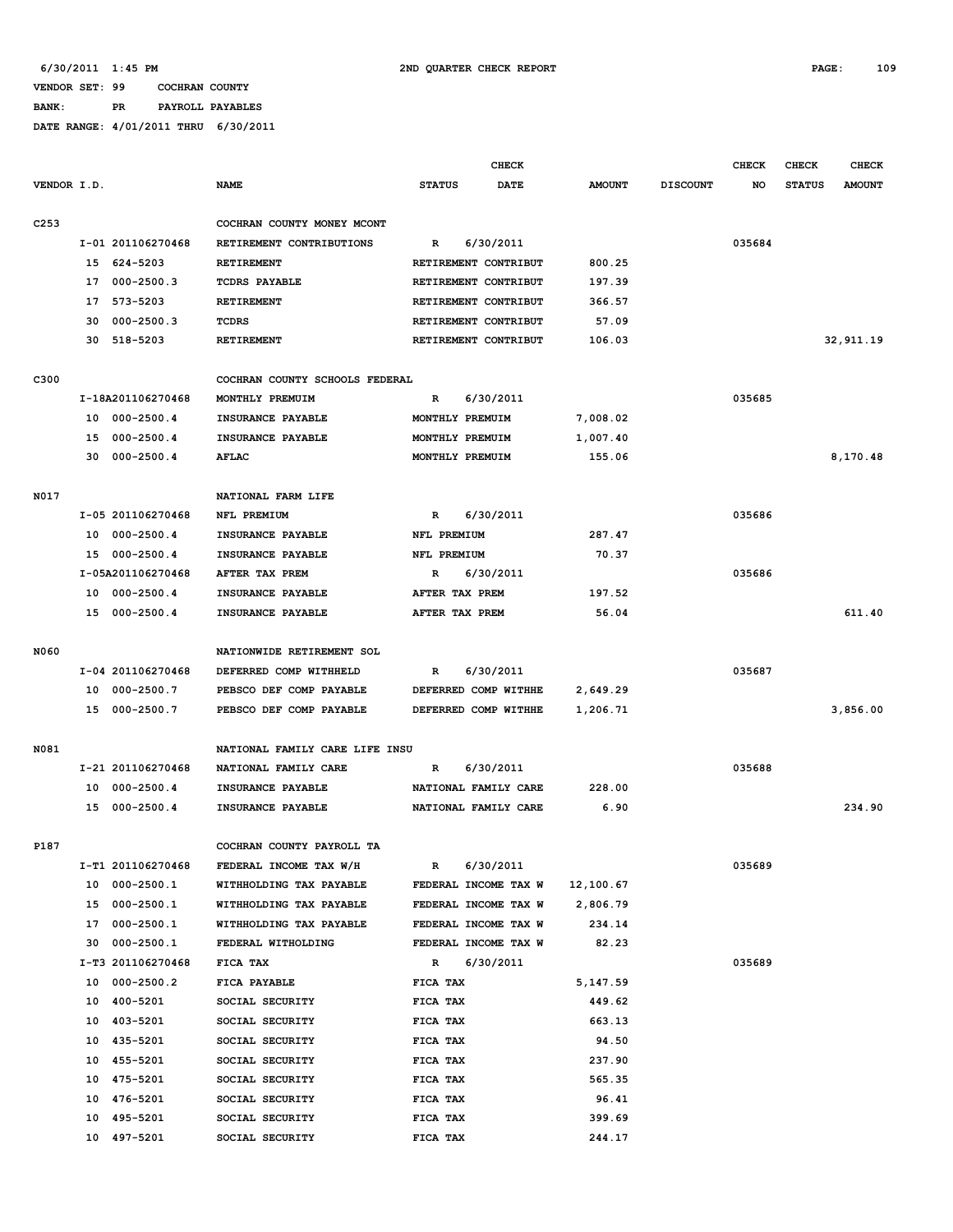**BANK: PR PAYROLL PAYABLES**

|             |    |                      |                            |               |              | CHECK       |               |                 | <b>CHECK</b> | CHECK         | <b>CHECK</b>  |
|-------------|----|----------------------|----------------------------|---------------|--------------|-------------|---------------|-----------------|--------------|---------------|---------------|
| VENDOR I.D. |    |                      | <b>NAME</b>                | <b>STATUS</b> |              | <b>DATE</b> | <b>AMOUNT</b> | <b>DISCOUNT</b> | NO           | <b>STATUS</b> | <b>AMOUNT</b> |
| P187        |    |                      | COCHRAN COUNTY PAYROLLCONT |               |              |             |               |                 |              |               |               |
|             |    | I-T3 201106270468    | FICA TAX                   | R             |              | 6/30/2011   |               |                 | 035689       |               |               |
|             |    | 10 499-5201          | SOCIAL SECURITY            | FICA TAX      |              |             | 610.21        |                 |              |               |               |
|             |    | 10 510-5201          | SOCIAL SECURITY            | FICA TAX      |              |             | 177.17        |                 |              |               |               |
|             | 10 | 512-5201             | SOCIAL SECURITY            | FICA TAX      |              |             | 427.78        |                 |              |               |               |
|             | 10 | 516-5201             | SOCIAL SECURITY            | FICA TAX      |              |             | 177.29        |                 |              |               |               |
|             | 10 | 550-5201             | SOCIAL SECURITY            | FICA TAX      |              |             | 139.46        |                 |              |               |               |
|             | 10 | 560-5201             | SOCIAL SECURITY            | FICA TAX      |              |             | 2,299.53      |                 |              |               |               |
|             | 10 | 571-5201             | SOCIAL SECURITY            | FICA TAX      |              |             | 2.53          |                 |              |               |               |
|             | 10 | 650-5201             | SOCIAL SECURITY            | FICA TAX      |              |             | 177.64        |                 |              |               |               |
|             | 10 | 652-5201             | SOCIAL SECURITY            | FICA TAX      |              |             | 9.45          |                 |              |               |               |
|             | 10 | 660-5201             | SOCIAL SECURITY            | FICA TAX      |              |             | 120.56        |                 |              |               |               |
|             | 10 | 662-5201             | SOCIAL SECURITY            |               |              |             | 170.23        |                 |              |               |               |
|             |    |                      | SOCIAL SECURITY            | FICA TAX      |              |             |               |                 |              |               |               |
|             | 10 | 663-5201<br>665-5201 |                            | FICA TAX      |              |             | 233.64        |                 |              |               |               |
|             | 10 |                      | SOCIAL SECURITY            | FICA TAX      |              |             | 302.54        |                 |              |               |               |
|             | 15 | $000 - 2500.2$       | FICA PAYABLE               | FICA TAX      |              |             | 1,650.97      |                 |              |               |               |
|             | 15 | 610-5201             | SOCIAL SECURITY            | FICA TAX      |              |             | 937.68        |                 |              |               |               |
|             | 15 | 621-5201             | SOCIAL SECURITY            | FICA TAX      |              |             | 381.09        |                 |              |               |               |
|             | 15 | 622-5201             | SOCIAL SECURITY            | FICA TAX      |              |             | 410.53        |                 |              |               |               |
|             | 15 | 623-5201             | SOCIAL SECURITY            | FICA TAX      |              |             | 384.73        |                 |              |               |               |
|             | 15 | 624-5201             | SOCIAL SECURITY            | FICA TAX      |              |             | 323.14        |                 |              |               |               |
|             | 17 | $000 - 2500.2$       | FICA PAYABLE               | FICA TAX      |              |             | 120.67        |                 |              |               |               |
|             | 17 | 573-5201             | SOCIAL SECURITY            | FICA TAX      |              |             | 178.13        |                 |              |               |               |
|             | 30 | $000 - 2500.2$       | <b>FICA</b>                | FICA TAX      |              |             | 35.00         |                 |              |               |               |
|             | 30 | 518-5201             | SOCIAL SECURITY            | FICA TAX      |              |             | 51.67         |                 |              |               |               |
|             |    | I-T4 201106270468    | MEDICARE TAX               | R             |              | 6/30/2011   |               |                 | 035689       |               |               |
|             | 10 | $000 - 2500.2$       | FICA PAYABLE               |               | MEDICARE TAX |             | 1,777.17      |                 |              |               |               |
|             | 10 | 400-5201             | SOCIAL SECURITY            |               | MEDICARE TAX |             | 105.15        |                 |              |               |               |
|             | 10 | 403-5201             | SOCIAL SECURITY            |               | MEDICARE TAX |             | 155.08        |                 |              |               |               |
|             | 10 | 435-5201             | SOCIAL SECURITY            |               | MEDICARE TAX |             | 22.10         |                 |              |               |               |
|             | 10 | 455-5201             | SOCIAL SECURITY            |               | MEDICARE TAX |             | 55.64         |                 |              |               |               |
|             | 10 | 475-5201             | SOCIAL SECURITY            |               | MEDICARE TAX |             | 132.22        |                 |              |               |               |
|             |    | 10 476-5201          | SOCIAL SECURITY            |               | MEDICARE TAX |             | 22.55         |                 |              |               |               |
|             | 10 | 495-5201             | SOCIAL SECURITY            |               | MEDICARE TAX |             | 93.48         |                 |              |               |               |
|             | 10 | 497-5201             | SOCIAL SECURITY            |               | MEDICARE TAX |             | 57.11         |                 |              |               |               |
|             | 10 | 499-5201             | SOCIAL SECURITY            |               | MEDICARE TAX |             | 142.72        |                 |              |               |               |
|             | 10 | 510-5201             | SOCIAL SECURITY            |               | MEDICARE TAX |             | 41.44         |                 |              |               |               |
|             | 10 | 512-5201             | SOCIAL SECURITY            |               | MEDICARE TAX |             | 100.05        |                 |              |               |               |
|             | 10 | 516-5201             | SOCIAL SECURITY            |               | MEDICARE TAX |             | 41.45         |                 |              |               |               |
|             | 10 | 550-5201             | SOCIAL SECURITY            |               | MEDICARE TAX |             | 32.62         |                 |              |               |               |
|             | 10 | 560-5201             | SOCIAL SECURITY            |               | MEDICARE TAX |             | 537.80        |                 |              |               |               |
|             | 10 | 571-5201             | SOCIAL SECURITY            |               | MEDICARE TAX |             | 0.59          |                 |              |               |               |
|             | 10 | 650-5201             | SOCIAL SECURITY            |               | MEDICARE TAX |             | 41.54         |                 |              |               |               |
|             | 10 | 652-5201             | SOCIAL SECURITY            |               | MEDICARE TAX |             | 2.21          |                 |              |               |               |
|             | 10 | 660-5201             | SOCIAL SECURITY            |               | MEDICARE TAX |             | 28.20         |                 |              |               |               |
|             | 10 | 662-5201             | SOCIAL SECURITY            |               | MEDICARE TAX |             | 39.82         |                 |              |               |               |
|             | 10 | 663-5201             | SOCIAL SECURITY            |               | MEDICARE TAX |             | 54.64         |                 |              |               |               |
|             | 10 | 665-5201             | SOCIAL SECURITY            |               | MEDICARE TAX |             | 70.76         |                 |              |               |               |
|             |    |                      |                            |               |              |             |               |                 |              |               |               |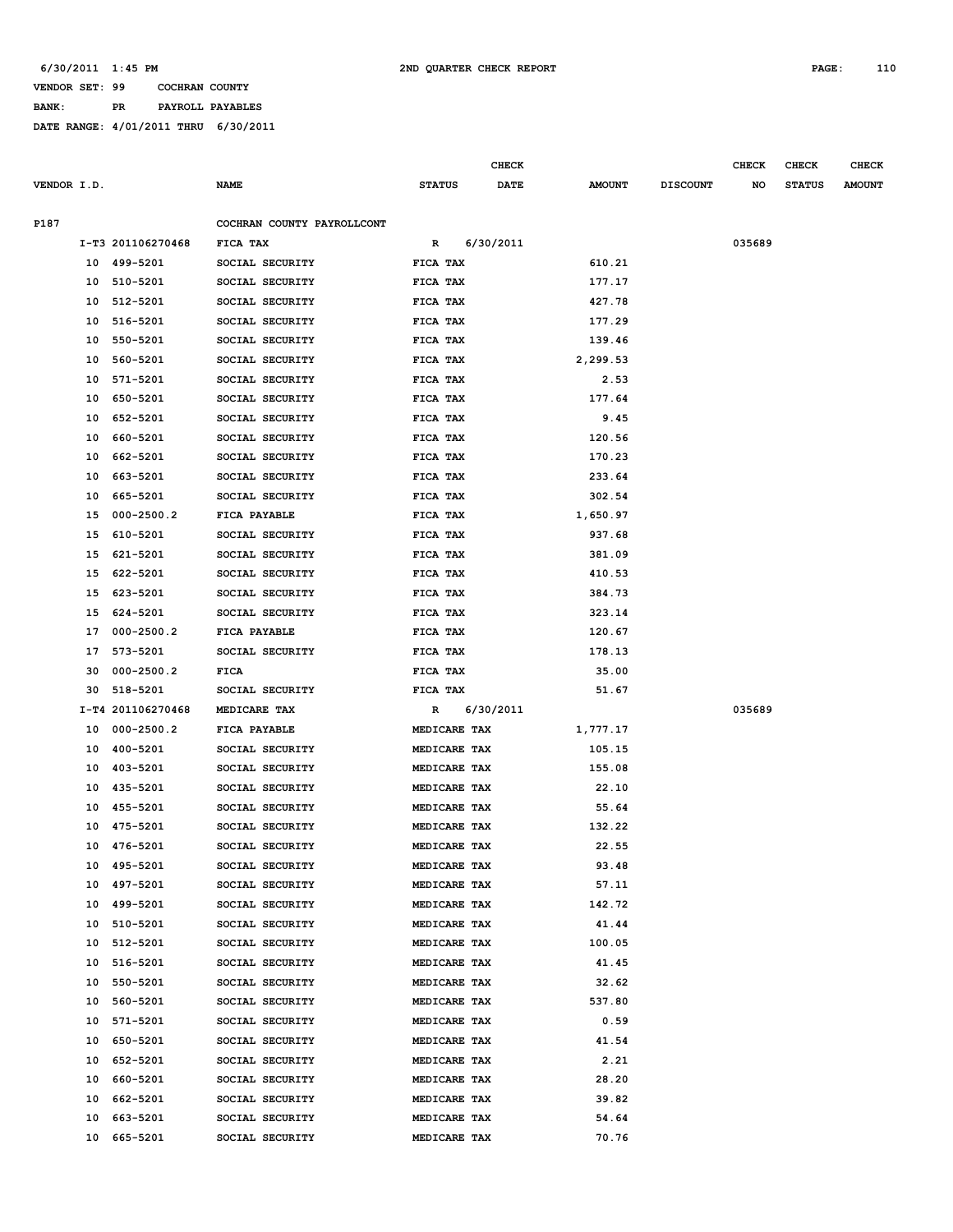**BANK: PR PAYROLL PAYABLES**

|             |    |                   |                            |               | <b>CHECK</b>             |               |                 | <b>CHECK</b> | <b>CHECK</b>  | <b>CHECK</b>  |
|-------------|----|-------------------|----------------------------|---------------|--------------------------|---------------|-----------------|--------------|---------------|---------------|
| VENDOR I.D. |    |                   | <b>NAME</b>                | <b>STATUS</b> | DATE                     | <b>AMOUNT</b> | <b>DISCOUNT</b> | NO           | <b>STATUS</b> | <b>AMOUNT</b> |
| P187        |    |                   | COCHRAN COUNTY PAYROLLCONT |               |                          |               |                 |              |               |               |
|             |    | I-T4 201106270468 | MEDICARE TAX               | R             | 6/30/2011                |               |                 | 035689       |               |               |
|             |    | 15 000-2500.2     | FICA PAYABLE               | MEDICARE TAX  |                          | 569.99        |                 |              |               |               |
|             | 15 | 610-5201          | SOCIAL SECURITY            | MEDICARE TAX  |                          | 219.30        |                 |              |               |               |
|             | 15 | 621-5201          | SOCIAL SECURITY            | MEDICARE TAX  |                          | 89.12         |                 |              |               |               |
|             | 15 | 622-5201          | SOCIAL SECURITY            | MEDICARE TAX  |                          | 96.02         |                 |              |               |               |
|             |    | 15 623-5201       | SOCIAL SECURITY            | MEDICARE TAX  |                          | 89.98         |                 |              |               |               |
|             |    | 15 624-5201       | SOCIAL SECURITY            | MEDICARE TAX  |                          | 75.57         |                 |              |               |               |
|             |    | 17 000-2500.2     | FICA PAYABLE               | MEDICARE TAX  |                          | 41.66         |                 |              |               |               |
|             | 17 | 573-5201          | SOCIAL SECURITY            | MEDICARE TAX  |                          | 41.66         |                 |              |               |               |
|             | 30 | $000 - 2500.2$    | FICA                       | MEDICARE TAX  |                          | 12.09         |                 |              |               |               |
|             | 30 | 518-5201          | SOCIAL SECURITY            | MEDICARE TAX  |                          | 12.09         |                 |              |               | 37,245.65     |
| T218        |    |                   | TEXAS ASS'N OF COUNTIES    |               |                          |               |                 |              |               |               |
|             |    | I-11 201106270468 | EMPLOYEE PREMIUMS          | R             | 6/30/2011                |               |                 | 035690       |               |               |
|             |    | 10 400-5202       | GROUP INSURANCE            |               | <b>EMPLOYEE PREMIUMS</b> | 1,334.49      |                 |              |               |               |
|             |    | 10 403-5202       | GROUP INSURANCE            |               | EMPLOYEE PREMIUMS        | 2,168.04      |                 |              |               |               |
|             |    | 10 455-5202       | GROUP INSURANCE            |               | EMPLOYEE PREMIUMS        | 722.68        |                 |              |               |               |
|             | 10 | 475-5202          | <b>GROUP INSURANCE</b>     |               | <b>EMPLOYEE PREMIUMS</b> | 1,445.36      |                 |              |               |               |
|             | 10 | 495-5202          | GROUP INSURANCE            |               | <b>EMPLOYEE PREMIUMS</b> | 1,445.36      |                 |              |               |               |
|             | 10 | 497–5202          | <b>GROUP INSURANCE</b>     |               | <b>EMPLOYEE PREMIUMS</b> | 722.68        |                 |              |               |               |
|             | 10 | 499–5202          | GROUP INSURANCE            |               | EMPLOYEE PREMIUMS        | 2,168.04      |                 |              |               |               |
|             | 10 | 510-5202          | GROUP INSURANCE            |               | EMPLOYEE PREMIUMS        | 722.68        |                 |              |               |               |
|             | 10 | 512-5202          | GROUP INSURANCE            |               | EMPLOYEE PREMIUMS        | 2,168.04      |                 |              |               |               |
|             | 10 | 516-5202          | GROUP INSURANCE [50%]      |               | <b>EMPLOYEE PREMIUMS</b> | 733.31        |                 |              |               |               |
|             | 10 | 550-5202          | GROUP INSURANCE            |               | <b>EMPLOYEE PREMIUMS</b> | 722.68        |                 |              |               |               |
|             | 10 | 560-5202          | <b>GROUP INSURANCE</b>     |               | EMPLOYEE PREMIUMS        | 7,949.48      |                 |              |               |               |
|             | 10 | 571-5202          | <b>GROUP INSURANCE</b>     |               | EMPLOYEE PREMIUMS        | 10.11         |                 |              |               |               |
|             | 10 | 650-5202          | GROUP INSURANCE            |               | EMPLOYEE PREMIUMS        | 758.81        |                 |              |               |               |
|             | 10 | 652-5202          | GROUP INSURANCE            |               | EMPLOYEE PREMIUMS        | 36.14         |                 |              |               |               |
|             | 10 | 660-5202          | GROUP INSURANCE [35%]      |               | EMPLOYEE PREMIUMS        | 498.43        |                 |              |               |               |
|             | 10 | 662-5202          | GROUP INSURANCE            |               | EMPLOYEE PREMIUMS        | 650.41        |                 |              |               |               |
|             | 10 | 663-5202          | <b>GROUP INSURANCE</b>     |               | <b>EMPLOYEE PREMIUMS</b> | 722.68        |                 |              |               |               |
|             |    | 10 665-5202       | GROUP INSURANCE            |               | EMPLOYEE PREMIUMS        | 722.68        |                 |              |               |               |
|             |    | 15 610-5202       | GROUP INSURANCE            |               | EMPLOYEE PREMIUMS        | 3,001.59      |                 |              |               |               |
|             |    | 15 621-5202       | GROUP INSURANCE            |               | EMPLOYEE PREMIUMS        | 1,445.36      |                 |              |               |               |
|             |    | 15 622-5202       | GROUP INSURANCE            |               | EMPLOYEE PREMIUMS        | 1,445.36      |                 |              |               |               |
|             |    | 15 623-5202       | GROUP INSURANCE            |               | EMPLOYEE PREMIUMS        | 1,445.36      |                 |              |               |               |
|             |    | 15 624-5202       | GROUP INSURANCE            |               | EMPLOYEE PREMIUMS        | 1,445.36      |                 |              |               |               |
|             |    | 17 573-5202       | GROUP HEALTH INSURANCE     |               | EMPLOYEE PREMIUMS        | 712.57        |                 |              |               |               |
|             |    | 30 518-5202       | GROUP INSURANCE [15%]      |               | EMPLOYEE PREMIUMS        | 213.62        |                 |              |               |               |
|             |    | I-12 201106270468 | GROUP LIFE INSURANCE       | R             | 6/30/2011                |               |                 | 035690       |               |               |
|             |    | 10 400-5202       | GROUP INSURANCE            |               | GROUP LIFE INSURANCE     | 8.03          |                 |              |               |               |
|             |    | 10 403-5202       | GROUP INSURANCE            |               | GROUP LIFE INSURANCE     | 13.05         |                 |              |               |               |
|             |    | 10 455-5202       | GROUP INSURANCE            |               | GROUP LIFE INSURANCE     | 4.35          |                 |              |               |               |
|             |    | 10 475-5202       | GROUP INSURANCE            |               | GROUP LIFE INSURANCE     | 8.70          |                 |              |               |               |
|             |    | 10 495-5202       | GROUP INSURANCE            |               | GROUP LIFE INSURANCE     | 8.70          |                 |              |               |               |
|             |    | 10 497-5202       | GROUP INSURANCE            |               | GROUP LIFE INSURANCE     | 4.35          |                 |              |               |               |
|             |    |                   |                            |               |                          |               |                 |              |               |               |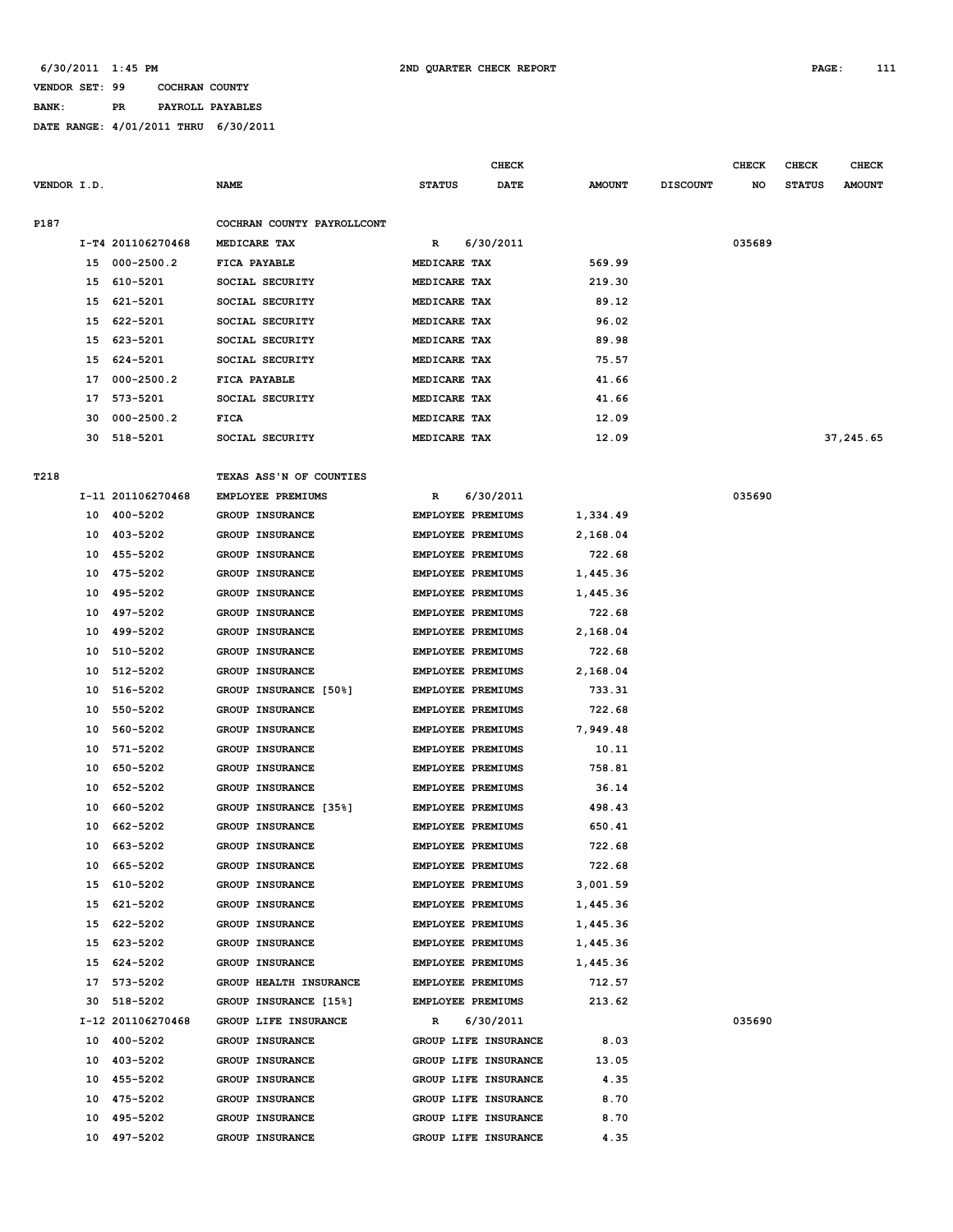**BANK: PR PAYROLL PAYABLES DATE RANGE: 4/01/2011 THRU 6/30/2011**

|                  |                   |                                | <b>CHECK</b>                 |               |                  | <b>CHECK</b> | <b>CHECK</b>  | <b>CHECK</b>  |
|------------------|-------------------|--------------------------------|------------------------------|---------------|------------------|--------------|---------------|---------------|
| VENDOR I.D.      |                   | <b>NAME</b>                    | <b>STATUS</b><br><b>DATE</b> | <b>AMOUNT</b> | <b>DISCOUNT</b>  | NO.          | <b>STATUS</b> | <b>AMOUNT</b> |
|                  |                   |                                |                              |               |                  |              |               |               |
| T218             |                   | TEXAS ASS'N OF COUNTIECONT     |                              |               |                  |              |               |               |
|                  | I-12 201106270468 | GROUP LIFE INSURANCE           | 6/30/2011<br>R               |               |                  | 035690       |               |               |
|                  | 10 499-5202       | GROUP INSURANCE                | GROUP LIFE INSURANCE         | 13.05         |                  |              |               |               |
|                  | 510-5202<br>10    | GROUP INSURANCE                | GROUP LIFE INSURANCE         | 4.35          |                  |              |               |               |
|                  | 512-5202<br>10    | <b>GROUP INSURANCE</b>         | GROUP LIFE INSURANCE         | 13.05         |                  |              |               |               |
|                  | 10<br>516-5202    | GROUP INSURANCE [50%]          | GROUP LIFE INSURANCE         | 4.42          |                  |              |               |               |
|                  | 550-5202<br>10    | GROUP INSURANCE                | GROUP LIFE INSURANCE         | 4.35          |                  |              |               |               |
|                  | 560-5202<br>10    | GROUP INSURANCE                | GROUP LIFE INSURANCE         | 44.81         |                  |              |               |               |
|                  | 571-5202<br>10    | <b>GROUP INSURANCE</b>         | GROUP LIFE INSURANCE         | 0.06          |                  |              |               |               |
|                  | 650-5202<br>10    | GROUP INSURANCE                | GROUP LIFE INSURANCE         | 4.57          |                  |              |               |               |
|                  | 10<br>652-5202    | <b>GROUP INSURANCE</b>         | GROUP LIFE INSURANCE         | 0.21          |                  |              |               |               |
|                  | 10<br>660-5202    | GROUP INSURANCE [35%]          | GROUP LIFE INSURANCE         | 3.00          |                  |              |               |               |
|                  | 662-5202<br>10    | GROUP INSURANCE                | GROUP LIFE INSURANCE         | 3.92          |                  |              |               |               |
|                  | 10<br>663-5202    | GROUP INSURANCE                | GROUP LIFE INSURANCE         | 4.35          |                  |              |               |               |
|                  | 10<br>665-5202    | <b>GROUP INSURANCE</b>         | GROUP LIFE INSURANCE         | 4.35          |                  |              |               |               |
|                  | 15<br>610-5202    | <b>GROUP INSURANCE</b>         | GROUP LIFE INSURANCE         | 15.46         |                  |              |               |               |
|                  | 621-5202<br>15    | <b>GROUP INSURANCE</b>         | GROUP LIFE INSURANCE         | 8.70          |                  |              |               |               |
|                  | 622-5202<br>15    | GROUP INSURANCE                | GROUP LIFE INSURANCE         | 8.70          |                  |              |               |               |
|                  | 15<br>623-5202    | GROUP INSURANCE                | GROUP LIFE INSURANCE         | 8.70          |                  |              |               |               |
|                  | 15<br>624-5202    | GROUP INSURANCE                | GROUP LIFE INSURANCE         | 8.70          |                  |              |               |               |
|                  | 17<br>573-5202    | GROUP HEALTH INSURANCE         | GROUP LIFE INSURANCE         | 4.29          |                  |              |               |               |
|                  | 518-5202<br>30    | GROUP INSURANCE [15%]          | GROUP LIFE INSURANCE         | 1.28          |                  |              |               |               |
|                  | I-15 201106270468 | DEPENDENT HEALTH PREM WITHHELD | 6/30/2011<br>$\mathbf R$     |               |                  | 035690       |               |               |
|                  | 15 000-2500.4     | INSURANCE PAYABLE              | DEPENDENT HEALTH PRE         | 794.94        |                  |              |               | 36, 413.76    |
|                  |                   |                                |                              |               |                  |              |               |               |
| T <sub>266</sub> |                   | TREASURER OF VIRGINIA          |                              |               |                  |              |               |               |
|                  | I-CJS201106270468 | CASE ID#0003452040             | 6/30/2011<br>R               |               |                  | 035691       |               |               |
|                  | 10 000-2500.8     | CHILD SUPPORT PAYABLE          | CASE ID#0003452040           | 566.37        |                  |              |               | 566.37        |
|                  |                   |                                |                              |               |                  |              |               |               |
| C <sub>253</sub> |                   | COCHRAN COUNTY MONEY MKT       |                              |               |                  |              |               |               |
|                  | I-201106270469    | NON-DEPT SUPP DEATH            | 6/30/2011<br>R               |               |                  | 035692       |               |               |
|                  | 10 409-5207       | SUPPLEMENTAL DEATH BENEFITS    | NON-DEPT SUPP DEATH          | 1,349.36      |                  |              |               | 1,349.36      |
|                  |                   |                                |                              |               |                  |              |               |               |
|                  | TOTALS * *        | NO.                            |                              | CHECK AMOUNT  | <b>DISCOUNTS</b> |              |               | TOTAL APPLIED |
|                  | REGULAR CHECKS:   | 33                             |                              | 367,525.89    |                  | 0.00         |               | 367,525.89    |
|                  | HAND CHECKS:      | $\mathbf 0$                    |                              | 0.00          |                  | 0.00         |               | 0.00          |

| EFT:         | 0             |      | 0.00 | 0.00 | 0.00 |
|--------------|---------------|------|------|------|------|
| NON CHECKS:  | 0             |      | 0.00 | 0.00 | 0.00 |
| VOID CHECKS: | 0 VOID DEBITS | 0.00 |      |      |      |
|              | VOID CREDITS  | 0.00 | 0.00 | 0.00 | 0.00 |

 **DRAFTS: 0 0.00 0.00 0.00**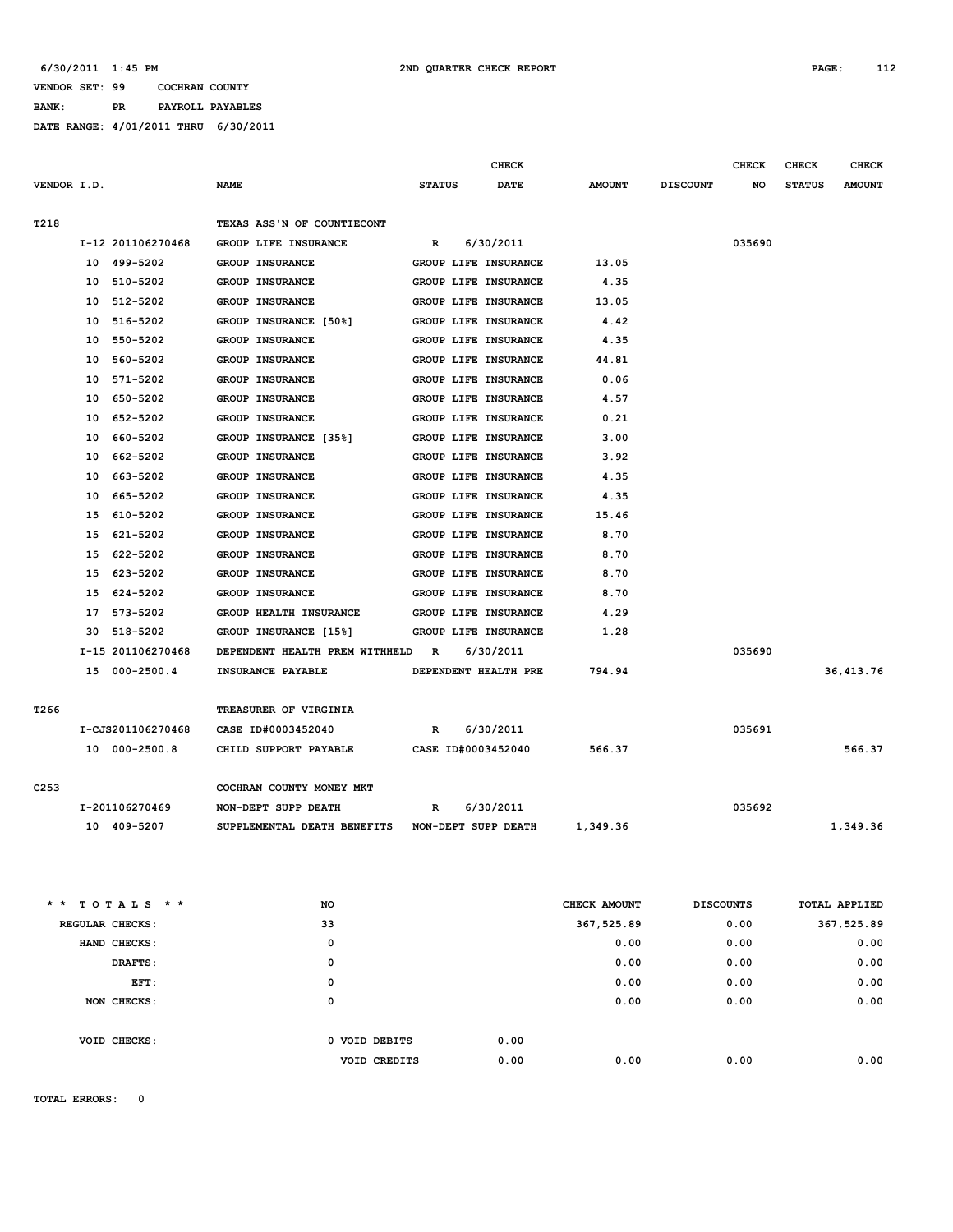## **VENDOR SET: 99 COCHRAN COUNTY BANK: PR PAYROLL PAYABLES DATE RANGE: 4/01/2011 THRU 6/30/2011**

#### **\*\* G/L ACCOUNT TOTALS \*\***

| G/L ACCOUNT          | <b>NAME</b>                 | <b>AMOUNT</b> |
|----------------------|-----------------------------|---------------|
|                      |                             |               |
| 10 000-2500.1        | WITHHOLDING TAX PAYABLE     | 36,243.49     |
| $000 - 2500.2$<br>10 | FICA PAYABLE                | 20,754.53     |
| $000 - 2500.3$<br>10 | <b>TCDRS PAYABLE</b>        | 25,268.19     |
| 10<br>000-2500.4     | INSURANCE PAYABLE           | 25,411.09     |
| $000 - 2500.7$<br>10 | PEBSCO DEF COMP PAYABLE     | 8,147.87      |
| 10 000-2500.8        | CHILD SUPPORT PAYABLE       | 1,699.11      |
| 10<br>400-5201       | SOCIAL SECURITY             | 1,664.31      |
| 400-5202<br>10       | <b>GROUP INSURANCE</b>      | 3,988.29      |
| 400-5203<br>10       | <b>RETIREMENT</b>           | 2,850.30      |
| 10 403-5201          | SOCIAL SECURITY             | 2,219.72      |
| 403-5202<br>10       | <b>GROUP INSURANCE</b>      | 6,479.46      |
| 403-5203<br>10       | <b>RETIREMENT</b>           | 3,797.64      |
| 409-5207<br>10       | SUPPLEMENTAL DEATH BENEFITS | 4,036.39      |
| 435-5201<br>10       | SOCIAL SECURITY             | 349.80        |
| 10 435-5203          | RETIREMENT                  | 594.45        |
| 10 455-5201          | SOCIAL SECURITY             | 1,249.20      |
| 10 455-5202          | <b>GROUP INSURANCE</b>      | 3,587.39      |
| 10 455-5203          | <b>RETIREMENT</b>           | 2,122.80      |
| 475-5201<br>10       | SOCIAL SECURITY             | 2,163.70      |
| 475-5202<br>10       | <b>GROUP INSURANCE</b>      | 4,319.64      |
| 10 475-5203          | RETIREMENT                  | 3,511.51      |
| 10 476-5201          | SOCIAL SECURITY             | 356.88        |
| 10 476-5203          | RETIREMENT                  | 606.48        |
| 10 495-5201          | SOCIAL SECURITY             | 1,479.51      |
| 495-5202<br>10       | GROUP INSURANCE             | 4,319.64      |
| 495-5203<br>10       | <b>RETIREMENT</b>           | 2,514.18      |
| 497-5201<br>10       | SOCIAL SECURITY             | 866.29        |
| 10 497-5202          | GROUP INSURANCE             | 2,159.82      |
| 10 497-5203          | <b>RETIREMENT</b>           | 1,472.13      |
| 10 499-5201          | SOCIAL SECURITY             | 2,314.35      |
| 10 499-5202          | <b>GROUP INSURANCE</b>      | 6,479.46      |
| 499-5203<br>10       | <b>RETIREMENT</b>           | 3,966.49      |
| 10<br>510-5201       | SOCIAL SECURITY             | 655.83        |
| 10 510-5202          | GROUP INSURANCE             | 2,159.82      |
| 10 510-5203          | RETIREMENT                  | 1,135.26      |
| 10<br>512-5201       | SOCIAL SECURITY             | 1,592.56      |
| 512-5202<br>10       | GROUP INSURANCE             | 6,629.62      |
| 512-5203<br>10       | RETIREMENT                  | 2,787.70      |
| 516-5201<br>10       | SOCIAL SECURITY             | 652.53        |
| 10 516-5202          | GROUP INSURANCE [50%]       | 2,179.82      |
| 10 516-5203          | RETIREMENT                  | 1,086.29      |
| 10 550-5201          | SOCIAL SECURITY             | 516.24        |
| 10 550-5202          | GROUP INSURANCE             | 2,159.82      |
| 10 550-5203          | RETIREMENT                  | 877.26        |
| 10<br>560-5201       | SOCIAL SECURITY             | 8,248.72      |
| 10<br>560-5202       | GROUP INSURANCE             | 23,598.74     |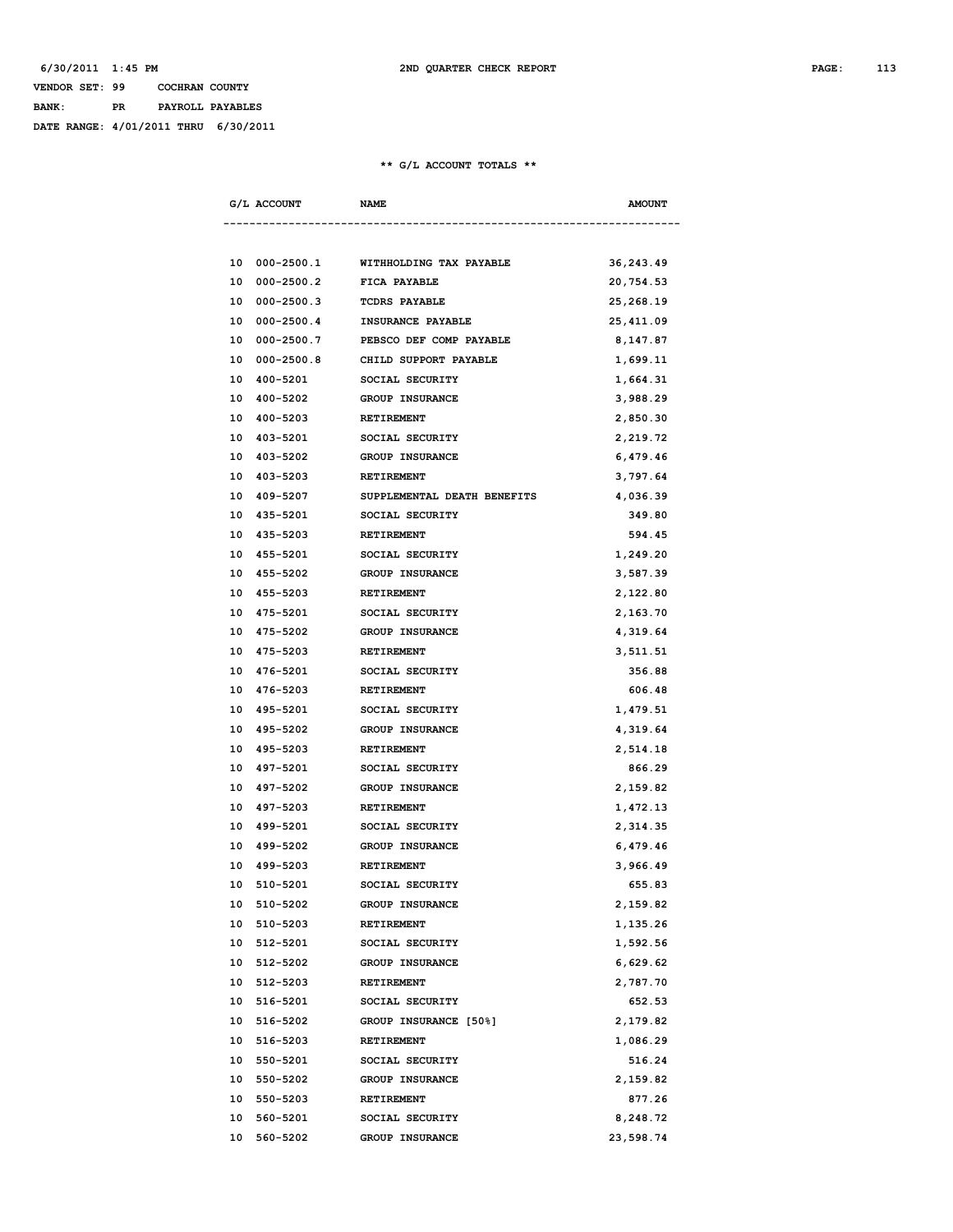## **VENDOR SET: 99 COCHRAN COUNTY BANK: PR PAYROLL PAYABLES DATE RANGE: 4/01/2011 THRU 6/30/2011**

#### **\*\* G/L ACCOUNT TOTALS \*\***

|    | G/L ACCOUNT    | <b>NAME</b>             | <b>AMOUNT</b> |
|----|----------------|-------------------------|---------------|
|    |                |                         |               |
|    | 10 560-5203    | <b>RETIREMENT</b>       | 14, 127.51    |
| 10 | 571-5201       | SOCIAL SECURITY         | 9.37          |
| 10 | 571-5202       | <b>GROUP INSURANCE</b>  | 30.21         |
| 10 | 571-5203       | <b>RETIREMENT</b>       | 15.60         |
| 10 | 650-5201       | SOCIAL SECURITY         | 654.56        |
| 10 | 650-5202       | <b>GROUP INSURANCE</b>  | 2,267.81      |
| 10 | 650-5203       | <b>RETIREMENT</b>       | 1,032.78      |
| 10 | 652-5201       | SOCIAL SECURITY         | 34.98         |
| 10 | 652-5202       | <b>GROUP INSURANCE</b>  | 107.98        |
| 10 | 652-5203       | <b>RETIREMENT</b>       | 59.49         |
| 10 | 660-5201       | SOCIAL SECURITY         | 448.06        |
| 10 | 660-5202       | GROUP INSURANCE [35%]   | 1,497.88      |
| 10 | 660-5203       | <b>RETIREMENT</b>       | 745.84        |
| 10 | 662-5201       | SOCIAL SECURITY         | 630.15        |
| 10 | 662-5202       | <b>GROUP INSURANCE</b>  | 1,943.85      |
| 10 | 662-5203       | <b>RETIREMENT</b>       | 1,070.79      |
| 10 | 663-5201       | SOCIAL SECURITY         | 864.84        |
| 10 | 663-5202       | <b>GROUP INSURANCE</b>  | 2,159.82      |
| 10 | 663-5203       | <b>RETIREMENT</b>       | 1,469.64      |
| 10 | 665-5201       | SOCIAL SECURITY         | 1,129.50      |
| 10 | 665-5202       | <b>GROUP INSURANCE</b>  | 2,159.82      |
| 10 | 665-5203       | <b>RETIREMENT</b>       | 1,082.55      |
|    |                | *** FUND TOTAL ***      | 274,817.35    |
|    |                |                         |               |
|    | 15 000-2500.1  | WITHHOLDING TAX PAYABLE | 8,520.84      |
| 15 | $000 - 2500.2$ | FICA PAYABLE            | 6,737.82      |
| 15 | $000 - 2500.3$ | <b>TCDRS PAYABLE</b>    | 8,424.48      |
| 15 | $000 - 2500.4$ | INSURANCE PAYABLE       | 6,538.39      |
| 15 | $000 - 2500.7$ | PEBSCO DEF COMP PAYABLE | 3,620.13      |
| 15 | 610-5201       | SOCIAL SECURITY         | 3,461.76      |
| 15 | 610-5202       | <b>GROUP INSURANCE</b>  | 8,962.80      |
| 15 | 610-5203       | RETIREMENT              | 5,909.85      |
| 15 | 621-5201       | SOCIAL SECURITY         | 1,581.37      |
|    | 15 621-5202    | GROUP INSURANCE         | 4,319.64      |
|    | 15 621-5203    | <b>RETIREMENT</b>       | 2,394.56      |
|    | 15 622-5201    | SOCIAL SECURITY         | 1,457.08      |
|    | 15 622-5202    | GROUP INSURANCE         | 4,319.64      |
|    | 15 622-5203    | RETIREMENT              | 2,511.19      |
|    | 15 623-5201    | SOCIAL SECURITY         | 1,424.13      |
|    | 15 623-5202    | GROUP INSURANCE         | 4,319.64      |
|    | 15 623-5203    | RETIREMENT              | 2,430.24      |
| 15 | 624-5201       | SOCIAL SECURITY         | 1,198.59      |
|    | 15 624-5202    | GROUP INSURANCE         | 4,319.64      |
|    | 15 624-5203    | RETIREMENT              | 2,399.61      |
|    |                | *** FUND TOTAL ***      | 84,851.40     |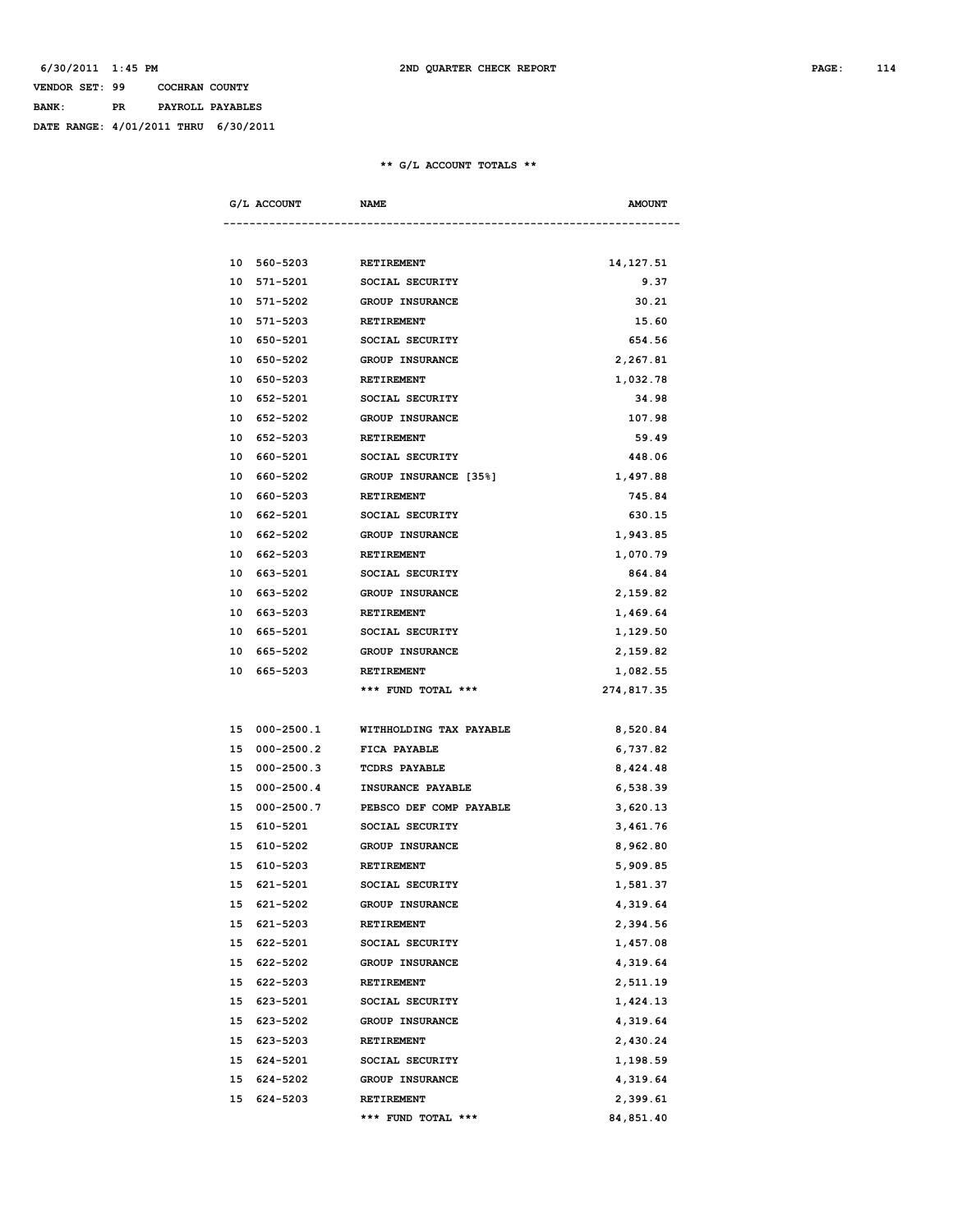## **VENDOR SET: 99 COCHRAN COUNTY BANK: PR PAYROLL PAYABLES DATE RANGE: 4/01/2011 THRU 6/30/2011**

#### **\*\* G/L ACCOUNT TOTALS \*\***

|                            | G/L ACCOUNT   | <b>NAME</b>                   | <b>AMOUNT</b> |      |            |
|----------------------------|---------------|-------------------------------|---------------|------|------------|
|                            |               |                               |               |      |            |
|                            |               |                               |               |      |            |
|                            | 17 000-2500.1 | WITHHOLDING TAX PAYABLE       | 704.19        |      |            |
|                            | 17 000-2500.2 | <b>FICA PAYABLE</b>           | 487.66        |      |            |
|                            | 17 000-2500.3 | <b>TCDRS PAYABLE</b>          | 592.17        |      |            |
|                            | 17 573-5201   | SOCIAL SECURITY               | 660.26        |      |            |
|                            | 17 573-5202   | <b>GROUP HEALTH INSURANCE</b> | 2,129.61      |      |            |
|                            | 17 573-5203   | RETIREMENT                    | 1,099.71      |      |            |
|                            |               | *** FUND TOTAL ***            | 5,673.60      |      |            |
|                            |               |                               |               |      |            |
|                            | 30 000-2500.1 | FEDERAL WITHOLDING            | 247.77        |      |            |
|                            | 30 000-2500.2 | <b>FICA</b>                   | 141.82        |      |            |
|                            | 30 000-2500.3 | <b>TCDRS</b>                  | 172.11        |      |            |
|                            | 30 000-2500.4 | AFLAC                         | 468.22        |      |            |
|                            | 30 518-5201   | SOCIAL SECURITY               | 192.03        |      |            |
|                            | 30 518-5202   | GROUP INSURANCE [15%]         | 641.94        |      |            |
|                            | 30 518-5203   | RETIREMENT                    | 319.65        |      |            |
|                            |               | *** FUND TOTAL ***            | 2,183.54      |      |            |
|                            |               |                               |               |      |            |
| VENDOR SET: 99 BANK: PR    | 33<br>TOTALS: |                               | 367,525.89    | 0.00 | 367,525.89 |
|                            |               |                               |               |      |            |
| <b>BANK: PR</b><br>TOTALS: | 33            |                               | 367,525.89    | 0.00 | 367,525.89 |
|                            |               |                               |               |      |            |
| REPORT TOTALS:             | 506           |                               | 834,640.10    | 0.00 | 834,640.10 |